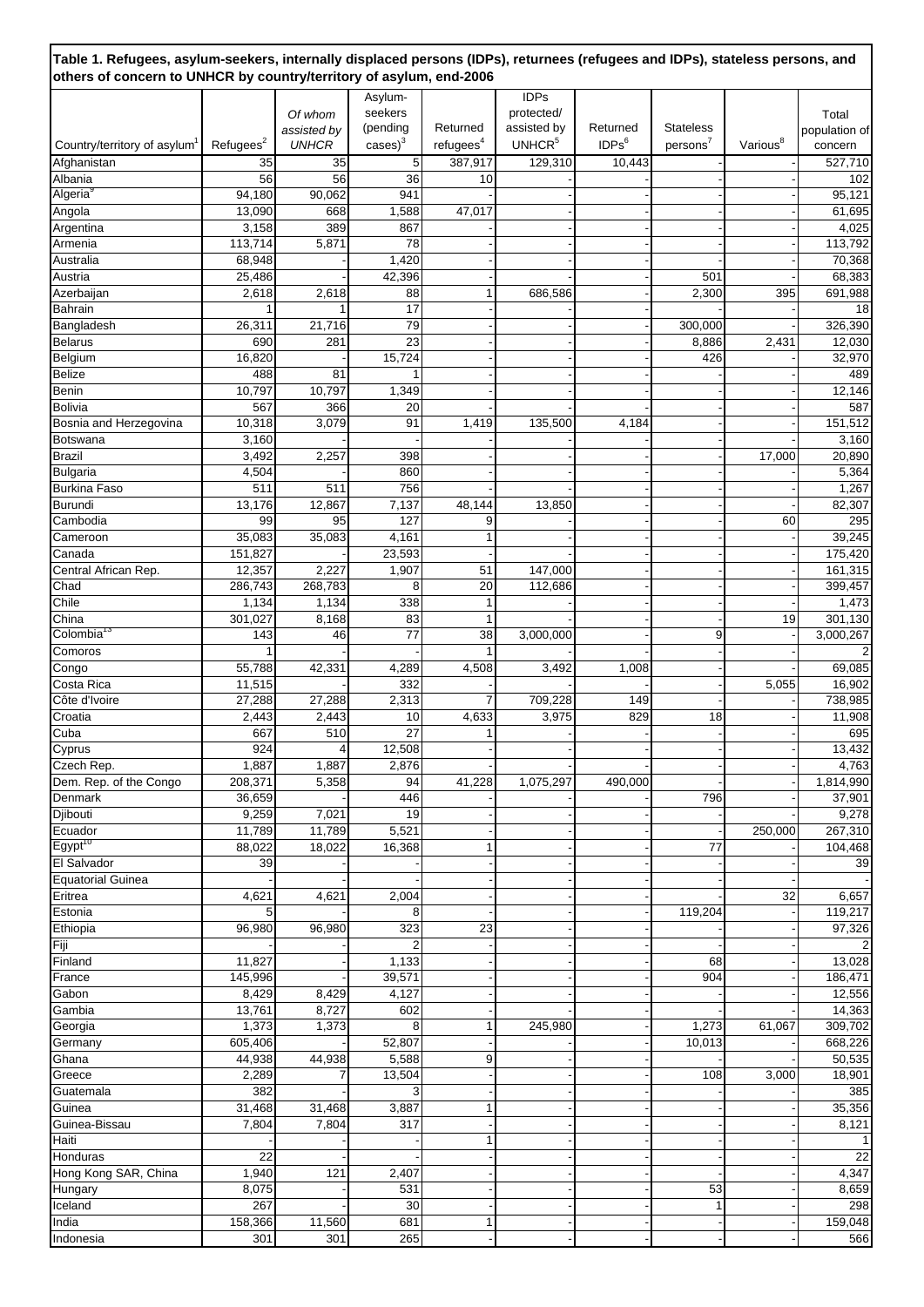| Table 1. Refugees, asylum-seekers, internally displaced persons (IDPs), returnees (refugees and IDPs), stateless persons, and<br>others of concern to UNHCR by country/territory of asylum, end-2006 |                       |                |                      |                       |                    |                   |                  |                      |                  |  |  |  |
|------------------------------------------------------------------------------------------------------------------------------------------------------------------------------------------------------|-----------------------|----------------|----------------------|-----------------------|--------------------|-------------------|------------------|----------------------|------------------|--|--|--|
|                                                                                                                                                                                                      |                       |                | Asylum-              |                       | <b>IDPs</b>        |                   |                  |                      |                  |  |  |  |
|                                                                                                                                                                                                      |                       | Of whom        | seekers              |                       | protected/         |                   |                  |                      | Total            |  |  |  |
|                                                                                                                                                                                                      |                       | assisted by    | (pending             | Returned              | assisted by        | Returned          | <b>Stateless</b> |                      | population of    |  |  |  |
| Country/territory of asylum <sup>1</sup>                                                                                                                                                             | Refugees <sup>2</sup> | <b>UNHCR</b>   | $cases$ <sup>3</sup> | refugees <sup>4</sup> | UNHCR <sup>5</sup> | IDPs <sup>6</sup> | $persons^7$      | Various <sup>8</sup> | concern          |  |  |  |
| Iraq                                                                                                                                                                                                 | 44,406                | 44,406         | 2,180                | 20,235                | 1,834,368          | 150,000           | 130,000          |                      | 2,181,189        |  |  |  |
| Ireland                                                                                                                                                                                              | 7,917                 |                | 3,424                |                       |                    |                   |                  |                      | 11,341           |  |  |  |
| Islamic Rep. of Iran                                                                                                                                                                                 | 968,370               | 968,370        | 1,019                | 103                   |                    |                   |                  |                      | 969,492          |  |  |  |
| Israel                                                                                                                                                                                               | 837                   | 837            | 863                  |                       |                    |                   |                  |                      | 1,700            |  |  |  |
| Italy                                                                                                                                                                                                | 26,875                |                |                      |                       |                    |                   | 886              |                      | 27,761           |  |  |  |
| Japan                                                                                                                                                                                                | 1,844                 | 200            | 1,217                |                       |                    |                   | 1,826            |                      | 4,887            |  |  |  |
| Jordan <sup>10</sup>                                                                                                                                                                                 | 500,229               | 229            | 19,248               |                       |                    |                   |                  |                      | 519,486          |  |  |  |
| Kazakhstan                                                                                                                                                                                           | 4,412                 | 1,363          | 89                   |                       |                    |                   | 45,698           |                      | 50,199           |  |  |  |
| Kenya                                                                                                                                                                                                | 272,531               | 272,531        | 18,515               |                       |                    |                   | 100,000          |                      | 391,046          |  |  |  |
| Kuwait                                                                                                                                                                                               | 50                    | 50             | 525                  |                       |                    |                   | 88,086           | 21,000               | 109,661          |  |  |  |
| Kyrgyzstan                                                                                                                                                                                           | 366                   | 366            | 569                  |                       |                    |                   | 10,190           | 1,129                | 12,254           |  |  |  |
| Lao People's Dem. Rep.                                                                                                                                                                               |                       |                |                      |                       |                    |                   |                  |                      |                  |  |  |  |
| Latvia                                                                                                                                                                                               | 21                    |                | 3                    |                       |                    |                   | 393,012          |                      | 393,036          |  |  |  |
| '∟ebanon <sup>10</sup>                                                                                                                                                                               | 20,164                | 164            | 2,579                |                       | 200,000            | 550,000           |                  | 110                  | 772,853          |  |  |  |
| Lesotho                                                                                                                                                                                              |                       |                |                      |                       |                    |                   |                  |                      |                  |  |  |  |
| Liberia                                                                                                                                                                                              | 16,185                | 4,811          | 53                   | 107,954               |                    | 237,822           |                  | 8                    | 362,022          |  |  |  |
| Libyan Arab Jamahiriya                                                                                                                                                                               | 2,760                 | 2,760          | 1,994                |                       |                    |                   |                  |                      | 4,755            |  |  |  |
| Liechtenstein                                                                                                                                                                                        | 277                   |                | 25                   |                       |                    |                   |                  |                      | 302              |  |  |  |
| Lithuania                                                                                                                                                                                            | 531                   |                | 50                   |                       |                    |                   | 7,215            |                      | 7,796            |  |  |  |
| Luxembourg                                                                                                                                                                                           | 2,206                 |                | 50                   |                       |                    |                   |                  |                      | 2,256            |  |  |  |
| Madagascar                                                                                                                                                                                           |                       |                |                      |                       |                    |                   |                  |                      |                  |  |  |  |
| Malawi                                                                                                                                                                                               | 3,943                 | 3,943          | 5,245                |                       |                    |                   |                  |                      | 9,188            |  |  |  |
| Malaysia                                                                                                                                                                                             | 37,170                | 37,170         | 9,186                |                       |                    |                   |                  | 61,314               | 107,670          |  |  |  |
| Mali                                                                                                                                                                                                 | 10,585                | 10,585         | 1,884                |                       |                    |                   |                  |                      | 12,469           |  |  |  |
| Malta                                                                                                                                                                                                | 2,404                 |                | 211                  |                       |                    |                   |                  |                      | 2,615            |  |  |  |
| Mauritania                                                                                                                                                                                           | 770                   | 770            | 91                   |                       |                    |                   |                  | 29,500               | 30,362           |  |  |  |
| Mauritius                                                                                                                                                                                            |                       |                |                      |                       |                    |                   |                  |                      |                  |  |  |  |
| Mexico                                                                                                                                                                                               | 3,319                 | 149            | 136                  |                       |                    |                   |                  |                      | 3,455            |  |  |  |
| Micronesia (Fed. States of)                                                                                                                                                                          |                       |                |                      |                       |                    |                   |                  |                      | $\overline{2}$   |  |  |  |
| Moldova                                                                                                                                                                                              | 161                   | 161            | 78                   |                       |                    |                   | 1,706            |                      | 1,945            |  |  |  |
| Mongolia                                                                                                                                                                                             | 5                     | 5              | $\overline{2}$       |                       |                    |                   | 581              |                      | 588              |  |  |  |
| Montenegro <sup>11</sup>                                                                                                                                                                             | 6,926                 | 6,926          | 10                   |                       | 16,196             | 199               |                  |                      | 23,331           |  |  |  |
| Morocco                                                                                                                                                                                              | 503                   | 503            | 1,375                |                       |                    |                   |                  |                      | 1,878            |  |  |  |
| Mozambique                                                                                                                                                                                           | 2,558                 | 1,554          | 4,316                |                       |                    |                   |                  |                      | 6,874            |  |  |  |
| Myanmar<br>Namibia                                                                                                                                                                                   | 5,462                 |                | 1,122                | 35                    | 58,500             |                   | 669,500          |                      | 728,000<br>6,619 |  |  |  |
| Nepal                                                                                                                                                                                                | 128,175               | 108,021        | 1,481                |                       | 100,000            |                   | 3,400,000        | 10,387               | 3,640,043        |  |  |  |
| Netherlands                                                                                                                                                                                          | 100,574               |                | 13,118               |                       |                    |                   | 4,461            |                      | 118,153          |  |  |  |
| New Zealand                                                                                                                                                                                          | 4,906                 |                | 229                  |                       |                    |                   |                  |                      | 5,135            |  |  |  |
| Nicaragua                                                                                                                                                                                            | 199                   | 34             | 9                    | 7                     |                    |                   |                  |                      | 215              |  |  |  |
| Niger                                                                                                                                                                                                | 317                   | 195            | 20                   |                       |                    |                   |                  |                      | 337              |  |  |  |
| Nigeria                                                                                                                                                                                              | 8,768                 | 8,768          | 676                  | 4                     |                    |                   |                  |                      | 9,448            |  |  |  |
| Norway                                                                                                                                                                                               | 43,336                |                | 7,956                |                       |                    |                   | 672              |                      | 51,964           |  |  |  |
| Occup. Palest. Territory                                                                                                                                                                             |                       |                |                      | $\overline{c}$        |                    |                   |                  |                      | $\overline{2}$   |  |  |  |
| Oman                                                                                                                                                                                                 | 7                     | $\overline{7}$ | 7                    |                       |                    |                   |                  |                      | 14               |  |  |  |
| Pakistan <sup>12</sup>                                                                                                                                                                               | 1,044,462             | 1,044,462      | 2,677                | 2                     |                    |                   |                  |                      | 1,047,141        |  |  |  |
| Panama                                                                                                                                                                                               | 1,848                 | 1,635          | 242                  |                       |                    |                   |                  | 13,500               | 15,591           |  |  |  |
| Papua New Guinea                                                                                                                                                                                     | 10,183                | 2,681          | $\overline{2}$       |                       |                    |                   |                  |                      | 10,185           |  |  |  |
| Paraguay                                                                                                                                                                                             | 59                    | 59             | $\overline{2}$       |                       |                    |                   |                  |                      | 61               |  |  |  |
| Peru                                                                                                                                                                                                 | 911                   | 115            | 488                  | 3                     |                    |                   |                  |                      | 1,402            |  |  |  |
| Philippines                                                                                                                                                                                          | 100                   | 13             | 40                   |                       |                    |                   |                  | 416                  | 556              |  |  |  |
| Poland                                                                                                                                                                                               | 6,790                 |                | 2,057                |                       |                    |                   | 74               |                      | 8,921            |  |  |  |
| Portugal                                                                                                                                                                                             | 333                   |                |                      |                       |                    |                   |                  |                      | 333              |  |  |  |
| Qatar                                                                                                                                                                                                | 46                    | 46             | 35                   |                       |                    |                   |                  |                      | 81               |  |  |  |
| Rep. of Korea                                                                                                                                                                                        | 96                    | 82             | 614                  |                       |                    |                   |                  |                      | 710              |  |  |  |
| Romania                                                                                                                                                                                              | 1,658                 | 200            | 177                  |                       |                    |                   | 223              |                      | 2,058            |  |  |  |
| Russian Federation                                                                                                                                                                                   | 1,425                 | 1,425          | 291                  | 140                   | 158,905            | 2,017             | 53,982           | 235,799              | 452,559          |  |  |  |
| Rwanda                                                                                                                                                                                               | 49,192                | 49,192         | 3,945                | 5,971                 |                    |                   |                  |                      | 59,108           |  |  |  |
| Sao Tome and Principe                                                                                                                                                                                |                       |                |                      |                       |                    |                   |                  |                      |                  |  |  |  |
| Saudi Arabia                                                                                                                                                                                         | 240,772               | 772            | 278                  |                       |                    |                   | 70,000           |                      | 311,050          |  |  |  |
| Senegal                                                                                                                                                                                              | 20,591                | 20,464         | 2,634                |                       |                    |                   |                  |                      | 23,226           |  |  |  |
| Serbia                                                                                                                                                                                               | 98,997                | 98,997         | 5                    | 6,074                 | 227,590            | 1,433             |                  | 85,000               | 419,099          |  |  |  |
| Sierra Leone                                                                                                                                                                                         | 27,365                | 27,365         | 228                  | 134                   |                    |                   |                  |                      | 27,727           |  |  |  |
| Singapore                                                                                                                                                                                            |                       |                | 10                   |                       |                    |                   |                  |                      | 11               |  |  |  |
| Slovakia                                                                                                                                                                                             | 248                   | 248            | 2,744                |                       |                    |                   |                  |                      | 2,992            |  |  |  |
| Slovenia                                                                                                                                                                                             | 254                   |                | 180                  |                       |                    |                   | 4,090            |                      | 4,524            |  |  |  |
| Somalia                                                                                                                                                                                              | 669                   | 669            | 1,221                | 1,845                 | 400,000            |                   |                  |                      | 403,735          |  |  |  |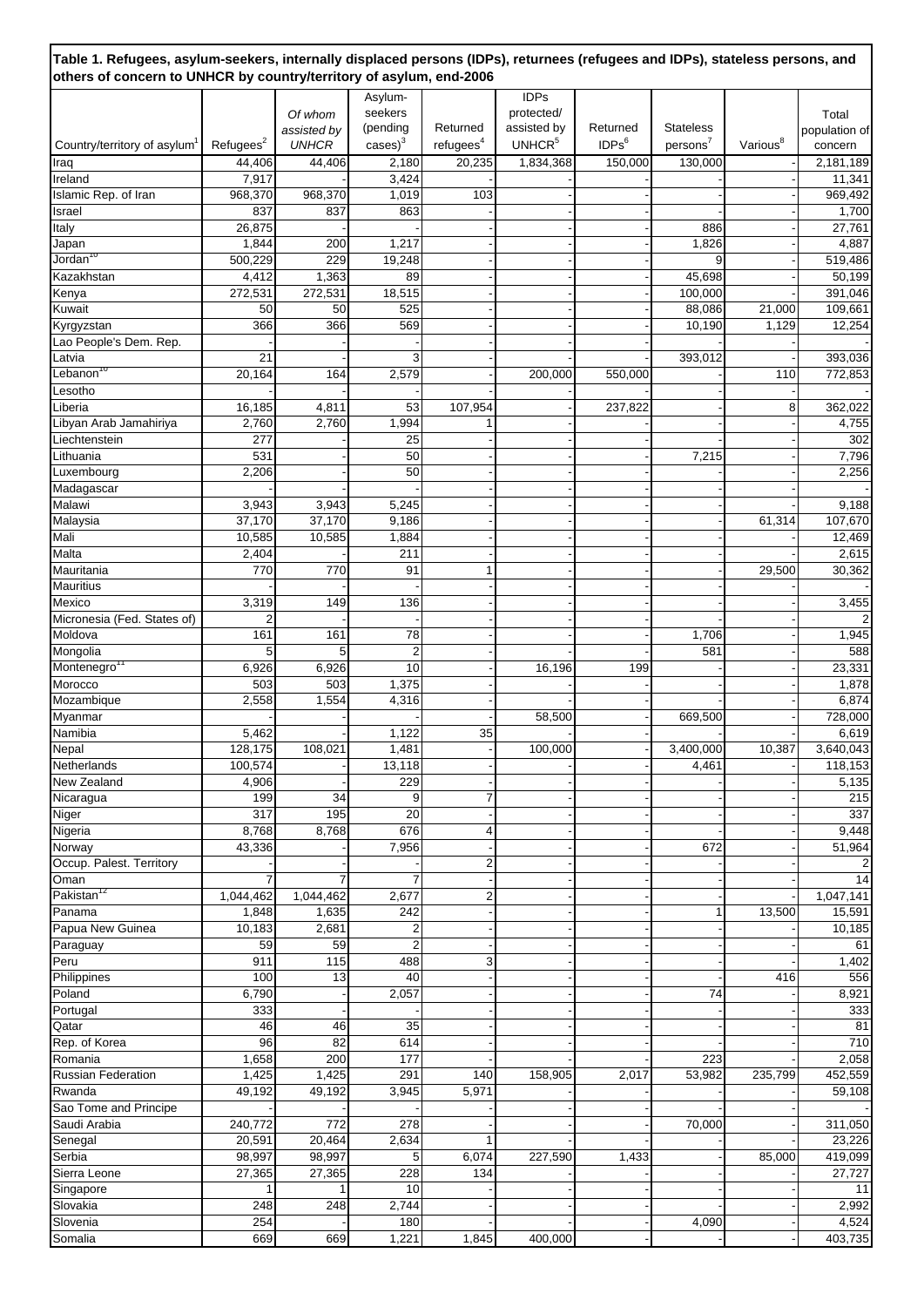|  | Table 1. Refugees, asylum-seekers, internally displaced persons (IDPs), returnees (refugees and IDPs), stateless persons, and |  |  |  |
|--|-------------------------------------------------------------------------------------------------------------------------------|--|--|--|
|  | others of concern to UNHCR by country/territory of asylum, end-2006                                                           |  |  |  |

|                                          |                      |              | Asylum-              |                       | <b>IDPs</b>        |                   |                  |                      |               |
|------------------------------------------|----------------------|--------------|----------------------|-----------------------|--------------------|-------------------|------------------|----------------------|---------------|
|                                          |                      | Of whom      | seekers              |                       | protected/         |                   |                  |                      | Total         |
|                                          |                      | assisted by  | (pending             | Returned              | assisted by        | Returned          | <b>Stateless</b> |                      | population of |
| Country/territory of asylum <sup>1</sup> | Refuges <sup>2</sup> | <b>UNHCR</b> | $cases$ <sup>3</sup> | refugees <sup>4</sup> | UNHCR <sup>5</sup> | IDPs <sup>6</sup> | $persons^7$      | Various <sup>8</sup> | concern       |
| South Africa                             | 35,086               | 5,906        | 131,107              |                       |                    |                   |                  |                      | 166,197       |
| Spain                                    | 5,275                |              |                      |                       |                    |                   | 20               |                      | 5,295         |
| Sri Lanka                                | 162                  | 162          | 135                  | 375                   | 469,165            | 89,405            |                  |                      | 559,242       |
| Sudan                                    | 196,200              | 129,758      | 4,460                | 42,258                | 1,325,235          | 11,955            |                  | 42,114               | 1,622,222     |
| Suriname                                 |                      |              |                      |                       |                    |                   |                  |                      |               |
| Swaziland                                | 752                  | 612          | 256                  |                       |                    |                   |                  |                      | 1,008         |
| Sweden                                   | 79,913               |              | 17,405               |                       |                    |                   | 5,571            |                      | 102,889       |
| Switzerland                              | 48,523               |              | 12,385               |                       |                    |                   | 153              |                      | 61,061        |
| Syrian Arab Rep. <sup>10</sup>           | 702,209              |              | 5,213                | 3                     |                    |                   | 300,000          |                      | 1,007,425     |
| Tajikistan                               | 929                  | 919          | 238                  | 142                   |                    |                   | 184              |                      | 1,493         |
| <b>TfYR Macedonia</b>                    | 1,240                | 1,189        | 205                  | 176                   |                    |                   | 762              | 479                  | 2,862         |
| Thailand                                 | 133,117              | 133,117      | 18,424               |                       |                    |                   |                  | 288                  | 151,829       |
| <b>Timor-Leste</b>                       | 3                    | 3            | 3                    |                       | 155,231            | 11,727            |                  |                      | 166,964       |
| Togo                                     | 6,328                | 1,328        | 442                  | 7,917                 |                    | 3,000             |                  |                      | 17,687        |
| Tunisia                                  | 93                   | 59           | 68                   |                       |                    |                   |                  |                      | 161           |
| Turkey <sup>10</sup>                     | 2,633                | 2,633        | 6,219                | 15                    |                    |                   |                  | 306                  | 9,173         |
| Turkmenistan                             | 750                  | 750          |                      |                       |                    |                   |                  |                      | 751           |
| Uganda                                   | 272,007              | 222,330      | 5,812                | 5,035                 | 1,586,174          | 300,000           |                  |                      | 2,169,028     |
| Ukraine                                  | 2,275                | 248          | 1,183                |                       |                    |                   | 64,992           | 5,000                | 73,450        |
| <b>United Arab Emirates</b>              | 174                  | 174          | 32                   |                       |                    |                   |                  |                      | 206           |
| <b>United Kingdom</b>                    | 301,556              |              | 12,400               |                       |                    |                   | 205              |                      | 314,161       |
| United Rep. of Tanzania                  | 485,295              | 287,061      | 380                  |                       |                    |                   |                  |                      | 485,679       |
| <b>United States</b>                     | 843,498              |              | 124,223              |                       |                    |                   |                  |                      | 967,721       |
| Uruguay                                  | 125                  | 77           | 28                   |                       |                    |                   |                  |                      | 153           |
| Uzbekistan                               | 1,415                | 1,415        |                      |                       |                    |                   |                  |                      | 1,426         |
| Venezuela (Bolivarian Rep.               | 720                  | 241          | 7,754                |                       |                    |                   |                  | 200,000              | 208,474       |
| Viet Nam                                 | 2,357                |              |                      | 63                    |                    |                   | 7,200            |                      | 9,620         |
| Yemen                                    | 95,794               | 95,794       | 859                  | $\overline{2}$        |                    |                   |                  |                      | 96,655        |
| Zambia                                   | 120,253              | 64,690       | 215                  |                       |                    |                   |                  |                      | 120,468       |
| Zimbabwe                                 | 3,519                | 2,149        | 296                  |                       |                    |                   |                  |                      | 3,816         |
| Various                                  |                      |              |                      | 67                    |                    |                   |                  |                      | 67            |
| Total                                    | 9,877,707            | 4,474,092    | 743,937              | 733,622               | 12,794,268         | 1,864,171         | 5,805,943        | 1,045,409            | 32,865,057    |
|                                          |                      |              |                      |                       |                    |                   |                  |                      |               |

#### **Notes**

The data are generally provided by Governments, based on their own definitions and methods of data collection.

A dash (-) indicates that the value is zero, not available or not applicable.

Country or territory of asylum or residence. In the absence of Government estimates, UNHCR has estimated the refugee population in most industrialized countries, based on recent refugee arrivals and recognition of asylum-seekers. For Canada, Australia and New Zealand, estimates are based on arrivals/recognition during the past five years, whereas for most European countries and the USA a 10-year period has been applied. These periods reflect the different naturalization rates for refugees in these regions.

2 Persons recognized as refugees under the 1951 UN Convention/1967 Protocol, the 1969 OAU Convention, in accordance with the UNHCR Statute, persons granted a complementary form of protection and/or those granted temporary protection.

3 Persons whose application for asylum or refugee status is pending at any stage in the asylum procedure.

4 Refugees who have returned to their place of origin during the calendar year. Source: Country of origin and asylum.

5 Persons who are displaced within their country and to whom UNHCR extends protection and/or assistance.

6 IDPs protected/assisted by UNHCR who have returned to their place of origin during the calendar year.

7 Refers to persons who are not considered nationals by any State under the operation of its laws.

8 Persons of concern to UNHCR not included in the previous columns including a.o. involuntarily relocating persons (Russian Fed.), local residents-at-risk (Serbia, Kosovo), Sahrawis (Mauritania), Afghan asylum-seekers (Russian Fed., UNHCR est.), Muslims from the Phillipines (Malaysia), Colombians (Ecuador and Venezuela).

9 According to the Government of Algeria, there are an estimated 165,000 Saharawi refugees in the Tindouf camps.

<sup>10</sup> The decision to apply *prima facie* status to Iraqis originating from south and central Iraq was taken in January 2007. As a consequence, UNHCR estimates on Iraqi refugees at end-2006 do not take into account the total number of Iraqis in the respective countries. Estimates for the number of Iraqis in Egypt and Turkey at end-2006 are not available.

 $11$  Although counted as IDPs here (and officially referred to as such by the Montenegrin Government), this population consists of persons displaced from Serbia (Kosovo) who are not being accorded the same rights as Montenegrin citizens in practice.

 $^{12}$  UNHCR figures for Pakistan only include Afghans living in camps who are assisted by UNHCR. According to a 2005 government census of Afghans in Pakistan and subsequent voluntary repatriation during the year, there are an additional 1.3 million Afghans living outside camps, some of whom may be refugees. Those Afghans living outside camps receive no UNHCR assistance except access to UNHCR-facilitated voluntary repatriation. These figures are currently under review as result of the registration of Afghans which took place in Pakistan from October 2006 to February 2007.

13 According to the Constitutional Court of Colombia, there are serious discrepancies between the real magnitude of the situation and the figures of the national registration system. In a latest Order of Compliance to the Landmark Judgment on Displacement, the Court cites the Director of the *Agencia Presidencial de Acción Social y la Cooperación Internacional* who acknowledged in public statements that IDP figures in Colombia are close to 3 million (Order of Compliance 218, dated 11 August 2006, related to the Landmark Judgment T-025).

**Source:** UNHCR/Governments.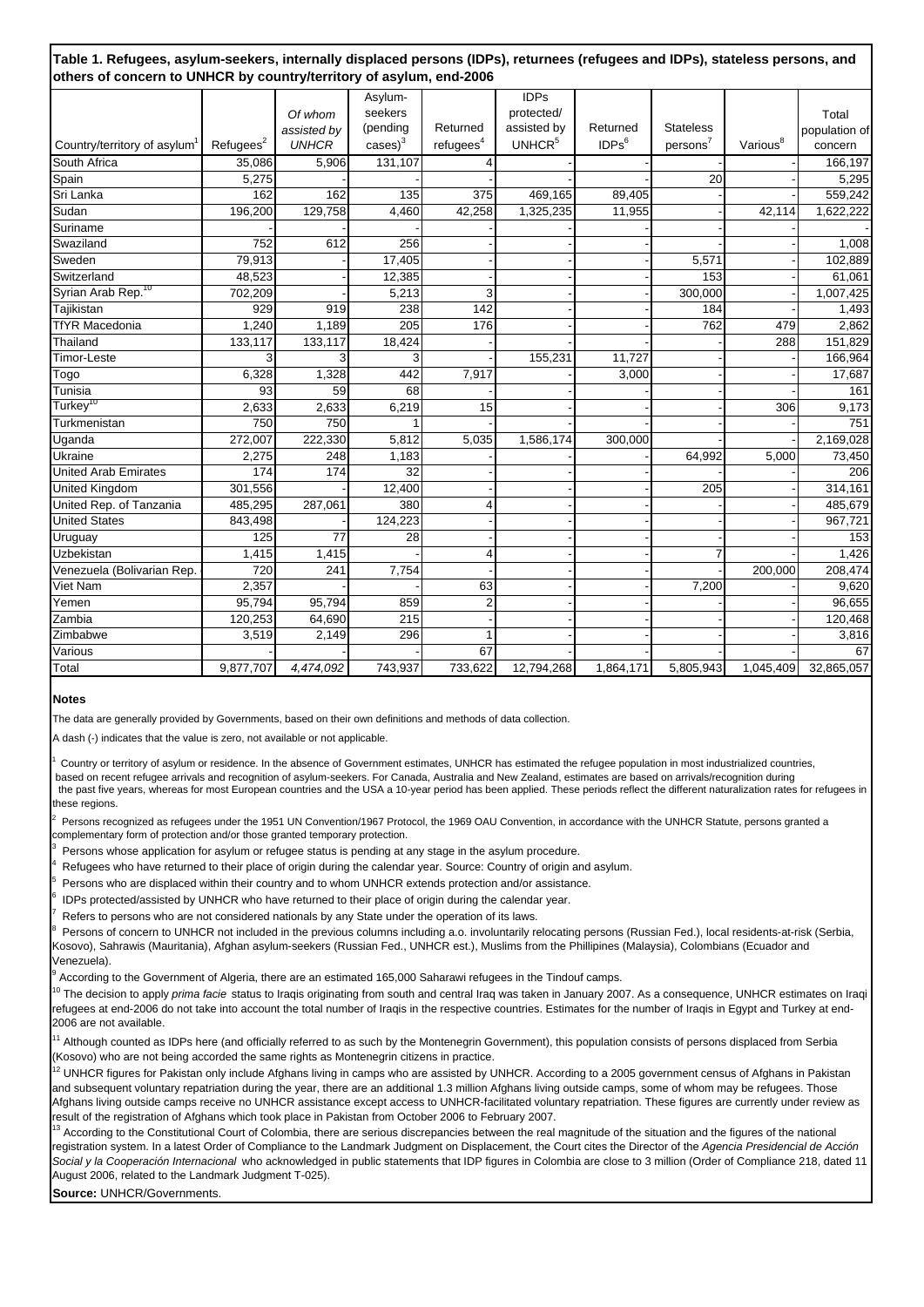**Table 2. Refugees, asylum-seekers, internally displaced persons (IDPs), returnees (refugees and IDPs), stateless persons, and others of concern to UNHCR by origin, end-2006**

|                             |                      |                         | Asylum-              |                       | <b>IDPs</b>        |                   |                      |                      |               |
|-----------------------------|----------------------|-------------------------|----------------------|-----------------------|--------------------|-------------------|----------------------|----------------------|---------------|
|                             |                      | Of whom                 | seekers              |                       | protected/         |                   |                      |                      | Total         |
|                             |                      | assisted by             | (pending             | Returned              | assisted by        | Returned          | <b>Stateless</b>     |                      | population of |
| $O$ rigin <sup>1</sup>      | Refuges <sup>2</sup> | <b>UNHCR</b>            | $cases$ <sup>3</sup> | refugees <sup>4</sup> | UNHCR <sup>5</sup> | IDPs <sup>6</sup> | persons <sup>7</sup> | Various <sup>8</sup> | concern       |
| Afghanistan <sup>9</sup>    | 2,107,519            | 1,973,948               | 14,979               | 387,917               | 129,310            | 10,443            |                      | 100,372              | 2,750,540     |
| Albania                     | 14,080               | 21                      | 2,279                | 10                    |                    |                   |                      |                      | 16,369        |
| Algeria                     | 8,353                | 120                     | 2,675                |                       |                    |                   |                      |                      | 11,028        |
| Andorra                     | 10                   |                         |                      |                       |                    |                   |                      |                      | 11            |
|                             |                      |                         |                      |                       |                    |                   |                      |                      |               |
| Angola                      | 206,501              | 23,295                  | 1,581                | 47,017                |                    |                   |                      |                      | 255,099       |
| Antigua and Barbuda         | 19                   |                         | 9                    |                       |                    |                   |                      |                      | 28            |
| Argentina                   | 894                  | 8                       | 179                  |                       |                    |                   |                      |                      | 1,073         |
| Armenia                     | 14,918               | 133                     | 6,942                |                       |                    |                   |                      |                      | 21,860        |
| Australia                   | 29                   |                         | 7                    |                       |                    |                   |                      |                      | 36            |
| Austria                     | 34                   |                         | 16                   |                       |                    |                   |                      |                      | 50            |
| Azerbaijan                  | 126,068              | 5,485                   | 3,098                |                       | 686,586            |                   |                      |                      | 815,753       |
| <b>Bahamas</b>              | 14                   |                         | 19                   |                       |                    |                   |                      |                      | 33            |
| Bahrain                     | 62                   |                         | 20                   |                       |                    |                   |                      |                      | 82            |
| Bangladesh                  | 7,803                | 20                      | 5,344                |                       |                    |                   |                      |                      | 13,147        |
| <b>Barbados</b>             | 27                   |                         | 38                   |                       |                    |                   |                      |                      | 65            |
|                             |                      |                         |                      |                       |                    |                   |                      |                      |               |
| <b>Belarus</b>              | 9,371                | 227                     | 1,720                |                       |                    |                   |                      |                      | 11,091        |
| Belgium                     | 64                   |                         | 35                   |                       |                    |                   |                      |                      | 99            |
| <b>Belize</b>               | 18                   |                         | 15                   |                       |                    |                   |                      |                      | 33            |
| Benin                       | 215                  | 2                       | 160                  |                       |                    |                   |                      |                      | 375           |
| Bermuda                     |                      |                         | $\overline{2}$       |                       |                    |                   |                      |                      | 2             |
| <b>Bhutan</b>               | 108,073              | 107,803                 | 1,457                |                       |                    |                   |                      | 10,000               | 119,530       |
| <b>Bolivia</b>              | 374                  |                         | 429                  |                       |                    |                   |                      |                      | 803           |
| Bosnia and Herzegovina      | 199,946              | 34,608                  | 1,687                | 1,419                 | 135,500            | 4,184             |                      |                      | 342,736       |
| Botswana                    | 12                   |                         | 32                   |                       |                    |                   |                      |                      | 44            |
| <b>Brazil</b>               | 707                  |                         | 433                  |                       |                    |                   |                      |                      | 1,140         |
|                             |                      |                         |                      |                       |                    |                   |                      |                      |               |
| Brunei Darussalam           | $\overline{2}$       | 1                       |                      |                       |                    |                   |                      |                      | 2             |
| <b>Bulgaria</b>             | 3,438                | 25                      | 830                  |                       |                    |                   |                      |                      | 4,268         |
| <b>Burkina Faso</b>         | 376                  | $\mathbf{1}$            | 203                  |                       |                    |                   |                      |                      | 579           |
| Burundi                     | 396,541              | 164,191                 | 5,527                | 48,144                | 13,850             |                   |                      |                      | 464,062       |
| Cambodia                    | 17,965               | 134                     | 674                  | 9                     |                    |                   |                      |                      | 18,648        |
| Cameroon                    | 10,384               | 116                     | 3,382                |                       |                    |                   |                      |                      | 13,767        |
| Canada                      | 95                   |                         | 45                   |                       |                    |                   |                      |                      | 140           |
| Cape Verde                  | 40                   | $\mathbf{1}$            | 10                   |                       |                    |                   |                      |                      | 50            |
| Cayman Islands              |                      |                         |                      |                       |                    |                   |                      |                      |               |
| Central African Rep.        | 71.685               | 68,315                  | 2,112                | 51                    | 147,000            |                   |                      |                      | 220,848       |
|                             | 36,300               | 28,831                  |                      | 20                    | 112,686            |                   |                      |                      |               |
| Chad<br>Chile               |                      |                         | 3,431                | $\mathbf{1}$          |                    |                   |                      |                      | 152,437       |
|                             | 805                  | 22                      | 79                   |                       |                    |                   |                      |                      | 885           |
| China                       | 140,598              | 197                     | 17,295               | $\mathbf{1}$          |                    |                   |                      |                      | 157,894       |
| Colombia <sup>14</sup>      | 72,796               | 14,281                  | 21,923               | 38                    | 3,000,000          |                   |                      | 467,000              | 3,561,757     |
| Comoros                     | 72                   |                         | 10                   | $\mathbf{1}$          |                    |                   |                      |                      | 83            |
| Congo                       | 20,609               | 9,076                   | 5,899                | 4,508                 | 3,492              | 1,008             |                      |                      | 35,516        |
| Cook Islands                |                      |                         |                      |                       |                    |                   |                      |                      |               |
| Costa Rica                  | 284                  | 5                       | 75                   |                       |                    |                   |                      |                      | 359           |
| Côte d'Ivoire               | 26,315               | 9,020                   | 6,383                | 7                     | 709,228            | 149               |                      |                      | 742,082       |
| Croatia                     | 93,767               | 75,622                  | 221                  | 4,633                 | 3,975              | 829               |                      |                      | 103,425       |
| Cuba                        | 33,580               | 344                     | 1,341                |                       |                    |                   |                      |                      | 34,922        |
|                             |                      |                         |                      |                       |                    |                   |                      |                      |               |
| Cyprus                      | 5                    |                         |                      |                       |                    |                   |                      |                      | 6             |
| Czech Rep.                  | 2,138                | 3                       | 178                  |                       |                    |                   |                      |                      | 2,316         |
| Dem. People's Rep. of Korea | 397                  | $\overline{c}$          | 105                  |                       |                    |                   |                      |                      | 502           |
| Dem. Rep. of the Congo      | 401,914              | 314,039                 | 31,753               | 41,228                | 1,075,297          | 490,000           |                      |                      | 2,040,192     |
| Denmark                     | 12                   |                         |                      |                       |                    |                   |                      |                      | 19            |
| Djibouti                    | 486                  | 58                      | 113                  |                       |                    |                   |                      |                      | 599           |
| Dominica                    | 49                   |                         | 18                   |                       |                    |                   |                      |                      | 67            |
| Dominican Rep.              | 150                  | $\overline{\mathbf{c}}$ | 123                  |                       |                    |                   |                      |                      | 273           |
| Ecuador                     | 887                  | 20                      | 270                  |                       |                    |                   |                      |                      | 1,157         |
| Egypt                       | 7,613                | 32                      | 1,693                | 1                     |                    |                   |                      |                      | 9,307         |
| El Salvador                 | 6,388                | 369                     | 28,783               |                       |                    |                   |                      |                      |               |
|                             |                      |                         |                      |                       |                    |                   |                      |                      | 35,171        |
| <b>Equatorial Guinea</b>    | 461                  | 80                      | 32                   |                       |                    |                   |                      |                      | 493           |
| Eritrea                     | 193,745              | 122,922                 | 5,056                |                       |                    |                   |                      | 4                    | 198,805       |
| Estonia                     | 626                  |                         | 126                  |                       |                    |                   |                      |                      | 752           |
| Ethiopia                    | 74,026               | 21,914                  | 16,689               | 23                    |                    |                   |                      | 6                    | 90,744        |
| Faeroe Islands              |                      |                         |                      |                       |                    |                   |                      |                      |               |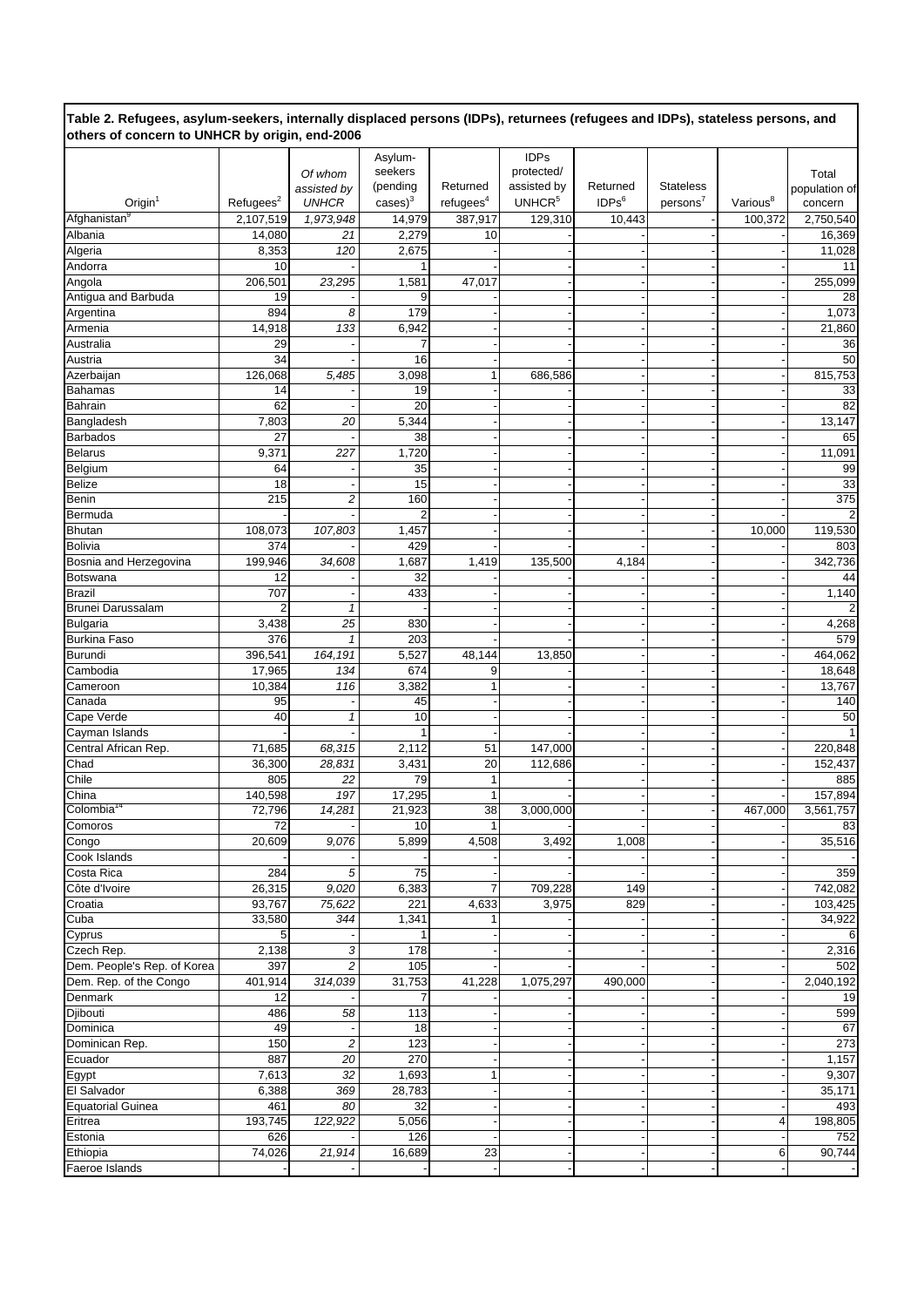|                                                | Table 2. Refugees, asylum-seekers, internally displaced persons (IDPs), returnees (refugees and IDPs), stateless persons, and |  |
|------------------------------------------------|-------------------------------------------------------------------------------------------------------------------------------|--|
| others of concern to UNHCR by origin, end-2006 |                                                                                                                               |  |

|                             |                         |                      | Asylum-              |                       | <b>IDPs</b>        |                   |                  |                      |                 |
|-----------------------------|-------------------------|----------------------|----------------------|-----------------------|--------------------|-------------------|------------------|----------------------|-----------------|
|                             |                         |                      | seekers              |                       | protected/         |                   |                  |                      |                 |
|                             |                         | Of whom              |                      |                       |                    | Returned          |                  |                      | Total           |
|                             |                         | assisted by          | (pending             | Returned              | assisted by        |                   | <b>Stateless</b> |                      | population of   |
| $O$ rigin $1$               | Refuges <sup>2</sup>    | <b>UNHCR</b>         | $cases$ <sup>3</sup> | refugees <sup>4</sup> | UNHCR <sup>5</sup> | IDPs <sup>6</sup> | $persons^7$      | Various <sup>8</sup> | concern         |
| Fiji                        | 1,685                   |                      | 255                  |                       |                    |                   |                  |                      | 1,940           |
| Finland                     | 6                       |                      | $\overline{2}$       |                       |                    |                   |                  |                      | 8               |
|                             |                         |                      |                      |                       |                    |                   |                  |                      |                 |
| France                      | 82                      |                      | 42                   |                       |                    |                   |                  |                      | 124             |
| French Guiana               |                         |                      |                      |                       |                    |                   |                  |                      |                 |
| French Polynesia            | 1                       |                      |                      |                       |                    |                   |                  |                      | 1               |
| Gabon                       | 95                      |                      | 40                   |                       |                    |                   |                  |                      | 135             |
|                             |                         |                      |                      |                       |                    |                   |                  |                      |                 |
| Gambia                      | 1,254                   | 15                   | 1,024                |                       |                    |                   |                  |                      | 2,278           |
| Georgia                     | 6,340                   | 212                  | 4,387                |                       | 245,980            |                   |                  | 66,067               | 322,775         |
| Germany                     | 114                     | $\mathbf{1}$         | 83                   |                       |                    |                   |                  |                      | 197             |
| Ghana                       | 9,960                   | 140                  | 1,147                | 9                     |                    |                   |                  | 1                    | 11,117          |
|                             |                         |                      |                      |                       |                    |                   |                  |                      |                 |
| Gibraltar                   |                         |                      |                      |                       |                    |                   |                  |                      |                 |
| Greece                      | 91                      |                      | 23                   |                       |                    |                   |                  |                      | 114             |
| Grenada                     | 202                     |                      | 43                   |                       |                    |                   |                  |                      | 245             |
| Guatemala                   | 6,496                   | 27                   | 20,533               |                       |                    |                   |                  |                      | 27,029          |
| Guinea                      | 6,840                   | 87                   | 2,668                |                       |                    |                   |                  |                      | 9,509           |
|                             |                         |                      |                      |                       |                    |                   |                  |                      |                 |
| Guinea-Bissau               | 1,004                   | 16                   | 309                  |                       |                    |                   |                  |                      | 1,313           |
| Guyana                      | 537                     |                      | 298                  |                       |                    |                   |                  |                      | 835             |
| Haiti                       | 20,837                  | 54                   | 13,400               |                       |                    |                   |                  |                      | 34,238          |
| Holy See (the)              |                         |                      |                      |                       |                    |                   |                  |                      |                 |
| Honduras                    | 1,035                   |                      |                      |                       |                    |                   |                  |                      |                 |
|                             |                         | 3                    | 1,358                |                       |                    |                   |                  |                      | 2,393           |
| Hong Kong SAR, China        | 10                      |                      | 19                   |                       |                    |                   |                  |                      | 29              |
| Hungary                     | 3,118                   | 4                    | 199                  |                       |                    |                   |                  |                      | 3,317           |
| Iceland                     | 31                      |                      | $\overline{2}$       |                       |                    |                   |                  |                      | 33              |
| India                       | 17,811                  | 8                    | 6,757                |                       |                    |                   |                  |                      | 24,569          |
|                             |                         |                      |                      |                       |                    |                   |                  |                      |                 |
| Indonesia                   | 34,728                  | 17,854               | 3,273                |                       |                    |                   |                  |                      | 38,001          |
| Iraq <sup>10</sup>          | 1,450,905               | 57,351               | 47,313               | 20,235                | 1,834,368          | 150,000           |                  | 16,123               | 3,518,944       |
| Ireland                     | 4                       |                      |                      |                       |                    |                   |                  |                      | 8               |
| Islamic Rep. of Iran        | 102,483                 | 14,353               | 13,713               | 103                   |                    |                   |                  |                      | 116,299         |
|                             |                         |                      |                      |                       |                    |                   |                  |                      |                 |
| Israel                      | 882                     | 7                    | 945                  |                       |                    |                   |                  |                      | 1,827           |
| Italy                       | 105                     |                      | 17                   |                       |                    |                   |                  |                      | 122             |
| Jamaica                     | 660                     |                      | 273                  |                       |                    |                   |                  |                      | 933             |
| Japan                       | 168                     |                      | 31                   |                       |                    |                   |                  |                      | 199             |
| Jordan                      | 1,604                   | 29                   | 774                  |                       |                    |                   |                  |                      | 2,378           |
|                             |                         |                      |                      |                       |                    |                   |                  |                      |                 |
| Kazakhstan                  | 7,376                   | 75                   | 665                  |                       |                    |                   |                  |                      | 8,041           |
| Kenya                       | 5,356                   | 68                   | 1,090                |                       |                    |                   |                  |                      | 6,446           |
| Kiribati                    | 41                      |                      |                      |                       |                    |                   |                  |                      | 45              |
| Kuwait                      | 617                     | 12                   | 125                  |                       |                    |                   |                  |                      | 742             |
|                             |                         |                      |                      |                       |                    |                   |                  |                      |                 |
| Kyrgyzstan                  | 2,488                   | 25                   | 580                  |                       |                    |                   |                  |                      | 3,068           |
| Lao People's Dem. Rep.      | 26,447                  | 359                  | 287                  |                       |                    |                   |                  | 5                    | 26,739          |
| Latvia                      | 1,424                   | 1                    | 103                  |                       |                    |                   |                  |                      | 1,527           |
| Lebanon                     | 12,252                  | 32                   | 3,159                |                       | 200,000            | 550,000           |                  | 93                   | 765,504         |
| Lesotho                     | 9                       |                      | 5                    |                       |                    |                   |                  |                      | 14              |
|                             |                         |                      |                      |                       |                    |                   |                  |                      |                 |
| Liberia                     | 160,548                 | $\overline{118,146}$ | 5,017                | 107,954               |                    | 237,822           |                  |                      | 511,341         |
| Libyan Arab Jamahiriya      | 1,573                   | 15                   | 671                  |                       |                    |                   |                  |                      | 2,245           |
| Liechtenstein               |                         |                      |                      |                       |                    |                   |                  |                      |                 |
| Lithuania                   | 942                     | 2                    | 167                  |                       |                    |                   |                  |                      | 1,109           |
|                             |                         |                      |                      |                       |                    |                   |                  |                      |                 |
| Luxembourg                  | $\overline{\mathbf{c}}$ |                      |                      |                       |                    |                   |                  |                      | 2               |
| Macao SAR, China            | $\overline{9}$          |                      | $\overline{4}$       |                       |                    |                   |                  |                      | 13              |
| Madagascar                  | 260                     |                      | 25                   |                       |                    |                   |                  |                      | 285             |
| Malawi                      | 113                     | 1                    | 46                   |                       |                    |                   |                  |                      | 159             |
|                             | 584                     |                      |                      |                       |                    |                   |                  |                      |                 |
| Malaysia                    |                         |                      | 131                  |                       |                    |                   |                  |                      | 715             |
| Maldives                    | 17                      | 1                    |                      |                       |                    |                   |                  |                      | $\overline{21}$ |
| Mali                        | 594                     | 6                    | 430                  |                       |                    |                   |                  | 3,500                | 4,524           |
| Malta                       | 28                      |                      |                      |                       |                    |                   |                  |                      | 32              |
| Marshall Islands            |                         |                      |                      |                       |                    |                   |                  |                      |                 |
|                             |                         |                      |                      |                       |                    |                   |                  |                      |                 |
| Martinique                  |                         |                      |                      |                       |                    |                   |                  |                      |                 |
| Mauritania                  | 33,428                  | 25,820               | 1,811                |                       |                    |                   |                  |                      | 35,240          |
| Mauritius                   | 80                      |                      | 22                   |                       |                    |                   |                  |                      | 102             |
| Mexico                      | 3,304                   |                      | 11,817               |                       |                    |                   |                  |                      | 15,121          |
| Micronesia (Fed. States of) |                         |                      |                      |                       |                    |                   |                  |                      |                 |
|                             |                         |                      |                      |                       |                    |                   |                  |                      |                 |
| Moldova                     | 11,680                  | 12                   | 1,278                |                       |                    |                   |                  |                      | 12,958          |
| Monaco                      |                         |                      | 5                    |                       |                    |                   |                  |                      | $5\vert$        |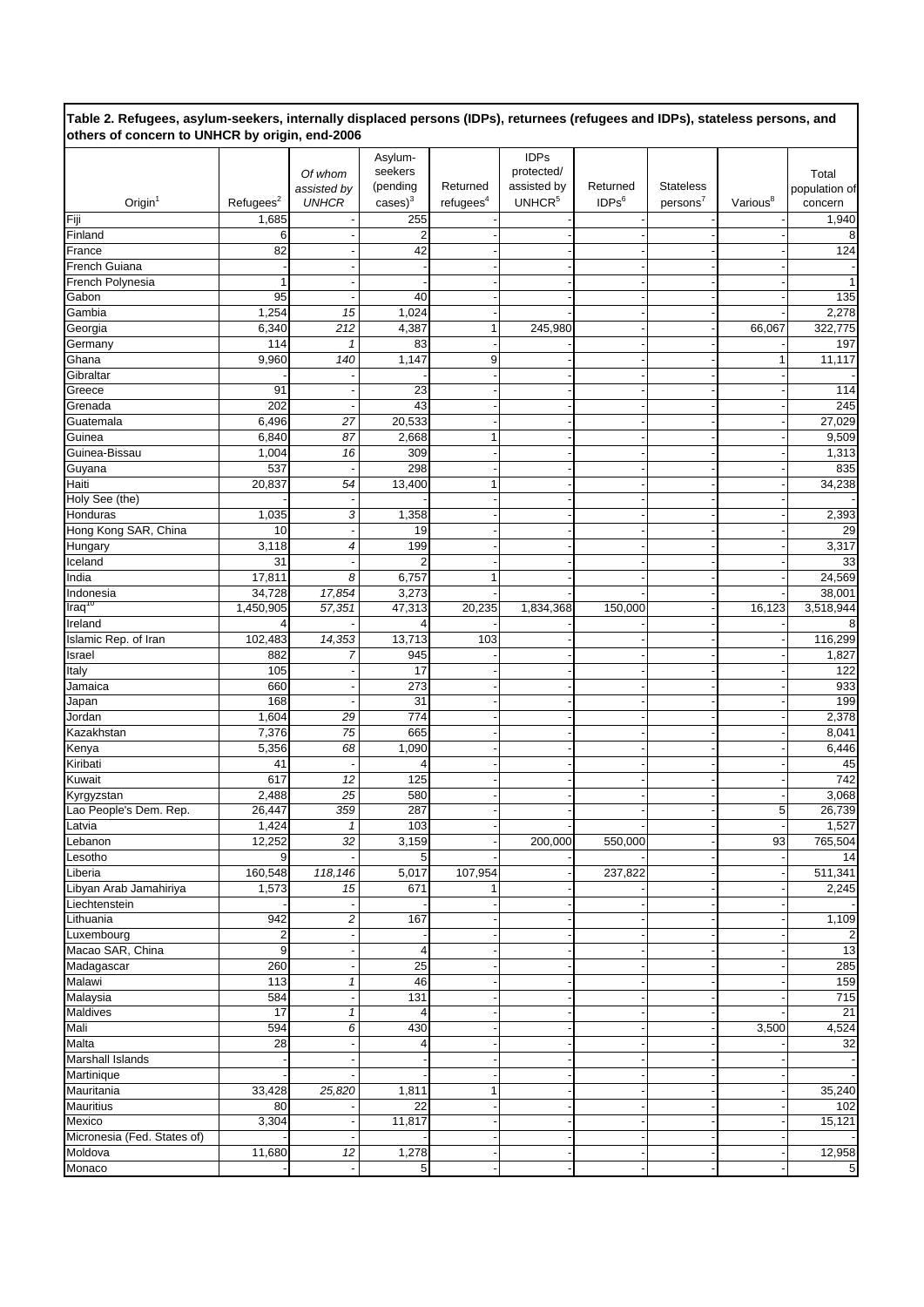|                                                | Table 2. Refugees, asylum-seekers, internally displaced persons (IDPs), returnees (refugees and IDPs), stateless persons, and |  |  |
|------------------------------------------------|-------------------------------------------------------------------------------------------------------------------------------|--|--|
| others of concern to UNHCR by origin, end-2006 |                                                                                                                               |  |  |

|                                        |                      |                         | Asylum-              |                      | <b>IDPs</b>        |                   |                      |                      |               |
|----------------------------------------|----------------------|-------------------------|----------------------|----------------------|--------------------|-------------------|----------------------|----------------------|---------------|
|                                        |                      | Of whom                 | seekers              |                      | protected/         |                   |                      |                      | Total         |
|                                        |                      | assisted by             | (pending             | Returned             | assisted by        | Returned          | <b>Stateless</b>     |                      | population of |
| $O$ rigin $1$                          | Refuges <sup>2</sup> | <b>UNHCR</b>            | $cases$ <sup>3</sup> | refuges <sup>4</sup> | UNHCR <sup>5</sup> | IDPs <sup>6</sup> | persons <sup>7</sup> | Various <sup>8</sup> | concern       |
| Mongolia                               | 868                  |                         | 1,853                |                      |                    |                   |                      |                      | 2,721         |
| Montenegro <sup>11</sup>               | 135                  |                         | 124                  |                      | 16,196             | 199               |                      |                      | 16,654        |
| Morocco                                | 4,710                | 15                      | 589                  |                      |                    |                   |                      |                      | 5,299         |
| Mozambique                             | 231                  | $\mathbf{1}$            | 15                   |                      |                    |                   |                      |                      | 246           |
| Myanmar                                | 202,826              | 177,469                 | 26,316               |                      | 58,500             |                   |                      |                      | 287,642       |
| Namibia                                | 1,203                | 1                       | 20                   | 35                   |                    |                   |                      |                      | 1,258         |
| Nauru                                  | 3                    |                         |                      |                      |                    |                   |                      |                      | 3             |
| Nepal                                  | 2,647                | 98                      | 2,429                |                      | 100,000            |                   |                      |                      | 105,076       |
|                                        | 39                   |                         | 40                   |                      |                    |                   |                      |                      | 79            |
| Netherlands                            |                      |                         |                      |                      |                    |                   |                      |                      |               |
| New Caledonia                          |                      |                         |                      |                      |                    |                   |                      |                      | $\mathbf{1}$  |
| New Zealand                            | 8                    |                         | 7                    |                      |                    |                   |                      |                      | 15            |
| Nicaragua                              | 1,828                | 158                     | 2,301                | 7                    |                    |                   |                      |                      | 4,136         |
| Niger                                  | 818                  | 5                       | 481                  |                      |                    |                   |                      |                      | 1,299         |
| Nigeria                                | 13,253               | 3,361                   | 8,367                | 4                    |                    |                   |                      |                      | 21,624        |
| <b>Niue</b>                            |                      |                         |                      |                      |                    |                   |                      |                      |               |
| Norway                                 | 4                    |                         |                      |                      |                    |                   |                      |                      | 5             |
| Occup. Palest. Territory <sup>12</sup> | 334,142              | 17,740                  | 1,386                | $\overline{2}$       |                    |                   |                      | 6,003                | 341,533       |
| Oman                                   | 39                   |                         | 8                    |                      |                    |                   |                      |                      | 47            |
| Pakistan                               | 25,639               | 442                     | 6,761                | 2                    |                    |                   |                      |                      | 32,402        |
| Palau                                  |                      |                         |                      |                      |                    |                   |                      |                      |               |
| Panama                                 | 75                   |                         | 20                   |                      |                    |                   |                      |                      | 95            |
| Papua New Guinea                       | 31                   |                         | 9                    |                      |                    |                   |                      |                      | 40            |
| Paraguay                               | 105                  | 3                       | 37                   |                      |                    |                   |                      |                      | 142           |
| Peru                                   | 6,985                | 742                     | 1,926                | 3                    |                    |                   |                      |                      | 8,914         |
|                                        |                      |                         |                      |                      |                    |                   |                      |                      |               |
| Philippines                            | 886                  | 3                       | 801                  |                      |                    |                   |                      | 61,316               | 63,003        |
| Poland                                 | 13,513               | 4                       | 379                  |                      |                    |                   |                      |                      | 13,892        |
| Portugal                               | 25                   |                         | 47                   |                      |                    |                   |                      |                      | 72            |
| Puerto Rico                            |                      |                         |                      |                      |                    |                   |                      |                      |               |
| Qatar                                  | 52                   |                         | 6                    |                      |                    |                   |                      |                      | 58            |
| Rep. of Korea                          | 1,335                |                         | 312                  |                      |                    |                   |                      |                      | 1,647         |
| Romania                                | 7,234                | 127                     | 1,320                |                      |                    |                   |                      |                      | 8,554         |
| <b>Russian Federation</b>              | 159,381              | 5,135                   | 21,059               | 140                  | 158,905            | 2,017             |                      | 132,184              | 473,686       |
| Rwanda                                 | 92,966               | 28,527                  | 8,631                | 5,971                |                    |                   |                      |                      | 107,568       |
| Saint Kitts and Nevis                  | $\overline{2}$       |                         | 4                    |                      |                    |                   |                      |                      | 6             |
| Saint Lucia                            | 163                  |                         | 142                  |                      |                    |                   |                      |                      | 305           |
| Saint Vincent & Grenadines             | 387                  |                         | 320                  |                      |                    |                   |                      |                      | 707           |
| Samoa                                  | 3                    |                         | 2                    |                      |                    |                   |                      |                      | 5             |
| San Marino                             | $\overline{c}$       |                         | $\overline{2}$       |                      |                    |                   |                      |                      | 4             |
| Sao Tome and Principe                  | 32                   | 30                      |                      |                      |                    |                   |                      |                      | 32            |
| Saudi Arabia                           |                      |                         |                      |                      |                    |                   |                      |                      |               |
|                                        | 617                  | 3                       | 54                   |                      |                    |                   |                      |                      | 671           |
| Senegal                                | 15,163               | 14,423                  | 1,242                | 1                    |                    |                   |                      |                      | 16,406        |
| Serbia                                 | 174,027              | 2,273                   | 21,151               | 6,074                | 227,590            | 1,433             |                      | 85,479               | 515,754       |
| Seychelles                             | 61                   |                         | 8                    |                      |                    |                   |                      |                      | 69            |
| Sierra Leone                           | 42,863               | 14,456                  | 5,641                | 134                  |                    |                   |                      |                      | 48,638        |
| Singapore                              | 111                  |                         | 13                   |                      |                    |                   |                      |                      | 124           |
| Slovakia                               | 741                  |                         | 282                  |                      |                    |                   |                      |                      | 1,023         |
| Slovenia                               | 1,760                |                         | 16                   |                      |                    |                   |                      |                      | 1,776         |
| Solomon Islands                        | 38                   |                         | $\overline{27}$      |                      |                    |                   |                      |                      | 65            |
| Somalia                                | 464,038              | 304,646                 | 22,022               | 1,845                | 400,000            |                   |                      | 2,000                | 889,905       |
| South Africa                           | 510                  | 3                       | 160                  | 4                    |                    |                   |                      |                      | 674           |
| Spain                                  | 2,444                |                         | 20                   |                      |                    |                   |                      |                      | 2,464         |
| Sri Lanka                              | 116,966              | 187                     | 7,343                | 375                  | 469,165            | 89,405            |                      |                      | 683,255       |
| Sudan                                  | 686,311              | 550,337                 | 16,654               | 42,258               | 1,325,235          | 11,955            |                      | 42,114               | 2,124,527     |
| Suriname                               | 66                   | $\mathbf{1}$            | 25                   |                      |                    |                   |                      |                      | 91            |
| Swaziland                              | 22                   | $\overline{\mathbf{1}}$ | 5                    |                      |                    |                   |                      |                      | 27            |
|                                        | 16                   |                         |                      |                      |                    |                   |                      |                      |               |
| Sweden                                 | 36                   |                         | 18                   |                      |                    |                   |                      |                      | 34            |
| Switzerland                            |                      |                         | $\overline{2}$       |                      |                    |                   |                      |                      | 38            |
| Syrian Arab Rep.                       | 12,337               | 891                     | 7,514                | 3                    |                    |                   |                      |                      | 19,854        |
| Tajikistan                             | 645                  | 27                      | 123                  | 142                  |                    |                   |                      | 1,129                | 2,039         |
| <b>TfYR</b> Macedonia                  | 7,940                | 406                     | 1,601                | 176                  |                    |                   |                      |                      | 9,717         |
| Thailand                               | 3,325                | 122                     | 209                  |                      |                    |                   |                      |                      | 3,534         |
| Tibetans                               | 20,184               |                         | $\mathbf{1}$         |                      |                    |                   |                      | 387                  | 20,572        |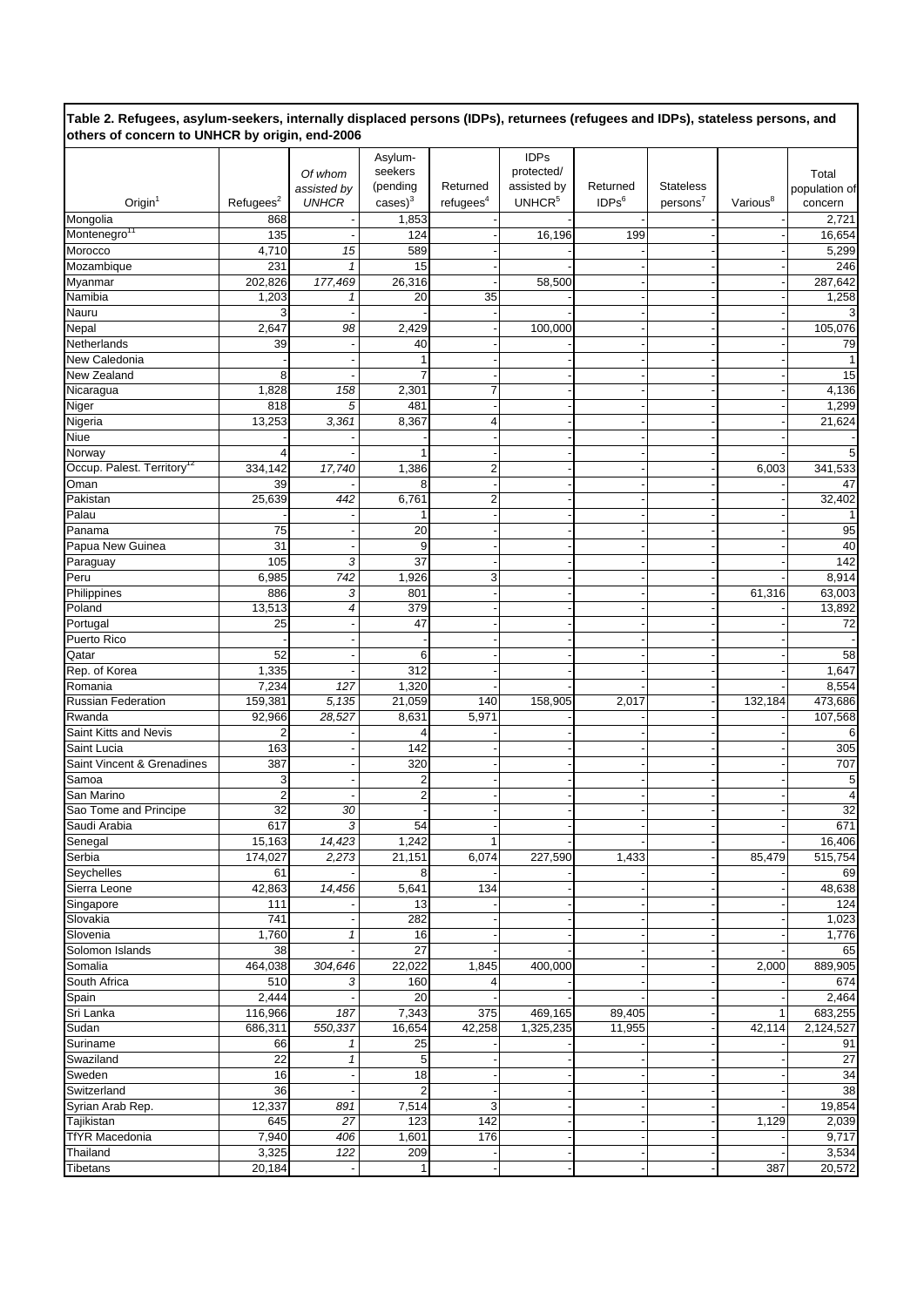#### **Table 2. Refugees, asylum-seekers, internally displaced persons (IDPs), returnees (refugees and IDPs), stateless persons, and others of concern to UNHCR by origin, end-2006**

|                              |                      |              | Asylum-               |                       | <b>IDPs</b>        |                   |                      |                      |                |
|------------------------------|----------------------|--------------|-----------------------|-----------------------|--------------------|-------------------|----------------------|----------------------|----------------|
|                              |                      | Of whom      | seekers               |                       | protected/         |                   |                      |                      | Total          |
|                              |                      | assisted by  | (pending              | Returned              | assisted by        | Returned          | <b>Stateless</b>     |                      | population of  |
| $O$ rigin $1$                | Refuges <sup>2</sup> | <b>UNHCR</b> | $\cases$ <sup>3</sup> | refugees <sup>4</sup> | UNHCR <sup>5</sup> | IDPs <sup>6</sup> | persons <sup>7</sup> | Various <sup>8</sup> | concern        |
| Timor-Leste                  | 251                  |              | 9                     |                       | 155,231            | 11,727            |                      |                      | 167,218        |
| Togo                         | 27,332               | 18,172       | 6,595                 | 7,917                 |                    | 3,000             |                      |                      | 44,844         |
| Tonga                        | 6                    |              | 17                    |                       |                    |                   |                      |                      | 23             |
| <b>Trinidad and Tobago</b>   | 153                  |              | 158                   |                       |                    |                   |                      |                      | 311            |
| Tunisia                      | 2,845                | 33           | 354                   |                       |                    |                   |                      |                      | 3,199          |
| Turkey                       | 227,232              | 16,911       | 14,948                | 15                    |                    |                   |                      |                      | 242,195        |
| Turkmenistan                 | 692                  | 12           | 155                   |                       |                    |                   |                      |                      | 847            |
| Turks and Caicos Islands     |                      |              |                       |                       |                    |                   |                      |                      | $\overline{2}$ |
| Tuvalu                       | 3                    |              |                       |                       |                    |                   |                      |                      | $\overline{3}$ |
| Uganda                       | 21,752               | 2,979        | 1,348                 | 5,035                 | 1,586,174          | 300,000           |                      |                      | 1,914,309      |
| Ukraine                      | 63,723               | 86           | 3,489                 |                       |                    |                   |                      |                      | 67,212         |
| <b>United Arab Emirates</b>  | 265                  |              | 12                    |                       |                    |                   |                      |                      | 277            |
| United Kingdom               | 174                  |              | 49                    |                       |                    |                   |                      |                      | 223            |
| United Rep. of Tanzania      | 1.667                | 36           | 225                   |                       |                    |                   |                      |                      | 1,896          |
| <b>United States</b>         | 1,356                | 2            | 398                   |                       |                    |                   |                      |                      | 1,754          |
| Uruguay                      | 163                  |              | 55                    |                       |                    |                   |                      |                      | 218            |
| Uzbekistan                   | 9,102                | 312          | 2,155                 | 4                     |                    |                   |                      |                      | 11,261         |
| Vanuatu                      |                      |              |                       |                       |                    |                   |                      |                      |                |
| Venezuela                    | 3,829                | 11           | 2,375                 |                       |                    |                   |                      |                      | 6,204          |
| Viet Nam                     | 374,279              | 8,382        | 1,771                 | 63                    |                    |                   |                      | 476                  | 376,589        |
| Western Irian Jaya           |                      |              |                       |                       |                    |                   |                      |                      |                |
| Western Sahara <sup>13</sup> | 90,614               | 90,484       | 28                    |                       |                    |                   |                      | 26,000               | 116,642        |
| Yemen                        | 1,362                | 221          | 359                   |                       |                    |                   |                      |                      | 1,723          |
| Zambia                       | 203                  |              | 67                    |                       |                    |                   |                      |                      | 270            |
| Zimbabwe                     | 12,782               | 5            | 1,215                 |                       |                    |                   |                      |                      | 13,998         |
| <b>Stateless</b>             | 11,259               | 102          | 2,126                 |                       |                    |                   | 5,805,943            |                      | 5,819,328      |
| Various                      | 246,951              | 4,676        | 192,253               | 67                    |                    |                   |                      | 25,149               | 464,420        |
| Total                        | 9,877,707            | 4,474,092    | 743,937               | 733,622               | 12,794,268         | 1,864,171         | 5,805,943            | 1,045,409            | 32,865,057     |

#### **Notes**

The data are generally provided by Governments, based on their own definitions and methods of data collection.

A dash (-) indicates that the value is zero, not available or not applicable.

In the absence of Government estimates, UNHCR has estimated the refugee population in most industrialized countries,

 based on recent refugee arrivals and recognition of asylum-seekers. For Canada, Australia and New Zealand, estimates are based on arrivals/recognition during the past five years, whereas for most European countries and the USA a 10-year period has been applied. These periods reflect the different naturalization rates for refugees in these regions.

2 Persons recognized as refugees under the 1951 UN Convention/1967 Protocol, the 1969 OAU Convention, in accordance with the UNHCR Statute, persons granted a complementary form of protection and/or those granted temporary protection.

3 Persons whose application for asylum or refugee status is pending at any stage in the asylum procedure.

4 Refugees who have returned to their place of origin during the year. Source: Country of origin and asylum.

5 Persons who are displaced within their country and to whom UNHCR extends protection and/or assistance.

6 IDPs protected/assisted by UNHCR who have returned to their place of origin during the year.

7 Refers to persons who are not considered nationals by any State under the operation of its laws.

8 Persons of concern to UNHCR not included in the previous columns including a.o. involuntarily relocating persons (Russian Fed.), local residents-at-risk (Serbia, Kosovo), Sahrawis (Mauritania), Afghan asylum-seekers (Russian Fed., UNHCR est.), Muslims from the Phillipines (Malaysia), Colombians (Ecuador and Venezuela), etc.

<sup>9</sup> UNHCR figures for Pakistan only include Afghans living in camps who are assisted by UNHCR. According to a 2005 government census of Afghans in Pakistan and subsequent voluntary repatriation during the year, there are an additional 1.3 million Afghans living outside camps, some of whom may be refugees. Those Afghans living outside camps receive no UNHCR assistance except access to UNHCR-facilitated voluntary repatriation. These figures are currently under review as result of the registration of Afghans which took place in Pakistan from October 2006 to February 2007.

The decision to apply *prima facie* status to Iraqis originating from south and central Iraq was taken in January 2007. As a consequence, UNHCR estimates on Iraqi refugees at end-2006 do not take into account the total number of Iraqis in the respective countries. Estimates for the number of Iraqis in Egypt and Turkey at end-2006 are not available.

 $^1$  Although counted as IDPs here (and officially referred to as such by the Montenegrin Government), this population consists of persons displaced from Serbia (Kosovo) who are not being accorded the same rights as Montenegrin citizens in practice.

 $\frac{1}{2}$  This figure only refers to Palestinians under the UNHCR mandate.

<sup>13</sup> According to the Government of Algeria, there are an estimated 165,000 Saharawi refugees in the Tindouf camps.

<sup>14</sup> According to the Constitutional Court of Colombia, there are serious discrepancies between the real magnitude of the situation and the figures of the national registration system. In a latest Order of Compliance to the Landmark Judgment on Displacement, the Court cites the Director of the *Agencia Presidencial de Acción Social y la Cooperación Internacional* who acknowledged in public statements that IDP figures in Colombia are close to 3 million (Order of Compliance 218, dated 11 August 2006, related to the Landmark Judgment T-025).

**Source:** UNHCR/Governments.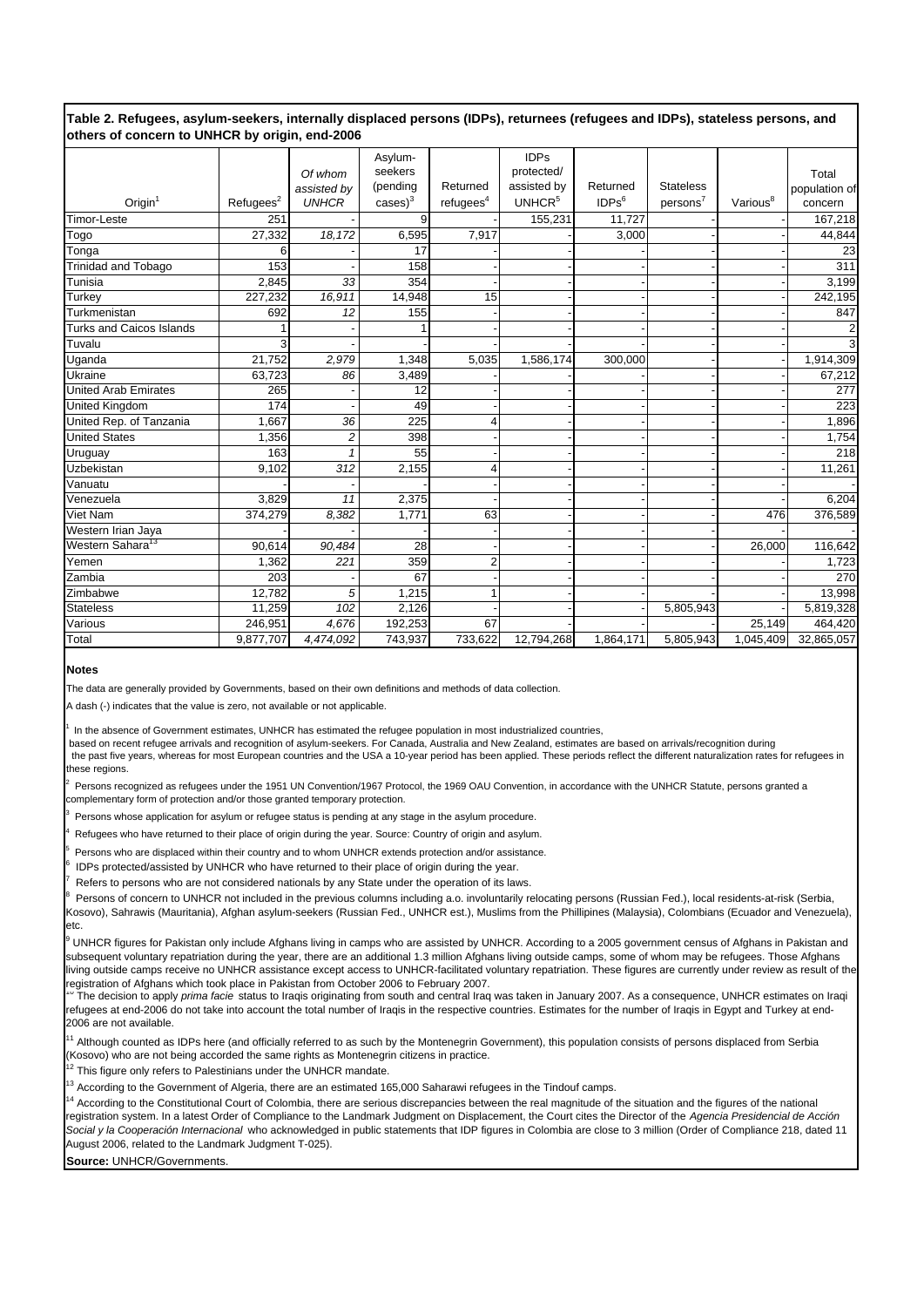**N.B.** For many industrialized countries, UNHCR has estimated the refugee population (see Table 1, footnote 1).

The columns "Other" (increases and decreases) include population changes resulting from administrative corrections, adjustments as a result of registration, new estimates as well as births

and deaths. In some cases, the population at the end of 2006 does not equal the population at the start of the year plus increases and minus decreases. This discrepancy is due to the fact

that the voluntary repatriation figures include estimates from countries of return. In addition, the full details of the changes in the refugee population in industrialized countries are often unknown.

|                      | Population start-2006 |               |                 | Increases during 2006 |           |                | Decreases during 2006   |               |                |               |        |          | Population end-2006     |         |               |
|----------------------|-----------------------|---------------|-----------------|-----------------------|-----------|----------------|-------------------------|---------------|----------------|---------------|--------|----------|-------------------------|---------|---------------|
| Country/             |                       |               | Spont. arrivals |                       |           |                | Voluntary repatriation* |               |                | Resettlement  |        |          |                         |         |               |
| territory            |                       | of which:     |                 |                       | Resettle- |                |                         | of which:     |                | of which:     |        |          |                         |         | of which:     |
| of                   |                       | <b>UNHCR-</b> | Prima           | Indiv.                | ment      |                |                         | <b>UNHCR-</b> |                | <b>UNHCR-</b> | Cessa- | Natura-  |                         |         | <b>UNHCR-</b> |
| asylum               | Total                 | assisted      | facie           | recogn.               | arrivals  | Other          | Total                   | assisted      | Total          | assisted      | tion   | lization | Other                   | Total   | assisted      |
| Afghanistan          | 32                    | 32            |                 | 2                     |           | 2              |                         |               |                |               |        |          |                         | 35      | 35            |
| Albania              | 56                    | 56            |                 | 9                     |           |                |                         |               | 3              | 3             |        |          | 6                       | 56      | 56            |
| Algeria <sup>1</sup> | 94,101                | 90,049        |                 | 70                    |           | 16             |                         |               | 6              |               |        |          |                         | 94,180  | 90,062        |
| Angola               | 13,984                | 2,096         |                 | 138                   |           |                |                         |               |                |               |        |          | 1,031                   | 13,090  | 668           |
| Argentina            | 3,105                 | 778           |                 | 59                    | 19        | 15             | 20                      | 9             |                |               |        | 21       |                         | 3,158   | 389           |
| Armenia              | 219,550               | 10,756        |                 | 262                   |           | 4              |                         |               |                |               |        | 1,190    | 104,912                 | 113,714 | 5,871         |
| Australia            | 64,964                |               |                 | 1,296                 | 13,439    |                | 16                      |               |                |               |        |          |                         | 68,948  |               |
| Austria              | 21,230                |               |                 | 4,972                 |           |                | 584                     | 514           |                |               |        |          |                         | 25,486  |               |
| Azerbaijan           | 3,004                 | 3,004         | 351             | 53                    |           | 56             | 36                      | 36            | 99             | 99            |        |          | 728                     | 2,618   | 2,618         |
| <b>Bahrain</b>       |                       |               |                 | $\overline{2}$        |           |                |                         |               |                |               |        |          |                         |         | $\mathbf{1}$  |
| Bangladesh           | 21,098                | 20,959        |                 |                       |           | 5,290          |                         |               | 13             | 13            |        |          | 65                      | 26,311  | 21,716        |
| <b>Belarus</b>       | 725                   | 247           |                 | 19                    |           | 6              | 16                      | 16            |                |               | 19     | 8        | 18                      | 690     | 281           |
| Belgium              | 15,100                |               |                 | 2,399                 |           |                | 169                     | 162           |                |               |        | 2,464    | 14                      | 16,820  |               |
| <b>Belize</b>        | 624                   | 184           |                 |                       |           |                |                         |               |                |               |        | 131      | 5                       | 488     | 81            |
| Benin                | 30,294                | 30,294        |                 | 229                   |           | 218            | 2,260                   | 2,188         | 42             | 42            |        |          | 17,648                  | 10,797  | 10,797        |
| <b>Bolivia</b>       | 535                   | 363           |                 | 34                    |           |                |                         |               |                |               |        |          |                         | 567     | 366           |
| Bosnia and H.        | 10,568                | 3,361         |                 | 13                    |           | 1,014          | 1,227                   | 1,008         | 69             | 69            |        |          | 14                      | 10,318  | 3,079         |
| Botswana             | 3,107                 | 3,107         |                 | 29                    |           | 93             | 35                      | 35            |                |               |        |          | 47                      | 3,160   |               |
| <b>Brazil</b>        | 3,458                 | 2,202         |                 | 208                   | 52        | 40             | 16                      | 16            | $\overline{7}$ |               | 12     | 17       | 214                     | 3,492   | 2,257         |
| <b>Bulgaria</b>      | 4,413                 |               |                 | 95                    |           |                |                         |               |                |               |        |          |                         | 4,504   |               |
| <b>Burkina Faso</b>  | 511                   | 511           |                 |                       |           | 25             | 6                       | 5             | 6              | 6             |        |          | 13                      | 511     | 511           |
| Burundi              | 20,681                | 17,966        | 2,127           | 1,100                 |           | 309            | 1,102                   | 1,102         | 89             | 89            |        |          | 9,855                   | 13,176  | 12,867        |
| Cambodia             | 127                   | 124           |                 | 76                    |           | $\overline{2}$ | 63                      | 37            | 102            | 102           |        |          |                         | 99      | 95            |
| Cameroon             | 52,042                | 17,977        | 20,419          | 1,415                 |           | 998            | 43                      | 43            | 108            | 108           |        |          | 39,647                  | 35,083  | 35,083        |
| Canada               | 147,171               |               |                 | 9,252                 | 10,651    |                | 23                      | 9             |                |               |        |          |                         | 151,827 |               |
| Central African      |                       |               |                 |                       |           |                |                         |               |                |               |        |          |                         |         |               |
| Rep.                 | 24,569                | 24,569        |                 | 466                   |           | 32             | 12,845                  | 5,675         | 33             | 33            |        |          | 15                      | 12,357  | 2,227         |
| Chad                 | 275,412               | 244,932       | 22,222          | 5                     |           | 18,495         | 8,565                   | 5,590         | 3              | 3             |        |          | 29,342                  | 286,743 | 268,783       |
| Chile                | 806                   | 806           |                 | 283                   | 44        | 8              | 7                       | 5             |                |               |        |          |                         | 1,134   | 1,134         |
| China                | 301,041               | 8,186         |                 | 24                    |           | $\mathbf{1}$   |                         |               | 32             | 32            |        |          | 6                       | 301,027 | 8,168         |
| Colombia             | 155                   | 53            |                 | $\mathbf{1}$          |           | 4              | 6                       | 6             | 5              | 5             |        | 4        | $\overline{\mathbf{c}}$ | 143     | $46\,$        |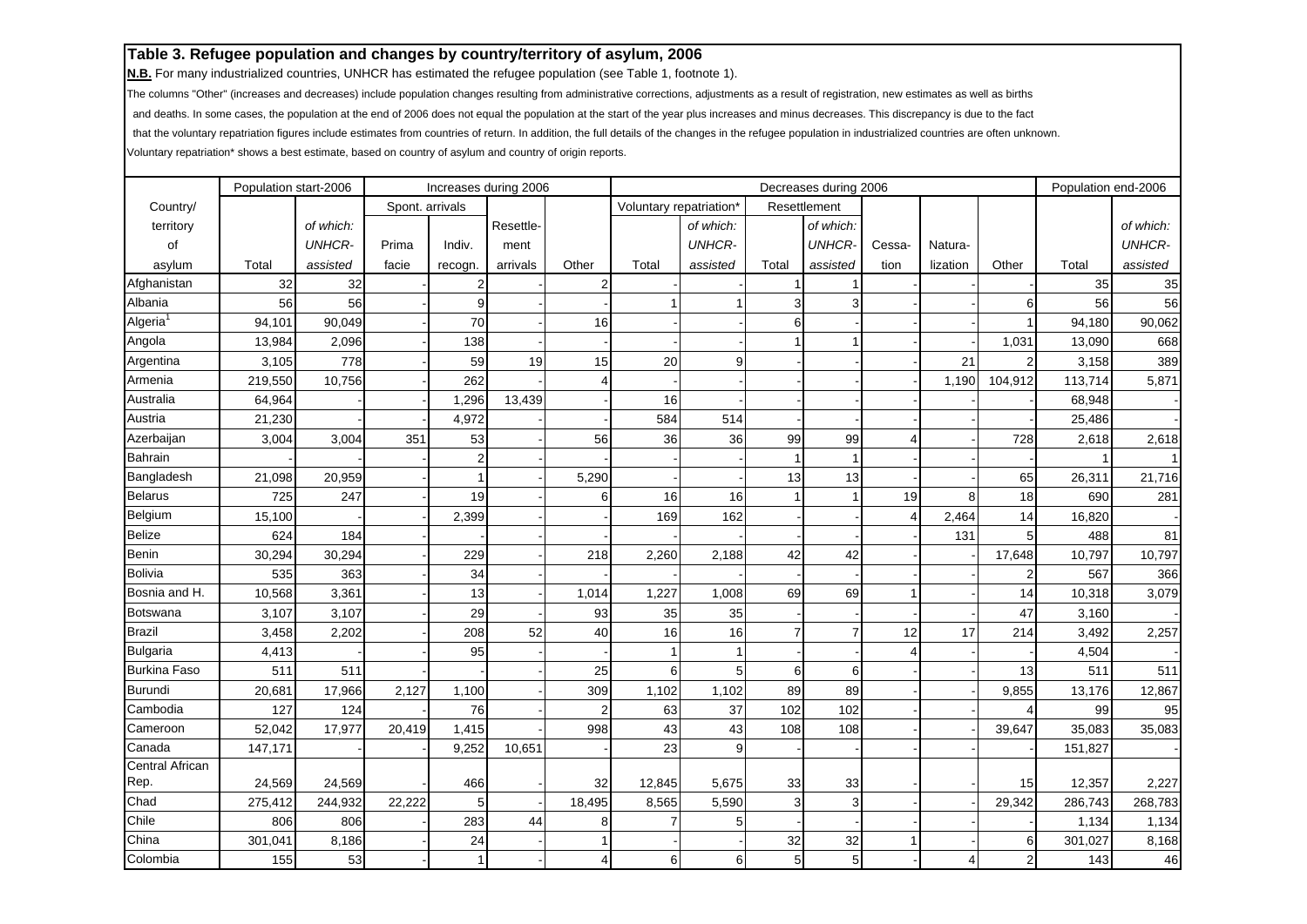**N.B.** For many industrialized countries, UNHCR has estimated the refugee population (see Table 1, footnote 1).

The columns "Other" (increases and decreases) include population changes resulting from administrative corrections, adjustments as a result of registration, new estimates as well as births

and deaths. In some cases, the population at the end of 2006 does not equal the population at the start of the year plus increases and minus decreases. This discrepancy is due to the fact

that the voluntary repatriation figures include estimates from countries of return. In addition, the full details of the changes in the refugee population in industrialized countries are often unknown.

|               | Population start-2006 |               |                 | Increases during 2006 |           |                         | Decreases during 2006   |               |       |               |        |          | Population end-2006 |         |                |
|---------------|-----------------------|---------------|-----------------|-----------------------|-----------|-------------------------|-------------------------|---------------|-------|---------------|--------|----------|---------------------|---------|----------------|
| Country/      |                       |               | Spont. arrivals |                       |           |                         | Voluntary repatriation* |               |       | Resettlement  |        |          |                     |         |                |
| territory     |                       | of which:     |                 |                       | Resettle- |                         |                         | of which:     |       | of which:     |        |          |                     |         | of which:      |
| of            |                       | <b>UNHCR-</b> | Prima           | Indiv.                | ment      |                         |                         | <b>UNHCR-</b> |       | <b>UNHCR-</b> | Cessa- | Natura-  |                     |         | <b>UNHCR-</b>  |
| asylum        | Total                 | assisted      | facie           | recogn.               | arrivals  | Other                   | Total                   | assisted      | Total | assisted      | tion   | lization | Other               | Total   | assisted       |
| Comoros       |                       |               |                 |                       |           |                         |                         |               |       |               |        |          |                     |         |                |
| Congo         | 66,075                | 51,288        |                 | 37                    |           | 344                     | 10,630                  | 10,600        | 107   | 107           |        |          |                     | 55,788  | 42,331         |
| Costa Rica    | 11,249                |               |                 | 443                   |           |                         |                         |               | 177   | 177           |        |          |                     | 11,515  |                |
| Côte d'Ivoire | 41,627                | 41,627        |                 | 58                    |           | 890                     | 14,992                  | 11,525        | 76    | 76            |        |          | 219                 | 27,288  | 27,288         |
| Croatia       | 2,927                 | 2,927         |                 | 1                     |           | $\overline{\mathbf{c}}$ | 465                     | 294           | 6     | 6             | 59     | 78       | 163                 | 2,443   | 2,443          |
| Cuba          | 706                   | 559           |                 | 25                    |           |                         |                         |               | 15    | 15            |        |          | 53                  | 667     | 510            |
| Cyprus        | 701                   |               |                 | 219                   |           | 4                       |                         |               |       |               |        |          |                     | 924     | $\overline{4}$ |
| Czech Rep.    | 1,802                 | 1,802         |                 | 378                   |           |                         | 2                       | 2             |       |               |        | 54       | 128                 | 1,887   | 1,887          |
| Dem. Rep. of  |                       |               |                 |                       |           |                         |                         |               |       |               |        |          |                     |         |                |
| the Congo     | 204,341               | 15,475        | 1,752           | 21                    |           | 41,390                  | 47,735                  | 37,687        | 17    | 17            |        |          | 1,258               | 208,371 | 5,358          |
| Denmark       | 44,374                |               |                 | 308                   | 530       |                         | 203                     | 151           |       |               |        |          |                     | 36,659  |                |
| Djibouti      | 10,456                | 6,697         |                 | 38                    |           | 179                     | 1,244                   | 1,244         | 38    | 38            |        |          | 132                 | 9,259   | 7,021          |
| Ecuador       | 10,063                | 10,063        |                 | 1,997                 |           |                         |                         |               | 222   | 222           | 10     |          | 39                  | 11,789  | 11,789         |
| Egypt         | 88,946                | 18,946        |                 | 1,298                 |           | 591                     | 940                     | 935           | 2,147 | 1,983         |        |          | 228                 | 88,022  | 18,022         |
| El Salvador   | 49                    | 22            |                 | $\overline{2}$        |           | 3                       |                         |               |       |               |        |          | 15                  | 39      |                |
| Eritrea       | 4,418                 | 4,418         | 129             | 31                    |           | 99                      | 23                      | 23            | 14    | 14            |        |          | 19                  | 4,621   | 4,621          |
| Estonia       |                       |               |                 |                       |           |                         |                         |               |       |               |        |          |                     | 5       |                |
| Ethiopia      | 100,817               | 100,817       |                 | 2,739                 |           | 3,753                   | 5,948                   | 5,948         | 770   | 770           |        |          | 3,963               | 96,980  | 96,980         |
| Finland       | 11,809                |               |                 | 656                   | 547       |                         | 56                      | 49            |       |               |        |          |                     | 11,827  |                |
| France        | 137,316               |               |                 | 11,805                |           |                         | 215                     | 165           |       |               |        |          |                     | 145,996 |                |
| Gabon         | 8,545                 | 8,545         |                 |                       |           | 236                     | 84                      | 74            | 233   | 233           | 4      |          | 31                  | 8,429   | 8,429          |
| Gambia        | 7,331                 | 2,287         | 6,398           | 41                    |           |                         | 46                      | 46            |       |               |        |          |                     | 13,761  | 8,727          |
| Georgia       | 2,497                 | 2,480         |                 | $\mathbf{Q}$          |           | 50                      | 88                      | 88            | 19    | 19            |        |          | 1,105               | 1,373   | 1,373          |
| Germany $^2$  | 700,027               |               |                 | 1,951                 |           |                         | 3,142                   | 2,944         |       |               |        |          |                     | 605,406 |                |
| Ghana         | 53,537                | 53,537        |                 |                       |           | 540                     | 10,363                  | 2,195         | 1,221 | 1,221         |        |          | 95                  | 44,938  | 44,938         |
| Greece        | 2,390                 | 149           |                 | 128                   |           |                         | 69                      | 69            |       |               |        |          | 3                   | 2,289   | $\overline{7}$ |
| Guatemala     | 391                   |               |                 | 3                     |           |                         |                         |               |       |               |        | 11       |                     | 382     |                |
| Guinea        | 63,525                | 62,239        | 160             | 528                   |           | 5,134                   | 54,255                  | 25,507        | 22    | 22            |        |          | 633                 | 31,468  | 31,468         |
| Guinea-Bissau | 7,616                 | 7,616         |                 | 215                   |           |                         | 23                      | 23            | 4     |               |        |          |                     | 7,804   | 7,804          |
| Honduras      | 22                    |               |                 |                       |           |                         |                         |               |       |               |        |          |                     | 22      |                |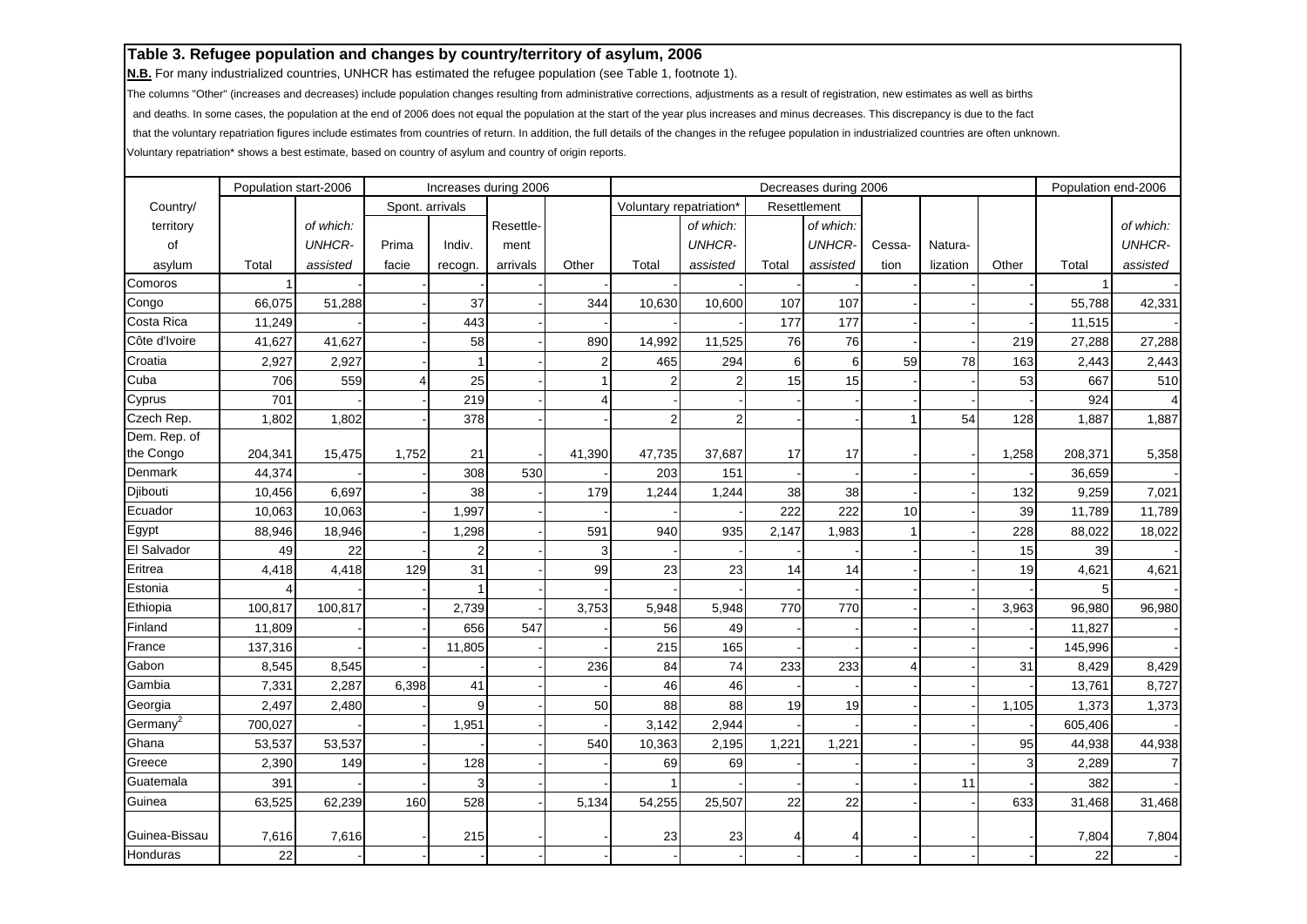**N.B.** For many industrialized countries, UNHCR has estimated the refugee population (see Table 1, footnote 1).

The columns "Other" (increases and decreases) include population changes resulting from administrative corrections, adjustments as a result of registration, new estimates as well as births

and deaths. In some cases, the population at the end of 2006 does not equal the population at the start of the year plus increases and minus decreases. This discrepancy is due to the fact

that the voluntary repatriation figures include estimates from countries of return. In addition, the full details of the changes in the refugee population in industrialized countries are often unknown.

|                 | Population start-2006 |               |                 | Increases during 2006 |           |         |                         |               |                | Decreases during 2006 |        |          |                | Population end-2006 |               |
|-----------------|-----------------------|---------------|-----------------|-----------------------|-----------|---------|-------------------------|---------------|----------------|-----------------------|--------|----------|----------------|---------------------|---------------|
| Country/        |                       |               | Spont. arrivals |                       |           |         | Voluntary repatriation* |               |                | Resettlement          |        |          |                |                     |               |
| territory       |                       | of which:     |                 |                       | Resettle- |         |                         | of which:     |                | of which:             |        |          |                |                     | of which:     |
| of              |                       | <b>UNHCR-</b> | Prima           | Indiv.                | ment      |         |                         | <b>UNHCR-</b> |                | <b>UNHCR-</b>         | Cessa- | Natura-  |                |                     | <b>UNHCR-</b> |
| asylum          | Total                 | assisted      | facie           | recogn.               | arrivals  | Other   | Total                   | assisted      | Total          | assisted              | tion   | lization | Other          | Total               | assisted      |
| Hong Kong       |                       |               |                 |                       |           |         |                         |               |                |                       |        |          |                |                     |               |
| SAR, China      | 1,934                 | 115           |                 | 55                    |           |         |                         |               | 45             | 45                    |        |          | 4              | 1,940               | 121           |
| Hungary         | 8,046                 |               |                 | 198                   |           | 3       | 109                     | 109           |                |                       |        | 47       |                | 8,075               |               |
| Iceland         | 293                   |               |                 |                       |           |         |                         |               |                |                       |        |          |                | 267                 |               |
| India           | 139,283               | 11,356        | 16,655          | 550                   |           | 2,560   | 445                     | 99            | 195            | 159                   |        | 21       | 360            | 158,366             | 11,560        |
| Indonesia       | 89                    | 89            |                 | 113                   |           | 250     | 12                      | 12            | 48             | 48                    |        |          | 95             | 301                 | 301           |
| Iraq            | 50,177                | 50,177        | 3               |                       |           | 3,678   | 110                     | 16            | 21             | 21                    |        | 37       | 9,290          | 44,406              | 44,406        |
| Ireland         | 7,113                 |               |                 | 665                   | 198       |         | 5                       | 2             |                |                       | 2      | 202      |                | 7,917               |               |
| Islamic Rep. of |                       |               |                 |                       |           |         |                         |               |                |                       |        |          |                |                     |               |
| Iran            | 974,296               | 974,296       |                 | 93                    |           |         | 243,648                 | 5,280         | 739            | 739                   |        |          |                | 968,370             | 968,370       |
| Israel          | 609                   | 609           | 339             | 5                     |           | 7       | 65                      | 65            | $\overline{2}$ | 2                     |        | 6        | 50             | 837                 | 837           |
| Italy           | 20,675                |               |                 | 6,372                 |           |         | 42                      | 31            |                |                       |        |          |                | 26,875              |               |
| Japan           | 1,941                 | 208           |                 | 87                    |           |         |                         |               | 6              | 6                     |        |          | 177            | 1,844               | 200           |
| Jordan          | 965                   | 965           |                 | 186                   |           | 499,467 | 175                     | 175           | 170            | 170                   |        |          | 45             | 500,229             | 229           |
| Kazakhstan      | 7,265                 | 1,019         |                 | 199                   |           |         | 23                      | 23            | 210            | 210                   | 1,446  |          | 1,382          | 4,412               | 1,363         |
| Kenya           | 251,271               | 251,271       |                 | 22,935                |           | 19,958  | 2,280                   | 2,280         | 6,208          | 6,208                 |        |          | 13,567         | 272,531             | 272,531       |
| Kuwait          | 1,523                 | 800           |                 | 15                    |           |         |                         |               | 15             | 15                    |        |          | 1,473          | 50                  | 50            |
| Kyrgyzstan      | 2,598                 | 2,587         |                 | 149                   |           | 21      | 150                     | 26            | 68             | 68                    | 1,129  | 595      | 468            | 366                 | 366           |
| Latvia          | 11                    |               |                 | 10                    |           |         |                         |               |                |                       |        |          |                | 21                  |               |
| Lebanon         | 1,078                 | 1,074         |                 | 118                   |           | 20,075  |                         |               | 293            | 293                   |        |          | 813            | 20,164              | 164           |
| Lesotho         |                       |               |                 |                       |           |         |                         |               |                |                       |        |          |                |                     |               |
| Liberia         | 10,168                | 4,798         |                 |                       |           | 6,027   | 4                       | 3             |                |                       |        |          | $\overline{7}$ | 16,185              | 4,811         |
| Libyan Arab     |                       |               |                 |                       |           |         |                         |               |                |                       |        |          |                |                     |               |
| Jamahiriya      | 3,434                 | 1,912         | 21              | 26                    |           | 109     | 22                      | 22            |                |                       |        |          | 817            | 2,760               | 2,760         |
| Liechtenstein   | 150                   |               |                 | 37                    |           | 192     | 8                       | 8             |                |                       |        |          | 102            | 277                 |               |
| Lithuania       | 531                   |               |                 | 94                    |           |         |                         |               |                |                       |        |          |                | 531                 |               |
| Luxembourg      | 1,822                 |               |                 | 390                   |           |         | 54                      | 54            |                |                       | 3      | 16       |                | 2,206               |               |
| Malawi          | 4,240                 | 4,240         |                 | 334                   |           | 326     | 59                      | 59            | 592            | 592                   |        |          | 510            | 3,943               | 3,943         |
| Malaysia        | 33,693                | 33,693        |                 | 9,313                 |           |         |                         |               | 1,220          | 1,220                 | 4,474  |          | 142            | 37,170              | 37,170        |
| Mali            | 11,233                | 11,233        |                 | 48                    |           |         | 16                      | 16            |                |                       |        |          | 684            | 10,585              | 10,585        |
| Malta           | 1,939                 |               |                 | 550                   |           |         |                         |               |                |                       |        |          |                | 2,404               |               |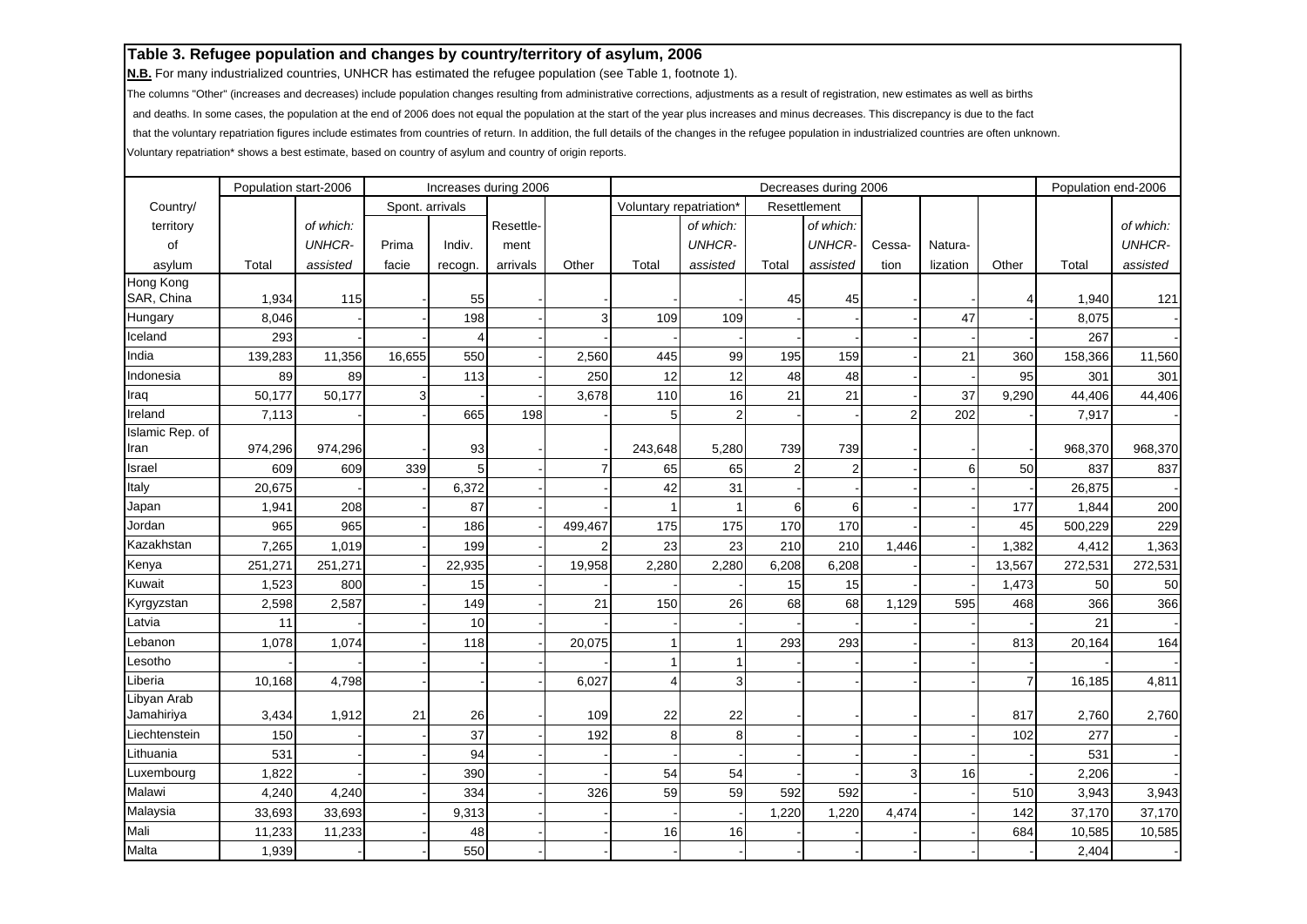**N.B.** For many industrialized countries, UNHCR has estimated the refugee population (see Table 1, footnote 1).

The columns "Other" (increases and decreases) include population changes resulting from administrative corrections, adjustments as a result of registration, new estimates as well as births

and deaths. In some cases, the population at the end of 2006 does not equal the population at the start of the year plus increases and minus decreases. This discrepancy is due to the fact

that the voluntary repatriation figures include estimates from countries of return. In addition, the full details of the changes in the refugee population in industrialized countries are often unknown.

|                          | Population start-2006<br>Increases during 2006 |               |                 |         |           |       |                         |               | Decreases during 2006 |               |        |          | Population end-2006 |                |                |
|--------------------------|------------------------------------------------|---------------|-----------------|---------|-----------|-------|-------------------------|---------------|-----------------------|---------------|--------|----------|---------------------|----------------|----------------|
| Country/                 |                                                |               | Spont. arrivals |         |           |       | Voluntary repatriation* |               |                       | Resettlement  |        |          |                     |                |                |
| territory                |                                                | of which:     |                 |         | Resettle- |       |                         | of which:     |                       | of which:     |        |          |                     |                | of which:      |
| of                       |                                                | <b>UNHCR-</b> | Prima           | Indiv.  | ment      |       |                         | <b>UNHCR-</b> |                       | <b>UNHCR-</b> | Cessa- | Natura-  |                     |                | <b>UNHCR-</b>  |
| asylum                   | Total                                          | assisted      | facie           | recogn. | arrivals  | Other | Total                   | assisted      | Total                 | assisted      | tion   | lization | Other               | Total          | assisted       |
| Mauritania               | 632                                            | 632           |                 | 122     |           | 34    | 18                      | 14            |                       |               |        |          |                     | 770            | 770            |
| Mexico                   | 3,229                                          | 176           |                 | 82      |           | 10    |                         |               |                       |               |        |          |                     | 3,319          | 149            |
| Micronesia<br>(Federated |                                                |               |                 |         |           |       |                         |               |                       |               |        |          |                     |                |                |
| States of)               | 2                                              |               |                 |         |           |       |                         |               |                       |               |        |          |                     | $\overline{2}$ |                |
| Moldova                  | 84                                             | 84            |                 | 82      |           | 5     | 5 <sub>5</sub>          | 5             |                       |               |        |          | 5                   | 161            | 161            |
| Mongolia                 |                                                | -1            |                 | Δ       |           |       |                         |               |                       |               |        |          |                     | 5              | 5 <sup>1</sup> |
| Montenegro               | 8,347                                          | 8,347         |                 |         |           | 4     | 32                      | 15            |                       |               |        |          | 1,393               | 6,926          | 6,926          |
| Morocco                  | 234                                            | 234           |                 | 299     |           | 10    |                         |               | 25                    | 25            |        |          | 14                  | 503            | 503            |
| Mozambique               | 1,954                                          | 1,095         |                 | 654     |           | 30    | 6                       | 6             | 73                    | 73            |        |          | 6                   | 2,558          | 1,554          |
| Namibia                  | 5,307                                          | 5,307         |                 | 143     |           | 154   | 59                      | 22            | 64                    | 64            |        |          | 21                  | 5,462          |                |
| Nepal                    | 126,436                                        | 106,282       |                 | 225     |           | 2,288 |                         |               | 13                    | 13            |        |          | 761                 | 128,175        | 108,021        |
| Netherlands              | 118,189                                        |               |                 | 6,389   | 497       |       | 363                     | 308           |                       |               |        |          |                     | 100,574        |                |
| New Zealand              | 5,307                                          |               |                 | 147     | 703       |       | $\overline{2}$          |               |                       |               |        |          |                     | 4,906          |                |
| Nicaragua                | 227                                            | 44            |                 |         |           |       |                         |               |                       |               |        | 28       | 4                   | 199            | 34             |
| Niger                    | 301                                            | 191           |                 | 9       |           | 29    |                         |               | 13                    | 12            |        |          | 8                   | 317            | 195            |
| Nigeria                  | 9,019                                          | 9,019         |                 |         |           | 901   | 899                     | 899           | 142                   | 141           |        |          | 111                 | 8,768          | 8,768          |
| Norway                   | 43,034                                         |               |                 | 1,686   | 992       |       | 229                     | 209           |                       |               |        |          |                     | 43,336         |                |
| Oman                     |                                                | 7             |                 |         |           |       |                         |               |                       |               |        |          |                     |                | $\overline{7}$ |
| Pakistan <sup>3</sup>    | 1,084,694                                      | 1,084,694     |                 | 314     |           | 13    | 143,025                 | 133,344       | 123                   | 123           |        |          | 29                  | 1,044,462      | 1,044,462      |
| Panama                   | 1,730                                          | 1,602         |                 | 135     |           |       | 6                       | 6             | 11                    | 11            |        |          |                     | 1,848          | 1,635          |
| Papua New<br>Guinea      | 9,999                                          | 2,499         |                 | 2       |           | 186   |                         |               | 3                     |               |        |          |                     | 10,183         | 2,681          |
| Paraguay                 | 50                                             | 50            |                 | 14      |           |       |                         |               |                       |               |        |          | 5                   | 59             | 59             |
| Peru                     | 848                                            | 126           |                 | 75      |           |       |                         |               |                       |               |        |          | 11                  | 911            | 115            |
| Philippines              | 96                                             | 8             |                 |         |           | 7     |                         |               | 5                     | 5             |        |          |                     | 100            | 13             |
| Poland                   | 4,604                                          |               |                 | 2,426   |           |       |                         |               |                       |               |        |          |                     | 6,790          |                |
| Portugal                 | 363                                            |               |                 | 30      |           |       |                         |               |                       |               |        |          |                     | 333            |                |
| Qatar                    | 46                                             | 46            |                 |         |           |       |                         |               |                       |               |        |          |                     | 46             | 46             |
| Rep. of Korea            | 69                                             | 67            |                 | 27      |           |       |                         |               |                       |               |        |          |                     | 96             | 82             |
| Romania                  | 2,056                                          | 601           |                 | 61      |           |       |                         |               | 364                   | 364           | 5      |          |                     | 1,658          | 200            |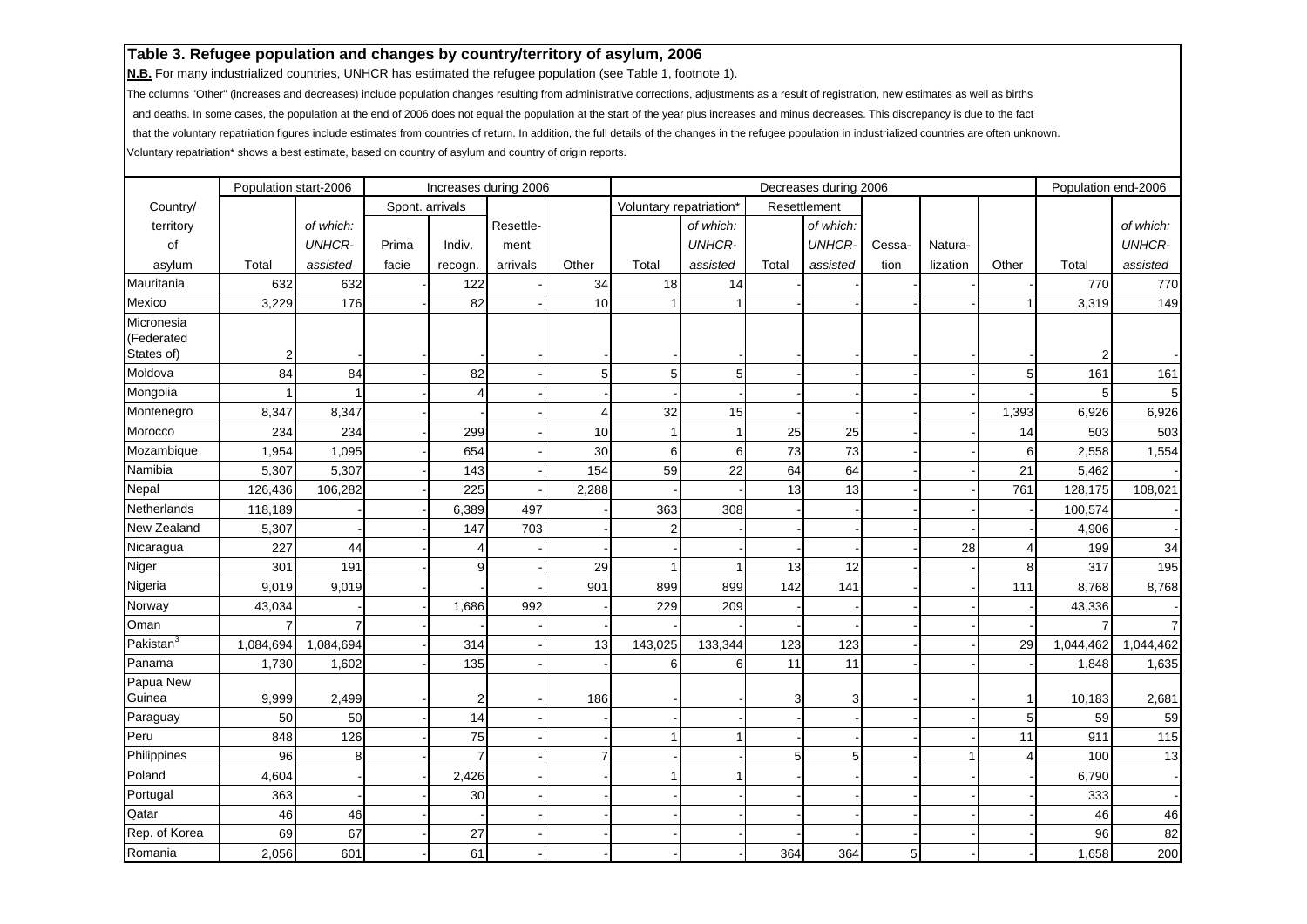**N.B.** For many industrialized countries, UNHCR has estimated the refugee population (see Table 1, footnote 1).

The columns "Other" (increases and decreases) include population changes resulting from administrative corrections, adjustments as a result of registration, new estimates as well as births

and deaths. In some cases, the population at the end of 2006 does not equal the population at the start of the year plus increases and minus decreases. This discrepancy is due to the fact

that the voluntary repatriation figures include estimates from countries of return. In addition, the full details of the changes in the refugee population in industrialized countries are often unknown.

|              |         | Population start-2006<br>Increases during 2006 |                 |                |           |         |                         |                |       | Decreases during 2006 |        |          |                | Population end-2006 |               |
|--------------|---------|------------------------------------------------|-----------------|----------------|-----------|---------|-------------------------|----------------|-------|-----------------------|--------|----------|----------------|---------------------|---------------|
| Country/     |         |                                                | Spont. arrivals |                |           |         | Voluntary repatriation* |                |       | Resettlement          |        |          |                |                     |               |
| territory    |         | of which:                                      |                 |                | Resettle- |         |                         | of which:      |       | of which:             |        |          |                |                     | of which:     |
| of           |         | <b>UNHCR-</b>                                  | Prima           | Indiv.         | ment      |         |                         | <b>UNHCR-</b>  |       | <b>UNHCR-</b>         | Cessa- | Natura-  |                |                     | <b>UNHCR-</b> |
| asylum       | Total   | assisted                                       | facie           | recogn.        | arrivals  | Other   | Total                   | assisted       | Total | assisted              | tion   | lization | Other          | Total               | assisted      |
| Russian Fed. | 1,523   | 1,523                                          |                 | 42             |           | 1,051   | 66                      | 66             | 711   | 711                   |        | 415      |                | 1,425               | 1,425         |
| Rwanda       | 45,206  | 45,206                                         | 2,494           | 159            |           | 2,563   | 615                     | 615            | 102   | 102                   |        |          | 532            | 49,192              | 49,192        |
| Saudi Arabia | 240,701 | 701                                            |                 | 21             |           | 341     | 119                     | 119            | 172   | 172                   |        |          |                | 240,772             | 772           |
| Senegal      | 20,712  | 20,712                                         |                 | 8              |           |         | 19                      | 19             | 111   | 111                   |        |          |                | 20,591              | 20,464        |
| Serbia       | 139,917 | 139,917                                        | 44              | $\overline{2}$ |           |         | 3,739                   | 431            | 17    | 16                    | 37,062 | 60       | 88             | 98,997              | 98,997        |
| Sierra Leone | 59,965  | 46,729                                         |                 | 68             |           | 388     | 33,095                  | 11,269         | 171   | 171                   |        |          | 79             | 27,365              | 27,365        |
| Singapore    |         |                                                |                 | 3              |           |         |                         |                |       |                       |        |          |                |                     |               |
| Slovakia     | 368     | 368                                            |                 | 8              |           |         | 27                      | 27             |       |                       |        |          |                | 248                 | 248           |
| Slovenia     | 251     |                                                |                 | 9              |           |         | 348                     | 267            |       |                       |        | 5        |                | 254                 |               |
| Somalia      | 558     | 558                                            |                 | 206            |           | 9       |                         |                | 101   | 101                   |        |          | 3              | 669                 | 669           |
| South Africa | 29,714  | 4,947                                          |                 | 5,470          |           |         | 79                      | 79             | 69    | 69                    |        |          |                | 35,086              | 5,906         |
| Spain        | 5,374   |                                                |                 | 337            |           |         | 16                      | 15             |       |                       |        |          |                | 5,275               |               |
| Sri Lanka    | 106     | 106                                            |                 | 76             |           |         |                         |                | 21    | 21                    |        |          |                | 162                 | 162           |
| Sudan        | 147,256 | 75,378                                         | 20,095          | 9,699          |           | 78,154  | 855                     | 855            | 438   | 371                   |        |          | 57,720         | 196,200             | 129,758       |
| Swaziland    | 760     | 612                                            |                 |                |           |         | 2                       | $\overline{2}$ | 5     |                       |        |          | $\overline{2}$ | 752                 | 612           |
| Sweden       | 74,929  |                                                |                 | 7,094          | 2,376     |         | 553                     | 255            |       |                       |        |          |                | 79,913              |               |
| Switzerland  | 48,030  |                                                |                 | 12,545         |           |         | 703                     | 615            |       |                       |        |          |                | 48,523              |               |
| Syrian Arab  |         |                                                |                 |                |           |         |                         |                |       |                       |        |          |                |                     |               |
| Rep.         | 26,089  |                                                |                 | 1,385          |           | 675,183 |                         |                | 431   |                       |        |          | 16             | 702,209             |               |
| Tajikistan   | 1,018   | 912                                            |                 | 46             |           | 65      | 54                      | 54             | 183   | 183                   |        |          | $\overline{2}$ | 929                 | 919           |
| <b>TfYR</b>  |         |                                                |                 |                |           |         |                         |                |       |                       |        |          |                |                     |               |
| Macedonia    | 1,274   | 1,250                                          |                 | 131            |           |         | 75                      | 62             |       |                       | 62     | 9        | 17             | 1,240               | 1,189         |
| Thailand     | 117,053 | 116,067                                        |                 | 16,305         |           | 5,217   | $\overline{2}$          | $\overline{2}$ | 4,700 | 4,700                 |        |          | 756            | 133,117             | 133,117       |
| Timor-Leste  | 3       | 3                                              |                 |                |           |         |                         |                |       |                       |        |          |                | 3                   | 3             |
| Togo         | 9,287   | 1,287                                          |                 | 61             |           | 6       | 18                      | 14             |       |                       |        |          | 3,004          | 6,328               | 1,328         |
| Tunisia      | 87      | 51                                             |                 | 12             |           |         |                         |                |       |                       |        |          | 6              | 93                  | 59            |
| Turkey       | 2,399   | 2,399                                          |                 | 1,895          |           |         | 26                      | 26             | 1,609 | 1,609                 |        |          | 48             | 2,633               | 2,633         |
| Turkmenistan | 11,964  | 11,964                                         |                 | 5              |           |         | 9                       | 9              | 44    | 44                    | 11,166 |          |                | 750                 | 750           |
| Uganda       | 257,256 | 208,480                                        | 8,454           | 3,643          |           | 9,246   | 5,917                   | 5,917          | 768   | 768                   |        |          | 9              | 272,007             | 222,330       |
| Ukraine      | 2,346   | 172                                            |                 | 76             |           | 33      | 10                      | 10             | 5     | 5                     |        | 95       | 76             | 2,275               | 248           |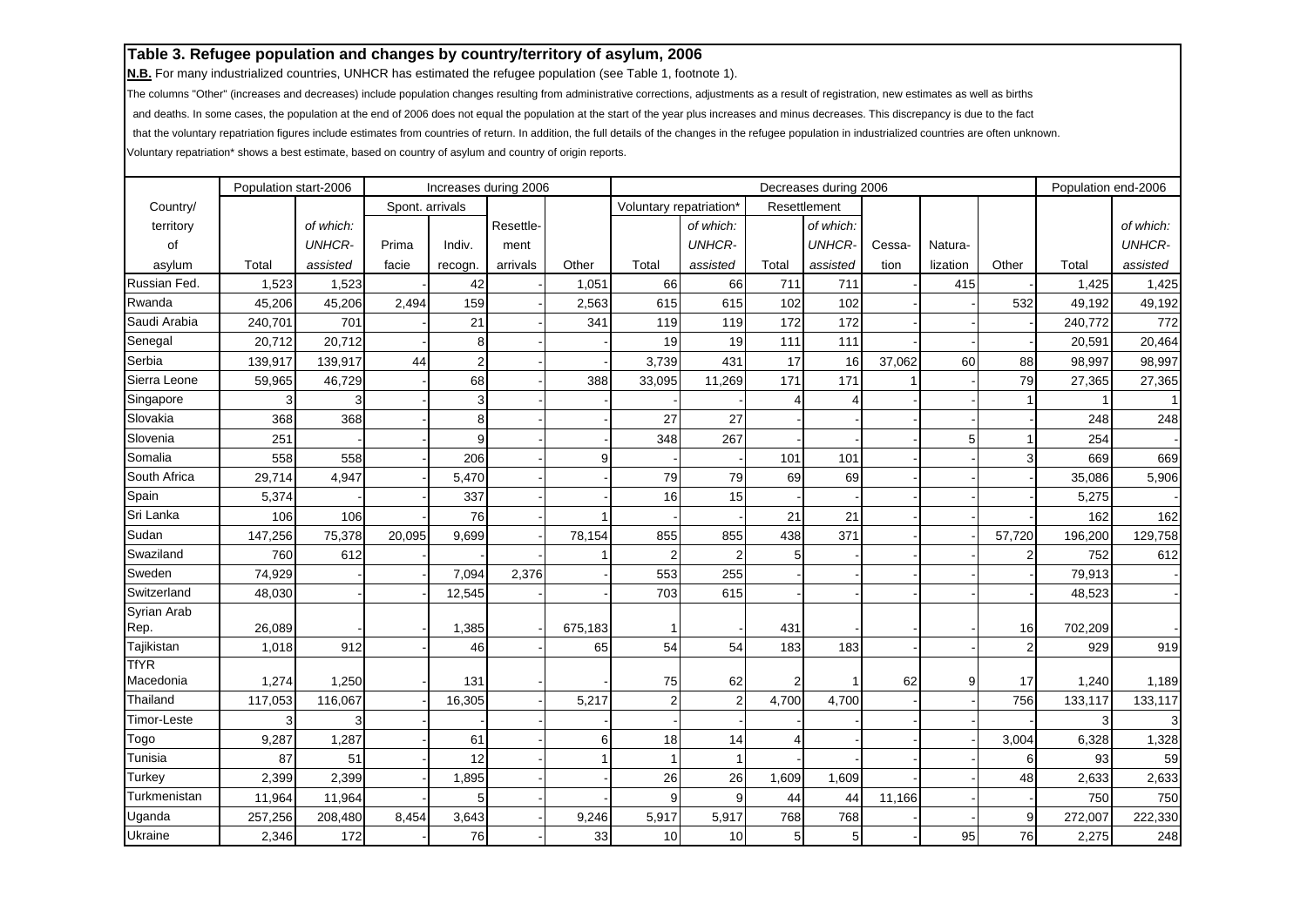**N.B.** For many industrialized countries, UNHCR has estimated the refugee population (see Table 1, footnote 1).

The columns "Other" (increases and decreases) include population changes resulting from administrative corrections, adjustments as a result of registration, new estimates as well as births

and deaths. In some cases, the population at the end of 2006 does not equal the population at the start of the year plus increases and minus decreases. This discrepancy is due to the fact

that the voluntary repatriation figures include estimates from countries of return. In addition, the full details of the changes in the refugee population in industrialized countries are often unknown.

Voluntary repatriation\* shows a best estimate, based on country of asylum and country of origin reports.

|                               | Population start-2006 |               |                 | Increases during 2006 |           |           |                         |                |        | Decreases during 2006 |        |          |         | Population end-2006 |               |
|-------------------------------|-----------------------|---------------|-----------------|-----------------------|-----------|-----------|-------------------------|----------------|--------|-----------------------|--------|----------|---------|---------------------|---------------|
| Country/                      |                       |               | Spont. arrivals |                       |           |           | Voluntary repatriation* |                |        | Resettlement          |        |          |         |                     |               |
| territory                     |                       | of which:     |                 |                       | Resettle- |           |                         | of which:      |        | of which:             |        |          |         |                     | of which:     |
| of                            |                       | <b>UNHCR-</b> | Prima           | Indiv.                | ment      |           |                         | <b>UNHCR-</b>  |        | <b>UNHCR-</b>         | Cessa- | Natura-  |         |                     | <b>UNHCR-</b> |
| asylum                        | Total                 | assisted      | facie           | recogn.               | arrivals  | Other     | Total                   | assisted       | Total  | assisted              | tion   | lization | Other   | Total               | assisted      |
| <b>United Arab</b>            |                       |               |                 |                       |           |           |                         |                |        |                       |        |          |         |                     |               |
| Emirates                      | 104                   | 104           |                 | 127                   |           |           |                         |                | 54     | 54                    |        |          |         | 174                 | 174           |
| United Kingdom                | 303,181               |               |                 | 8,748                 | 378       |           | 871                     | 712            |        |                       |        |          |         | 301,556             |               |
| United Rep. of                |                       |               |                 |                       |           |           |                         |                |        |                       |        |          |         |                     |               |
| Tanzania                      | 548,824               | 350,590       | 1,869           |                       |           | 48,409    | 66,509                  | 59,293         | 1,567  | 1,567                 |        |          | 53,294  | 485,295             | 287,061       |
| <b>United States</b>          | 379,340               |               |                 | 27,317                | 41,277    |           | 108                     | 16             |        |                       |        | 98,504   |         | 843,498             |               |
| Uruguay                       | 121                   | 74            |                 |                       |           | 3         |                         |                |        |                       |        |          |         | 125                 | 77            |
| Uzbekistan                    | 43,950                | 1,816         |                 |                       |           |           |                         |                |        |                       | 39,247 |          | 3,288   | 1,415               | 1,415         |
| Venezuela<br>(Boliv. Rep. of) | 408                   | 348           |                 | 337                   |           |           |                         |                | 25     | 25                    |        |          |         | 720                 | 241           |
| Viet Nam                      | 2,357                 | 2,357         |                 |                       |           |           |                         |                |        |                       |        |          |         | 2,357               |               |
| Yemen                         | 81,937                | 81,937        | 13,493          | 736                   |           | 356       | 566                     | 566            | 119    | 119                   |        |          | 43      | 95,794              | 95,794        |
| Zambia                        | 155,718               | 75,463        | 83              | 18                    |           | 2,056     | 26,759                  | 22,017         | 407    | 407                   |        |          | 28,830  | 120,253             | 64,690        |
| Zimbabwe                      | 13,850                | 2,053         |                 | 570                   |           | 90        |                         |                | 183    | 183                   |        |          | 10,808  | 3,519               | 2,149         |
| Various/                      |                       |               |                 |                       |           |           |                         |                |        |                       |        |          |         |                     |               |
| unknown                       |                       |               |                 |                       |           |           | 23,013                  | $\overline{7}$ |        |                       |        |          |         |                     |               |
| <b>Total</b>                  | 8,653,206             | 4,639,747     | 117,112         | 198,088               | 71,703    | 1,459,367 | 733,622                 | 362,486        | 28,400 | 27,683                | 94,717 | 104,019  | 402,666 | 9,877,707           | 4,474,092     |

1 According to the Government of Algeria, there are an estimated 165,000 Sahrawi refugees in the Tindouf camps.

<sup>2</sup> With the introduction of the new Immigration Act in 2005, the Central Aliens Register now encompasses new residence categories and simultaneously refines previous ones, allowing for a better differentiation of refugee statistics. The refugee data included in this table is an estimate.

<sup>3</sup> UNHCR figures for Pakistan only include Afghans living in camps who are assisted by UNHCR. According to a 2005 government census of Afghans in Pakistan and subsequent voluntary repatriation during the year, there are an additional 1.3 million Afghans living outside camps, some of whom may be refugees. Those Afghans living outside camps receive no UNHCR assistance except access to UNHCR-facilitated voluntary repatriation. These figures are currently under review as result of the registration of Afghans which took place in Pakistan from October 2006 to February 2007.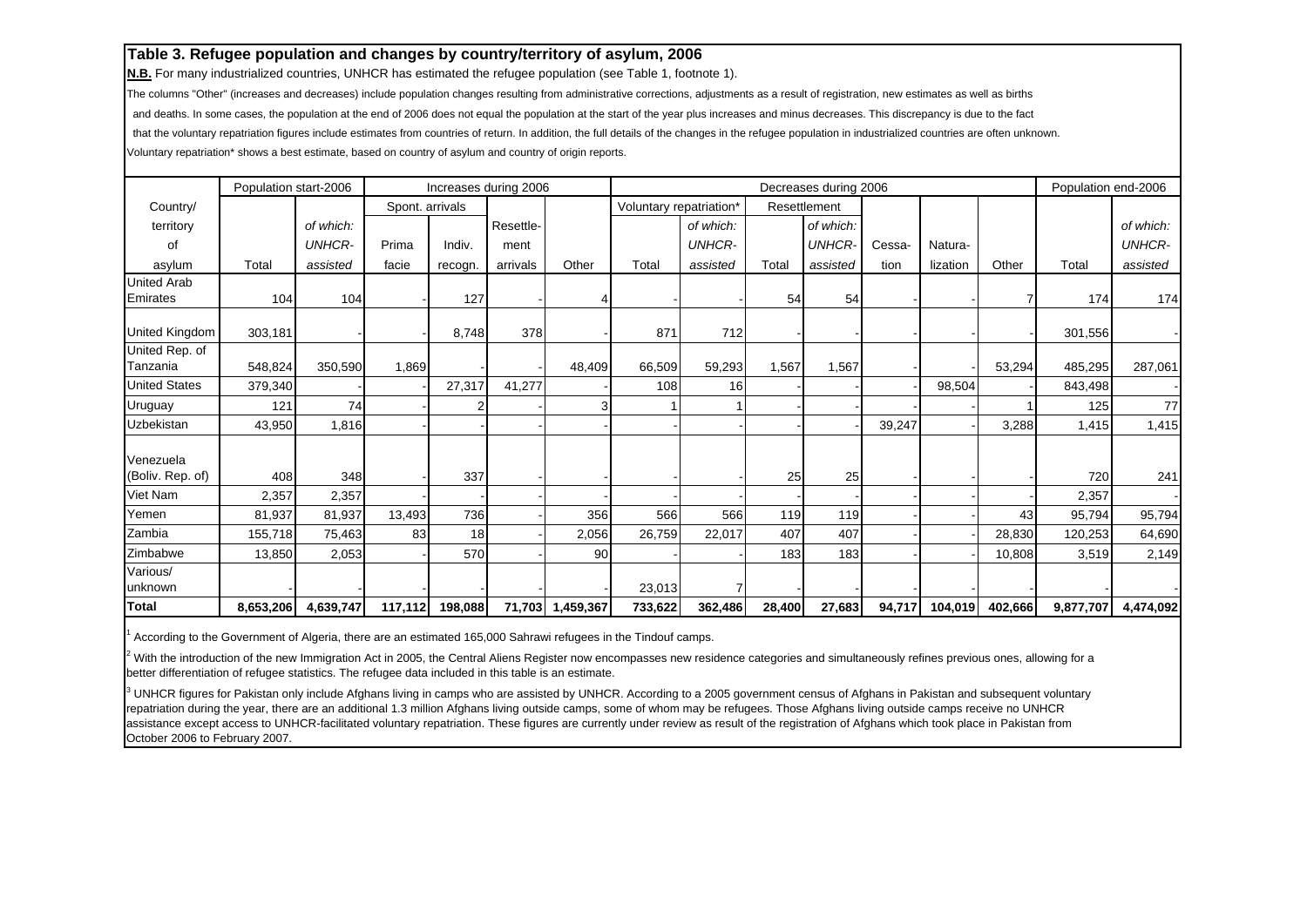**N.B.** For many industrialized countries, UNHCR has estimated the refugee population (see Table 1, footnote 1).

The columns "Other" (increases and decreases) include population changes resulting from administrative corrections, adjustments as a result of registration, new estimates as well as births

and deaths. In some cases, the population at the end of 2006 does not equal the population at the start of the year plus increases and minus decreases. This discrepancy is due to the fact that

the voluntary repatriation figures include estimates from countries of return. In addition, the full details of the changes in the refugee population in industrialized countries are often not known.

|                        | Population start-2006 |                |       |                 | Increases during 2006 |        |                         |               |       | Decreases during 2006 |        |          |                | Population end-2006 |               |
|------------------------|-----------------------|----------------|-------|-----------------|-----------------------|--------|-------------------------|---------------|-------|-----------------------|--------|----------|----------------|---------------------|---------------|
|                        |                       |                |       | Spont. arrivals |                       |        | Voluntary repatriation* |               |       | Resettlement          |        |          |                |                     |               |
|                        |                       | of which:      |       |                 | Resettle-             |        |                         | of which:     |       | of which:             |        |          |                |                     | of which:     |
|                        |                       | <b>UNHCR-</b>  | Prima | Indiv.          | ment                  |        |                         | <b>UNHCR-</b> |       | <b>UNHCR-</b>         | Cessa- | Natura-  |                |                     | <b>UNHCR-</b> |
| Origin                 | Total                 | assisted       | facie | recogn.         | arrivals              | Other  | Total                   | assisted      | Total | assisted              | tion   | lization | Other          | Total               | assisted      |
| Afghanistan            | 2,166,161             | 2,020,677      |       | 4,606           | 5,531                 | 1,275  | 387,917                 | 139,860       | 2,013 | 1,934                 | 56     | 953      | 3,879          | 2,107,519           | 1,973,948     |
| Albania                | 12,717                | 28             |       | 988             | $\overline{2}$        |        | 10                      |               |       |                       |        | 602      | $\overline{2}$ | 14,080              | 21            |
| Algeria                | 12,042                | 139            |       | 454             | $\overline{4}$        |        |                         |               | 5     | 5                     |        | 66       | 19             | 8,353               | 120           |
| Andorra                |                       |                |       | 2               |                       |        |                         |               |       |                       |        |          |                | 10                  |               |
| Angola                 | 215,840               | 40,361         |       | 896             | 33                    | 42,661 | 47,017                  | 46,977        | 31    | 31                    |        | 49       | 25,483         | 206,501             | 23,295        |
| Antigua and<br>Barbuda | 13                    |                |       |                 |                       |        |                         |               |       |                       |        |          |                | 19                  |               |
| Argentina              | 856                   | 8              |       | 18              | -1                    |        |                         |               |       |                       |        |          | $\overline{2}$ | 894                 | 8             |
| Armenia                | 13,966                | 165            |       | 1,365           | 90                    | 16     |                         |               |       |                       |        | 418      | 12             | 14,918              | 133           |
| Australia              | 44                    |                |       |                 |                       |        |                         |               |       |                       |        |          |                | 29                  |               |
| Austria                | 67                    |                |       |                 |                       |        |                         |               |       |                       |        |          |                | 34                  |               |
| Azerbaijan             | 233,672               | 10,632         |       | 772             | 94                    |        |                         |               | 4     | 4                     |        | 1,360    | 104,931        | 126,068             | 5,485         |
| <b>Bahamas</b>         |                       |                |       |                 |                       |        |                         |               |       |                       |        |          |                | 14                  |               |
| <b>Bahrain</b>         | 41                    |                |       | 11              |                       |        |                         |               |       |                       |        |          |                | 62                  |               |
| Bangladesh             | 7,304                 | 22             |       | 856             | $\overline{2}$        |        |                         |               | 5     | 5                     |        | 366      | $\overline{2}$ | 7,803               | 20            |
| <b>Barbados</b>        |                       |                |       | 5               |                       |        |                         |               |       |                       |        |          |                | 27                  |               |
| Belarus                | 8,860                 | 171            |       | 536             | 351                   |        |                         |               |       |                       |        | 67       | $\overline{2}$ | 9,371               | 227           |
| Belgium                | 95                    |                |       | 5               |                       |        |                         |               |       |                       |        |          |                | 64                  |               |
| <b>Belize</b>          |                       |                |       | Δ               |                       |        |                         |               |       |                       |        |          |                | 18                  |               |
| Benin                  | 411                   | $\overline{2}$ |       | 15              |                       |        |                         |               |       |                       |        |          |                | 215                 | $\mathbf{2}$  |
| Bermuda                |                       |                |       |                 |                       |        |                         |               |       |                       |        |          |                |                     |               |
| <b>Bhutan</b>          | 106,537               | 106,248        |       | 62              | 15                    | 2,288  |                         |               | 12    | 12                    |        |          | 753            | 108,073             | 107,803       |
| <b>Bolivia</b>         | 270                   |                |       | 30              |                       |        |                         |               |       |                       |        | 15       |                | 374                 |               |
| Bosnia and H.          | 109,936               | 49,583         |       | 1,792           | 23                    |        | 1,419                   | 41            | 5     | 5                     | 13,333 | 12,380   | 1,292          | 199,946             | 34,608        |
| <b>Botswana</b>        |                       |                |       |                 |                       |        |                         |               |       |                       |        |          |                | 12 <sup>1</sup>     |               |
| <b>Brazil</b>          | 370                   |                |       | 102             | 1                     |        |                         |               |       |                       |        | 25       |                | 707                 |               |
| <b>Brunei</b>          |                       |                |       |                 |                       |        |                         |               |       |                       |        |          |                |                     |               |
| Darussalam             | 49                    | -1             |       |                 |                       |        |                         |               |       |                       |        |          |                |                     | 11            |
| <b>Bulgaria</b>        | 4,253                 | 36             |       | 186             |                       |        |                         |               |       |                       |        | 106      | $\overline{7}$ | 3,438               | 25            |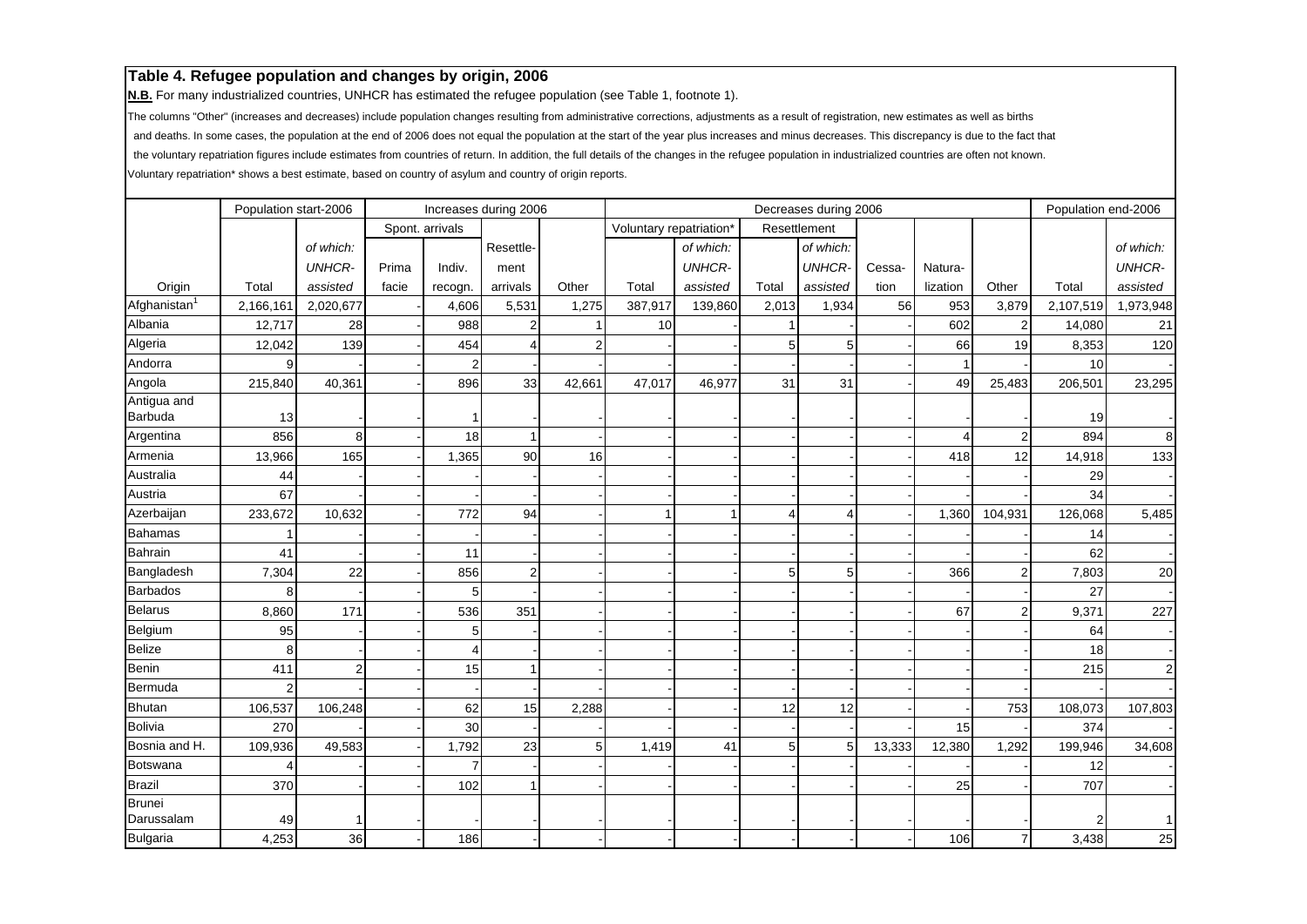**N.B.** For many industrialized countries, UNHCR has estimated the refugee population (see Table 1, footnote 1).

The columns "Other" (increases and decreases) include population changes resulting from administrative corrections, adjustments as a result of registration, new estimates as well as births

and deaths. In some cases, the population at the end of 2006 does not equal the population at the start of the year plus increases and minus decreases. This discrepancy is due to the fact that

the voluntary repatriation figures include estimates from countries of return. In addition, the full details of the changes in the refugee population in industrialized countries are often not known.

|                        | Population start-2006 |               |        |                 | Increases during 2006 |        |                         |               |       | Decreases during 2006 |              |                |                | Population end-2006 |                |
|------------------------|-----------------------|---------------|--------|-----------------|-----------------------|--------|-------------------------|---------------|-------|-----------------------|--------------|----------------|----------------|---------------------|----------------|
|                        |                       |               |        | Spont. arrivals |                       |        | Voluntary repatriation* |               |       | Resettlement          |              |                |                |                     |                |
|                        |                       | of which:     |        |                 | Resettle-             |        |                         | of which:     |       | of which:             |              |                |                |                     | of which:      |
|                        |                       | <b>UNHCR-</b> | Prima  | Indiv.          | ment                  |        |                         | <b>UNHCR-</b> |       | <b>UNHCR-</b>         | Cessa-       | Natura-        |                |                     | <b>UNHCR-</b>  |
| Origin                 | Total                 | assisted      | facie  | recogn.         | arrivals              | Other  | Total                   | assisted      | Total | assisted              | tion         | lization       | Other          | Total               | assisted       |
| <b>Burkina Faso</b>    | 607                   |               |        | 60              |                       |        |                         |               |       |                       |              | $\overline{2}$ | 6              | 376                 | $\vert$        |
| <b>Burundi</b>         | 438,710               | 207,504       | 1.139  | 1,493           | 1,534                 | 34,892 | 48,144                  | 44,652        | 1,571 | 1,570                 |              | 181            | 35,551         | 396,541             | 164,191        |
| Cambodia               | 17,804                | 2,491         |        | 111             | 43                    |        |                         | 9             | 42    | 42                    |              | 16             | $\overline{2}$ | 17,965              | 134            |
| Cameroon               | 9,103                 | 198           |        | 1,214           | 34                    |        |                         |               | 33    | 33                    |              | 125            | 56             | 10,384              | 116            |
| Canada                 | 122                   |               |        | 6               |                       |        |                         |               |       |                       |              | 4              |                | 95                  |                |
| Cape Verde             |                       |               |        | 19              |                       |        |                         |               |       |                       |              |                |                | 40                  | 1 <sup>1</sup> |
| <b>Central African</b> |                       |               |        |                 |                       |        |                         |               |       |                       |              |                |                |                     |                |
| Rep.                   | 42,890                | 42,124        | 31,027 | 1,113           | 41                    | 2,216  | 51                      | 51            | 31    | 31                    |              |                | 5,488          | 71,685              | 68,315         |
| Chad                   | 48,400                | 9,879         | 20,000 | 498             | 26                    | 90     | 20                      | 10            | 15    | 14                    |              | 3              | 32,730         | 36,300              | 28,831         |
| Chile                  | 937                   | 22            |        | 14              |                       |        |                         |               |       |                       |              | 6              |                | 805                 | 22             |
| China                  | 124,102               | 181           |        | 8,429           | 109                   | Δ      | $\overline{1}$          |               | 86    | 86                    |              | 716            | 4              | 140,598             | 197            |
| Colombia               | 60,486                | 12,240        |        | 7,110           | 2,664                 | 15     | 38                      | 26            | 431   | 431                   | 12           | 176            | 107            | 72,796              | 14,281         |
| Comoros                | 79                    |               |        | 11              |                       |        |                         |               |       |                       |              |                | $\overline{2}$ | 72                  |                |
| Congo                  | 24,447                | 10,534        |        | 777             | 431                   | 178    | 4,508                   | 93            | 189   | 189                   | 3            | 17             | 1,014          | 20,609              | 9,076          |
| Costa Rica             | 178                   |               |        | 16              | 23                    |        |                         |               |       |                       |              |                |                | 284                 | 5              |
| Côte d'Ivoire          | 18,315                | 8,133         | 66     | 2,444           | 46                    | 6,975  |                         | 6             | 21    | 20                    |              | 55             | 872            | 26,315              | 9,020          |
| Croatia                | 119,151               | 103,427       |        | 82              |                       | 1,006  | 4,633                   | 1,389         | 11    | 11                    | 23,778       | 134            | 341            | 93,767              | 75,622         |
| Cuba                   | 18,998                | 354           |        | 410             | 3,141                 |        |                         |               | 3     | 3                     |              | 4,404          | 9              | 33,580              | 344            |
| Cyprus                 |                       |               |        | 1               |                       |        |                         |               |       |                       |              |                |                |                     |                |
| Czech Rep.             | 3,589                 | 3             |        | 15              |                       |        |                         |               |       |                       |              | $\Delta$       |                | 2,138               | $\overline{3}$ |
| Dem. People's          |                       |               |        |                 |                       |        |                         |               |       |                       |              |                |                |                     |                |
| Rep. of Korea          | 288                   |               |        | 54              | 9                     | 28     |                         |               | 26    | 26                    |              |                |                | 397                 | $\mathbf{2}$   |
| <b>DRC</b>             | 430,741               | 341,607       | 12,600 | 5,823           | 2,184                 | 19,940 | 41,228                  | 29,070        | 2,017 | 2,008                 | $\mathbf{3}$ | 382            | 36,222         | 401,914             | 314,039        |
| Denmark                | 12                    |               |        | 6               |                       |        |                         |               |       |                       |              |                |                | 12                  |                |
| Djibouti               | 505                   | 56            |        | 39              |                       |        |                         |               |       |                       |              | 32             |                | 486                 | 58             |
| Dominica               | 30                    |               |        | 5 <sup>1</sup>  |                       |        |                         |               |       |                       |              |                |                | 49                  |                |
| Dominican Rep.         | 67                    | 2             |        | 23              |                       |        |                         |               |       |                       |              |                |                | 150                 | $\mathbf{2}$   |
| Ecuador                | 775                   | 10            |        | 60              | 29                    | 8      |                         |               |       |                       |              | 9              | $\overline{7}$ | 887                 | 20             |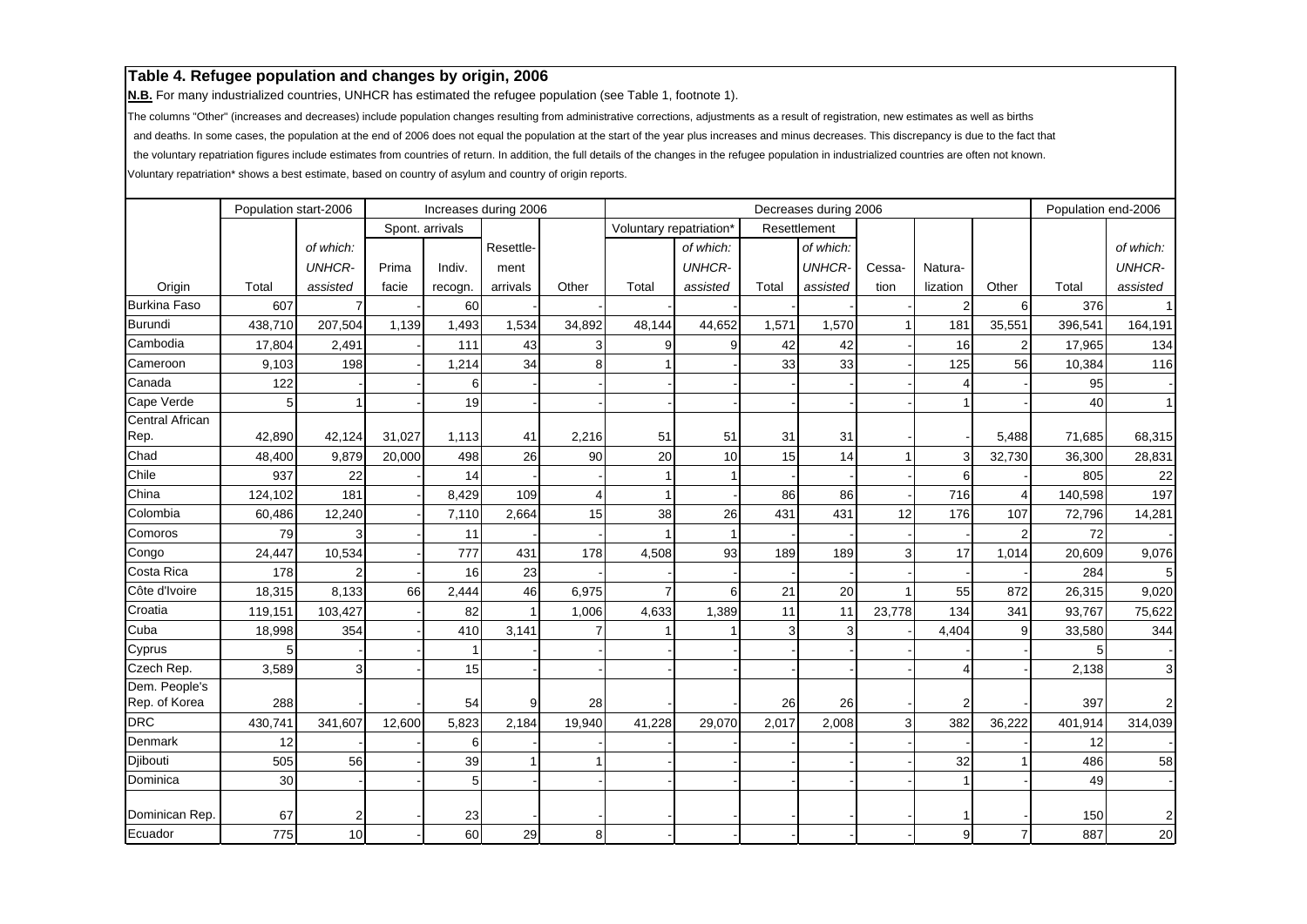**N.B.** For many industrialized countries, UNHCR has estimated the refugee population (see Table 1, footnote 1).

The columns "Other" (increases and decreases) include population changes resulting from administrative corrections, adjustments as a result of registration, new estimates as well as births

and deaths. In some cases, the population at the end of 2006 does not equal the population at the start of the year plus increases and minus decreases. This discrepancy is due to the fact that

the voluntary repatriation figures include estimates from countries of return. In addition, the full details of the changes in the refugee population in industrialized countries are often not known.

|               | Population start-2006 |               |       |                 | Increases during 2006 |        |                         |               |       | Decreases during 2006 |        |                |                | Population end-2006 |                |
|---------------|-----------------------|---------------|-------|-----------------|-----------------------|--------|-------------------------|---------------|-------|-----------------------|--------|----------------|----------------|---------------------|----------------|
|               |                       |               |       | Spont. arrivals |                       |        | Voluntary repatriation* |               |       | Resettlement          |        |                |                |                     |                |
|               |                       | of which:     |       |                 | Resettle-             |        |                         | of which:     |       | of which:             |        |                |                |                     | of which:      |
|               |                       | <b>UNHCR-</b> | Prima | Indiv.          | ment                  |        |                         | <b>UNHCR-</b> |       | <b>UNHCR-</b>         | Cessa- | Natura-        |                |                     | <b>UNHCR-</b>  |
| Origin        | Total                 | assisted      | facie | recogn.         | arrivals              | Other  | Total                   | assisted      | Total | assisted              | tion   | lization       | Other          | Total               | assisted       |
| Egypt         | 6,291                 | 30            |       | 524             | 37                    |        |                         |               | 6     | 6                     |        | 158            | $\overline{2}$ | 7,613               | 32             |
| El Salvador   | 4,281                 | 458           |       | 708             |                       |        |                         |               |       |                       |        | 438            | 9              | 6,388               | 369            |
| Equatorial    |                       |               |       |                 |                       |        |                         |               |       |                       |        |                |                |                     |                |
| Guinea        | 518                   | 92            |       | 30              | 18                    | 14     |                         |               | 37    | 37                    |        |                |                | 461                 | 80             |
| Eritrea       | 144,192               | 87,214        |       | 17,305          | 1,171                 | 77,030 |                         |               | 967   | 896                   |        | 19             | 44,538         | 193,745             | 122,922        |
| Estonia       | 743                   |               |       | 4               | $\overline{7}$        |        |                         |               |       |                       |        | 38             |                | 626                 |                |
| Ethiopia      | 66,579                | 18,585        | 95    | 4,335           | 2,817                 | 2,779  | 23                      | 22            | 1,206 | 1,196                 |        | 1,286          | 6,438          | 74,026              | 21,914         |
| Fiji          | 1,379                 |               |       | 97              |                       |        |                         |               |       |                       |        | 89             |                | 1,685               |                |
| Finland       |                       |               |       |                 |                       |        |                         |               |       |                       |        |                |                | 6                   |                |
| France        | 286                   |               |       | $\overline{7}$  | 1                     |        |                         |               |       |                       |        | $6 \mid$       |                | 82                  |                |
| French        |                       |               |       |                 |                       |        |                         |               |       |                       |        |                |                |                     |                |
| Polynesia     |                       |               |       |                 |                       |        |                         |               |       |                       |        |                |                |                     |                |
| Gabon         | 81                    |               |       | 18              |                       |        |                         |               |       |                       |        | $\overline{2}$ |                | 95                  |                |
| Gambia        | 1,683                 | 18            |       | 155             | 24                    |        |                         |               | 6     | 6                     |        | 101            |                | 1,254               | 15             |
| Georgia       | 7,301                 | 203           |       | 643             | 6                     | 21     |                         |               |       |                       | 8      | 129            | 8              | 6,340               | 212            |
| Germany       | 78                    |               |       | 18              |                       |        |                         |               |       |                       |        | $\overline{2}$ |                | 114                 | 1 <sup>1</sup> |
| Ghana         | 18,433                | 126           |       | 88              | 14                    | 21     | 9                       | 9             |       |                       |        | 89             | 3,005          | 9,960               | 140            |
| Greece        | 331                   |               |       | $\overline{7}$  |                       |        |                         |               |       |                       |        | $\overline{2}$ |                | 91                  |                |
| Grenada       | 152                   |               |       | 21              |                       |        |                         |               |       |                       |        |                |                | 202                 |                |
| Guatemala     | 3,379                 | 27            |       | 751             | $\overline{2}$        |        |                         |               |       |                       |        | 1,165          |                | 6,496               | 27             |
| Guinea        | 5,822                 | 74            |       | 1,287           | 8                     | 11     | 1                       |               |       |                       |        | 22             | 12             | 6,840               | 87             |
|               |                       |               |       |                 |                       |        |                         |               |       |                       |        |                |                |                     |                |
| Guinea-Bissau | 1,050                 | 17            |       | 30              |                       |        |                         |               |       |                       |        | $\overline{2}$ | $\overline{2}$ | 1,004               | 16             |
| Guyana        | 406                   |               |       | 115             |                       |        |                         |               |       |                       |        | $\overline{7}$ |                | 537                 |                |
| Haiti         | 13,543                | 53            |       | 4,123           | 21                    |        |                         |               | 3     | 3                     |        | 1,730          |                | 20,837              | 54             |
| Honduras      | 535                   | 21            |       | 144             | $\mathbf 1$           |        |                         |               |       |                       |        | 191            |                | 1,035               | $\overline{3}$ |
| Hong Kong     |                       |               |       |                 |                       |        |                         |               |       |                       |        |                |                |                     |                |
| SAR, China    |                       |               |       |                 |                       |        |                         |               |       |                       |        |                |                | 10                  |                |
| Hungary       | 3,518                 | 3             |       | 69              |                       |        |                         |               |       |                       |        | 22             |                | 3,118               | $\overline{4}$ |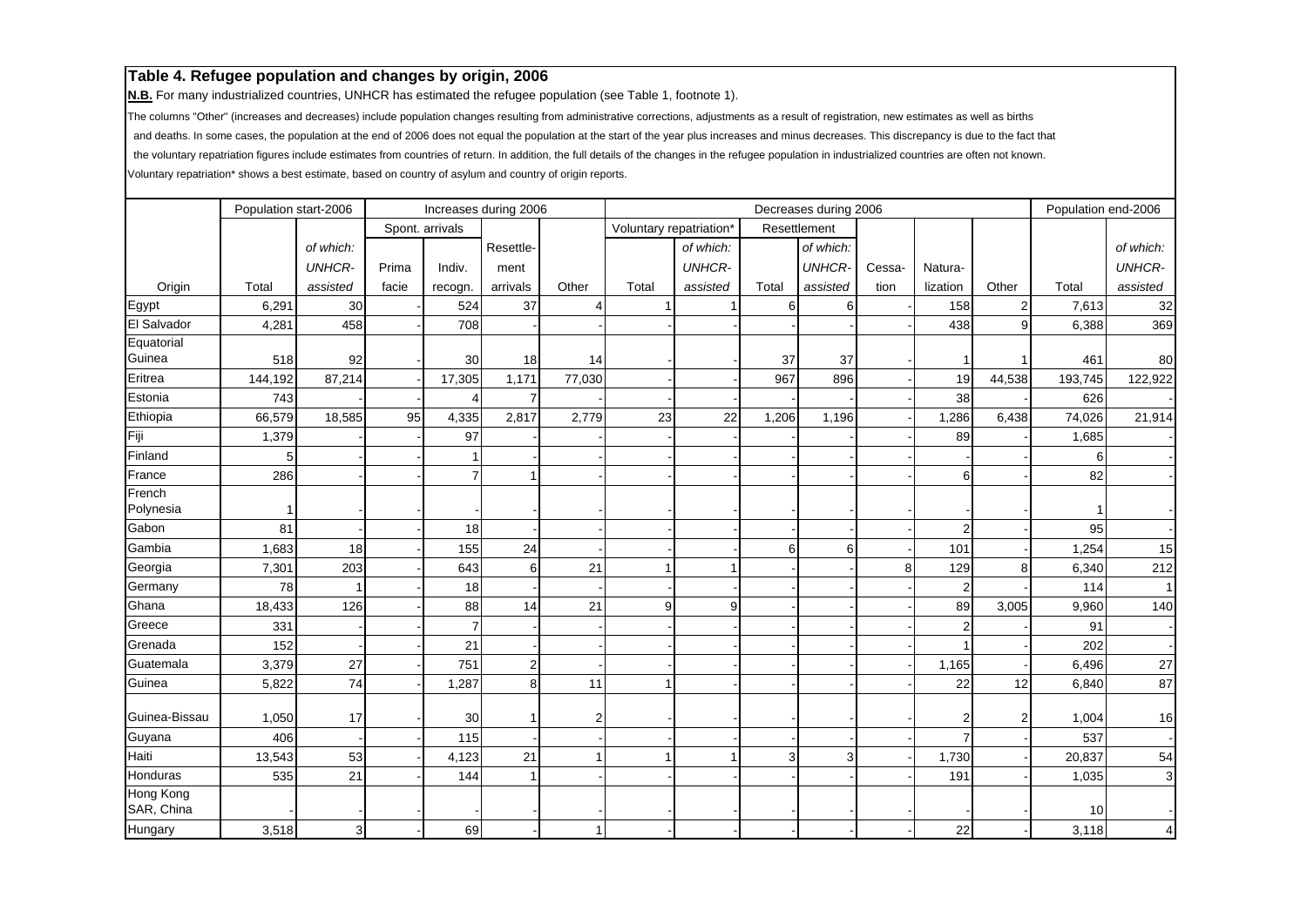**N.B.** For many industrialized countries, UNHCR has estimated the refugee population (see Table 1, footnote 1).

The columns "Other" (increases and decreases) include population changes resulting from administrative corrections, adjustments as a result of registration, new estimates as well as births

and deaths. In some cases, the population at the end of 2006 does not equal the population at the start of the year plus increases and minus decreases. This discrepancy is due to the fact that

the voluntary repatriation figures include estimates from countries of return. In addition, the full details of the changes in the refugee population in industrialized countries are often not known.

|                           | Population start-2006 |               |       |                 | Increases during 2006 |                 |                         |               |       | Decreases during 2006 |        |                |                | Population end-2006 |                |
|---------------------------|-----------------------|---------------|-------|-----------------|-----------------------|-----------------|-------------------------|---------------|-------|-----------------------|--------|----------------|----------------|---------------------|----------------|
|                           |                       |               |       | Spont. arrivals |                       |                 | Voluntary repatriation* |               |       | Resettlement          |        |                |                |                     |                |
|                           |                       | of which:     |       |                 | Resettle-             |                 |                         | of which:     |       | of which:             |        |                |                |                     | of which:      |
|                           |                       | <b>UNHCR-</b> | Prima | Indiv.          | ment                  |                 |                         | <b>UNHCR-</b> |       | <b>UNHCR-</b>         | Cessa- | Natura-        |                |                     | <b>UNHCR-</b>  |
| Origin                    | Total                 | assisted      | facie | recogn.         | arrivals              | Other           | Total                   | assisted      | Total | assisted              | tion   | lization       | Other          | Total               | assisted       |
| Iceland                   |                       |               |       |                 |                       |                 |                         |               |       |                       |        |                |                | 31                  |                |
| India                     | 16,285                | 10            |       | 1,018           | 21                    |                 |                         |               | 3     | 3                     |        | 2,083          |                | 17,811              | 8 <sup>1</sup> |
| Indonesia                 | 34,384                | 21,657        |       | 1,336           | 26                    | 186             |                         |               | 25    | 25                    | 4,474  |                | 4              | 34,728              | 17,854         |
| Iraq                      | 262,293               | 58,350        | 44    | 9,434           |                       | 2,694 1,194,862 | 20,235                  | 347           | 497   | 434                   |        | 3,559          | 1,198          | 1,450,905           | 57,351         |
| Ireland                   | 21                    |               |       |                 |                       |                 |                         |               |       |                       |        |                |                |                     |                |
| Islamic Rep. of           |                       |               |       |                 |                       |                 |                         |               |       |                       |        |                |                |                     |                |
| Iran                      | 99,421                | 15,783        |       | 4,610           | 3,955                 | 86              | 103                     | 51            | 1,596 | 1,516                 | 3      | 2,042          | 1,592          | 102,483             | 14,353         |
| Israel                    | 626                   |               |       | 95              |                       |                 |                         |               |       |                       |        | $\overline{7}$ |                | 882                 | $\overline{7}$ |
| Italy                     | 217                   |               |       | 4               |                       |                 |                         |               |       |                       |        | $\overline{2}$ |                | 105                 |                |
| Jamaica                   | 489                   |               |       | 91              |                       |                 |                         |               |       |                       |        |                |                | 660                 |                |
| Japan                     | 13                    |               |       | 3               |                       |                 |                         |               |       |                       |        |                |                | 168                 |                |
| Jordan                    | 1,786                 | 31            |       | 117             | 13                    |                 |                         |               | 8     | 5                     |        | 42             |                | 1,604               | 29             |
| Kazakhstan                | 4,316                 | 53            |       | 175             | 124                   |                 |                         |               |       |                       |        | 48             | 4              | 7,376               | 75             |
| Kenya                     | 4,640                 | 41            |       | 254             | 19                    | 61              |                         |               |       |                       |        | 13             | $\overline{2}$ | 5,356               | 68             |
| Kiribati                  | 33                    |               |       |                 |                       |                 |                         |               |       |                       |        |                |                | 41                  |                |
| Kuwait                    | 381                   | 13            |       | 93              | 34                    |                 |                         |               |       |                       |        | 12             |                | 617                 | 12             |
| Kyrgyzstan                | 3,125                 | 21            |       | 123             | 28                    |                 |                         |               | 4     | $\boldsymbol{\Delta}$ |        | 18             |                | 2,488               | 25             |
| Lao People's<br>Dem. Rep. | 24,443                | 169           |       | 271             | 838                   |                 |                         |               | 21    | 21                    |        | 2,250          | 1              | 26,447              | 359            |
| Latvia                    | 2,430                 | 3             |       | 31              | 21                    |                 |                         |               |       |                       |        | 24             |                | 1,424               | 11             |
| Lebanon                   | 18,323                | 35            |       | 265             | 11                    |                 |                         |               |       |                       |        | 102            | 10             | 12,252              | 32             |
| Lesotho                   | 6                     |               |       |                 |                       |                 |                         |               |       |                       |        |                |                | 9                   |                |
| Liberia                   | 231,151               | 188,281       | 166   | 628             | 3,461                 | 6,486           | 107,954                 | 51,422        | 1,536 | 1,536                 |        | 897            | 543            | 160,548             | 118,146        |
| Libyan Arab               |                       |               |       |                 |                       |                 |                         |               |       |                       |        |                |                |                     |                |
| Jamahiriya                | 1,575                 | 18            |       | 121             |                       |                 |                         |               |       |                       |        |                | 3              | 1,573               | 15             |
| Liechtenstein             |                       |               |       |                 |                       |                 |                         |               |       |                       |        |                |                |                     |                |
| Lithuania                 | 1,448                 | 3             |       | 25              |                       |                 |                         |               |       |                       |        |                |                | 942                 | $\mathbf{2}$   |
| Luxembourg                |                       |               |       |                 |                       |                 |                         |               |       |                       |        |                |                | $\mathbf{2}$        |                |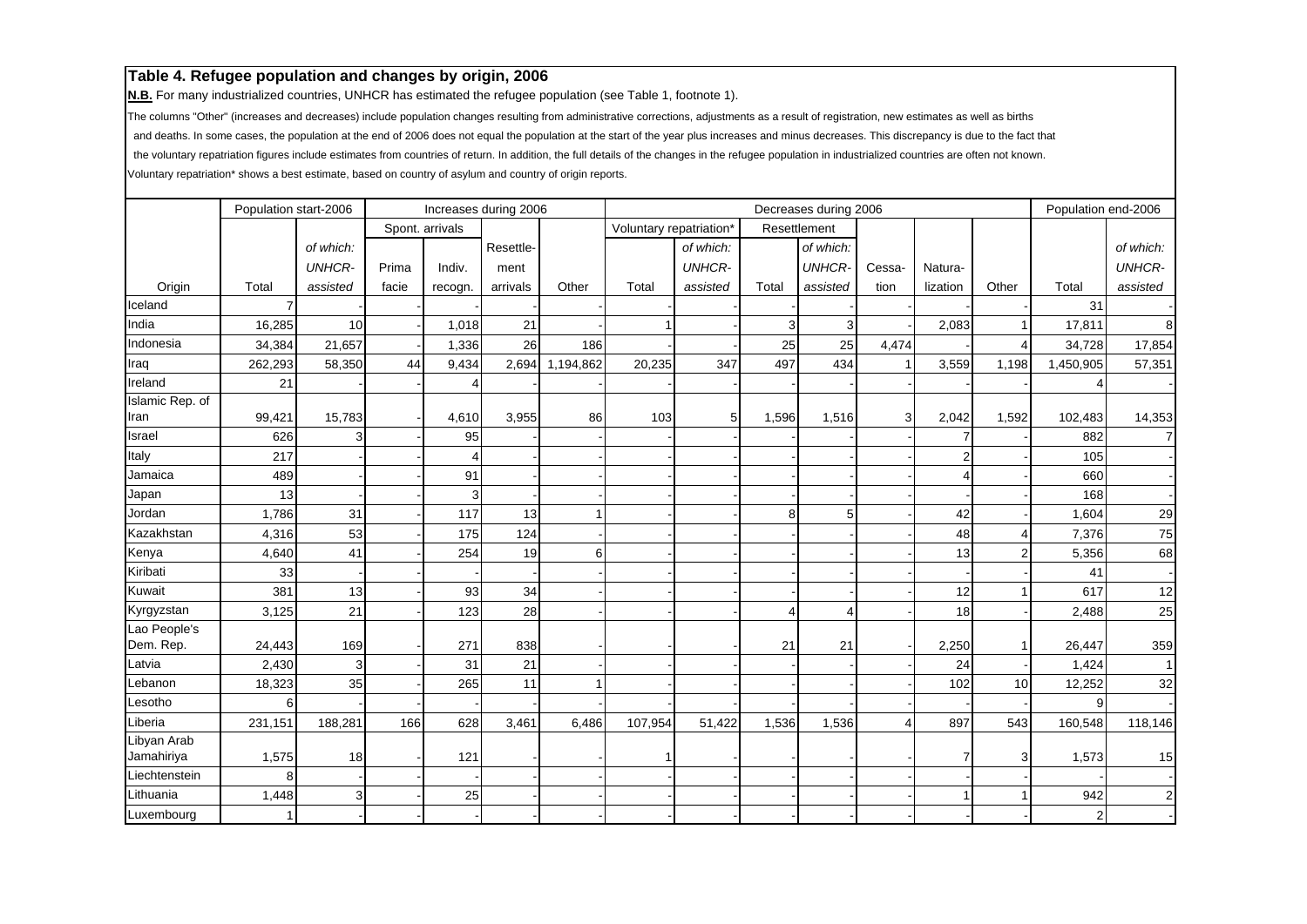**N.B.** For many industrialized countries, UNHCR has estimated the refugee population (see Table 1, footnote 1).

The columns "Other" (increases and decreases) include population changes resulting from administrative corrections, adjustments as a result of registration, new estimates as well as births

and deaths. In some cases, the population at the end of 2006 does not equal the population at the start of the year plus increases and minus decreases. This discrepancy is due to the fact that

the voluntary repatriation figures include estimates from countries of return. In addition, the full details of the changes in the refugee population in industrialized countries are often not known.

|                  | Population start-2006 |                |       |                 | Increases during 2006 |        |                         |               |       | Decreases during 2006 |        |                |                | Population end-2006 |                |
|------------------|-----------------------|----------------|-------|-----------------|-----------------------|--------|-------------------------|---------------|-------|-----------------------|--------|----------------|----------------|---------------------|----------------|
|                  |                       |                |       | Spont. arrivals |                       |        | Voluntary repatriation* |               |       | Resettlement          |        |                |                |                     |                |
|                  |                       | of which:      |       |                 | Resettle-             |        |                         | of which:     |       | of which:             |        |                |                |                     | of which:      |
|                  |                       | <b>UNHCR-</b>  | Prima | Indiv.          | ment                  |        |                         | <b>UNHCR-</b> |       | <b>UNHCR-</b>         | Cessa- | Natura-        |                |                     | <b>UNHCR-</b>  |
| Origin           | Total                 | assisted       | facie | recogn.         | arrivals              | Other  | Total                   | assisted      | Total | assisted              | tion   | lization       | Other          | Total               | assisted       |
| Macao SAR,       |                       |                |       |                 |                       |        |                         |               |       |                       |        |                |                |                     |                |
| China            | 9                     |                |       |                 |                       |        |                         |               |       |                       |        |                |                | 9                   |                |
| Madagascar       | 203                   |                |       | 42              |                       |        |                         |               |       |                       |        |                |                | 260                 |                |
| Malawi           | 101                   |                |       | Δ               |                       |        |                         |               |       |                       |        | 3              |                | 113                 | 1              |
| Malaysia         | 394                   |                |       | 32              | Δ                     |        |                         |               |       |                       |        |                |                | 584                 |                |
| <b>Maldives</b>  | 13                    |                |       | $\overline{2}$  |                       |        |                         |               |       |                       |        |                |                | 17                  | 1              |
| Mali             | 520                   | 20             |       | 131             |                       |        |                         |               |       |                       |        | 14             |                | 594                 | 6              |
| Malta            |                       |                |       |                 |                       |        |                         |               |       |                       |        |                |                | 28                  |                |
| Mauritania       | 31,650                | 25,909         |       | 703             | 131                   | 2      | 1                       |               | 82    | 82                    |        | 531            | 10             | 33,428              | 25,820         |
| <b>Mauritius</b> | 27                    |                |       | 2               |                       |        |                         |               |       |                       |        | 2              |                | 80                  |                |
| Mexico           | 2,313                 |                |       | 1,064           |                       |        |                         |               |       |                       |        | 98             |                | 3,304               |                |
| Moldova          | 12,064                | 11             |       | 189             | 720                   |        |                         |               |       |                       |        | 31             | 1              | 11,680              | 12             |
| Monaco           |                       |                |       |                 |                       |        |                         |               |       |                       |        |                |                |                     |                |
| Mongolia         | 654                   |                |       | 191             |                       |        |                         |               |       |                       |        | 3              |                | 868                 |                |
| Montenegro       |                       |                |       | Δ               |                       |        |                         |               |       |                       |        |                |                | 135                 |                |
| Morocco          | 2,920                 | 16             |       | 88              |                       |        |                         |               |       |                       |        |                |                | 4,710               | 15             |
| Mozambique       | 104                   | $\overline{2}$ |       |                 |                       |        |                         |               |       |                       |        |                |                | 231                 | $\overline{1}$ |
| Myanmar          | 164,859               | 152,285        |       | 25,576          | 5,991                 | 10,585 |                         |               | 5,768 | 5,732                 |        | 182            | 1,012          | 202,826             | 177,469        |
| Namibia          | 1,226                 | 1,189          |       | 8               | 5                     |        | 35                      | 35            |       |                       |        |                | 28             | 1,203               | 1              |
| Nauru            |                       |                |       |                 |                       |        |                         |               |       |                       |        |                |                |                     |                |
| Nepal            | 2,065                 | 60             |       | 632             | 46                    |        |                         |               | 11    | 11                    |        | $\overline{7}$ | 4              | 2,647               | 98             |
| Netherlands      | 159                   |                |       | 11              |                       |        |                         |               |       |                       |        |                |                | 39                  |                |
| New Zealand      |                       |                |       |                 |                       |        |                         |               |       |                       |        |                |                | 8                   |                |
| Nicaragua        | 1,463                 | 183            |       | 66              | $\overline{4}$        |        | $\overline{7}$          | 6             |       |                       |        | 607            | 16             | 1,828               | 158            |
| Niger            | 655                   | 7              |       | 68              |                       |        |                         |               |       |                       |        | 5              | $\overline{2}$ | 818                 | 5              |
| Nigeria          | 22,130                | 7,999          |       | 1,097           | 30                    | 435    | 4                       |               | 21    | 19                    |        | 276            | 7,234          | 13,253              | 3,361          |
| Norway           | 15                    |                |       |                 |                       |        |                         |               |       |                       |        |                |                | $\overline{4}$      |                |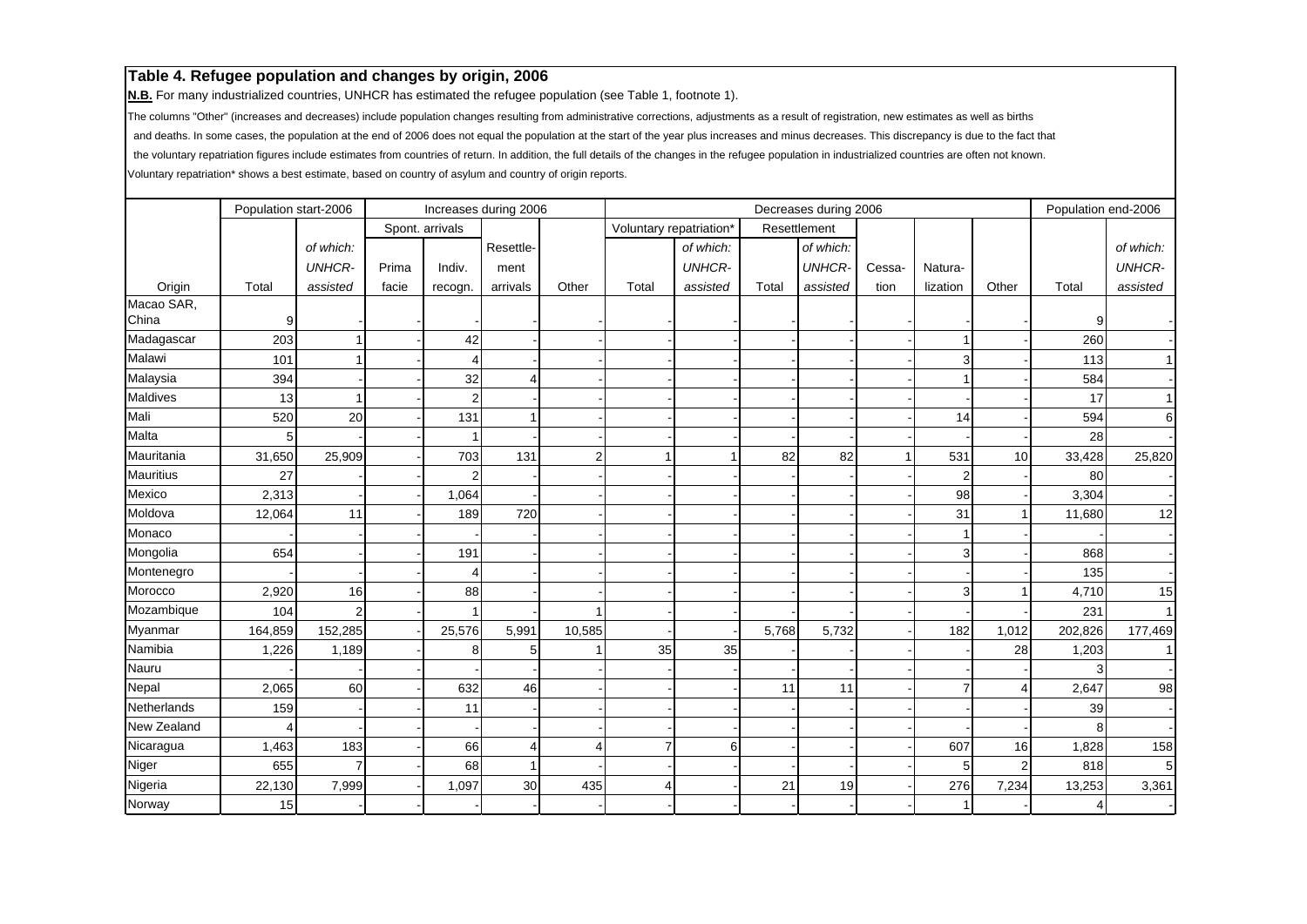**N.B.** For many industrialized countries, UNHCR has estimated the refugee population (see Table 1, footnote 1).

The columns "Other" (increases and decreases) include population changes resulting from administrative corrections, adjustments as a result of registration, new estimates as well as births

and deaths. In some cases, the population at the end of 2006 does not equal the population at the start of the year plus increases and minus decreases. This discrepancy is due to the fact that

the voluntary repatriation figures include estimates from countries of return. In addition, the full details of the changes in the refugee population in industrialized countries are often not known.

|                                        | Population start-2006 |                |       |                 | Increases during 2006 |       |                         |                |       | Decreases during 2006 |                |                |                | Population end-2006 |                |
|----------------------------------------|-----------------------|----------------|-------|-----------------|-----------------------|-------|-------------------------|----------------|-------|-----------------------|----------------|----------------|----------------|---------------------|----------------|
|                                        |                       |                |       | Spont. arrivals |                       |       | Voluntary repatriation* |                |       | Resettlement          |                |                |                |                     |                |
|                                        |                       | of which:      |       |                 | Resettle-             |       |                         | of which:      |       | of which:             |                |                |                |                     | of which:      |
|                                        |                       | <b>UNHCR-</b>  | Prima | Indiv.          | ment                  |       |                         | <b>UNHCR-</b>  |       | <b>UNHCR-</b>         | Cessa-         | Natura-        |                |                     | <b>UNHCR-</b>  |
| Origin                                 | Total                 | assisted       | facie | recogn.         | arrivals              | Other | Total                   | assisted       | Total | assisted              | tion           | lization       | Other          | Total               | assisted       |
| Occupied<br>Palestinian                |                       |                |       |                 |                       |       |                         |                |       |                       |                |                |                |                     |                |
| Territory                              | 343,145               | 24,948         | 21    | 268             | 9                     | 31    | $\overline{2}$          | $\overline{2}$ | 5     | 5                     |                | 5 <sub>l</sub> | 9,181          | 334,142             | 17,740         |
| Oman                                   | 12                    |                |       | $\overline{2}$  |                       |       |                         |                |       |                       |                |                | $\overline{2}$ | 39                  |                |
| Pakistan                               | 29,911                | 299            |       | 1,706           | 196                   |       | $\overline{2}$          |                | 63    | 63                    |                | 650            | 11             | 25,639              | 442            |
| Palau                                  |                       |                |       |                 |                       |       |                         |                |       |                       |                |                |                |                     |                |
| Panama                                 | 42                    |                |       | 14              |                       |       |                         |                |       |                       |                | 10             |                | 75                  |                |
| Papua New<br>Guinea                    | 23                    |                |       | 8               |                       |       |                         |                |       |                       |                |                |                | 31                  |                |
| Paraguay                               | 44                    |                |       | 6               |                       |       |                         |                |       |                       |                |                | $\overline{2}$ | 105                 | 3 <sup>1</sup> |
| Peru                                   | 4,866                 | 961            |       | 248             |                       | 51    | 3                       | 3              |       |                       |                | 656            | 4              | 6,985               | 742            |
| Philippines                            | 465                   | Δ              |       | 64              | 110                   |       |                         |                |       |                       |                | 70             | 1              | 886                 | $\mathbf{3}$   |
| Poland                                 | 19,638                | 6              |       | 15              |                       |       |                         |                |       |                       |                | 39             |                | 13,513              | $\overline{4}$ |
| Portugal                               | 74                    |                |       | 9               |                       |       |                         |                |       |                       |                |                |                | 25                  |                |
| Qatar                                  | 11                    |                |       |                 |                       |       |                         |                |       |                       |                |                |                | 52                  |                |
| Rep. of Korea                          | 268                   |                |       | 44              |                       |       |                         |                |       |                       |                |                |                | 1,335               |                |
| Romania                                | 11,502                | 166            |       | 185             |                       |       |                         |                |       |                       |                | 191            | 34             | 7,234               | 127            |
| Russian Fed.                           | 103,189               | 6,495          | 351   | 8,663           | 6,238                 | 56    | 140                     | 140            | 45    | 45                    | $\overline{7}$ | 894            | 3,152          | 159,381             | 5,135          |
| Rwanda                                 | 100,277               | 29,244         | 19    | 2,819           | 385                   | 1,403 | 5,971                   | 5,971          | 216   | 209                   |                | 716            | 6,768          | 92,966              | 28,527         |
| Saint Kitts &<br><b>Nevis</b>          | 31                    |                |       |                 |                       |       |                         |                |       |                       |                |                |                | $\overline{2}$      |                |
| Saint Lucia                            | 99                    |                |       | 49              |                       |       |                         |                |       |                       |                |                |                | 163                 |                |
| Saint Vincent<br>and the<br>Grenadines | 279                   |                |       | 147             |                       |       |                         |                |       |                       |                |                |                | 387                 |                |
| Samoa                                  | 3                     |                |       |                 |                       |       |                         |                |       |                       |                |                |                | 3                   |                |
| San Marino                             |                       |                |       |                 |                       |       |                         |                |       |                       |                |                |                | $\overline{2}$      |                |
| Sao Tome and<br>Principe               | 24                    | 23             |       |                 |                       |       |                         |                |       |                       |                |                |                | 32                  | 30             |
| Saudi Arabia                           | 151                   | $\overline{7}$ |       | 31              | 14                    |       |                         |                | 4     | 4                     |                |                | 1              | 617                 | $\overline{3}$ |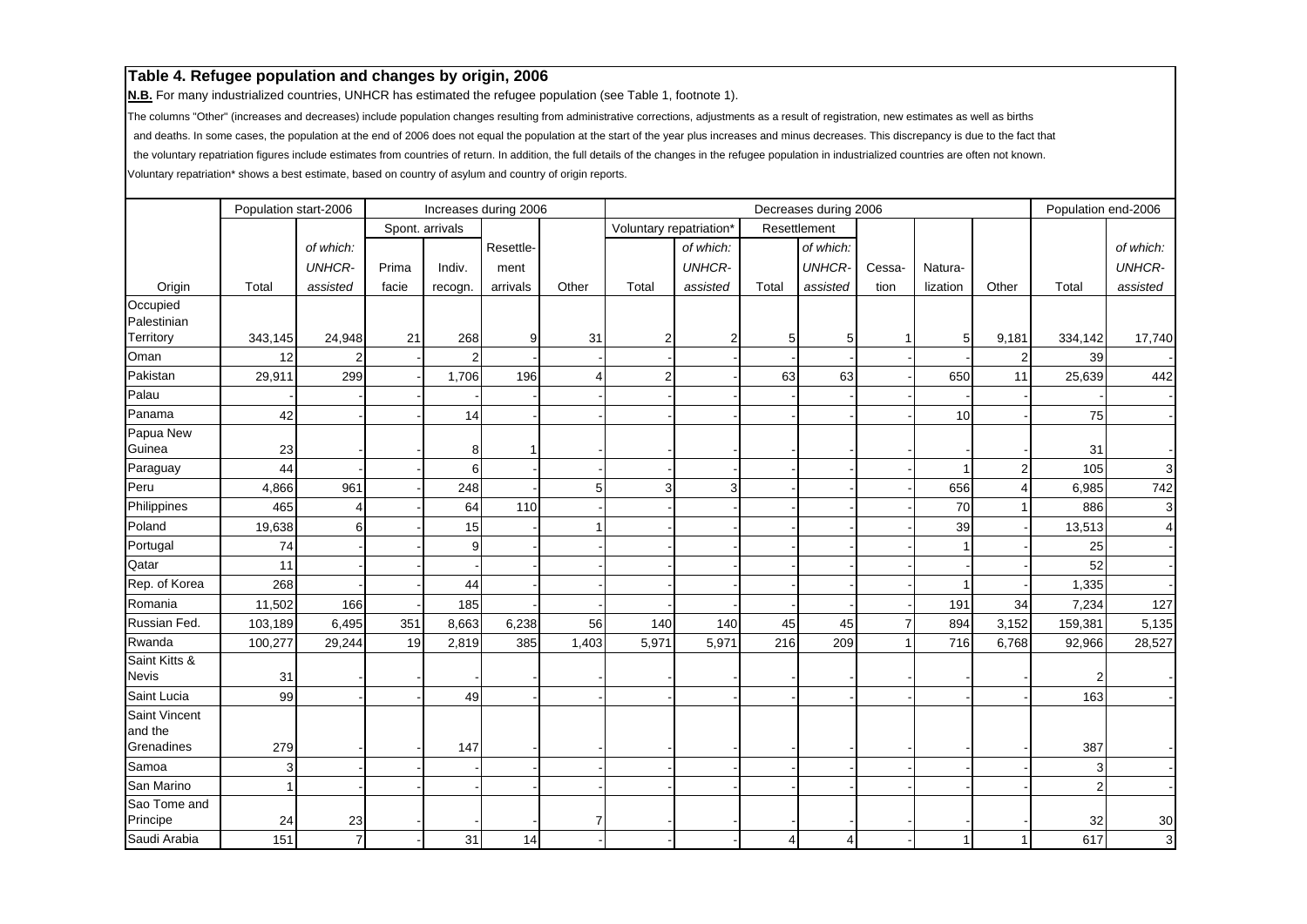**N.B.** For many industrialized countries, UNHCR has estimated the refugee population (see Table 1, footnote 1).

The columns "Other" (increases and decreases) include population changes resulting from administrative corrections, adjustments as a result of registration, new estimates as well as births

and deaths. In some cases, the population at the end of 2006 does not equal the population at the start of the year plus increases and minus decreases. This discrepancy is due to the fact that

the voluntary repatriation figures include estimates from countries of return. In addition, the full details of the changes in the refugee population in industrialized countries are often not known.

|                     | Population start-2006 |               |        |                 | Increases during 2006 |        |                         |               |              | Decreases during 2006 |                |                |                | Population end-2006 |                |
|---------------------|-----------------------|---------------|--------|-----------------|-----------------------|--------|-------------------------|---------------|--------------|-----------------------|----------------|----------------|----------------|---------------------|----------------|
|                     |                       |               |        | Spont. arrivals |                       |        | Voluntary repatriation* |               |              | Resettlement          |                |                |                |                     |                |
|                     |                       | of which:     |        |                 | Resettle-             |        |                         | of which:     |              | of which:             |                |                |                |                     | of which:      |
|                     |                       | <b>UNHCR-</b> | Prima  | Indiv.          | ment                  |        |                         | <b>UNHCR-</b> |              | <b>UNHCR-</b>         | Cessa-         | Natura-        |                |                     | <b>UNHCR-</b>  |
| Origin              | Total                 | assisted      | facie  | recogn.         | arrivals              | Other  | Total                   | assisted      | Total        | assisted              | tion           | lization       | Other          | Total               | assisted       |
| Senegal             | 8,666                 | 7,914         | 6,398  | 188             | $\overline{2}$        |        | $\overline{1}$          |               |              |                       |                | 21             |                | 15,163              | 14,423         |
| Serbia              | 189,956               | 2,488         |        | 4,892           | 99                    | 198    | 6,074                   | 6,061         | 77           | 76                    | 75             | 843            | 77             | 174,027             | 2,273          |
| Seychelles          | 40                    |               |        |                 |                       |        |                         |               |              |                       |                |                |                | 61                  |                |
| Sierra Leone        | 40,486                | 13,482        |        | 631             | 1,119                 | 257    | 134                     | 87            | 61           | 61                    | $\overline{7}$ | 97             | 516            | 42,863              | 14,456         |
| Singapore           | 39                    |               |        | 8               |                       |        |                         |               |              |                       |                |                |                | 111                 |                |
| Slovakia            | 791                   |               |        | 6               |                       |        |                         |               |              |                       |                |                |                | 741                 |                |
| Slovenia            | 155                   |               |        |                 |                       |        |                         |               |              |                       |                |                |                | 1,760               | 1 <sup>1</sup> |
| Solomon<br>Islands  | 27                    |               |        | 23              |                       |        |                         |               |              |                       |                |                |                | 38                  |                |
| Somalia             | 401,216               | 265,784       | 13,622 | 27,635          | 11,128                | 15,545 | 1,845                   | 1,835         | 5,330        | 5,183                 |                | 7,135          | 13,834         | 464,038             | 304,646        |
| South Africa        | 268                   |               |        | 25              |                       |        |                         |               |              |                       |                | 13             | 2              | 510                 | 3              |
| Spain               | 49                    |               |        | 4               |                       |        |                         |               |              |                       |                |                |                | 2,444               |                |
| Sri Lanka           | 108,139               | 115           | 16,655 | 2,703           | 117                   | 2,255  | 375                     | 27            | 20           | 20                    |                | 77             | $\overline{2}$ | 116,966             | 187            |
| Sudan               | 693,688               | 564,645       | 14,421 | 5,891           | 6,372                 | 30,855 | 42,258                  | 31,964        | 3,078        | 2,882                 |                | 927            | 36,429         | 686,311             | 550,337        |
| Suriname            | 29                    |               |        | 3               |                       |        |                         |               |              |                       |                | 6              |                | 66                  | 1 <sup>1</sup> |
| Swaziland           | 13                    |               |        | 3               |                       |        |                         |               |              |                       |                | $\overline{2}$ |                | 22                  | 1 <sup>1</sup> |
| Sweden              | 75                    |               |        |                 |                       |        |                         |               |              |                       |                |                |                | 16                  |                |
| Switzerland         | 16                    |               |        | 1               |                       |        |                         |               |              |                       |                | 15             |                | 36                  |                |
| Syrian Arab<br>Rep. | 16,400                | 808           |        | 863             | 70                    | 106    | 3                       |               | 54           | 54                    |                | 335            | 72             | 12,337              | 891            |
| Tajikistan          | 54,753                | 13,529        |        | 43              | 33                    | 3      | 142                     | 22            | $\mathbf{1}$ |                       | 52,943         | 615            | 465            | 645                 | 27             |
| <b>TfYR</b>         |                       |               |        |                 |                       |        |                         |               |              |                       |                |                |                |                     |                |
| Macedonia           | 8,601                 | 633           |        | 159             |                       |        | 176                     |               |              |                       |                | 31             | 56             | 7,940               | 406            |
| Thailand            | 424                   | 87            |        | 49              | 31                    |        |                         |               |              |                       |                |                | 3              | 3,325               | 122            |
| <b>Tibetans</b>     | 20,198                |               |        |                 | 15                    |        |                         |               |              |                       |                |                | 38             | 20,184              |                |
| Timor-Leste         | 251                   |               |        |                 |                       |        |                         |               |              |                       |                |                |                | 251                 |                |
| Togo                | 51,109                | 40,971        |        | 1,167           | 33                    | 304    | 7,917                   | 2,210         | 17           | 17                    |                | 9              | 15,244         | 27,332              | 18,172         |
| Tonga               |                       |               |        |                 |                       |        |                         |               |              |                       |                | $\overline{2}$ |                | 6                   |                |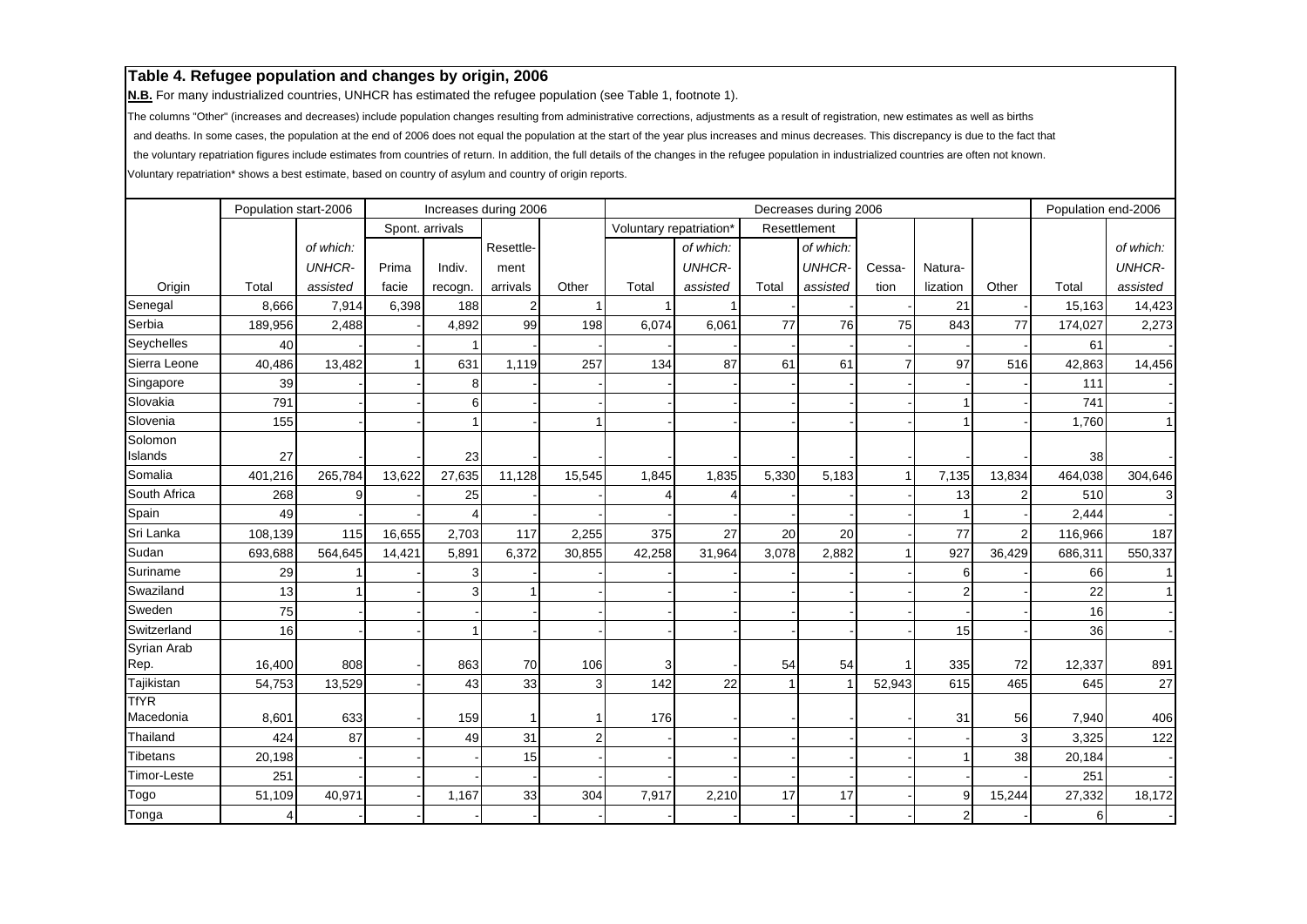**N.B.** For many industrialized countries, UNHCR has estimated the refugee population (see Table 1, footnote 1).

The columns "Other" (increases and decreases) include population changes resulting from administrative corrections, adjustments as a result of registration, new estimates as well as births

and deaths. In some cases, the population at the end of 2006 does not equal the population at the start of the year plus increases and minus decreases. This discrepancy is due to the fact that

the voluntary repatriation figures include estimates from countries of return. In addition, the full details of the changes in the refugee population in industrialized countries are often not known.

|                               | Population start-2006 |               |       |                 | Increases during 2006 |                |                         |                |                | Decreases during 2006 |        |                |              | Population end-2006 |                |
|-------------------------------|-----------------------|---------------|-------|-----------------|-----------------------|----------------|-------------------------|----------------|----------------|-----------------------|--------|----------------|--------------|---------------------|----------------|
|                               |                       |               |       | Spont. arrivals |                       |                | Voluntary repatriation* |                |                | Resettlement          |        |                |              |                     |                |
|                               |                       | of which:     |       |                 | Resettle-             |                |                         | of which:      |                | of which:             |        |                |              |                     | of which:      |
|                               |                       | <b>UNHCR-</b> | Prima | Indiv.          | ment                  |                |                         | <b>UNHCR-</b>  |                | <b>UNHCR-</b>         | Cessa- | Natura-        |              |                     | <b>UNHCR-</b>  |
| Origin                        | Total                 | assisted      | facie | recogn.         | arrivals              | Other          | Total                   | assisted       | Total          | assisted              | tion   | lization       | Other        | Total               | assisted       |
| <b>Trinidad and</b>           |                       |               |       |                 |                       |                |                         |                |                |                       |        |                |              |                     |                |
| Tobago                        | 63                    |               |       | 49              |                       |                |                         |                |                |                       |        |                |              | 153                 |                |
| Tunisia                       | 3,130                 | 22            |       | 133             | 9                     |                |                         |                | 10             | $\overline{2}$        |        | 14             |              | 2,845               | 33             |
| <b>Turkey</b>                 | 170,564               | 13,434        |       | 2,687           | 15                    | 3,539          | 15                      | 15             | $\overline{7}$ | $\overline{7}$        |        | 119            | 14           | 227,232             | 16,911         |
| Turkmenistan                  | 820                   | 14            |       | 94              | 17                    | 12             |                         |                | 9              | 9                     |        | 36             | 5            | 692                 | 12             |
| <b>Turks and</b>              |                       |               |       |                 |                       |                |                         |                |                |                       |        |                |              |                     |                |
| Caicos Islands                |                       |               |       |                 |                       |                |                         |                |                |                       |        |                |              |                     |                |
| Tuvalu                        |                       |               |       |                 |                       |                |                         |                |                |                       |        |                |              |                     |                |
| Uganda                        | 26,340                | 3,142         |       | 286             | 63                    | 110            | 5,035                   |                | 49             | 48                    |        | 31             | 188          | 21,752              | 2,979          |
| Ukraine                       | 84,228                | 69            |       | 401             | 2,492                 |                |                         |                |                |                       |        | 329            | 10           | 63,723              | 86             |
| <b>United Arab</b>            |                       |               |       |                 |                       |                |                         |                |                |                       |        |                |              |                     |                |
| Emirates                      | 30                    |               |       | 8               |                       |                |                         |                |                |                       |        |                |              | 265                 |                |
| United Kingdom                | 135                   |               |       | 5               | 5                     |                |                         |                |                |                       |        | 18             |              | 174                 |                |
| United Rep. of                |                       |               |       |                 |                       |                |                         |                |                |                       |        |                |              |                     |                |
| Tanzania                      | 1,549                 | 14            |       | 49              | 34                    |                | 4                       |                |                |                       |        |                | 3            | 1,667               | 36             |
| <b>United States</b>          | 683                   |               |       | 12              |                       |                |                         |                |                |                       |        |                |              | 1,356               | $\mathbf{2}$   |
| Uruguay                       | 111                   |               |       | 6               |                       |                |                         |                |                |                       |        |                |              | 163                 | 1 <sup>1</sup> |
| Uzbekistan                    | 8,323                 | 527           |       | 931             | 874                   | 60             | $\overline{4}$          |                | 594            | 594                   |        | 62             | 9            | 9,102               | 312            |
|                               |                       |               |       |                 |                       |                |                         |                |                |                       |        |                |              |                     |                |
| Venezuela<br>(Boliv. Rep. of) | 2,590                 | 10            |       | 1,023           | 6                     |                |                         |                |                |                       |        |                |              | 3,829               | 11             |
| Viet Nam                      | 358,268               | 8,381         |       | 280             | 3,276                 | $\overline{2}$ | 63                      | 37             | 109            | 109                   |        | 16,162         | 198          | 374,279             | 8,382          |
| Western                       |                       |               |       |                 |                       |                |                         |                |                |                       |        |                |              |                     |                |
| Sahara <sup>2</sup>           | 90,652                | 90,525        |       | 2               |                       |                |                         |                |                |                       |        |                | 51           | 90,614              | 90,484         |
| Yemen                         | 1,324                 | 236           |       | 90              | 14                    |                | $\overline{2}$          | $\overline{2}$ | 5              | 5                     |        | 46             | 9            | 1,362               | 221            |
| Zambia                        | 151                   |               |       | 15              | $\sqrt{5}$            |                |                         |                |                |                       |        |                | 1            | 203                 |                |
| Zimbabwe                      | 11,252                | 114           |       | 1,789           | 38                    |                | -1                      |                | 6              | 6                     |        | 5 <sub>1</sub> | 5            | 12,782              | 5 <sub>5</sub> |
| <b>Stateless</b>              | 11,932                | 70            |       | 885             | 76                    | 3              |                         |                | 21             | 21                    |        | 133            | $\mathbf{2}$ | 11,259              | 102            |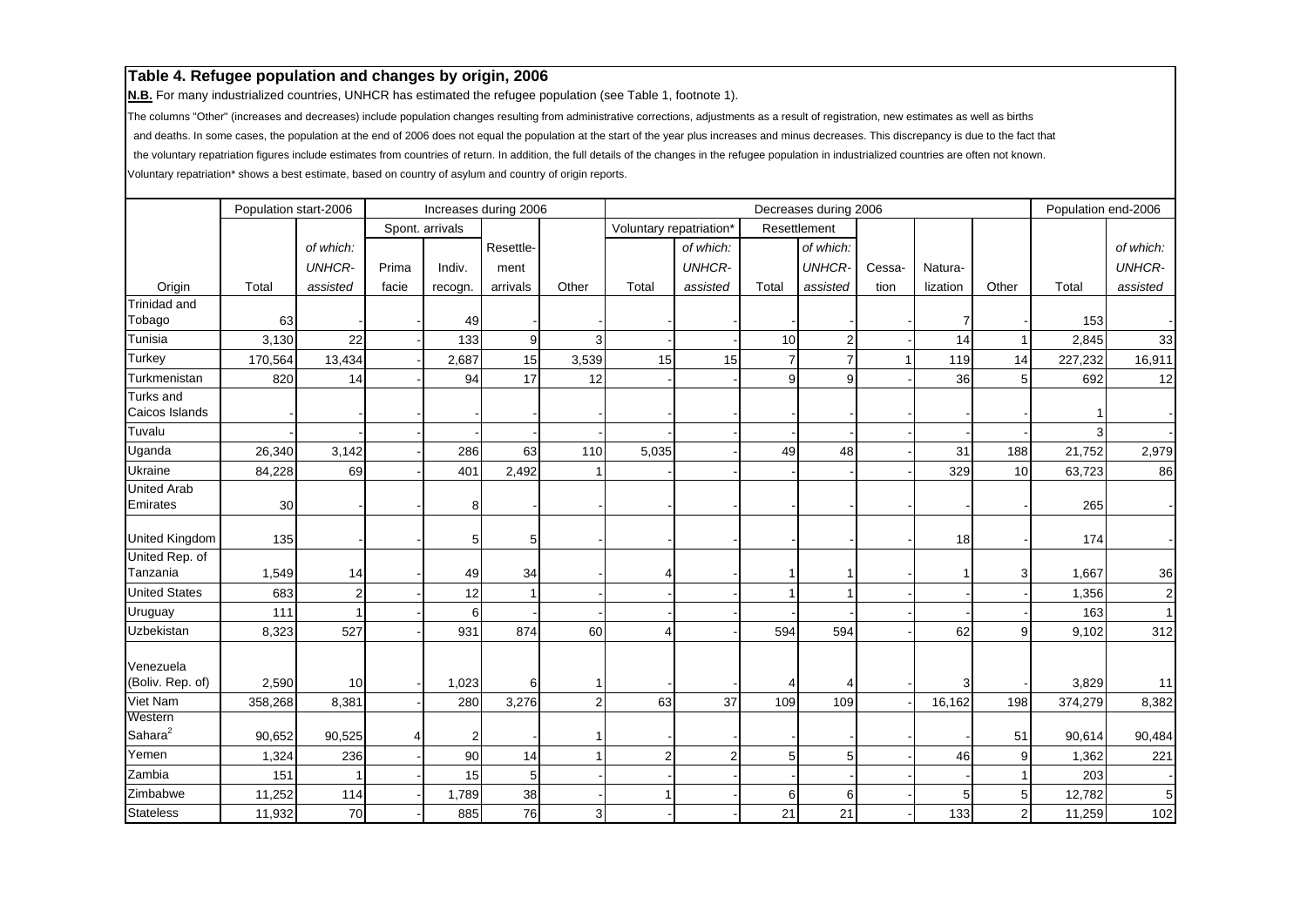**N.B.** For many industrialized countries, UNHCR has estimated the refugee population (see Table 1, footnote 1).

The columns "Other" (increases and decreases) include population changes resulting from administrative corrections, adjustments as a result of registration, new estimates as well as births

and deaths. In some cases, the population at the end of 2006 does not equal the population at the start of the year plus increases and minus decreases. This discrepancy is due to the fact that

the voluntary repatriation figures include estimates from countries of return. In addition, the full details of the changes in the refugee population in industrialized countries are often not known.

Voluntary repatriation\* shows a best estimate, based on country of asylum and country of origin reports.

|                | Population start-2006 |               |         |                 | Increases during 2006 |           |                         |           |             | Decreases during 2006 |        |          |         | Population end-2006 |               |
|----------------|-----------------------|---------------|---------|-----------------|-----------------------|-----------|-------------------------|-----------|-------------|-----------------------|--------|----------|---------|---------------------|---------------|
|                |                       |               |         | Spont, arrivals |                       |           | Voluntary repatriation* |           |             | Resettlement          |        |          |         |                     |               |
|                |                       | of which:     |         |                 | Resettle-             |           |                         | of which: |             | of which:             |        |          |         |                     | of which:     |
|                |                       | <b>UNHCR-</b> | Prima   | Indiv.          | ment                  |           |                         | UNHCR-    |             | <b>UNHCR-</b>         | Cessa- | Natura-  |         |                     | <b>UNHCR-</b> |
| Origin         | Total                 | assisted      | facie   | recogn.         | arrivals              | Other     | Total                   | assisted  | $\tau$ otal | assisted              | tion   | lization | Other   | Total               | assisted      |
| Various/       |                       |               |         |                 |                       |           |                         |           |             |                       |        |          |         |                     |               |
| <b>unknown</b> | 186.169               | 4.635         | 483     | 9.133           | 34                    | 440       | 67                      | 67        | 264         | 264                   |        | 32.626   | .797    | 246.951             | 4.676         |
| Total          | 8,653,206             | 4.639.747     | 117.112 | 198.088         | 71.703                | 1,459,367 | 733.622                 | 362.486   | 28,400      | 27.683                | 94.717 | 104.019  | 402.666 | 9,877,707           | 4,474,092     |

 $^1$  UNHCR figures for Pakistan only include Afghans living in camps who are assisted by UNHCR. According to a 2005 government census of Afghans in Pakistan and subsequent voluntary repatriation during the year, there are an additional 1.3 million Afghans living outside camps, some of whom may be refugees. Those Afghans living outside camps receive no UNHCR assistance except access to UNHCR-facilitated voluntary repatriation. These figures are currently under review as result of the registration of Afghans which took place in Pakistan from October 2006 to February 2007.

2 According to the Government of Algeria, there are an estimated 165,000 Sahrawi refugees in the Tindouf camps.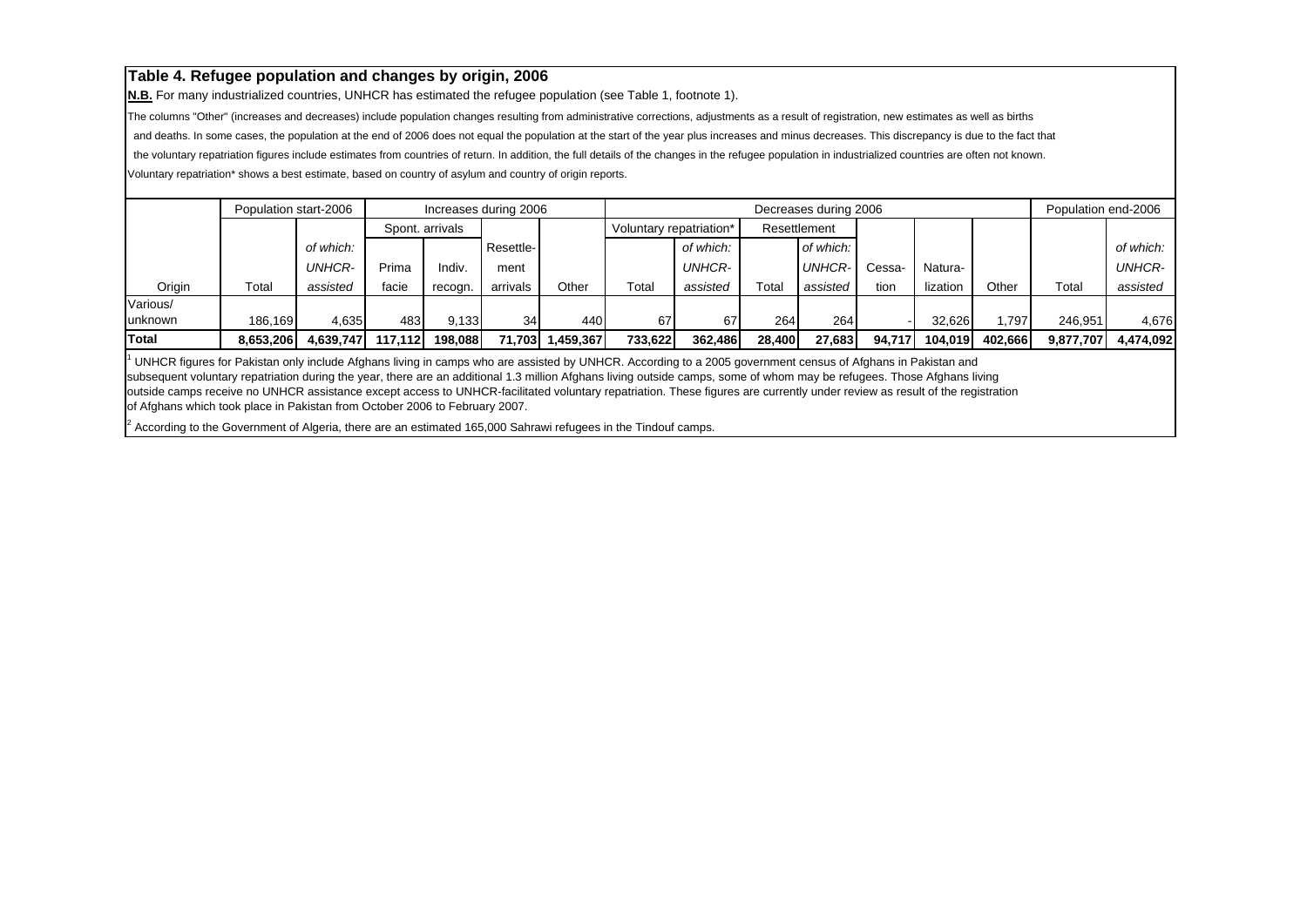**N.B.** The refugee population is included in this table if the number at the end of 2006 was 5,000 or more.

For many industrialized countries, UNHCR has estimated the refugee population (see Table 1, footnote 1).

The columns "Other" (increases and decreases) include population changes resulting from administrative corrections, adjustments as a result of registration, new estimates as well as births and deaths.

In some cases, the population at the end of 2006 does not equal the population at the start of the year plus increases and minus decreases. This discrepancy is due to the fact that the voluntary

repatriation figures include estimates from countries of return. In addition, the full details of the changes in the refugee population in industrialized countries are often not known.

|                          |                       | Population start-2006 |               |       |                 | Increases during 2006 |        |                                     |               |       | Decreases during 2006 |        |          |         | Population end-2006 |               |
|--------------------------|-----------------------|-----------------------|---------------|-------|-----------------|-----------------------|--------|-------------------------------------|---------------|-------|-----------------------|--------|----------|---------|---------------------|---------------|
|                          | Country/              |                       |               |       | Spont. arrivals |                       |        | Voluntary repatriation <sup>®</sup> |               |       | Resettlement          |        |          |         |                     |               |
|                          | territory             |                       | of which:     |       |                 | Resettle-             |        |                                     | of which:     |       | of which:             |        |          |         |                     | of which:     |
|                          | οf                    |                       | <b>UNHCR-</b> | Prima | Indiv.          | ment                  |        |                                     | <b>UNHCR-</b> |       | <b>UNHCR-</b>         | Cessa- | Natura-  |         |                     | <b>UNHCR-</b> |
| Origin                   | asylum                | Total                 | assisted      | facie | recogn.         | arrivals              | Other  | Total                               | assisted      | Total | assisted              | tion   | lization | Other   | Total               | assisted      |
| Afghanistan              | Australia             | 8,082                 |               |       | 25              | 2,048                 |        |                                     |               |       |                       |        |          |         | 7,908               |               |
| Afghanistan              | Canada                | 15,535                |               |       | 162             | 2,277                 |        |                                     |               |       |                       |        |          |         | 14,419              |               |
| Afghanistan              | Denmark               | 6,381                 |               |       | 53              |                       |        | 5                                   |               |       |                       |        |          |         | 6,306               |               |
| Afghanistan              | Germany               | 31,055                |               |       | 244             |                       |        | 172                                 | 172           |       |                       |        |          |         | 21,879              |               |
| Afghanistan              | India                 | 9,700                 | 9,700         |       | 77              |                       | 240    | 78                                  | 71            | 99    | 99                    |        | 21       | 347     | 9,472               | 9,472         |
|                          | Islamic Rep. of       |                       |               |       |                 |                       |        |                                     |               |       |                       |        |          |         |                     |               |
| Afghanistan              | Iran                  | 920,248               | 920,248       |       | 21              |                       |        | 243,648                             | 5,280         | 729   | 729                   |        |          |         | 914,260             | 914,260       |
| Afghanistan              | Netherlands           | 25,086                |               |       | 495             |                       |        | 162                                 | 162           |       |                       |        |          |         | 21,357              |               |
| Afghanistan              | <b>United Kingdom</b> | 22,532                |               |       | 976             |                       |        | 523                                 | 523           |       |                       |        |          |         | 23,069              |               |
| Afghanistan              | <b>United States</b>  | 8,831                 |               |       | 55              | 658                   |        |                                     |               |       |                       |        | 338      |         | 13,242              |               |
| Afghanistan <sup>1</sup> | Pakistan              | 1,084,208             | 1,084,208     |       | 284             |                       |        | 143,019                             | 133,338       | 106   | 106                   |        |          |         | 1,043,984           | 1,043,984     |
| Albania                  | <b>United States</b>  | 4,399                 |               |       | 575             |                       |        |                                     |               |       |                       |        | 537      |         | 7,792               |               |
| Angola                   | <b>DRC</b>            | 106,772               | 5,848         |       |                 |                       | 41,390 | 24,438                              | 24,438        | 10    | 10                    |        |          | 8       | 132,295             | 2,160         |
| Angola                   | South Africa          | 5,764                 | 254           |       |                 |                       |        | 17                                  | 17            |       |                       |        |          |         | 5,759               | 347           |
| Angola                   | Zambia                | 75,468                | 26,385        |       |                 |                       | 876    | 21,941                              | 21,941        |       |                       |        |          | 25,360  | 42,675              | 18,587        |
| Armenia                  | <b>United States</b>  | 5,150                 |               |       | 488             | 87                    |        |                                     |               |       |                       |        | 377      |         | 8,039               |               |
| Azerbaijan               | Armenia               | 219,324               | 10,530        |       |                 |                       |        |                                     |               |       |                       |        | 1,190    | 104,911 | 113,224             | 5,381         |
| <b>Belarus</b>           | <b>United States</b>  | 4,240                 |               |       | 238             | 350                   |        |                                     |               |       |                       |        | 30       |         | 6,258               |               |
| <b>Bhutan</b>            | Nepal                 | 106,248               | 106,248       |       | 32              |                       | 2,288  |                                     |               | 12    | 12                    |        |          | 753     | 107,803             | 107,803       |
| Bosnia and H.            | Germany               | 9,223                 |               |       |                 |                       |        | 193                                 |               |       |                       |        |          |         | 28,098              |               |
| Bosnia and H.            | Montenegro            | 6,090                 | 6,090         |       |                 |                       |        | 15                                  | 6             |       |                       |        |          | 1,073   | 5,005               | 5,005         |
| Bosnia and H.            | Serbia                | 40,861                | 40,861        |       |                 |                       |        | 139                                 | 25            | 5     | 5                     | 13,284 | 10       | 9       | 27,414              | 27,414        |
| Bosnia and H.            | Sweden                | 5,736                 |               |       | 36              |                       |        | 298                                 |               |       |                       |        |          |         | 5,703               |               |
| Bosnia and H.            | Switzerland           | 6,165                 |               |       | 1,066           |                       |        | 88                                  |               |       |                       |        |          |         | 5,548               |               |
| Bosnia and H.            | <b>United States</b>  | 20,446                |               |       | 31              | 16                    |        | 92                                  |               |       |                       |        | 12,243   |         | 114,615             |               |
| <b>Burundi</b>           | <b>DRC</b>            | 19,032                | 726           |       |                 |                       |        | 1,284                               | 1,000         |       |                       |        |          | 348     | 17,777              | 793           |
|                          | United Rep. of        |                       |               |       |                 |                       |        |                                     |               |       |                       |        |          |         |                     |               |
| Burundi                  | Tanzania              | 393,611               | 195,377       | 1,071 |                 |                       | 34,272 | 42,765                              | 42,765        | 1,171 | 1,171                 |        |          | 32,725  | 352,640             | 154,406       |
| Cambodia                 | France                | 13,736                |               |       |                 |                       |        |                                     |               |       |                       |        |          |         | 13,514              |               |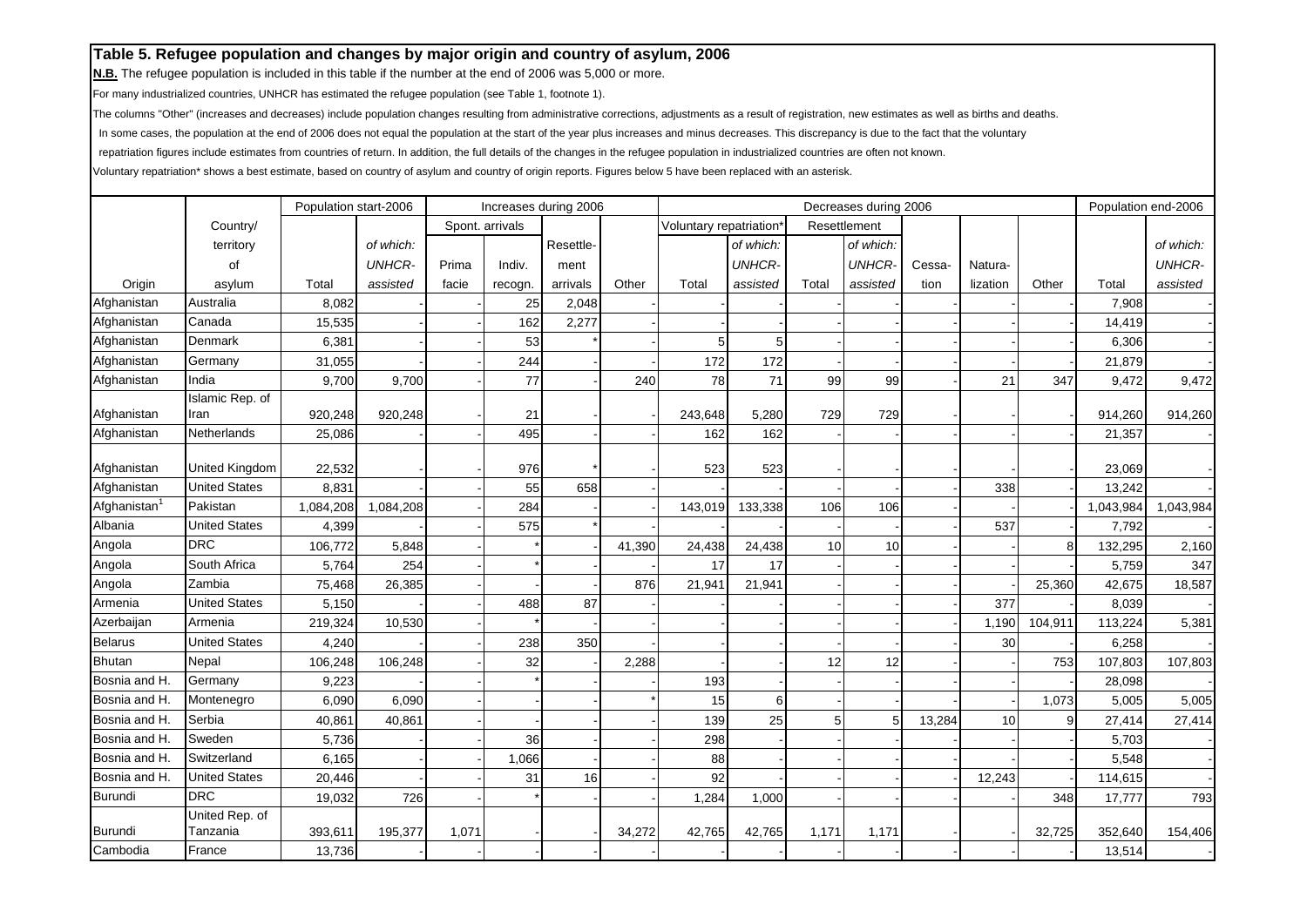**N.B.** The refugee population is included in this table if the number at the end of 2006 was 5,000 or more.

For many industrialized countries, UNHCR has estimated the refugee population (see Table 1, footnote 1).

The columns "Other" (increases and decreases) include population changes resulting from administrative corrections, adjustments as a result of registration, new estimates as well as births and deaths.

In some cases, the population at the end of 2006 does not equal the population at the start of the year plus increases and minus decreases. This discrepancy is due to the fact that the voluntary

repatriation figures include estimates from countries of return. In addition, the full details of the changes in the refugee population in industrialized countries are often not known.

|                         |                       | Population start-2006 |               |        |                 | Increases during 2006 |       |                        |               |       | Decreases during 2006 |        |          |        | Population end-2006 |               |
|-------------------------|-----------------------|-----------------------|---------------|--------|-----------------|-----------------------|-------|------------------------|---------------|-------|-----------------------|--------|----------|--------|---------------------|---------------|
|                         | Country/              |                       |               |        | Spont. arrivals |                       |       | Voluntary repatriation |               |       | Resettlement          |        |          |        |                     |               |
|                         | territory             |                       | of which:     |        |                 | Resettle-             |       |                        | of which:     |       | of which:             |        |          |        |                     | of which:     |
|                         | οf                    |                       | <b>UNHCR-</b> | Prima  | Indiv.          | ment                  |       |                        | <b>UNHCR-</b> |       | <b>UNHCR-</b>         | Cessa- | Natura-  |        |                     | <b>UNHCR-</b> |
| Origin                  | asylum                | Total                 | assisted      | facie  | recogn.         | arrivals              | Other | Total                  | assisted      | Total | assisted              | tion   | lization | Other  | Total               | assisted      |
| Cameroon                | <b>United States</b>  | 4,684                 |               |        | 677             | 29                    |       |                        |               |       |                       |        | 119      |        | 6,713               |               |
| Central African         |                       |                       |               |        |                 |                       |       |                        |               |       |                       |        |          |        |                     |               |
| Rep.                    | Cameroon              | 712                   | 712           | 20,419 | 1,019           |                       | 230   |                        |               | 30    | 30                    |        |          | 7      | 22,342              | 22,342        |
| Central African<br>Rep. | Chad                  |                       |               |        |                 |                       |       |                        |               |       |                       |        |          |        |                     |               |
| Chad                    | Cameroon              | 41,246                | 41,246        | 10,608 |                 |                       | 1,972 | 24                     | 24            | 6     |                       |        |          | 5,402  | 48,400              | 45,862        |
| Chad                    | Sudan                 | 39,303                | 7,389         |        | 196             |                       | 19    |                        |               |       | 6                     |        |          | 32,416 | 7,095               | 7,095         |
| China                   | Canada                | 5,023                 |               | 20,000 |                 |                       |       |                        |               |       |                       |        |          |        | 25,023              | 19,998        |
| China                   | India                 | 9,953                 |               |        | 768             | 27                    |       |                        |               |       |                       |        |          |        | 11,072              |               |
|                         | <b>United States</b>  | 77,200                |               |        |                 |                       |       |                        |               |       |                       |        |          |        | 77,200              |               |
| China                   |                       | 26,131                |               |        | 6,182           | 21                    |       |                        |               |       |                       |        | 709      |        | 41,007              |               |
| Colombia                | Canada                | 13,511                |               |        | 1,084           | 1,929                 |       |                        |               |       |                       |        |          |        | 17,378              |               |
| Colombia                | Costa Rica            | 9,493                 |               |        | 383             |                       |       |                        |               | 177   | 177                   |        |          |        | 9,699               |               |
| Colombia                | Ecuador               | 9,851                 | 9,851         |        | 1,943           |                       |       |                        |               | 219   | 219                   | 10     |          | 39     | 11,526              | 11,526        |
| Colombia                | <b>United States</b>  | 19,967                |               |        | 2,375           | 115                   |       |                        |               |       |                       |        | 157      |        | 24,770              |               |
| Congo                   | Gabon                 | 7,298                 | 7,298         |        |                 |                       | 146   | 69                     | 69            | 181   | 181                   |        |          | 14     | 7,178               | 7,178         |
| Côte d'Ivoire           | Liberia               | 6,592                 | 1,228         |        |                 |                       | 5,998 |                        |               |       |                       |        |          |        | 12,590              | 1,228         |
| Croatia                 | Bosnia and H.         | 7,458                 | 2,763         |        |                 |                       | 1,004 | 1,193                  | 974           |       |                       |        |          |        | 7,269               | 2,574         |
| Croatia                 | Serbia                | 98,394                | 98,394        |        |                 |                       |       | 3,423                  | 406           | 11    | 11                    | 23,778 | 50       | 21     | 71,111              | 71,111        |
| Croatia                 | <b>United States</b>  | 1,753                 |               |        | 7               |                       |       |                        |               |       |                       |        | 78       |        | 6,520               |               |
| Cuba                    | <b>United States</b>  | 14,990                |               |        | 89              | 3,135                 |       |                        |               |       |                       |        | 4,403    |        | 29,400              |               |
| <b>DRC</b>              | Angola                | 13,464                | 2,078         |        | $\overline{7}$  |                       |       |                        |               |       |                       |        |          | 856    | 12,615              | 658           |
| <b>DRC</b>              | <b>Burundi</b>        | 20,359                | 17,954        | 2,127  | 893             |                       | 279   | 1,097                  | 1,097         | 89    | 89                    |        |          | 9,849  | 12,623              | 12,623        |
| <b>DRC</b>              | Canada                | 5,124                 |               |        | 203             | 561                   |       |                        |               |       |                       |        |          |        | 5,212               |               |
| <b>DRC</b>              | Congo                 | 56,380                | 50,128        |        | 26              |                       |       | 10,034                 | 10,004        | 99    | 99                    |        |          |        | 46,341              | 41,212        |
| <b>DRC</b>              | France                | 8,537                 |               |        | 779             |                       |       |                        |               |       |                       |        |          |        | 8,924               |               |
| <b>DRC</b>              | Rwanda                | 41,403                | 41,403        | 2,494  | 138             |                       | 2,352 |                        |               | 39    | 39                    |        |          | 76     | 46,272              | 46,272        |
| <b>DRC</b>              | South Africa          | 10,609                | 2,215         |        | 204             |                       |       | 36                     | 36            | 37    | 37                    |        |          |        | 10,772              | 2,361         |
| <b>DRC</b>              | Uganda                | 20,564                | 20,302        | 7,664  | 371             |                       | 516   | 8                      | 8             | 349   | 349                   |        |          |        | 28,766              | 28,766        |
| <b>DRC</b>              | <b>United Kingdom</b> | 6,502                 |               |        | 296             | 134                   |       |                        |               |       |                       |        |          |        | 6,882               |               |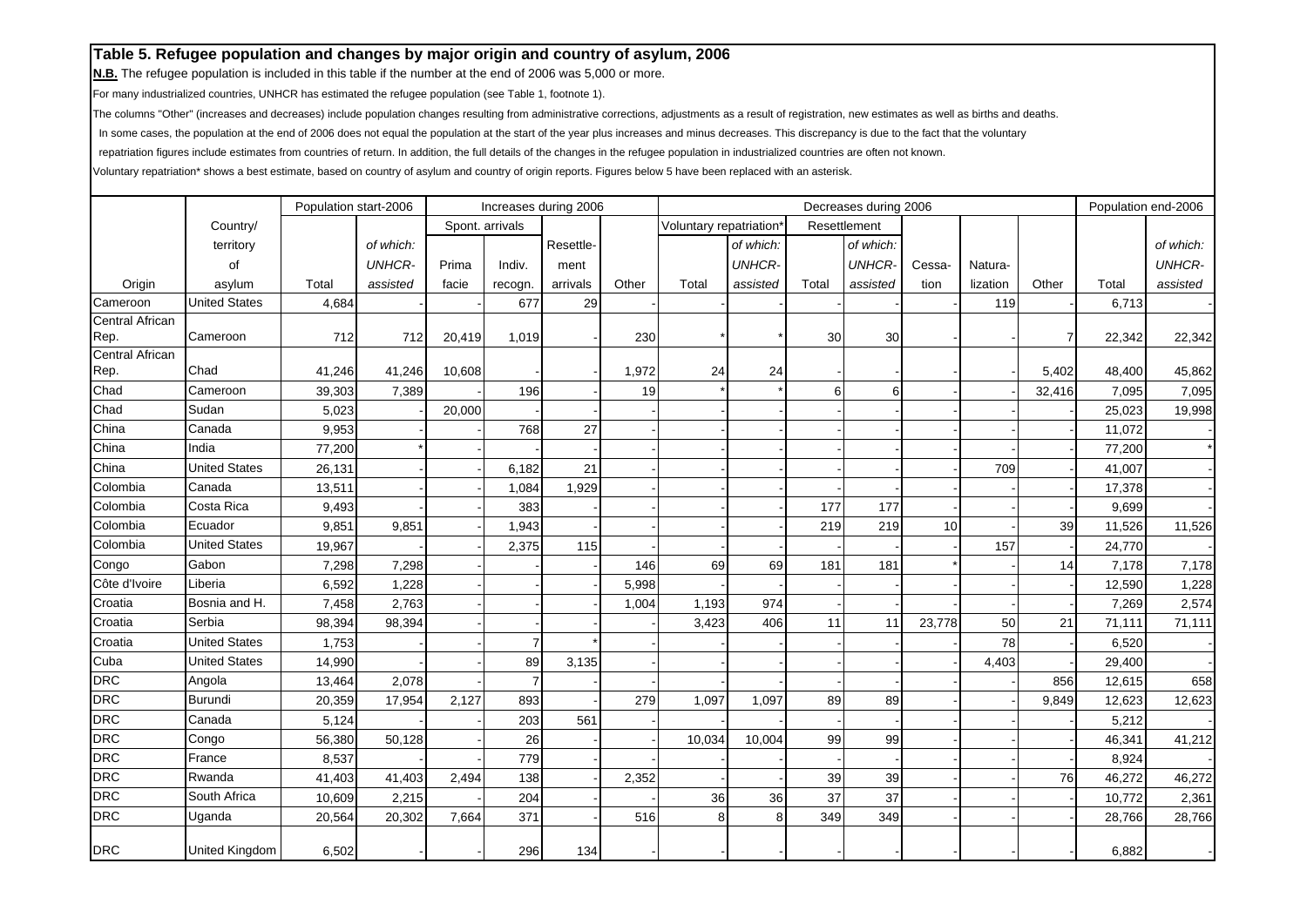**N.B.** The refugee population is included in this table if the number at the end of 2006 was 5,000 or more.

For many industrialized countries, UNHCR has estimated the refugee population (see Table 1, footnote 1).

The columns "Other" (increases and decreases) include population changes resulting from administrative corrections, adjustments as a result of registration, new estimates as well as births and deaths.

In some cases, the population at the end of 2006 does not equal the population at the start of the year plus increases and minus decreases. This discrepancy is due to the fact that the voluntary

repatriation figures include estimates from countries of return. In addition, the full details of the changes in the refugee population in industrialized countries are often not known.

|            |                      | Population start-2006 |               |       |                 | Increases during 2006 |         |                                     |               |       | Decreases during 2006 |        |          |        | Population end-2006 |               |
|------------|----------------------|-----------------------|---------------|-------|-----------------|-----------------------|---------|-------------------------------------|---------------|-------|-----------------------|--------|----------|--------|---------------------|---------------|
|            | Country/             |                       |               |       | Spont. arrivals |                       |         | Voluntary repatriation <sup>®</sup> |               |       | Resettlement          |        |          |        |                     |               |
|            | territory            |                       | of which:     |       |                 | Resettle-             |         |                                     | of which:     |       | of which:             |        |          |        |                     | of which:     |
|            | of                   |                       | <b>UNHCR-</b> | Prima | Indiv.          | ment                  |         |                                     | <b>UNHCR-</b> |       | <b>UNHCR-</b>         | Cessa- | Natura-  |        |                     | <b>UNHCR-</b> |
| Origin     | asylum               | Total                 | assisted      | facie | recogn.         | arrivals              | Other   | Total                               | assisted      | Total | assisted              | tion   | lization | Other  | Total               | assisted      |
|            | United Rep. of       |                       |               |       |                 |                       |         |                                     |               |       |                       |        |          |        |                     |               |
| <b>DRC</b> | Tanzania             | 150,112               | 150,112       | 311   |                 |                       | 13,379  | 23,735                              | 16,519        | 155   | 155                   |        |          | 19,155 | 127,973             | 127,973       |
| <b>DRC</b> | <b>United States</b> | 2,373                 |               |       | 75              | 405                   |         |                                     |               |       |                       |        | 211      |        | 5,443               |               |
| <b>DRC</b> | Zambia               | 61,243                | 44,330        |       | 10              |                       | 976     | 4,742                               |               | 347   | 347                   |        |          | 1,008  | 60,874              | 43,788        |
| Eritrea    | Ethiopia             | 10,700                | 10,700        |       | 2,655           |                       | 360     |                                     |               | 253   | 253                   |        |          | 384    | 13,078              | 13,078        |
| Eritrea    | Italy                | 2,705                 |               |       | 2,316           |                       |         |                                     |               |       |                       |        |          |        | 5,021               |               |
| Eritrea    | Sudan                | 116,862               | 75,152        |       | 8,568           |                       | 76,310  |                                     |               | 412   | 354                   |        |          | 44,108 | 157,220             | 108,120       |
| Ethiopia   | Kenya                | 14,862                | 14,862        |       | 682             |                       | 2,560   |                                     |               | 949   | 949                   |        |          | 725    | 16,428              | 16,428        |
| Ethiopia   | Sudan                | 15,685                | 191           | 95    | 922             |                       |         | 13                                  | 13            | 25    | 17                    |        |          | 5,655  | 11,009              | 1,337         |
| Ethiopia   | <b>United States</b> | 13,844                |               |       | 934             | 1,271                 |         |                                     |               |       |                       |        | 1,278    |        | 24,853              |               |
| Ghana      | Togo                 | 8,000                 |               |       |                 |                       |         |                                     |               |       |                       |        |          | 3,000  | 5,000               |               |
| Haiti      | <b>United States</b> | 10,560                |               |       | 3,194           |                       |         |                                     |               |       |                       |        | 1,730    |        | 17,171              |               |
| India      | <b>United States</b> | 5,442                 |               |       | 673             |                       |         |                                     |               |       |                       |        | 2,081    |        | 10,584              |               |
| Indonesia  | Malaysia             | 19,153                | 19,153        |       | 514             |                       |         |                                     |               | 19    | 19                    | 4,474  |          |        | 15,174              | 15,174        |
|            | Papua New            |                       |               |       |                 |                       |         |                                     |               |       |                       |        |          |        |                     |               |
| Indonesia  | Guinea               | 9,991                 | 2,491         |       |                 |                       | 186     |                                     |               |       |                       |        |          |        | 10,177              | 2,677         |
| Indonesia  | <b>United States</b> | 3,126                 |               |       | 709             | 10                    |         |                                     |               |       |                       |        |          |        | 6,650               |               |
| Iraq       | Australia            | 10,859                |               |       | 133             | 1,961                 |         |                                     |               |       |                       |        |          |        | 11,147              |               |
| Iraq       | Denmark              | 10,667                |               |       | 14              |                       |         |                                     |               |       |                       |        |          |        | 9,902               |               |
| Iraq       | Germany              | 52,922                |               |       | 189             |                       |         |                                     |               |       |                       |        |          |        | 36,205              |               |
|            | Islamic Rep. of      |                       |               |       |                 |                       |         |                                     |               |       |                       |        |          |        |                     |               |
| Iraq       | Iran                 | 54,000                | 54,000        |       | 33              |                       |         |                                     |               | 9     | 9                     |        |          |        | 54,024              | 54,024        |
| Iraq       | Jordan               | 754                   | 754           |       | 121             |                       | 499,440 | 173                                 | 173           | 129   | 129                   |        |          | 14     | 500,000             |               |
| Iraq       | Lebanon              | 797                   | 797           |       | 100             |                       | 20,053  |                                     |               | 193   | 193                   |        |          | 756    | 20,000              |               |
| Iraq       | Netherlands          | 26,618                |               |       | 575             |                       |         |                                     |               |       |                       |        |          |        | 21,782              |               |
| Iraq       | Norway               | 8,459                 |               |       | 290             | 9                     |         |                                     |               |       |                       |        |          |        | 8,668               |               |
| Iraq       | Sweden               | 21,046                |               |       | 4,037           | 148                   |         |                                     |               |       |                       |        |          |        | 23,852              |               |
| Iraq       | Switzerland          | 4,065                 |               |       | 1,563           |                       |         |                                     |               |       |                       |        |          |        | 5,030               |               |
|            | Syrian Arab          |                       |               |       |                 |                       |         |                                     |               |       |                       |        |          |        |                     |               |
| Iraq       | Rep.                 | 24,874                |               |       | 22              |                       | 675,181 |                                     |               | 63    |                       |        |          | 14     | 700,000             |               |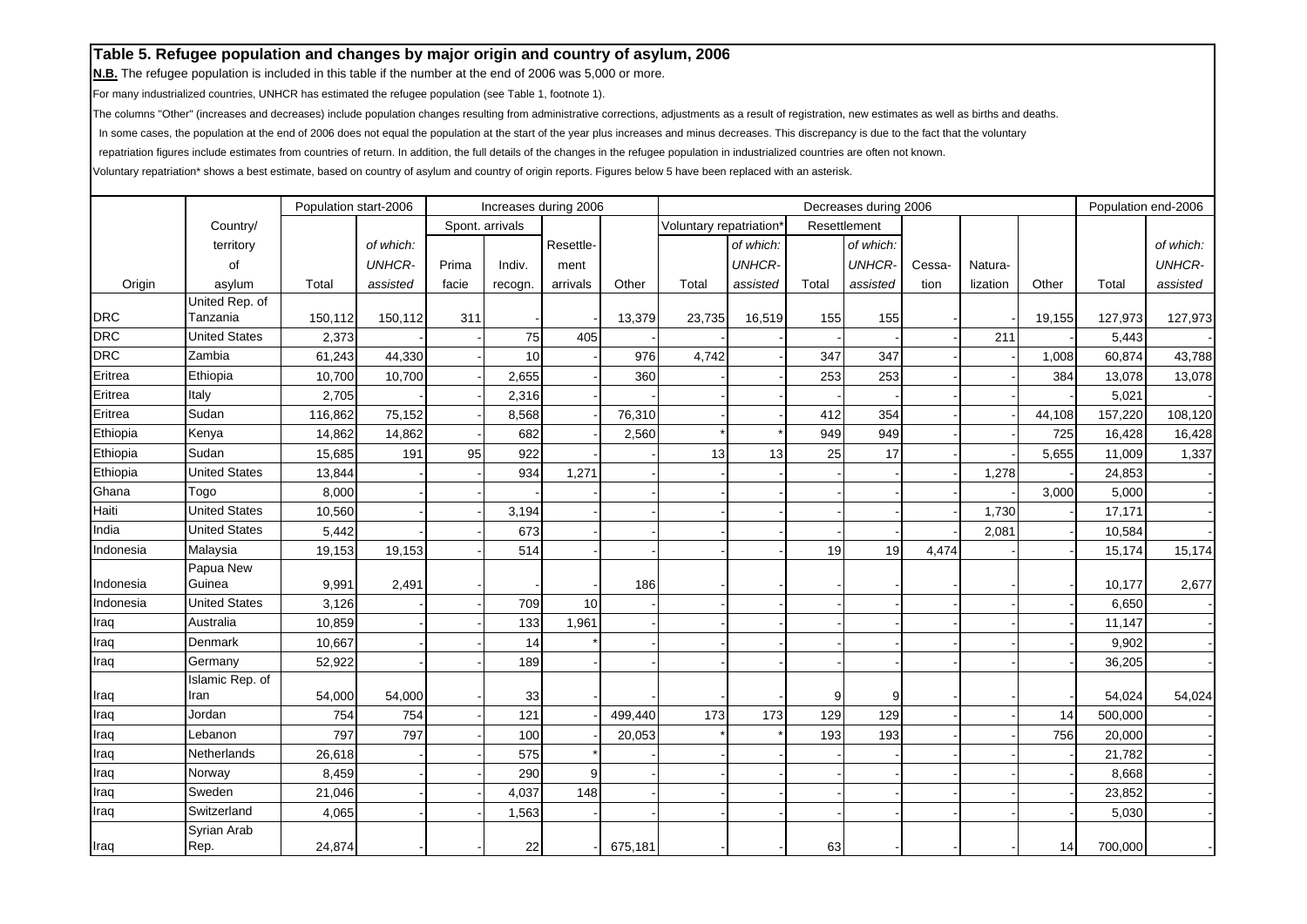**N.B.** The refugee population is included in this table if the number at the end of 2006 was 5,000 or more.

For many industrialized countries, UNHCR has estimated the refugee population (see Table 1, footnote 1).

The columns "Other" (increases and decreases) include population changes resulting from administrative corrections, adjustments as a result of registration, new estimates as well as births and deaths.

In some cases, the population at the end of 2006 does not equal the population at the start of the year plus increases and minus decreases. This discrepancy is due to the fact that the voluntary

repatriation figures include estimates from countries of return. In addition, the full details of the changes in the refugee population in industrialized countries are often not known.

|                         |                       | Population start-2006 |               |       |                 | Increases during 2006 |       |                                     |               |       | Decreases during 2006 |        |          |       | Population end-2006 |               |
|-------------------------|-----------------------|-----------------------|---------------|-------|-----------------|-----------------------|-------|-------------------------------------|---------------|-------|-----------------------|--------|----------|-------|---------------------|---------------|
|                         | Country/              |                       |               |       | Spont. arrivals |                       |       | Voluntary repatriation <sup>®</sup> |               |       | Resettlement          |        |          |       |                     |               |
|                         | territory             |                       | of which:     |       |                 | Resettle-             |       |                                     | of which:     |       | of which:             |        |          |       |                     | of which:     |
|                         | οf                    |                       | <b>UNHCR-</b> | Prima | Indiv.          | ment                  |       |                                     | <b>UNHCR-</b> |       | <b>UNHCR-</b>         | Cessa- | Natura-  |       |                     | <b>UNHCR-</b> |
| Origin                  | asylum                | Total                 | assisted      | facie | recogn.         | arrivals              | Other | Total                               | assisted      | Total | assisted              | tion   | lization | Other | Total               | assisted      |
|                         |                       |                       |               |       |                 |                       |       |                                     |               |       |                       |        |          |       |                     |               |
| Iraq                    | <b>United Kingdom</b> | 22,363                |               |       | 222             |                       |       | 103                                 |               |       |                       |        |          |       | 21,984              |               |
| Iraq                    | <b>United States</b>  | 5,993                 |               |       | 382             | 202                   |       |                                     |               |       |                       |        | 3,500    |       | 19,755              |               |
| Islamic Rep. of         |                       |                       |               |       |                 |                       |       |                                     |               |       |                       |        |          |       |                     |               |
| Iran                    | Germany               | 24,016                |               |       | 167             |                       |       |                                     |               |       |                       |        |          |       | 13,213              |               |
| Islamic Rep. of<br>Iran | Iraq                  | 13,382                | 13,382        |       |                 |                       | 51    | 91                                  |               | 20    | 20                    |        | 9        | 1,540 | 11,773              | 11,773        |
| Islamic Rep. of         |                       |                       |               |       |                 |                       |       |                                     |               |       |                       |        |          |       |                     |               |
| Iran                    | Sweden                | 5,016                 |               |       | 86              | 178                   |       |                                     |               |       |                       |        |          |       | 5,205               |               |
| Islamic Rep. of         |                       |                       |               |       |                 |                       |       |                                     |               |       |                       |        |          |       |                     |               |
| Iran                    | <b>United Kingdom</b> | 9,039                 |               |       | 759             |                       |       | 7                                   |               |       |                       |        |          |       | 9,566               |               |
| Islamic Rep. of         |                       |                       |               |       |                 |                       |       |                                     |               |       |                       |        |          |       |                     |               |
| Iran                    | <b>United States</b>  | 17,429                |               |       | 280             | 2,792                 |       |                                     |               |       |                       |        | 1,976    |       | 33,714              |               |
| Lao PDR                 | France                | 7,668                 |               |       | 5               |                       |       |                                     |               |       |                       |        |          |       | 7,599               |               |
| Lao PDR                 | <b>United States</b>  | 14,713                |               |       | 26              | 830                   |       |                                     |               |       |                       |        | 2,246    |       | 16,684              |               |
| Lebanon                 | Germany               | 15,619                |               |       | 5               |                       |       |                                     |               |       |                       |        |          |       | 9,336               |               |
| Liberia                 | Côte d'Ivoire         | 39,919                | 39,919        |       |                 |                       | 788   | 14,967                              | 11,500        | 75    | 75                    |        |          | 50    | 25,615              | 25,615        |
| Liberia                 | Ghana                 | 38,684                | 38,684        |       |                 |                       | 369   | 4,665                               | 2,131         | 1,182 | 1,182                 |        |          | 93    | 35,653              | 35,653        |
| Liberia                 | Guinea                | 54,810                | 54,810        | 159   | 72              |                       | 4,213 | 54,206                              | 25,504        | 9     | 9                     |        |          | 251   | 21,816              | 21,816        |
| Liberia                 | Nigeria               | 6,051                 | 6,051         |       |                 |                       | 702   | 889                                 | 889           | 83    | 83                    |        |          |       | 5,778               | 5,778         |
| Liberia                 | Sierra Leone          | 59,952                | 46,725        |       | 26              |                       | 388   | 33,095                              | 11,269        | 171   | 171                   |        |          | 79    | 27,311              | 27,311        |
| Liberia                 | <b>United States</b>  | 21,466                |               |       | 181             | 2,402                 |       |                                     |               |       |                       |        | 895      |       | 33,992              |               |
| Mauritania              | Mali                  | 6,165                 | 6,165         |       |                 |                       |       |                                     |               |       |                       |        |          |       | 6,165               | 6,165         |
| Mauritania              | Senegal               | 19,712                | 19,712        |       |                 |                       |       |                                     |               | 82    | 82                    |        |          |       | 19,630              | 19,630        |
| Moldova                 | <b>United States</b>  | 5,534                 |               |       | 17              | 720                   |       |                                     |               |       |                       |        | 25       |       | 8,338               |               |
| Myanmar                 | Bangladesh            | 21,053                | 20,953        |       |                 |                       | 5,290 |                                     |               | 13    | 13                    |        |          | 63    | 26,268              | 21,716        |
| Myanmar                 | Malaysia              | 14,208                | 14,208        |       | 8,632           |                       |       |                                     |               | 1,169 | 1,169                 |        |          | 127   | 21,544              | 21,544        |
| Myanmar                 | Thailand              | 116,499               | 115,543       |       | 15,779          |                       | 5,217 |                                     |               | 4,525 | 4,525                 |        |          | 729   | 132,241             | 132,241       |
| Myanmar                 | <b>United States</b>  | 6,793                 |               |       | 285             | 1,612                 |       |                                     |               |       |                       |        | 182      |       | 11,639              |               |
| Occupied<br>Palestinian |                       |                       |               |       |                 |                       |       |                                     |               |       |                       |        |          |       |                     |               |
| Territory <sup>2</sup>  | Egypt                 | 70,255                | 255           |       | 5               |                       |       |                                     |               |       |                       |        |          | 63    | 70,198              | 198           |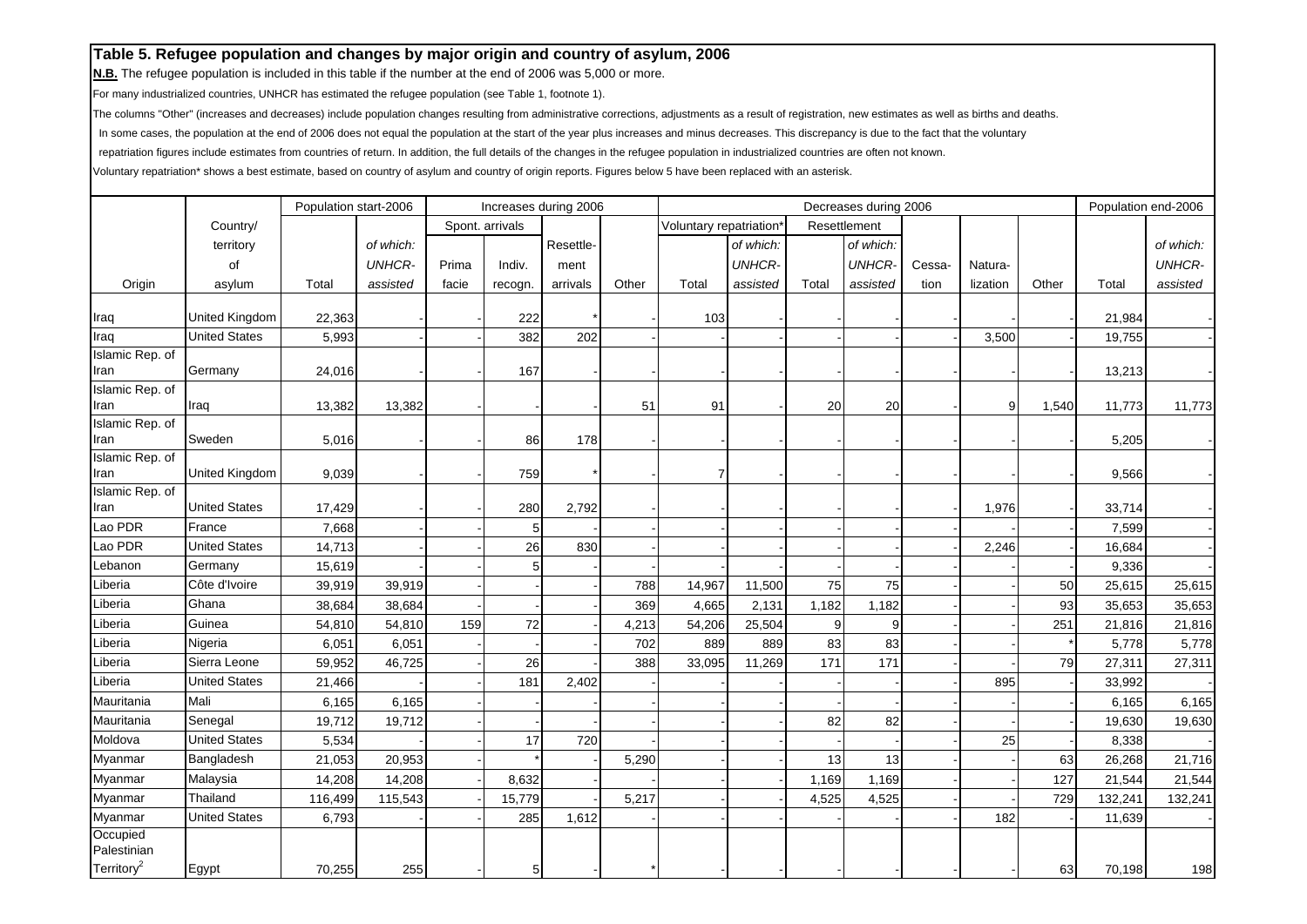**N.B.** The refugee population is included in this table if the number at the end of 2006 was 5,000 or more.

For many industrialized countries, UNHCR has estimated the refugee population (see Table 1, footnote 1).

The columns "Other" (increases and decreases) include population changes resulting from administrative corrections, adjustments as a result of registration, new estimates as well as births and deaths.

In some cases, the population at the end of 2006 does not equal the population at the start of the year plus increases and minus decreases. This discrepancy is due to the fact that the voluntary

repatriation figures include estimates from countries of return. In addition, the full details of the changes in the refugee population in industrialized countries are often not known.

| Spont. arrivals<br>Country/<br>Voluntary repatriation<br>Resettlement<br>Resettle-<br>of which:<br>of which:<br>territory<br>of which:<br><b>UNHCR-</b><br><b>UNHCR-</b><br><b>UNHCR-</b><br>of<br>Indiv.<br>Cessa-<br>Prima<br>Natura-<br>ment<br>Origin<br>asylum<br>Total<br>assisted<br>facie<br>arrivals<br>Other<br>Total<br>assisted<br>Total<br>assisted<br>tion<br>lization<br>Other<br>recogn.<br>Occupied<br>Palestinian<br>Territory <sup>2</sup><br>22,698<br>Iraq<br>22,698<br>7,698<br>Occupied<br>Palestinian<br>Territory <sup>2</sup><br>Saudi Arabia<br>240,015<br>15<br>Pakistan<br>Canada<br>431<br>139<br>10,642<br>Poland<br>Germany<br>18,265<br>Russian Fed.<br>Austria<br>2,305<br>6,438<br>Russian Fed.<br>Belgium<br>629<br>183<br>4,051<br>Russian Fed.<br>France<br>5,292<br>1,106<br>Russian Fed.<br>Germany<br>197<br>41,732 | of which:<br><b>UNHCR-</b><br>Total<br>assisted<br>15,000<br>15,000<br>240,016<br>16<br>10,888 |
|--------------------------------------------------------------------------------------------------------------------------------------------------------------------------------------------------------------------------------------------------------------------------------------------------------------------------------------------------------------------------------------------------------------------------------------------------------------------------------------------------------------------------------------------------------------------------------------------------------------------------------------------------------------------------------------------------------------------------------------------------------------------------------------------------------------------------------------------------------------|------------------------------------------------------------------------------------------------|
|                                                                                                                                                                                                                                                                                                                                                                                                                                                                                                                                                                                                                                                                                                                                                                                                                                                              |                                                                                                |
|                                                                                                                                                                                                                                                                                                                                                                                                                                                                                                                                                                                                                                                                                                                                                                                                                                                              |                                                                                                |
|                                                                                                                                                                                                                                                                                                                                                                                                                                                                                                                                                                                                                                                                                                                                                                                                                                                              |                                                                                                |
|                                                                                                                                                                                                                                                                                                                                                                                                                                                                                                                                                                                                                                                                                                                                                                                                                                                              |                                                                                                |
|                                                                                                                                                                                                                                                                                                                                                                                                                                                                                                                                                                                                                                                                                                                                                                                                                                                              |                                                                                                |
|                                                                                                                                                                                                                                                                                                                                                                                                                                                                                                                                                                                                                                                                                                                                                                                                                                                              |                                                                                                |
|                                                                                                                                                                                                                                                                                                                                                                                                                                                                                                                                                                                                                                                                                                                                                                                                                                                              |                                                                                                |
|                                                                                                                                                                                                                                                                                                                                                                                                                                                                                                                                                                                                                                                                                                                                                                                                                                                              |                                                                                                |
|                                                                                                                                                                                                                                                                                                                                                                                                                                                                                                                                                                                                                                                                                                                                                                                                                                                              |                                                                                                |
|                                                                                                                                                                                                                                                                                                                                                                                                                                                                                                                                                                                                                                                                                                                                                                                                                                                              |                                                                                                |
|                                                                                                                                                                                                                                                                                                                                                                                                                                                                                                                                                                                                                                                                                                                                                                                                                                                              | 12,182                                                                                         |
|                                                                                                                                                                                                                                                                                                                                                                                                                                                                                                                                                                                                                                                                                                                                                                                                                                                              | 8,723                                                                                          |
|                                                                                                                                                                                                                                                                                                                                                                                                                                                                                                                                                                                                                                                                                                                                                                                                                                                              | 5,425                                                                                          |
|                                                                                                                                                                                                                                                                                                                                                                                                                                                                                                                                                                                                                                                                                                                                                                                                                                                              | 5,945                                                                                          |
|                                                                                                                                                                                                                                                                                                                                                                                                                                                                                                                                                                                                                                                                                                                                                                                                                                                              | 25,347                                                                                         |
| Russian Fed.<br>Poland<br>3,785<br>2,239                                                                                                                                                                                                                                                                                                                                                                                                                                                                                                                                                                                                                                                                                                                                                                                                                     | 6,024                                                                                          |
| Russian Fed.<br><b>United States</b><br>699<br>6,003<br>691<br>18,812                                                                                                                                                                                                                                                                                                                                                                                                                                                                                                                                                                                                                                                                                                                                                                                        | 86,914                                                                                         |
| Rwanda<br>Congo<br>89<br>131<br>40<br>6,478<br>40<br>5<br>5                                                                                                                                                                                                                                                                                                                                                                                                                                                                                                                                                                                                                                                                                                                                                                                                  | 53<br>6,564                                                                                    |
| <b>DRC</b><br>328<br>5,828<br>5<br>Rwanda<br>12<br>5,828<br>5<br>142<br>42,360                                                                                                                                                                                                                                                                                                                                                                                                                                                                                                                                                                                                                                                                                                                                                                               | 192<br>37,313                                                                                  |
| 27<br>Rwanda<br>1,066<br>27<br>Uganda<br>20,213<br>15,815<br>670<br>56<br>56                                                                                                                                                                                                                                                                                                                                                                                                                                                                                                                                                                                                                                                                                                                                                                                 | 17,000                                                                                         |
| Gambia                                                                                                                                                                                                                                                                                                                                                                                                                                                                                                                                                                                                                                                                                                                                                                                                                                                       | 21,866                                                                                         |
| Senegal<br>548<br>6,398<br>548                                                                                                                                                                                                                                                                                                                                                                                                                                                                                                                                                                                                                                                                                                                                                                                                                               | 6,946<br>6,946                                                                                 |
| Guinea-Bissau<br>7,320<br>Senegal<br>7,320<br>134                                                                                                                                                                                                                                                                                                                                                                                                                                                                                                                                                                                                                                                                                                                                                                                                            | 7,454<br>7,454                                                                                 |
| Serbia<br>Austria<br>486<br>5,091<br>492<br>492                                                                                                                                                                                                                                                                                                                                                                                                                                                                                                                                                                                                                                                                                                                                                                                                              | 5,485                                                                                          |
| Serbia<br>France<br>160<br>160<br>6,988<br>816                                                                                                                                                                                                                                                                                                                                                                                                                                                                                                                                                                                                                                                                                                                                                                                                               | 7,334                                                                                          |
| Serbia<br>Germany<br>99,789<br>103<br>2,772<br>2,772                                                                                                                                                                                                                                                                                                                                                                                                                                                                                                                                                                                                                                                                                                                                                                                                         | 75,211                                                                                         |
| Serbia<br>Sweden<br>386<br>255<br>11,953<br>255                                                                                                                                                                                                                                                                                                                                                                                                                                                                                                                                                                                                                                                                                                                                                                                                              | 12,000                                                                                         |
| Serbia<br>611<br>Switzerland<br>10,586<br>1,981<br>611                                                                                                                                                                                                                                                                                                                                                                                                                                                                                                                                                                                                                                                                                                                                                                                                       | 9,827                                                                                          |
| Serbia<br>United Kingdom<br>19,717<br>104<br>189<br>189                                                                                                                                                                                                                                                                                                                                                                                                                                                                                                                                                                                                                                                                                                                                                                                                      | 18,331                                                                                         |
| <b>United States</b><br>Serbia<br>211<br>252<br>3,880<br>16<br>16                                                                                                                                                                                                                                                                                                                                                                                                                                                                                                                                                                                                                                                                                                                                                                                            | 19,116                                                                                         |
| Gambia<br>Sierra Leone<br>5,955<br>1,274                                                                                                                                                                                                                                                                                                                                                                                                                                                                                                                                                                                                                                                                                                                                                                                                                     | 5,955<br>1,274                                                                                 |
| Guinea<br>Sierra Leone<br>4,137<br>212<br>5,423<br>18<br>46<br>5<br>344<br>5                                                                                                                                                                                                                                                                                                                                                                                                                                                                                                                                                                                                                                                                                                                                                                                 |                                                                                                |
| Sierra Leone<br><b>United States</b><br>113<br>439<br>92<br>6,745                                                                                                                                                                                                                                                                                                                                                                                                                                                                                                                                                                                                                                                                                                                                                                                            | 5,259<br>5,259                                                                                 |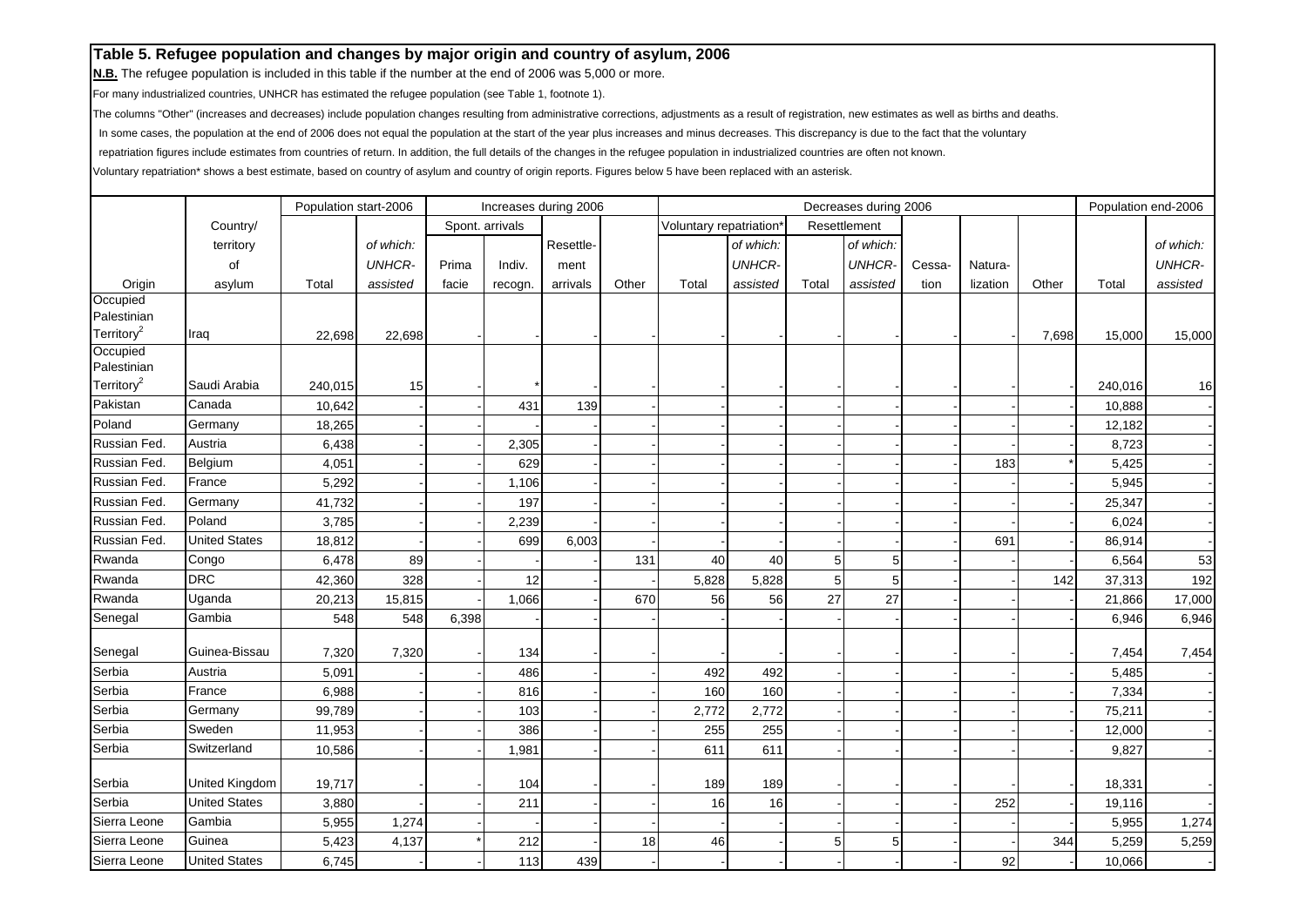**N.B.** The refugee population is included in this table if the number at the end of 2006 was 5,000 or more.

For many industrialized countries, UNHCR has estimated the refugee population (see Table 1, footnote 1).

The columns "Other" (increases and decreases) include population changes resulting from administrative corrections, adjustments as a result of registration, new estimates as well as births and deaths.

In some cases, the population at the end of 2006 does not equal the population at the start of the year plus increases and minus decreases. This discrepancy is due to the fact that the voluntary

repatriation figures include estimates from countries of return. In addition, the full details of the changes in the refugee population in industrialized countries are often not known.

|             |                         | Population start-2006 |               |        |                 | Increases during 2006 |        |                         |                |                | Decreases during 2006 |        |          |        | Population end-2006 |                |
|-------------|-------------------------|-----------------------|---------------|--------|-----------------|-----------------------|--------|-------------------------|----------------|----------------|-----------------------|--------|----------|--------|---------------------|----------------|
|             | Country/                |                       |               |        | Spont. arrivals |                       |        | Voluntary repatriation' |                |                | Resettlement          |        |          |        |                     |                |
|             | territory               |                       | of which:     |        |                 | Resettle-             |        |                         | of which:      |                | of which:             |        |          |        |                     | of which:      |
|             | οf                      |                       | <b>UNHCR-</b> | Prima  | Indiv.          | ment                  |        |                         | <b>UNHCR-</b>  |                | <b>UNHCR-</b>         | Cessa- | Natura-  |        |                     | <b>UNHCR-</b>  |
| Origin      | asylum                  | Total                 | assisted      | facie  | recogn.         | arrivals              | Other  | Total                   | assisted       | Total          | assisted              | tion   | lization | Other  | Total               | assisted       |
| Somalia     | Denmark                 | 6,648                 |               |        | 14              | 5                     |        |                         |                |                |                       |        |          |        | 5,100               |                |
| Somalia     | Djibouti                | 9,828                 | 6,190         |        | 9               |                       | 179    | 1,243                   | 1,243          |                |                       |        |          | 131    | 8,642               | 6,414          |
| Somalia     | Ethiopia                | 15,901                | 15,901        |        | 18              |                       | 679    |                         |                | 13             | 13                    |        |          | 9      | 16,576              | 16,576         |
| Somalia     | Kenya                   | 150,459               | 150,459       |        | 17,721          |                       | 13,802 |                         |                | 4,004          | 4,004                 |        |          | 4,274  | 173,702             | 173,702        |
| Somalia     | Netherlands             | 10,715                |               |        | 1,022           | 19                    |        |                         |                |                |                       |        |          |        | 8,086               |                |
| Somalia     | Norway                  | 6,437                 |               |        | 329             | 18                    |        |                         |                |                |                       |        |          |        | 6,632               |                |
| Somalia     | South Africa            | 7,548                 | 444           |        | 275             |                       |        |                         |                | 5              | 5                     |        |          |        | 7,818               | 1,032          |
| Somalia     | <b>United Kingdom</b>   | 36,319                |               |        | 1,407           | $\overline{7}$        |        |                         |                |                |                       |        |          |        | 34,138              |                |
| Somalia     | <b>United States</b>    | 34,207                |               |        | 174             | 10,356                |        |                         |                |                |                       |        | 7,096    |        | 72,546              |                |
| Somalia     | Yemen                   | 78,582                | 78,582        | 13,493 |                 |                       | 193    | 551                     | 551            | 88             | 88                    |        |          | 42     | 91,587              | 91,587         |
| Sri Lanka   | Canada                  | 11,076                |               |        | 661             | 55                    |        |                         |                |                |                       |        |          |        | 9,877               |                |
| Sri Lanka   | France                  | 15,602                |               |        | 834             |                       |        |                         |                |                |                       |        |          |        | 15,669              |                |
| Sri Lanka   | Germany                 | 15,304                |               |        | 11              |                       |        | 5                       |                |                |                       |        |          |        | 5,832               |                |
| Sri Lanka   | India                   | 50,730                |               | 16,655 |                 |                       | 2,251  | 366                     | 27             |                |                       |        |          |        | 69,609              |                |
|             |                         |                       |               |        |                 |                       |        |                         |                |                |                       |        |          |        |                     |                |
| Sri Lanka   | <b>United Kingdom</b>   | 8,098                 |               |        | 155             |                       |        |                         |                |                |                       |        |          |        | 8,223               |                |
| Sudan       | Australia               | 18,827                |               |        |                 | 3,663                 |        |                         |                |                |                       |        |          |        | 21,241              |                |
| Sudan       | Canada                  | 6,230                 |               |        | 32              | 692                   |        |                         |                |                |                       |        |          |        | 6,258               |                |
| Sudan       | Central African<br>Rep. |                       | 19,960        |        | 70              |                       |        |                         |                | $\overline{7}$ |                       |        |          |        |                     |                |
| Sudan       | Chad                    | 19,960<br>228,836     | 202,266       | 11,614 |                 |                       | 16,515 | 12,123<br>8,500         | 5,123<br>5,525 |                |                       |        |          | 23,938 | 7,900<br>233,025    | 724<br>221,525 |
| Sudan       | <b>DRC</b>              | 11,723                | 7,455         | 1,752  |                 |                       |        | 6,737                   | 6,419          |                |                       |        |          | 559    | 6,181               | 1,938          |
| Sudan       | Egypt                   | 13,446                | 13,446        |        | 42              |                       | 459    | 924                     | 924            | 1,266          | 1,117                 |        |          | 102    | 12,157              | 12,157         |
| Sudan       | Ethiopia                | 73,927                | 73,927        |        | 17              |                       | 2,630  | 5,937                   | 5,937          | 444            | 444                   |        |          | 3,558  | 66,980              | 66,980         |
| Sudan       | Kenya                   | 76,646                | 76,646        |        | 4,092           |                       | 3,203  | 2,186                   | 2,186          | 1,002          | 1,002                 |        |          | 8,128  | 73,004              | 73,004         |
| Sudan       | Uganda                  | 212,857               | 168,747       | 790    | 42              |                       | 7,977  | 5,835                   | 5,835          | 244            | 244                   |        |          |        | 215,675             | 171,565        |
| Sudan       | <b>United States</b>    | 16,363                |               |        | 94              | 1,848                 |        |                         |                |                |                       |        | 921      |        | 28,123              |                |
| Syrian Arab |                         |                       |               |        |                 |                       |        |                         |                |                |                       |        |          |        |                     |                |
| Rep.        | Germany                 | 10,469                |               |        | 116             |                       |        |                         |                |                |                       |        |          |        | 5,845               |                |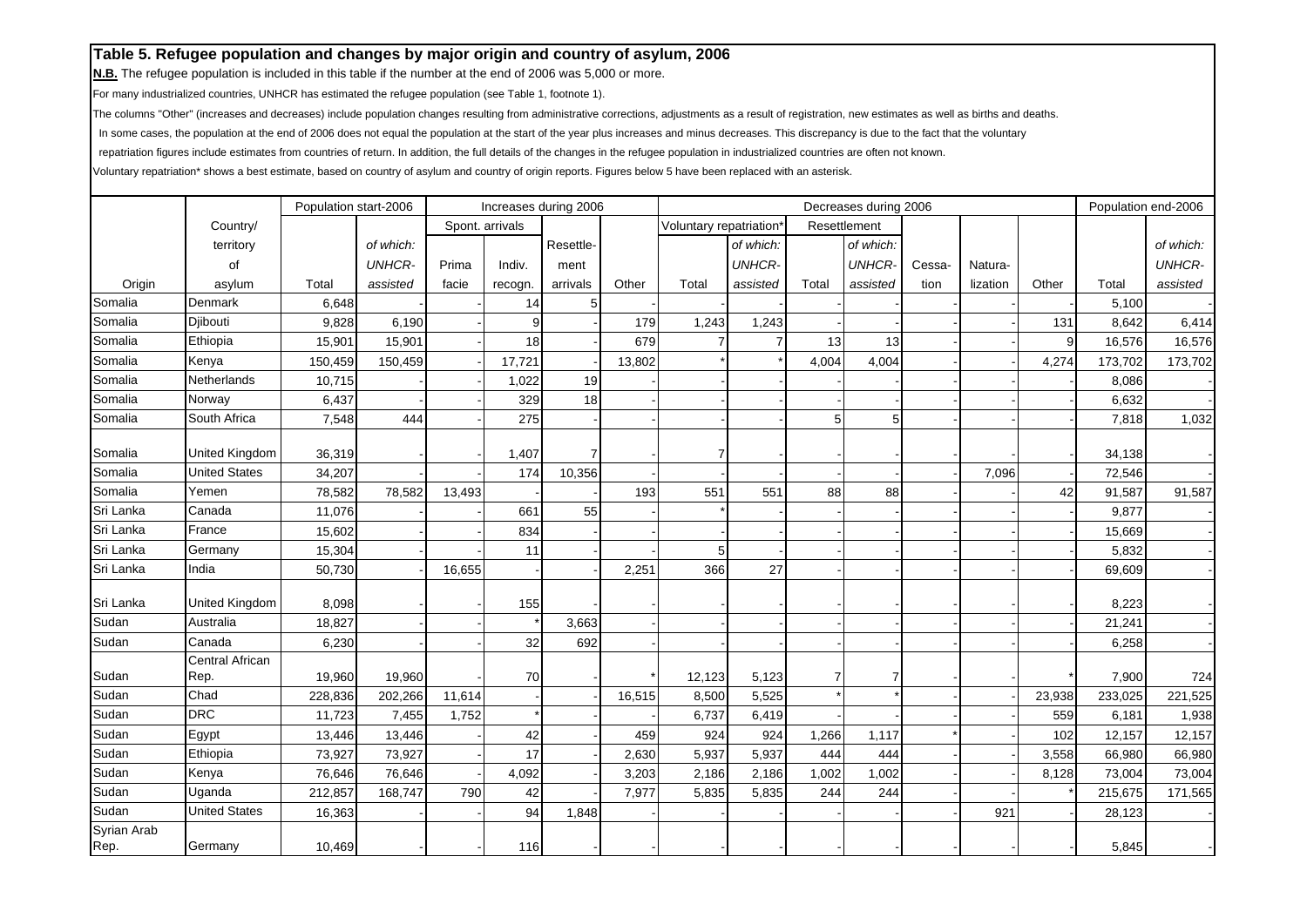**N.B.** The refugee population is included in this table if the number at the end of 2006 was 5,000 or more.

For many industrialized countries, UNHCR has estimated the refugee population (see Table 1, footnote 1).

The columns "Other" (increases and decreases) include population changes resulting from administrative corrections, adjustments as a result of registration, new estimates as well as births and deaths.

In some cases, the population at the end of 2006 does not equal the population at the start of the year plus increases and minus decreases. This discrepancy is due to the fact that the voluntary

repatriation figures include estimates from countries of return. In addition, the full details of the changes in the refugee population in industrialized countries are often not known.

|                     |                       | Population start-2006 |               |       |                 | Increases during 2006 |       |                        |               |       | Decreases during 2006 |        |          |        | Population end-2006 |               |
|---------------------|-----------------------|-----------------------|---------------|-------|-----------------|-----------------------|-------|------------------------|---------------|-------|-----------------------|--------|----------|--------|---------------------|---------------|
|                     | Country/              |                       |               |       | Spont. arrivals |                       |       | Voluntary repatriation |               |       | Resettlement          |        |          |        |                     |               |
|                     | territory             |                       | of which:     |       |                 | Resettle-             |       |                        | of which:     |       | of which:             |        |          |        |                     | of which:     |
|                     | of                    |                       | <b>UNHCR-</b> | Prima | Indiv.          | ment                  |       |                        | <b>UNHCR-</b> |       | <b>UNHCR-</b>         | Cessa- | Natura-  |        |                     | <b>UNHCR-</b> |
| Origin              | asylum                | Total                 | assisted      | facie | recogn.         | arrivals              | Other | Total                  | assisted      | Total | assisted              | tion   | lization | Other  | Total               | assisted      |
| <b>TfYR</b>         |                       |                       |               |       |                 |                       |       |                        |               |       |                       |        |          |        |                     |               |
| Macedonia           | Germany               | 6,539                 |               |       |                 |                       |       |                        |               |       |                       |        |          |        | 6,014               |               |
| <b>Tibetans</b>     | Nepal                 | 20,153                |               |       |                 |                       |       |                        |               |       |                       |        |          |        | 20,153              |               |
| Togo                | <b>Benin</b>          | 26,632                | 26,632        |       | 53              |                       | 197   | 2,215                  | 2,143         |       |                       |        |          | 15,223 | 9,444               | 9,444         |
| Togo                | Ghana                 | 14,136                | 14,136        |       |                 |                       | 87    | 5,698                  | 64            |       |                       |        |          |        | 8,517               | 8,517         |
| <b>Turkey</b>       | France                | 9,676                 |               |       | 801             |                       |       |                        |               |       |                       |        |          |        | 10,059              |               |
| Turkey              | Germany               | 122,891               |               |       | 172             |                       |       |                        |               |       |                       |        |          |        | 175,579             |               |
| Turkey              | Iraq                  | 13,332                | 13,332        |       |                 |                       | 3,538 | 15                     | 15            |       |                       |        | 28       |        | 16,832              | 16,832        |
| <b>Turkey</b>       | Switzerland           | 5,501                 |               |       | 885             |                       |       |                        |               |       |                       |        |          |        | 5,516               |               |
|                     |                       |                       |               |       |                 |                       |       |                        |               |       |                       |        |          |        |                     |               |
| Turkey              | <b>United Kingdom</b> | 9,055                 |               |       | 220             |                       |       |                        |               |       |                       |        |          |        | 9,200               |               |
| Uganda              | <b>DRC</b>            | 18,954                | 29            |       |                 |                       |       | 5,035                  |               |       |                       |        |          | 14     | 13,904              | 14            |
| Ukraine             | Germany               | 56,276                |               |       |                 |                       |       |                        |               |       |                       |        |          |        | 16,446              |               |
| Ukraine             | <b>United States</b>  | 24,256                |               |       | 106             | 2,483                 |       |                        |               |       |                       |        | 315      |        | 43,607              |               |
| Uzbekistan          | <b>United States</b>  | 2,810                 |               |       | 204             | 527                   |       |                        |               |       |                       |        | 55       |        | 5,202               |               |
| Viet Nam            | China                 | 300,897               | 8,045         |       |                 |                       |       |                        |               |       |                       |        |          |        | 300,897             | 8,045         |
| Viet Nam            | France                | 8,832                 |               |       | 13              |                       |       |                        |               |       |                       |        |          |        | 8,750               |               |
| Viet Nam            | Germany               | 30,786                |               |       | 8               |                       |       |                        |               |       |                       |        |          |        | 11,678              |               |
| Viet Nam            | <b>United States</b>  | 10,238                |               |       | 20              | 3,168                 |       |                        |               |       |                       |        | 16,144   |        | 45,757              |               |
| Western             |                       |                       |               |       |                 |                       |       |                        |               |       |                       |        |          |        |                     |               |
| Sahara <sup>3</sup> | Algeria               | 90,000                | 90,000        |       |                 |                       |       |                        |               |       |                       |        |          |        | 90,000              | 90,000        |
| Zimbabwe            | <b>United Kingdom</b> | 7,093                 |               |       | 969             |                       |       |                        |               |       |                       |        |          |        | 8,062               |               |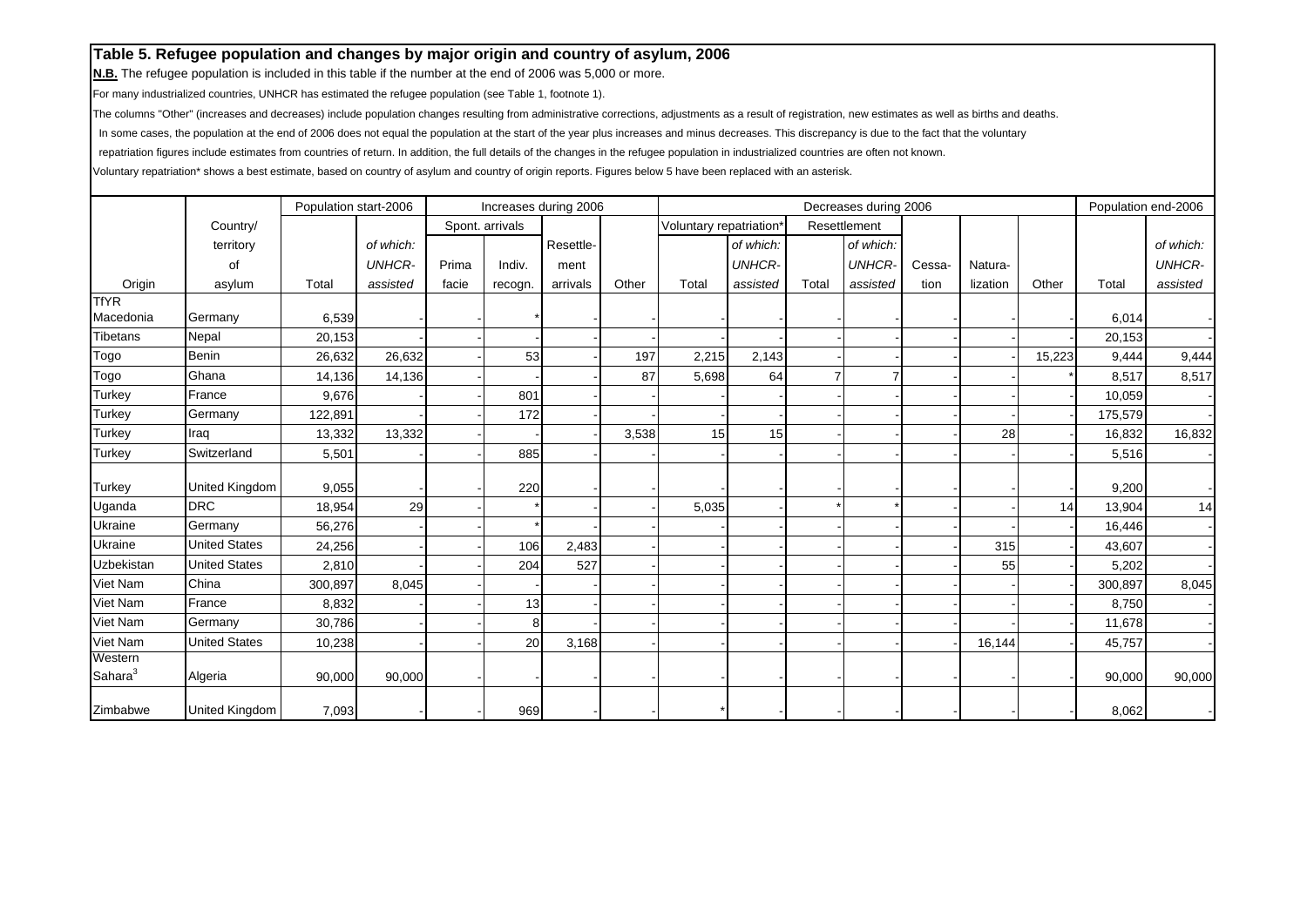**N.B.** The refugee population is included in this table if the number at the end of 2006 was 5,000 or more.

For many industrialized countries, UNHCR has estimated the refugee population (see Table 1, footnote 1).

The columns "Other" (increases and decreases) include population changes resulting from administrative corrections, adjustments as a result of registration, new estimates as well as births and deaths.

In some cases, the population at the end of 2006 does not equal the population at the start of the year plus increases and minus decreases. This discrepancy is due to the fact that the voluntary

repatriation figures include estimates from countries of return. In addition, the full details of the changes in the refugee population in industrialized countries are often not known.

Voluntary repatriation\* shows a best estimate, based on country of asylum and country of origin reports. Figures below 5 have been replaced with an asterisk.

|        |           |       | Population start-2006 |       |                 | Increases during 2006 |       |                         |               |                        | Decreases during 2006 |        |          |       |       | Population end-2006 |
|--------|-----------|-------|-----------------------|-------|-----------------|-----------------------|-------|-------------------------|---------------|------------------------|-----------------------|--------|----------|-------|-------|---------------------|
|        | Country/  |       |                       |       | Spont, arrivals |                       |       | Voluntary repatriation* |               |                        | Resettlement          |        |          |       |       |                     |
|        | territory |       | of which:             |       |                 | Resettle-             |       |                         | of which:     |                        | of which:             |        |          |       |       | of which:           |
|        | οt        |       | UNHCR-                | Prima | Indiv.          | ment                  |       |                         | <b>UNHCR-</b> |                        | UNHCR-1               | Cessa- | Natura-  |       |       | <b>UNHCR-</b>       |
| Origin | asylum    | Total | assisted              | facie | recogn.         | arrivals              | Other | Total                   | assisted      | $\tau$ <sub>otal</sub> | assisted              | tion   | lization | Other | Total | assisted            |

#### **Notes:**

<sup>1</sup> UNHCR figures for Pakistan only include Afghans living in camps who are assisted by UNHCR. According to a 2005 government census of Afghans in Pakistan and subsequent voluntary repatriation during the year, there are an additional 1.3 million Afghans living outside camps, some of whom may be refugees. Those Afghans living outside camps receive no UNHCR assistance except access to UNHCR-facilitated voluntary repatriation. These figures are currently under review as result of the registration of Afghans which took place in Pakistan from October 2006 to February 2007.

Refers to Palestinians under the UNHCR mandate only.

3 According to the Government of Algeria, there are an estimated 165,000 Sahrawi refugees in the Tindouf camps.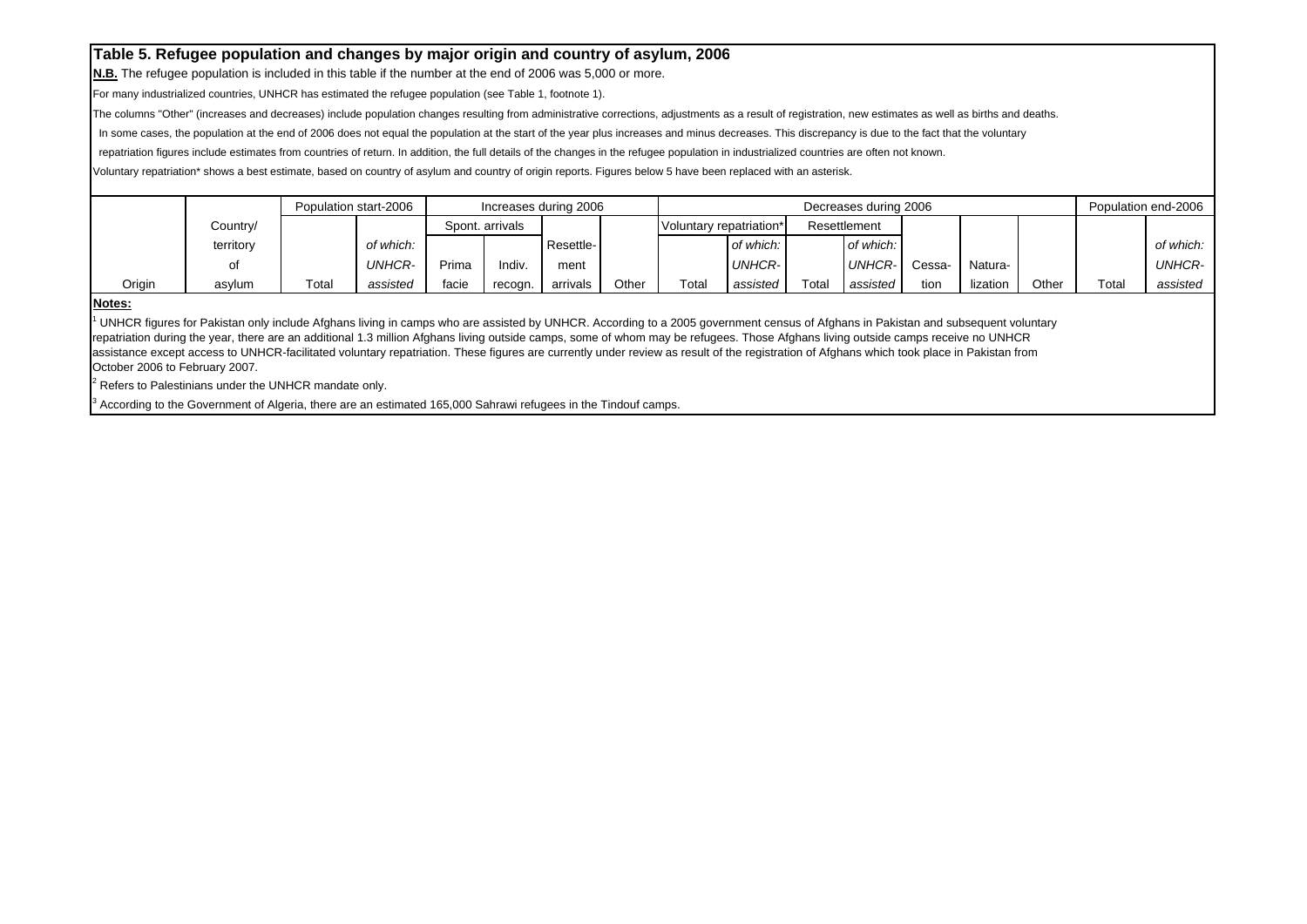# *Important note:*

**In countries with more than one level in the procedure (first instance, appeal, etc.), the figures for both procedure have been added up. As a result, appeal cases might have been counted more than once (once at first instance and once on appeal). These data allow to monitor the number of decisions taken, but they are not indicative of the final outcome of the procedure for negative decisions.**

 **For information on recognition rates see Table 7.**

|                           | Pending    | Applic-        |                 |                 |                       |                   |                | Pending  |                | Protection indicators |
|---------------------------|------------|----------------|-----------------|-----------------|-----------------------|-------------------|----------------|----------|----------------|-----------------------|
| Country/                  | start-2006 | ations         |                 |                 | Decisions during 2006 |                   |                | end-2006 |                |                       |
| territory                 |            | received       | Positive        |                 |                       |                   |                |          | O/w.           | Change                |
| of<br>asylum              | Total      | during<br>2006 | Recog-<br>nized | Other<br>(hum.) | Rejected              | Otherw.<br>closed | Total          | Total    | closed<br>rate | pending<br>cases      |
| Afghanistan               | 14         | 10             | 2               |                 | 4                     | 13                | 19             | 5        | 68.4           | $-64.3$               |
| Albania                   | 35         | 21             | 6               | 3               |                       | 11                | 20             | 36       | 55.0           | 2.9                   |
| Algeria                   | 306        | 738            | 70              |                 | 29                    | 4                 | 103            | 941      | 3.9            | 207.5                 |
| Angola                    | 885        | 1,023          | 134             | 4               | 182                   |                   | 320            | 1,588    |                | 79.4                  |
| Argentina                 | 825        | 355            | 59              |                 | 241                   | 13                | 313            | 867      | 4.2            | 5.1                   |
| Armenia                   | 71         | 620            | 6               | 256             | 17                    | 334               | 613            | 78       | 54.5           | 9.9                   |
| Australia*                | 1,822      | 6,573          | 1,296           |                 | 4,801                 | 322               | 6,419          | 1,420    | 5.0            | $-22.1$               |
| Austria                   | 40,710     | 13,349         | 4,063           | 909             | 5,867                 | 5,558             | 16,397         | 42,396   | 33.9           | 4.1                   |
| Azerbaijan*               | 115        | 740            | 404             |                 | 320                   | 43                | 767            | 88       | 5.6            | $-23.5$               |
| Bahrain                   | 15         | 4              |                 | 1               |                       |                   | $\overline{2}$ | 17       |                | 13.3                  |
|                           | 58         | 41             | 1               |                 |                       | 19                | 20             | 79       |                |                       |
| Bangladesh                |            |                |                 |                 |                       |                   |                |          | 95.0           | 36.2                  |
| Belarus                   | 56         | 91             | $\overline{7}$  | 10              | 83                    | 24                | 124            | 23       | 19.4           | $-58.9$               |
| Belgium                   | 18,916     | 16,973         | 2,383           | 16              | 7,032                 | 3,819             | 13,250         | 15,724   | 28.8           | $-16.9$               |
| Belize                    | 14         | 4              |                 |                 | 2                     | 15                | 17             | 1        | 88.2           | $-92.9$               |
| Benin                     | 1,695      | 1,154          | 229             |                 | 467                   | 804               | 1,500          | 1,349    | 53.6           | $-20.4$               |
| Bolivia                   | 3          | 59             | 34              |                 |                       | 8                 | 42             | 20       | 19.0           | 566.7                 |
| Bosnia and<br>Herzegovina | 215        | 68             | 13              |                 | 77                    | 102               | 192            | 91       | 53.1           | $-57.7$               |
| Botswana                  |            | 62             | 52              |                 | 4                     | 6                 | 62             |          | 9.7            |                       |
| Brazil                    | 314        | 864            | 200             | 8               | 470                   | 102               | 780            | 398      | 13.1           | 26.8                  |
| Bulgaria                  | 805        | 639            | 12              | 83              | 215                   | 274               | 584            | 860      | 46.9           | 6.8                   |
| <b>Burkina Faso</b>       | 784        | 411            |                 |                 |                       | 439               | 439            | 756      | 100.0          | $-3.6$                |
| Burundi                   | 19,901     | 11,498         | 1,100           |                 | 8,642                 | 14,520            | 24,262         | 7,137    | 59.8           | $-64.1$               |
| Cambodia                  | 68         | 462            | 76              |                 | 288                   | 39                | 403            | 127      | 9.7            | 86.8                  |
| Cameroon                  | 6,766      | 3,819          | 1,415           |                 | 2,524                 | 2,485             | 6,424          | 4,161    | 38.7           | $-38.5$               |
| Canada                    | 20,552     | 22,868         | 9,252           |                 | 8,117                 | 2,458             | 19,827         | 23,593   | 12.4           | 14.8                  |
|                           |            |                |                 |                 |                       |                   |                |          |                |                       |
| Central African Rep.      | 1,960      | 462            | 466             |                 | 16                    | 33                | 515            | 1,907    | 6.4            | $-2.7$                |
| Chad*                     | 68         | 99             |                 | 5               | 148                   | 6                 | 159            | 8        | 3.8            | $-88.2$               |
| Chile                     | 107        | 573            | 283             |                 | 39                    | 20                | 342            | 338      | 5.8            | 215.9                 |
| China                     | 84         | 95             | 24              |                 | 31                    | 41                | 96             | 83       | 42.7           | $-1.2$                |
| Colombia                  | 41         | 84             | $\mathbf{1}$    |                 | 37                    | 10                | 48             | 77       | 20.8           | 87.8                  |
| Congo*                    | 3,486      | 1,111          | 37              |                 | 153                   | 118               | 308            | 4,289    | 38.3           | 23.0                  |
| Costa Rica                |            | 775            | 443             |                 |                       |                   | 443            | 332      |                |                       |
| Côte d'Ivoire             | 2,443      | 296            | 58              |                 | 368                   |                   | 426            | 2,313    |                | $-5.3$                |
| Croatia                   | 8          | 105            | 1               |                 | 88                    | 14                | 103            | 10       | 13.6           | 25.0                  |
| Cuba                      | 32         | 25             | 25              |                 | 3                     | 2                 | 30             | 27       | 6.7            | $-15.6$               |
| Cyprus                    | 13,067     | 7,172          | 48              | 171             | 3,636                 | 3,876             | 7,731          | 12,508   | 50.1           | $-4.3$                |
| Czech Rep.                | 3,219      | 5,132          | 378             |                 | 3,713                 | 1,384             | 5,475          | 2,876    | 25.3           | $-10.7$               |
| Dem. Rep. of the          |            |                |                 |                 |                       |                   |                |          |                |                       |
| Congo*                    | 138        | 88             | 21              |                 | $\overline{7}$        | 104               | 132            | 94       | 78.8           | $-31.9$               |
| Denmark                   | 510        | 1,918          | 201             | 107             | 1,090                 | 230               | 1,628          | 446      | 14.1           | $-12.5$               |
| Djibouti                  | 110        | 14             | 40              |                 | 65                    |                   | 105            | 19       |                | $-82.7$               |
| Ecuador                   | 2,489      | 7,784          | 1,997           |                 | 2,706                 | 49                | 4,752          | 5,521    | 1.0            | 121.8                 |
| Egypt                     | 11,063     | 7,131          | 1,298           |                 | 354                   | 174               | 1,826          | 16,368   | 9.5            | 48.0                  |
| El Salvador               | 1          | 12             | $\mathbf{2}$    |                 |                       | 11                | 13             |          | 84.6           | $-100.0$              |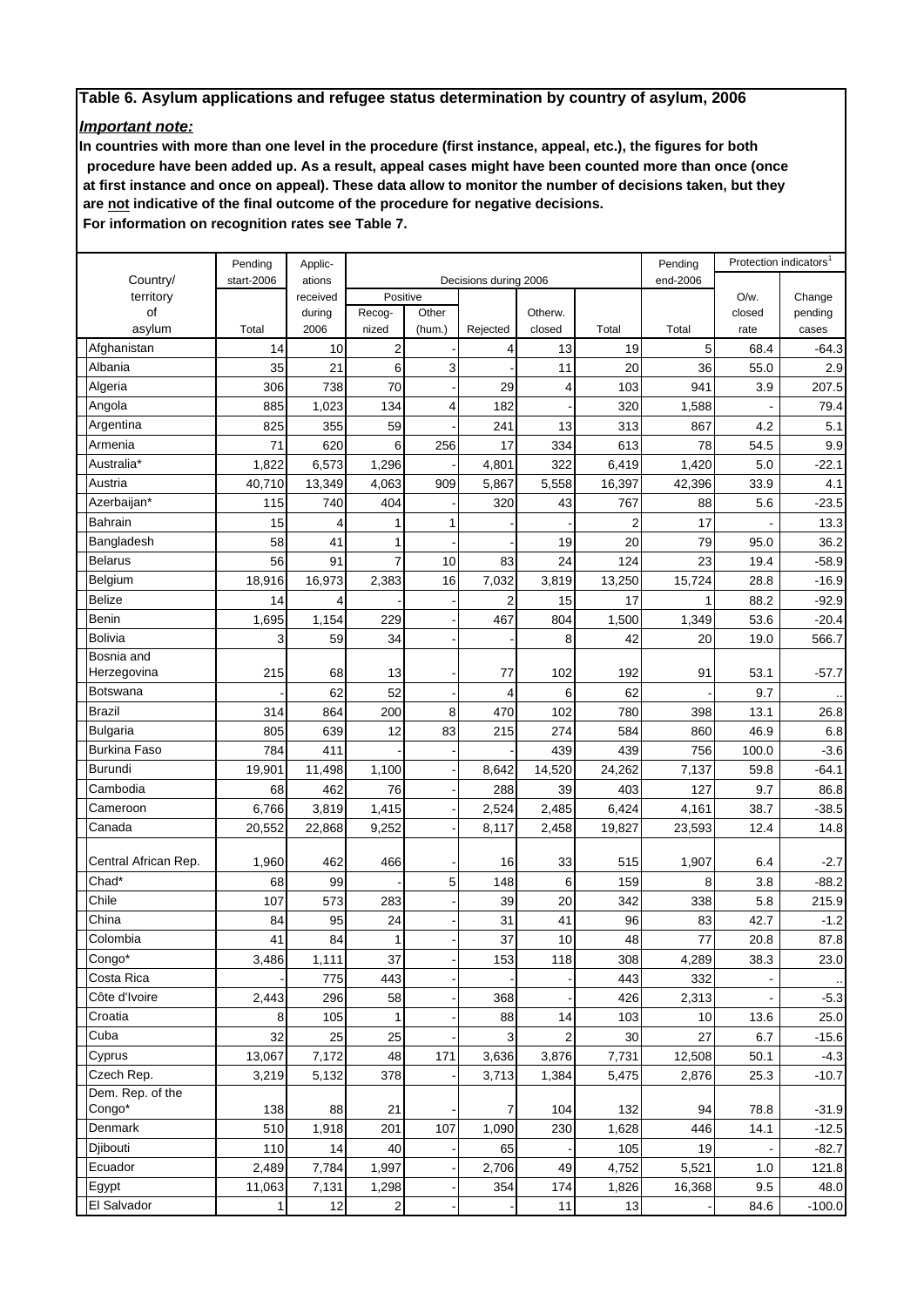# *Important note:*

**In countries with more than one level in the procedure (first instance, appeal, etc.), the figures for both procedure have been added up. As a result, appeal cases might have been counted more than once (once at first instance and once on appeal). These data allow to monitor the number of decisions taken, but they are not indicative of the final outcome of the procedure for negative decisions.**

 **For information on recognition rates see Table 7.**

|                      | Pending    | Applic-  |                |        |                       |                |                | Pending        |        | Protection indicators <sup>1</sup> |
|----------------------|------------|----------|----------------|--------|-----------------------|----------------|----------------|----------------|--------|------------------------------------|
| Country/             | start-2006 | ations   |                |        | Decisions during 2006 |                |                | end-2006       |        |                                    |
| territory            |            | received | Positive       |        |                       |                |                |                | O/w.   | Change                             |
| of                   |            | during   | Recog-         | Other  |                       | Otherw.        |                |                | closed | pending                            |
| asylum               | Total      | 2006     | nized          | (hum.) | Rejected              | closed         | Total          | Total          | rate   | cases                              |
| Eritrea              | 1,591      | 470      | 31             |        | 22                    | $\overline{4}$ | 57             | 2,004          | 7.0    | 26.0                               |
| Estonia              | 8          | 7        |                | 1      | 5                     | 1              | $\overline{7}$ | 8              | 14.3   | 0.0                                |
| Ethiopia             | 209        | 2,819    | 2,698          |        | 6                     | 1              | 2,705          | 323            | 0.0    | 54.5                               |
| Fiji                 |            | 2        |                |        |                       |                |                | $\overline{2}$ |        |                                    |
| Finland              | 1,225      | 2,331    | 38             | 618    | 1,481                 | 287            | 2,424          | 1,133          | 11.8   | $-7.5$                             |
| France               | 41,334     | 69,809   | 10,881         | 924    | 59,362                |                | 71,167         | 39,571         |        | $-4.3$                             |
| Gabon                | 4,843      | 451      |                |        | 211                   | 956            | 1,167          | 4,127          | 81.9   | $-14.8$                            |
| Gambia               | 602        | 41       | 41             |        |                       |                | 41             | 602            |        | 0.0                                |
| Georgia              | 8          | 26       | 9              |        | 15                    | $\overline{2}$ | 26             | 8              | 7.7    | 0.0                                |
| Germany              | 71,624     | 30,100   | 1,348          | 603    | 17,781                | 11,027         | 30,759         | 52,807         | 35.8   | $-26.3$                            |
| Ghana                | 5,499      | 99       |                |        | 7                     | 3              | 10             | 5,588          | 30.0   | 1.6                                |
| Greece               | 8,914      | 12,267   | 64             | 64     | 10,414                | 2,624          | 13,166         | 13,504         | 19.9   | 51.5                               |
| Guatemala            | 3          | 34       | 3              |        |                       | 31             | 34             | 3              | 91.2   | 0.0                                |
| Guinea               | 3,808      | 1,228    | 528            |        | 621                   |                | 1,149          | 3,887          |        | 2.1                                |
| Guinea-Bissau        | 166        | 386      | 215            |        | 20                    |                | 235            | 317            |        | 91.0                               |
| Honduras             | 50         | 20       |                |        | 28                    | 42             | 70             |                | 60.0   | $-100.0$                           |
| Hong Kong SAR,       |            |          |                |        |                       |                |                |                |        |                                    |
| China                | 1,097      | 3,035    | 55             |        | 834                   | 836            | 1,725          | 2,407          | 48.5   | 119.4                              |
| Hungary              | 333        | 2,117    | 99             | 99     | 1,118                 | 603            | 1,919          | 531            | 31.4   | 59.5                               |
| Iceland              | 29         | 39       |                | 4      | 29                    | 5              | 38             | 30             | 13.2   | 3.4                                |
| India                | 303        | 1,423    | 550            |        | 271                   | 224            | 1,045          | 681            | 21.4   | 124.8                              |
| Indonesia            | 58         | 423      | 106            | 7      | 27                    | 76             | 216            | 265            | 35.2   | 356.9                              |
| Iraq                 | 1,948      | 480      |                |        |                       | 248            | 248            | 2,180          | 100.0  | 11.9                               |
| Ireland              | 2,425      | 7,486    | 648            |        | 4,864                 | 690            | 6,202          | 3,424          | 11.1   | 41.2                               |
| Islamic Rep. of Iran | 201        | 1,101    | 83             | 10     | 52                    | 138            | 283            | 1,019          | 48.8   | 407.0                              |
| Israel*              | 939        | 1,348    | 5              | 339    | 805                   | 276            | 1,425          | 863            | 19.4   | $-8.1$                             |
| Italy                |            | 10,348   | 1,051          | 5,321  | 7,951                 | 3,596          | 17,919         |                | 20.1   |                                    |
| Japan*               | 525        | 1,353    | 34             | 53     | 463                   | 87             | 646            | 1,217          | 13.5   | 131.8                              |
| Jordan               | 16,574     | 4,848    | 186            |        | 408                   | 1,580          | 2,174          | 19,248         | 72.7   | 16.1                               |
| Kazakhstan           | 65         | 303      | 199            |        | 55                    | 25             | 279            | 89             | 9.0    | 36.9                               |
| Kenya                | 16,826     | 37,496   | 22,935         |        | 2,028                 | 10,844         | 35,807         | 18,515         | 30.3   | 10.0                               |
| Kuwait               | 203        | 408      | 15             |        | 4                     | 67             | 86             | 525            | 77.9   | 158.6                              |
| Kyrgyzstan           | 498        | 514      | 149            |        | 66                    | 228            | 443            | 569            | 51.5   | 14.3                               |
| Latvia               | 9          | 8        | $\overline{a}$ | 8      | 1                     | 3              | 14             | 3              | 21.4   | $-66.7$                            |
| Lebanon              |            |          |                |        |                       |                |                |                |        |                                    |
| Liberia*             | 1,478      | 1,942    | 123            | 70     | 602                   | 46             | 841            | 2,579          | 5.5    | 74.5                               |
| Libyan Arab          | 29         | 53       |                |        |                       | 29             | 29             | 53             | 100.0  | 82.8                               |
| Jamahiriya           | 2,722      | 1,050    | 59             |        | 263                   | 1,456          | 1,778          | 1,994          | 81.9   | $-26.7$                            |
| Liechtenstein        | 60         | 47       |                | 37     | 20                    | 25             | 82             | 25             | 30.5   | $-58.3$                            |
| Lithuania            | 41         | 139      | 12             | 82     | 26                    | 10             | 130            | 50             | 7.7    | 22.0                               |
| Luxembourg           |            | 1,051    | 39             | 351    | 962                   | 247            | 1,599          | 50             | 15.4   |                                    |
| Malawi               |            |          |                |        |                       |                |                |                |        |                                    |
|                      | 5,331      | 4,364    | 207            |        | 612                   | 3,631          | 4,450          | 5,245          | 81.6   | $-1.6$                             |
| Malaysia             | 10,838     | 9,091    | 9,313          |        | 574                   | 856            | 10,743         | 9,186          | 8.0    | $-15.2$                            |
| Mali                 | 1,833      | 156      | 48             |        | 57                    |                | 105            | 1,884          |        | 2.8                                |
| Malta                | 149        | 1,272    | 28             | 522    | 637                   | 23             | 1,210          | 211            | 1.9    | 41.6                               |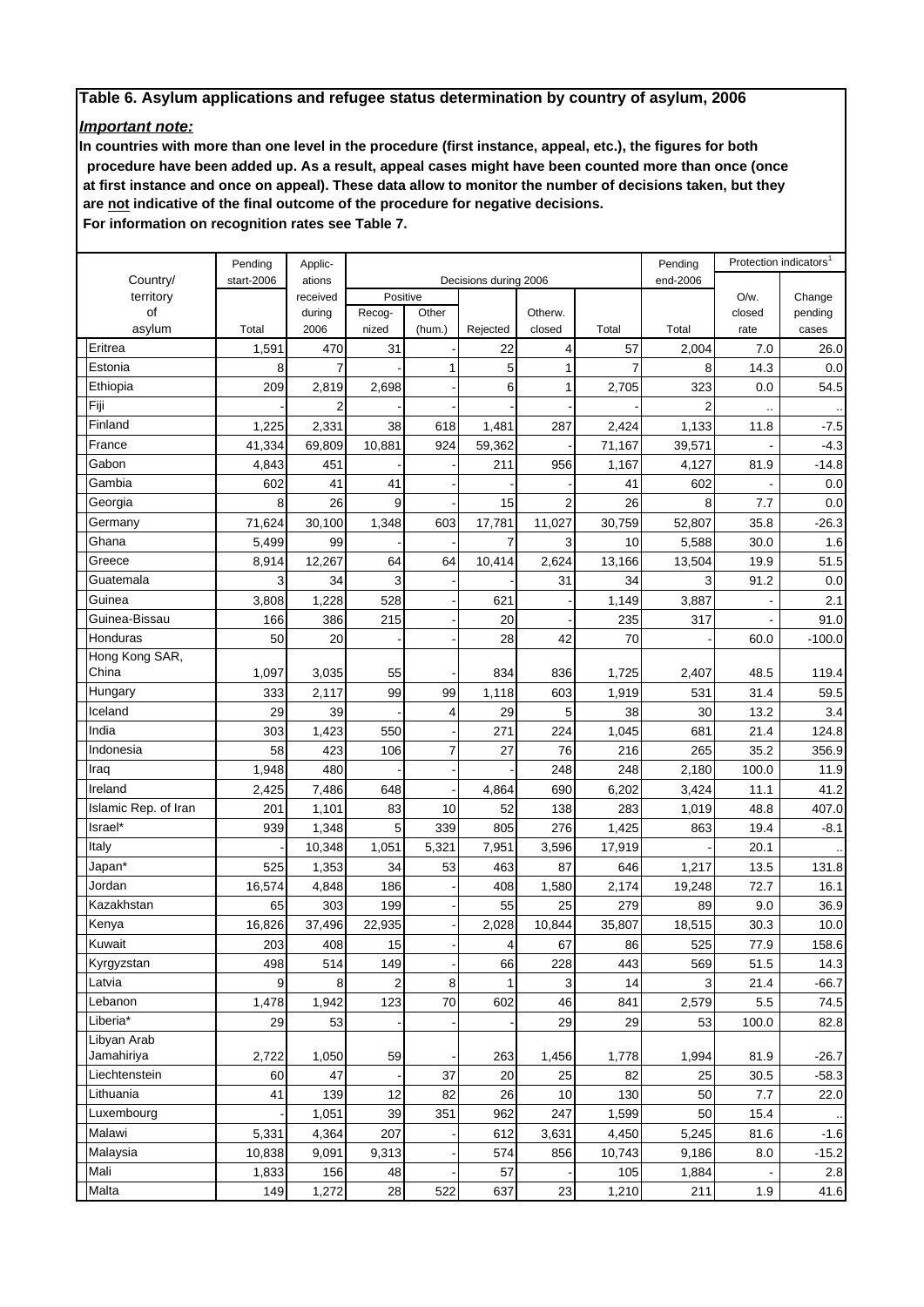# *Important note:*

**In countries with more than one level in the procedure (first instance, appeal, etc.), the figures for both procedure have been added up. As a result, appeal cases might have been counted more than once (once at first instance and once on appeal). These data allow to monitor the number of decisions taken, but they are not indicative of the final outcome of the procedure for negative decisions.**

 **For information on recognition rates see Table 7.**

|                      | Pending    | Applic-  |                         |        |                       |                |                | Pending        |        | Protection indicators' |
|----------------------|------------|----------|-------------------------|--------|-----------------------|----------------|----------------|----------------|--------|------------------------|
| Country/             | start-2006 | ations   |                         |        | Decisions during 2006 |                |                | end-2006       |        |                        |
| territory            |            | received | Positive                |        |                       |                |                |                | O/w.   | Change                 |
| of                   |            | during   | Recog-                  | Other  |                       | Otherw.        |                |                | closed | pending                |
| asylum               | Total      | 2006     | nized                   | (hum.) | Rejected              | closed         | Total          | Total          | rate   | cases                  |
| Mauritania<br>Mexico | 92         | 306      | 122                     |        | 184                   | 1              | 307            | 91             | 0.3    | $-1.1$                 |
|                      | 160        | 480      | 82                      |        | 107                   | 315            | 504            | 136            | 62.5   | $-15.0$                |
| Moldova              | 148        | 71       | 13                      | 69     | 21                    | 38             | 141            | 78             | 27.0   | $-47.3$                |
| Mongolia             |            | 10       | 4                       |        | $\overline{2}$        | $\overline{2}$ | 8              | $\overline{2}$ | 25.0   |                        |
| Montenegro           |            | 16       |                         |        | $\overline{c}$        | 4              | 6              | 10             | 66.7   |                        |
| Morocco              | 1,578      | 951      | 299                     |        | 703                   | 152            | 1,154          | 1,375          | 13.2   | $-12.9$                |
| Mozambique           | 4,015      | 964      | 654                     |        |                       | 9              | 663            | 4,316          | 1.4    | 7.5                    |
| Namibia              | 1,079      | 247      | 143                     |        | 60                    |                | 204            | 1,122          | 0.5    | 4.0                    |
| Nepal                | 1,272      | 570      | 185                     | 40     | 118                   | 18             | 361            | 1,481          | 5.0    | 16.4                   |
| Netherlands          | 14,664     | 14,465   | 358                     | 6,031  | 8,707                 | 4,179          | 19,275         | 13,118         | 21.7   | $-10.5$                |
| New Zealand          | 396        | 494      | 147                     |        | 473                   | 41             | 661            | 229            | 6.2    | $-42.2$                |
| Nicaragua            |            | 41       | 4                       |        |                       | 32             | 36             | 9              | 88.9   | 125.0                  |
| Niger                | 48         | 25       | 9                       |        | 12                    | 32             | 53             | 20             | 60.4   | $-58.3$                |
| Nigeria              | 420        | 492      |                         |        |                       | 236            | 236            | 676            | 100.0  | 61.0                   |
| Norway               | 2,881      | 10,411   | 524                     | 1,686  | 6,325                 | 1,313          | 9,845          | 7,956          | 13.3   | 176.2                  |
| Oman                 |            |          |                         |        |                       |                |                | 7              |        | 75.0                   |
| Pakistan             | 3,429      | 2,018    | 314                     |        | 1,550                 | 906            | 2,770          | 2,677          | 32.7   | $-21.9$                |
| Panama               | 495        | 358      | 135                     |        | 47                    | 429            | 611            | 242            | 70.2   | $-51.1$                |
| Papua New Guinea     | 4          |          | $\overline{2}$          |        |                       |                | $\overline{2}$ | $\overline{2}$ |        | $-50.0$                |
| Paraguay             | 8          | 12       | 14                      |        |                       | 4              | 18             | $\overline{2}$ | 22.2   | $-75.0$                |
| Peru                 | 336        | 297      | 75                      |        | 19                    | 51             | 145            | 488            | 35.2   | 45.2                   |
| Philippines          | 42         | 23       | $\overline{7}$          |        | 3                     | 15             | 25             | 40             | 60.0   | $-4.8$                 |
| Poland               | 2,146      | 5,722    | 485                     | 1,941  | 2,480                 | 3,573          | 8,479          | 2,057          | 42.1   | $-4.1$                 |
| Portugal             |            | 128      | 23                      | 7      | 71                    |                | 101            |                |        |                        |
| Qatar                | 28         | 8        |                         |        |                       |                |                | 35             | 100.0  | 25.0                   |
| Rep. of Korea        | 519        | 278      | 11                      | 16     | 111                   | 45             | 183            | 614            | 24.6   | 18.3                   |
| Romania              | 265        | 460      | 51                      | 10     | 283                   | 207            | 551            | 177            | 37.6   | $-33.2$                |
| Russian Federation   | 292        | 1,170    | 42                      |        | 1,129                 |                | 1,171          | 291            |        | $-0.3$                 |
| Rwanda               | 4,302      | 19       | 159                     |        | 10                    | 207            | 376            | 3,945          | 55.1   | $-8.3$                 |
| Saudi Arabia         | 212        | 112      | 17                      | 4      | 24                    | 1              | 46             | 278            | 2.2    | 31.1                   |
| Senegal              | 2,629      | 262      | 8                       |        | 249                   |                | 257            | 2,634          |        | 0.2                    |
| Serbia               | 33         | 23       | $\overline{\mathbf{c}}$ |        | 20                    | 29             | 51             | 5              | 56.9   | 84.8                   |
| Sierra Leone         | 177        | 244      | 68                      |        | 68                    | 57             | 193            | 228            | 29.5   | 28.8                   |
| Singapore            |            | 27       | 3                       |        | 8                     | 7              | 18             | 10             | 38.9   | 900.0                  |
| Slovakia             | 2,707      | 2,871    | 8                       |        | 878                   | 1,948          | 2,834          | 2,744          | 68.7   | 1.4                    |
| Slovenia             | 185        | 518      | 1                       | 8      | 553                   | 313            | 875            | 180            | 35.8   | $-2.7$                 |
| Somalia*             | 200        | 1,324    | 120                     |        | 183                   |                | 303            | 1,221          |        | 510.5                  |
| South Africa         | 140,095    | 53,361   | 5,470                   |        | 29,197                |                | 34,667         | 131,107        |        | $-6.4$                 |
| Spain                |            | 5,297    | 165                     | 172    | 1,475                 | 2,369          | 4,181          |                | 56.7   |                        |
| Sri Lanka            | 121        | 169      | 76                      |        | 51                    | 28             | 155            | 135            | 18.1   | 11.6                   |
| Sudan*               | 4,423      | 10,217   | 9,791                   |        | 49                    | 341            | 10,181         | 4,460          | 3.3    | 0.8                    |
| Swaziland            | 256        |          |                         |        |                       |                |                | 256            |        | 0.0                    |
| Sweden               | 9,029      | 24,317   | 616                     | 6,478  | 7,010                 | 3,883          | 17,987         | 17,405         | 21.6   | 92.8                   |
| Switzerland          | 14,428     | 17,345   | 3,278                   | 9,267  | 9,402                 | 7,814          | 29,761         | 12,385         | 26.3   | $-14.2$                |
| Syrian Arab Rep.     | 3,935      | 2,831    | 1,385                   |        | 157                   | 11             | 1,553          | 5,213          | 0.7    | 32.5                   |
|                      |            |          |                         |        |                       |                |                |                |        |                        |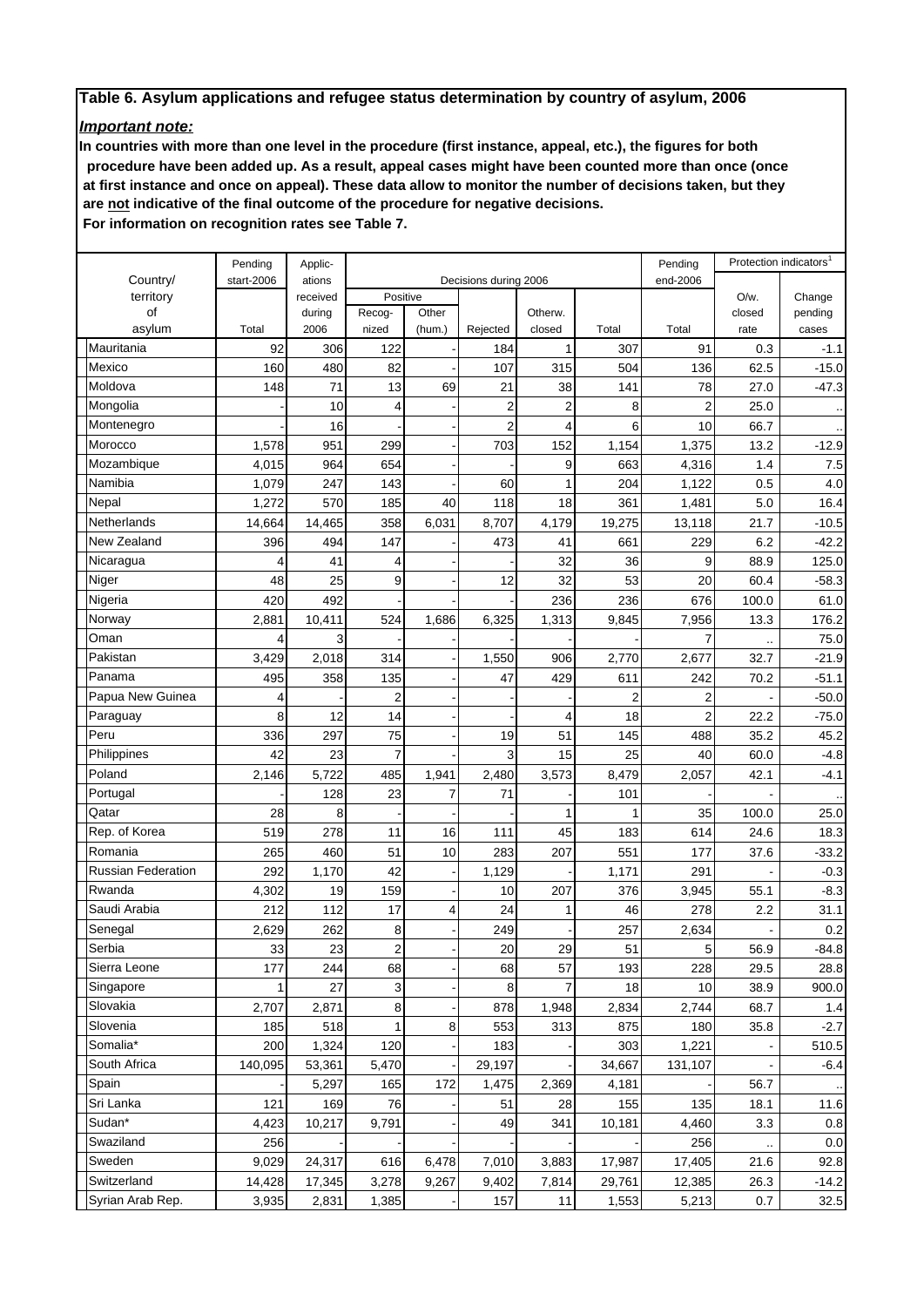# *Important note:*

**In countries with more than one level in the procedure (first instance, appeal, etc.), the figures for both procedure have been added up. As a result, appeal cases might have been counted more than once (once at first instance and once on appeal). These data allow to monitor the number of decisions taken, but they are not indicative of the final outcome of the procedure for negative decisions.**

 **For information on recognition rates see Table 7.**

|                             | Pending    | Applic-  |          |        |                       | Pending  | Protection indicators |         |         |          |
|-----------------------------|------------|----------|----------|--------|-----------------------|----------|-----------------------|---------|---------|----------|
| Country/                    | start-2006 | ations   |          |        | Decisions during 2006 | end-2006 |                       |         |         |          |
| territory                   |            | received | Positive |        |                       |          |                       |         | $O/w$ . | Change   |
| of                          |            | during   | Recog-   | Other  |                       | Otherw.  |                       |         | closed  | pending  |
| asylum                      | Total      | 2006     | nized    | (hum.) | Rejected              | closed   | Total                 | Total   | rate    | cases    |
| Tajikistan                  | 22         | 449      | 46       |        | 187                   |          | 233                   | 238     |         | 981.8    |
| <b>TfYR Macedonia</b>       | 723        | 56       |          | 131    | 257                   | 186      | 574                   | 205     | 32.4    | $-71.6$  |
| Thailand                    | 32,163     | 4,718    | 543      | 15,762 | 576                   | 1,576    | 18,457                | 18,424  | 8.5     | $-42.7$  |
| Timor-Leste                 | 10         |          |          |        |                       |          | 7                     | 3       | 100.0   | $-70.0$  |
| Togo                        | 420        | 115      | 61       |        | 27                    | 5        | 93                    | 442     | 5.4     | 5.2      |
| Tunisia                     | 26         | 72       | 12       |        | 1                     | 17       | 30                    | 68      | 56.7    | 161.5    |
| Turkey                      | 4,872      | 5,101    | 1,895    |        | 711                   | 1,148    | 3,754                 | 6,219   | 30.6    | 27.6     |
| Turkmenistan                | 2          | 13       | 5        |        | 9                     |          | 14                    |         |         | $-50.0$  |
| Uganda                      | 1,918      | 9,299    | 3,643    |        | 1,762                 |          | 5,405                 | 5,812   |         | 203.0    |
| Ukraine                     | 1,618      | 3,003    | 76       |        | 1,048                 | 2,337    | 3,461                 | 1,183   | 67.5    | $-26.9$  |
|                             |            |          |          |        |                       |          |                       |         |         |          |
| <b>United Arab Emirates</b> | 79         | 107      | 127      |        | 16                    | 11       | 154                   | 32      | 7.1     | $-59.5$  |
| United Kingdom*             | 12,500     | 46,031   | 6,267    | 2,411  | 28,422                | 6,224    | 43,369                | 12,400  | 14.4    | $-0.8$   |
| United Rep. of              |            |          |          |        |                       |          |                       |         |         |          |
| Tanzania                    | 307        | 1,031    | 958      |        |                       |          | 958                   | 380     |         | 23.8     |
| United States*              | 170,782    | 41,101   | 23,296   |        | 39,103                | 71,672   | 134,071               | 124,223 | 53.5    | $-27.3$  |
| Uruguay                     | 9          | 25       | 2        |        | 4                     |          | 6                     | 28      |         | 211.1    |
| Uzbekistan                  | 587        |          |          |        |                       | 587      | 587                   |         | 100.0   | $-100.0$ |
|                             |            |          |          |        |                       |          |                       |         |         |          |
| Venezuela (Bolivarian       |            |          |          |        |                       |          |                       |         |         |          |
| Republic of)                | 5,912      | 2,234    | 337      |        | 52                    | 3        | 392                   | 7,754   | 0.8     | 31.2     |
| Yemen                       | 797        | 1,610    | 736      |        | 279                   | 533      | 1,548                 | 859     | 34.4    | 7.8      |
| Zambia                      | 146        | 103      | 18       |        | 16                    |          | 34                    | 215     |         | 47.3     |
| Zimbabwe                    | 118        | 3,260    | 570      |        | 22                    | 2,490    | 3,082                 | 296     | 80.8    | 150.8    |

#### **Notes:**

A dash ("-") indicates that the value is zero or not available.

\* Data refers to number of cases or mix of persons and cases.

<sup>1</sup> Protection indicators (calculated by UNHCR):

Otherwise closed rate: Otherwise closed divided by Total no. of decisions \* 100%.

Change in pending cases: Cases pending as at 31 December minus Cases pending as at 1 January divided by Cases pending as at 1 January \* 10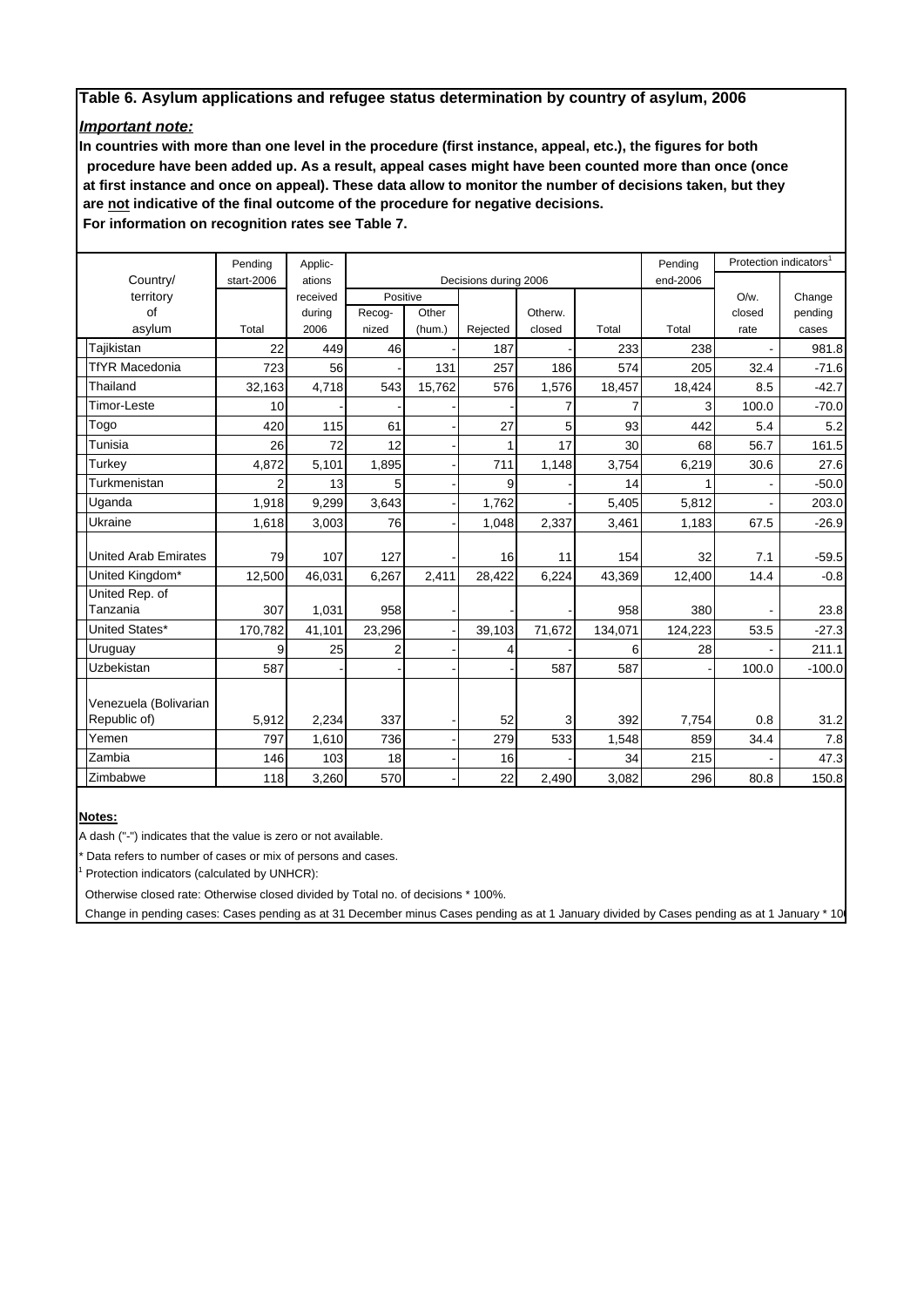| Table 7. Asylum applications and refugee status determination by country of asylum and level in the procedure, 2006 |        |           |          |            |                          |                          |                         |                          |                          |                         |                       |                       |               |              |                                    |                    |
|---------------------------------------------------------------------------------------------------------------------|--------|-----------|----------|------------|--------------------------|--------------------------|-------------------------|--------------------------|--------------------------|-------------------------|-----------------------|-----------------------|---------------|--------------|------------------------------------|--------------------|
|                                                                                                                     |        |           |          |            | Pending                  |                          |                         |                          |                          |                         |                       | Pending               |               |              | Protection indicators <sup>1</sup> |                    |
| Country/<br>territory                                                                                               | Cases/ |           | start-06 | Applied    | Positive                 |                          |                         | Decisions during 2006    |                          |                         | end-06<br>Recognition |                       | $O/w$ .       |              |                                    |                    |
| οf                                                                                                                  |        | Procedure |          | Persons*** |                          | during                   | Recog-                  | Other                    |                          | Otherw.                 |                       |                       | rates<br>Ref. |              | closed                             | Change<br>pending  |
| asylum                                                                                                              | T*     | L**       | App.     | Dec.       | Total                    | 2006                     | nized                   | (hum.)                   | Rejected                 | closed                  | Total                 | Total                 | status        | Total        | rate                               | cases (%)          |
| Afghanistan                                                                                                         | U      | FI        | P        | P          | 14                       | 10                       | $\overline{\mathbf{c}}$ |                          | 4                        | 13                      | 19                    | 5                     | 33.3          | 33.3         | 68.4                               | -64.3              |
| Albania                                                                                                             | G      | FA        | P        | P          | 35                       | 21                       | 6                       | 3                        | ٠                        | 11                      | 20                    | 36                    | 66.7          | 100.0        | 55.0                               | 2.9                |
| Algeria<br>Angola                                                                                                   | U<br>G | FI<br>FA  | P<br>P   | P<br>P     | 306<br>885               | 738<br>1,023             | 70<br>134               | 4                        | 29<br>182                | 4                       | 103<br>320            | 941<br>1,588          | 70.7<br>41.9  | 70.7<br>43.1 | 3.9<br>0.0                         | 207.5<br>79.4      |
| Argentina                                                                                                           | G      | FI        | P        | P          | 825                      | 355                      | 59                      |                          | 241                      | 13                      | 313                   | 867                   | 19.7          | 19.7         | 4.2                                | 5.1                |
| Armenia                                                                                                             | G      | FI        | P        | P          | 71                       | 620                      | 6                       | 256                      | 17                       | 334                     | 613                   | 78                    | 2.2           | 93.9         | 54.5                               | 9.9                |
| Australia                                                                                                           | G      | AR        | C        | С          | 677                      | 3,058                    | 599                     | ÷.                       | 2,175                    | 238                     | 3,012                 | 723                   | 21.6          | 21.6         | 7.9                                | 6.8                |
| Australia                                                                                                           | G      | FI        | P        | P          | 1,145                    | 3,515                    | 697                     | ٠                        | 2,626                    | 84                      | 3,407                 | 697                   | 21.0          | 21.0         | 2.5                                | $-39.1$            |
| Austria                                                                                                             | G      | FA        | P        | P          | 40,710                   | 13,349                   | 4,063                   | 909                      | 5,867                    | 5,558                   | 16,397                | 39,743                | 37.5          | 45.9         | 33.9                               | $-2.4$             |
| Austria                                                                                                             | G      | JR        | P<br>P   | P<br>P     |                          |                          |                         | ٠                        | $\overline{\phantom{a}}$ |                         |                       | 2,653                 |               |              |                                    |                    |
| Azerbaijan<br>Azerbaijan                                                                                            | U<br>G | FI<br>FI  | P        | P          | $\blacksquare$<br>104    | 377<br>297               | 377<br>27               | ÷.<br>÷.                 | $\omega$<br>255          | $\mathbf{r}$<br>39      | 377<br>321            | ä,<br>80              | 100.0<br>9.6  | 100.0<br>9.6 | 0.0<br>12.1                        | $-23.1$            |
| Azerbaijan                                                                                                          | G      | AR        | C        | С          | 6                        | 44                       | ÷,                      | $\sim$                   | 43                       |                         | 43                    | $\overline{7}$        | 0.0           | 0.0          | 0.0                                | 16.7               |
| Azerbaijan                                                                                                          | G      | JR        | C        | C          | 5                        | 22                       | ٠                       | ٠                        | 22                       | 4                       | 26                    | $\mathbf{1}$          | 0.0           | 0.0          | 15.4                               | $-80.0$            |
| Bahrain                                                                                                             | U      | FI        | P        | P          | 15                       | 4                        | 1                       | $\overline{1}$           |                          |                         | $\overline{2}$        | 17                    | 50.0          | 100.0        | 0.0                                | 13.3               |
| Bangladesh                                                                                                          | U      | FI        | P        | P          | 58                       | 41                       | 1                       | ä,                       | $\sim$                   | 19                      | 20                    | 79                    | 100.0         | 100.0        | 95.0                               | 36.2               |
| <b>Belarus</b>                                                                                                      | G      | FI        | P        | P          | 56                       | 91                       | $\overline{7}$          | 10                       | 83                       | 24                      | 124                   | 23                    | 7.0           | 17.0         | 19.4                               | $-58.9$            |
| Belgium                                                                                                             | G      | AR        | P<br>P   | P<br>P     | 10,600                   | 5,386                    | 469                     | 8                        | 2,056                    | 2,237                   | 4,770                 | 11,216                | 18.5          | 18.8         | 46.9                               | 5.8                |
| Belgium<br>Belize                                                                                                   | G<br>G | FI<br>FI  | P        | P          | 8,316<br>14              | 11,587<br>$\overline{4}$ | 1,914                   | 8<br>$\sim$              | 4,976<br>2               | 1,582<br>15             | 8,480<br>17           | 4,508<br>$\mathbf{1}$ | 27.7<br>0.0   | 27.9<br>0.0  | 18.7<br>88.2                       | $-45.8$<br>$-92.9$ |
| Benin                                                                                                               | G      | AR        | P        | P          | 22                       | 374                      | 3                       | $\blacksquare$           | 31                       | 16                      | 50                    | 346                   | 8.8           | 8.8          | 32.0                               | 1472.7             |
| Benin                                                                                                               | G      | FI        | P        | P          | 1,673                    | 780                      | 226                     | ٠                        | 436                      | 788                     | 1,450                 | 1,003                 | 34.7          | 34.1         | 54.3                               | $-40.0$            |
| Bolivia                                                                                                             | G      | FI        | P        | P          | 3                        | 59                       | 34                      | ÷                        | ÷                        | 8                       | 42                    | 20                    | 100.0         | 100.0        | 19.0                               | 566.7              |
| Bosnia and H.                                                                                                       | U      | FA        | P        | P          | 56                       |                          | $\overline{7}$          | $\sim$                   | 47                       | $\overline{2}$          | 56                    |                       | 13.0          | 13.0         | 3.6                                | $-100.0$           |
| Bosnia and H.                                                                                                       | G      | FA        | P        | P          | 159                      | 68                       | 6                       | $\blacksquare$           | 30                       | 100                     | 136                   | 91                    | 16.7          | 16.7         | 73.5                               | $-42.8$            |
| Botswana                                                                                                            | G      | FI        | P        | P          | $\ddot{\phantom{1}}$     | 62                       | 52                      | ÷.                       | 4                        | 6                       | 62                    | $\sim$                | 92.9          | 92.9         | 9.7                                |                    |
| Brazil                                                                                                              | G<br>G | FI<br>FI  | P<br>P   | P<br>P     | 314<br>805               | 864<br>639               | 200<br>12               | 8<br>83                  | 470<br>215               | 102<br>274              | 780<br>584            | 398<br>860            | 29.5<br>3.9   | 30.7<br>30.6 | 13.1<br>46.9                       | 26.8<br>6.8        |
| Bulgaria<br>Burkina Faso                                                                                            | G      | AR        | P        | P          | 134                      | 106                      | ٠                       |                          |                          | 199                     | 199                   | 41                    |               |              | 100.0                              | $-69.4$            |
| Burkina Faso                                                                                                        | G      | FI        | P        | P          | 650                      | 305                      | ä,                      | ÷,                       | ä,                       | 240                     | 240                   | 715                   |               |              | 100.0                              | 10.0               |
| Burundi                                                                                                             | U      | FI        | P        | P          | 137                      | 54                       | 68                      | $\blacksquare$           | $\sim$                   | 67                      | 135                   | 56                    | 100.0         | 100.0        | 49.6                               | $-59.1$            |
| Burundi                                                                                                             | G      | FI        | P        | P          | 11,198                   | 670                      | 826                     | ä,                       | 805                      | 3,156                   | 4,787                 | 7,081                 | 50.6          | 50.6         | 65.9                               | $-36.8$            |
| Burundi                                                                                                             | J      | FI        | P        | P          | 8,566                    | 10,774                   | 206                     | ٠                        | 7,837                    | 11,297                  | 19,340                | ÷,                    | 2.6           | 2.6          | 58.4                               | $-100.0$           |
| Cambodia                                                                                                            | U      | AR        | P<br>P   | P<br>P     | 39                       | 175                      | 15                      | $\overline{\phantom{a}}$ | 95                       | 18                      | 128                   | 86                    | 13.6          | 13.6         | 14.1                               | 120.5              |
| Cambodia<br>Cameroon                                                                                                | U<br>U | FI<br>FA  | Ρ        | P          | 29<br>6,766              | 287<br>3,819             | 61<br>1,415             | ÷.<br>$\blacksquare$     | 193<br>2,524             | 21<br>2,485             | 275<br>6,424          | 41<br>4,161           | 24.0<br>35.9  | 24.0<br>35.9 | 7.6<br>38.7                        | 41.4<br>-38.5      |
| Canada                                                                                                              | G      | FI        | P        | P          | 20,552                   | 22,868                   | 9,252                   | ÷.                       | 8,117                    | 2,458                   | 19,827                | 23,593                | 53.3          | 53.3         | 12.4                               | 14.8               |
| Central African Rep                                                                                                 | G      | FI        | P        | P          | 1,960                    | 462                      | 466                     | $\blacksquare$           | 16                       | 33                      | 515                   | 1,907                 | 96.7          | 96.7         | 6.4                                | $-2.7$             |
| Chad                                                                                                                | G      | FA        | C        | С          | 68                       | 99                       |                         | 5                        | 148                      | 6                       | 159                   | 8                     | 0.0           | 3.3          | 3.8                                | $-88.2$            |
| Chile                                                                                                               | G      | FI        | P        | P          | 107                      | 573                      | 283                     | $\blacksquare$           | 39                       | 20                      | 342                   | 338                   | 87.9          | 87.9         | 5.8                                | 215.9              |
| China                                                                                                               | U      | FA        | P        | P          | 84                       | 95                       | 24                      | $\blacksquare$           | 31                       | 41                      | 96                    | 83                    | 43.6          | 43.6         | 42.7                               | $-1.2$             |
| Colombia<br>Colombia                                                                                                | G<br>G | AR<br>FI  | P<br>P   | P<br>P     | 3<br>38                  | 14<br>70                 | ÷.<br>1                 | $\blacksquare$<br>٠      | 17<br>20                 | 10                      | 17<br>31              | $\blacksquare$<br>77  | 0.0           | 0.0<br>4.8   | 0.0<br>32.3                        | $-100.0$           |
| Congo                                                                                                               | J      | FA        | C        | С          | 3,486                    | 1,111                    | 37                      | $\blacksquare$           | 153                      | 118                     | 308                   | 4,289                 | 4.8<br>19.5   | 19.5         | 38.3                               | 102.6<br>23.0      |
| Costa Rica                                                                                                          | G      | FA        | P        | P          | $\blacksquare$           | 775                      | 443                     | $\blacksquare$           | $\blacksquare$           | $\blacksquare$          | 443                   | 332                   | 100.0         | 100.0        | 0.0                                |                    |
| Côte d'Ivoire                                                                                                       | G      | FI        | P        | P          | 2,443                    | 296                      | 58                      | $\blacksquare$           | 368                      | $\blacksquare$          | 426                   | 2,313                 | 13.6          | 13.6         | 0.0                                | $-5.3$             |
| Croatia                                                                                                             | G      | FI        | P        | P          | 8                        | 94                       | $\mathbf{1}$            | $\blacksquare$           | 88                       | 11                      | 100                   | 2                     | 1.1           | 1.1          | 11.0                               | $-75.0$            |
| Croatia                                                                                                             | G      | RA        | P        | P          | $\overline{\phantom{0}}$ | 11                       | ٠                       | $\blacksquare$           | ä,                       | 3                       | 3                     | 8                     |               |              | 100.0                              |                    |
| Cuba                                                                                                                | U      | FA        | P        | P          | 32                       | 25                       | 25                      | ÷.                       | 3                        | $\overline{\mathbf{c}}$ | 30                    | 27                    | 89.3          | 89.3         | 6.7                                | $-15.6$            |
| Cyprus<br>Cyprus                                                                                                    | U<br>G | FI<br>AR  | P<br>P   | P<br>P     | 18<br>1,770              | 12<br>2,615              | 4<br>$\overline{7}$     | $\blacksquare$<br>20     | 6<br>1,852               | 5<br>231                | 15<br>2,110           | 15<br>2,275           | 40.0<br>0.4   | 40.0<br>1.4  | 33.3<br>10.9                       | $-16.7$<br>28.5    |
| Cyprus                                                                                                              | G      | FI        | P        | P          | 11,279                   | 4,545                    | 37                      | 151                      | 1,778                    | 3,640                   | 5,606                 | 10,218                | 1.9           | 9.6          | 64.9                               | $-9.4$             |
| Czech Rep.                                                                                                          | G      | AR        | P        | P          | 2,280                    | 2,116                    | 110                     | $\blacksquare$           | 1,518                    | 891                     | 2,519                 | 1,877                 | 6.8           | 6.8          | 35.4                               | $-17.7$            |
| Czech Rep.                                                                                                          | G      | FI        | P        | P          | 939                      | 3,016                    | 268                     | $\blacksquare$           | 2,195                    | 493                     | 2,956                 | 999                   | 10.9          | 10.9         | 16.7                               | 6.4                |
| Dem. Rep. of the                                                                                                    |        |           |          |            |                          |                          |                         |                          |                          |                         |                       |                       |               |              |                                    |                    |
| Congo                                                                                                               | U<br>G | FA<br>AR  | С<br>P   | С<br>P     | 138<br>242               | 88<br>$\blacksquare$     | 21<br>93                | $\blacksquare$           | 7                        | 104<br>$\blacksquare$   | 132<br>615            | 94<br>179             | 75.0          | 75.0         | 78.8                               | $-31.9$            |
| Denmark<br>Denmark                                                                                                  | G      | FI        | P        | P          | 268                      | 1,918                    | 108                     | 45<br>62                 | 477<br>613               | 230                     | 1,013                 | 267                   | 15.1<br>13.8  | 22.4<br>21.7 | 0.0<br>22.7                        | $-26.0$<br>$-0.4$  |
| Djibouti                                                                                                            | U      | AR        | P        | P          | 80                       | 3                        | 19                      | ÷.                       | 61                       | $\blacksquare$          | 80                    | 3                     | 23.8          | 23.8         | 0.0                                | $-96.3$            |
| Djibouti                                                                                                            | U      | FI        | P        | P          | 30                       | 11                       | 21                      | $\blacksquare$           | 4                        | $\mathbf{r}$            | 25                    | 16                    | 84.0          | 84.0         | 0.0                                | $-46.7$            |
| Ecuador                                                                                                             | J      | FI        | P        | P          | 2,489                    | 7,784                    | 1,997                   | ÷.                       | 2,706                    | 49                      | 4,752                 | 5,521                 | 42.5          | 42.5         | 1.0                                | 121.8              |
| Egypt                                                                                                               | U      | AR        | P        | P          | 58                       | 121                      | 26                      | $\blacksquare$           | 47                       | $\blacksquare$          | 73                    | 106                   | 35.6          | 35.6         | 0.0                                | 82.8               |
| Egypt                                                                                                               | U      | FI        | P        | P          | 11,005                   | 7,010                    | 1,272                   | ٠                        | 307                      | 174                     | 1,753                 | 16,262                | 80.6          | 80.6         | 9.9                                | 47.8               |
| El Salvador                                                                                                         | G      | FI        | P        | P          | 1                        | 12                       | $\overline{c}$          | $\blacksquare$           | $\blacksquare$           | 11                      | 13                    | $\blacksquare$        | 100.0         | 100.0        | 84.6                               | $-100.0$           |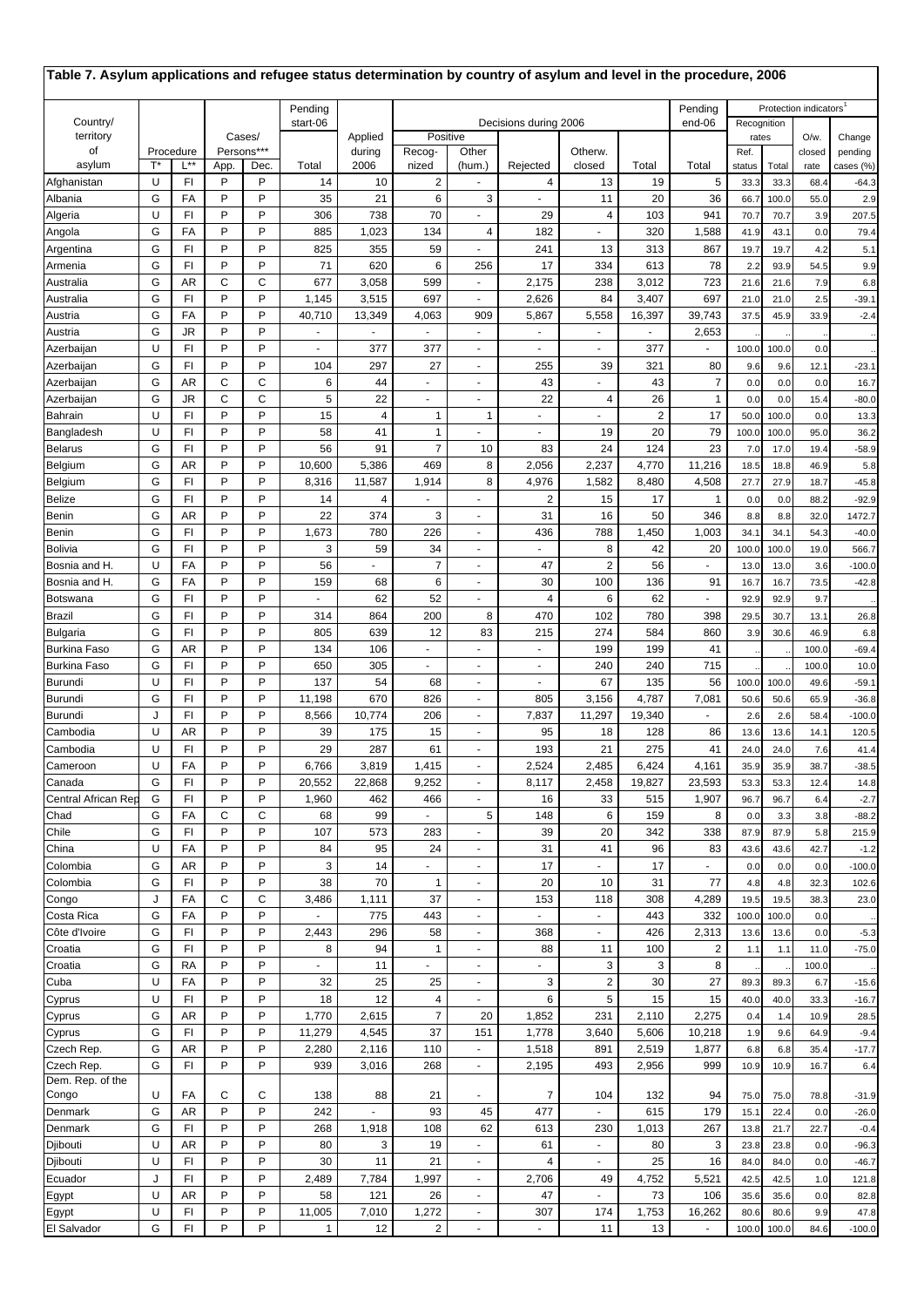| Table 7. Asylum applications and refugee status determination by country of asylum and level in the procedure, 2006 |        |                      |          |            |                                   |                          |                      |                             |                    |                                   |                         |                         |               |              |                                    |                   |
|---------------------------------------------------------------------------------------------------------------------|--------|----------------------|----------|------------|-----------------------------------|--------------------------|----------------------|-----------------------------|--------------------|-----------------------------------|-------------------------|-------------------------|---------------|--------------|------------------------------------|-------------------|
|                                                                                                                     |        |                      |          |            | Pending                           |                          |                      |                             |                    |                                   |                         | Pending                 |               |              | Protection indicators <sup>1</sup> |                   |
| Country/                                                                                                            | Cases/ |                      | start-06 |            | Decisions during 2006<br>Positive |                          |                      |                             |                    | end-06                            | Recognition             |                         |               |              |                                    |                   |
| territory<br>οf                                                                                                     |        | Procedure            |          | Persons*** |                                   | Applied<br>during        | Recog-               | Other                       |                    | Otherw.                           |                         |                         | rates<br>Ref. |              | $O/w$ .<br>closed                  | Change<br>pending |
| asylum                                                                                                              | T*     | $L^{**}$             | App.     | Dec.       | Total                             | 2006                     | nized                | (hum.)                      | Rejected           | closed                            | Total                   | Total                   | status        | Total        | rate                               | cases (%)         |
| Eritrea                                                                                                             | U      | FA                   | P        | P          | 1,591                             | 470                      | 31                   | $\mathcal{L}_{\mathcal{A}}$ | 22                 | 4                                 | 57                      | 2,004                   | 58.5          | 58.5         | 7.0                                | 26.0              |
| Estonia                                                                                                             | G      | FA                   | P        | P          | 8                                 | 7                        | ٠                    | $\mathbf{1}$                | 5                  | $\mathbf{1}$                      | $\overline{7}$          | 8                       | 0.0           | 16.7         | 14.3                               | 0.0               |
| Ethiopia                                                                                                            | J      | FI                   | P        | P          | 209                               | 2,819                    | 2,698                |                             | 6                  | $\mathbf{1}$                      | 2,705                   | 323                     | 99.8          | 99.8         | 0.0                                | 54.5              |
| Fiji<br>Finland                                                                                                     | J<br>G | FI<br>FI             | P<br>P   | P<br>P     | $\overline{\phantom{a}}$<br>1,225 | $\overline{2}$<br>2,331  | ٠<br>38              | $\blacksquare$<br>618       | ÷,<br>1,481        | $\blacksquare$<br>287             | $\blacksquare$<br>2,424 | $\overline{2}$<br>1,133 |               | 30.7         | 11.8                               | $-7.5$            |
| France                                                                                                              | G      | AR                   | P        | P          | 29,579                            | 30,477                   | 4,081                | 370                         | 24,576             | $\blacksquare$                    | 29,027                  | 31,160                  | 1.8<br>14.1   | 15.3         | 0.0                                | 5.3               |
| France                                                                                                              | G      | FA                   | P        | P          | 11,755                            |                          | ÷,                   | ÷.                          |                    | $\blacksquare$                    |                         | 8,411                   |               |              |                                    | $-28.4$           |
| France                                                                                                              | G      | FI                   | P        | P          |                                   | 30,748                   | 2,743                | 186                         | 34,786             | $\overline{\phantom{a}}$          | 37,715                  |                         | 7.3           | 7.8          | 0.0                                |                   |
| France                                                                                                              | G      | RA                   | P        | P          | $\blacksquare$                    | 8,584                    | 4,057                | 368                         | ÷,                 | $\blacksquare$                    | 4,425                   | ÷,                      | 91.7          | 100.0        | 0.0                                |                   |
| Gabon                                                                                                               | G      | FA                   | P        | P          | 4,843                             | 451                      |                      | $\sim$                      | 211                | 956                               | 1,167                   | 4,127                   | 0.0           | 0.0          | 81.9                               | $-14.8$           |
| Gambia                                                                                                              | G      | FI                   | P        | P          | 602                               | 41                       | 41                   | $\blacksquare$              | $\omega$           | $\sim$                            | 41                      | 602                     | 100.0         | 100.0        | 0.0                                | 0.0               |
| Georgia                                                                                                             | G      | AR                   | P        | P          | 8                                 | 26                       | 9                    | $\blacksquare$              | 15                 | $\overline{2}$                    | 26                      | 8                       | 37.5          | 37.5         | 7.7                                | 0.0               |
| Germany                                                                                                             | G<br>G | RA<br>JR             | P<br>P   | P<br>P     | 2,262                             | 9,071                    | 383                  | 296                         | 339<br>ä,          | 7,977                             | 8,995<br>$\blacksquare$ | 2,413                   | 37.6          | 66.7         | 88.7                               | 6.7               |
| Germany<br>Germany                                                                                                  | G      | <b>NA</b>            | P        | P          | 62,510<br>6,852                   | $\blacksquare$<br>21,029 | ٠<br>965             | $\blacksquare$<br>307       | 17,442             | $\overline{\phantom{a}}$<br>3,050 | 21,764                  | 43,972<br>6,422         | 5.2           | 6.8          | 14.0                               | $-29.7$<br>$-6.3$ |
| Ghana                                                                                                               | G      | F1                   | P        | P          | 5,499                             | 99                       | ÷                    | $\omega$                    | $\overline{7}$     | 3                                 | 10                      | 5,588                   | 0.0           | 0.0          | 30.0                               | 1.6               |
| Greece                                                                                                              | G      | FA                   | P        | P          | 3,914                             | 12,267                   | 64                   | 64                          | 10,414             | 2,624                             | 13,166                  | 3,404                   | 0.6           | 1.2          | 19.9                               | $-13.0$           |
| Greece                                                                                                              | G      | JR                   | P        | P          | 5,000                             |                          | ٠                    |                             | ÷,                 |                                   |                         | 10,100                  |               |              |                                    | 102.0             |
| Guatemala                                                                                                           | G      | FI                   | P        | P          | 3                                 | 34                       | 3                    |                             | ä,                 | 31                                | 34                      | 3                       | 100.0         | 100.0        | 91.2                               | 0.0               |
| Guinea                                                                                                              | G      | FI                   | P        | P          | 3,808                             | 1,228                    | 528                  | $\blacksquare$              | 621                | ¥.                                | 1,149                   | 3,887                   | 46.0          | 46.0         | 0.0                                | 2.1               |
| Guinea-Bissau                                                                                                       | G      | FI                   | P        | P          | 166                               | 386                      | 215                  | $\sim$                      | 20                 | $\overline{\phantom{a}}$          | 235                     | 317                     | 91.5          | 91.5         | 0.0                                | 91.0              |
| Honduras<br>Hong Kong SAR,                                                                                          | G      | FI                   | P        | P          | 50                                | 20                       | ٠                    | $\overline{\phantom{a}}$    | 28                 | 42                                | 70                      | $\sim$                  | 0.0           | 0.0          | 60.0                               | $-100.0$          |
| China                                                                                                               | U      | AR                   | P        | P          | 437                               | 532                      | 5                    | $\blacksquare$              | 280                | 169                               | 454                     | 515                     | 1.8           | 1.8          | 37.2                               | 17.8              |
| Hong Kong SAR,                                                                                                      |        |                      |          |            |                                   |                          |                      |                             |                    |                                   |                         |                         |               |              |                                    |                   |
| China                                                                                                               | U      | FI                   | P        | P          | 638                               | 2,481                    | 50                   | $\blacksquare$              | 532                | 667                               | 1,249                   | 1,870                   | 8.6           | 8.6          | 53.4                               | 193.1             |
| Hong Kong SAR,<br>China                                                                                             | U      | RA                   | P        | P          | 22                                | 22                       |                      |                             | 22                 |                                   | 22                      | 22                      | 0.0           | 0.0          | 0.0                                | 0.0               |
| Hungary                                                                                                             | G      | F1                   | P        | P          | 333                               | 2,117                    | 99                   | 99                          | 1,118              | 603                               | 1,919                   | 531                     | 7.5           | 15.0         | 31.4                               | 59.5              |
| Iceland                                                                                                             | G      | FI                   | P        | P          | 29                                | 39                       | ÷,                   | 4                           | 29                 | 5                                 | 38                      | 30                      | 0.0           | 12.1         | 13.2                               | 3.4               |
| India                                                                                                               | U      | AR                   | P        | P          | 57                                | 191                      | 51                   | $\blacksquare$              | 57                 | 22                                | 130                     | 118                     | 47.2          | 47.2         | 16.9                               | 107.0             |
| India                                                                                                               | U      | FI                   | P        | P          | 246                               | 1,232                    | 499                  |                             | 214                | 202                               | 915                     | 563                     | 70.0          | 70.0         | 22.1                               | 128.9             |
| Indonesia                                                                                                           | U      | FA                   | P        | P          | 58                                | 423                      | 106                  | $\overline{7}$              | 27                 | 76                                | 216                     | 265                     | 75.7          | 80.7         | 35.2                               | 356.9             |
| Iraq                                                                                                                | U      | F1                   | P        | P          | 1,948                             | 480                      | ä,                   | $\sim$                      | ٠                  | 248                               | 248                     | 2,180                   |               |              | 100.0                              | 11.9              |
| Ireland<br>Ireland                                                                                                  | G<br>G | AR<br>F1             | P<br>P   | P<br>P     | 1,286<br>1,139                    | 3,172<br>4,314           | 251<br>397           |                             | 1,615<br>3,249     | 92<br>598                         | 1,958<br>4,244          | 2,500<br>924            | 13.5<br>10.9  | 13.5<br>10.9 | 4.7<br>14.1                        | 94.4<br>$-18.9$   |
| Islamic Rep. of                                                                                                     |        |                      |          |            |                                   |                          |                      |                             |                    |                                   |                         |                         |               |              |                                    |                   |
| Iran                                                                                                                | U      | FI                   | P        | P          | 201                               | 1,101                    | 83                   | 10                          | 52                 | 138                               | 283                     | 1,019                   | 57.2          | 64.1         | 48.8                               | 407.0             |
| Israel                                                                                                              | J      | FA                   | C        | C          | 939                               | 1,348                    | 5                    | 339                         | 805                | 276                               | 1,425                   | 863                     | 0.4           | 29.9         | 19.4                               | $-8.1$            |
| Italy                                                                                                               | G      | FA                   | P        | P          |                                   | 10,348                   | 1,051                | 5,321                       | 7,951              | 3,596                             | 17,919                  |                         | 7.3           | 44.5         | 20.1                               |                   |
| Japan                                                                                                               | G      | AR                   | P        | P          | 100                               | 340                      | 12                   | 26                          | 101                | 33                                | 172                     | 268                     | 8.6           | 27.3         | 19.2                               | 168.0             |
| Japan<br>Japan                                                                                                      | G<br>G | F <sub>1</sub><br>JR | P<br>C   | P<br>C     | 308<br>117                        | 954<br>59                | 22<br>ä,             | 27<br>$\omega$              | 362<br>L.          | 48<br>6                           | 459<br>15               | 803<br>146              | 5.4           | 11.9         | 10.5<br>40.0                       | 160.7<br>24.8     |
| Jordan                                                                                                              | U      | F1                   | P        | P          | 16,574                            | 4,848                    | 186                  | $\blacksquare$              | 408                | 1,580                             | 2,174                   | 19,248                  | 31.3          | 31.3         | 72.7                               | 16.1              |
| Kazakhstan                                                                                                          | U      | FA                   | P        | P          | 63                                | 196                      | 169                  | $\blacksquare$              | 6                  | 16                                | 191                     | 68                      | 96.6          | 96.6         | 8.4                                | 7.9               |
| Kazakhstan                                                                                                          | G      | F <sub>1</sub>       | P        | P          | $\overline{\mathbf{c}}$           | 107                      | 30                   | $\blacksquare$              | 49                 | 9                                 | 88                      | 21                      | 38.0          | 38.0         | 10.2                               | 950.0             |
| Kenya                                                                                                               | U      | AR                   | P        | P          | 366                               | 104                      | 160                  | $\blacksquare$              | 305                | 5                                 | 470                     | $\blacksquare$          | 34.4          | 34.4         | 1.1                                | $-100.0$          |
| Kenya                                                                                                               | U      | F <sub>1</sub>       | P        | P          | 16,460                            | 37,392                   | 22,775               | $\blacksquare$              | 1,723              | 10,839                            | 35,337                  | 18,515                  | 93.0          | 93.0         | 30.7                               | 12.5              |
| Kuwait                                                                                                              | U      | FI                   | P        | P          | 203                               | 408                      | 15                   | $\blacksquare$              | $\overline{4}$     | 67                                | 86                      | 525                     | 78.9          | 78.9         | 77.9                               | 158.6             |
| Kyrgyzstan                                                                                                          | U      | FA                   | P<br>P   | P<br>P     | 75                                | 207                      | 124                  | $\blacksquare$              | ä,                 | 18                                | 142                     | 140                     | 100.0         | 100.0        | 12.7                               | 86.7              |
| Kyrgyzstan<br>Latvia                                                                                                | G<br>G | FA<br>FA             | P        | P          | 423<br>9                          | 307<br>8                 | 25<br>$\overline{2}$ | $\blacksquare$<br>8         | 66<br>$\mathbf{1}$ | 210<br>3                          | 301<br>14               | 429<br>3                | 27.5<br>18.2  | 27.5<br>90.9 | 69.8<br>21.4                       | 1.4<br>$-66.7$    |
| Lebanon                                                                                                             | U      | AR                   | P        | P          | 29                                | 231                      | 14                   | $\mathcal{L}_{\mathcal{A}}$ | 142                | $\sim$                            | 156                     | 104                     | 9.0           | 9.0          | 0.0                                | 258.6             |
| Lebanon                                                                                                             | U      | F1                   | P        | P          | 1,449                             | 1,711                    | 109                  | 70                          | 460                | 46                                | 685                     | 2,475                   | 17.1          | 28.0         | 6.7                                | 70.8              |
| Liberia                                                                                                             | G      | F1                   | C        | C          | 29                                | 53                       | ä,                   | $\Box$                      | $\blacksquare$     | 29                                | 29                      | 53                      |               |              | 100.0                              | 82.8              |
| Libyan Arab                                                                                                         |        |                      |          |            |                                   |                          |                      |                             |                    |                                   |                         |                         |               |              |                                    |                   |
| Jamahiriya                                                                                                          | U      | FA                   | P        | P          | 2,722                             | 1,050                    | 59                   |                             | 263                | 1,456                             | 1,778                   | 1,994                   | 18.3          | 18.3         | 81.9                               | $-26.7$           |
| Liechtenstein                                                                                                       | G<br>G | F <sub>1</sub><br>FI | P<br>P   | P<br>P     | 60<br>41                          | 47                       | ä,                   | 37<br>82                    | 20<br>26           | 25                                | 82<br>130               | 25<br>50                | 0.0           | 64.9         | 30.5                               | $-58.3$           |
| Lithuania<br>Luxembourg                                                                                             | G      | AR                   | P        | P          | $\overline{\phantom{a}}$          | 139<br>311               | 12<br>$\overline{2}$ | $\mathcal{L}_{\mathcal{A}}$ | 305                | 10<br>$\overline{4}$              | 311                     | $\blacksquare$          | 10.0<br>0.7   | 78.3<br>0.7  | 7.7<br>1.3                         | 22.0              |
| Luxembourg                                                                                                          | G      | F1                   | P        | P          | $\blacksquare$                    | 523                      | 37                   | 351                         | 508                | 225                               | 1,121                   | $\blacksquare$          | 4.1           | 43.3         | 20.1                               |                   |
| Luxembourg                                                                                                          | G      | JR                   | P        | P          |                                   | 217                      |                      | $\blacksquare$              | 149                | 18                                | 167                     | 50                      | 0.0           | 0.0          | 10.8                               |                   |
| Malawi                                                                                                              | G      | F1                   | P        | P          | 5,331                             | 4,364                    | 207                  | $\blacksquare$              | 612                | 3,631                             | 4,450                   | 5,245                   | 25.3          | 25.3         | 81.6                               | $-1.6$            |
| Malaysia                                                                                                            | U      | FA                   | P        | P          | 10,838                            | 9,091                    | 9,313                | $\blacksquare$              | 574                | 856                               | 10,743                  | 9,186                   | 94.2          | 94.2         | 8.0                                | $-15.2$           |
| Mali                                                                                                                | G      | F1                   | P        | P          | 1,833                             | 156                      | 48                   | $\blacksquare$              | 57                 | $\blacksquare$                    | 105                     | 1,884                   | 45.7          | 45.7         | 0.0                                | $2.8$             |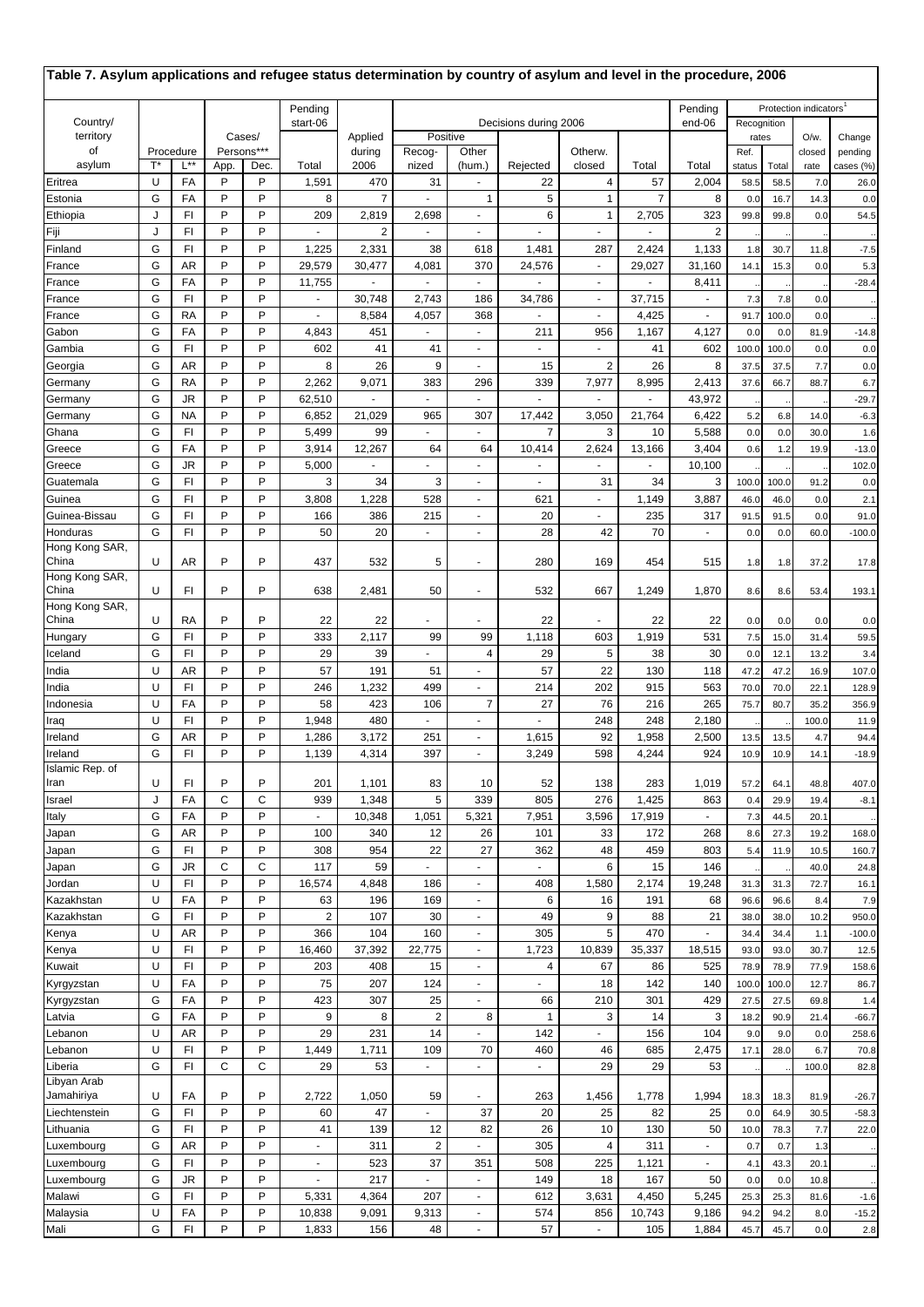| Table 7. Asylum applications and refugee status determination by country of asylum and level in the procedure, 2006 |        |                      |        |                    |                          |                                 |                         |                                  |                          |                          |                          |                         |                |              |                                    |                      |
|---------------------------------------------------------------------------------------------------------------------|--------|----------------------|--------|--------------------|--------------------------|---------------------------------|-------------------------|----------------------------------|--------------------------|--------------------------|--------------------------|-------------------------|----------------|--------------|------------------------------------|----------------------|
|                                                                                                                     |        |                      |        |                    | Pending                  |                                 |                         |                                  |                          |                          |                          | Pendina                 |                |              | Protection indicators <sup>1</sup> |                      |
| Country/                                                                                                            |        |                      |        |                    | start-06                 | end-06<br>Decisions during 2006 |                         |                                  |                          |                          |                          |                         |                | Recognition  |                                    |                      |
| territory<br>οf                                                                                                     |        |                      |        | Cases/             |                          | Applied                         | Positive                |                                  |                          |                          |                          |                         | rates          |              | O/w.                               | Change               |
| asylum                                                                                                              | T*     | Procedure<br>L**     | App.   | Persons***<br>Dec. | Total                    | during<br>2006                  | Recog-<br>nized         | Other<br>(hum.)                  | Rejected                 | Otherw.<br>closed        | Total                    | Total                   | Ref.<br>status | Total        | closed<br>rate                     | pending<br>cases (%) |
| Malta                                                                                                               | G      | FI                   | P      | P                  | 149                      | 1,272                           | 28                      | 522                              | 637                      | 23                       | 1,210                    | 211                     | 2.4            | 46.3         | 1.9                                | 41.6                 |
| Mauritania                                                                                                          | U      | FA                   | P      | P                  | 92                       | 306                             | 122                     | $\blacksquare$                   | 184                      | 1                        | 307                      | 91                      | 39.9           | 39.9         | 0.3                                | $-1.1$               |
| Mexico                                                                                                              | G      | FI                   | P      | P                  | 160                      | 480                             | 82                      | $\mathcal{L}_{\mathcal{A}}$      | 107                      | 315                      | 504                      | 136                     | 43.4           | 43.4         | 62.5                               | $-15.0$              |
| Moldova                                                                                                             | G      | FA                   | P      | P                  | 148                      | 71                              | 13                      | 69                               | 21                       | 38                       | 141                      | 78                      | 12.6           | 79.6         | 27.0                               | $-47.3$              |
| Mongolia                                                                                                            | U      | FA                   | P      | P                  |                          | 10                              | $\overline{4}$          | ÷.                               | $\boldsymbol{2}$         | $\overline{2}$           | 8                        | $\overline{2}$          | 66.7           | 66.7         | 25.0                               |                      |
| Montenegro                                                                                                          | U      | FI                   | P      | P                  | ٠                        | 16                              | $\blacksquare$          | $\blacksquare$                   | $\overline{2}$           | 4                        | 6                        | 10                      | 0.0            | 0.0          | 66.7                               |                      |
| Morocco                                                                                                             | U      | FA                   | P      | P                  | 1,578                    | 951                             | 299                     | $\blacksquare$                   | 703                      | 152                      | 1,154                    | 1,375                   | 29.8           | 29.8         | 13.2                               | $-12.9$              |
| Mozambique                                                                                                          | G      | FA                   | P      | P                  | 4,015                    | 964                             | 654                     | $\sim$                           |                          | 9                        | 663                      | 4,316                   | 100.0          | 100.0        | 1.4                                | 7.5                  |
| Namibia                                                                                                             | G      | FI                   | P      | P                  | 1,079                    | 247                             | 143                     | ÷.                               | 60                       | 1                        | 204                      | 1,122                   | 70.4           | 70.4         | 0.5                                | 4.0                  |
| Nepal                                                                                                               | U      | AR                   | P      | P                  | 115                      | 46                              | 72                      | ÷.                               | 66                       | 3                        | 141                      | 20                      | 52.2           | 52.2         | 2.1                                | $-82.6$              |
| Nepal                                                                                                               | U      | F1                   | P      | P                  | 123                      | 183                             | 113                     | 8                                | 52                       | 15                       | 188                      | 118                     | 65.3           | 69.9         | 8.0                                | $-4.1$               |
| Nepal                                                                                                               | G      | AR                   | P      | P                  | 343                      |                                 | $\blacksquare$          | $\overline{7}$                   | $\overline{a}$           |                          | $\overline{7}$           | 336                     | 0.0            | 100.0        | 0.0                                | $-2.0$               |
| Nepal                                                                                                               | G      | FI                   | P      | P                  | 691                      | 341                             | $\blacksquare$          | 25                               | $\sim$                   |                          | 25                       | 1,007                   | 0.0            | 100.0        | 0.0                                | 45.7                 |
| Netherlands                                                                                                         | G      | AR                   | P      | P                  | 1,644                    |                                 | ä,                      | 2,045                            | 1,188                    | 1,861                    | 5,094                    | 367                     | 0.0            | 63.3         | 36.5                               | -77.7                |
| Netherlands                                                                                                         | G      | FI                   | P      | P                  | 7,285                    | 14,465                          | 358                     | 3,986                            | 7,519                    | 2,318                    | 14,181                   | 7,258                   | 3.0            | 36.6         | 16.3                               | $-0.4$               |
| Netherlands                                                                                                         | G      | JR                   | P      | P                  | 5,735                    | ÷.                              |                         | ÷.                               | $\sim$                   | $\mathbf{r}$             | $\blacksquare$           | 5,493                   |                |              |                                    | $-4.2$               |
| New Zealand                                                                                                         | G      | AR                   | P      | P                  | 256                      | 218                             | 70                      | $\blacksquare$                   | 235                      | 41                       | 346                      | 128                     | 23.0           | 23.0         | 11.8                               | $-50.0$              |
| New Zealand                                                                                                         | G      | FI                   | P      | P                  | 140                      | 276                             | 77                      | $\blacksquare$                   | 238                      | $\blacksquare$           | 315                      | 101                     | 24.4           | 24.4         | 0.0                                | $-27.9$              |
| Nicaragua                                                                                                           | G      | FI                   | P      | P                  | 4                        | 41                              | 4                       | $\sim$                           |                          | 32                       | 36                       | 9                       | 100.0          | 100.0        | 88.9                               | 125.0                |
| Niger                                                                                                               | G      | AR                   | P      | P                  | 15                       | $\overline{2}$                  | $\overline{c}$          | $\mathcal{L}_{\mathcal{A}}$      | $\overline{\phantom{a}}$ | 15                       | 17                       | $\blacksquare$          | 100.0          | 100.0        | 88.2                               | $-100.0$             |
| Niger                                                                                                               | G<br>G | F1                   | P<br>P | P<br>P             | 33                       | 23                              | $\overline{7}$          | $\blacksquare$                   | 12                       | 17                       | 36                       | 20                      | 36.8           | 36.8         | 47.2                               | $-39.4$              |
| Nigeria                                                                                                             | G      | FI<br>AR             | P      | P                  | 420                      | 492<br>5,091                    | 63                      | 461                              |                          | 236<br>59                | 236<br>5,629             | 676<br>3,672            |                | 9.4          | 100.0                              | 61.0                 |
| Norway                                                                                                              | G      | FI                   | P      | P                  | 2,881                    | 5,320                           | 461                     | 1,225                            | 5,049<br>1,276           | 1,254                    | 4,216                    | 4,284                   | 1.1<br>15.6    | 56.9         | 1.0<br>29.7                        | 48.7                 |
| Norway<br>Oman                                                                                                      | U      | FI                   | P      | P                  | 4                        | 3                               | $\blacksquare$          | $\blacksquare$                   | $\sim$                   | $\sim$                   | $\overline{\phantom{a}}$ | 7                       |                |              |                                    | 75.0                 |
| Pakistan                                                                                                            | U      | FA                   | P      | P                  | 3,429                    | 2,018                           | 314                     | $\blacksquare$                   | 1,550                    | 906                      | 2,770                    | 2,677                   | 16.8           | 16.8         | 32.7                               | $-21.9$              |
| Panama                                                                                                              | G      | FI                   | P      | P                  | 495                      | 358                             | 135                     |                                  | 47                       | 429                      | 611                      | 242                     | 74.2           | 74.2         | 70.2                               | $-51.1$              |
| Papua New                                                                                                           |        |                      |        |                    |                          |                                 |                         |                                  |                          |                          |                          |                         |                |              |                                    |                      |
| Guinea                                                                                                              | G      | FI                   | P      | P                  | 4                        |                                 | 2                       | $\overline{a}$                   | $\blacksquare$           | ٠                        | 2                        | $\overline{\mathbf{c}}$ | 100.0          | 100.0        | 0.0                                | $-50.0$              |
| Paraguay                                                                                                            | G      | FI                   | P      | P                  | 8                        | 12                              | 14                      | $\sim$                           | ÷,                       | 4                        | 18                       | $\overline{2}$          | 100.0          | 100.0        | 22.2                               | $-75.0$              |
| Peru                                                                                                                | G      | FI                   | P      | P                  | 336                      | 297                             | 75                      | $\sim$                           | 19                       | 51                       | 145                      | 488                     | 79.8           | 79.8         | 35.2                               | 45.2                 |
| Philippines                                                                                                         | G      | FI                   | P      | P                  | 42                       | 23                              | $\overline{7}$          | $\mathcal{L}_{\mathcal{A}}$      | 3                        | 15                       | 25                       | 40                      | 70.0           | 70.0         | 60.0                               | $-4.8$               |
| Poland                                                                                                              | G      | AR                   | P      | P                  | ٠                        | 1,292                           | 63                      | 53                               | 1,342                    | 25                       | 1,483                    | $\sim$                  | 4.3            | 8.0          | 1.7                                |                      |
| Poland                                                                                                              | G      | FI                   | P      | P                  | 2,146                    | 4,430                           | 422                     | 1,888                            | 1,138                    | 3,548                    | 6,996                    | 2,057                   | 12.2           | 67.0         | 50.7                               | $-4.1$               |
| Portugal                                                                                                            | G      | FI                   | P      | P                  | $\blacksquare$           | 128                             | 23                      | $\overline{7}$                   | 71                       | $\sim$                   | 101                      | $\sim$                  | 22.8           | 29.7         | 0.0                                |                      |
| Qatar                                                                                                               | U      | $\mathsf{FI}$        | P      | P                  | 28                       | 8                               |                         |                                  |                          | 1                        |                          | 35                      |                |              | 100.0                              | 25.0                 |
| Rep. of Korea                                                                                                       | G      | FA                   | P      | P                  | 519                      | 278                             | 11                      | 16                               | 111                      | 45                       | 183                      | 614                     | 8.0            | 19.6         | 24.6                               | 18.3                 |
| Romania                                                                                                             | G      | FA                   | P      | P                  | 265                      | 460                             | 51                      | 10                               | 283                      | 207                      | 551                      | 177                     | 14.8           | 17.7         | 37.6                               | $-33.2$              |
| Russian Fed.                                                                                                        | G      | FI                   | P      | P                  | 292                      | 1,170                           | 42                      | $\blacksquare$                   | 1,129                    | $\blacksquare$           | 1,171                    | 291                     | 3.6            | 3.6          | 0.0                                | $-0.3$               |
| Rwanda                                                                                                              | U      | AR                   | P      | P                  | 449                      | $\sim$                          | 136                     | $\sim$                           | $\blacksquare$           | 207                      | 343                      | 106                     | 100.0          | 100.0        | 60.3                               | $-76.4$              |
| Rwanda                                                                                                              | U      | FI                   | P      | P                  |                          | 14                              | 14                      | $\blacksquare$                   | $\blacksquare$           |                          | 14                       |                         | 100.0          | 100.0        | 0.0                                |                      |
| Rwanda                                                                                                              | G      | FI                   | P      | P                  | 3,853                    | 5                               | 9                       | $\blacksquare$                   | 10                       | $\blacksquare$           | 19                       | 3,839                   | 47.4           | 47.4         | 0.0                                | $-0.4$               |
| Saudi Arabia                                                                                                        | U      | FI                   | P      | P                  | 212                      | 112                             | 17                      | 4                                | 24                       | $\mathbf{1}$             | 46                       | 278                     | 37.8           | 46.7         | 2.2                                | 31.1                 |
| Senegal                                                                                                             | G      | F <sub>1</sub>       | P      | P                  | 2,629                    | 262                             | 8                       | $\mathcal{L}_{\mathcal{A}}$      | 249                      | $\blacksquare$           | 257                      | 2,634                   | 3.1            | 3.1          | 0.0                                | 0.2                  |
| Serbia                                                                                                              | U      | FI                   | P      | P                  | 33                       | 23                              | $\overline{\mathbf{c}}$ | $\blacksquare$                   | 20                       | 29                       | 51                       | 5                       | 9.1            | 9.1          | 56.9                               | $-84.8$              |
| Sierra Leone<br>Singapore                                                                                           | U<br>U | F1<br>F <sub>1</sub> | P<br>P | P<br>P             | 177<br>$\mathbf{1}$      | 244<br>27                       | 68<br>3                 | $\blacksquare$<br>$\blacksquare$ | 68<br>8                  | 57<br>$\overline{7}$     | 193<br>18                | 228<br>10               | 50.0<br>27.3   | 50.0<br>27.3 | 29.5<br>38.9                       | 28.8<br>900.0        |
| Slovakia                                                                                                            | G      | FI                   | P      | P                  | 2,707                    | 2,871                           | 8                       | $\blacksquare$                   | 878                      | 1,948                    | 2,834                    | 2,744                   |                |              |                                    |                      |
| Slovenia                                                                                                            | G      | FA                   | P      | P                  | 185                      | 518                             | 1                       | 8                                | 553                      | 313                      | 875                      | 180                     | 0.9<br>0.2     | 0.9<br>1.6   | 68.7<br>35.8                       | 1.4<br>$-2.7$        |
| Somalia                                                                                                             | U      | AR                   | C      | C                  | 102                      | 36                              | 4                       | $\sim$                           | 30                       | $\sim$                   | 34                       | 104                     | 11.8           | 11.8         | 0.0                                | 2.0                  |
| Somalia                                                                                                             | U      | F1                   | C      | C                  | 98                       | 1,288                           | 116                     | $\blacksquare$                   | 153                      | $\blacksquare$           | 269                      | 1,117                   | 43.1           | 43.1         | 0.0                                | 1039.8               |
| South Africa                                                                                                        | G      | F1                   | P      | P                  | 28,938                   | 53,361                          | 796                     | $\blacksquare$                   | 4,546                    | $\sim$                   | 5,342                    | 49,275                  | 14.9           | 14.9         | 0.0                                | 70.3                 |
| South Africa                                                                                                        | G      | BL                   | P      | P                  | 111,157                  | $\blacksquare$                  | 4,674                   | $\blacksquare$                   | 24,651                   | $\blacksquare$           | 29,325                   | 81,832                  | 15.9           | 15.9         | 0.0                                | $-26.4$              |
| Spain                                                                                                               | G      | FI                   | P      | P                  | $\overline{\phantom{a}}$ | 5,297                           | 165                     | 172                              | 1,475                    | 2,369                    | 4,181                    | $\blacksquare$          | 9.1            | 18.6         | 56.7                               |                      |
| Sri Lanka                                                                                                           | U      | FA                   | P      | P                  | 121                      | 169                             | 76                      | $\blacksquare$                   | 51                       | 28                       | 155                      | 135                     | 59.8           | 59.8         | 18.1                               | 11.6                 |
| Sudan                                                                                                               | U      | FA                   | P      | P                  | 346                      | 143                             | 92                      | $\blacksquare$                   | 4                        | 312                      | 408                      | 81                      | 95.8           | 95.8         | 76.5                               | $-76.6$              |
| Sudan                                                                                                               | G      | FA                   | P      | P                  | 4,077                    | 10,074                          | 9,699                   | $\blacksquare$                   | 45                       | 29                       | 9,773                    | 4,379                   | 99.5           | 99.5         | 0.3                                | 7.4                  |
| Swaziland                                                                                                           | J      | FA                   | P      | P                  | 256                      |                                 | $\blacksquare$          | $\blacksquare$                   | $\blacksquare$           |                          | $\overline{a}$           | 256                     |                |              |                                    | 0.0                  |
| Sweden                                                                                                              | G      | FI                   | P      | P                  | 9,029                    | 24,317                          | 616                     | 6,478                            | 7,010                    | 3,883                    | 17,987                   | 17,405                  | 4.4            | 50.3         | 21.6                               | 92.8                 |
| Switzerland                                                                                                         | G      | AR                   | P      | P                  | 9,843                    | 6,808                           | 1,421                   |                                  | 3,562                    | 4,340                    | 9,323                    | 7,328                   | 28.5           | 28.5         | 46.6                               | $-25.6$              |
| Switzerland                                                                                                         | G      | FI                   | P      | P                  | 4,585                    | 10,537                          | 1,857                   | $\overline{\phantom{a}}$         | 5,840                    | 3,474                    | 11,171                   | 5,057                   | 24.1           | 24.1         | 31.1                               | 10.3                 |
| Switzerland                                                                                                         | G      | CA                   | P      | P                  | $\blacksquare$           | $\sim$                          | $\blacksquare$          | 4,074                            | $\blacksquare$           | $\blacksquare$           | 4,074                    | $\blacksquare$          | 0.0            | 100.0        | 0.0                                |                      |
| Switzerland                                                                                                         | G      | HIF                  | P      | P                  | $\blacksquare$           | $\blacksquare$                  | $\blacksquare$          | 5,193                            | $\blacksquare$           | $\overline{\phantom{a}}$ | 5,193                    | $\blacksquare$          | 0.0            | 100.0        | 0.0                                |                      |
| Syrian Arab Rep.                                                                                                    | U      | AR                   | P      | P                  | 1,187                    | 257                             | 202                     | $\blacksquare$                   | 65                       | 4                        | 271                      | 1,173                   | 75.7           | 75.7         | 1.5                                | $-1.2$               |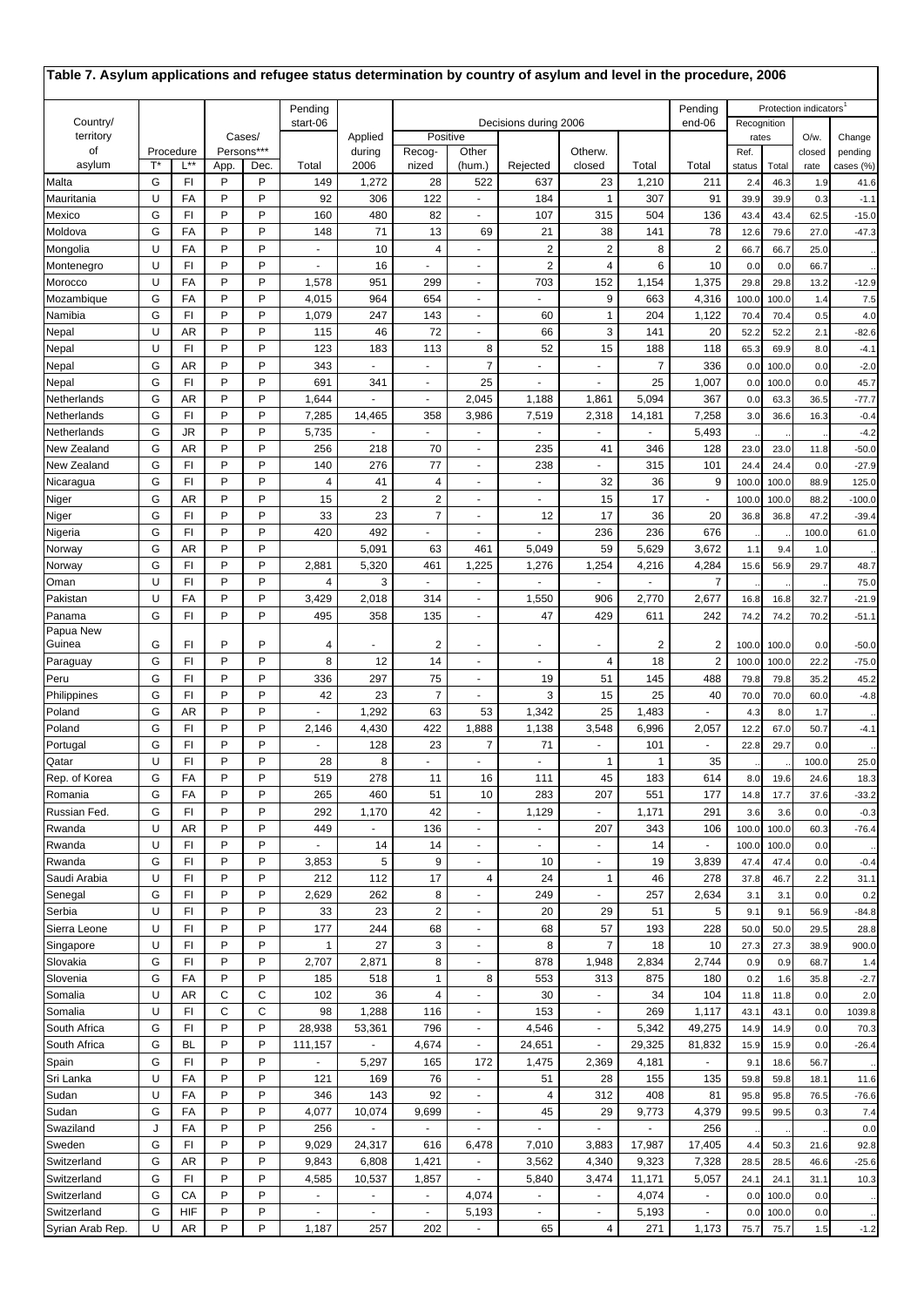| Table 7. Asylum applications and refugee status determination by country of asylum and level in the procedure, 2006 |    |                       |      |                    |                |                |                          |                          |                          |                   |                |         |                |       |                                    |                      |
|---------------------------------------------------------------------------------------------------------------------|----|-----------------------|------|--------------------|----------------|----------------|--------------------------|--------------------------|--------------------------|-------------------|----------------|---------|----------------|-------|------------------------------------|----------------------|
|                                                                                                                     |    |                       |      |                    | Pending        |                |                          |                          |                          |                   |                | Pending |                |       | Protection indicators <sup>1</sup> |                      |
| Country/                                                                                                            |    |                       |      |                    | start-06       |                |                          |                          | Decisions during 2006    |                   |                | end-06  | Recognition    |       |                                    |                      |
| territory                                                                                                           |    |                       |      | Cases/             |                | Applied        | Positive                 |                          |                          |                   |                |         |                | rates | $O/w$ .                            | Change               |
| of<br>asylum                                                                                                        | T* | Procedure<br>$L^{**}$ | App. | Persons***<br>Dec. | Total          | during<br>2006 | Recog-<br>nized          | Other<br>(hum.)          | Rejected                 | Otherw.<br>closed | Total          | Total   | Ref.<br>status | Total | closed<br>rate                     | pending<br>cases (%) |
| Syrian Arab Rep.                                                                                                    | U  | FI                    | P    | P                  | 2,532          | 2,352          | 990                      | $\blacksquare$           | 56                       | $\overline{2}$    | 1,048          | 3,836   | 94.6           | 94.6  | 0.2                                | 51.5                 |
| Syrian Arab Rep.                                                                                                    | U  | <b>RA</b>             | P    | P                  | 216            | 222            | 193                      | $\omega$                 | 36                       | 5                 | 234            | 204     | 84.3           | 84.3  | 2.1                                | $-5.6$               |
| Tajikistan                                                                                                          | G  | FA                    | P    | P                  | 22             | 449            | 46                       | $\omega$                 | 187                      | $\blacksquare$    | 233            | 238     | 19.7           | 19.7  | 0.0                                | 981.8                |
| <b>TfYR Macedonia</b>                                                                                               | G  | FI.                   | P    | P                  | 723            | 56             | $\sim$                   | 131                      | 257                      | 186               | 574            | 205     | 0.0            | 33.8  | 32.4                               | $-71.6$              |
| Thailand                                                                                                            | U  | AR                    | P    | P                  | 201            | 172            | 48                       | $\sim$                   | 186                      | 37                | 271            | 102     | 20.5           | 20.5  | 13.7                               | $-49.3$              |
| Thailand                                                                                                            | U  | F1                    | P    | P                  | 373            | 920            | 493                      | $\blacksquare$           | 252                      | 93                | 838            | 455     | 66.2           | 66.2  | 11.1                               | 22.0                 |
| Thailand                                                                                                            | U  | <b>RA</b>             | P    | P                  | 16             | $\overline{7}$ | $\overline{2}$           | ÷,                       | 9                        | 8                 | 19             | 4       | 18.2           | 18.2  | 42.1                               | $-75.0$              |
| Thailand                                                                                                            | G  | FA                    | P    | P                  | 31,573         | 3,619          | $\overline{\phantom{a}}$ | 15,762                   | 129                      | 1,438             | 17,329         | 17,863  | 0.0            | 99.2  | 8.3                                | $-43.4$              |
| <b>Timor-Leste</b>                                                                                                  | G  | FI                    | P    | P                  | 10             | ÷.             | $\sim$                   | ÷.                       | $\overline{\phantom{a}}$ | $\overline{7}$    | $\overline{7}$ | 3       |                |       | 100.0                              | $-70.0$              |
| Togo                                                                                                                | G  | AR                    | P    | P                  | $\overline{7}$ | 19             | $\overline{2}$           | $\sim$                   | $\sim$                   | 4                 | 6              | 20      | 100.0          | 100.0 | 66.7                               | 185.7                |
| Togo                                                                                                                | G  | FI                    | P    | P                  | 413            | 96             | 59                       | $\omega$                 | 27                       | 1                 | 87             | 422     | 68.6           | 68.6  | 1.1                                | 2.2                  |
| Tunisia                                                                                                             | U  | FA                    | P    | P                  | 26             | 72             | 12                       | $\sim$                   | $\overline{1}$           | 17                | 30             | 68      | 92.3           | 92.3  | 56.7                               | 161.5                |
| Turkey                                                                                                              | U  | AR                    | P    | P                  | 549            | 511            | 231                      | $\sim$                   | 169                      | $\blacksquare$    | 400            | 660     | 57.8           | 57.8  | 0.0                                | 20.2                 |
| Turkey                                                                                                              | U  | F1                    | P    | P                  | 4,144          | 4,553          | 1,580                    | $\sim$                   | 512                      | 1,148             | 3,240          | 5,457   | 75.5           | 75.5  | 35.4                               | 31.7                 |
| Turkey                                                                                                              | U  | <b>RA</b>             | P    | P                  | 179            | 37             | 84                       | $\omega$                 | 30                       | $\sim$            | 114            | 102     | 73.7           | 73.7  | 0.0                                | $-43.0$              |
| Turkmenistan                                                                                                        | U  | FI                    | P    | P                  | $\overline{2}$ | 13             | 5                        | $\sim$                   | 9                        | $\blacksquare$    | 14             | 1       | 35.7           | 35.7  | 0.0                                | $-50.0$              |
| Uganda                                                                                                              | G  | FI.                   | P    | P                  | 1,918          | 9,299          | 3,643                    | $\sim$                   | 1,762                    | $\mathbf{r}$      | 5,405          | 5,812   | 67.4           | 67.4  | 0.0                                | 203.0                |
| Ukraine                                                                                                             | G  | AR.                   | P    | P                  | 660            | 928            | 11                       | $\sim$                   | 529                      | 153               | 693            | 895     | 2.0            | 2.0   | 22.1                               | 35.6                 |
| Ukraine                                                                                                             | G  | FI.                   | P    | P                  | 958            | 2,075          | 65                       | $\blacksquare$           | 519                      | 2,184             | 2,768          | 288     | 11.1           | 11.1  | 78.9                               | $-69.9$              |
| <b>United Arab</b>                                                                                                  |    |                       |      |                    |                |                |                          |                          |                          |                   |                |         |                |       |                                    |                      |
| Emirates                                                                                                            | U  | FA                    | P    | P                  | 79             | 107            | 127                      |                          | 16                       | 11                | 154            | 32      | 88.8           | 88.8  | 7.1                                | $-59.5$              |
| United Kingdom <sup>2</sup>                                                                                         | G  | FI                    | P    | P                  | 5,500          | 28,320         | 2,630                    | 2,410                    | 16,700                   | 3,730             | 25,470         | 6,400   | 12.1           | 23.2  | 14.6                               | 16.4                 |
| United Kingdom                                                                                                      | G  | AR                    | C    | C                  | 7,000          | 14,865         | 3,610                    | $\blacksquare$           | 11,705                   | 780               | 16,140         | 6,000   | 23.6           | 23.6  | 4.8                                | $-14.3$              |
| United Kingdom                                                                                                      | G  | <b>JR</b>             | C    | C                  |                | 2,845          | 25                       | $\blacksquare$           | 15                       | 1,715             | 1,755          |         | 62.5           | 62.5  | 97.7                               |                      |
| United Rep. of<br>Tanzania                                                                                          | G  | FA                    | P    | P                  | 307            | 1,031          | 958                      | $\sim$                   |                          |                   | 958            | 380     | 100.0          | 100.0 | 0.0                                | 23.8                 |
| <b>United States</b>                                                                                                | G  | EO                    | P    | P                  | 72,979         | 16,817         | 13,237                   | $\omega$                 | 16,352                   | 27,838            | 57,427         | 69,185  | 44.7           | 44.7  | 48.5                               | $-5.2$               |
| <b>United States</b>                                                                                                | G  | IN                    | C    | C                  | 97,803         | 24,284         | 10,059                   | $\blacksquare$           | 22,751                   | 43,834            | 76,644         | 55,038  | 30.7           | 30.7  | 57.2                               | $-43.7$              |
| Uruguay                                                                                                             | G  | F1                    | P    | P                  | 9              | 25             | 2                        | $\sim$                   | 4                        | $\mathbf{r}$      | 6              | 28      | 33.3           | 33.3  | 0.0                                | 211.1                |
| Uzbekistan                                                                                                          | U  | FI.                   | P    | P                  | 587            |                |                          | $\sim$                   |                          | 587               | 587            |         |                |       | 100.0                              | $-100.0$             |
| Venezuela                                                                                                           |    |                       |      |                    |                |                |                          |                          |                          |                   |                |         |                |       |                                    |                      |
| (Bolivarian                                                                                                         |    |                       |      |                    |                |                |                          |                          |                          |                   |                |         |                |       |                                    |                      |
| Republic of)                                                                                                        | G  | FI                    | P    | P                  | 5,912          | 2,234          | 337                      | $\overline{\phantom{a}}$ | 52                       | 3                 | 392            | 7,754   | 86.6           | 86.6  | 0.8                                | 31.2                 |
| Yemen                                                                                                               | U  | FA                    | P    | P                  | 797            | 1,610          | 736                      | $\omega$                 | 279                      | 533               | 1,548          | 859     | 72.5           | 72.5  | 34.4                               | 7.8                  |
| Zambia                                                                                                              | G  | FA                    | P    | C                  | 146            | 103            | 18                       | $\sim$                   | 16                       | ÷.                | 34             | 215     | 52.9           | 52.9  | 0.0                                | 47.3                 |
| Zimbabwe                                                                                                            | G  | FA                    | P    | P                  | 118            | 3,260          | 570                      | ÷.                       | 22                       | 2,490             | 3,082          | 296     | 96.3           | 96.3  | 80.8                               | 150.8                |
| <b>Total</b>                                                                                                        |    |                       |      |                    | 808,238        | 604,591        | 141,400                  | 54,718                   | 308,769                  | 193,720           | 698,658        | 743,937 |                |       |                                    |                      |

#### **Notes:**

A dash ("-") indicates that the value is zero or not available.

<sup>1</sup> Protection indicators (calculated by UNHCR):

Refugee status recognition rate: Recognized divided by total of Recognized, Other positive and Rejected \* 100%.

Total recognition rate: Recognized plus Other positive divided by total of Recognized, Other positive and Rejected \* 100%.

Otherwise closed rate: Otherwise closed divided by Total no. of decisions \* 100%.

Change in pending cases: Cases pending as at 31 December minus Cases pending as at 1 January divided by Cases pending as at 1 January \* 100%.

2 UK figures at first instance are rounded to the closest five.

T=Type: G=Government; U=UNHCR; J=Government and UNHCR jointly.

\*\* L=Level: NA=New Applications; FI=First instance decisions; AR=Administrative Review decisions; RA=Repeat/reopened applications; IN=US Immigration

and Naturalization Service; EO=US Executive Office of Immigration Review; JR=Including Judicial Review; CA=Swiss cantonal regulations;

FIH=Swiss first instance humanitarian decisions; FA=Including first instance and appeal/review decisions.

\*\*\* Data refers to number of cases (C) or persons (P): App. = Applications; Dec. = Decisions taken during the year.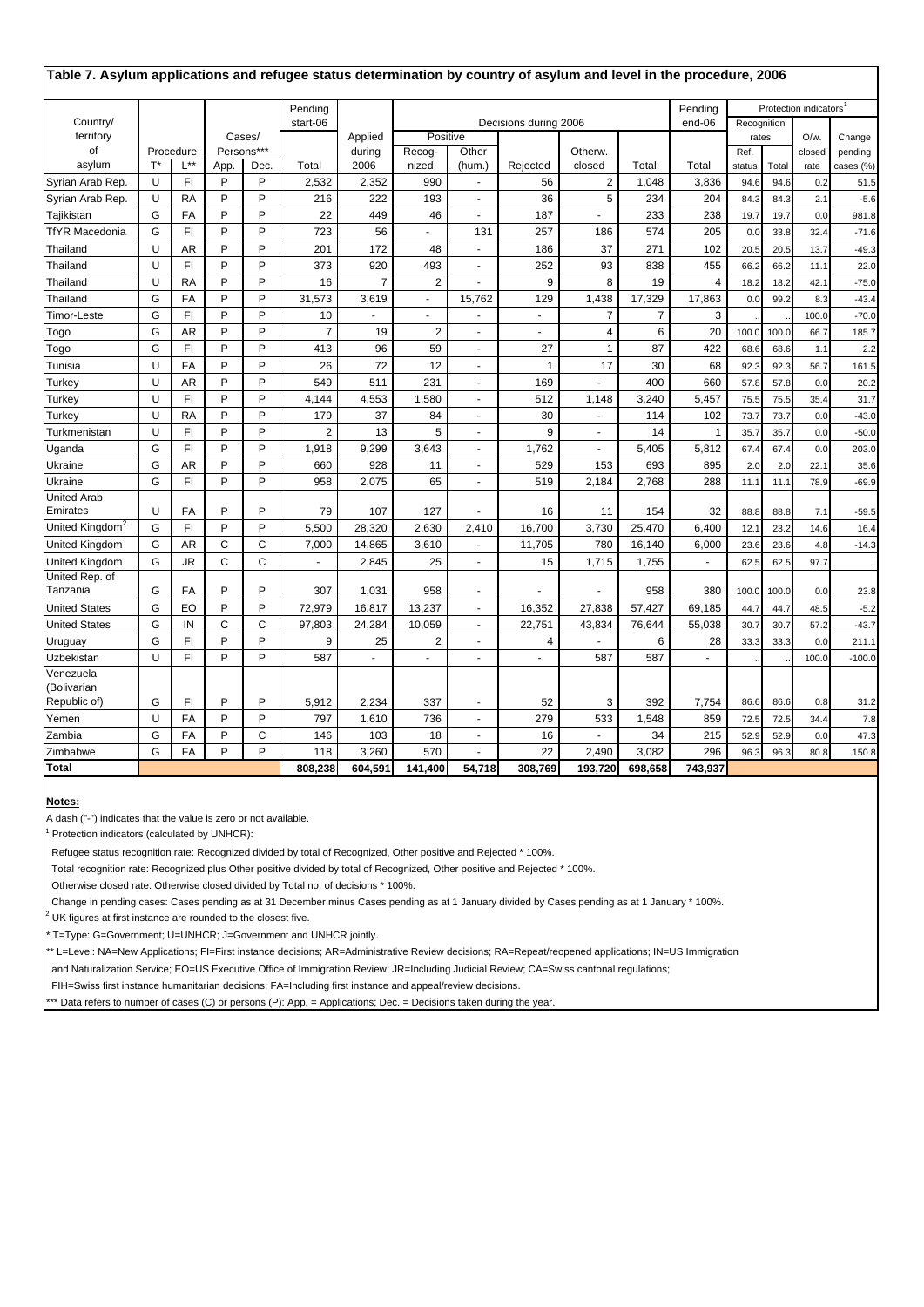## *Important note:*

**In countries with more than one level in the procedure (first instance, appeal, etc.), the figures for both procedures have**

 **been added up. As a result, appeal cases might have been counted more than once (once at first instance and once on appeal). These data allow to monitor the number of decisions taken, but they are not indicative of the final outcome of the procedure of negative decisions. For instance, recognition rates for nationalities which tend to appeal a rejection are underestimated.**

|                             | Pending    |                           |                   |                    |                |                       |                |                | Pending        |                           |               |       | Protection indicators* |           |                |
|-----------------------------|------------|---------------------------|-------------------|--------------------|----------------|-----------------------|----------------|----------------|----------------|---------------------------|---------------|-------|------------------------|-----------|----------------|
|                             | start-2006 |                           |                   |                    |                | Decisions during 2006 |                |                | end-2006       |                           | Recognition   |       |                        |           | Change pending |
|                             |            | of which:<br><b>UNHCR</b> | Applied<br>during | Positive<br>Recog- | Other          |                       | Otherw.        |                |                | of which:<br><b>UNHCR</b> | rates<br>Ref. |       | O/w.<br>closed         | cases (%) | <b>UNHCR</b>   |
| Origin                      | Total      | assisted                  | 2006              | nized              | (hum.)         | Rejected              | closed         | Total          | Total          | assisted                  | status        | Total | rate                   | Total     | assisted       |
| Afghanistan                 | 14,302     | 5,182                     | 15,427            | 1,945              | 2,605          | 9,346                 | 4,013          | 17,909         | 14,979         | 4,573                     | 14.0          | 32.7  | 22.4                   | 4.7       | $-11.8$        |
| Albania                     | 2,686      | 8                         | 2,238             | 865                | 114            | 1,734                 | 719            | 3,427          | 2,279          | 2                         | 31.9          | 36.1  | 21.0                   | $-15.2$   | $-75.0$        |
| Algeria                     | 1,358      | 82                        | 4,292             | 264                | 185            | 3,536                 | 736            | 4,726          | 2,675          | 83                        | 6.6           | 11.3  | 15.6                   | 97.0      | 1.2            |
| Andorra                     | 3          |                           |                   | $\overline{2}$     |                |                       |                | $\overline{2}$ |                |                           | 100.0         | 100.0 |                        | $-66.7$   |                |
| Angola                      | 2,107      | 152                       | 3,037             | 354                | 551            | 2,359                 | 358            | 3,627          | 1,581          | 92                        | 10.8          | 27.7  | 9.9                    | $-25.0$   | $-39.5$        |
| Antigua and                 |            |                           |                   |                    |                |                       |                |                |                |                           |               |       |                        |           |                |
| Barbuda                     | 10         |                           | 9                 | 1                  |                | 6                     | 3              | 10             | 9              |                           | 14.3          | 14.3  | 30.0                   | $-10.0$   |                |
| Argentina                   | 358        | 3                         | 172               | 17                 |                | 201                   | 169            | 387            | 179            | 3                         | 7.8           | 7.8   | 43.7                   | $-50.0$   | 0.0            |
| Armenia                     | 4,520      | 404                       | 6,294             | 992                | 322            | 3,790                 | 1,042          | 6,146          | 6,942          | 396                       | 19.4          | 25.7  | 17.0                   | 53.6      | $-2.0$         |
| Australia                   | 3          |                           | 8                 |                    |                | 5                     | 2              |                | $\overline{7}$ |                           |               |       | 28.6                   | 133.3     |                |
| Austria                     | 3          |                           | 18                |                    |                |                       | 2              | 3              | 16             |                           |               |       | 66.7                   | 433.3     |                |
| Azerbaijan                  | 4,027      | 38                        | 3,389             | 382                | 409            | 1,768                 | 621            | 3,180          | 3,098          | 39                        | 14.9          | 30.9  | 19.5                   | $-23.1$   | 2.6            |
| Bahamas                     | 18         |                           | 8                 |                    |                | 6                     | 4              | 10             | 19             |                           |               |       | 40.0                   | 5.6       |                |
| Bahrain                     | 25         |                           | 39                | 10                 | 1              | 32                    | 6              | 49             | 20             |                           | 23.3          | 25.6  | 12.2                   | $-20.0$   |                |
| Bangladesh                  | 3,854      | 439                       | 13,417            | 632                | 204            | 8,041                 | 1,941          | 10,813         | 5,344          | 807                       | 7.1           | 9.4   | 18.0                   | 38.7      | 83.8           |
| Barbados                    | 22         |                           | 40                | 5                  |                | 12                    | 4              | 21             | 38             |                           | 29.4          | 29.4  | 19.0                   | 72.7      |                |
| <b>Belarus</b>              | 1,516      | 268                       | 2,197             | 459                | 45             | 1,159                 | 840            | 2,503          | 1,720          | 199                       | 27.6          | 30.3  | 33.6                   | 13.5      | $-25.7$        |
| Belgium                     | 24         |                           | 10                | 5                  |                | 4                     | 13             | 22             | 35             |                           | 55.6          | 55.6  | 59.1                   | 45.8      |                |
| Belize                      | 24         |                           | 13                | 4                  |                | 7                     | 13             | 24             | 15             |                           | 36.4          | 36.4  | 54.2                   | $-37.5$   |                |
| Benin                       | 178        | 9                         | 172               | 6                  | 10             | 99                    | 33             | 148            | 160            | 11                        | 5.2           | 13.9  | 22.3                   | $-10.1$   | 22.2           |
| Bermuda                     | 3          |                           |                   |                    |                |                       |                | 1              | $\overline{2}$ |                           |               |       | 100.0                  | $-33.3$   |                |
| Bhutan                      | 1,120      | 1                         | 470               | 20                 | 39             | 48                    | 23             | 130            | 1,457          | $\overline{c}$            | 18.7          | 55.1  | 17.7                   | 30.1      | 100.0          |
| <b>Bolivia</b>              | 253        | 6                         | 865               | 12                 | 18             | 560                   | 104            | 694            | 429            | 4                         | 2.0           | 5.1   | 15.0                   | 69.6      | $-33.3$        |
| Bosnia and<br>Herzegovina   | 1,589      | 8                         | 2,619             | 649                | 1,145          | 2,331                 | 697            | 4,822          | 1,687          | 9                         | 15.7          | 43.5  | 14.5                   | 6.2       | 12.5           |
| Botswana                    | 11         | 1                         | 45                | 7                  |                | 9                     | 4              | 20             | 32             | 1                         | 43.8          | 43.8  | 20.0                   | 190.9     | 0.0            |
| Brazil                      | 590        | 1                         | 380               | 87                 | $\overline{7}$ | 327                   | 217            | 638            | 433            | 1                         | 20.7          | 22.3  | 34.0                   | $-26.6$   | 0.0            |
| Bulgaria                    | 1,079      | 44                        | 2,058             | 160                | 17             | 1,445                 | 702            | 2,324          | 830            | 21                        | 9.9           | 10.9  | 30.2                   | $-23.1$   | $-52.3$        |
| Burkina Faso                | 211        | 10                        | 255               | 40                 | 16             | 157                   | 58             | 271            | 203            | 7                         | 18.8          | 26.3  | 21.4                   | $-3.8$    | $-30.0$        |
| Burundi                     | 4,534      | 2,820                     | 5,070             | 865                | 628            | 819                   | 1,189          | 3,496          | 5,527          | 2,601                     | 37.4          | 64.6  | 34.0                   | 21.9      | $-7.8$         |
| Cambodia                    | 869        | 346                       | 341               | 97                 | 8              | 304                   | 119            | 528            | 674            | 314                       | 23.7          | 25.7  | 22.5                   | $-22.4$   | $-9.2$         |
| Cameroon                    | 3,536      | 119                       | 3,632             | 925                | 208            | 2,240                 | 659            | 4,022          | 3,382          | 147                       | 27.4          | 33.6  | 16.4                   | $-4.4$    | 23.5           |
| Canada                      | 36         |                           | 24                | 6                  |                | 14                    | 17             | 37             | 45             |                           | 30.0          | 30.0  | 45.9                   | 25.0      |                |
| Cape Verde                  | 13         |                           | 21                | 17                 |                | 22                    | 12             | 51             | 10             |                           | 43.6          | 43.6  | 23.5                   | $-23.1$   |                |
| Cayman Islands              | 1          |                           | 1                 |                    |                |                       |                |                | 1              |                           |               |       |                        | 0.0       |                |
| Central African             |            |                           |                   |                    |                |                       |                |                |                |                           |               |       |                        |           |                |
| Rep.                        | 2,460      | 1,922                     | 2,112             | 1,109              | $\overline{7}$ | 790                   | 553            | 2,459          | 2,112          | 1,633                     | 58.2          | 58.6  | 22.5                   | $-14.1$   | $-15.0$        |
| Chad                        | 4,072      | 2,838                     | 2,433             | 483                | 17             | 1,354                 | 1,284          | 3,138          | 3,431          | 2,105                     | 26.1          | 27.0  | 40.9                   | $-15.7$   | $-25.8$        |
| Chile                       | 85         | 3                         | 149               | 10                 | 3 <sup>1</sup> | 127                   | 26             | 166            | 79             | 5                         | 7.1           | 9.3   | 15.7                   | $-7.1$    | 66.7           |
| China                       | 15,955     | 673                       | 22,089            | 7,144              | 681            | 14,704                | 4,848          | 27,347         | 17,295         | 606                       | 31.7          | 34.7  | 17.7                   | 8.4       | $-10.0$        |
| Colombia                    | 19,981     | 8,839                     | 17,318            | 6,393              | 260            | 6,108                 | 4,766          | 17,527         | 21,923         | 10,433                    | 50.1          | 52.1  | 27.2                   | 9.7       | 18.0           |
| Comoros                     | 10         |                           | 80                | 11                 |                | 98                    | 3              | 112            | 10             |                           | 10.1          | 10.1  | 2.7                    | 0.0       |                |
| Congo                       | 4,998      | 2,594                     | 4,388             | 594                | 166            | 2,332                 | 470            | 3,557          | 5,899          | 2,699                     | 19.2          | 24.6  | 13.2                   | 18.0      | 4.0            |
| Costa Rica                  | 133        |                           | 65                | 16                 |                | 80                    | 31             | 127            | 75             |                           | 16.7          | 16.7  | 24.4                   | $-43.6$   |                |
| Côte d'Ivoire               | 6,162      | 2,964                     | 6,941             | 1,672              | 827            | 3,575                 | 814            | 6,893          | 6,383          | 2,985                     | 27.5          | 41.1  | 11.8                   | 3.6       | 0.7            |
| Croatia                     | 212        | $\overline{2}$            | 285               | 37                 | 42             | 193                   | 107            | 379            | 221            | 3                         | 13.6          | 29.0  | 28.2                   | 4.2       | 50.0           |
| Cuba                        | 1,670      | 128                       | 1,502             | 350                | 58             | 565                   | 1,207          | 2,180          | 1,341          | 200                       | 36.0          | 41.9  | 55.4                   | $-19.7$   | 56.3           |
| Cyprus                      |            |                           | 2                 | 1                  |                | 5                     |                | 7              |                |                           | 16.7          | 16.7  | 14.3                   | $-75.0$   |                |
| Czech Rep.<br>Dem. People's | 200        | 1                         | 151               | 16                 |                | 83                    | 82             | 181            | 178            | 1                         | 16.2          | 16.2  | 45.3                   | $-11.0$   | 0.0            |
| Rep. of Korea               | 74         | 3                         | 174               | 37                 | 17             | 50                    | 23             | 127            | 105            | 5                         | 35.6          | 51.9  | 18.1                   | 41.9      | 66.7           |
| Dem. Rep. of the            |            |                           |                   |                    |                |                       |                |                |                |                           |               |       |                        |           |                |
| Congo                       | 35,674     | 17,431                    | 21,686            | 5,078              | 749            | 10,223                | 6,722          | 22,772         | 31,753         | 17,724                    | 31.6          | 36.3  | 29.5                   | $-11.0$   | 1.7            |
| Denmark                     | 7          |                           | 7                 | 5                  | 1              |                       |                | 8              | 7              |                           | 71.4          | 85.7  | 12.5                   | 0.0       |                |
| Djibouti                    | 219        |                           | 137               | 37                 | $\mathbf{1}$   | 64                    | 51             | 153            | 113            | 1                         | 36.3          | 37.3  | 33.3                   | $-48.4$   |                |
| Dominica                    | 30         |                           | 12                | 9                  |                | 6                     | $\overline{7}$ | 22             | 18             |                           | 60.0          | 60.0  | 31.8                   | $-40.0$   |                |
| Dominican Rep.              | 95         | 5                         | 237               | 18                 |                | 129                   | 76             | 223            | 123            | 13                        | 12.2          | 12.2  | 34.1                   | 29.5      | 160.0          |
| Ecuador                     | 274        | 9                         | 249               | 49                 | 8              | 147                   | 121            | 325            | 270            | 13                        | 24.0          | 27.9  | 37.2                   | $-1.5$    | 44.4           |
| Egypt                       | 1,291      | 27                        | 2,149             | 465                | 18             | 1,130                 | 391            | 2,004          | 1,693          | 265                       | 28.8          | 29.9  | 19.5                   | 31.1      | 881.5          |
| El Salvador                 | 44,638     | $\mathbf{3}$              | 2,741             | 542                | 16             | 5,240                 | 22,742         | 28,540         | 28,783         | $\mathbf{1}$              | 9.3           | 9.6   | 79.7                   | $-35.5$   | $-66.7$        |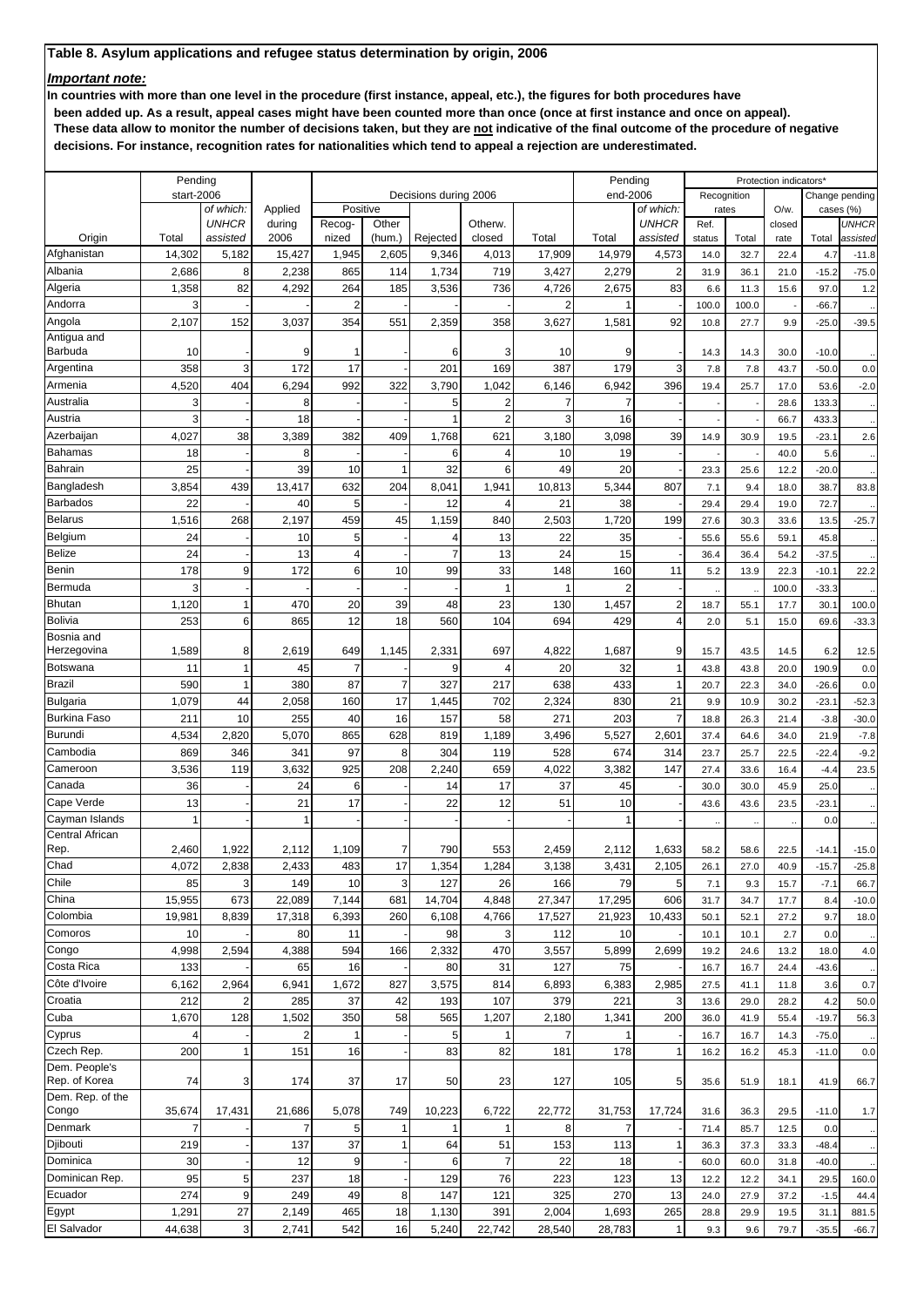## *Important note:*

**In countries with more than one level in the procedure (first instance, appeal, etc.), the figures for both procedures have**

 **been added up. As a result, appeal cases might have been counted more than once (once at first instance and once on appeal). These data allow to monitor the number of decisions taken, but they are not indicative of the final outcome of the procedure of negative**

 **decisions. For instance, recognition rates for nationalities which tend to appeal a rejection are underestimated.**

|                            | Pending<br>start-2006 |                           |                   |                    |                |                       |                |              | Pending        |                           |               |              | Protection indicators* |                    |                      |
|----------------------------|-----------------------|---------------------------|-------------------|--------------------|----------------|-----------------------|----------------|--------------|----------------|---------------------------|---------------|--------------|------------------------|--------------------|----------------------|
|                            |                       |                           |                   |                    |                | Decisions during 2006 |                |              | end-2006       |                           | Recognition   |              |                        |                    | Change pending       |
|                            |                       | of which:<br><b>UNHCR</b> | Applied<br>during | Positive<br>Recog- | Other          |                       | Otherw.        |              |                | of which:<br><b>UNHCR</b> | rates<br>Ref. |              | O/w.<br>closed         | cases (%)          | <b>UNHCR</b>         |
| Origin                     | Total                 | assisted                  | 2006              | nized              | (hum.)         | Rejected              | closed         | Total        | Total          | assisted                  | status        | Total        | rate                   | Total              | assisted             |
|                            |                       |                           |                   |                    |                |                       |                |              |                |                           |               |              |                        |                    |                      |
| <b>Equatorial Guinea</b>   | 59                    | 7                         | 70                | 21                 | 9              | 38                    | 42             | 110          | 32             | 6                         | 30.9          | 44.1         | 38.2                   | $-45.8$            | $-14.3$              |
| Eritrea                    | 3,862                 | 243                       | 21,999            | 14,125             | 3,249          | 2,637                 | 1,671          | 21,677       | 5,056          | 628                       | 70.6          | 86.8         | 7.7                    | 30.9               | 158.4                |
| Estonia                    | 141                   | $\overline{2}$            | 30                | 4                  |                | 38                    | 41             | 83           | 126            | 4                         | 9.5           | 9.5          | 49.4                   | $-10.6$            | 100.0                |
| Ethiopia                   | 11,733                | 3,223                     | 19,452            | 3,438              | 689            | 4,459                 | 3,422          | 12,023       | 16,689         | 7,907                     | 40.0          | 48.1         | 28.5                   | 42.2               | 145.3                |
| Fiji                       | 403                   |                           | 158               | 89                 |                | 145                   | 128            | 362          | 255            |                           | 38.0          | 38.0         | 35.4                   | $-36.7$            |                      |
| Finland                    | $\overline{2}$        |                           | 5                 | 1                  |                | 2                     |                | 3            | 2              |                           | 33.3          | 33.3         |                        | 0.0                |                      |
| France                     | 55                    |                           | 40                | 6                  |                | 25                    | 19             | 51           | 42             |                           | 18.8          | 21.9         | 37.3                   | $-23.6$            |                      |
| French Guiana              |                       |                           |                   |                    |                |                       |                |              |                |                           |               |              |                        |                    |                      |
| Gabon                      | 53                    |                           | 64                | 18                 |                | 26                    | 22             | 67           | 40             |                           | 40.0          | 42.2         | 32.8                   | $-24.5$            |                      |
| Gambia                     | 685                   | 56                        | 745               | 117                | 28             | 623                   | 246            | 1,009        | 1,024          | 79                        | 15.2          | 18.9         | 24.4                   | 49.5               | 41.1                 |
| Georgia                    | 3,079                 | 232                       | 5,349             | 489                | 166            | 3,753                 | 2,029          | 6,437        | 4,387          | 189                       | 11.1          | 14.9         | 31.5                   | 42.5               | $-18.5$              |
| Germany                    | 62                    |                           | 84                | 14                 | 3              | 34                    | 19             | 70           | 83             |                           | 27.5          | 33.3         | 27.1                   | 33.9               |                      |
| Ghana                      | 1,028                 | 90                        | 2,194             | 45                 | 38             | 1,736                 | 329            | 2,143        | 1,147          | 111                       | 2.5           | 4.6          | 15.4                   | 11.6               | 23.3                 |
| Gibraltar                  |                       |                           | 1                 | 1                  |                |                       |                |              |                |                           | 100.0         | 100.0        |                        |                    |                      |
| Greece                     | 41                    | 4                         | 11                | $\overline{7}$     |                | 12                    | 9              | 28           | 23             | $\overline{\mathbf{A}}$   | 36.8          | 36.8         | 32.1                   | $-43.9$            | 0.0                  |
| Grenada                    | 103                   |                           | 61                | 21                 |                | 84                    | 11             | 116          | 43             |                           | 20.0          | 20.0         | 9.5                    | $-58.3$            |                      |
| Guatemala                  | 31,355                | 5                         | 1,721             | 595                |                | 4,209                 | 15,192         | 19,996       | 20,533         |                           | 12.4          | 12.4         | 76.0                   | $-34.5$            | $-100.0$             |
| Guinea                     | 3,302                 | 258                       | 4,359             | 1,052              | 207            | 3,358                 | 550            | 5,167        | 2,668          | 112                       | 22.8          | 27.3         | 10.6                   | $-19.2$            | $-56.6$              |
| Guinea-Bissau              | 259                   | 151                       | 315               | 27                 | $\overline{7}$ | 218                   | 75             | 327          | 309            | 150                       | 10.7          | 13.5         | 22.9                   | 19.3               | $-0.7$               |
| Guyana                     | 394                   |                           | 408               | 114                |                | 277                   | 143            | 535          | 298            |                           | 29.1          | 29.3         | 26.7                   | $-24.4$            |                      |
| Haiti                      | 13,588                | 41                        | 11,151            | 3,231              | 142            | 11,844                | 5,056          | 20,273       | 13,400         | 23                        | 21.2          | 22.2         | 24.9                   | $-1.4$             | $-43.9$              |
| Holy See (the)<br>Honduras |                       |                           |                   |                    |                |                       |                |              |                |                           |               |              |                        |                    |                      |
| Hong Kong SAR,             | 1,216                 |                           | 1,226             | 134                |                | 626                   | 587            | 1,347        | 1,358          |                           | 17.6          | 17.6         | 43.6                   | 11.7               |                      |
| China                      | 18                    |                           | 34                | 1                  |                | 22                    | 8              | 31           | 19             |                           | 4.3           | 4.3          | 25.8                   | 5.6                |                      |
| Hungary                    | 255                   | 1                         | 532               | 69                 |                | 239                   | 278            | 586          | 199            |                           | 22.4          | 22.4         | 47.4                   | $-22.0$            | $-100.0$             |
| Iceland                    | $\overline{2}$        |                           |                   |                    |                |                       |                |              | $\overline{2}$ |                           |               |              |                        | 0.0                |                      |
| India                      | 6,036                 | 562                       | 8,594             | 915                | 46             | 4,709                 | 3,453          | 9,113        | 6,757          | 540                       | 16.1          | 16.9         | 37.9                   | 11.9               | $-3.9$               |
| Indonesia                  | 4,611                 | 606                       | 2,341             | 1,202              | 21             | 2,214                 | 876            | 4,313        | 3,273          | 530                       | 35.0          | 35.6         | 20.3                   | $-29.0$            | $-12.5$              |
| Iraq                       | 34,907                | 3,757                     | 36,158            | 2,538              | 6,921          | 10,813                | 6,112          | 26,384       | 47,313         | 4,824                     | 12.5          | 46.7         | 23.2                   | 35.5               | 28.4                 |
| Ireland                    | 6                     |                           | $\overline{7}$    | 4                  |                | 4                     |                | 8            | 4              |                           | 50.0          | 50.0         |                        | $-33.3$            |                      |
| Islamic Rep. of            |                       |                           |                   |                    |                |                       |                |              |                |                           |               |              |                        |                    |                      |
| Iran                       | 12,914                | 3,080                     | 13,964            | 3,622              | 934            | 8,283                 | 2,665          | 15,469       | 13.713         | 3,471                     | 28.2          | 35.5         | 17.2                   | 6.2                | 12.7                 |
| Israel                     | 628                   |                           | 990               | 75                 | 19             | 391                   | 253            | 738          | 945            | 3                         | 15.5          | 19.4         | 34.3                   | 50.5               | 200.0                |
| Italy                      | 26                    |                           | 38                | 4                  |                | 23                    | 20             | 47           | 17             | 1                         | 14.8          | 14.8         | 42.6                   | $-34.6$            |                      |
| Jamaica                    | 291                   |                           | 559               | 76                 | 8              | 465                   | 140            | 689          | 273            | 1                         | 13.8          | 15.3         | 20.3                   | $-6.2$             |                      |
| Japan                      | 49                    |                           | 19                | 3                  |                | 13                    | 19             | 35           | 31             |                           | 18.8          | 18.8         | 54.3                   | $-36.7$            |                      |
| Jordan                     | 686                   | 22                        | 492               | 93                 | 20             | 249                   | 167            | 529          | 774            | 37                        | 25.7          | 31.2         | 31.6                   | 12.8               | 68.2                 |
| Kazakhstan                 | 593                   | 56                        | 781               | 111                | 67             | 411                   | 249            | 838          | 665            | 240                       | 18.8          | 30.2         | 29.7                   | 12.1               | 328.6                |
| Kenya                      | 1,120                 | 11                        | 1,306             | 208                | 24             | 675                   | 253            | 1,160        | 1,090          | 15                        | 22.9          | 25.6         | 21.8                   | $-2.7$             | 36.4                 |
| Kiribati                   | 5                     |                           |                   |                    |                |                       |                |              | 4              |                           |               |              | 50.0                   | $-20.0$            |                      |
| Kosovo                     | 1                     | 1                         |                   | 1                  |                |                       |                | $\mathbf{1}$ |                |                           | 100.0         | 100.0        |                        | $-100.0$           | $-100.0$             |
| Kuwait                     | 95                    | 14                        | 388               | 86                 | $\overline{7}$ | 140                   | 41             | 274          | 125            | 13                        | 36.9          | 39.9         | 15.0                   | 31.6               | $-7.1$               |
| Kyrgyzstan                 | 396                   | 58                        | 567               | 100                | 24             | 342                   | 130            | 596          | 580            | 96                        | 21.5          | 26.6         | 21.8                   | 46.5               | 65.5                 |
| Lao People's Dem.<br>Rep.  | 349                   |                           |                   |                    | 1              | 89                    |                | 452          | 287            | 1                         |               |              |                        |                    |                      |
| Latvia                     | 136                   |                           | 341<br>99         | 266<br>26          | 3              | 49                    | 96<br>54       | 132          | 103            | 4                         | 74.7<br>33.3  | 75.0<br>37.2 | 21.2<br>40.9           | $-17.8$<br>$-24.3$ | 300.0                |
| Lebanon                    | 1,971                 | 29                        | 3,724             | 151                | 111            | 1,428                 | 915            | 2,604        | 3,159          | 128                       | 8.9           | 15.5         | 35.1                   | 60.3               | 341.4                |
| Lesotho                    | $\overline{7}$        |                           |                   |                    |                |                       | 3              | 6            | 5              |                           |               |              | 50.0                   | $-28.6$            |                      |
| Liberia                    | 5,803                 | 3,556                     | 1,910             | 407                | 222            | 1,778                 | 981            | 3,388        | 5,017          | 3,326                     | 16.9          | 26.1         | 29.0                   | $-13.5$            | $-6.5$               |
| Libyan Arab                |                       |                           |                   |                    |                |                       |                |              |                |                           |               |              |                        |                    |                      |
| Jamahiriya                 | 566                   | 13                        | 755               | 83                 | 33             | 439                   | 208            | 768          | 671            | 8                         | 15.0          | 20.9         | 27.1                   | 18.6               | $-38.5$              |
| Lithuania                  | 177                   | 3                         | 105               | 25                 |                | 73                    | 100            | 198          | 167            | $\overline{7}$            | 25.5          | 25.5         | 50.5                   | $-5.6$             | 133.3                |
|                            |                       |                           |                   |                    |                |                       |                |              |                |                           |               |              |                        |                    |                      |
| Macao SAR, China           | 4                     |                           | 2                 |                    |                | 1                     |                | 1            | 4              |                           |               |              |                        | 0.0                |                      |
| Madagascar                 | 19                    | $\overline{\mathbf{c}}$   | 140               | 36                 | 6              | 137                   | $\overline{7}$ | 186          | 25             | $\boldsymbol{2}$          | 20.1          | 23.5         | 3.8                    | 31.6               | 0.0                  |
| Malawi                     | 19                    |                           | 6,506             |                    | 4              | 1,142                 | 11             | 1,157        | 46             | 1                         |               | 0.3          | 1.0                    | 142.1              | $\cdot$              |
| Malaysia                   | 178                   |                           | 328               | 30                 |                | 297                   | 26             | 353          | 131            |                           | 9.2           | 9.2          | 7.4                    | $-26.4$            | $\ddot{\phantom{1}}$ |
| Maldives                   | 4                     | 2                         | 4                 | 1                  |                |                       | $\overline{c}$ | 3            | 4              | 2                         | 100.0         | 100.0        | 66.7                   | 0.0                | 0.0                  |
| Mali                       | 319                   | 8                         | 690               | 108                | 15             | 542                   | 146            | 811          | 430            | 6                         | 16.2          | 18.5         | 18.0                   | 34.8               | $-25.0$              |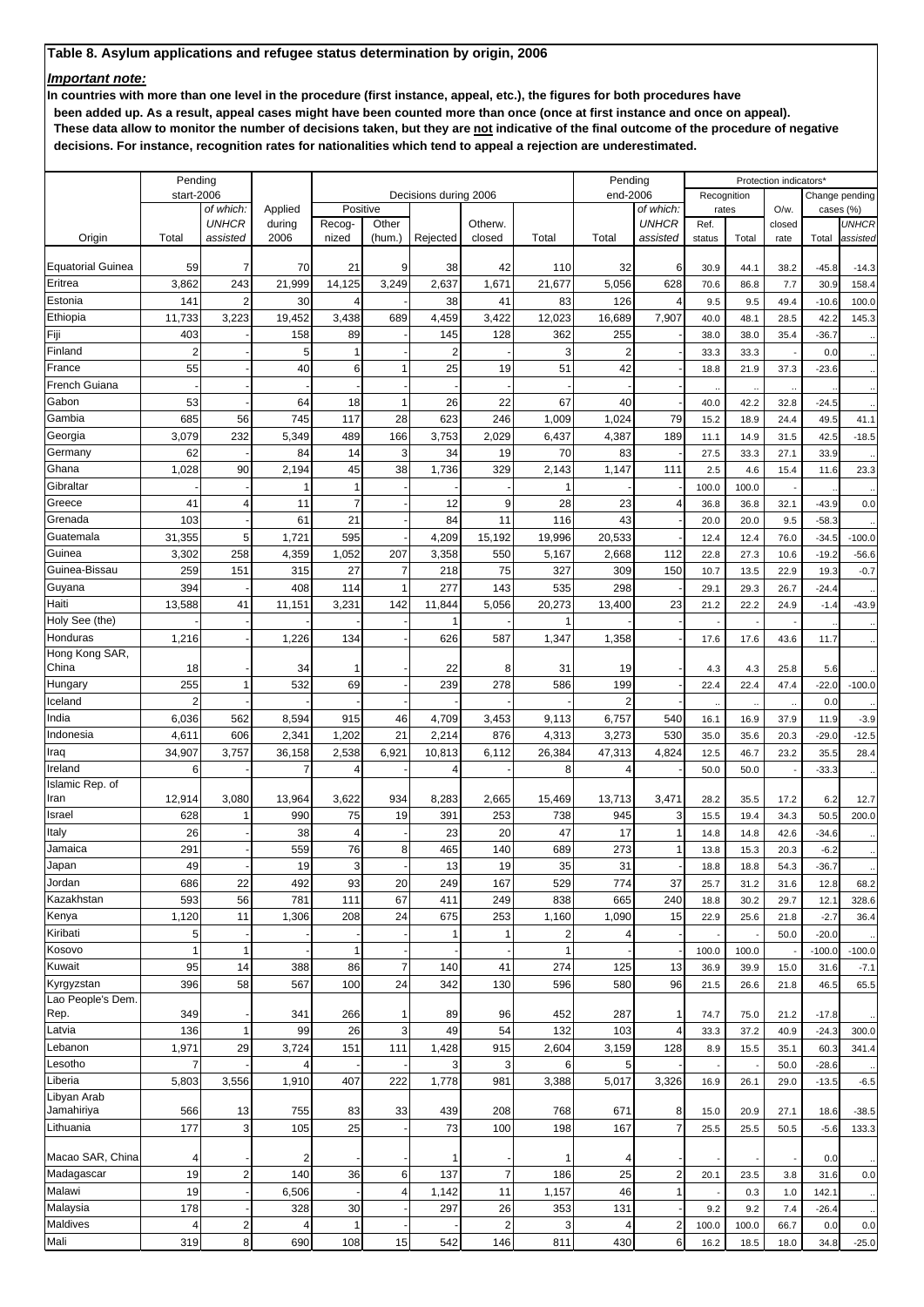## *Important note:*

**In countries with more than one level in the procedure (first instance, appeal, etc.), the figures for both procedures have**

 **been added up. As a result, appeal cases might have been counted more than once (once at first instance and once on appeal). These data allow to monitor the number of decisions taken, but they are not indicative of the final outcome of the procedure of negative decisions. For instance, recognition rates for nationalities which tend to appeal a rejection are underestimated.**

|                                 | Pending        |                           |                   |                 |                |                       |                |                | Pending        |                           |        |             | Protection indicators* |          |                                 |
|---------------------------------|----------------|---------------------------|-------------------|-----------------|----------------|-----------------------|----------------|----------------|----------------|---------------------------|--------|-------------|------------------------|----------|---------------------------------|
|                                 | start-2006     |                           |                   |                 |                | Decisions during 2006 |                |                | end-2006       |                           |        | Recognition |                        |          | Change pending                  |
|                                 |                | of which:<br><b>UNHCR</b> | Applied<br>during | Positive        | Other          |                       | Otherw.        |                |                | of which:<br><b>UNHCR</b> | Ref.   | rates       | O/w.                   |          | cases (%)<br>UNHCR              |
| Origin                          | Total          | assisted                  | 2006              | Recog-<br>nized | (hum.)         | Rejected              | closed         | Total          | Total          | assisted                  | status | Total       | closed<br>rate         | Total    | assisted                        |
| Malta                           | $\overline{2}$ |                           | 1                 |                 |                |                       |                | $\overline{2}$ | 4              |                           | 100.0  | 100.0       | 50.0                   | 100.0    |                                 |
| Mauritania                      | 2,314          | 210                       | 2,647             | 695             | 11             | 2,785                 | 549            | 4,040          | 1,811          | 270                       | 19.9   | 20.2        | 13.6                   | $-21.7$  | 28.6                            |
| Mauritius                       | 17             | 5                         | 32                |                 | $\overline{2}$ | 18                    | $\Delta$       | 24             | 22             | 5                         |        | 10.0        | 16.7                   | 29.4     | 0.0                             |
| Mexico                          | 12,861         |                           | 6,641             | 1,040           |                | 2,834                 | 6,100          | 9,974          | 11,817         | 1                         | 26.8   | 26.8        |                        | $-8.1$   |                                 |
|                                 |                |                           |                   |                 |                |                       |                |                |                |                           |        |             | 61.2                   |          | $\ddot{\phantom{1}}$            |
| Micronesia<br>(Federated States |                |                           |                   |                 |                |                       |                |                |                |                           |        |             |                        |          |                                 |
| of)                             |                |                           |                   |                 |                |                       |                |                |                |                           |        |             |                        | $-100.0$ |                                 |
| Moldova                         | 657            | 153                       | 3,334             | 117             | 67             | 2,154                 | 1,428          | 3,766          | 1,278          | 126                       | 5.0    | 7.9         | 37.9                   | 94.5     | $-17.6$                         |
| Monaco                          | 3              |                           |                   |                 |                |                       |                |                | 5              |                           |        |             |                        | 66.7     |                                 |
| Mongolia                        | 701            | 117                       | 2,145             | 124             | 58             | 1,167                 | 547            | 1,896          | 1,853          | 92                        | 9.2    | 13.5        | 28.9                   | 164.3    | $\ddotsc$<br>$-21.4$            |
| Morocco                         | 468            | 24                        | 1,368             | 54              | 36             | 743                   | 205            | 1,038          | 589            | 36                        | 6.5    | 10.8        | 19.7                   | 25.9     | 50.0                            |
| Mozambique                      | 11             | $\overline{2}$            | 744               |                 |                | 327                   | 3              | 331            | 15             | $\overline{2}$            | 0.3    | 0.3         | 0.9                    | 36.4     | 0.0                             |
| Myanmar                         | 41,174         | 29,176                    | 13,596            | 9,647           | 15,893         | 861                   | 2,033          | 28,434         | 26,316         | 16,352                    | 36.5   | 96.7        | 7.1                    |          |                                 |
| Namibia                         |                | 4                         |                   |                 |                |                       |                |                |                |                           |        |             |                        | $-36.1$  | $-44.0$                         |
|                                 | 23             |                           | 29                | 11              |                | 15                    | 3              | 29             | 20             | 4                         | 42.3   | 42.3        | 10.3                   | $-13.0$  | 0.0                             |
| Nauru                           | 3              |                           | $\overline{2}$    |                 |                | 3                     | $\overline{2}$ | 5              |                |                           |        |             | 40.0                   | $-100.0$ |                                 |
| Nepal                           | 2,483          | 316                       | 2,054             | 519             | 52             | 1,398                 | 392            | 2,361          | 2,429          | 315                       | 26.4   | 29.0        | 16.6                   | $-2.2$   | $-0.3$                          |
| Netherlands                     | 34             |                           | 23                | 9               | $\overline{2}$ | 17                    | 11             | 39             | 40             |                           | 32.1   | 39.3        | 28.2                   | 17.6     | $-100.0$                        |
| New Caledonia                   | 3              |                           |                   |                 |                |                       | $\overline{2}$ | $\overline{2}$ | 1              |                           | k,     |             | 100.0                  | $-66.7$  |                                 |
| New Zealand                     | 5              |                           | 9                 |                 |                |                       | 5              | 9              | 7              |                           |        |             | 55.6                   | 40.0     | $\ddotsc$                       |
| Nicaragua                       | 4,268          |                           | 280               | 52              |                | 330                   | 3,803          | 4,185          | 2,301          |                           | 13.6   | 13.6        | 90.9                   | $-46.1$  | $\ddot{\phantom{0}}$            |
| Niger                           | 595            | 6                         | 553               | 46              | 17             | 425                   | 140            | 628            | 481            | 14                        | 9.4    | 12.9        | 22.3                   | $-19.2$  | 133.3                           |
| Nigeria                         | 4,615          | 917                       | 11,352            | 512             | 588            | 7,947                 | 1,767          | 10,789         | 8,367          | 1,102                     | 5.7    | 12.2        | 16.4                   | 81.3     | 20.2                            |
| Norway                          | 1              |                           | 8                 |                 |                |                       | 8              | 8              | 1              |                           |        |             | 100.0                  | 0.0      | $\ddot{\phantom{0}}$            |
| Occupied                        |                |                           |                   |                 |                |                       |                |                |                |                           |        |             |                        |          |                                 |
| Palestinian                     |                |                           |                   |                 |                |                       |                |                |                |                           |        |             |                        |          |                                 |
| Territory                       | 1,736          | 254                       | 1,650             | 222             | 80             | 730                   | 1,068          | 2,100          | 1,386          | 461                       | 21.5   | 29.3        | 50.9                   | $-20.2$  | 81.5                            |
| Oman                            | 7              | $\overline{2}$            | 5                 | $\overline{2}$  |                |                       | 2              | 5              | 8              |                           | 66.7   | 66.7        | 40.0                   | 14.3     | $-100.0$                        |
| Pakistan                        | 6,687          | 663                       | 11,735            | 1,389           | 284            | 8,310                 | 2,747          | 12,745         | 6,761          | 514                       | 13.9   | 16.8        | 21.6                   | 1.1      | $-22.5$                         |
| Palau                           |                |                           |                   |                 |                |                       |                |                | 1              |                           |        |             | 100.0                  | 0.0      | $\ddot{\phantom{0}}$            |
| Panama                          | 50             |                           | 17                | 13              | $\mathbf{1}$   | 26                    | 9              | 49             | 20             |                           | 32.5   | 35.0        | 18.4                   | $-60.0$  | $\ddot{\phantom{0}}$            |
| Papua New                       |                |                           |                   |                 |                |                       |                |                |                |                           |        |             |                        |          |                                 |
| Guinea                          | 21             |                           | 30                | 8               |                | 27                    | 6              | 41             | 9              |                           | 22.9   | 22.9        | 14.6                   | $-57.1$  | $\ddot{\phantom{0}}$            |
| Paraguay                        | 30             |                           | 58                | 6               |                | 17                    | 11             | 34             | 37             | 3                         | 26.1   | 26.1        | 32.4                   | 23.3     | $\ddot{\phantom{0}}$            |
| Peru                            | 1,605          | 455                       | 1,641             | 219             | 11             | 995                   | 303            | 1,528          | 1,926          | 903                       | 17.9   | 18.8        | 19.8                   | 20.0     | 98.5                            |
| Philippines                     | 880            | 8                         | 512               | 49              | 9              | 357                   | 271            | 686            | 801            | 9                         | 11.8   | 14.0        | 39.5                   | $-9.0$   | 12.5                            |
| Poland                          | 617            |                           | 186               | 14              |                | 156                   | 487            | 657            | 379            | 1                         | 8.2    | 8.2         | 74.1                   | $-38.6$  |                                 |
| Portugal                        | 122            |                           | 60                | 9               |                | 89                    | 49             | 147            | 47             |                           | 9.2    | 9.2         | 33.3                   | $-61.5$  | $\ddot{\phantom{0}}$            |
| Qatar                           | 8              |                           | $\mathbf{1}$      |                 |                | 1                     | 1              | 2              | 6              |                           |        |             | 50.0                   | $-25.0$  |                                 |
| Rep. of Korea                   | 323            |                           | 380               | 45              |                | 272                   | 69             | 386            | 312            |                           | 14.2   | 14.2        | 17.9                   | $-3.4$   | $\ddot{\phantom{1}}$            |
| Romania                         | 1,214          | 99                        | 2,171             | 148             | 33             | 1,251                 | 988            | 2,415          | 1,320          | 33                        | 10.3   | 12.6        | 40.9                   | 8.7      | $-66.7$                         |
| Russian                         |                |                           |                   |                 |                |                       |                |                |                |                           |        |             |                        |          |                                 |
| Federation                      | 15,057         | 1,223                     | 19,817            | 5,722           | 3,239          | 7,716                 | 7,635          | 24,311         | 21,059         | 954                       | 34.3   | 53.7        | 31.4                   | 39.9     | $-22.0$                         |
| Rwanda                          | 15,514         | 12,781                    | 19,655            | 2,777           | 91             | 11,291                | 11,893         | 26,057         | 8,631          | 3,428                     | 19.6   | 20.3        | 45.6                   | $-44.4$  | $-73.2$                         |
| Saint Kitts and<br>Nevis        | 2              |                           | 4                 | 1               |                |                       |                | 2              | 4              |                           | 50.0   | 50.0        |                        | 100.0    |                                 |
| Saint Lucia                     | 201            |                           | 167               | 49              |                | 151                   | 25             | 225            | 142            |                           | 24.5   | 24.5        | 11.1                   | $-29.4$  | $\ddot{\phantom{0}}$            |
|                                 |                |                           |                   |                 |                |                       |                |                |                |                           |        |             |                        |          | $\ddot{\phantom{1}}$            |
| Saint Vincent and               |                |                           |                   |                 |                |                       |                |                |                |                           |        |             |                        |          |                                 |
| the Grenadines                  | 355            |                           | 377               | 147             |                | 224                   | 41             | 412            | 320            |                           | 39.6   | 39.6        | 10.0                   | $-9.9$   | $\cdot$                         |
| Samoa                           | $\overline{a}$ |                           | 4                 |                 |                | 3                     |                | 4              | 2              |                           |        |             | 25.0                   | 0.0      | $\ddot{\phantom{0}}$            |
| San Marino                      | $\overline{2}$ |                           | 1                 |                 |                | 1                     |                | $\mathbf{1}$   | $\overline{2}$ |                           |        |             |                        | 0.0      | $\ddot{\phantom{1}}$            |
| Saudi Arabia                    | 68             | $\overline{4}$            | 40                | 29              | $\mathbf{1}$   | 24                    | 18             | 72             | 54             | $\overline{c}$            | 53.7   | 55.6        | 25.0                   | $-20.6$  | $-50.0$                         |
| Senegal                         | 977            | 73                        | 1,058             | 179             | 11             | 428                   | 101            | 719            | 1,242          | 301                       | 29.0   | 30.7        | 14.0                   | 27.1     | 312.3                           |
| Serbia and                      |                |                           |                   |                 |                |                       |                |                |                |                           |        |             |                        |          |                                 |
| Montenegro                      | 17,136         | 914                       | 21,737            | 1,879           | 3,109          | 13,406                | 6,021          | 24,445         | 21,275         | 342                       | 10.2   | 27.1        | 24.6                   | 24.2     | $-62.6$                         |
| Seychelles                      | 12             |                           | 6                 | $\overline{2}$  |                | 9                     |                | 15             | 8              |                           | 18.2   | 18.2        | 26.7                   | $-33.3$  | 0.0                             |
| Sierra Leone                    | 5,939          | 3,345                     | 2,406             | 420             | 199            | 1,741                 | 763            | 3,123          | 5,641          | 3,341                     | 17.8   | 26.2        | 24.4                   | $-5.0$   | $-0.1$                          |
| Singapore                       | 28             |                           | 14                | 8               |                | 14                    | 6              | 28             | 13             |                           | 36.4   | 36.4        | 21.4                   | $-53.6$  |                                 |
| Slovakia                        | 428            | 227                       | 587               | 3               | 3              | 357                   | 325            | 688            | 282            | 24                        | 0.8    | 1.7         | 47.2                   | $-34.1$  | $\ddot{\phantom{0}}$<br>$-89.4$ |
| Slovenia                        |                |                           | 19                | 1               |                |                       | 6              | 22             |                |                           |        |             |                        |          |                                 |
|                                 | 21             |                           |                   |                 |                | 15                    |                | 27             | 16<br>27       | 1                         | 6.3    | 6.3         | 27.3                   | $-23.8$  | $\ddot{\phantom{0}}$            |
| Solomon Islands                 | 11             |                           | 43                | 23              |                |                       |                |                |                |                           | 85.2   | 85.2        |                        | 145.5    | $\ddot{\phantom{0}}$            |
| Somalia                         | 20,949         | 13,644                    | 46,749            | 25,666          | 3,207          | 3,943                 | 12,710         | 45,541         | 22,022         | 13,254                    | 78.2   | 88.0        | 27.9                   | 5.1      | $-2.9$                          |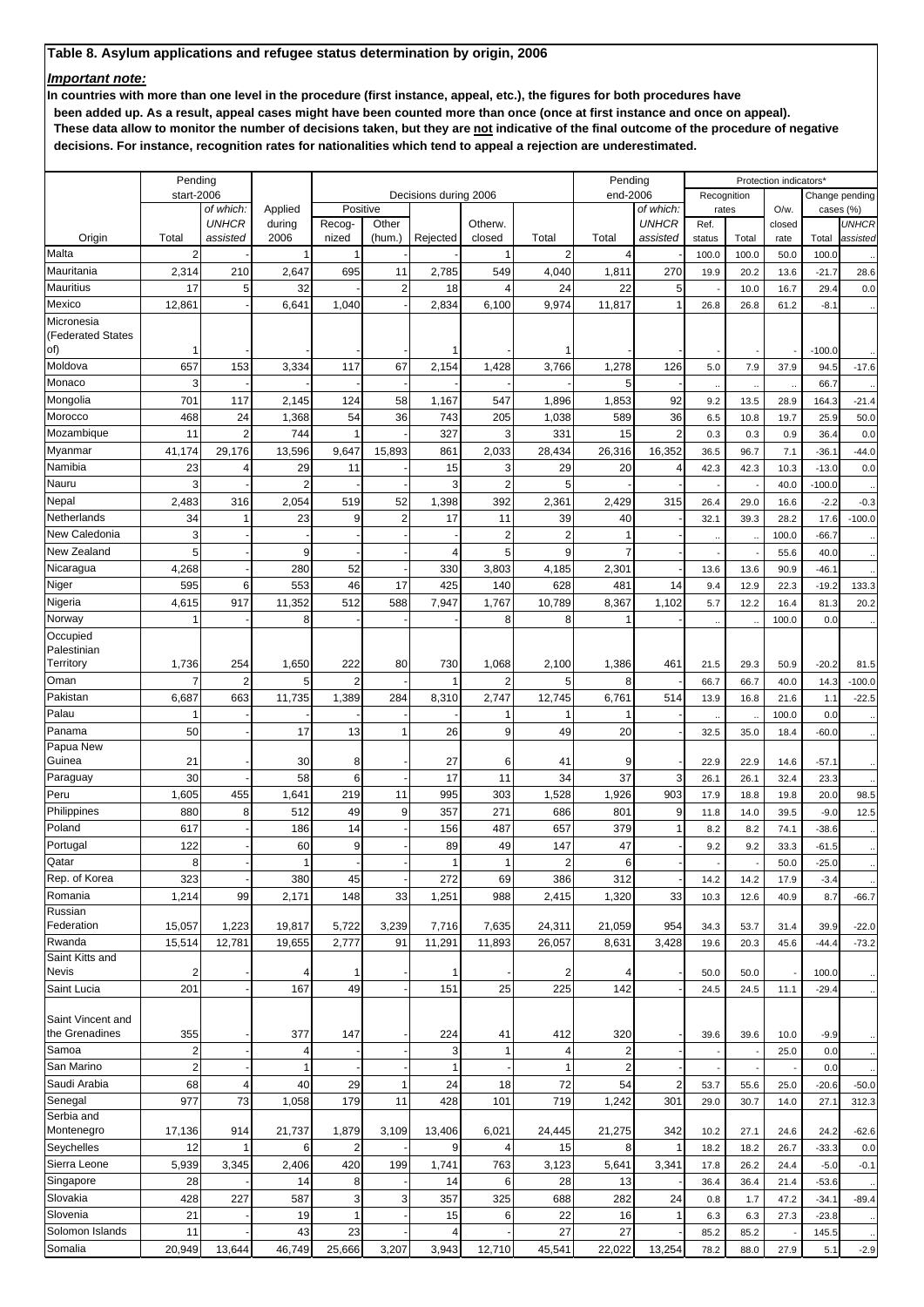### *Important note:*

**In countries with more than one level in the procedure (first instance, appeal, etc.), the figures for both procedures have**

 **been added up. As a result, appeal cases might have been counted more than once (once at first instance and once on appeal). These data allow to monitor the number of decisions taken, but they are not indicative of the final outcome of the procedure of negative decisions. For instance, recognition rates for nationalities which tend to appeal a rejection are underestimated.**

| start-2006<br>end-2006<br>Decisions during 2006<br>Recognition<br>Change pending<br>Applied<br>Positive<br>of which:<br>O/w.<br>cases (%)<br>of which:<br>rates<br><b>UNHCR</b><br>during<br>Other<br>Otherw.<br><b>UNHCR</b><br><b>UNHCR</b><br>Recog-<br>Ref.<br>closed<br>Origin<br>Total<br>2006<br>nized<br>Rejected<br>closed<br>Total<br>Total<br>assisted<br>assisted<br>(hum.)<br>status<br>Total<br>Total<br>assisted<br>rate<br>South Africa<br>176<br>6<br>281<br>22<br>73<br>304<br>160<br>205<br>7<br>9.5<br>24.0<br>$-9.1$<br>4<br>11.3<br>16.7<br>3<br>29<br>25<br>10<br>30<br>20<br>Spain<br>16<br>2<br>20.0<br>$\overline{4}$<br>20.0<br>33.3<br>$-31.0$<br>$-33.3$<br>Sri Lanka<br>4,230<br>603<br>11,533<br>2,056<br>6,447<br>1,360<br>10,513<br>7,343<br>803<br>640<br>22.5<br>29.5<br>12.9<br>73.6<br><b>Stateless</b><br>1,732<br>82<br>2,306<br>444<br>409<br>992<br>606<br>2,486<br>2,126<br>105<br>24.1<br>46.2<br>24.4<br>22.7<br>887<br>Sudan<br>490<br>11,850<br>5,189<br>918<br>2,996<br>10,005<br>16,654<br>463<br>14,141<br>57.0<br>67.1<br>8.9<br>17.8<br>22<br>14<br>10<br>18<br>25<br>Suriname<br>3<br>37.5<br>37.5<br>55.6<br>13.6<br>1<br>5<br>1<br>5<br>26<br>11<br>Swaziland<br>$\mathbf{1}$<br>8<br>5<br>$\mathbf{1}$<br>10.0<br>20.0<br>9.1<br>0.0<br>1<br>31<br>19<br>Sweden<br>10<br>13<br>18<br>6<br>68.4<br>80.0<br>$\overline{2}$<br>$\overline{7}$<br>Switzerland<br>2<br>$\overline{2}$<br>2<br>1<br>50.0<br>50.0<br>0.0<br>Syrian Arab Rep.<br>6,967<br>916<br>4,713<br>549<br>317<br>2,076<br>1,243<br>4,180<br>7,514<br>1,066<br>18.7<br>29.4<br>29.7<br>7.9<br>Tajikistan<br>145<br>30<br>120<br>24<br>20<br>45<br>51<br>123<br>8<br>140<br>27.0<br>$-15.2$<br>49.4<br>36.4<br>72<br>77<br><b>TfYR Macedonia</b><br>772<br>1,222<br>84<br>465<br>34<br>1,444<br>1,601<br>818<br>8.6<br>16.4<br>32.2<br>107.4<br>49<br>52<br>209<br>150<br>Thailand<br>208<br>115<br>219<br>213<br>112<br>30.4<br>30.4<br>24.4<br>0.5<br>Tibetans<br>$\mathbf{1}$<br>0.0<br>$\mathbf{1}$<br>$\ddot{\phantom{0}}$<br>3<br>19<br>9<br>Timor-Leste<br>11<br>12<br>8.3<br>200.0<br>7,513<br>3,935<br>2,607<br>667<br>589<br>6,595<br>Гоgo<br>469<br>1,416<br>3,141<br>3,940<br>18.8<br>26.1<br>44.5<br>$-12.2$<br>26<br>9<br>24<br>17<br>Tonga<br>10<br>15<br>37.5<br>70.0<br>Trinidad and<br>78<br>Tobago<br>208<br>193<br>49<br>127<br>254<br>158<br>27.8<br>27.8<br>30.7<br>$-24.0$<br>27<br>354<br>Tunisia<br>348<br>518<br>111<br>17<br>294<br>133<br>555<br>18<br>26.3<br>30.3<br>24.0<br>1.7<br>11,282<br>333<br>15,812<br>1,942<br>730<br>11,756<br>2,707<br>17,174<br>14,948<br>476<br>Turkey<br>13.5<br>18.5<br>15.8<br>32.5<br>16<br>63<br>21<br>38<br>155<br>Turkmenistan<br>168<br>164<br>93<br>215<br>16<br>35.6<br>47.5<br>17.7<br>$-7.7$<br>Turks and Caicos<br>Islands<br>$-50.0$<br>2<br>1<br>Uganda<br>1,217<br>622<br>1,905<br>215<br>63<br>666<br>184<br>1,128<br>1,348<br>635<br>22.8<br>16.3<br>10.8<br>29.4<br>Ukraine<br>734<br>3,487<br>998<br>3,023<br>319<br>91<br>2,272<br>1,357<br>4,032<br>3,489<br>11.9<br>33.7<br>0.1<br>15.3<br><b>United Arab</b><br>Emirates<br>22<br>15<br>15<br>7<br>12<br>$-20.0$<br>1<br>10<br>38.9<br>44.4<br>18.2<br>46<br>5<br>79<br>68<br>38<br>49<br>36<br>United Kingdom<br>12.2<br>48.1<br>12.2<br>$-27.9$<br>United Rep. of<br>Tanzania<br>251<br>92<br>2,001<br>39<br>$\overline{7}$<br>398<br>225<br>94<br>43<br>487<br>8.8<br>10.4<br>8.8<br>$-10.4$<br>2.2<br>259<br>435<br>398<br>United States<br>11<br>$\mathbf{1}$<br>110<br>297<br>1<br>175<br>1<br>5.9<br>37.0<br>0.0<br>6.4<br>53.7<br>70<br>$\overline{2}$<br>55<br>55<br>5<br>25<br>76<br>Uruguay<br>46<br>1<br>9.8<br>9.8<br>32.9<br>$-21.4$<br>$-50.0$<br>Uzbekistan<br>1,464<br>195<br>2,035<br>603<br>311<br>522<br>2,059<br>2,155<br>341<br>623<br>39.2<br>59.5<br>25.4<br>47.2<br>74.9<br>Vanuatu<br>100.0<br>1<br>Venezuela<br>(Bolivarian<br>Republic of)<br>2,851<br>7<br>1,142<br>848<br>$\mathbf{2}$<br>1,146<br>499<br>2,495<br>2,375<br>10<br>42.5<br>42.6<br>20.0<br>$-16.7$<br>42.9<br>Viet Nam<br>337<br>236<br>42<br>644<br>1,771<br>1,860<br>3,109<br>2,200<br>3,122<br>368<br>9.5<br>11.2<br>20.6<br>$-4.8$<br>9.2<br>Western Sahara<br>$\overline{c}$<br>27<br>30<br>$\mathbf{1}$<br>17<br>$\overline{7}$<br>26<br>28<br>$\mathbf{1}$<br>5.3<br>10.5<br>26.9<br>3.7<br>1<br>$-50.0$<br>5<br>Yemen<br>425<br>4<br>371<br>59<br>29<br>225<br>428<br>359<br>115<br>18.8<br>28.1<br>26.9<br>$-15.5$<br>25.0<br>Zambia<br>91<br>99<br>36<br>67<br>311<br>14<br>149<br>12.4<br>12.4<br>24.2<br>$-26.4$<br>27<br>Zimbabwe<br>32<br>22,281<br>1,706<br>320<br>7,442<br>1,215<br>1,380<br>63<br>5,313<br>4.3<br>24.1<br>25.0<br>$-12.0$<br>$-15.6$<br>Various<br>11,720<br>37,909<br>7,524<br>1,051<br>13,472<br>192,253<br>22,147<br>255,819<br>39,013<br>61,036<br>15.8<br>22.1<br>$-24.8$<br>18.0<br>89.0<br>Total<br>808,238<br>148,744<br>604,592<br>141,402<br>54,719<br>308,771<br>193,719<br>698,662<br>743,937<br>143,820 | Pending |  |  |  | Pending |  | Protection indicators* |         |
|-----------------------------------------------------------------------------------------------------------------------------------------------------------------------------------------------------------------------------------------------------------------------------------------------------------------------------------------------------------------------------------------------------------------------------------------------------------------------------------------------------------------------------------------------------------------------------------------------------------------------------------------------------------------------------------------------------------------------------------------------------------------------------------------------------------------------------------------------------------------------------------------------------------------------------------------------------------------------------------------------------------------------------------------------------------------------------------------------------------------------------------------------------------------------------------------------------------------------------------------------------------------------------------------------------------------------------------------------------------------------------------------------------------------------------------------------------------------------------------------------------------------------------------------------------------------------------------------------------------------------------------------------------------------------------------------------------------------------------------------------------------------------------------------------------------------------------------------------------------------------------------------------------------------------------------------------------------------------------------------------------------------------------------------------------------------------------------------------------------------------------------------------------------------------------------------------------------------------------------------------------------------------------------------------------------------------------------------------------------------------------------------------------------------------------------------------------------------------------------------------------------------------------------------------------------------------------------------------------------------------------------------------------------------------------------------------------------------------------------------------------------------------------------------------------------------------------------------------------------------------------------------------------------------------------------------------------------------------------------------------------------------------------------------------------------------------------------------------------------------------------------------------------------------------------------------------------------------------------------------------------------------------------------------------------------------------------------------------------------------------------------------------------------------------------------------------------------------------------------------------------------------------------------------------------------------------------------------------------------------------------------------------------------------------------------------------------------------------------------------------------------------------------------------------------------------------------------------------------------------------------------------------------------------------------------------------------------------------------------------------------------------------------------------------------------------------------------------------------------------------------------------------------------------------------------------------------------------------------------------------------------------------------------------------------------------------------------------------------------------------------------------------------------------------------------------------------------------------------------------------------------------------------------------------------------------------------------------------------------------------------------------------------------------------------------------------------------------------------------------------------------------------------------------------------------------------------------------------------------------------------------------------------------------------------------------------------------------------------------------------------------|---------|--|--|--|---------|--|------------------------|---------|
|                                                                                                                                                                                                                                                                                                                                                                                                                                                                                                                                                                                                                                                                                                                                                                                                                                                                                                                                                                                                                                                                                                                                                                                                                                                                                                                                                                                                                                                                                                                                                                                                                                                                                                                                                                                                                                                                                                                                                                                                                                                                                                                                                                                                                                                                                                                                                                                                                                                                                                                                                                                                                                                                                                                                                                                                                                                                                                                                                                                                                                                                                                                                                                                                                                                                                                                                                                                                                                                                                                                                                                                                                                                                                                                                                                                                                                                                                                                                                                                                                                                                                                                                                                                                                                                                                                                                                                                                                                                                                                                                                                                                                                                                                                                                                                                                                                                                                                                                                                                                           |         |  |  |  |         |  |                        |         |
|                                                                                                                                                                                                                                                                                                                                                                                                                                                                                                                                                                                                                                                                                                                                                                                                                                                                                                                                                                                                                                                                                                                                                                                                                                                                                                                                                                                                                                                                                                                                                                                                                                                                                                                                                                                                                                                                                                                                                                                                                                                                                                                                                                                                                                                                                                                                                                                                                                                                                                                                                                                                                                                                                                                                                                                                                                                                                                                                                                                                                                                                                                                                                                                                                                                                                                                                                                                                                                                                                                                                                                                                                                                                                                                                                                                                                                                                                                                                                                                                                                                                                                                                                                                                                                                                                                                                                                                                                                                                                                                                                                                                                                                                                                                                                                                                                                                                                                                                                                                                           |         |  |  |  |         |  |                        |         |
|                                                                                                                                                                                                                                                                                                                                                                                                                                                                                                                                                                                                                                                                                                                                                                                                                                                                                                                                                                                                                                                                                                                                                                                                                                                                                                                                                                                                                                                                                                                                                                                                                                                                                                                                                                                                                                                                                                                                                                                                                                                                                                                                                                                                                                                                                                                                                                                                                                                                                                                                                                                                                                                                                                                                                                                                                                                                                                                                                                                                                                                                                                                                                                                                                                                                                                                                                                                                                                                                                                                                                                                                                                                                                                                                                                                                                                                                                                                                                                                                                                                                                                                                                                                                                                                                                                                                                                                                                                                                                                                                                                                                                                                                                                                                                                                                                                                                                                                                                                                                           |         |  |  |  |         |  |                        |         |
|                                                                                                                                                                                                                                                                                                                                                                                                                                                                                                                                                                                                                                                                                                                                                                                                                                                                                                                                                                                                                                                                                                                                                                                                                                                                                                                                                                                                                                                                                                                                                                                                                                                                                                                                                                                                                                                                                                                                                                                                                                                                                                                                                                                                                                                                                                                                                                                                                                                                                                                                                                                                                                                                                                                                                                                                                                                                                                                                                                                                                                                                                                                                                                                                                                                                                                                                                                                                                                                                                                                                                                                                                                                                                                                                                                                                                                                                                                                                                                                                                                                                                                                                                                                                                                                                                                                                                                                                                                                                                                                                                                                                                                                                                                                                                                                                                                                                                                                                                                                                           |         |  |  |  |         |  |                        |         |
|                                                                                                                                                                                                                                                                                                                                                                                                                                                                                                                                                                                                                                                                                                                                                                                                                                                                                                                                                                                                                                                                                                                                                                                                                                                                                                                                                                                                                                                                                                                                                                                                                                                                                                                                                                                                                                                                                                                                                                                                                                                                                                                                                                                                                                                                                                                                                                                                                                                                                                                                                                                                                                                                                                                                                                                                                                                                                                                                                                                                                                                                                                                                                                                                                                                                                                                                                                                                                                                                                                                                                                                                                                                                                                                                                                                                                                                                                                                                                                                                                                                                                                                                                                                                                                                                                                                                                                                                                                                                                                                                                                                                                                                                                                                                                                                                                                                                                                                                                                                                           |         |  |  |  |         |  |                        |         |
|                                                                                                                                                                                                                                                                                                                                                                                                                                                                                                                                                                                                                                                                                                                                                                                                                                                                                                                                                                                                                                                                                                                                                                                                                                                                                                                                                                                                                                                                                                                                                                                                                                                                                                                                                                                                                                                                                                                                                                                                                                                                                                                                                                                                                                                                                                                                                                                                                                                                                                                                                                                                                                                                                                                                                                                                                                                                                                                                                                                                                                                                                                                                                                                                                                                                                                                                                                                                                                                                                                                                                                                                                                                                                                                                                                                                                                                                                                                                                                                                                                                                                                                                                                                                                                                                                                                                                                                                                                                                                                                                                                                                                                                                                                                                                                                                                                                                                                                                                                                                           |         |  |  |  |         |  |                        |         |
|                                                                                                                                                                                                                                                                                                                                                                                                                                                                                                                                                                                                                                                                                                                                                                                                                                                                                                                                                                                                                                                                                                                                                                                                                                                                                                                                                                                                                                                                                                                                                                                                                                                                                                                                                                                                                                                                                                                                                                                                                                                                                                                                                                                                                                                                                                                                                                                                                                                                                                                                                                                                                                                                                                                                                                                                                                                                                                                                                                                                                                                                                                                                                                                                                                                                                                                                                                                                                                                                                                                                                                                                                                                                                                                                                                                                                                                                                                                                                                                                                                                                                                                                                                                                                                                                                                                                                                                                                                                                                                                                                                                                                                                                                                                                                                                                                                                                                                                                                                                                           |         |  |  |  |         |  |                        | 33.2    |
|                                                                                                                                                                                                                                                                                                                                                                                                                                                                                                                                                                                                                                                                                                                                                                                                                                                                                                                                                                                                                                                                                                                                                                                                                                                                                                                                                                                                                                                                                                                                                                                                                                                                                                                                                                                                                                                                                                                                                                                                                                                                                                                                                                                                                                                                                                                                                                                                                                                                                                                                                                                                                                                                                                                                                                                                                                                                                                                                                                                                                                                                                                                                                                                                                                                                                                                                                                                                                                                                                                                                                                                                                                                                                                                                                                                                                                                                                                                                                                                                                                                                                                                                                                                                                                                                                                                                                                                                                                                                                                                                                                                                                                                                                                                                                                                                                                                                                                                                                                                                           |         |  |  |  |         |  |                        | 28.0    |
|                                                                                                                                                                                                                                                                                                                                                                                                                                                                                                                                                                                                                                                                                                                                                                                                                                                                                                                                                                                                                                                                                                                                                                                                                                                                                                                                                                                                                                                                                                                                                                                                                                                                                                                                                                                                                                                                                                                                                                                                                                                                                                                                                                                                                                                                                                                                                                                                                                                                                                                                                                                                                                                                                                                                                                                                                                                                                                                                                                                                                                                                                                                                                                                                                                                                                                                                                                                                                                                                                                                                                                                                                                                                                                                                                                                                                                                                                                                                                                                                                                                                                                                                                                                                                                                                                                                                                                                                                                                                                                                                                                                                                                                                                                                                                                                                                                                                                                                                                                                                           |         |  |  |  |         |  |                        | $-5.5$  |
|                                                                                                                                                                                                                                                                                                                                                                                                                                                                                                                                                                                                                                                                                                                                                                                                                                                                                                                                                                                                                                                                                                                                                                                                                                                                                                                                                                                                                                                                                                                                                                                                                                                                                                                                                                                                                                                                                                                                                                                                                                                                                                                                                                                                                                                                                                                                                                                                                                                                                                                                                                                                                                                                                                                                                                                                                                                                                                                                                                                                                                                                                                                                                                                                                                                                                                                                                                                                                                                                                                                                                                                                                                                                                                                                                                                                                                                                                                                                                                                                                                                                                                                                                                                                                                                                                                                                                                                                                                                                                                                                                                                                                                                                                                                                                                                                                                                                                                                                                                                                           |         |  |  |  |         |  |                        | 0.0     |
|                                                                                                                                                                                                                                                                                                                                                                                                                                                                                                                                                                                                                                                                                                                                                                                                                                                                                                                                                                                                                                                                                                                                                                                                                                                                                                                                                                                                                                                                                                                                                                                                                                                                                                                                                                                                                                                                                                                                                                                                                                                                                                                                                                                                                                                                                                                                                                                                                                                                                                                                                                                                                                                                                                                                                                                                                                                                                                                                                                                                                                                                                                                                                                                                                                                                                                                                                                                                                                                                                                                                                                                                                                                                                                                                                                                                                                                                                                                                                                                                                                                                                                                                                                                                                                                                                                                                                                                                                                                                                                                                                                                                                                                                                                                                                                                                                                                                                                                                                                                                           |         |  |  |  |         |  |                        |         |
|                                                                                                                                                                                                                                                                                                                                                                                                                                                                                                                                                                                                                                                                                                                                                                                                                                                                                                                                                                                                                                                                                                                                                                                                                                                                                                                                                                                                                                                                                                                                                                                                                                                                                                                                                                                                                                                                                                                                                                                                                                                                                                                                                                                                                                                                                                                                                                                                                                                                                                                                                                                                                                                                                                                                                                                                                                                                                                                                                                                                                                                                                                                                                                                                                                                                                                                                                                                                                                                                                                                                                                                                                                                                                                                                                                                                                                                                                                                                                                                                                                                                                                                                                                                                                                                                                                                                                                                                                                                                                                                                                                                                                                                                                                                                                                                                                                                                                                                                                                                                           |         |  |  |  |         |  |                        |         |
|                                                                                                                                                                                                                                                                                                                                                                                                                                                                                                                                                                                                                                                                                                                                                                                                                                                                                                                                                                                                                                                                                                                                                                                                                                                                                                                                                                                                                                                                                                                                                                                                                                                                                                                                                                                                                                                                                                                                                                                                                                                                                                                                                                                                                                                                                                                                                                                                                                                                                                                                                                                                                                                                                                                                                                                                                                                                                                                                                                                                                                                                                                                                                                                                                                                                                                                                                                                                                                                                                                                                                                                                                                                                                                                                                                                                                                                                                                                                                                                                                                                                                                                                                                                                                                                                                                                                                                                                                                                                                                                                                                                                                                                                                                                                                                                                                                                                                                                                                                                                           |         |  |  |  |         |  |                        |         |
|                                                                                                                                                                                                                                                                                                                                                                                                                                                                                                                                                                                                                                                                                                                                                                                                                                                                                                                                                                                                                                                                                                                                                                                                                                                                                                                                                                                                                                                                                                                                                                                                                                                                                                                                                                                                                                                                                                                                                                                                                                                                                                                                                                                                                                                                                                                                                                                                                                                                                                                                                                                                                                                                                                                                                                                                                                                                                                                                                                                                                                                                                                                                                                                                                                                                                                                                                                                                                                                                                                                                                                                                                                                                                                                                                                                                                                                                                                                                                                                                                                                                                                                                                                                                                                                                                                                                                                                                                                                                                                                                                                                                                                                                                                                                                                                                                                                                                                                                                                                                           |         |  |  |  |         |  |                        |         |
|                                                                                                                                                                                                                                                                                                                                                                                                                                                                                                                                                                                                                                                                                                                                                                                                                                                                                                                                                                                                                                                                                                                                                                                                                                                                                                                                                                                                                                                                                                                                                                                                                                                                                                                                                                                                                                                                                                                                                                                                                                                                                                                                                                                                                                                                                                                                                                                                                                                                                                                                                                                                                                                                                                                                                                                                                                                                                                                                                                                                                                                                                                                                                                                                                                                                                                                                                                                                                                                                                                                                                                                                                                                                                                                                                                                                                                                                                                                                                                                                                                                                                                                                                                                                                                                                                                                                                                                                                                                                                                                                                                                                                                                                                                                                                                                                                                                                                                                                                                                                           |         |  |  |  |         |  |                        | 16.4    |
|                                                                                                                                                                                                                                                                                                                                                                                                                                                                                                                                                                                                                                                                                                                                                                                                                                                                                                                                                                                                                                                                                                                                                                                                                                                                                                                                                                                                                                                                                                                                                                                                                                                                                                                                                                                                                                                                                                                                                                                                                                                                                                                                                                                                                                                                                                                                                                                                                                                                                                                                                                                                                                                                                                                                                                                                                                                                                                                                                                                                                                                                                                                                                                                                                                                                                                                                                                                                                                                                                                                                                                                                                                                                                                                                                                                                                                                                                                                                                                                                                                                                                                                                                                                                                                                                                                                                                                                                                                                                                                                                                                                                                                                                                                                                                                                                                                                                                                                                                                                                           |         |  |  |  |         |  |                        | $-73.3$ |
|                                                                                                                                                                                                                                                                                                                                                                                                                                                                                                                                                                                                                                                                                                                                                                                                                                                                                                                                                                                                                                                                                                                                                                                                                                                                                                                                                                                                                                                                                                                                                                                                                                                                                                                                                                                                                                                                                                                                                                                                                                                                                                                                                                                                                                                                                                                                                                                                                                                                                                                                                                                                                                                                                                                                                                                                                                                                                                                                                                                                                                                                                                                                                                                                                                                                                                                                                                                                                                                                                                                                                                                                                                                                                                                                                                                                                                                                                                                                                                                                                                                                                                                                                                                                                                                                                                                                                                                                                                                                                                                                                                                                                                                                                                                                                                                                                                                                                                                                                                                                           |         |  |  |  |         |  |                        | $-52.8$ |
|                                                                                                                                                                                                                                                                                                                                                                                                                                                                                                                                                                                                                                                                                                                                                                                                                                                                                                                                                                                                                                                                                                                                                                                                                                                                                                                                                                                                                                                                                                                                                                                                                                                                                                                                                                                                                                                                                                                                                                                                                                                                                                                                                                                                                                                                                                                                                                                                                                                                                                                                                                                                                                                                                                                                                                                                                                                                                                                                                                                                                                                                                                                                                                                                                                                                                                                                                                                                                                                                                                                                                                                                                                                                                                                                                                                                                                                                                                                                                                                                                                                                                                                                                                                                                                                                                                                                                                                                                                                                                                                                                                                                                                                                                                                                                                                                                                                                                                                                                                                                           |         |  |  |  |         |  |                        | 30.4    |
|                                                                                                                                                                                                                                                                                                                                                                                                                                                                                                                                                                                                                                                                                                                                                                                                                                                                                                                                                                                                                                                                                                                                                                                                                                                                                                                                                                                                                                                                                                                                                                                                                                                                                                                                                                                                                                                                                                                                                                                                                                                                                                                                                                                                                                                                                                                                                                                                                                                                                                                                                                                                                                                                                                                                                                                                                                                                                                                                                                                                                                                                                                                                                                                                                                                                                                                                                                                                                                                                                                                                                                                                                                                                                                                                                                                                                                                                                                                                                                                                                                                                                                                                                                                                                                                                                                                                                                                                                                                                                                                                                                                                                                                                                                                                                                                                                                                                                                                                                                                                           |         |  |  |  |         |  |                        |         |
|                                                                                                                                                                                                                                                                                                                                                                                                                                                                                                                                                                                                                                                                                                                                                                                                                                                                                                                                                                                                                                                                                                                                                                                                                                                                                                                                                                                                                                                                                                                                                                                                                                                                                                                                                                                                                                                                                                                                                                                                                                                                                                                                                                                                                                                                                                                                                                                                                                                                                                                                                                                                                                                                                                                                                                                                                                                                                                                                                                                                                                                                                                                                                                                                                                                                                                                                                                                                                                                                                                                                                                                                                                                                                                                                                                                                                                                                                                                                                                                                                                                                                                                                                                                                                                                                                                                                                                                                                                                                                                                                                                                                                                                                                                                                                                                                                                                                                                                                                                                                           |         |  |  |  |         |  |                        | 0.0     |
|                                                                                                                                                                                                                                                                                                                                                                                                                                                                                                                                                                                                                                                                                                                                                                                                                                                                                                                                                                                                                                                                                                                                                                                                                                                                                                                                                                                                                                                                                                                                                                                                                                                                                                                                                                                                                                                                                                                                                                                                                                                                                                                                                                                                                                                                                                                                                                                                                                                                                                                                                                                                                                                                                                                                                                                                                                                                                                                                                                                                                                                                                                                                                                                                                                                                                                                                                                                                                                                                                                                                                                                                                                                                                                                                                                                                                                                                                                                                                                                                                                                                                                                                                                                                                                                                                                                                                                                                                                                                                                                                                                                                                                                                                                                                                                                                                                                                                                                                                                                                           |         |  |  |  |         |  |                        | 0.1     |
|                                                                                                                                                                                                                                                                                                                                                                                                                                                                                                                                                                                                                                                                                                                                                                                                                                                                                                                                                                                                                                                                                                                                                                                                                                                                                                                                                                                                                                                                                                                                                                                                                                                                                                                                                                                                                                                                                                                                                                                                                                                                                                                                                                                                                                                                                                                                                                                                                                                                                                                                                                                                                                                                                                                                                                                                                                                                                                                                                                                                                                                                                                                                                                                                                                                                                                                                                                                                                                                                                                                                                                                                                                                                                                                                                                                                                                                                                                                                                                                                                                                                                                                                                                                                                                                                                                                                                                                                                                                                                                                                                                                                                                                                                                                                                                                                                                                                                                                                                                                                           |         |  |  |  |         |  |                        |         |
|                                                                                                                                                                                                                                                                                                                                                                                                                                                                                                                                                                                                                                                                                                                                                                                                                                                                                                                                                                                                                                                                                                                                                                                                                                                                                                                                                                                                                                                                                                                                                                                                                                                                                                                                                                                                                                                                                                                                                                                                                                                                                                                                                                                                                                                                                                                                                                                                                                                                                                                                                                                                                                                                                                                                                                                                                                                                                                                                                                                                                                                                                                                                                                                                                                                                                                                                                                                                                                                                                                                                                                                                                                                                                                                                                                                                                                                                                                                                                                                                                                                                                                                                                                                                                                                                                                                                                                                                                                                                                                                                                                                                                                                                                                                                                                                                                                                                                                                                                                                                           |         |  |  |  |         |  |                        |         |
|                                                                                                                                                                                                                                                                                                                                                                                                                                                                                                                                                                                                                                                                                                                                                                                                                                                                                                                                                                                                                                                                                                                                                                                                                                                                                                                                                                                                                                                                                                                                                                                                                                                                                                                                                                                                                                                                                                                                                                                                                                                                                                                                                                                                                                                                                                                                                                                                                                                                                                                                                                                                                                                                                                                                                                                                                                                                                                                                                                                                                                                                                                                                                                                                                                                                                                                                                                                                                                                                                                                                                                                                                                                                                                                                                                                                                                                                                                                                                                                                                                                                                                                                                                                                                                                                                                                                                                                                                                                                                                                                                                                                                                                                                                                                                                                                                                                                                                                                                                                                           |         |  |  |  |         |  |                        |         |
|                                                                                                                                                                                                                                                                                                                                                                                                                                                                                                                                                                                                                                                                                                                                                                                                                                                                                                                                                                                                                                                                                                                                                                                                                                                                                                                                                                                                                                                                                                                                                                                                                                                                                                                                                                                                                                                                                                                                                                                                                                                                                                                                                                                                                                                                                                                                                                                                                                                                                                                                                                                                                                                                                                                                                                                                                                                                                                                                                                                                                                                                                                                                                                                                                                                                                                                                                                                                                                                                                                                                                                                                                                                                                                                                                                                                                                                                                                                                                                                                                                                                                                                                                                                                                                                                                                                                                                                                                                                                                                                                                                                                                                                                                                                                                                                                                                                                                                                                                                                                           |         |  |  |  |         |  |                        | $-33.3$ |
|                                                                                                                                                                                                                                                                                                                                                                                                                                                                                                                                                                                                                                                                                                                                                                                                                                                                                                                                                                                                                                                                                                                                                                                                                                                                                                                                                                                                                                                                                                                                                                                                                                                                                                                                                                                                                                                                                                                                                                                                                                                                                                                                                                                                                                                                                                                                                                                                                                                                                                                                                                                                                                                                                                                                                                                                                                                                                                                                                                                                                                                                                                                                                                                                                                                                                                                                                                                                                                                                                                                                                                                                                                                                                                                                                                                                                                                                                                                                                                                                                                                                                                                                                                                                                                                                                                                                                                                                                                                                                                                                                                                                                                                                                                                                                                                                                                                                                                                                                                                                           |         |  |  |  |         |  |                        | 42.9    |
|                                                                                                                                                                                                                                                                                                                                                                                                                                                                                                                                                                                                                                                                                                                                                                                                                                                                                                                                                                                                                                                                                                                                                                                                                                                                                                                                                                                                                                                                                                                                                                                                                                                                                                                                                                                                                                                                                                                                                                                                                                                                                                                                                                                                                                                                                                                                                                                                                                                                                                                                                                                                                                                                                                                                                                                                                                                                                                                                                                                                                                                                                                                                                                                                                                                                                                                                                                                                                                                                                                                                                                                                                                                                                                                                                                                                                                                                                                                                                                                                                                                                                                                                                                                                                                                                                                                                                                                                                                                                                                                                                                                                                                                                                                                                                                                                                                                                                                                                                                                                           |         |  |  |  |         |  |                        | 0.0     |
|                                                                                                                                                                                                                                                                                                                                                                                                                                                                                                                                                                                                                                                                                                                                                                                                                                                                                                                                                                                                                                                                                                                                                                                                                                                                                                                                                                                                                                                                                                                                                                                                                                                                                                                                                                                                                                                                                                                                                                                                                                                                                                                                                                                                                                                                                                                                                                                                                                                                                                                                                                                                                                                                                                                                                                                                                                                                                                                                                                                                                                                                                                                                                                                                                                                                                                                                                                                                                                                                                                                                                                                                                                                                                                                                                                                                                                                                                                                                                                                                                                                                                                                                                                                                                                                                                                                                                                                                                                                                                                                                                                                                                                                                                                                                                                                                                                                                                                                                                                                                           |         |  |  |  |         |  |                        |         |
|                                                                                                                                                                                                                                                                                                                                                                                                                                                                                                                                                                                                                                                                                                                                                                                                                                                                                                                                                                                                                                                                                                                                                                                                                                                                                                                                                                                                                                                                                                                                                                                                                                                                                                                                                                                                                                                                                                                                                                                                                                                                                                                                                                                                                                                                                                                                                                                                                                                                                                                                                                                                                                                                                                                                                                                                                                                                                                                                                                                                                                                                                                                                                                                                                                                                                                                                                                                                                                                                                                                                                                                                                                                                                                                                                                                                                                                                                                                                                                                                                                                                                                                                                                                                                                                                                                                                                                                                                                                                                                                                                                                                                                                                                                                                                                                                                                                                                                                                                                                                           |         |  |  |  |         |  |                        |         |
|                                                                                                                                                                                                                                                                                                                                                                                                                                                                                                                                                                                                                                                                                                                                                                                                                                                                                                                                                                                                                                                                                                                                                                                                                                                                                                                                                                                                                                                                                                                                                                                                                                                                                                                                                                                                                                                                                                                                                                                                                                                                                                                                                                                                                                                                                                                                                                                                                                                                                                                                                                                                                                                                                                                                                                                                                                                                                                                                                                                                                                                                                                                                                                                                                                                                                                                                                                                                                                                                                                                                                                                                                                                                                                                                                                                                                                                                                                                                                                                                                                                                                                                                                                                                                                                                                                                                                                                                                                                                                                                                                                                                                                                                                                                                                                                                                                                                                                                                                                                                           |         |  |  |  |         |  |                        | 2.1     |
|                                                                                                                                                                                                                                                                                                                                                                                                                                                                                                                                                                                                                                                                                                                                                                                                                                                                                                                                                                                                                                                                                                                                                                                                                                                                                                                                                                                                                                                                                                                                                                                                                                                                                                                                                                                                                                                                                                                                                                                                                                                                                                                                                                                                                                                                                                                                                                                                                                                                                                                                                                                                                                                                                                                                                                                                                                                                                                                                                                                                                                                                                                                                                                                                                                                                                                                                                                                                                                                                                                                                                                                                                                                                                                                                                                                                                                                                                                                                                                                                                                                                                                                                                                                                                                                                                                                                                                                                                                                                                                                                                                                                                                                                                                                                                                                                                                                                                                                                                                                                           |         |  |  |  |         |  |                        | $-26.5$ |
|                                                                                                                                                                                                                                                                                                                                                                                                                                                                                                                                                                                                                                                                                                                                                                                                                                                                                                                                                                                                                                                                                                                                                                                                                                                                                                                                                                                                                                                                                                                                                                                                                                                                                                                                                                                                                                                                                                                                                                                                                                                                                                                                                                                                                                                                                                                                                                                                                                                                                                                                                                                                                                                                                                                                                                                                                                                                                                                                                                                                                                                                                                                                                                                                                                                                                                                                                                                                                                                                                                                                                                                                                                                                                                                                                                                                                                                                                                                                                                                                                                                                                                                                                                                                                                                                                                                                                                                                                                                                                                                                                                                                                                                                                                                                                                                                                                                                                                                                                                                                           |         |  |  |  |         |  |                        |         |
|                                                                                                                                                                                                                                                                                                                                                                                                                                                                                                                                                                                                                                                                                                                                                                                                                                                                                                                                                                                                                                                                                                                                                                                                                                                                                                                                                                                                                                                                                                                                                                                                                                                                                                                                                                                                                                                                                                                                                                                                                                                                                                                                                                                                                                                                                                                                                                                                                                                                                                                                                                                                                                                                                                                                                                                                                                                                                                                                                                                                                                                                                                                                                                                                                                                                                                                                                                                                                                                                                                                                                                                                                                                                                                                                                                                                                                                                                                                                                                                                                                                                                                                                                                                                                                                                                                                                                                                                                                                                                                                                                                                                                                                                                                                                                                                                                                                                                                                                                                                                           |         |  |  |  |         |  |                        |         |
|                                                                                                                                                                                                                                                                                                                                                                                                                                                                                                                                                                                                                                                                                                                                                                                                                                                                                                                                                                                                                                                                                                                                                                                                                                                                                                                                                                                                                                                                                                                                                                                                                                                                                                                                                                                                                                                                                                                                                                                                                                                                                                                                                                                                                                                                                                                                                                                                                                                                                                                                                                                                                                                                                                                                                                                                                                                                                                                                                                                                                                                                                                                                                                                                                                                                                                                                                                                                                                                                                                                                                                                                                                                                                                                                                                                                                                                                                                                                                                                                                                                                                                                                                                                                                                                                                                                                                                                                                                                                                                                                                                                                                                                                                                                                                                                                                                                                                                                                                                                                           |         |  |  |  |         |  |                        |         |
|                                                                                                                                                                                                                                                                                                                                                                                                                                                                                                                                                                                                                                                                                                                                                                                                                                                                                                                                                                                                                                                                                                                                                                                                                                                                                                                                                                                                                                                                                                                                                                                                                                                                                                                                                                                                                                                                                                                                                                                                                                                                                                                                                                                                                                                                                                                                                                                                                                                                                                                                                                                                                                                                                                                                                                                                                                                                                                                                                                                                                                                                                                                                                                                                                                                                                                                                                                                                                                                                                                                                                                                                                                                                                                                                                                                                                                                                                                                                                                                                                                                                                                                                                                                                                                                                                                                                                                                                                                                                                                                                                                                                                                                                                                                                                                                                                                                                                                                                                                                                           |         |  |  |  |         |  |                        |         |
|                                                                                                                                                                                                                                                                                                                                                                                                                                                                                                                                                                                                                                                                                                                                                                                                                                                                                                                                                                                                                                                                                                                                                                                                                                                                                                                                                                                                                                                                                                                                                                                                                                                                                                                                                                                                                                                                                                                                                                                                                                                                                                                                                                                                                                                                                                                                                                                                                                                                                                                                                                                                                                                                                                                                                                                                                                                                                                                                                                                                                                                                                                                                                                                                                                                                                                                                                                                                                                                                                                                                                                                                                                                                                                                                                                                                                                                                                                                                                                                                                                                                                                                                                                                                                                                                                                                                                                                                                                                                                                                                                                                                                                                                                                                                                                                                                                                                                                                                                                                                           |         |  |  |  |         |  |                        |         |
|                                                                                                                                                                                                                                                                                                                                                                                                                                                                                                                                                                                                                                                                                                                                                                                                                                                                                                                                                                                                                                                                                                                                                                                                                                                                                                                                                                                                                                                                                                                                                                                                                                                                                                                                                                                                                                                                                                                                                                                                                                                                                                                                                                                                                                                                                                                                                                                                                                                                                                                                                                                                                                                                                                                                                                                                                                                                                                                                                                                                                                                                                                                                                                                                                                                                                                                                                                                                                                                                                                                                                                                                                                                                                                                                                                                                                                                                                                                                                                                                                                                                                                                                                                                                                                                                                                                                                                                                                                                                                                                                                                                                                                                                                                                                                                                                                                                                                                                                                                                                           |         |  |  |  |         |  |                        |         |
|                                                                                                                                                                                                                                                                                                                                                                                                                                                                                                                                                                                                                                                                                                                                                                                                                                                                                                                                                                                                                                                                                                                                                                                                                                                                                                                                                                                                                                                                                                                                                                                                                                                                                                                                                                                                                                                                                                                                                                                                                                                                                                                                                                                                                                                                                                                                                                                                                                                                                                                                                                                                                                                                                                                                                                                                                                                                                                                                                                                                                                                                                                                                                                                                                                                                                                                                                                                                                                                                                                                                                                                                                                                                                                                                                                                                                                                                                                                                                                                                                                                                                                                                                                                                                                                                                                                                                                                                                                                                                                                                                                                                                                                                                                                                                                                                                                                                                                                                                                                                           |         |  |  |  |         |  |                        |         |
|                                                                                                                                                                                                                                                                                                                                                                                                                                                                                                                                                                                                                                                                                                                                                                                                                                                                                                                                                                                                                                                                                                                                                                                                                                                                                                                                                                                                                                                                                                                                                                                                                                                                                                                                                                                                                                                                                                                                                                                                                                                                                                                                                                                                                                                                                                                                                                                                                                                                                                                                                                                                                                                                                                                                                                                                                                                                                                                                                                                                                                                                                                                                                                                                                                                                                                                                                                                                                                                                                                                                                                                                                                                                                                                                                                                                                                                                                                                                                                                                                                                                                                                                                                                                                                                                                                                                                                                                                                                                                                                                                                                                                                                                                                                                                                                                                                                                                                                                                                                                           |         |  |  |  |         |  |                        |         |
|                                                                                                                                                                                                                                                                                                                                                                                                                                                                                                                                                                                                                                                                                                                                                                                                                                                                                                                                                                                                                                                                                                                                                                                                                                                                                                                                                                                                                                                                                                                                                                                                                                                                                                                                                                                                                                                                                                                                                                                                                                                                                                                                                                                                                                                                                                                                                                                                                                                                                                                                                                                                                                                                                                                                                                                                                                                                                                                                                                                                                                                                                                                                                                                                                                                                                                                                                                                                                                                                                                                                                                                                                                                                                                                                                                                                                                                                                                                                                                                                                                                                                                                                                                                                                                                                                                                                                                                                                                                                                                                                                                                                                                                                                                                                                                                                                                                                                                                                                                                                           |         |  |  |  |         |  |                        |         |
|                                                                                                                                                                                                                                                                                                                                                                                                                                                                                                                                                                                                                                                                                                                                                                                                                                                                                                                                                                                                                                                                                                                                                                                                                                                                                                                                                                                                                                                                                                                                                                                                                                                                                                                                                                                                                                                                                                                                                                                                                                                                                                                                                                                                                                                                                                                                                                                                                                                                                                                                                                                                                                                                                                                                                                                                                                                                                                                                                                                                                                                                                                                                                                                                                                                                                                                                                                                                                                                                                                                                                                                                                                                                                                                                                                                                                                                                                                                                                                                                                                                                                                                                                                                                                                                                                                                                                                                                                                                                                                                                                                                                                                                                                                                                                                                                                                                                                                                                                                                                           |         |  |  |  |         |  |                        |         |
|                                                                                                                                                                                                                                                                                                                                                                                                                                                                                                                                                                                                                                                                                                                                                                                                                                                                                                                                                                                                                                                                                                                                                                                                                                                                                                                                                                                                                                                                                                                                                                                                                                                                                                                                                                                                                                                                                                                                                                                                                                                                                                                                                                                                                                                                                                                                                                                                                                                                                                                                                                                                                                                                                                                                                                                                                                                                                                                                                                                                                                                                                                                                                                                                                                                                                                                                                                                                                                                                                                                                                                                                                                                                                                                                                                                                                                                                                                                                                                                                                                                                                                                                                                                                                                                                                                                                                                                                                                                                                                                                                                                                                                                                                                                                                                                                                                                                                                                                                                                                           |         |  |  |  |         |  |                        |         |
|                                                                                                                                                                                                                                                                                                                                                                                                                                                                                                                                                                                                                                                                                                                                                                                                                                                                                                                                                                                                                                                                                                                                                                                                                                                                                                                                                                                                                                                                                                                                                                                                                                                                                                                                                                                                                                                                                                                                                                                                                                                                                                                                                                                                                                                                                                                                                                                                                                                                                                                                                                                                                                                                                                                                                                                                                                                                                                                                                                                                                                                                                                                                                                                                                                                                                                                                                                                                                                                                                                                                                                                                                                                                                                                                                                                                                                                                                                                                                                                                                                                                                                                                                                                                                                                                                                                                                                                                                                                                                                                                                                                                                                                                                                                                                                                                                                                                                                                                                                                                           |         |  |  |  |         |  |                        |         |
|                                                                                                                                                                                                                                                                                                                                                                                                                                                                                                                                                                                                                                                                                                                                                                                                                                                                                                                                                                                                                                                                                                                                                                                                                                                                                                                                                                                                                                                                                                                                                                                                                                                                                                                                                                                                                                                                                                                                                                                                                                                                                                                                                                                                                                                                                                                                                                                                                                                                                                                                                                                                                                                                                                                                                                                                                                                                                                                                                                                                                                                                                                                                                                                                                                                                                                                                                                                                                                                                                                                                                                                                                                                                                                                                                                                                                                                                                                                                                                                                                                                                                                                                                                                                                                                                                                                                                                                                                                                                                                                                                                                                                                                                                                                                                                                                                                                                                                                                                                                                           |         |  |  |  |         |  |                        |         |
|                                                                                                                                                                                                                                                                                                                                                                                                                                                                                                                                                                                                                                                                                                                                                                                                                                                                                                                                                                                                                                                                                                                                                                                                                                                                                                                                                                                                                                                                                                                                                                                                                                                                                                                                                                                                                                                                                                                                                                                                                                                                                                                                                                                                                                                                                                                                                                                                                                                                                                                                                                                                                                                                                                                                                                                                                                                                                                                                                                                                                                                                                                                                                                                                                                                                                                                                                                                                                                                                                                                                                                                                                                                                                                                                                                                                                                                                                                                                                                                                                                                                                                                                                                                                                                                                                                                                                                                                                                                                                                                                                                                                                                                                                                                                                                                                                                                                                                                                                                                                           |         |  |  |  |         |  |                        |         |
|                                                                                                                                                                                                                                                                                                                                                                                                                                                                                                                                                                                                                                                                                                                                                                                                                                                                                                                                                                                                                                                                                                                                                                                                                                                                                                                                                                                                                                                                                                                                                                                                                                                                                                                                                                                                                                                                                                                                                                                                                                                                                                                                                                                                                                                                                                                                                                                                                                                                                                                                                                                                                                                                                                                                                                                                                                                                                                                                                                                                                                                                                                                                                                                                                                                                                                                                                                                                                                                                                                                                                                                                                                                                                                                                                                                                                                                                                                                                                                                                                                                                                                                                                                                                                                                                                                                                                                                                                                                                                                                                                                                                                                                                                                                                                                                                                                                                                                                                                                                                           |         |  |  |  |         |  |                        |         |
|                                                                                                                                                                                                                                                                                                                                                                                                                                                                                                                                                                                                                                                                                                                                                                                                                                                                                                                                                                                                                                                                                                                                                                                                                                                                                                                                                                                                                                                                                                                                                                                                                                                                                                                                                                                                                                                                                                                                                                                                                                                                                                                                                                                                                                                                                                                                                                                                                                                                                                                                                                                                                                                                                                                                                                                                                                                                                                                                                                                                                                                                                                                                                                                                                                                                                                                                                                                                                                                                                                                                                                                                                                                                                                                                                                                                                                                                                                                                                                                                                                                                                                                                                                                                                                                                                                                                                                                                                                                                                                                                                                                                                                                                                                                                                                                                                                                                                                                                                                                                           |         |  |  |  |         |  |                        |         |
|                                                                                                                                                                                                                                                                                                                                                                                                                                                                                                                                                                                                                                                                                                                                                                                                                                                                                                                                                                                                                                                                                                                                                                                                                                                                                                                                                                                                                                                                                                                                                                                                                                                                                                                                                                                                                                                                                                                                                                                                                                                                                                                                                                                                                                                                                                                                                                                                                                                                                                                                                                                                                                                                                                                                                                                                                                                                                                                                                                                                                                                                                                                                                                                                                                                                                                                                                                                                                                                                                                                                                                                                                                                                                                                                                                                                                                                                                                                                                                                                                                                                                                                                                                                                                                                                                                                                                                                                                                                                                                                                                                                                                                                                                                                                                                                                                                                                                                                                                                                                           |         |  |  |  |         |  |                        |         |
|                                                                                                                                                                                                                                                                                                                                                                                                                                                                                                                                                                                                                                                                                                                                                                                                                                                                                                                                                                                                                                                                                                                                                                                                                                                                                                                                                                                                                                                                                                                                                                                                                                                                                                                                                                                                                                                                                                                                                                                                                                                                                                                                                                                                                                                                                                                                                                                                                                                                                                                                                                                                                                                                                                                                                                                                                                                                                                                                                                                                                                                                                                                                                                                                                                                                                                                                                                                                                                                                                                                                                                                                                                                                                                                                                                                                                                                                                                                                                                                                                                                                                                                                                                                                                                                                                                                                                                                                                                                                                                                                                                                                                                                                                                                                                                                                                                                                                                                                                                                                           |         |  |  |  |         |  |                        |         |

**Notes:**

A dash ("-") indicates that the value is zero or not available.

Protection indicators (calculated by UNHCR):

Refugee status recognition rate: Recognized divided by total of Recognized, Other positive and Rejected \* 100%.

Total recognition rate: Recognized plus Other positive divided by total of Recognized, Other positive and Rejected \* 100%.

Otherwise closed rate: Otherwise closed divided by Total no. of decisions \* 100%.

Change in pending cases: Cases pending as at 31 December 2005 minus Cases pending as at 1 January 2005 divided by Cases pending as at 1 January 2005 \* 100%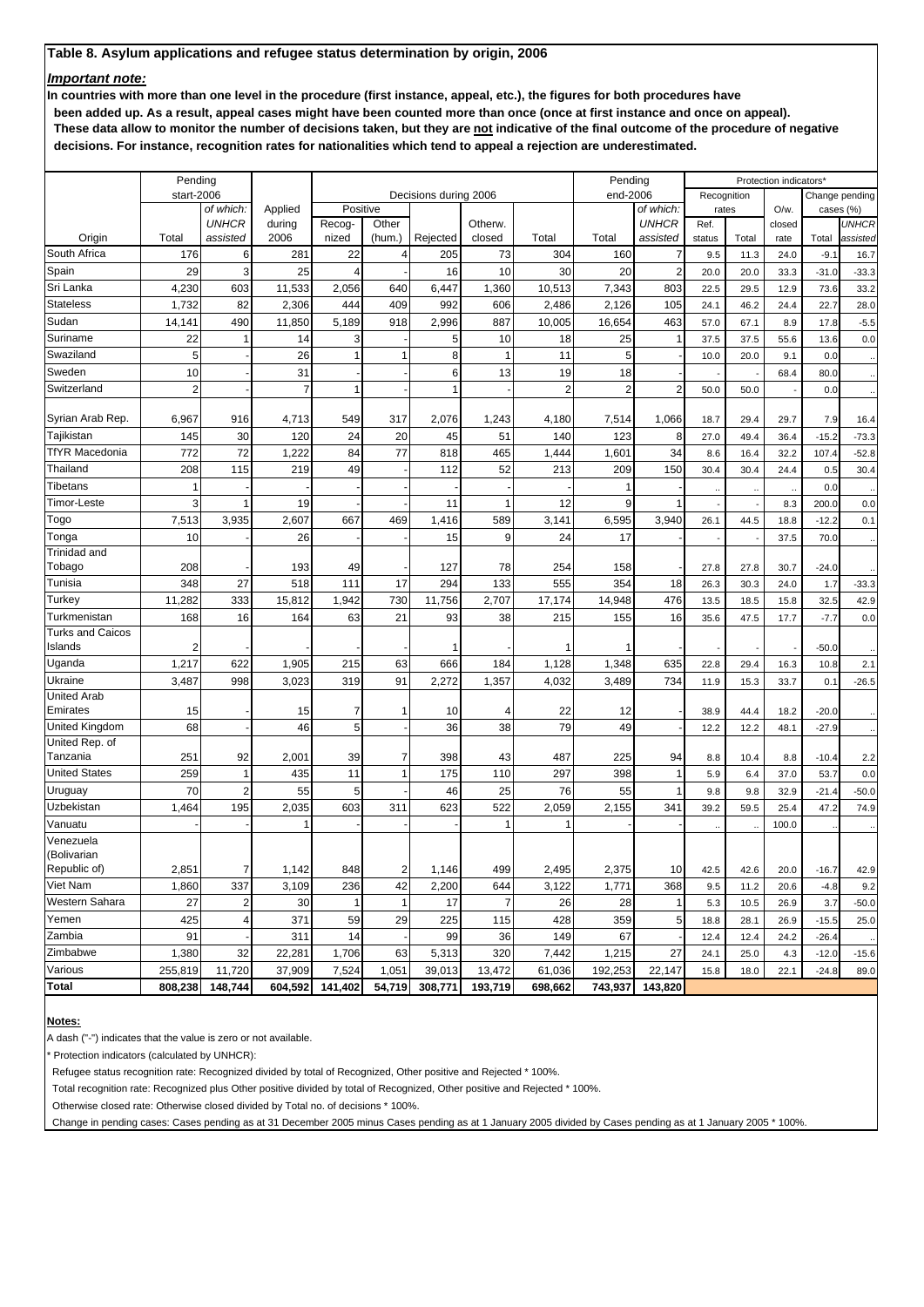|             |                             |   |           | Pending    |                   |          |        |                       |         |            | Pending  |               | Protection indicators |                   |                   |
|-------------|-----------------------------|---|-----------|------------|-------------------|----------|--------|-----------------------|---------|------------|----------|---------------|-----------------------|-------------------|-------------------|
|             | Country/                    |   |           | start-2006 |                   | Positive |        | Decisions during 2006 |         |            | end-2006 | Recognition   |                       |                   |                   |
|             | territory<br>οf             |   | Procedure |            | Applied<br>during | Recog-   | Other  |                       | Otherw. |            |          | rates<br>Ref. |                       | $O/w$ .<br>closed | Change<br>pending |
| Origin      | asylum                      |   | L,        | Total      | 2006              | nized    | (hum.) | Rejected              | closed  | Total      | Total    | status        | Total                 | rate              | cases (%)         |
| Afghanistan | Austria                     | G | FA        |            | 699               | 475      | 212    | 128                   | 145     | <b>960</b> | 1,575    | 58%           | 84%                   | 15%               |                   |
| Afghanistan | Azerbaijan                  | G | FI        | 45         | 124               |          |        | 112                   | 26      | 141        | 28       | 3%            | 3%                    | 18%               | $-38%$            |
| Afghanistan | Belgium                     | G | FI        | 59         | 365               | 5        |        | 22                    |         | 30         |          | 19%           | 19%                   | 10%               | $-100%$           |
| Afghanistan | <b>Bulgaria</b>             | G | FI        | 390        | 292               |          | 34     | 123                   | 126     | 287        | 395      | 2%            | 24%                   | 44%               | 1%                |
| Afghanistan | Canada                      | G | FI        | 224        | 268               | 162      |        | 12                    | 24      | 198        | 294      | 93%           | 93%                   | 12%               | 31%               |
| Afghanistan | Denmark                     | G | FI        | 39         | 122               |          | 13     | 84                    |         | 98         | 41       | 1%            | 14%                   | 0%                | 5%                |
| Afghanistan | Germany                     | G | NA        | 188        | 531               | 43       | 69     | 379                   | 45      | 536        | 197      | 9%            | 23%                   | 8%                | 5%                |
| Afghanistan | Germany                     | G | RA        | 196        | 993               | 38       | 94     |                       | 840     | 976        | 215      | 28%           | 97%                   | 86%               | 10%               |
| Afghanistan | Greece                      | G | FA        | 559        | 1,087             | 10       | 8      | 1,009                 | 121     | 1,148      | 498      | 1%            | 2%                    | 11%               | $-11%$            |
| Afghanistan | India                       | U | FI        | 8          | 287               | 75       |        | 91                    | 43      | 209        | 86       | 45%           | 45%                   | 21%               | 975%              |
| Afghanistan | Ireland                     | G | AR        | 57         | 111               | 15       |        | 64                    |         | 83         | 85       | 19%           | 19%                   | 5%                | 49%               |
|             | Islamic Rep. of             |   |           |            |                   |          |        |                       |         |            |          |               |                       |                   |                   |
| Afghanistan | Iran                        | U | FI        | 116        | 548               | 11       | 10     | 36                    | 81      | 138        | 526      | 19%           | 37%                   | 59%               | 353%              |
| Afghanistan | Italy                       | G | FA        |            | 177               | 51       | 120    | 86                    |         | 257        |          | 20%           | 67%                   | 0%                |                   |
| Afghanistan | Kazakhstan                  | G | FI        |            | 107               | 30       |        | 47                    | 9       | 86         | 21       | 39%           | 39%                   | 10%               |                   |
| Afghanistan | Kyrgyzstan                  | G | FA        | 63         | 121               | 14       |        | 47                    | 14      | 75         | 109      | 23%           | 23%                   | 19%               | 73%               |
| Afghanistan | Netherlands                 | G | FI        | 577        | 932               | 19       | 347    | 448                   | 119     | 933        | 578      | 2%            | 45%                   | 13%               | 0%                |
| Afghanistan | Norway                      | G | AR        |            | 394               | 8        | 33     | 655                   |         | 699        | 625      | 1%            | 6%                    | 0%                |                   |
| Afghanistan | Norway                      | G | FI        | 190        | 224               | 14       | 148    | 37                    | 63      | 262        | 162      | 7%            | 81%                   | 24%               | $-15%$            |
| Afghanistan | Pakistan                    | U | FA        | 2,765      | 1,904             | 284      |        | 1,528                 | 766     | 2,578      | 2,091    | 16%           | 16%                   | 30%               | $-24%$            |
| Afghanistan | Russian Fed.                | G | FI        | 225        | 827               | 30       |        | 792                   |         | 822        | 230      | 4%            | 4%                    | 0%                | 2%                |
| Afghanistan | Sweden                      | G | FI        | 286        | 594               | 15       | 90     | 173                   | 72      | 350        | 591      | 5%            | 38%                   | 21%               | 107%              |
| Afghanistan | Switzerland                 | G | FI        | 188        | 233               | 23       |        | 180                   | 42      | 245        | 189      | 11%           | 11%                   | 17%               | 1%                |
| Afghanistan | Tajikistan                  | G | FA        | 22         | 449               | 46       |        | 187                   |         | 233        | 238      | 20%           | 20%                   | 0%                | 982%              |
| Afghanistan | Turkey                      | Ù | FI        | 212        | 261               | 23       |        | 56                    |         | 209        | 264      |               |                       |                   |                   |
|             | Ukraine                     | G | FI        |            |                   |          |        |                       | 130     |            |          | 29%           | 29%                   | 62%               | 25%               |
| Afghanistan |                             |   |           | 115        | 129               | 32       |        | 114                   | 38      | 184        | 60       | 22%           | 22%                   | 21%               | $-48%$            |
| Afghanistan | United Kingdom <sup>3</sup> | G | FI        |            | 2,659             | 62       | 775    | 1,179                 | 371     | 2,387      |          | 3%            | 42%                   | 16%               |                   |
| Albania     | Belgium                     | G | FI        | 119        | 125               | 9        |        | 25                    | 58      | 92         |          | 26%           | 26%                   | 63%               | $-100%$           |
| Albania     | Canada                      | G | FI        | 377        | 245               | 170      |        | 127                   | 28      | 325        | 297      | 57%           | 57%                   | 9%                | $-21%$            |
| Albania     | France                      | G | FI        |            | 306               | 11       | 9      | 387                   |         | 407        |          | 3%            | 5%                    | 0%                |                   |
| Albania     | Germany                     | G | NA        | 19         | 114               |          |        | 85                    | 15      | 102        | 32       | 2%            | 2%                    | 15%               | 68%               |
| Albania     | United Kingdom <sup>5</sup> | G | FI        |            | 183               |          | 38     | 107                   | 13      | 158        |          | 0%            | 26%                   | 8%                |                   |
| Albania     | <b>United States</b>        | G | EO        | 1,608      | 319               | 506      |        | 391                   | 310     | 1,207      | 1,149    | 56%           | 56%                   | 26%               | $-29%$            |
| Albania     | <b>United States</b>        | G | ΙN        | 132        | 282               | 49       |        | 203                   | 73      | 325        | 91       | 19%           | 19%                   | 22%               | $-31%$            |
| Algeria     | Austria                     | G | FA        |            | 138               |          |        | 74                    | 66      | 142        | 324      | 1%            | 3%                    | 46%               |                   |
| Algeria     | Belgium                     | G | FI        | 42         | 180               |          |        | 29                    | 5       | 37         |          | 9%            | 9%                    | 14%               | $-100%$           |
| Algeria     | France                      | G | AR        |            | 790               | 73       | 25     | 1,076                 |         | 1,174      | 1,131    | 6%            | 8%                    | 0%                |                   |
| Algeria     | France                      | G | FI        |            | 1,127             | 34       | 18     | 1,141                 |         | 1,193      |          | 3%            | 4%                    | 0%                |                   |
| Algeria     | Germany                     | G | NA,       | 51         | 369               |          |        | 305                   | 56      | 362        | 67       | 0%            | 0%                    | 15%               | 31%               |
| Algeria     | Germany                     | G | RA        | 20         | 115               |          |        | 8                     | 106     | 115        | 21       | 0%            | 11%                   | 92%               | 5%                |
| Algeria     | Spain                       | G | FI        |            | 230               |          |        | 61                    | 20      | 84         |          | 3%            | 5%                    | 24%               |                   |
| Algeria     | Sweden                      | G | FI        | 57         | 145               |          |        | 54                    | 47      | 103        | 111      | 0%            | 4%                    | 46%               | 95%               |
| Algeria     | Switzerland                 | G | FI        | 20         | 161               | 7        |        | 48                    | 119     | 174        | 23       | 13%           | 13%                   | 68%               | 15%               |
| Algeria     | United Kingdom <sup>5</sup> | G | FI        |            | 260               |          | 32     | 144                   | 62      | 239        |          | 1%            | 19%                   | 26%               |                   |
| Angola      | Belgium                     | G | AR        | 241        | 156               |          |        | 42                    | 51      | 93         | 304      | 0%            | 0%                    | 55%               | 26%               |
| Angola      | Belgium                     | G | FI        | 173        | 211               | 15       |        | 150                   | 12      | 177        |          | 9%            | 9%                    | 7%                | $-100%$           |
| Angola      | France                      | G | AR        |            | 681               | 85       |        | 532                   |         | 621        |          | 14%           | 14%                   | 0%                |                   |
| Angola      | France                      | G | FI        |            | 668               | 45       |        | 702                   |         | 747        |          | 6%            | 6%                    | 0%                |                   |
| Angola      | France                      | G | RA        |            | 255               | 85       |        |                       |         | 89         |          | 96%           | 100%                  | 0%                |                   |
| Angola      | Germany                     | G | ΝA        | 61         | 108               |          | 11     | 88                    | 18      | 117        | 52       | 0%            | 11%                   | 15%               | $-15%$            |
| Angola      | Netherlands                 | G | FI        | 211        | 212               |          | 35     | 183                   | 34      | 253        | 149      | 0%            | 16%                   | 13%               | $-29%$            |
| Angola      | South Africa                | G | FI        |            | 136               |          |        | 159                   |         | 161        |          | 1%            | 1%                    | 0%                |                   |
| Angola      | United Kingdom <sup>5</sup> | G | FI        |            | 113               | 12       | 15     | 61                    | 17      | 105        |          | 14%           | 31%                   | 16%               |                   |
| Armenia     | Austria                     | G | FA        |            | 350               | 100      | 35     | 125                   | 91      | 351        | 1,754    | 38%           | 52%                   | 26%               |                   |
|             | Belgium                     | G | AR        |            |                   |          |        |                       | 41      | 81         | 229      |               |                       |                   |                   |
| Armenia     |                             | G | FI        | 149        | 161               |          |        | 40                    |         |            |          | 0%            | 0%                    | 51%               | 54%               |
| Armenia     | Belgium                     |   |           | 226        | 381               | 11       |        | 154                   | 39      | 204        |          | 7%            | 7%                    | 19%               | $-100%$           |
| Armenia     | France                      | G | AR        |            | 1,267             | 181      | 21     | 633                   |         | 835        | 1,549    | 22%           | 24%                   | 0%                |                   |
| Armenia     | France                      | G | FI        |            | 1,684             | 37       | 5      | 1,293                 |         | 1,335      |          | 3%            | 3%                    | 0%                |                   |
| Armenia     | France                      | G | RA        |            | 323               | 180      | 21     |                       |         | 201        |          | 90%           | 100%                  | 0%                |                   |
| Armenia     | Germany                     | G | ΝA        | 120        | 303               |          |        | 340                   | 48      | 390        | 77       | 0%            | 1%                    | 12%               | $-36%$            |
| Armenia     | Germany                     | G | RA        | 23         | 118               |          |        |                       | 122     | 124        | 18       | 0%            | 0%                    | 98%               | $-22%$            |
| Armenia     | Netherlands                 | G | FI        | 168        | 280               |          | 33     | 181                   | 30      | 247        | 189      | 1%            | 17%                   | 12%               | 13%               |
| Armenia     | Sweden                      | G | FI        | 141        | 227               |          | 32     | 139                   | 69      | 240        | 162      | 0%            | 19%                   | 29%               | 15%               |
| Armenia     | Switzerland                 | G | FI        | 55         | 111               |          |        | 72                    | 67      | 139        | 33       | 0%            | 0%                    | 48%               | $-40%$            |
| Armenia     | <b>United States</b>        | G | IN        | 294        | 387               | 144      |        | 275                   | 36      | 455        | 233      | 34%           | 34%                   | 8%                | $-21%$            |
| Azerbaijan  | Austria                     | G | FA        |            | 115               | 31       | 9      | 15                    | 15      | 70         | 357      | 56%           | 73%                   | 21%               |                   |
| Azerbaijan  | France                      | G | AR        |            | 485               |          |        |                       |         |            |          |               |                       |                   |                   |
| Azerbaijan  | France                      | G | FI        |            | 878               | 47       |        | 500                   |         | 547        |          | 9%            | 9%                    | 0%                |                   |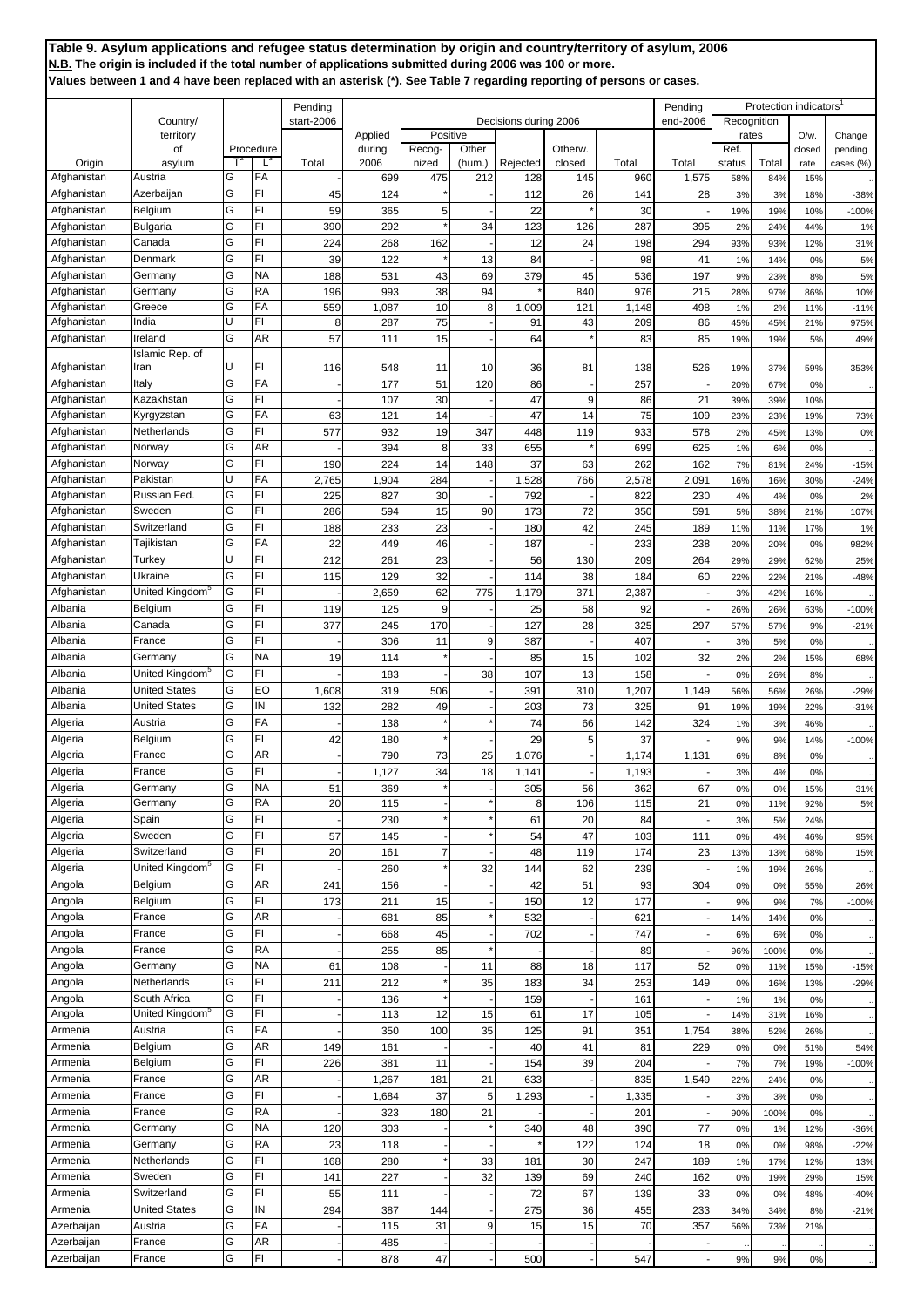|                                    |                                        |        |                | Pending    |                        |                      |                 |                       |                   |             | Pending      |                | Protection indicators |                |                      |
|------------------------------------|----------------------------------------|--------|----------------|------------|------------------------|----------------------|-----------------|-----------------------|-------------------|-------------|--------------|----------------|-----------------------|----------------|----------------------|
|                                    | Country/                               |        |                | start-2006 |                        |                      |                 | Decisions during 2006 |                   |             | end-2006     | Recognition    |                       |                |                      |
|                                    | territory                              |        |                |            | Applied                | Positive             |                 |                       |                   |             |              | rates          |                       | O/w            | Change               |
| Origin                             | οf<br>asylum                           |        | Procedure<br>Ľ | Total      | during<br>2006         | Recog-<br>nized      | Other<br>(hum.) | Rejected              | Otherw.<br>closed | Total       | Total        | Ref.<br>status | Total                 | closed<br>rate | pending<br>cases (%) |
| Azerbaijan                         | France                                 | G      | RA             |            | 154                    | 111                  |                 |                       |                   | 111         |              | 100%           | 100%                  | 0%             |                      |
| Azerbaijan                         | Germany                                | G      | ΝA             | 231        | 483                    | 19                   |                 | 456                   | 52                | 531         | 138          | 4%             | 5%                    | 10%            | $-40%$               |
| Azerbaijan                         | Germany                                | G      | RA             | 29         | 118                    |                      |                 |                       | 106               | 113         | 32           | 43%            | 57%                   | 94%            | 10%                  |
| Azerbaijan                         | Netherlands                            | G      | FI             | 305        | 384                    | 10                   | 68              | 248                   | 62                | 388         | 305          | 3%             | 24%                   | 16%            | 0%                   |
| Azerbaijan                         | Sweden<br>Australia                    | G<br>G | FI<br>AR       | 200        | 247                    | 6                    | 56              | 148                   | 43                | 253         | 242          | 3%             | 30%                   | 17%            | 21%                  |
| Bangladesh<br>Bangladesh           | Austria                                | G      | FA             | 45         | 211<br>140             | 22<br>5              |                 | 111<br>47             | 82<br>103         | 215<br>158  | 41<br>344    | 17%<br>9%      | 17%<br>15%            | 38%<br>65%     | $-9%$                |
| Bangladesh                         | Canada                                 | G      | FI             | 299        | 139                    | 110                  |                 | 123                   | 10                | 243         | 195          | 47%            | 47%                   | 4%             | $-35%$               |
| Bangladesh                         | Cyprus                                 | G      | AR             | 703        | 762                    |                      |                 | 1,104                 | 48                | 1,152       | 313          | 0%             | 0%                    | 4%             | $-55%$               |
| Bangladesh                         | Cyprus                                 | G      | FI.            | 863        | 310                    |                      |                 | 372                   | 357               | 729         | 444          | 0%             | 0%                    | 49%            | $-49%$               |
| Bangladesh                         | France                                 | G      | AR             |            | 1,140                  | 128                  | 5               | 559                   |                   | 692         | 1,321        | 18%            | 19%                   | 0%             |                      |
| Bangladesh                         | France                                 | G      | FI             |            | 607                    | 25                   |                 | 1,133                 |                   | 1,159       |              | 2%             | 2%                    | 0%             |                      |
| Bangladesh                         | France                                 | G      | <b>RA</b>      |            | 504                    | 126                  | 5               |                       |                   | 131         |              | 96%            | 100%                  | 0%             |                      |
| Bangladesh<br>Bangladesh           | Germany<br>Greece                      | G<br>G | NA<br>FA       | 28<br>292  | 107                    | 5                    |                 | 78<br>2,790           | 9<br>375          | 92<br>3,167 | 44<br>875    | 6%             | 6%                    | 10%            | 57%                  |
|                                    | Hong Kong SAR,                         |        |                |            | 3,750                  |                      |                 |                       |                   |             |              | 0%             | 0%                    | 12%            | 200%                 |
| Bangladesh                         | China                                  | U      | FI             | 34         | 582                    |                      |                 | 21                    | 140               | 163         | 453          | 9%             | 9%                    | 86%            | 1232%                |
| Bangladesh                         | Italy                                  | G      | FA             |            | 283                    | 13                   | 65              | 397                   |                   | 475         |              | 3%             | 16%                   | 0%             |                      |
| Bangladesh                         | Slovakia                               | G      | FI             | 156        | 183                    |                      |                 | 65                    | 125               | 190         | 149          | 0%             | 0%                    | 66%            | $-4%$                |
| Bangladesh                         | South Africa                           | G      | FI             |            | 3,074                  |                      |                 | 66                    |                   | 66          |              | 0%             | 0%                    | 0%             |                      |
| Bangladesh                         | Spain                                  | G      | FI<br>FI       |            | 137                    |                      |                 | 133                   |                   | 134         |              | 0%             | 0%                    | 1%             |                      |
| Bangladesh<br>Bangladesh           | Ukraine<br>United Kingdom <sup>5</sup> | G<br>G | FI             | 58         | 194<br>494             |                      | 84              | 22<br>264             | 221<br>41         | 243<br>392  | 9            | 0%<br>1%       | 0%<br>25%             | 91%<br>10%     | $-84%$               |
| Bangladesh                         | <b>United States</b>                   | G      | EO             | 528        | 127                    | 114                  |                 | 83                    | 193               | 390         | 438          | 58%            | 58%                   | 49%            | $-17%$               |
| <b>Belarus</b>                     | Austria                                | G      | FA             |            | 172                    | 6                    |                 | 95                    | 131               | 233         | 269          | 6%             | 7%                    | 56%            |                      |
| <b>Belarus</b>                     | Czech Rep.                             | G      | FI             | 156        | 174                    | 66                   |                 | 13                    | 98                | 177         | 153          | 84%            | 84%                   | 55%            | $-2%$                |
| <b>Belarus</b>                     | France                                 | G      | FI             |            | 140                    |                      |                 | 163                   |                   | 166         |              | 1%             | 2%                    | 0%             |                      |
| <b>Belarus</b>                     | Germany                                | G      | NA             | 18         | 119                    |                      |                 | 87                    | 19                | 110         | 30           | 4%             | 4%                    | 17%            | 67%                  |
| <b>Belarus</b>                     | Sweden                                 | G      | FI             | 194        | 432                    |                      | 8               | 131                   | 141               | 281         | 363          | 1%             | 6%                    | 50%            | 87%                  |
| <b>Belarus</b><br><b>Bhutan</b>    | <b>United States</b><br>Nepal          | G<br>G | IN<br>FI       | 104<br>691 | 286<br>34 <sup>′</sup> | 95                   | 25              | 164                   | 28                | 287<br>25   | 111<br>1,007 | 37%<br>0%      | 37%<br>100%           | 10%<br>0%      | 7%<br>46%            |
| Bolivia                            | Sweden                                 | G      | FI             | 177        | 747                    |                      | 6               | 513                   | 72                | 591         | 329          | 0%             | 1%                    | 12%            | 86%                  |
| Bosnia and H.                      | Austria                                | G      | FA             |            | 231                    | 17                   | 21              | 105                   | 137               | 280         | 469          | 12%            | 27%                   | 49%            |                      |
| Bosnia and H.                      | Belgium                                | G      | FI             | 22         | 111                    | 9                    |                 | 10                    | 9                 | 28          |              | 47%            | 47%                   | 32%            | $-100%$              |
| Bosnia and H.                      | France                                 | G      | AR             |            | 474                    | 242                  | 5               | 818                   |                   | 1,065       |              | 23%            | 23%                   | 0%             |                      |
| Bosnia and H.                      | France                                 | G      | FI             |            | 260                    | 31                   |                 | 457                   |                   | 492         |              | 6%             | 7%                    | 0%             |                      |
| Bosnia and H.                      | France                                 | G      | RA             |            | 165                    | 241                  | 5               |                       |                   | 246         |              | 98%            | 100%                  | 0%             |                      |
| Bosnia and H.                      | Germany                                | Ġ      | NA             | 66         | 209                    |                      |                 | 181                   | 41                | 224         | 53           | 1%             | 1%                    | 18%            | $-20%$               |
| Bosnia and H.<br>Bosnia and H.     | Germany<br>Netherlands                 | G<br>G | RA<br>FI       | 22<br>104  | 143<br>116             |                      | $\overline{7}$  | 89                    | 129<br>16         | 135<br>112  | 41<br>103    | 0%             | 33%                   | 96%            | 86%                  |
| Bosnia and H.                      | Sweden                                 | G      | FI             | 125        | 234                    |                      | 35              | 164                   | 72                | 272         | 113          | 0%<br>1%       | 7%<br>18%             | 14%<br>26%     | $-1%$<br>$-10%$      |
| Bosnia and H.                      | Switzerland                            | G      | FI             | 88         | 261                    | 52                   |                 | 174                   | 122               | 348         | 44           | 23%            | 23%                   | 35%            | $-50%$               |
| <b>Brazil</b>                      | <b>United States</b>                   | G      | EO             | 277        | 128                    | 32                   |                 | 93                    | 125               | 250         | 259          | 26%            | 26%                   | 50%            | $-6%$                |
| <b>Bulgaria</b>                    | Belgium                                | G      | FI             | 11         | 168                    |                      |                 | 7                     |                   | 11          |              | 0%             | 0%                    | 36%            | $-100%$              |
| <b>Bulgaria</b>                    | Finland                                | G      | FI             | 31         | 463                    |                      |                 | 399                   | 58                | 457         | 37           | 0%             | 0%                    | 13%            | 19%                  |
| <b>Bulgaria</b>                    | Germany                                | G      | <b>NA</b>      | 27         | 142                    |                      |                 | 110                   | 43                | 153         | 18           | 0%             | 0%                    | 28%            | $-33%$               |
| <b>Bulgaria</b><br><b>Bulgaria</b> | Sweden<br>Switzerland                  | G<br>G | FI<br>FI       | 74<br>29   | 639<br>168             |                      |                 | 586<br>57             | 147<br>124        | 737<br>181  | 50<br>13     | 0%<br>0%       | 1%<br>0%              | 20%<br>69%     | $-32%$               |
| <b>Bulgaria</b>                    | <b>United States</b>                   | G      | IN             | 288        | 108                    | 36                   |                 | 88                    | 99                | 223         | 185          | 29%            | 29%                   | 44%            | $-55%$<br>$-36%$     |
| Burundi                            | Belgium                                | G      | AR             | 255        | 143                    |                      |                 |                       | 41                | 47          | 351          | 67%            | 67%                   | 87%            | 38%                  |
| Burundi                            | Canada                                 | G      | FI             | 129        | 443                    | 148                  |                 | 31                    |                   | 181         | 391          | 83%            | 83%                   | 1%             | 203%                 |
| Burundi                            | Kenya                                  | U      | FI             |            | 141                    | 23                   |                 | 18                    | 8                 | 49          | 95           | 56%            | 56%                   | 16%            | 3067%                |
| Burundi                            | Malawi                                 | G      | FI             | 1,419      | 463                    |                      |                 |                       | 828               | 831         | 1,051        | 100%           | 100%                  | 100%           | $-26%$               |
| Burundi<br>Burundi                 | Mozambique<br>Netherlands              | G<br>G | FA<br>FI       | 642<br>201 | 222<br>455             | 179<br>13            | 313             | 173                   | 5<br>28           | 184<br>527  | 680<br>141   | 100%<br>3%     | 100%<br>65%           | 3%<br>5%       | 6%<br>$-30%$         |
| Burundi                            | Norway                                 | G      | FI.            | 30         | 126                    |                      | 27              | 5                     | 16                | 50          | 107          | 6%             | 85%                   | 32%            | 257%                 |
| Burundi                            | South Africa                           | G      | FI             |            | 837                    | 45                   |                 | 15                    |                   | 60          |              | 75%            | 75%                   | 0%             |                      |
| Burundi                            | Sweden                                 | G      | FI             | 243        | 240                    |                      | 226             | 37                    | 15                | 281         | 194          | 1%             | 86%                   | 5%             | $-20%$               |
| Burundi                            | Uganda                                 | G      | FI             | 89         | 913                    | 75                   |                 | 40                    |                   | 115         | 887          | 65%            | 65%                   | 0%             | 897%                 |
| Burundi                            | UR of Tanzania                         | G      | FA             |            | 319                    |                      |                 |                       |                   |             | 319          |                |                       |                |                      |
| Burundi                            | Zimbabwe                               | G      | FA             | 8          | 190                    | 195                  |                 |                       |                   | 198         |              | 100%           | 100%                  | 2%             | $-100%$              |
| Cameroon                           | Algeria                                | U      | FI             | 8          | 130                    |                      |                 |                       |                   |             | 138          |                |                       |                | 1625%                |
| Cameroon<br>Cameroon               | Belgium<br>Belgium                     | G<br>G | AR<br>FI       | 714        | 264<br>335             | $\overline{7}$<br>22 |                 | 97<br>207             | 98                | 202         | 776          | 7%<br>10%      | 7%                    | 49%            | 9%                   |
| Cameroon                           | Canada                                 | G      | FI             | 116<br>70  | 130                    | 46                   |                 | 30                    | 6<br>6            | 235<br>82   | 118          | 61%            | 10%<br>61%            | 3%<br>7%       | $-100%$<br>69%       |
| Cameroon                           | France                                 | G      | FI             |            | 209                    | 22                   |                 | 267                   |                   | 289         |              | 8%             | 8%                    | 0%             |                      |
| Cameroon                           | Germany                                | G      | <b>NA</b>      | 100        | 248                    | $\overline{7}$       | 8               | 225                   | 17                | 257         | 74           | 3%             | 6%                    | 7%             | $-26%$               |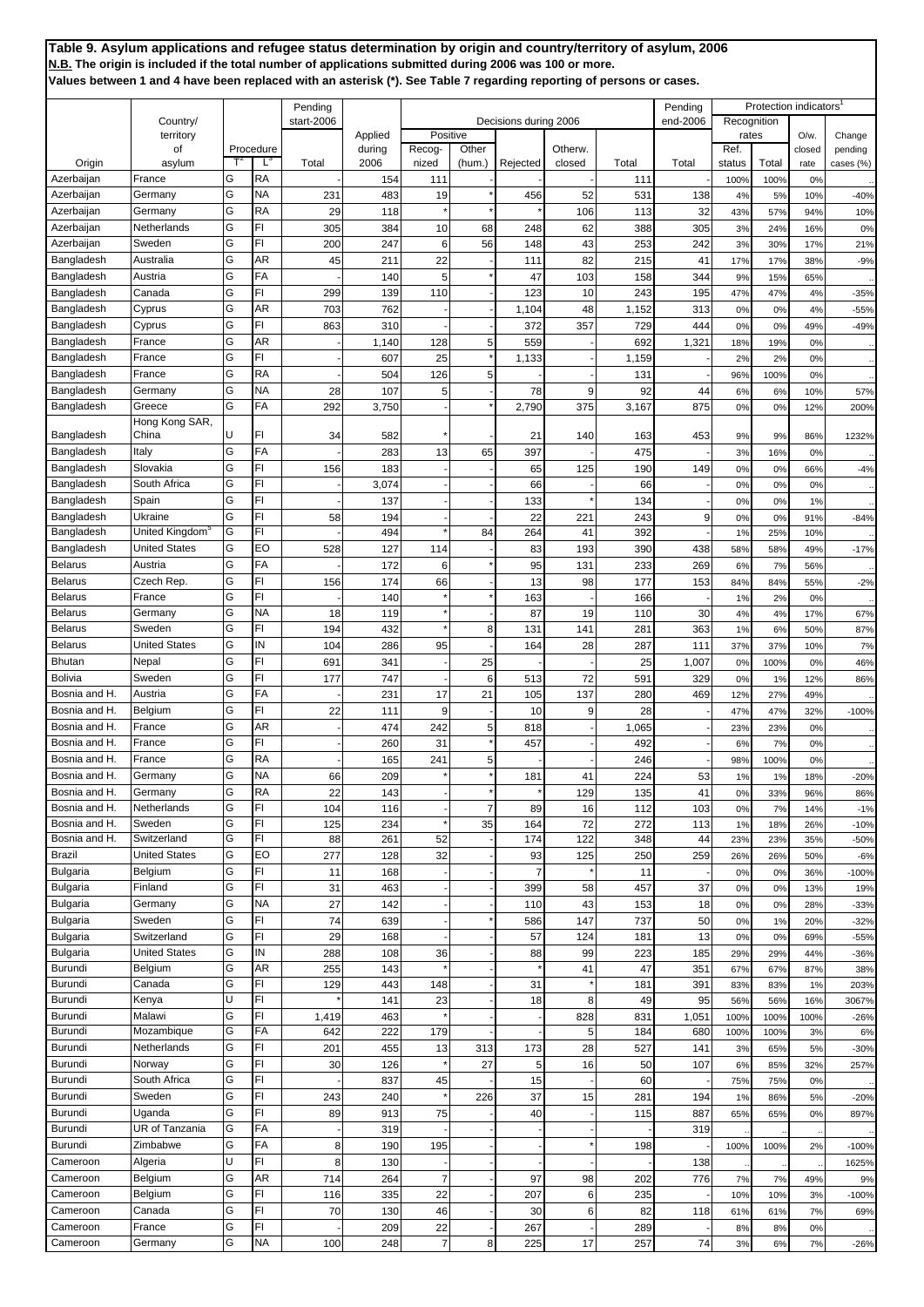|                         |                                                     |         |                | Pending        |                |                 |                 |                       |                   |                       | Pending        |                | Protection indicators |                |                      |
|-------------------------|-----------------------------------------------------|---------|----------------|----------------|----------------|-----------------|-----------------|-----------------------|-------------------|-----------------------|----------------|----------------|-----------------------|----------------|----------------------|
|                         | Country/                                            |         |                | start-2006     |                |                 |                 | Decisions during 2006 |                   |                       | end-2006       | Recognition    |                       |                |                      |
|                         | territory                                           |         |                |                | Applied        | Positive        |                 |                       |                   |                       |                | rates          |                       | $O/w$ .        | Change               |
| Origin                  | of<br>asylum                                        |         | Procedure<br>Ľ | Total          | during<br>2006 | Recog-<br>nized | Other<br>(hum.) | Rejected              | Otherw.<br>closed | Total                 | Total          | Ref.<br>status | Total                 | closed<br>rate | pending<br>cases (%) |
| Cameroon                | South Africa                                        | G       | FI             |                | 219            | 27              |                 | 11                    |                   | 38                    |                | 71%            | 71%                   | 0%             |                      |
| Cameroon                | Switzerland                                         | G       | FI.            | 75             | 166            | 20              |                 | 93                    | 52                | 165                   | 81             | 18%            | 18%                   | 32%            | 8%                   |
| Cameroon                | United Kingdom <sup>5</sup>                         | G       | FI             |                | 288            | 11              | 19              | 191                   | 21                | 242                   |                | 5%             | 14%                   | 9%             |                      |
| Cameroon                | <b>United States</b>                                | G       | ΙN             | 234            | 558            | 228             |                 | 286                   | 26                | 540                   | 260            | 44%            | 44%                   | 5%             | 11%                  |
| Central African         |                                                     |         |                |                |                |                 |                 |                       |                   |                       |                |                |                       |                |                      |
| Rep.                    | Cameroon                                            | U       | FA             | 1,836          | 1,682          | 1,019           |                 | 506                   | 447               | 1,972                 | 1,546          | 67%            | 67%                   | 23%            | $-16%$               |
| Central African<br>Rep. | France                                              | G       | FI             |                | 215            | 35              |                 | 161                   |                   | 196                   |                | 18%            | 18%                   | 0%             |                      |
| Chad                    | Cameroon                                            | U       | FA             | 2,122          | 1,238          | 196             |                 | 934                   | 826               | 1,956                 | 1,404          | 17%            | 17%                   | 42%            | $-34%$               |
|                         | Central African                                     |         |                |                |                |                 |                 |                       |                   |                       |                |                |                       |                |                      |
| Chad                    | Rep.                                                | G       | FI             | 414            | 334            | 109             |                 | 12                    |                   | 121                   | 627            | 90%            | 90%                   | 0%             | 51%                  |
| Chad                    | Congo                                               | $\cdot$ | FA             | 55             | 109            |                 |                 | 13                    | 22                | 39                    | 125            | 24%            | 24%                   | 56%            | 127%                 |
| Chad                    | France                                              | G       | FI             |                | 149            | 17              |                 | 169                   |                   | 186                   |                | 9%             | 9%                    | 0%             |                      |
| China                   | Australia                                           | G       | AR             | 186            | 1,186          | 209             |                 | 832                   | 44                | 1,085                 | 277            | 20%            | 20%                   | 4%             | 49%                  |
| China                   | Australia                                           | G<br>G  | FI.<br>FA      | 277            | 1,033          | 87              |                 | 949                   | 12                | 1,048                 | 127            | 8%             | 8%                    | 1%             | $-54%$               |
| China<br>China          | Austria<br>Belgium                                  | G       | FI             | 40             | 212<br>155     | 25<br>57        |                 | 126<br>37             | 189               | 34 <sup>′</sup><br>97 | 1,128          | 16%<br>61%     | 17%<br>61%            | 55%<br>3%      | $-100%$              |
| China                   | Canada                                              | G       | FI             | 1,890          | 1,645          | 768             |                 | 593                   | 191               | 1,552                 | 1,983          | 56%            | 56%                   | 12%            | 5%                   |
| China                   | Cyprus                                              | G       | FI.            | 309            | 174            |                 |                 | 38                    | 228               | 267                   | 216            | 3%             | 3%                    | 85%            | $-30%$               |
| China                   | Czech Rep.                                          | G       | FI             | 40             | 114            |                 |                 | 112                   | 19                | 132                   | 22             | 1%             | 1%                    | 14%            | $-45%$               |
| China                   | France                                              | G       | AR             |                | 1,100          | 16              |                 | 1,889                 |                   | 1,907                 |                | 1%             | 1%                    | 0%             |                      |
| China                   | France                                              | G       | FI             |                | 1,214          | 38              |                 | 1,226                 |                   | 1,265                 |                | 3%             | 3%                    | 0%             |                      |
| China                   | Germany                                             | G       | NΑ             | 121            | 440            | 17              |                 | 381                   | 29                | 431                   | 130            | 4%             | 5%                    | 7%             | 7%                   |
| China                   | Germany                                             | G       | RA             | 39             | 111            | $\overline{7}$  | 23              |                       | 91                | 124                   | 27             | 21%            | 91%                   | 73%            | $-31%$               |
| China                   | Hungary                                             | G       | FI.            | 51             | 276            |                 | 8               | 234                   | 19                | 261                   | 66             | 0%             | 3%                    | 7%             | 29%                  |
| China                   | Ireland                                             | G       | FI             |                | 139            | $\overline{7}$  |                 | 46                    | 75                | 128                   | 33             | 13%            | 13%                   | 59%            |                      |
| China                   | Netherlands                                         | G       | FI.            | 223            | 318            | 33              | 39              | 181                   | 83                | 336                   | 185            | 13%            | 28%                   | 25%            | $-17%$               |
| China                   | Slovakia                                            | G       | FI             | 300            | 164            |                 |                 | 74                    | 103               | 178                   | 286            | 1%             | 1%                    | 58%            | $-5%$                |
| China                   | South Africa                                        | G       | FI             |                | 957            |                 |                 | 56                    |                   | 56                    |                | 0%             | 0%                    | 0%             |                      |
| China                   | Switzerland                                         | G       | FI             | 266            | 475            | 73              |                 | 590                   | 26                | 689                   | 190            | 11%            | 11%                   | 4%             | $-29%$               |
| China                   | Thailand                                            | U       | FI.            | 32             | 103            | 54              |                 | 8                     | 12                | 74                    | 61             | 87%            | 87%                   | 16%            | 91%                  |
| China<br>China          | United Kingdom <sup>5</sup><br><b>United States</b> | G<br>G  | FI<br>EO       |                | 2,031          | 16              | 114             | 954                   | 708               | 1,792                 |                | 1%             | 12%                   | 40%            |                      |
| China                   | <b>United States</b>                                | G       | ΙN             | 8,253<br>2,056 | 4,230<br>5,132 | 4,060<br>1,517  |                 | 2,119<br>3,121        | 2,079<br>490      | 8,258<br>5,128        | 8,973<br>2,178 | 66%<br>33%     | 66%<br>33%            | 25%<br>10%     | 9%<br>6%             |
| Colombia                | Brazil                                              | G       | FI.            | 45             | 140            | 75              | 5               | 27                    | 9                 | 116                   | 69             | 70%            | 75%                   | 8%             | 53%                  |
| Colombia                | Canada                                              | G       | FI             | 1,461          | 1,361          | 1,084           |                 | 239                   | 87                | 1,410                 | 1,412          | 82%            | 82%                   | 6%             | $-3%$                |
| Colombia                | Chile                                               | G       | FI             | 82             | 540            | 267             |                 | 39                    | 18                | 324                   | 298            | 87%            | 87%                   | 6%             | 263%                 |
| Colombia                | Costa Rica                                          | G       | FA             |                | 690            | 383             |                 |                       |                   | 383                   | 307            | 100%           | 100%                  | 0%             |                      |
| Colombia                | Ecuador                                             |         | FI.            | 2,155          | 6,641          | 1.943           |                 | 2,184                 | 49                | 4,176                 | 4.620          | 47%            | 47%                   | 1%             | 114%                 |
| Colombia                | France                                              | G       | FI             |                | 230            | 30              |                 | 120                   |                   | 153                   |                | 20%            | 22%                   | 0%             |                      |
| Colombia                | Germany                                             | G       | NΑ             | 5              | 244            |                 |                 | 70                    |                   | 74                    | 174            | 1%             | 1%                    | 4%             | 3380%                |
| Colombia                | Italy                                               | G       | FA             |                | 272            | 23              | 151             | 122                   |                   | 296                   |                | 8%             | 59%                   | 0%             |                      |
| Colombia                | Panama                                              | G       | FI             | 457            | 330            | 128             |                 | 40                    | 408               | 576                   | 211            | 76%            | 76%                   | 71%            | $-54%$               |
| Colombia                | Peru                                                | G       | FI             | 288            | 145            | 40              |                 | 12                    | 22                | 74                    | 359            | 77%            | 77%                   | 30%            | 25%                  |
| Colombia                | Spain                                               | G       | FI             |                | 2,239          | 40              |                 | 639                   | 1,880             | 2,566                 |                | 6%             | 7%                    | 73%            |                      |
| Colombia                | <b>United States</b>                                | G       | EO             | 7,225          | 389            | 775             |                 | 1,644                 | 1,926             | 4,345                 | 4,847          | 32%            | 32%                   | 44%            | $-33%$               |
| Colombia                | <b>United States</b>                                | G       | ΙN             | 1,791          | 1,421          | 1,143           |                 | 638                   | 213               | 1,994                 | 1,249          | 64%            | 64%                   | 11%            | $-30%$               |
|                         | Venezuela<br>(Bolivarian                            |         |                |                |                |                 |                 |                       |                   |                       |                |                |                       |                |                      |
| Colombia                | Republic of)                                        | G       | FI             | 5,862          | 2,173          | 326             |                 | 49                    |                   | 375                   | 7,660          | 87%            | 87%                   | 0%             | 31%                  |
| Congo                   | France                                              | G       | AR             |                | 843            | 77              | 5               | 650                   |                   | 732                   | 1,026          | 11%            | 11%                   | 0%             |                      |
| Congo                   | France                                              | G       | FI             |                | 827            | 98              |                 | 910                   |                   | 1,009                 |                | 10%            | 10%                   | 0%             |                      |
| Congo                   | France                                              | G       | RA             |                | 187            | 74              | 5               |                       |                   | 79                    |                | 94%            | 100%                  | 0%             |                      |
| Congo                   | Gabon                                               | G       | FA             | 2,095          | 221            |                 |                 | 51                    |                   | 54                    | 2,262          | 0%             | 0%                    | 6%             | 8%                   |
| Congo                   | Italy                                               | G       | FA             |                | 105            | 40              | 67              | 35                    |                   | 142                   |                | 28%            | 75%                   | 0%             |                      |
| Congo                   | Netherlands                                         | G       | FI             | 93             | 118            | 5               | 48              | 73                    | 34                | 160                   | 48             | 4%             | 42%                   | 21%            | $-48%$               |
| Congo<br>Congo          | South Africa<br><b>United States</b>                | G<br>G  | FI<br>ΙN       | 100            | 1,207<br>112   | 44<br>42        |                 | 37<br>56              | 24                | 81<br>122             | 94             | 54%<br>43%     | 54%<br>43%            | 0%<br>20%      |                      |
| Côte d'Ivoire           | Algeria                                             | U       | FI             | 33             | 306            | 10              |                 |                       |                   | 10                    | 329            | 100%           | 100%                  | 0%             | $-6%$<br>897%        |
| Côte d'Ivoire           | Angola                                              | G       | FA             | 24             | 634            | 61              |                 | 65                    |                   | 126                   | 532            | 48%            | 48%                   | 0%             | 2117%                |
| Côte d'Ivoire           | Belgium                                             | G       | AR             | 119            | 325            | 24              |                 |                       | 22                | 52                    | 392            | 80%            | 90%                   | 42%            | 229%                 |
| Côte d'Ivoire           | Belgium                                             | G       | FI             | 464            | 205            | 123             |                 | 287                   | 53                | 463                   |                | 30%            | 30%                   | 11%            | $-100%$              |
| Côte d'Ivoire           | Cameroon                                            | U       | FA             | 364            | 241            | 18              |                 | 183                   | 143               | 344                   | 261            | 9%             | 9%                    | 42%            | $-28%$               |
| Côte d'Ivoire           | Congo                                               | J       | FA             | 187            | 162            |                 |                 | 29                    | 19                | 48                    | 301            | 0%             | 0%                    | 40%            | 61%                  |
| Côte d'Ivoire           | France                                              | G       | AR             |                | 830            | 101             | 6               | 532                   |                   | 639                   |                | 16%            | 17%                   | 0%             |                      |
| Côte d'Ivoire           | France                                              | G       | FI             |                | 859            | 115             |                 | 959                   |                   | 1,075                 |                | 11%            | 11%                   | 0%             |                      |
| Côte d'Ivoire           | France                                              | G       | RA             |                | 104            | 101             | 6               |                       |                   | 107                   |                | 94%            | 100%                  | 0%             |                      |
| Côte d'Ivoire           | Guinea                                              | G       | FI             | 658            | 347            | 233             |                 | 86                    |                   | 319                   | 686            | 73%            | 73%                   | 0%             | 4%                   |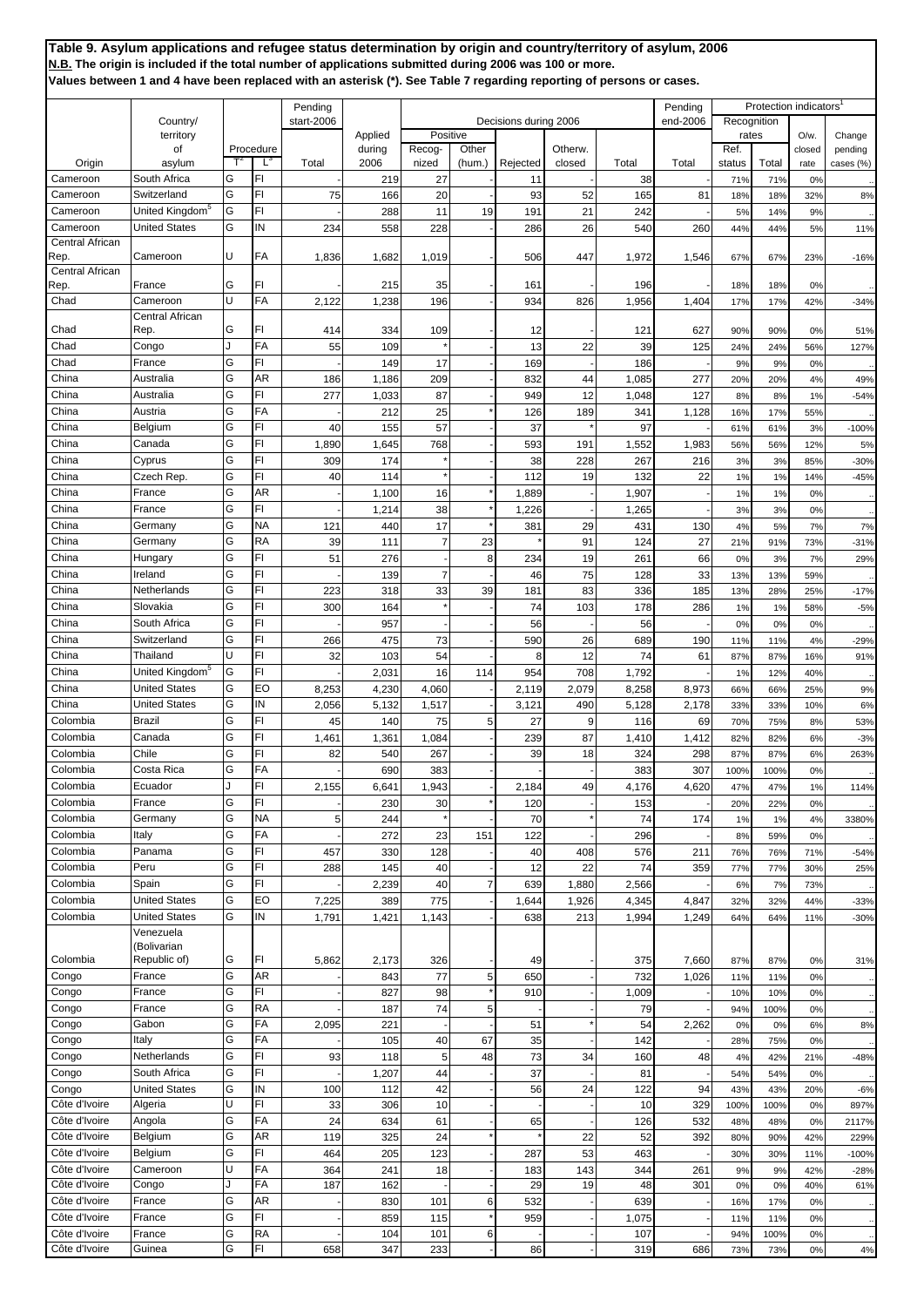|                                |                                            |        |                        | Pending         |                   |                    |          |                       |              |              | Pending      |               | Protection indicators |                   |                   |
|--------------------------------|--------------------------------------------|--------|------------------------|-----------------|-------------------|--------------------|----------|-----------------------|--------------|--------------|--------------|---------------|-----------------------|-------------------|-------------------|
|                                | Country/                                   |        |                        | start-2006      |                   |                    |          | Decisions during 2006 |              |              | end-2006     | Recognition   |                       |                   |                   |
|                                | territory<br>οf                            |        | Procedure              |                 | Applied<br>during | Positive<br>Recog- | Other    |                       | Otherw.      |              |              | rates<br>Ref. |                       | $O/w$ .<br>closed | Change<br>pending |
| Origin                         | asylum                                     |        | Ľ                      | Total           | 2006              | nized              | (hum.)   | Rejected              | closed       | Total        | Total        | status        | Total                 | rate              | cases (%)         |
| Côte d'Ivoire                  | Italy                                      | G      | FA                     |                 | 508               | 52                 | 400      | 168                   |              | 620          |              | 8%            | 73%                   | 0%                |                   |
| Côte d'Ivoire<br>Côte d'Ivoire | Mali<br>Morocco                            | G<br>U | FI<br>FA               | 1,077           | 110               | 38                 |          | 38                    |              | 76           | 1,111        | 50%           | 50%                   | 0%                | 3%                |
| Côte d'Ivoire                  | Netherlands                                | G      | FI                     | 139<br>164      | 186<br>124        | 184                | 141      | 8<br>50               | 13           | 192<br>207   | 133<br>27    | 96%<br>2%     | 96%<br>74%            | 0%<br>6%          | $-4%$<br>$-84%$   |
| Côte d'Ivoire                  | Spain                                      | G      | FI                     |                 | 236               | 8                  | 69       | 13                    | 20           | 110          |              | 9%            | 86%                   | 18%               |                   |
| Côte d'Ivoire                  | Switzerland                                | G      | FI                     | 95              | 150               | 14                 |          | 118                   | 35           | 167          | 60           | 11%           | 11%                   | 21%               | $-37%$            |
| Côte d'Ivoire                  | United Kingdom <sup>5</sup>                | G      | FI                     |                 | 200               | 8                  | 21       | 141                   | 16           | 186          |              | 5%            | 17%                   | 9%                |                   |
| Côte d'Ivoire                  | <b>United States</b>                       | G      | IN                     | 114             | 249               | 59                 |          | 174                   | 38           | 271          | 104          | 25%           | 25%                   | 14%               | $-9%$             |
| Cuba<br>Cuba                   | Canada<br>Peru                             | G<br>G | FI<br>FI               | 125<br>23       | 188               | 124<br>33          |          | 22<br>5               | 22           | 168          | 145<br>99    | 85%           | 85%                   | 13%               | 16%               |
| Cuba                           | <b>United States</b>                       | G      | EO                     | 436             | 116<br>404        | 26                 |          | 79                    | 535          | 40<br>640    | 414          | 87%<br>25%    | 87%<br>25%            | 5%<br>84%         | 330%<br>$-5%$     |
| <b>DRC</b>                     | Algeria                                    | U      | FI                     | 183             | 190               | 58                 |          | 29                    |              | 87           | 286          | 67%           | 67%                   | 0%                | 56%               |
| <b>DRC</b>                     | Belgium                                    | G      | AR                     | 1,340           | 799               | 31                 |          | 478                   | 300          | 809          | 1,330        | 6%            | 6%                    | 37%               | $-1%$             |
| <b>DRC</b>                     | Belgium                                    | G      | FI                     | 1,193           | 843               | 295                |          | 725                   | 165          | 1,185        |              | 29%           | 29%                   | 14%               | $-100%$           |
| <b>DRC</b>                     | Benin                                      | G      | AR                     |                 | 189               |                    |          | 7                     |              | 8            | 182          | 13%           | 13%                   | 0%                | 18100%            |
| <b>DRC</b><br><b>DRC</b>       | Benin<br>Burundi                           | G<br>G | FI<br>FI               | 603             | 418               | 40                 |          | 222                   | 262          | 524          | 497          | 15%           | 15%                   | 50%               | $-18%$            |
| <b>DRC</b>                     | Cameroon                                   | U      | FA                     | 11,197<br>1,100 | 667<br>274        | 825<br>93          |          | 805<br>284            | 3,156<br>531 | 4,786<br>908 | 7,078<br>466 | 51%<br>25%    | 51%<br>25%            | 66%<br>58%        | $-37%$<br>$-58%$  |
| <b>DRC</b>                     | Canada                                     | G      | FI                     | 336             | 417               | 203                |          | 108                   | 11           | 322          | 431          | 65%           | 65%                   | 3%                | 28%               |
| <b>DRC</b>                     | Congo                                      |        | FA                     | 2,919           | 605               | 26                 |          | 65                    | 41           | 132          | 3,392        | 29%           | 29%                   | 31%               | 16%               |
| <b>DRC</b>                     | France                                     | G      | AR                     |                 | 2,523             | 256                | 15       | 1,805                 |              | 2,076        | 2,531        | 12%           | 13%                   | 0%                |                   |
| <b>DRC</b>                     | France                                     | G      | FI.                    |                 | 2,283             | 235                |          | 2,663                 |              | 2,902        |              | 8%            | 8%                    | 0%                |                   |
| <b>DRC</b>                     | France                                     | G<br>G | RA                     |                 | 869               | 255                | 14       |                       |              | 269          |              | 95%           | 100%                  | 0%                |                   |
| <b>DRC</b><br><b>DRC</b>       | Gabon<br>Germany                           | G      | FA<br>NΑ               | 1,518<br>116    | 145<br>227        | 9                  | 16       | 72<br>198             | 524<br>44    | 596<br>267   | 1,067<br>76  | 0%<br>4%      | 0%<br>11%             | 88%<br>16%        | $-30%$<br>$-34%$  |
| <b>DRC</b>                     | Germany                                    | G      | RA                     | 32              | 116               |                    |          |                       | 121          | 128          | 19           | 57%           | 86%                   | 95%               | $-41%$            |
| <b>DRC</b>                     | Ireland                                    | G      | AR                     | 133             | 123               |                    |          | 123                   |              | 126          | 130          | 2%            | 2%                    | 1%                | $-2%$             |
| <b>DRC</b>                     | Ireland                                    | G      | FI                     |                 | 109               | 14                 |          | 100                   | 6            | 120          | 28           | 12%           | 12%                   | 5%                |                   |
| <b>DRC</b>                     | Kenya                                      | U      | FI                     | 443             | 194               | 129                |          | 45                    | 22           | 196          | 441          | 74%           | 74%                   | 11%               | 0%                |
| <b>DRC</b>                     | Malawi                                     | G      | FI                     | 1,269           | 379               | 5                  |          |                       | 430          | 435          | 1,213        | 100%          | 100%                  | 99%               | $-4%$             |
| <b>DRC</b><br><b>DRC</b>       | Morocco<br>Mozambique                      | U<br>G | FA<br>FA               | 388<br>2,765    | 337<br>653        | 92<br>335          |          | 160                   | 24           | 276<br>335   | 449<br>3,083 | 37%<br>100%   | 37%<br>100%           | 9%<br>0%          | 16%<br>12%        |
| <b>DRC</b>                     | Namibia                                    | G      | FI                     | 629             | 177               | 122                |          | 28                    |              | 151          | 655          | 81%           | 81%                   | 1%                | 4%                |
| <b>DRC</b>                     | Netherlands                                | G      | FI                     | 106             | 266               | 28                 | 120      | 95                    | 39           | 282          | 81           | 12%           | 61%                   | 14%               | $-24%$            |
| <b>DRC</b>                     | Nigeria                                    | G      | FI                     | 175             | 177               |                    |          |                       |              |              | 352          |               |                       |                   | 101%              |
| <b>DRC</b>                     | South Africa                               | G      | FI                     |                 | 5,582             | 204                |          | 191                   |              | 395          |              | 52%           | 52%                   | 0%                |                   |
| <b>DRC</b>                     | Spain                                      | G      | FI                     |                 | 102               | 7                  |          | 77                    | 60           | 144          |              | 8%            | 8%                    | 42%               |                   |
| <b>DRC</b><br><b>DRC</b>       | Switzerland<br>United Kingdom <sup>5</sup> | G<br>G | FI<br>FI               | 197             | 160<br>709        | 15<br>60           | 83       | 149<br>559            | 34<br>70     | 198<br>772   | 167          | 9%<br>9%      | 9%                    | 17%<br>9%         | $-15%$            |
| <b>DRC</b>                     | Zimbabwe                                   | G      | FA                     | 85              | 917               | 366                |          | 17                    | 343          | 726          | 276          | 96%           | 20%<br>96%            | 47%               | 225%              |
| Egypt                          | Czech Rep.                                 | G      | AR                     |                 | 362               |                    |          | 96                    | 54           | 150          | 214          | 0%            | 0%                    | 36%               | 10600%            |
| Egypt                          | Czech Rep.                                 | G      | FI                     |                 | 422               |                    |          | 396                   |              | 396          | 26           | 0%            | 0%                    | 0%                |                   |
| Egypt                          | South Africa                               | G      | FI                     |                 | 152               |                    |          |                       |              |              |              | 0%            | 0%                    | 0%                |                   |
| Egypt<br>El Salvador           | <b>United States</b><br>Canada             | G<br>G | IN<br>FI               | 130             | 331               | 111                |          | 190<br>108            | 12           | 313          | 155<br>266   | 37%           | 37%                   | 4%                | 19%               |
| El Salvador                    | <b>United States</b>                       | G      | EO                     | 193<br>3,323    | 244<br>2,055      | 56<br>95           |          | 1,003                 | 2,914        | 171<br>4,012 | 6,425        | 34%<br>9%     | 34%<br>9%             | 4%<br>73%         | 38%<br>93%        |
| El Salvador                    | <b>United States</b>                       | G      | IN                     | 41,104          | 338               | 389                |          | 4,085                 | 19,810       | 24,284       | 22,038       | 9%            | 9%                    | 82%               | $-46%$            |
| Eritrea                        | Canada                                     | G      | FI                     | 115             | 151               | 116                |          | 15                    |              | 133          | 133          | 89%           | 89%                   | 2%                | 16%               |
| Eritrea                        | Egypt                                      | U      | FI                     | 89              | 208               | 88                 |          | 96                    |              | 185          | 112          | 48%           | 48%                   | 1%                | 26%               |
| Eritrea                        | Ethiopia                                   | J      | FI                     |                 | 2,656             | 2,655              |          |                       |              | 2,655        |              | 100%          | 100%                  | 0%                |                   |
| Eritrea<br>Eritrea             | Germany<br>Germany                         | G<br>G | <b>NA</b><br><b>RA</b> | 184<br>39       | 281<br>151        | 79<br>26           | 25<br>26 | 190                   | 19<br>54     | 313<br>108   | 158<br>80    | 27%<br>48%    | 35%<br>96%            | 6%<br>50%         | $-14%$<br>105%    |
| Eritrea                        | Italy                                      | G      | FA                     |                 | 2,151             | 177                | 2,139    | 404                   |              | 2,720        |              | 7%            | 85%                   | 0%                |                   |
| Eritrea                        | Kenya                                      | U      | FI                     | 54              | 220               | 132                |          | 38                    | 20           | 190          | 84           | 78%           | 78%                   | 11%               | 56%               |
|                                | Libyan Arab                                |        |                        |                 |                   |                    |          |                       |              |              |              |               |                       |                   |                   |
| Eritrea                        | Jamahiriya                                 | U<br>G | FA<br>FI               | 144             | 172               |                    |          |                       |              | 5            | 311          | 40%           | 40%                   | 0%                | 116%              |
| Eritrea<br>Eritrea             | Malawi<br>Malta                            | G      | FI                     | 21              | 278<br>393        | 8                  | 251      | 110                   | 282          | 282<br>371   | 43           | 2%            | 70%                   | 100%<br>1%        | $-100%$<br>105%   |
| Eritrea                        | Netherlands                                | G      | FI                     | 107             | 175               | 12                 | 131      | 41                    | 21           | 205          | 75           | 7%            | 78%                   | 10%               | $-30%$            |
| Eritrea                        | Norway                                     | G      | FI                     | 178             | 316               | 111                | 110      | 5                     | 42           | 268          | 244          | 49%           | 98%                   | 16%               | 37%               |
| Eritrea                        | South Africa                               | G      | FI                     |                 | 339               | 5                  |          |                       |              | 8            |              | 63%           | 63%                   | 0%                |                   |
| Eritrea                        | Sudan                                      | G      | FA                     | 441             | 8,569             | 8,568              |          | 16                    | 25           | 8,609        | 401          | 100%          | 100%                  | 0%                | $-9%$             |
| Eritrea<br>Eritrea             | Sweden<br>Switzerland                      | G<br>G | FI<br>FI               | 442             | 608               | 62<br>398          | 187      | 142                   | 65<br>100    | 456          | 589<br>922   | 16%           | 64%                   | 14%               | 33%               |
| Eritrea                        | Uganda                                     | G      | FI                     | 132<br>248      | 1,201<br>208      | 6                  |          | 55<br>22              |              | 553<br>28    | 428          | 88%<br>21%    | 88%<br>21%            | 18%<br>0%         | 598%<br>73%       |
| Eritrea                        | United Kingdom <sup>5</sup>                | G      | FI                     |                 | 2,737             | 819                | 77       | 776                   | 638          | 2,310        |              | 49%           | 54%                   | 28%               |                   |
| Eritrea                        | <b>United States</b>                       | G      | EO                     | 137             | 128               | 93                 |          | 29                    | 86           | 208          | 130          | 76%           | 76%                   | 41%               | -5%               |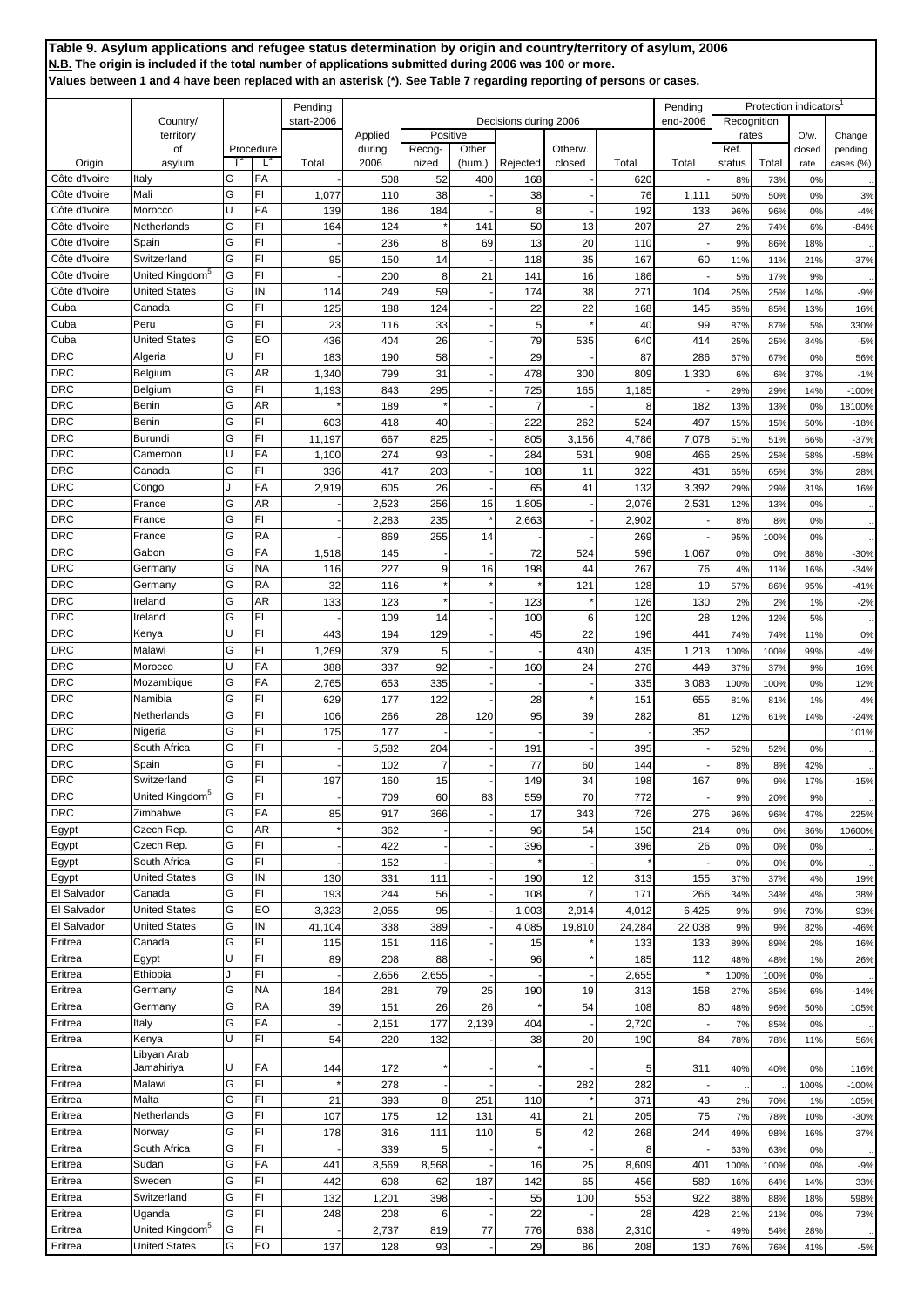|                      |                               |        |           | Pending                 |                   |            |        |                       |                |              | Pending      |               | Protection indicators |                   |                   |
|----------------------|-------------------------------|--------|-----------|-------------------------|-------------------|------------|--------|-----------------------|----------------|--------------|--------------|---------------|-----------------------|-------------------|-------------------|
|                      | Country/                      |        |           | start-2006              |                   | Positive   |        | Decisions during 2006 |                |              | end-2006     | Recognition   |                       |                   |                   |
|                      | territory<br>of               |        | Procedure |                         | Applied<br>during | Recog-     | Other  |                       | Otherw.        |              |              | rates<br>Ref. |                       | $O/w$ .<br>closed | Change<br>pending |
| Origin               | asylum                        |        | Ľ         | Total                   | 2006              | nized      | (hum.) | Rejected              | closed         | Total        | Total        | status        | Total                 | rate              | cases (%)         |
| Eritrea<br>Eritrea   | <b>United States</b><br>Yemen | G<br>U | IN<br>FA  | 83                      | 154<br>191        | 105<br>84  |        | 67<br>5               | 8<br>5         | 180<br>94    | 59<br>101    | 61%<br>94%    | 61%<br>94%            | 4%<br>5%          | $-29%$<br>2425%   |
| Ethiopia             | Canada                        | G      | FI        | 160                     | 234               | 130        |        | 44                    | 9              | 183          | 211          | 75%           | 75%                   | 5%                | 32%               |
| Ethiopia             | Egypt                         | Ü      | FI        | 71                      | 193               | 39         |        | 136                   |                | 175          | 89           | 22%           | 22%                   | 0%                | 25%               |
| Ethiopia             | Eritrea                       | Ù      | FA        | 1,504                   | 446               | 31         |        | 19                    |                | 54           | 1,896        | 62%           | 62%                   | 7%                | 26%               |
| Ethiopia             | Germany                       | G      | ΝA        | 92                      | 176               | 9          |        | 111                   | 17             | 138          | 131          | 7%            | 8%                    | 12%               | 42%               |
| Ethiopia             | Greece                        | G      | FA        | 43                      | 170               |            |        | 142                   | 64             | 209          |              | 1%            | 2%                    | 31%               | $-91%$            |
| Ethiopia             | Italy                         | G      | FA        |                         | 453               | 151        | 307    | 121                   |                | 579          |              | 26%           | 79%                   | 0%                |                   |
| Ethiopia<br>Ethiopia | Kenya<br>Malawi               | U<br>G | FI<br>FI  | 2,632<br>$\overline{7}$ | 5,416             | 589        |        | 1,376                 | 871            | 2,836        | 5,212        | 30%           | 30%                   | 31%               | 98%               |
| Ethiopia             | Malta                         | G      | FI        | $\overline{1}$          | 1,324<br>123      |            |        | 102                   | 1,098          | 1,098<br>107 | 233<br>23    | 4%            | 5%                    | 100%<br>0%        | 3229%<br>229%     |
| Ethiopia             | Netherlands                   | G      | FI        | 46                      | 209               | 15         | 90     | 76                    | 19             | 200          | 58           | 8%            | 58%                   | 10%               | 26%               |
| Ethiopia             | Norway                        | G      | AR        |                         | 164               | 7          | 25     | 125                   |                | 157          | 234          | 4%            | 20%                   | 0%                |                   |
| Ethiopia             | Norway                        | G      | FI        | 132                     | 143               | 12         |        | 13                    | 23             | 48           | 241          | 48%           | 48%                   | 48%               | 83%               |
| Ethiopia             | Somalia                       | U      | FI        | 97                      | 1,280             | 112        |        | 149                   |                | 261          | 1,116        | 43%           | 43%                   | 0%                | 1051%             |
| Ethiopia             | South Africa                  | G      | FI        |                         | 3,916             | 50         |        | 82                    |                | 132          |              | 38%           | 38%                   | 0%                |                   |
| Ethiopia             | Sudan                         | G<br>G | FA<br>FI  | 3,316                   | 1,264             | 922        |        | 29<br>71              |                | 953          | 3,628        | 97%           | 97%                   | 0%                | 9%                |
| Ethiopia<br>Ethiopia | Switzerland<br>Uganda         | G      | FI        | 88<br>120               | 255<br>268        | 31<br>23   |        | 56                    | 28             | 130<br>79    | 221<br>309   | 30%<br>29%    | 30%<br>29%            | 22%<br>0%         | 151%<br>158%      |
| Ethiopia             | United Kingdom <sup>3</sup>   | G      | FI        |                         | 216               | 22         | 20     | 159                   | 49             | 250          |              | 11%           | 21%                   | 20%               |                   |
| Ethiopia             | <b>United States</b>          | G      | EO        | 578                     | 276               | 342        |        | 168                   | 153            | 663          | 622          | 67%           | 67%                   | 23%               | 8%                |
| Ethiopia             | <b>United States</b>          | G      | IN        | 456                     | 892               | 423        |        | 349                   | 73             | 845          | 512          | 55%           | 55%                   | 9%                | 12%               |
| Ethiopia             | Yemen                         | Ū      | FA        | 212                     | 895               | 152        |        | 254                   | 520            | 926          | 181          | 37%           | 37%                   | 56%               | $-15%$            |
| Gambia               | United Kingdom <sup>5</sup>   | G      | FI        |                         | 137               | 10         |        | 110                   | 6              | 129          |              | 8%            | 11%                   | 5%                |                   |
| Gambia               | <b>United States</b>          | G      | IN        | 143                     | 171               | 31         |        | 174                   | 32             | 237          | 92           | 15%           | 15%                   | 14%               | $-36%$            |
| Georgia              | Austria                       | G      | FA        |                         | 564               | 38         | 27     | 504                   | 311            | 880          | 1,752        | 7%            | 11%                   | 35%               |                   |
| Georgia<br>Georgia   | Belgium<br>Cyprus             | G<br>G | FI<br>AR  | 68<br>105               | 232<br>345        |            |        | 34<br>78              | 10<br>31       | 46<br>111    | 339          | 6%<br>0%      | 6%<br>3%              | 22%<br>28%        | $-100%$<br>223%   |
| Georgia              | Cyprus                        | G      | FI        | 1,108                   | 336               |            | 32     | 250                   | 344            | 626          | 818          | 0%            | 11%                   | 55%               | $-26%$            |
| Georgia              | France                        | G      | AR        |                         | 520               | 130        | 20     | 720                   |                | 870          |              | 15%           | 17%                   | 0%                |                   |
| Georgia              | France                        | G      | FI        |                         | 282               | 34         |        | 537                   |                | 574          |              | 6%            | 6%                    | 0%                |                   |
| Georgia              | France                        | G      | RA        |                         | 295               | 130        | 20     |                       |                | 150          |              | 87%           | 100%                  | 0%                |                   |
| Georgia              | Germany                       | G      | ΝA        | 115                     | 240               |            |        | 214                   | 81             | 298          | 74           | 1%            | 1%                    | 27%               | $-36%$            |
| Georgia              | Greece                        | G      | FA        | 86                      | 428               |            |        | 22 <sup>1</sup>       | 354            | 575          |              | 0%            | 0%                    | 62%               | $-100%$           |
| Georgia<br>Georgia   | Hungary<br>Ireland            | G<br>G | FI<br>AR  | 15<br>24                | 175               |            |        | 25                    | 112            | 138          | 52<br>90     | 0%            | 4%                    | 81%               | 247%              |
| Georgia              | Ireland                       | G      | FI        |                         | 152<br>171        | 24         |        | 62<br>176             | 9              | 86<br>187    | 45           | 28%<br>1%     | 28%<br>1%             | 0%<br>5%          | 275%              |
| Georgia              | Netherlands                   | G      | FI        | 57                      | 156               |            |        | 125                   | 18             | 144          | 74           | 0%            | 1%                    | 13%               | 30%               |
| Georgia              | Russian Fed.                  | G      | FI        | 5                       | 138               |            |        | 128                   |                | 129          | 14           | 1%            | 1%                    | 0%                | 180%              |
| Georgia              | Slovakia                      | G      | FI        | 115                     | 209               |            |        | 74                    | 153            | 227          | 97           | 0%            | 0%                    | 67%               | $-16%$            |
| Georgia              | Sweden                        | G      | FI        | 66                      | 134               |            | 10     | 75                    | 51             | 136          | 80           | 0%            | 12%                   | 38%               | 21%               |
| Georgia              | Switzerland                   | G      | FI        | 45                      | 287               |            |        | 121                   | 165            | 287          | 51           | 1%            | 1%                    | 57%               | 13%               |
| Ghana                | Germany                       | G      | <b>NA</b> | 58                      | 413               |            |        | 389                   | 23             | 413          | 44           | 0%            | 0%                    | 6%                | $-24%$            |
| Ghana<br>Ghana       | Italy<br>South Africa         | G<br>G | FA<br>FI  |                         | 530<br>190        |            | 28     | 561<br>$\overline{7}$ |                | 591          |              | 0%<br>0%      | 5%<br>0%              | 0%<br>0%          |                   |
| Ghana                | United Kingdom <sup>5</sup>   | G      | FI        |                         | 138               |            |        | 92                    | $\overline{7}$ | 102          |              | 0%            | 3%                    | 7%                |                   |
| Guatemala            | Canada                        | G      | FI        | 134                     | 165               | 49         |        | 57                    | 11             | 117          | 182          | 46%           | 46%                   | 9%                | 36%               |
| Guatemala            | <b>United States</b>          | G      | EO        | 3,954                   | 949               | 157        |        | 886                   | 2,169          | 3,212        | 5,739        | 15%           | 15%                   | 68%               | 45%               |
| Guatemala            | <b>United States</b>          | G      | IN        | 27,248                  | 566               | 389        |        | 3,251                 | 13,002         | 16,642       | 14,590       | 11%           | 11%                   | 78%               | $-46%$            |
| Guinea               | Belgium                       | G      | AR        | 328                     | 379               |            |        | 7                     | 63             | 70           | 637          | 0%            | 0%                    | 90%               | 94%               |
| Guinea               | Belgium                       | G      | FI        | 434                     | 413               | 114        |        | 346                   | 29             | 489          |              | 25%           | 25%                   | 6%                | $-100%$           |
| Guinea               | France                        | G<br>G | AR<br>FI  |                         | 845               | 150        | 11     | 578<br>933            |                | 739          |              | 20%           | 22%                   | 0%                |                   |
| Guinea<br>Guinea     | France<br>France              | G      | RA        |                         | 859<br>194        | 89<br>150  | 11     |                       |                | 1,024<br>161 |              | 9%<br>93%     | 9%<br>100%            | 0%<br>0%          |                   |
| Guinea               | Germany                       | G      | ΝA        | 37                      | 110               | 11         |        | 84                    |                | 99           | 55           | 11%           | 13%                   | 3%                | 49%               |
| Guinea               | Israel                        | J      | FA        | 160                     | 151               |            |        | 254                   | 49             | 303          | 8            | 0%            | 0%                    | 16%               | $-95%$            |
| Guinea               | Netherlands                   | G      | FI        | 108                     | 116               |            | 42     | 97                    | 12             | 151          | 58           | 0%            | 30%                   | 8%                | $-46%$            |
| Guinea               | United Kingdom <sup>5</sup>   | G      | FI        |                         | 194               |            | 39     | 79                    | 14             | 134          |              | 2%            | 34%                   | 10%               |                   |
| Guinea               | <b>United States</b>          | G      | IN        | 249                     | 448               | 91         |        | 335                   | 51             | 477          | 233          | 21%           | 21%                   | 11%               | $-6%$             |
| Guyana               | Canada                        | G      | FI        | 252                     | 276               | 97         |        | 189                   | 38             | 324          | 204          | 34%           | 34%                   | 12%               | $-19%$            |
| Guyana               | <b>United States</b>          | G<br>G | EO        | 122                     | 113               | 16         |        | 76                    | 86             | 178          | 77           | 17%           | 17%                   | 48%               | $-37%$            |
| Haiti<br>Haiti       | Canada<br>France              | G      | FI<br>AR  | 321                     | 759<br>2,956      | 208<br>159 | 39     | 166<br>2,464          | 20             | 394<br>2,662 | 686<br>2,860 | 56%<br>6%     | 56%<br>7%             | 5%<br>0%          | 114%              |
| Haiti                | France                        | G      | FI        |                         | 1,844             | 232        | 63     | 3,695                 |                | 3,990        |              | 6%            | <b>7%</b>             | 0%                |                   |
| Haiti                | France                        | G      | RA        |                         | 391               | 158        | 39     |                       |                | 197          |              | 80%           | 100%                  | 0%                |                   |
| Haiti                | <b>United States</b>          | G      | EO        | 6,544                   | 1,763             | 570        |        | 2,517                 | 2,260          | 5,347        | 7,115        | 18%           | 18%                   | 42%               | 9%                |
| Haiti                | <b>United States</b>          | G      | IN        | 6,664                   | 3,372             | 1,874      |        | 2,984                 | 2,753          | 7,611        | 2,690        | 39%           | 39%                   | 36%               | $-60%$            |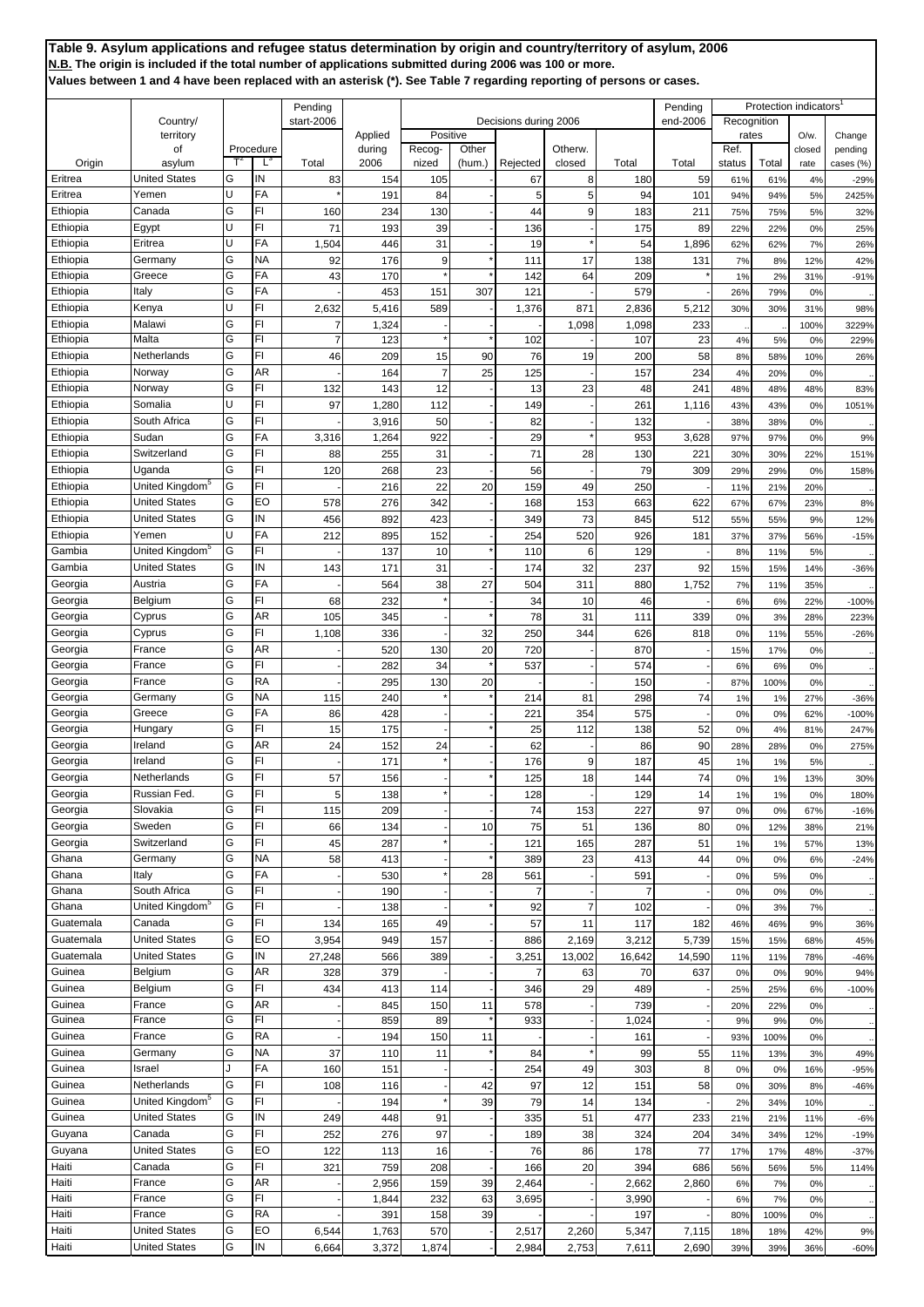|                 |                             |   |           | Pending    |         |                |                |                       |                |                 | Pending  |             | Protection indicators |        |           |
|-----------------|-----------------------------|---|-----------|------------|---------|----------------|----------------|-----------------------|----------------|-----------------|----------|-------------|-----------------------|--------|-----------|
|                 | Country/                    |   |           | start-2006 |         |                |                | Decisions during 2006 |                |                 | end-2006 | Recognition |                       |        |           |
|                 | territory                   |   |           |            | Applied | Positive       |                |                       |                |                 |          | rates       |                       | O/w    | Change    |
|                 | of                          |   | Procedure |            | during  | Recog-         | Other          |                       | Otherw.        |                 |          | Ref.        |                       | closed | pending   |
| Origin          | asylum                      |   | L,        | Total      | 2006    | nized          | (hum.)         | Rejected              | closed         | Total           | Total    | status      | Total                 | rate   | cases (%) |
| Honduras        | Canada                      | G | FI        | 157        | 176     | 42             |                | 59                    | 51             | 152             | 181      | 42%         | 42%                   | 34%    | 15%       |
| Honduras        | <b>United States</b>        | G | EO        | 675        | 918     | 66             |                | 421                   | 391            | 878             | 947      | 14%         | 14%                   | 45%    | 40%       |
| Hungary         | Sweden                      | G | FI        |            | 399     |                |                | 147                   | 204            | 35 <sup>′</sup> | 49       | 0%          | 0%                    | 58%    | 4800%     |
| India           | Australia                   | G | AR        | 42         | 352     | 16             |                | 281                   | 32             | 329             | 66       | 5%          | 5%                    | 10%    | 57%       |
| India           | Australia                   | G | FI        | 79         | 316     |                |                | 310                   |                | 315             | 28       | 1%          | 1%                    | 1%     | $-65%$    |
| India           | Austria                     | G | FA        |            | 479     |                |                | 432                   | 342            | 779             | 1,429    | 0%          | 1%                    | 44%    |           |
| India           | Canada                      | G | FI        | 692        | 764     | 236            |                | 262                   | 183            | 68'             | 775      | 47%         | 47%                   | 27%    | 12%       |
| India           | Cyprus                      | G | AR        | 53         | 111     |                |                | 18                    |                | 27              | 137      |             |                       |        |           |
|                 |                             | G | FI        |            |         |                |                |                       | 9              |                 |          | 0%          | 0%                    | 33%    | 158%      |
| India           | Cyprus                      |   |           | 515        | 253     |                |                | 68                    | 196            | 264             | 504      | 0%          | 0%                    | 74%    | $-2%$     |
| India           | France                      | G | FI        |            | 110     | $\overline{7}$ |                | 146                   |                | 153             |          | 5%          | 5%                    | 0%     |           |
| India           | Germany                     | G | NA        | 78         | 512     |                |                | 476                   | 57             | 535             | 92       | 0%          | 0%                    | 11%    | 18%       |
| India           | Germany                     | G | RA        | 19         | 117     |                |                | 6                     | 112            | 120             | 18       | 0%          | 25%                   | 93%    | $-5%$     |
| India           | Greece                      | G | FA        | 15         | 162     |                |                | 120                   | 61             | 181             |          | 0%          | 0%                    | 34%    | $-100%$   |
|                 | Hong Kong SAR,              |   |           |            |         |                |                |                       |                |                 |          |             |                       |        |           |
| India           | China                       | U | FI        | 87         | 517     |                |                | 96                    | 200            | 296             | 308      | 0%          | 0%                    | 68%    | 254%      |
| India           | Slovakia                    | G | FI        | 391        | 727     |                |                | 197                   | 480            | 677             | 441      | 0%          | 0%                    | 71%    | 13%       |
| India           | South Africa                | G | FI        |            | 1,175   |                |                | 44                    |                | 44              |          | 0%          | 0%                    | 0%     |           |
| India           | Sweden                      | G | FI        | 27         | 143     |                |                | 58                    | 70             | 130             | 47       | 0%          | 3%                    | 54%    | 74%       |
| India           | Ukraine                     | G | AR        | 109        | 159     |                |                | 185                   |                | 185             | 83       | 0%          | 0%                    | 0%     | $-24%$    |
| India           | Ukraine                     | G | FI        | 162        | 473     |                |                |                       | 631            | 634             |          | 33%         | 33%                   | 100%   | $-99%$    |
| India           | United Kingdom <sup>5</sup> | G | FI        |            | 717     |                | 18             | 521                   | 82             | 621             |          | 0%          | 3%                    | 13%    |           |
|                 |                             |   |           |            |         |                |                |                       |                |                 |          |             |                       |        |           |
| India           | <b>United States</b>        | G | EO        | 1,874      | 279     | 450            |                | 458                   | 491            | 1,399           | 1,491    | 50%         | 50%                   | 35%    | $-20%$    |
| India           | <b>United States</b>        | G | IN        | 940        | 323     | 159            |                | 316                   | 207            | 682             | 618      | 33%         | 33%                   | 30%    | -34%      |
| Indonesia       | Australia                   | G | AR        | 31         | 181     | 10             |                | 157                   | 9              | 176             | 36       | 6%          | 6%                    | 5%     | 16%       |
| Indonesia       | Australia                   | G | FI        | 105        | 296     | 55             |                | 246                   |                | 303             | 19       | 18%         | 18%                   | 1%     | $-82%$    |
| Indonesia       | Malaysia                    | U | FA        | 598        | 756     | 514            |                | 301                   | 10             | 825             | 529      | 63%         | 63%                   | 1%     | $-12%$    |
| Indonesia       | <b>United States</b>        | G | EO        | 3,117      | 177     | 314            |                | 1,088                 | 705            | 2,107           | 1,889    | 22%         | 22%                   | 33%    | $-39%$    |
| Indonesia       | <b>United States</b>        | G | IN        | 573        | 783     | 282            |                | 321                   | 106            | 709             | 660      | 47%         | 47%                   | 15%    | 15%       |
| Iraq            | Armenia                     | G | FI        | 64         | 255     |                | 237            |                       | $\overline{7}$ | 244             | 75       | 0%          | 100%                  | 3%     |           |
|                 |                             |   |           |            |         |                |                |                       |                |                 |          |             |                       |        | 17%       |
| Iraq            | Australia                   | G | FI        | 46         | 188     | 117            |                | 6                     | 15             | 138             | 86       | 95%         | 95%                   | 11%    | 87%       |
| Iraq            | Austria                     | G | FA        |            | 380     | 92             | 46             | 50                    | 122            | 310             | 643      | 49%         | 73%                   | 39%    |           |
| Iraq            | Belgium                     | G | AR        | 456        | 356     |                |                | 8                     | 66             | 76              | 736      | 20%         | 20%                   | 87%    | 61%       |
| Iraq            | Belgium                     | G | FI        | 582        | 695     | 42             | $\overline{7}$ | 316                   | 156            | 52'             |          | 12%         | 13%                   | 30%    | $-100%$   |
| Iraq            | Canada                      | G | FI        | 102        | 179     | 91             |                | 7                     | 8              | 106             | 175      | 93%         | 93%                   | 8%     | 72%       |
| Iraq            | Cyprus                      | G | FI        | 239        | 132     |                | 48             | 11                    | 50             | 109             | 262      | 0%          | 81%                   | 46%    | 10%       |
| Iraq            | Denmark                     | G | FI        | 22         | 507     |                |                | 101                   |                | 103             | 20       | 0%          | 2%                    | 0%     | $-9%$     |
| Iraq            | Egypt                       | U | FI        | 216        | 2,870   | 9              |                |                       | 57             | 66              | 3,020    | 100%        | 100%                  | 86%    | 1298%     |
| Iraq            | Finland                     | G | FI        | 137        | 225     | 12             | 113            | 73                    | 36             | 234             | 128      |             |                       |        |           |
|                 |                             |   |           |            |         |                |                |                       |                |                 |          | 6%          | 63%                   | 15%    | $-7%$     |
| Iraq            | ⊢rance                      | G | FI        |            | 116     | 14             | 17             | 103                   |                | 134             |          | 10%         | 23%                   | 0%     |           |
| Iraq            | Germany                     | G | <b>NA</b> | 659        | 2,117   | 123            | 17             | 1,528                 | 263            | 1,931           | 854      | 7%          | 8%                    | 14%    | 30%       |
| Iraq            | Germany                     | G | RA        | 92         | 468     | 38             | 11             | 11                    | 281            | 341             | 216      | 63%         | 82%                   | 82%    | 135%      |
| Iraq            | Greece                      | G | FA        | 1,151      | 1,415   |                |                | 1,756                 | 218            | 1,974           | 592      | 0%          | 0%                    | 11%    | -49%      |
| Iraq            | Ireland                     | G | FI        |            | 215     | 65             |                | 63                    | 8              | 136             | 74       | 51%         | 51%                   | 6%     |           |
|                 | Islamic Rep. of             |   |           |            |         |                |                |                       |                |                 |          |             |                       |        |           |
| Iraq            | Iran                        | U | FI        |            | 487     | 33             |                | 8                     | 21             | 62              | 426      | 80%         | 80%                   | 34%    | 42500%    |
| Iraq            | Jordan                      | U | FI        | 16,210     | 4,689   | 121            |                | 314                   | 1,514          | 1,949           | 18,950   | 28%         | 28%                   | 78%    | 17%       |
| Iraq            | Kuwait                      | U | FI        | 25         | 272     | 13             |                |                       |                | 13              | 284      | 100%        | 100%                  | 0%     | 1036%     |
| Iraq            | Lebanon                     | U | AR        | 19         | 151     | 12             |                | 85                    |                | 97              | 73       | 12%         | 12%                   | 0%     | 284%      |
|                 | Lebanon                     | U | FI        |            |         | 93             | 48             | 332                   | 22             | 495             |          |             |                       |        |           |
| Iraq            | Libyan Arab                 |   |           | 1,396      | 1,455   |                |                |                       |                |                 | 2,356    | 20%         | 30%                   | 4%     | 69%       |
|                 | Jamahiriya                  | U | FA        |            |         |                |                |                       |                |                 |          |             |                       |        |           |
| Iraq            |                             |   |           | 390        | 360     |                |                | 14                    | 280            | 297             | 453      | 18%         | 18%                   | 94%    | 16%       |
| Iraq            | Netherlands                 | G | FI        | 916        | 2,766   | 27             | 365            | 1,677                 | 619            | 2,688           | 1,017    | 1%          | 19%                   | 23%    | 11%       |
| Iraq            | Norway                      | G | AR        |            | 731     |                | 6              | 774                   | 6              | 786             | 400      | 0%          | 1%                    | 1%     |           |
| Iraq            | Norway                      | G | FI        | 517        | 1,002   | 16             | 274            | 232                   | 229            | 751             | 911      | 3%          | 56%                   | 30%    | 76%       |
| Iraq            | Slovakia                    | G | FI        | 166        | 206     |                |                | 62                    | 115            | 177             | 195      | 0%          | 0%                    | 65%    | 17%       |
| Iraq            | Sweden                      | G | FI        | 1,477      | 8,951   | 184            | 3,853          | 430                   | 617            | 5,084           | 5,712    | 4%          | 90%                   | 12%    | 287%      |
| Iraq            | Switzerland                 | G | FI        | 364        | 816     | 111            |                | 579                   | 191            | 881             | 324      | 16%         | 16%                   | 22%    | $-11%$    |
| Iraq            | Turkey                      | U | FI        | 2,003      | 722     | 36             |                |                       | 318            | 354             | 2,371    | 100%        | 100%                  | 90%    |           |
| Iraq            | Ukraine                     | G | FI        |            |         |                |                | 24                    |                |                 |          |             |                       |        | 18%       |
|                 |                             |   |           | 56         | 102     |                |                |                       | 90             | 115             | 43       | 4%          | 4%                    | 78%    | $-23%$    |
| Iraq            | United Kingdom <sup>5</sup> | G | FI        |            | 1,316   | 44             | 63             | 746                   | 120            | 973             |          | 5%          | 13%                   | 12%    |           |
| Iraq            | <b>United States</b>        | G | EO        | 412        | 204     | 190            |                | 125                   | 91             | 406             | 323      | 60%         | 60%                   | 22%    | $-22%$    |
| Iraq            | <b>United States</b>        | G | IN        | 139        | 307     | 137            |                | 68                    | 13             | 218             | 231      | 67%         | 67%                   | 6%     | 66%       |
| Iraq            | Yemen                       | U | FA        | 362        | 478     | 483            |                |                       |                | 483             | 357      | 100%        | 100%                  | 0%     | $-1%$     |
| Islamic Rep. of |                             |   |           |            |         |                |                |                       |                |                 |          |             |                       |        |           |
| Iran            | Austria                     | G | FA        |            | 274     | 211            | 15             | 62                    | 80             | 368             | 855      | 73%         | 78%                   | 22%    |           |
| Islamic Rep. of |                             |   |           |            |         |                |                |                       |                |                 |          |             |                       |        |           |
| Iran            | Belgium                     | G | AR        | 659        | 152     | 28             |                | 214                   | 137            | 379             | 432      | 12%         | 12%                   | 36%    | $-34%$    |
| Islamic Rep. of |                             |   |           |            |         |                |                |                       |                |                 |          |             |                       |        |           |
| Iran            | Belgium                     | G | FI        | 223        | 631     | 46             |                | 143                   | 73             | 262             |          | 24%         | 24%                   | 28%    | $-100%$   |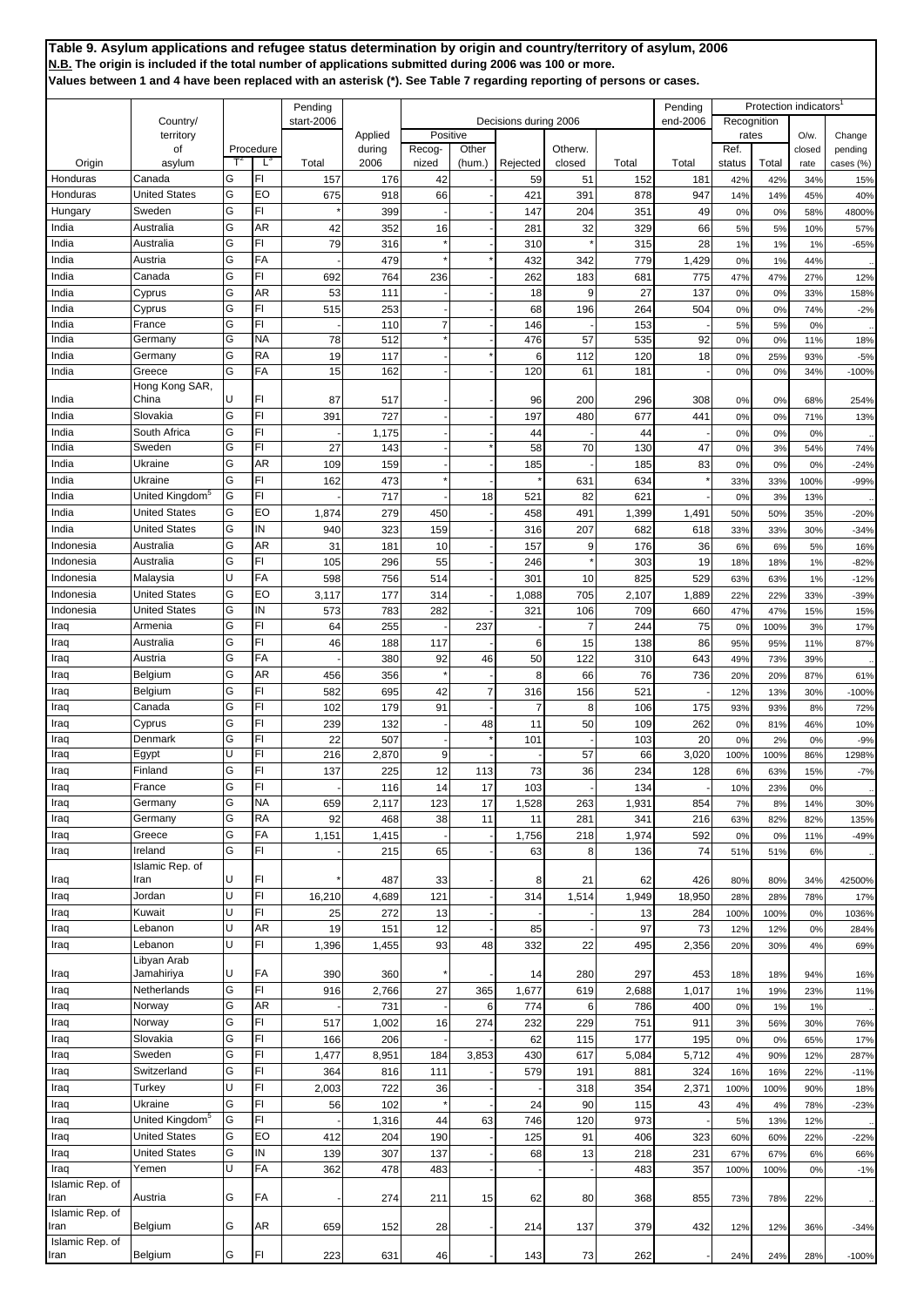|                         |                             |    |           | Pending    |         | Decisions during 2006 |        |          |         |       | Pending  |                      |       | Protection indicators <sup>1</sup> |           |
|-------------------------|-----------------------------|----|-----------|------------|---------|-----------------------|--------|----------|---------|-------|----------|----------------------|-------|------------------------------------|-----------|
|                         | Country/<br>territory       |    |           | start-2006 | Applied | Positive              |        |          |         |       | end-2006 | Recognition<br>rates |       | O/w.                               | Change    |
|                         | of                          |    | Procedure |            | during  | Recog-                | Other  |          | Otherw. |       |          | Ref.                 |       | closed                             | pending   |
| Origin                  | asylum                      |    | Ľ         | Total      | 2006    | nized                 | (hum.) | Rejected | closed  | Total | Total    | status               | Total | rate                               | cases (%) |
| Islamic Rep. of         |                             |    |           |            |         |                       |        |          |         |       |          |                      |       |                                    |           |
| Iran                    | Canada                      | G  | FI        | 331        | 246     | 228                   |        | 45       | 26      | 299   | 278      | 84%                  | 84%   | 9%                                 | $-16%$    |
| Islamic Rep. of         |                             |    |           |            |         |                       |        |          |         |       |          |                      |       |                                    |           |
| ran                     | Cyprus                      | G  | AR        | 205        | 324     |                       | 16     | 220      | 22      | 262   | 267      | 2%                   | 8%    | 8%                                 | 30%       |
| Islamic Rep. of         |                             |    |           |            |         |                       |        |          |         |       |          |                      |       |                                    |           |
| ran                     | Cyprus                      | G  | FI        | 613        | 305     | 21                    |        | 174      | 244     | 442   | 476      | 11%                  | 12%   | 55%                                | $-22%$    |
| Islamic Rep. of<br>ran  | France                      | G  | FI        |            | 133     | 30                    |        | 97       |         | 129   |          | 23%                  | 25%   | 0%                                 |           |
| Islamic Rep. of         |                             |    |           |            |         |                       |        |          |         |       |          |                      |       |                                    |           |
| Iran                    | Germany                     | G  | <b>NA</b> | 295        | 611     | 82                    |        | 463      | 72      | 620   | 288      | 15%                  | 16%   | 12%                                | $-2%$     |
| Islamic Rep. of         |                             |    |           |            |         |                       |        |          |         |       |          |                      |       |                                    |           |
| Iran                    | Germany                     | G  | RA        | 198        | 788     | 51                    | 31     | 23       | 542     | 647   | 339      | 49%                  | 78%   | 84%                                | 71%       |
| Islamic Rep. of         |                             |    |           |            |         |                       |        |          |         |       |          |                      |       |                                    |           |
| Iran                    | Greece                      | G  | FA        | 122        | 528     | 8                     |        | 480      | 66      | 557   | 93       | 2%                   | 2%    | 12%                                | $-24%$    |
| Islamic Rep. of<br>ran  | Ireland                     | G  | AR        | 36         | 144     | 11                    |        | 53       | 5       | 69    | 111      | 17%                  | 17%   | 7%                                 | 208%      |
| Islamic Rep. of         |                             |    |           |            |         |                       |        |          |         |       |          |                      |       |                                    |           |
| ran                     | Ireland                     | G  | FI        |            | 205     | 12                    |        | 157      | 27      | 196   | 26       | 7%                   | 7%    | 14%                                |           |
| Islamic Rep. of         |                             |    |           |            |         |                       |        |          |         |       |          |                      |       |                                    |           |
| ran                     | Netherlands                 | G  | FI        | 371        | 921     | 38                    | 109    | 305      | 105     | 557   | 742      | 8%                   | 33%   | 19%                                | 100%      |
| Islamic Rep. of         |                             |    |           |            |         |                       |        |          |         |       |          |                      |       |                                    |           |
| ran                     | Norway                      | G  | AR        |            | 503     |                       | 11     | 551      | 9       | 571   | 230      | 0%                   | 2%    | 2%                                 |           |
| Islamic Rep. of         |                             |    |           |            |         |                       |        |          |         |       |          |                      |       |                                    |           |
| ran                     | Norway                      | G  | FI        | 201        | 218     |                       | 15     | 81       | 46      | 146   | 276      | 4%                   | 19%   | 32%                                | 37%       |
| Islamic Rep. of<br>ran  | Sweden                      | G  | FI        | 464        | 494     | 26                    | 60     | 206      | 99      | 391   | 616      | 9%                   | 29%   | 25%                                | 33%       |
| Islamic Rep. of         |                             |    |           |            |         |                       |        |          |         |       |          |                      |       |                                    |           |
| ran                     | Switzerland                 | G  | FI        | 186        | 302     | 29                    |        | 249      | 48      | 326   | 251      | 10%                  | 10%   | 15%                                | 35%       |
| Islamic Rep. of         |                             |    |           |            |         |                       |        |          |         |       |          |                      |       |                                    |           |
| ran                     | Syrian Arab Rep.            | IJ | FI        | 184        | 304     | 143                   |        | 13       |         | 156   | 332      | 92%                  | 92%   | 0%                                 | 80%       |
| Islamic Rep. of         |                             |    |           |            |         |                       |        |          |         |       |          |                      |       |                                    |           |
| ran                     | Turkey                      | U  | AR        | 346        | 293     | 185                   |        | 112      |         | 297   | 342      | 62%                  | 62%   | 0%                                 | $-1%$     |
| Islamic Rep. of         |                             |    |           |            |         |                       |        |          |         |       |          |                      |       |                                    |           |
| Iran                    | Turkey                      | U  | FI        | 1,254      | 2,297   | 1,373                 |        | 293      | 213     | 1,879 | 1,672    | 82%                  | 82%   | 11%                                | 33%       |
| Islamic Rep. of<br>Iran | United Kingdom <sup>5</sup> | G  | FI        |            |         |                       |        |          |         |       |          |                      |       |                                    |           |
| Islamic Rep. of         |                             |    |           |            | 2,683   | 106                   | 272    | 1,876    | 275     | 2,529 |          | 5%                   | 17%   | 11%                                |           |
| ran                     | <b>United States</b>        | G  | EO        | 506        | 119     | 118                   |        | 85       | 176     | 379   | 463      | 58%                  | 58%   | 46%                                | $-8%$     |
| Islamic Rep. of         |                             |    |           |            |         |                       |        |          |         |       |          |                      |       |                                    |           |
| ran                     | <b>United States</b>        | G  | IN        | 265        | 281     | 116                   |        | 95       | 41      | 252   | 298      | 55%                  | 55%   | 16%                                | 12%       |
| Israel                  | Canada                      | G  | FI        | 290        | 507     | 45                    |        | 148      | 57      | 250   | 547      | 23%                  | 23%   | 23%                                | 89%       |
| Jamaica                 | Canada                      | G  | FI        | 162        | 154     | 47                    |        | 115      | 15      | 177   | 139      | 29%                  | 29%   | 8%                                 | $-14%$    |
| Jamaica                 | United Kingdom <sup>5</sup> | lG | FI        |            | 244     |                       | 8      | 187      | 8       | 205   |          | 1%                   | 5%    | 4%                                 |           |
| Jamaica                 | <b>United States</b>        | G  | EO        | 106        | 126     |                       |        | 44       | 87      | 134   | 115      | 6%                   | 6%    | 65%                                | 8%        |
| Kazakhstan              | Czech Rep.                  | G  | FI        | 22         | 236     | 31                    |        | 43       |         | 74    | 184      | 42%                  | 42%   | 0%                                 | 736%      |
| Kenya                   | Canada                      | G  | FI        | 80         | 104     | 35                    |        | 29       |         | 67    | 117      | 55%                  | 55%   | 4%                                 | 46%       |
| Kenya                   | South Africa                | G  | FI        |            | 544     | 8                     |        | 42       |         | 50    |          | 16%                  | 16%   | 0%                                 |           |
| Kenya                   | United Kingdom <sup>5</sup> | G  | FI        |            | 119     |                       | 10     | 89       | 5       | 104   |          | 0%                   | 10%   | 5%                                 |           |
| Kenya                   | <b>United States</b>        | G  | IN        | 341        | 138     | 67                    |        | 107      | 52      | 226   | 260      | 39%                  | 39%   | 23%                                | $-24%$    |
| Kuwait                  | United Kingdom <sup>5</sup> | G  | FI        |            | 209     | 59                    |        | 91       | 17      | 170   |          | 39%                  | 41%   | 10%                                |           |
| Lao People's            |                             |    |           |            |         |                       |        |          |         |       |          |                      |       |                                    |           |
| Dem. Rep.               | Thailand                    | U  | FI        | 91         | 240     | 214                   |        |          |         | 218   | 113      | 100%                 | 100%  | 1%                                 | 24%       |
| Lebanon                 | Armenia                     | G  | FI        |            | 282     |                       | 14     |          | 267     | 281   |          | 0%                   | 100%  | 95%                                |           |
| Lebanon                 | Belgium                     | G  | FI        | 20         | 173     |                       |        | 17       | 5       | 22    |          | 0%                   | 0%    | 23%                                | $-100%$   |
| Lebanon                 | Brazil                      | G  | FI        |            | 356     |                       |        | 248      |         | 249   | 109      | 0%                   | 0%    | 0%                                 | 5350%     |
| Lebanon                 | Canada                      | G  | FI        | 165        | 363     | 78                    |        | 55       | 38      | 171   | 357      | 59%                  | 59%   | 22%                                | 116%      |
| Lebanon                 | Germany                     | G  | <b>NA</b> | 155        | 601     |                       |        | 466      | 81      | 549   | 216      | 0%                   | 0%    | 15%                                | 39%       |
| Lebanon                 | Germany                     | G  | RA        | 21         | 121     |                       |        | 10       | 85      | 98    | 39       | 15%                  | 23%   | 87%                                | 86%       |
| Lebanon                 | Sweden                      | G  | FI        | 94         | 679     |                       | 12     | 104      | 70      | 186   | 606      | 0%                   | 10%   | 38%                                | 545%      |
| Lebanon                 | United Kingdom <sup>5</sup> | G  | FI        |            | 237     |                       | 11     | 166      | 15      | 193   |          | 1%                   | 7%    | 8%                                 |           |
| Liberia                 | Guinea                      | G  | FI        | 1,365      | 231     | 72                    |        | 148      |         | 220   | 1,376    | 33%                  | 33%   | 0%                                 | 1%        |
| Liberia                 | Mauritania                  | U  | FA        | 18         | 104     | 17                    |        | 80       |         | 97    | 25       | 18%                  | 18%   | 0%                                 | 39%       |
| Liberia                 | Nigeria                     | G  | FI        | 118        | 162     |                       |        |          | 106     | 106   | 174      |                      |       | 100%                               | 47%       |
| Liberia                 | <b>United States</b>        | G  | IN        | 350        | 123     | 87                    |        | 90       | 60      | 237   | 249      | 49%                  | 49%   | 25%                                | $-29%$    |
| Libyan Arab             |                             |    |           |            |         |                       |        |          |         |       |          |                      |       |                                    |           |
| Jamahiriya              | Sweden                      | G  | FI        | 225        | 318     |                       |        | 114      | 89      | 209   | 343      | 2%                   | 5%    | 43%                                | 52%       |
| Libyan Arab             |                             |    |           |            |         |                       |        |          |         |       |          |                      |       |                                    |           |
| Jamahiriya              | United Kingdom <sup>5</sup> | G  | FI        |            | 128     | 12                    |        | 103      | 14      | 132   |          | 10%                  | 13%   | 11%                                |           |
| Malawi                  | South Africa                | G  | FI        |            | 6,377   |                       |        | 1,049    |         | 1,049 |          | 0%                   | 0%    | 0%                                 |           |
| Malaysia                | Australia                   | G  | AR        | 22         | 112     |                       |        | 105      | 6       | 114   | 20       | 3%                   | 3%    | 5%                                 | $-9%$     |
| Malaysia                | Australia                   | G  | FI        | 36         | 109     |                       |        | 111      |         | 114   | 13       | 0%                   | 0%    | 3%                                 | $-64%$    |
| Mali                    | France                      | G  | FI        |            | 153     | 19                    |        | 148      |         | 169   |          | 11%                  | 12%   | 0%                                 |           |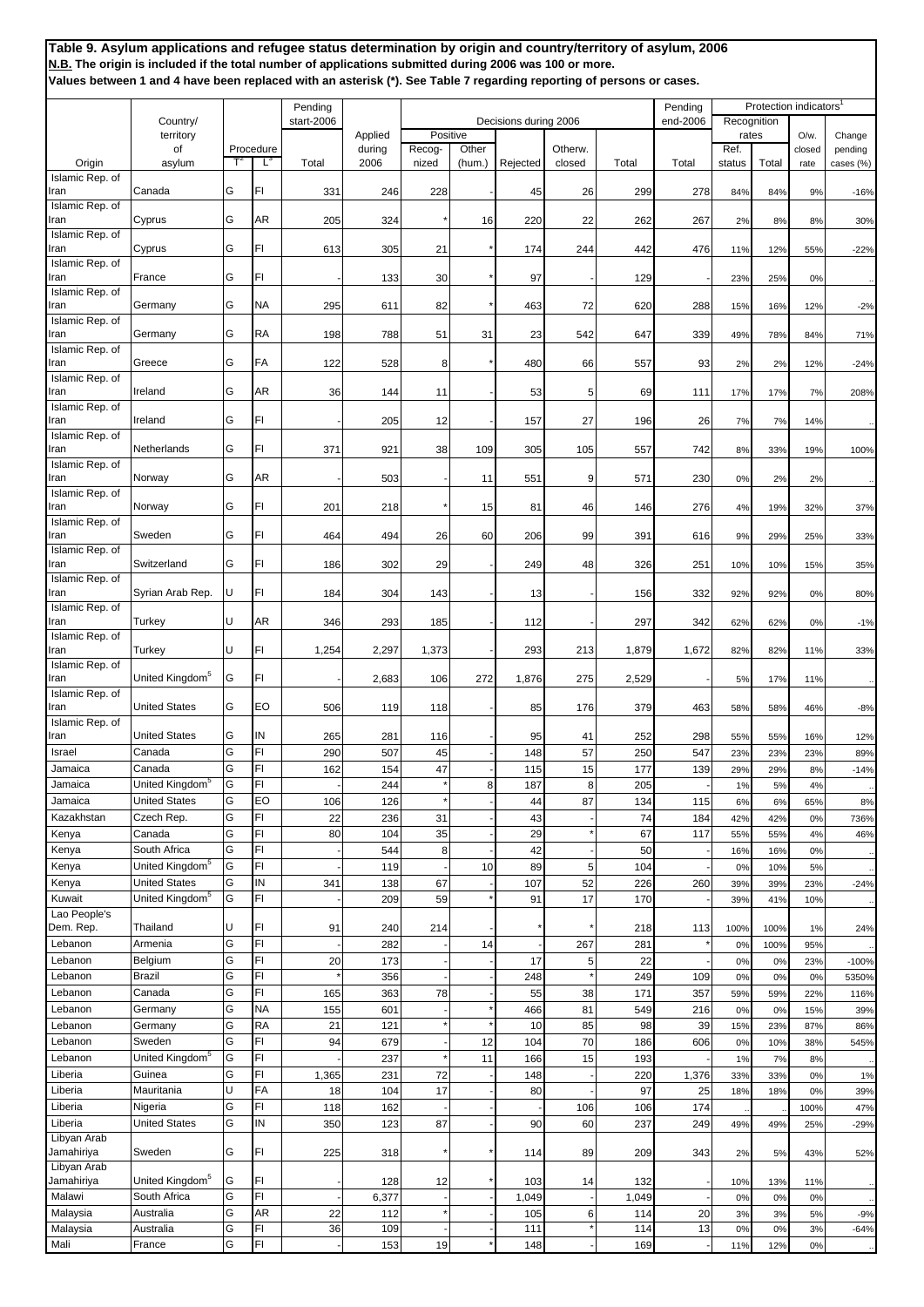|             |                             |   |           | Pending    |         |          |        |                       |         |        | Pending  |             | Protection indicators |        |           |
|-------------|-----------------------------|---|-----------|------------|---------|----------|--------|-----------------------|---------|--------|----------|-------------|-----------------------|--------|-----------|
|             | Country/                    |   |           | start-2006 |         |          |        | Decisions during 2006 |         |        | end-2006 | Recognition |                       |        |           |
|             | territory                   |   |           |            | Applied | Positive |        |                       |         |        |          | rates       |                       | O/w.   | Change    |
|             | οf                          |   | Procedure |            | during  | Recog-   | Other  |                       | Otherw. |        |          | Ref.        |                       | closed | pending   |
| Origin      | asylum                      |   | L,        | Total      | 2006    | nized    | (hum.) | Rejected              | closed  | Total  | Total    | status      | Total                 | rate   | cases (%) |
| Mali        | <b>United States</b>        | G | IN        | 59         | 201     | 20       |        | 166                   | 25      | 211    | 61       | 11%         | 11%                   | 12%    | 3%        |
| Mauritania  | Belgium                     | G | AR        | 140        | 253     |          |        | 57                    | 39      | 99     | 294      | 5%          | 5%                    | 39%    | 110%      |
| Mauritania  | France                      | G | AR        |            | 948     | 161      |        | 1,009                 |         | 1,171  |          | 14%         | 14%                   | 0%     |           |
| Mauritania  | France                      | G | FI        |            | 548     | 64       |        | 1,041                 |         | 1,106  |          | 6%          | 6%                    | 0%     |           |
| Mauritania  | France                      | G | <b>RA</b> |            | 425     | 160      |        |                       |         | 161    |          | 99%         | 100%                  | 0%     |           |
| Mexico      | Canada                      | G | FI        | 3,174      | 4,948   | 931      |        | 1,693                 | 659     | 3,283  | 4,839    | 35%         | 35%                   | 20%    | 52%       |
| Mexico      | <b>United States</b>        | G | EO        | 8,667      | 371     | 48       |        | 295                   | 4,927   | 5,270  | 5,999    | 14%         | 14%                   | 93%    | $-31%$    |
| Mexico      | <b>United States</b>        | G | ΙN        | 1,017      | 1,302   | 61       |        | 839                   | 510     | 1,410  | 973      | 7%          | 7%                    | 36%    | $-4%$     |
|             |                             | G | FA        |            |         |          |        |                       |         |        |          |             |                       |        |           |
| Moldova     | Austria                     |   |           |            | 902     | 13       | 10     | 259                   | 748     | 1,030  | 582      | 5%          | 8%                    | 73%    |           |
| Moldova     | France                      | G | AR        |            | 479     | 23       | 12     | 613                   |         | 648    |          | 4%          | 5%                    | 0%     |           |
| Moldova     | France                      | G | FI        |            | 499     | 5        |        | 643                   |         | 650    |          | 1%          | 1%                    | 0%     |           |
| Moldova     | Ireland                     | G | FI        |            | 110     |          |        | 58                    | 29      | 90     | 33       | 5%          | 5%                    | 32%    |           |
| Moldova     | Slovakia                    | G | FI        | 63         | 385     |          |        | 98                    | 275     | 373    | 75       | 0%          | 0%                    | 74%    | 19%       |
| Moldova     | Sweden                      | G | FI        | 20         | 140     |          |        | 28                    | 51      | 79     | 82       | 0%          | 0%                    | 65%    | 310%      |
| Mongolia    | Austria                     | G | FA        |            | 541     |          | 8      | 159                   | 208     | 377    | 969      | 1%          | 6%                    | 55%    |           |
| Mongolia    | Netherlands                 | G | FI        | 66         | 110     |          |        | 113                   | 18      | 132    | 52       | 0%          | 1%                    | 14%    | $-21%$    |
| Mongolia    | Sweden                      | G | FI        | 159        | 46'     |          | 8      | 268                   | 88      | 364    | 303      | 0%          | 3%                    | 24%    | 91%       |
| Mongolia    | Switzerland                 | G | FI        | 19         | 223     |          |        | 131                   | 75      | 206    | 45       | 0%          | 0%                    | 36%    | 137%      |
| Morocco     | Germany                     | G | NA        | 42         | 185     |          |        | 151                   | 33      | 184    | 49       |             | 0%                    |        |           |
|             |                             |   |           |            |         |          |        |                       |         |        |          | 0%          |                       | 18%    | 17%       |
| Morocco     | Italy                       | G | FA        |            | 354     |          | 11     | 342                   |         | 356    |          | 1%          | 4%                    | 0%     |           |
| Morocco     | Spain                       | G | FI        |            | 281     |          |        | 13                    | 8       | 23     |          | 0%          | 13%                   | 35%    |           |
| Mozambique  | South Africa                | G | FI        |            | 727     |          |        | 313                   |         | 313    |          | 0%          | 0%                    | 0%     |           |
| Myanmar     | Germany                     | G | NA        | 38         | 128     | 130      |        |                       |         | 133    | 32       | 98%         | 98%                   | 0%     | $-16%$    |
| Myanmar     | India                       | U | FI        | 86         | 627     | 311      |        | 68                    | 83      | 462    | 251      | 82%         | 82%                   | 18%    | 192%      |
| Myanmar     | Indonesia                   | U | FA        |            | 119     | 92       |        |                       |         | 94     | 26       | 99%         | 99%                   | 1%     | 2500%     |
| Myanmar     | Japan                       | G | FI        | 176        | 626     | 16       | 13     | 246                   |         | 279    | 523      | 6%          | 11%                   | 1%     | 197%      |
| Myanmar     | Malaysia                    | U | FA        | 8,267      | 7,559   | 8,632    |        | 116                   | 324     | 9,072  | 6,754    | 99%         | 99%                   | 4%     | $-18%$    |
| Myanmar     | Netherlands                 | G | FI        | 8          | 113     | 11       | 90     | 7                     |         | 110    | 11       | 10%         | 94%                   | 2%     | 38%       |
| Myanmar     | Thailand                    | G | FA        | 31,573     | 3,619   |          | 15,762 | 129                   | 1,438   | 17,329 | 17,863   | 0%          | 99%                   | 8%     | $-43%$    |
| Myanmar     | <b>United States</b>        | G | EO        | 243        | 122     | 153      |        | 40                    | 65      | 258    | 184      | 79%         | 79%                   | 25%    |           |
|             |                             |   |           |            |         |          |        |                       |         |        |          |             |                       |        | $-24%$    |
| Myanmar     | <b>United States</b>        | G | ΙN        | 107        | 169     | 94       |        | 62                    | 42      | 198    | 84       | 60%         | 60%                   | 21%    | $-21%$    |
| Nepal       | Belgium                     | G | AR        | 323        | 150     |          |        | 186                   | 36      | 223    | 250      | 1%          | 1%                    | 16%    | $-23%$    |
| Nepal       | Belgium                     | G | FI        | 117        | 216     | 5        |        | 128                   | 10      | 143    |          | 4%          | 4%                    | 7%     | $-100%$   |
| Nepal       | Canada                      | G | FI        | 44         | 147     | 70       |        |                       | 6       | 77     | 114      | 99%         | 99%                   | 8%     | 159%      |
| Nepal       | Norway                      | G | AR        |            | 113     |          |        | 108                   |         | 110    | 47       | 0%          | 1%                    | 1%     |           |
| Nepal       | <b>United States</b>        | G | IN        | 164        | 45'     | 159      |        | 200                   | 24      | 383    | 234      | 44%         | 44%                   | 6%     | 43%       |
| Nicaragua   | <b>United States</b>        | G | EO        | 640        | 202     | 15       |        | 110                   | 1,036   | 1,161  | 1,422    | 12%         | 12%                   | 89%    | 122%      |
| Niger       | Belgium                     | Ġ | AR        | 155        | 120     |          |        |                       | 32      | 35     | 240      | 0%          | 33%                   | 91%    | 55%       |
| Niger       | Italy                       | G | FA        |            | 100     |          | 8      |                       |         | 127    |          |             | 9%                    |        |           |
|             |                             |   |           |            |         |          |        | 116                   |         |        |          | 2%          |                       | 0%     |           |
| Nigeria     | Austria                     | G | FA        |            | 421     | 11       | 11     | 352                   | 320     | 694    | 3,284    | 3%          | 6%                    | 46%    |           |
| Nigeria     | Canada                      | G | FI        | 476        | 685     | 189      |        | 236                   | 45      | 470    | 691      | 44%         | 44%                   | 10%    | 45%       |
| Nigeria     | France                      | G | AR        |            | 584     | 53       | 115    | 543                   |         | 711    |          | 7%          | 24%                   | 0%     |           |
| Nigeria     | France                      | G | FI        |            | 434     | 9        |        | 647                   |         | 658    |          | 1%          | 2%                    | 0%     |           |
| Nigeria     | France                      | G | RA        |            | 238     | 53       | 16     |                       |         | 69     |          | 77%         | 100%                  | 0%     |           |
| Nigeria     | Germany                     | G | NA        | 106        | 481     |          |        | 445                   | 49      | 499    | 152      | 0%          | 1%                    | 10%    | 43%       |
| Nigeria     | Germany                     | G | RA        | 13         | 103     |          |        | 9                     | 90      | 100    | 21       | 0%          | 10%                   | 90%    | 62%       |
| Nigeria     | Greece                      | G | FA        | 172        | 391     |          | 12     | 499                   | 102     | 614    |          | 0%          | 3%                    | 17%    | $-100%$   |
|             | Hungary                     | G | FI        |            |         |          |        |                       |         |        |          |             |                       |        |           |
| Nigeria     |                             | G |           | 27         | 109     |          |        | 80                    | 32      | 116    | 20       | 5%          | 5%                    | 28%    | $-26%$    |
| Nigeria     | Ireland                     |   | AR        | 273        | 925     | 22       |        | 436                   | 25      | 483    | 715      | 5%          | 5%                    | 5%     | 162%      |
| Nigeria     | Ireland                     | G | FI        |            | 1,038   | 8        |        | 991                   | 79      | 1,078  | 143      | 1%          | 1%                    | 7%     |           |
| Nigeria     | Israel                      | J | FA        | 63         | 448     |          |        | 231                   | 88      | 319    | 192      | 0%          | 0%                    | 28%    | 205%      |
| Nigeria     | Italy                       | G | FA        |            | 830     | 29       | 248    | 808                   |         | 1,085  |          | 3%          | 26%                   | 0%     |           |
| Nigeria     | Morocco                     | U | FA        | 477        | 183     |          |        | 241                   | 115     | 360    | 300      | 2%          | 2%                    | 32%    | $-37%$    |
| Nigeria     | Netherlands                 | G | FI        | 98         | 243     |          | 19     | 161                   | 74      | 256    | 65       | 1%          | 12%                   | 29%    | $-34%$    |
| Nigeria     | Sierra Leone                | U | FI        |            | 205     |          |        |                       |         |        | 205      |             |                       |        |           |
| Nigeria     | South Africa                | G | FI        |            | 712     |          |        | 81                    |         | 81     |          | 0%          | 0%                    | 0%     |           |
| Nigeria     | Spain                       | G | FI        |            | 632     |          |        | 38                    | 30      | 70     |          | 0%          | 5%                    | 43%    |           |
|             |                             | G |           |            |         |          |        |                       |         |        |          |             |                       |        |           |
| Nigeria     | Sweden                      |   | FI        | 80         | 104     |          |        | 72                    | 29      | 103    | 85       | 0%          | 3%                    | 28%    | 6%        |
| Nigeria     | Switzerland                 | G | FI        | 57         | 209     |          |        | 117                   | 110     | 228    | 61       | 1%          | 1%                    | 48%    | 7%        |
| Nigeria     | United Kingdom <sup>5</sup> | G | FI        |            | 991     | 5        | 59     | 656                   | 84      | 804    |          | 1%          | 9%                    | 10%    |           |
| Nigeria     | <b>United States</b>        | G | EO        | 270        | 109     | 27       |        | 89                    | 104     | 220    | 281      | 23%         | 23%                   | 47%    | 4%        |
| Occupied    |                             |   |           |            |         |          |        |                       |         |        |          |             |                       |        |           |
| Palestinian |                             |   |           |            |         |          |        |                       |         |        |          |             |                       |        |           |
| Territory   | India                       | U | FI        | 8          | 115     | 55       |        |                       | 28      | 85     | 38       | 96%         | 96%                   | 33%    | 375%      |
| Occupied    |                             |   |           |            |         |          |        |                       |         |        |          |             |                       |        |           |
| Palestinian |                             |   |           |            |         |          |        |                       |         |        |          |             |                       |        |           |
| Territory   | Ukraine                     | G | FI        | 38         | 128     |          |        | 18                    | 136     | 156    | 10       | 10%         | 10%                   | 87%    | $-74%$    |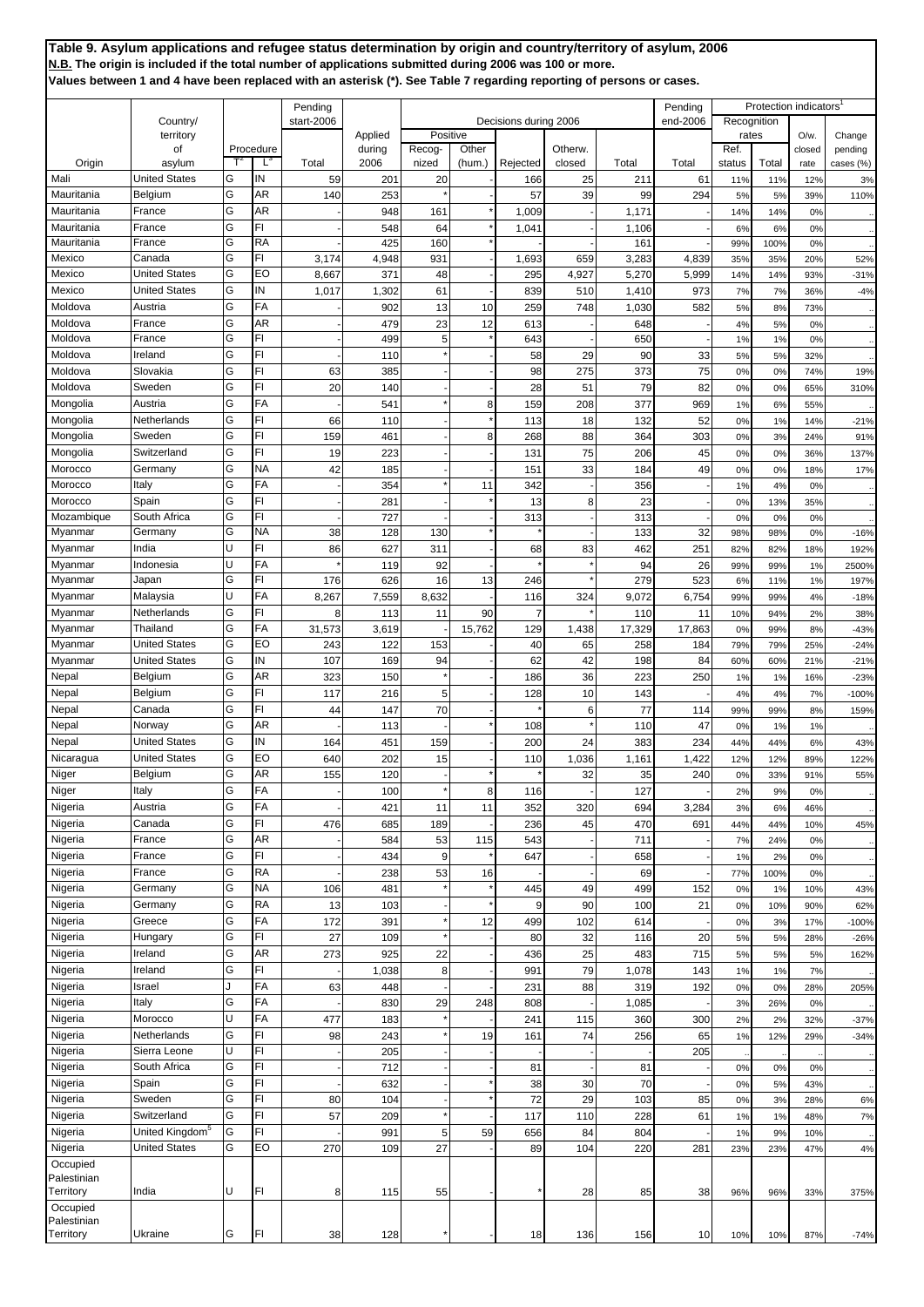**Table 9. Asylum applications and refugee status determination by origin and country/territory of asylum, 2006 N.B. The origin is included if the total number of applications submitted during 2006 was 100 or more. Values between 1 and 4 have been replaced with an asterisk (\*). See Table 7 regarding reporting of persons or cases.** Pending Protection indicators<br>
Pending Protection indicators<br>
Pending Protection indicators<br>
Pending Protection indicators<br>
Pending Protection indicators Country/ start-2006 becisions during 2006 end-2006 end-2006 end-2006 end-2006 applied Decisions during 2006 end-2006 territory **Applied Positive Reserve Reserve Reserve Reserve Reserve Reserve Reserve Reserve Reserve Reserve Re** of Procedure | during Recog- Other | Otherw. | Ref. Ref. | closed pending Origin asylum T<sup>2</sup> L<sup>3</sup> Total 2006 nized (hum.) Rejected closed Total Total status Total rate cases (%) **Occupied** Palestinian Territory United Kingdom<sup>5</sup> G FI - 341 \* 5 203 72 281 - 0% 3% 26% .. Pakistan | Austria | G | FA | - | 110 | 6 \* | 90 | 105 | 205 | 521 | 6% 10% | 51% | .. Pakistan Belgium |G FI | 64 160 \* - 60 10 72 - 3% 3% 14% -100% Pakistan Canada | G FI | 1,004 652 431 - 455 60 946 710 49% 49% 6% -29% Pakistan Cyprus |G AR | 190 221 - - 157 28 185 226 0% 0% 15% 19% Pakistan Cyprus |G FI | 1,208 268 - - - 203 458 661 815 0% 0% 69% -33% Pakistan France |G FI | - | 393 \* | \* | 427 - | 431 - | 1% 1% 0% .. Pakistan Germany |G |NA | 84 464 14 \* 369 48 434 130 4% 4% 11% 55% Pakistan Germany |G RA | 30 127 7 \* 5 111 125 37 50% 64% 89% 23% Pakistan Greece G FA 288 2,378 \* - 1,752 373 2,126 540 0% 0% 18% 88% Pakistan Hong Kong SAR, China U FI 68 755 \* - 95 117 215 608 3% 3% 54% 794% Pakistan |Ireland |G FI | - 167 7 - 96 15 118 50 7% 7% 13% .. Pakistan Italy G FA - 203 10 70 698 - 778 - 1% 10% 0% .. Pakistan Netherlands G FI 50 117 \* 21 77 13 114 60 3% 24% 11% 20% Pakistan Slovakia G FI 117 182 - 1 17 78 132 210 89 0% 0% 63% -24% Pakistan South Africa G FI | - | 1,363 - - | -1 48 - | 48 - 0% 0% 0% .. Pakistan Sri Lanka U FA 117 146 76 - 51 20 147 116 60% 60% 14% -1% Pakistan | Ukraine | G | FI | 93 | 359 - - | 16 428 444 8 0% 0% 96% 96% -91% Pakistan | United Kingdom<sup>5</sup> | G | FI | - | 1,851 | 134 76 | 1,327 | 117 | 1,654 | - | 9% | 14% 7% ... Pakistan | United States | G | EO | 1,127 | 319 | 174 | - | 250 | 364 | 788 | 900 | 41% | 41% | 46% | -20% Pakistan | United States | G | IN | 279 | 193 | 93 | - | 110 | 79 | 282 | 204 | 46% | 46% | 28% | -27% Peru **Canada G FI | 222** 175 52 - 108 19 179 218 33% 33% 11% -2% Peru | Ecuador | J | FI | 296 | 1,032 | 7 | - | 506 | - | 513 | 815 | 1% | 1% | 0% | 175% Peru | United States | G | IN | 171 | 113 | 51 | - | 84 | 64 | 199 | 101 | 38% | 38% | 32% | -41% Philippines Canada G FI 113 117 15 - 97 6 118 112 13% 13% 5% -1% Rep. of Korea Canada C C FI 255 184 40 - 120 33 193 246 25% 25% 17% -4% Romania Belgium C FI \* 191 \* - 5 \* 7 7 - 17% 17% 14% -100% Romania Canada G FI 118 122 70 - 25 29 124 116 74% 74% 23% -2% Romania France G FI - 232 - - - - - - .. .. .. .. Romania | Ireland | G | FI | - | 289 | 148 | 198 | 348 | 20 | 1% | 1% | 57% | ... Romania Italy G FA - 102 \* \* 347 - 352 - 0% 1% 0% .. Romania Sweden G FI 10 441 - \* 204 75 280 181 0% 0% 27% 1710% Romania | United States | G | EO | 187 | 137 | 43 | - | 33 | 84 | 160 | 260 | 57% | 57% | 53% | 39% Russian Fed. Austria G FA - 2,441 2,091 214 398 458 3,161 6,977 77% 85% 14% .. Russian Fed. |Azerbaijan | U | FI | - -| 366 | -| -| -| 366 | -| 100% | 100% | 0% | ... Russian Fed. Belgium (G. AR | 929 | 388 186 \* 159 241 587 730 54% 54% 41% -21% Russian Fed. Belgium (G FI | 685 1,582 442 - 366 88 896 - 55% 55% 10% -100% Russian Fed. Canada (G FI | 203 | 206 115 - 1 37 24 176 233 76% 76% 14% 15% Russian Fed. Cyprus (G FI | 778 104 - 11 53 197 261 621 0% 17% 75% -20% Russian Fed. Czech Rep. 6 | G | AR | 181 | 116 | 12 | 100 | 72 | 184 | 113 | 11% 11% 39% -38% Russian Fed. Czech Rep. G FI 145 171 51 - 117 32 200 116 30% 30% 16% -20% Russian Fed. Finland G FI 63 176 20 25 89 21 155 84 15% 34% 14% 33% Russian Fed. France G AR - 1 1,624 336 32 756 - 1,124 1,914 30% 33% 0% ... Russian Fed. France G FI - 2,313 353 17 1,727 - 2,097 - 17% 18% 0% .. Russian Fed. France G RA - 248 336 32 - - 368 - 91% 100% 0% .. Russian Fed. Germany G NA | 401 1,040 115 19 705 282 1,121 376 14% 16% 25% -6% Russian Fed. Germany (G RA | 99 373 58 5 10 278 351 130 79% 86% 79% 31% Russian Fed. Netherlands G FI 166 254 7 71 185 32 295 101 3% 30% 11% -39% Russian Fed. Norway (G | AR | - 447 \* 27 236 5 268 389 0% 11% 2% ... Russian Fed. Norway (G FI | 183 548 21 305 72 100 498 220 5% 82% 20% 20% Russian Fed. Poland G FI 1,991 4,002 386 1,853 755 3,355 6,349 1,854 13% 75% 53% -7% Russian Fed. Slovakia (G FI | 466 | 463 - 1 - 106 367 | 473 | 456 0% 0% 78% -2% Russian Fed. Spain (G FI | - | 110 14 9 32 13 68 - 25% 42% 19% ... Russian Fed. Sweden G FI 389 755 13 263 354 268 898 515 2% 44% 30% 32% Russian Fed. Switzerland G FI 194 426 17 - 191 176 384 254 8% 8% 46% 31% Russian Fed. United Kingdom<sup>5</sup> G FI | 161 22 \* 105 14 143 - 17% 19% 10% .. Russian Fed. | United States | G | IN | 1,210 | 551 | 220 | - | 388 | 505 | 1,113 | 680 | 36% 36% | 45% | -44% Rwanda Belgium C AR 533 310 11 - 17 57 85 758 39% 39% 67% 42% Rwanda Belgium C FI 748 370 281 - 281 46 608 - 50% 50% 8% -100% Rwanda Burundi J FI 8,566 10,774 206 - 7,837 11,297 19,340 - 3% 3% 58% -100% Rwanda Cameroon U FA 456 178 50 - 228 113 391 243 18% 18% 29% -47% Rwanda Canada C G FI 121 243 95 - 32 6 133 231 75% 75% 5% 91% Rwanda | France | G | FI | - | 286 | 142 - | 131 | - | 273 | - | 52% | 52% | 0% | .. Rwanda Kenya U FI 200 134 60 - 113 23 196 138 35% 35% 12% -31% Rwanda Malawi G FI 2,541 1,028 198 - 612 123 933 2,636 24% 24% 13% 4%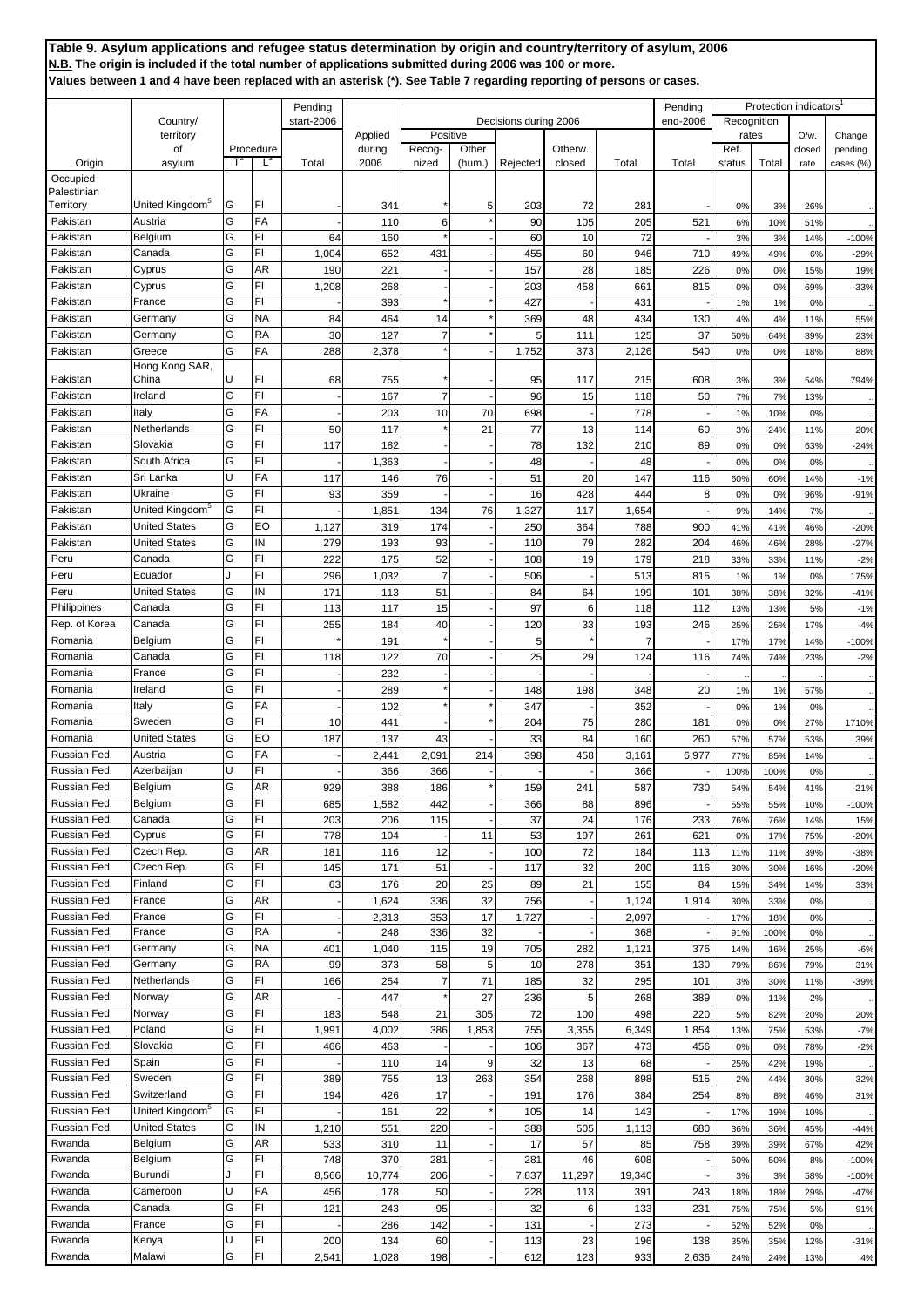|               |                             |   |           |                       |         |                       |                |          |         |        |                     |             | <b>Protection indicators</b> |         |           |
|---------------|-----------------------------|---|-----------|-----------------------|---------|-----------------------|----------------|----------|---------|--------|---------------------|-------------|------------------------------|---------|-----------|
|               | Country/                    |   |           | Pending<br>start-2006 |         | Decisions during 2006 |                |          |         |        | Pending<br>end-2006 | Recognition |                              |         |           |
|               | territory                   |   |           |                       | Applied | Positive              |                |          |         |        |                     | rates       |                              | $O/w$ . | Change    |
|               | of                          |   | Procedure |                       | during  | Recog-                | Other          |          | Otherw. |        |                     | Ref.        |                              | closed  | pending   |
| Origin        | asylum                      |   | Ľ         | Total                 | 2006    | nized                 | (hum.)         | Rejected | closed  | Total  | Total               | status      | Total                        | rate    | cases (%) |
| Rwanda        | South Africa                | G | FI        |                       | 249     | 5                     |                |          |         | 9      |                     | 56%         | 56%                          | 0%      |           |
| Rwanda        | Uganda                      | G | FI        | 459                   |         | 1,066                 |                | 1,630    |         |        | 3,068               | 40%         |                              | 0%      |           |
|               | <b>United States</b>        |   | IN        |                       | 5,305   |                       |                |          |         | 2,696  |                     |             | 40%                          |         | 568%      |
| Rwanda        |                             | G |           | 37                    | 100     | 52                    |                | 37       |         | 91     | 48                  | 58%         | 58%                          | 2%      | 30%       |
| Saint Lucia   | Canada                      | G | FI        | 195                   | 165     | 49                    |                | 149      | 23      | 221    | 139                 | 25%         | 25%                          | 10%     | $-29%$    |
| Saint Vincent |                             |   |           |                       |         |                       |                |          |         |        |                     |             |                              |         |           |
| and the       |                             |   |           |                       |         |                       |                |          |         |        |                     |             |                              |         |           |
| Grenadines    | Canada                      | G | FI        | 353                   | 375     | 147                   |                | 224      | 39      | 410    | 318                 | 40%         | 40%                          | 10%     | $-10%$    |
| Senegal       | Argentina                   | G | FI        | 61                    | 151     |                       |                | 118      |         | 118    | 94                  | 0%          | 0%                           | 0%      | 54%       |
| Senegal       | Guinea-Bissau               | G | FI        |                       | 315     | 134                   |                |          |         | 134    | 188                 | 100%        | 100%                         | 0%      | 2586%     |
| Senegal       | South Africa                | G | FI        |                       | 166     |                       |                | 5        |         | 5      |                     | 0%          | 0%                           | 0%      |           |
| Serbia        | Austria                     | G | FA        |                       | 2,515   | 318                   | 168            | 1,530    | 869     | 2,885  | 6,532               | 16%         | 24%                          | 30%     |           |
| Serbia        | Denmark                     | G | FI        | 18                    | 267     |                       |                | 56       | 82      | 138    | 19                  | 0%          | 0%                           | 59%     | 6%        |
| Serbia        | Germany                     | G | NA        |                       | 1,354   |                       | 8              | 709      | 178     | 896    | 471                 | 0%          | 1%                           | 20%     |           |
| Serbia        | Germany                     | G | RA        |                       | 793     | $\overline{7}$        | $\overline{7}$ | 8        | 509     | 531    | 278                 | 32%         | 64%                          | 96%     |           |
| Serbia        | Luxembourg                  | G | FI        |                       | 193     | 12                    |                |          |         | 12     |                     | 100%        | 100%                         | 0%      |           |
|               |                             | Ġ |           |                       |         |                       |                |          |         |        |                     |             |                              |         |           |
| Serbia        | Norway                      |   | AR        |                       | 585     | 20                    | 65             | 473      |         | 560    | 341                 | 4%          | 15%                          | 0%      |           |
| Serbia        | Sweden                      | G | FI        | 1,158                 | 1,976   | 113                   | 273            | 981      | 495     | 1,862  | 1,406               | 8%          | 28%                          | 27%     | 21%       |
| Serbia        | Switzerland                 | G | FI        | 523                   | 1,225   | 60                    |                | 793      | 470     | 1,323  | 479                 | 7%          | 7%                           | 36%     | $-8%$     |
| Serbia and    |                             |   |           |                       |         |                       |                |          |         |        |                     |             |                              |         |           |
| Montenegro    | Belgium                     | G | AR        | 324                   | 137     | 32                    |                | 69       | 66      | 167    | 294                 | 32%         | 32%                          | 40%     | $-9%$     |
| Serbia and    |                             |   |           |                       |         |                       |                |          |         |        |                     |             |                              |         |           |
| Montenegro    | Belgium                     | G | FI        | 365                   | 778     |                       |                | 6        | 39      | 47     |                     | 25%         | 25%                          | 83%     | $-100%$   |
| Serbia and    |                             |   |           |                       |         |                       |                |          |         |        |                     |             |                              |         |           |
| Montenegro    | Finland                     | G | FI        | 74                    | 218     |                       | 31             | 166      | 12      | 209    | 83                  | 0%          | 16%                          | 6%      | 12%       |
| Serbia and    |                             |   |           |                       |         |                       |                |          |         |        |                     |             |                              |         |           |
| Montenegro    | France                      | G | AR        |                       | 2,151   | 358                   | 11             | 993      |         | 1,362  | 2,100               | 26%         | 27%                          | 0%      |           |
| Serbia and    |                             |   |           |                       |         |                       |                |          |         |        |                     |             |                              |         |           |
| Montenegro    | France                      | G | FI.       |                       | 3,047   | 78                    |                | 2,475    |         | 2,555  |                     | 3%          | 3%                           | 0%      |           |
| Serbia and    |                             |   |           |                       |         |                       |                |          |         |        |                     |             |                              |         |           |
| Montenegro    | France                      | G | RA        |                       | 305     | 356                   | 11             |          |         | 367    |                     | 97%         | 100%                         | 0%      |           |
| Serbia and    |                             |   |           |                       |         |                       |                |          |         |        |                     |             |                              |         |           |
| Montenegro    | Germany                     | G | ΝA        | 874                   | 1,828   |                       | 43             | 2,133    | 412     | 2,590  | 123                 | 0%          | 2%                           | 16%     | $-86%$    |
| Serbia and    |                             |   |           |                       |         |                       |                |          |         |        |                     |             |                              |         |           |
| Montenegro    | Germany                     | G | RA        | 498                   | 1,234   |                       | 31             | 44       | 1,535   | 1,614  | 119                 | 5%          | 44%                          | 95%     | $-76%$    |
| Serbia and    |                             |   |           |                       |         |                       |                |          |         |        |                     |             |                              |         |           |
| Montenegro    | Hungary                     | G | FI        | 56                    | 384     |                       | 26             | 136      | 190     | 352    | 88                  | 0%          | 16%                          | 54%     | 57%       |
| Serbia and    |                             |   |           |                       |         |                       |                |          |         |        |                     |             |                              |         |           |
| Montenegro    | Italy                       | G | FA        |                       | 581     | 36                    | 212            | 740      |         | 988    |                     | 4%          | 25%                          | 0%      |           |
| Serbia and    |                             |   |           |                       |         |                       |                |          |         |        |                     |             |                              |         |           |
| Montenegro    | Netherlands                 | G | FI        | 215                   | 607     |                       | 26             | 251      | 73      | 352    | 488                 | 1%          | 10%                          | 21%     | 127%      |
| Serbia and    |                             |   |           |                       |         |                       |                |          |         |        |                     |             |                              |         |           |
| Montenegro    | Norway                      | G | FI        | 85                    | 323     |                       |                |          |         |        | 103                 |             |                              |         | 21%       |
| Serbia and    |                             |   |           |                       |         |                       |                |          |         |        |                     |             |                              |         |           |
| Montenegro    | Slovenia                    | G | FA        | 106                   | 243     |                       | 5              | 345      | 154     | 505    | 100                 | 0%          | 2%                           | 30%     | $-6%$     |
| Serbia and    |                             |   |           |                       |         |                       |                |          |         |        |                     |             |                              |         |           |
| Montenegro    | United Kingdom <sup>5</sup> | G | FI        |                       | 113     | 6                     | 27             | 161      | 19      | 213    |                     | 3%          | 17%                          | 9%      |           |
| Serbia and    |                             |   |           |                       |         |                       |                |          |         |        |                     |             |                              |         |           |
| Montenegro    | <b>United States</b>        | G | IN        | 268                   | 155     | 51                    |                | 112      | 123     | 286    | 146                 | 31%         | 31%                          | 43%     | $-46%$    |
| Sierra Leone  | Angola                      | G | FA        | 5                     | 144     | 13                    |                | 40       |         | 57     | 92                  | 23%         | 30%                          | 0%      | 1740%     |
| Sierra Leone  | Germany                     | G | NA        | 51                    | 116     | $\overline{7}$        | 5              | 79       | 5       | 96     | 58                  | 8%          | 13%                          | 5%      | 14%       |
| Sierra Leone  | Guinea                      | G | FI        | 1,717                 | 632     | 212                   |                | 386      |         | 598    | 1,751               | 35%         | 35%                          | 0%      | 2%        |
| Sierra Leone  | Netherlands                 | G | FI        | 168                   | 203     |                       | 81             | 142      | 32      | 256    | 75                  | 0%          | 37%                          | 13%     | $-55%$    |
| Sierra Leone  | Nigeria                     | G | FI        | 46                    | 106     |                       |                |          | 89      | 89     | 63                  |             |                              | 100%    | 37%       |
| Sierra Leone  | United Kingdom <sup>5</sup> | G | FI        |                       |         |                       | 21             | 84       |         | 122    |                     |             |                              |         |           |
|               |                             |   |           |                       | 151     |                       |                |          | 17      |        |                     | 0%          | 20%                          | 14%     |           |
| Slovakia      | Belgium                     | G | FI        | 6                     | 126     |                       |                |          | 11      | 14     |                     | 0%          | 0%                           | 79%     | $-100%$   |
| Slovakia      | Germany                     | G | ΝA        | 10                    | 199     |                       |                | 148      | 33      | 181    | 29                  | 0%          | 0%                           | 18%     | 190%      |
| Slovakia      | Germany                     | G | RA        | 8                     | 135     |                       |                |          | 120     | 123    | 20                  | 0%          | 0%                           | 98%     | 150%      |
| Somalia       | Austria                     | G | FA        |                       | 183     | 103                   | 18             | 9        | 31      | 161    | 176                 | 79%         | 93%                          | 19%     |           |
| Somalia       | Belgium                     | G | FI        | 64                    | 124     | 22                    |                | 34       | 17      | 73     |                     | 39%         | 39%                          | 23%     | $-100%$   |
| Somalia       | Canada                      | G | FI        | 169                   | 206     | 95                    |                | 20       | 22      | 137    | 238                 | 83%         | 83%                          | 16%     | 41%       |
| Somalia       | Egypt                       | U | FI        | 244                   | 1,135   | 1,082                 |                | 11       |         | 1,093  | 286                 | 99%         | 99%                          | 0%      | 17%       |
| Somalia       | Germany                     | G | ΝA        | 79                    | 146     | 21                    | 14             | 83       | 28      | 146    | 79                  | 18%         | 30%                          | 19%     | 0%        |
| Somalia       | Greece                      | G | FA        |                       | 150     | $\overline{7}$        | 7              |          |         |        |                     |             |                              |         |           |
|               |                             |   |           | 242                   |         |                       |                | 154      | 69      | 237    | 155                 | 4%          | 8%                           | 29%     | $-36%$    |
| Somalia       | Ireland                     | G | AR        | 130                   | 169     | 39                    |                | 128      | 5       | 172    | 127                 | 23%         | 23%                          | 3%      | $-2%$     |
| Somalia       | Ireland                     | G | FI        |                       | 161     | 60                    |                | 129      | 13      | 202    | 34                  | 32%         | 32%                          | 6%      |           |
| Somalia       | Kenya                       | Ù | FI        | 12,454                | 26,916  | 17,718                |                | 32       | 9,821   | 27,571 | 11,799              | 100%        | 100%                         | 36%     | $-5%$     |
| Somalia       | Malawi                      | G | FI        | 74                    | 885     |                       |                |          | 861     | 861    | 98                  |             |                              | 100%    | 32%       |
| Somalia       | Malta                       | G | FI        |                       | 208     | 9                     | 130            | 9        |         | 150    | 58                  | 6%          | 94%                          | 1%      |           |
| Somalia       | Nepal                       | Ù | FI        |                       | 102     | 49                    |                |          |         | 49     | 54                  | 100%        | 100%                         | 0%      | 5300%     |
| Somalia       | Netherlands                 | G | FI        | 455                   | 1,462   | 25                    | 872            | 331      | 81      | 1,309  | 556                 | 2%          | 73%                          | 6%      | 22%       |
| Somalia       | Norway                      | G | AR        |                       | 242     | 5 <sub>5</sub>        | 113            | 284      | 10      | 412    | 222                 | 1%          |                              |         |           |
|               |                             |   |           |                       |         |                       |                |          |         |        |                     |             | 29%                          | 2%      |           |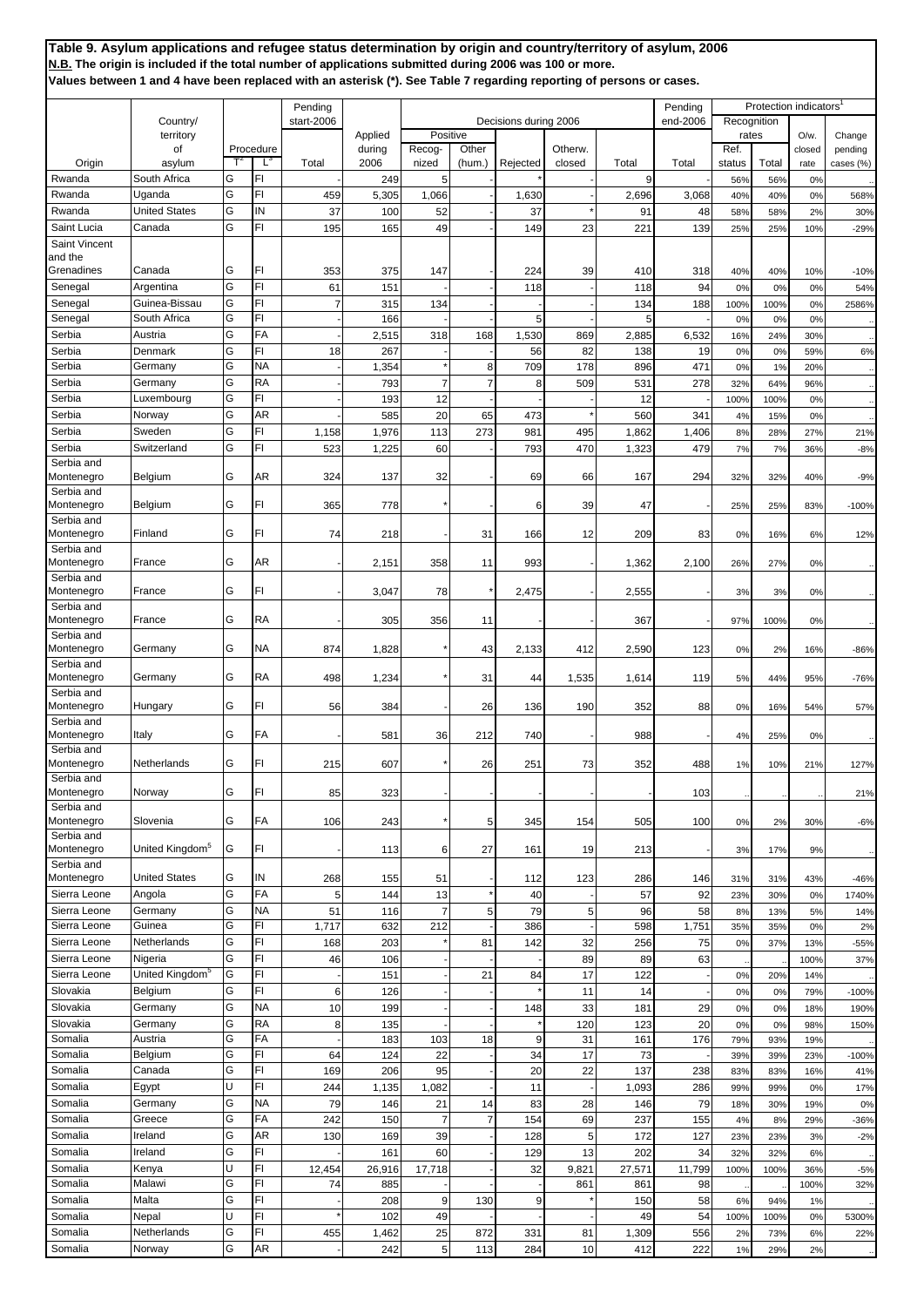|                          |                             |     |           | Pending    |         |                |        |                       |         |       | Pending  |                      | Protection indicators' |         |           |
|--------------------------|-----------------------------|-----|-----------|------------|---------|----------------|--------|-----------------------|---------|-------|----------|----------------------|------------------------|---------|-----------|
|                          | Country/<br>territory       |     |           | start-2006 | Applied | Positive       |        | Decisions during 2006 |         |       | end-2006 | Recognition<br>rates |                        | $O/w$ . | Change    |
|                          | of                          |     | Procedure |            | during  | Recog-         | Other  |                       | Otherw. |       |          | Ref.                 |                        | closed  | pending   |
| Origin                   | asylum                      |     | L.        | Total      | 2006    | nized          | (hum.) | Rejected              | closed  | Total | Total    | status               | Total                  | rate    | cases (%) |
| Somalia                  | Norway                      | G   | FI        | 647        | 632     | 152            | 177    | 29                    | 106     | 464   | 816      | 42%                  | 92%                    | 23%     | 26%       |
| Somalia                  | South Africa                | G   | FI        |            | 3,024   | 275            |        | 24                    |         | 299   |          | 92%                  | 92%                    | 0%      |           |
| Somalia                  | Sudan                       | G   | FA        | 46         | 215     | 209            |        |                       |         | 211   | 50       | 100%                 | 100%                   | 1%      | 9%        |
| Somalia                  | Sweden                      | G   | FI        | 391        | 1,066   | 89             | 643    | 108                   | 91      | 931   | 489      | 11%                  | 87%                    | 10%     | 25%       |
| Somalia                  | Switzerland                 | G   | FI        | 218        | 273     | 20             |        | 263                   | 66      | 349   | 152      | 7%                   | <b>7%</b>              | 19%     | $-30%$    |
| Somalia                  | Syrian Arab Rep.            | U   | AR        | 387        | 136     | 135            |        | 19                    |         | 154   | 369      | 88%                  | 88%                    | 0%      | $-5%$     |
| Somalia                  | Syrian Arab Rep.            | U   | FI        | 1,474      | 1,719   | 744            |        | 20                    |         | 764   | 2,429    | 97%                  | 97%                    | 0%      | 65%       |
|                          |                             |     |           |            |         |                |        |                       |         |       |          |                      |                        |         |           |
| Somalia                  | Syrian Arab Rep.            | IU. | <b>RA</b> | 59         | 176     | 168            |        | 15                    |         | 183   | 52       | 92%                  | 92%                    | 0%      | $-12%$    |
| Somalia                  | Turkey                      | U   | AR        | 33         | 110     | 12             |        | 36                    |         | 48    | 95       | 25%                  | 25%                    | 0%      | 188%      |
| Somalia                  | Turkey                      | U   | FI        | 404        | 680     | 108            |        | 110                   | 303     | 521   | 563      | 50%                  | 50%                    | 58%     | 39%       |
| Somalia                  | Uganda                      | G   | FI        | 594        | 2,507   | 2,046          |        |                       |         | 2,046 | 1,055    | 100%                 | 100%                   | 0%      | 78%       |
| Somalia                  | United Kingdom <sup>5</sup> | G   | FI        |            | 2,173   | 775            | 165    | 861                   | 225     | 2,026 |          | 43%                  | 52%                    | 11%     |           |
| Somalia                  | <b>United States</b>        | G   | IN        | 319        | 120     | 45             |        | 74                    | 70      | 189   | 256      | 38%                  | 38%                    | 37%     | $-20%$    |
| Somalia                  | <b>UR of Tanzania</b>       | G   | FA        | 102        | 662     | 764            |        |                       |         | 764   |          |                      | 100%                   | 0%      |           |
| South Africa             | United Kingdom <sup>5</sup> | G   | FI        |            |         |                |        |                       |         |       |          | 100%                 |                        |         | $-100%$   |
| Sri Lanka                | Australia                   | G   | AR        |            | 124     |                |        | 87                    |         | 91    |          | 0%                   | 1%                     | 3%      |           |
|                          |                             |     |           | 57         | 123     | 44             |        | 93                    |         | 140   | 41       | 32%                  | 32%                    | 2%      | $-28%$    |
| Sri Lanka                | Australia                   | G   | FI        | 128        | 324     | 159            |        | 102                   |         | 263   | 154      | 61%                  | 61%                    | 1%      | 20%       |
| Sri Lanka                | Canada                      | G   | FI        | 1,08'      | 907     | 661            |        | 202                   | 39      | 902   | 1,086    | 77%                  | <b>77%</b>             | 4%      | 0%        |
| Sri Lanka                | Cyprus                      | G   | AR        | 33         | 244     |                |        | 21                    | 22      | 43    | 234      | 0%                   | 0%                     | 51%     | 609%      |
| Sri Lanka                | Cyprus                      | G   | FI        | 700        | 389     |                |        | 276                   | 346     | 622   | 467      | 0%                   | 0%                     | 56%     | $-33%$    |
| Sri Lanka                | France                      | G   | AR        |            | 2,519   | 343            |        | 1,160                 |         | 1,506 | 2,615    | 23%                  | 23%                    | 0%      |           |
| Sri Lanka                | France                      | G   | FI        |            | 2,145   | 143            |        | 2,658                 |         | 2,801 |          | 5%                   | 5%                     | 0%      |           |
| Sri Lanka                | France                      | G   | <b>RA</b> |            | 1,484   | 342            |        |                       |         | 345   |          | 99%                  | 100%                   | 0%      |           |
| Sri Lanka                | Germany                     | G   | ΝA        | 61         | 170     | 5              |        | 132                   | 26      | 163   | 69       | 4%                   | 4%                     | 16%     | 13%       |
| Sri Lanka                | Germany                     | G   | RA        | 25         | 144     |                |        | 5                     | 127     | 138   | 31       | 36%                  | 55%                    | 92%     | 24%       |
| Sri Lanka                | Greece                      | G   | FA        | 36         | 118     |                |        | 93                    | 33      | 126   | 28       | 0%                   | 0%                     | 26%     | $-22%$    |
|                          | Hong Kong SAR,              |     |           |            |         |                |        |                       |         |       |          |                      |                        |         |           |
| Sri Lanka                | China                       | lU. | AR        | 71         | 133     |                |        | 48                    | 54      | 102   | 102      | 0%                   | 0%                     | 53%     | 44%       |
|                          | Hong Kong SAR,              |     |           |            |         |                |        |                       |         |       |          |                      |                        |         |           |
| Sri Lanka                | China                       | U   | FI        | 209        | 309     | 17             |        | 133                   | 114     | 264   | 254      | 11%                  | 11%                    | 43%     | 22%       |
| Sri Lanka                | Indonesia                   | U   | FA        | 14         | 166     |                |        |                       | 38      | 40    | 140      | 100%                 | 100%                   | 95%     | 900%      |
| Sri Lanka                | Malaysia                    | U   | FA        | 438        | 186     | 19             |        | 20                    | 174     | 213   | 411      | 49%                  | 49%                    | 82%     | $-6%$     |
| Sri Lanka                | Netherlands                 | G   | FI        | 54         | 147     |                | 12     | 79                    | 31      | 125   | 68       | 3%                   | 16%                    | 25%     | 26%       |
| Sri Lanka                | Norway                      | G   | FI        | 18         | 106     |                | 6      |                       | 11      | 21    | 105      | 0%                   | 60%                    | 52%     | 483%      |
| Sri Lanka                | Switzerland                 | G   | FI        | 111        | 328     | 64             |        | 132                   | 42      | 238   | 221      | 33%                  | 33%                    | 18%     | 99%       |
| Sri Lanka                | United Kingdom <sup>5</sup> | G   | FI        |            | 619     | 6              | 59     | 401                   | 39      | 505   |          | 1%                   | 14%                    | 8%      |           |
| Sri Lanka                | <b>United States</b>        | G   | EO        | 225        | 126     | 81             |        | 47                    | 75      | 203   | 217      | 63%                  | 63%                    | 37%     | $-4%$     |
| <b>Stateless</b>         | Austria                     | G   | FA        |            | 204     | 41             | 18     | 80                    | 78      | 217   | 383      | 29%                  | 42%                    | 36%     |           |
| <b>Stateless</b>         | Czech Rep.                  | G   | FI        | 29         | 100     | 23             |        | 70                    | 12      | 105   | 24       | 25%                  | 25%                    | 11%     | $-17%$    |
| <b>Stateless</b>         | France                      | G   | FI        |            | 228     | 75             |        | 144                   |         | 219   |          | 34%                  | 34%                    | 0%      |           |
| <b>Stateless</b>         | Netherlands                 | G   | FI        | 114        | 232     |                | 34     | 126                   | 33      | 196   | 102      | 2%                   | 23%                    | 17%     | $-11%$    |
| <b>Stateless</b>         | Norway                      | G   | FI        | 76         | 237     | 53             | 49     | 43                    | 46      | 191   | 127      | 37%                  | 70%                    | 24%     | 67%       |
| <b>Stateless</b>         | Spain                       | G   | FI        |            | 118     | 5              | 14     | 5                     | 97      | 121   |          | 21%                  | 79%                    | 80%     |           |
| <b>Stateless</b>         | Sweden                      | G   | FI        | 466        | 815     | 23             | 213    | 280                   | 133     | 649   | 739      | 4%                   | 46%                    | 20%     | 59%       |
|                          | Central African             |     |           |            |         |                |        |                       |         |       |          |                      |                        |         |           |
| Sudan                    | Rep.                        | G   | FI        | 369        | 106     | 70             |        |                       |         | 72    | 403      | 97%                  | 97%                    | 0%      | 9%        |
| Sudan                    | Egypt                       | U   | FI        | 10,191     | 2,523   | 40             |        | 49                    | 114     | 203   | 12,511   | 45%                  | 45%                    | 56%     | 23%       |
| Sudan                    | France                      | G   | FI        |            | 452     | 114            |        | 220                   |         | 334   |          | 34%                  | 34%                    | 0%      |           |
| Sudan                    | Greece                      | G   | FA        | 61         | 183     |                | 5      | 197                   | 38      | 242   |          | 1%                   | 3%                     | 16%     | $-97%$    |
| Sudan                    | Ireland                     | G   | AR        | 39         | 160     | $\overline{7}$ |        | 40                    | 5       | 52    | 147      | 15%                  | 15%                    | 10%     | 277%      |
| Sudan                    | Ireland                     | G   | FI        |            | 308     | 109            |        | 163                   | 13      | 285   | 61       | 40%                  | 40%                    | 5%      |           |
| Sudan                    | Israel                      | J   | FA        | 98         | 164     |                | 262    |                       |         | 263   |          | 0%                   | 100%                   | 0%      | $-100%$   |
| Sudan                    | Italy                       | G   | FA        |            | 308     | 82             | 243    | 251                   |         | 576   |          | 14%                  | 56%                    | 0%      |           |
| Sudan                    | Kenya                       | U   | FI        | 65         | 4,210   | 4,092          |        |                       | 56      | 4,152 | 123      | 100%                 | 100%                   | 1%      | 89%       |
| Sudan                    | Lebanon                     | U   | FI        | 20         | 154     |                |        | 89                    | 16      | 109   | 65       | 0%                   | 4%                     | 15%     | 225%      |
|                          | Libyan Arab                 |     |           |            |         |                |        |                       |         |       |          |                      |                        |         |           |
| Sudan                    | Jamahiriya                  | lU. | FA        | 523        | 359     | 6              |        | 205                   |         | 211   | 671      | 3%                   | 3%                     | 0%      | 28%       |
| Sudan                    | Malta                       | G   | FI        | 78         | 181     |                | 136    | 105                   | 5       | 248   | 11       | 1%                   | 57%                    | 2%      | $-86%$    |
| Sudan                    | Netherlands                 | G   | FI        | 153        | 320     | 13             | 121    | 148                   | 44      | 326   | 137      | 5%                   | 48%                    | 13%     | $-10%$    |
| Sudan                    | Switzerland                 | G   | FI        | 65         | 101     | 5              |        | 43                    | 35      | 83    | 48       | 10%                  | 10%                    | 42%     | $-26%$    |
|                          |                             |     |           |            |         |                |        |                       |         |       |          |                      |                        |         |           |
| Sudan                    | Syrian Arab Rep.            | lU  | FI        | 281        | 103     | 42             |        | 16                    |         | 58    | 326      | 72%                  | <b>72%</b>             | 0%      | 16%       |
| Sudan                    | Turkey                      | U   | FI        | 60         | 113     | $9\,$          |        | 13                    | 54      | 76    | 97       | 41%                  | 41%                    | 71%     | 62%       |
| Sudan                    | United Kingdom <sup>5</sup> | G   | FI        |            | 752     | 35             | 40     | 430                   | 142     | 647   |          | 7%                   | 15%                    | 22%     |           |
|                          |                             |     |           |            |         |                |        |                       |         |       |          |                      |                        |         |           |
| Syrian Arab Rep. Belgium |                             | G   | FI        | 138        | 167     | 5              |        | 57                    | 14      | 76    |          | 8%                   | 8%                     | 18%     | $-100%$   |
|                          |                             |     |           |            |         |                |        |                       |         |       |          |                      |                        |         |           |
| Syrian Arab Rep. Cyprus  |                             | G   | AR        | 35         | 123     |                |        | 52                    | 8       | 60    | 98       | 0%                   | 0%                     | 13%     | 180%      |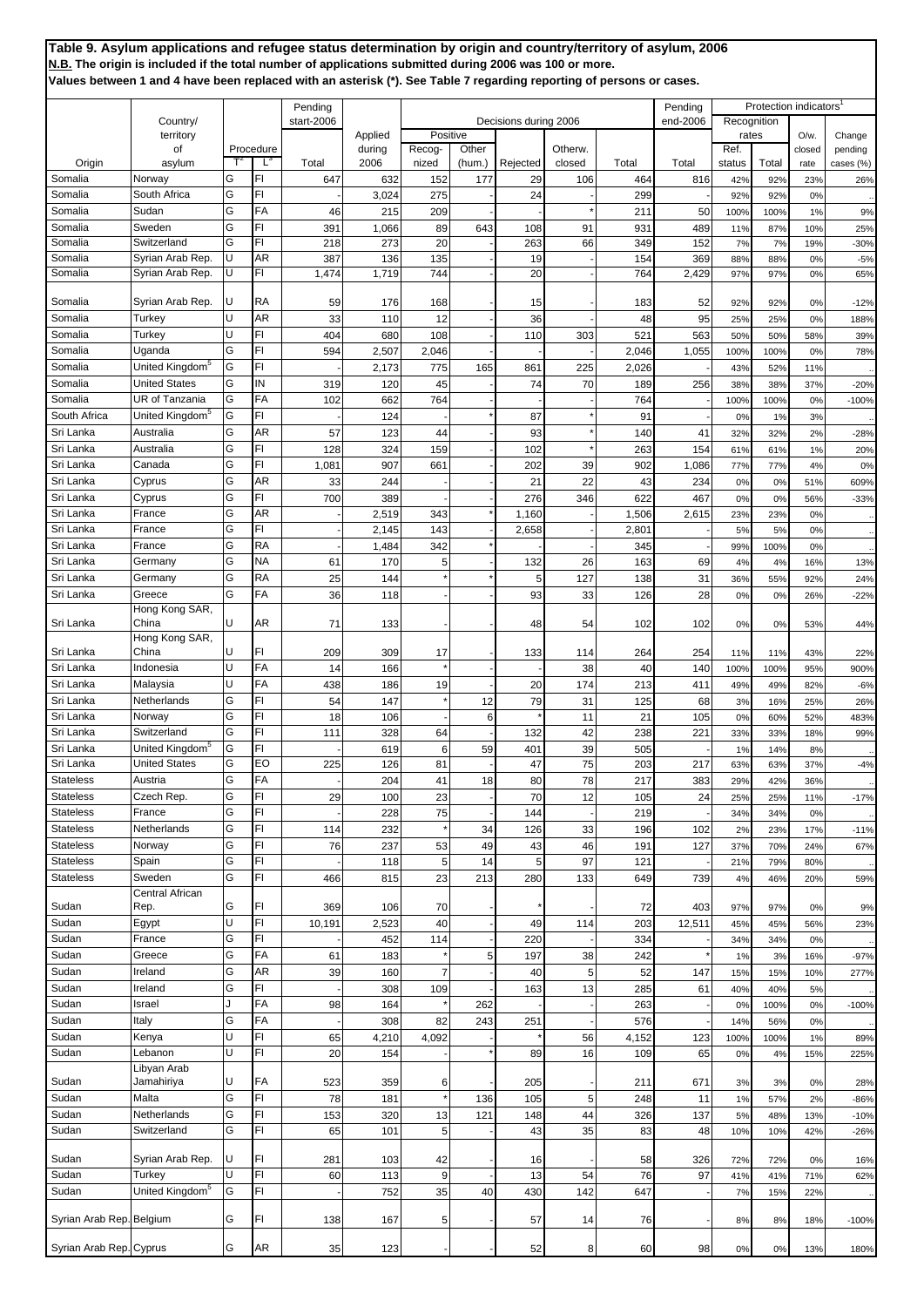**Table 9. Asylum applications and refugee status determination by origin and country/territory of asylum, 2006 N.B. The origin is included if the total number of applications submitted during 2006 was 100 or more. Values between 1 and 4 have been replaced with an asterisk (\*). See Table 7 regarding reporting of persons or cases.** Pending Protection indicators<br>
Pending Protection indicators<br>
Pending Protection indicators<br>
Pending Protection indicators<br>
Pending Protection indicators Country/ start-2006 becisions during 2006 end-2006 end-2006 end-2006 end-2006 applied Decisions during 2006 end-2006 territory **Applied Positive Reserve Reserve Reserve Reserve Reserve Reserve Reserve Reserve Reserve Reserve Re** of Procedure | during Recog- Other | Otherw. | Ref. Ref. | closed pending Origin asylum T<sup>2</sup> L<sup>3</sup> Total 2006 nized (hum.) Rejected closed Total Total status Total rate cases (%) Syrian Arab Rep. Cyprus G G FI 1 1,500 1,255 \* 5 127 257 392 2,363 2% 6% 66% 58% Syrian Arab Rep. Germany G NA 344 609 69 \* 568 110 750 201 11% 11% 15% -42% Syrian Arab Rep. Germany |G RA 95 221 38 6 14 181 239 78 66% 76% -18% Syrian Arab Rep. Greece G FA 29 143 \* - 134 26 161 11 1% 1% 16% -62% Syrian Arab Rep. Iraq U FI 774 220 - - - 83 83 911 .. .. 100% 18% Syrian Arab Rep. Netherlands G FI | 171 293 16 32 169 25 242 206 7% 22% 10% 20% Syrian Arab Rep. Norway  $\begin{vmatrix} G & |AR & -1 \\ 1 & 105 & -1 \end{vmatrix}$  6 67 \* 74 44 0% 8% 1% ... Syrian Arab Rep. Sweden G FI 237 433 22 31 121 82 256 462 13% 30% 32% 95 Syrian Arab Rep. Switzerland G FI 91 161 42 - 105 47 194 117 29% 29% 24% 29% Syrian Arab Rep. United Kingdom<sup>5</sup> G FI | 183 183 25 16 131 30 202 - 15% 24% 15% . TfYR Macedonia Austria (G FA | - 193 10 11 157 106 284 955 6% 12% 37% ... TfYR Macedonia France G FI - 165 \* - 152 - 155 - 2% 2% 0% .. TfYR Macedonia Germany G NA | 32 132 - 1 17 25 142 30 0% 0% 18% -6% TfYR Macedonia Germany G RA | 18 106 - \* 1 5 96 102 26 0% 17% 94% 44% TfYR Macedonia Sweden G FI 37 111 - \* 50 33 85 59 0% 4% 39% 59% Togo Belgium |G |AR | 673 | 163 | 6 - | 27 | 71 | 104 | 732 | 18% | 18% | 9% Togo Belgium G FI 75 260 19 - 143 7 169 - 12% 12% 4% -100% Togo Prance GPI - 175 32 \* 229 - 262 - 12% 13% 0% . Togo (Germany |G |NA | 58| 164| 22| 5| 117| 27| 171| 56| 15% 19% 16% -3% Togo Germany GRA 40 119 \* \* \* 116 126 33 30% 70% 92% -18% Togo Italy |G FA | - | 584 78 398 170 - 646 - 12% 74% 0% .. Togo Switzerland G FI 181 181 131 - 92 27 250 125 59% 59% 11% -31% Togo United States G IN 126 145 72 - 90 8 170 104 44% 44% 5% -17% Trinidad and Tobago Canada G FI 163 142 45 - 116 33 194 111 28% 28% 17% -32% Turkey Austria G FA - 668 113 30 380 307 830 3,464 22% 27% 37% .. Turkey Belgium C AR 460 112 36 - 67 95 198 374 35% 35% 48% -19% Turkey Belgium G FI 139 380 10 - 93 19 122 - 10% 10% 16% -100% Turkey Canada G FI 321 270 96 - 89 36 221 370 52% 52% 16% 15% Turkey France G AR - 3,691 293 \* 2,558 - 2,855 2,754 10% 10% 0% .. Turkey | France | G | FI | 2,758 | 206 \* | 4,285 - | 4,493 | - | 5% | 5% | 0% | ... Turkey France G RA - 1,406 292 \* - - 296 - 99% 100% 0% .. Turkey Cermany C NA 694 1,949 102 7 1,703 256 2,068 609 6% 6% 12% -12% Turkey Germany G RA 359 1,061 45 18 105 1,028 1,196 242 27% 38% 86% -33% Turkey |Iraq |U |FI | 218 | 168 - - 1 - 120 120 266 ... ...| 100% 22% Turkey |Israel |J |FA | 59 126 - 1 - 143 7 50 135 0% 0% 14% 129% Turkey ||taly |G ||FA || - || 175 || 37 || 76 || 165 || - || 278 || - || 13% 41% || 0% || - .. Turkey Japan G FI 26 149 - 76 15 91 84 0% 0% 16% 223% Turkey Netherlands G FI 155 341 \* 28 176 64 270 239 1% 15% 24% 54% Turkey Sweden G FI 201 305 \* 25 140 66 232 319 1% 16% 28% 59% Turkey Switzerland G FI 409 693 455 - 372 137 964 361 55% 55% 14% -12% Turkey United Kingdom<sup>5</sup> |G |FI | - -| 567 | 18 37 | 434 | 53 | 542 | -| 4% 11% 10% ... Uganda **Canada G FI 42 160 26 - 11 9 46 156** 70% 70% 20% 271% Uganda | Kenya | U FI | 526 | 135 | 29 - | 89 | 17 | 135 | 526 25% 25% 13% | 0% Uganda South Africa G FI | - 931 15 - 59 - 74 - 20% 20% 0% .. Uganda United Kingdom<sup>5</sup> G FI - 190 7 17 134 8 166 - 4% 15% 5% .. Ukraine | Austria | G | FA | - | 176 | 20 | 10 | 107 | 95 | 232 | 721 | 15% 22% | 41% ... Ukraine Canada G FI 315 207 124 - 81 34 239 283 60% 60% 14% -10% Ukraine Cyprus G AR 58 105 - \* 31 15 48 115 0% 6% 31% 98% Ukraine Cyprus G FI 1,042 144 - - 45 386 431 755 0% 0% 90% -28% Ukraine Czech Rep. G AR 786 583 13 - 559 199 771 598 2% 2% 26% -24% Ukraine Czech Rep. G FI 130 571 31 - 562 48 641 60 5% 5% 7% -54% Ukraine | France | G | FI | - | 101 \* | 160 - | 165 - | 2% 3% | 0% | ... Ukraine | United States | G | IN | 284 | 187 | 44 | - | 143 | 119 | 306 | 170 | 24% 24% | 39% | -40% United Rep. of Tanzania South Africa G FI - 1,838 \* - 265 - 266 - 0% 0% 0% ..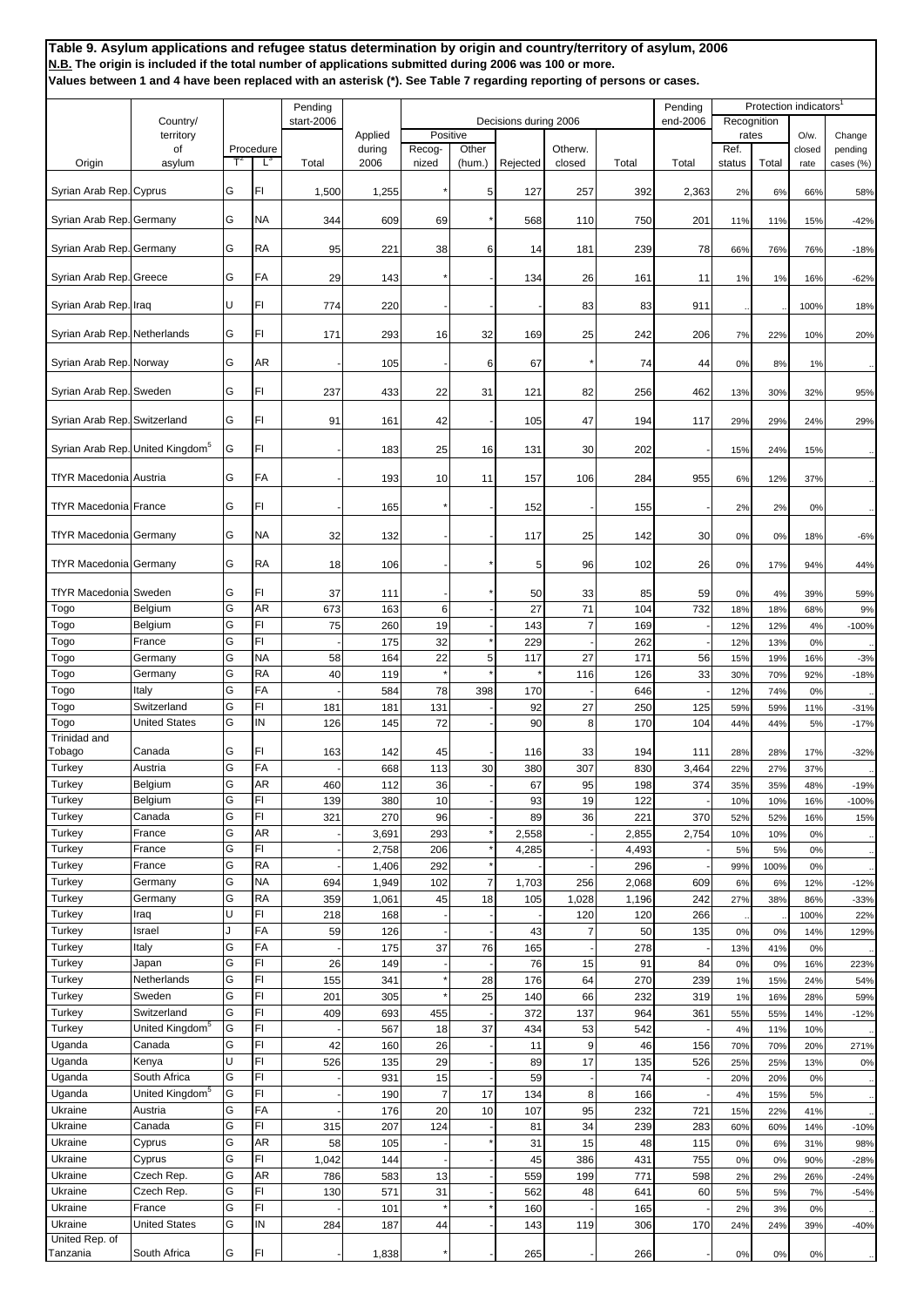|                                          |                             |         |                | Pending    |                |                |        |                       |         |       | Pending  |             | Protection indicators <sup>1</sup> |         |           |
|------------------------------------------|-----------------------------|---------|----------------|------------|----------------|----------------|--------|-----------------------|---------|-------|----------|-------------|------------------------------------|---------|-----------|
|                                          | Country/                    |         |                | start-2006 |                |                |        | Decisions during 2006 |         |       | end-2006 | Recognition |                                    |         |           |
|                                          | territory                   |         |                |            | Applied        | Positive       |        |                       |         |       |          | rates       |                                    | $O/w$ . | Change    |
|                                          | of                          |         | Procedure<br>Ľ | Total      | during<br>2006 | Recog-         | Other  |                       | Otherw. | Total | Total    | Ref.        | Total                              | closed  | pending   |
| Origin<br><b>United States</b>           | asylum<br>Canada            |         | FI             |            |                | nized          | (hum.) | Rejected              | closed  |       |          | status      |                                    | rate    | cases (%) |
|                                          |                             | G<br>lυ |                | 244        | 389            | 8              |        | 147                   | 100     | 255   | 378      | 5%          | 5%                                 | 39%     | 55%       |
| Uzbekistan                               | Kazakhstan                  |         | <b>FA</b>      | 42         | 177            | 159            |        |                       | 10      | 173   | 46       | 98%         | 98%                                | 6%      | 10%       |
| Uzbekistan                               | Kyrgyzstan                  | G       | <b>FA</b>      | 38         | 135            |                |        | $\overline{7}$        | 40      | 47    | 126      | 0%          | 0%                                 | 85%     | 232%      |
| Uzbekistan                               | Kyrgyzstan                  | IJ      | <b>FA</b>      |            | 159            | 120            |        |                       | 13      | 133   | 30       | 100%        | 100%                               | 10%     | 650%      |
| Uzbekistan                               | Sweden                      | G       | FI             | 303        | 446            |                | 231    | 42                    | 67      | 340   | 830      | 0%          | 85%                                | 20%     | 174%      |
| Uzbekistan                               | <b>United States</b>        | G       | IN             | 134        | 242            | 78             |        | 163                   | 31      | 272   | 112      | 32%         | 32%                                | 11%     | $-16%$    |
| Venezuela<br>(Bolivarian<br>Republic of) | Canada                      | G       | FI             | 91         | 100            | 34             |        | 53                    | 5       | 92    | 99       | 39%         | 39%                                | 5%      | 9%        |
| Venezuela<br>(Bolivarian<br>Republic of) | <b>United States</b>        | lG      | IN             | 513        | 865            | 497            |        | 480                   | 44      | 1,021 | 364      | 51%         | 51%                                | 4%      |           |
| Viet Nam                                 | Cambodia                    | IJ      | <b>AR</b>      |            | 172            |                |        |                       |         |       | 84       |             |                                    |         | $-29%$    |
| Viet Nam                                 |                             | IJ      | FI             | 37         |                | 14             |        | 93                    | 18      | 125   |          | 13%         | 13%                                | 14%     | 127%      |
|                                          | Cambodia                    |         |                | 28         | 260            | 43             |        | 187                   | 18      | 248   | 40       | 19%         | 19%                                | 7%      | 43%       |
| Viet Nam                                 | Czech Rep.                  | G       | <b>AR</b>      | 166        | 120            | $\overline{7}$ |        | 113                   | 67      | 187   | 99       | 6%          | 6%                                 | 36%     | $-40%$    |
| Viet Nam                                 | Czech Rep.                  | G       | FI             | 28         | 124            |                |        | 122                   | 18      | 140   | 12       | 0%          | 0%                                 | 13%     | $-57%$    |
| Viet Nam                                 | Germany                     | G       | <b>NA</b>      | 126        | 990            |                |        | 954                   | 71      | 1,028 | 97       | 0%          | 0%                                 | 7%      | $-23%$    |
| Viet Nam                                 | Germany                     | G       | <b>RA</b>      | 42         | 211            |                |        | 12                    | 203     | 220   | 33       | 18%         | 29%                                | 92%     | $-21%$    |
| Viet Nam                                 | Hungary                     | G       | FI             | 60         | 406            |                |        | 354                   | 5       | 359   | 107      | 0%          | 0%                                 | 1%      | 78%       |
| Viet Nam                                 | <b>United States</b>        | G       | EO             | 80         | 102            | 9              |        | 39                    | 58      | 106   | 88       | 19%         | 19%                                | 55%     | 10%       |
| Zambia                                   | South Africa                | G       | FI             |            | 263            |                |        | 53                    |         | 53    |          | 0%          | 0%                                 | 0%      |           |
| Zimbabwe                                 | Canada                      | G       | FI             | 625        | 582            | 455            |        | 219                   | 25      | 699   | 508      | 68%         | 68%                                | 4%      | $-19%$    |
| Zimbabwe                                 | South Africa                | G       | FI             |            | 18,973         | 103            |        | 1,878                 |         | 1,981 |          | 5%          | 5%                                 | 0%      | $\ddotsc$ |
| Zimbabwe                                 | United Kingdom <sup>5</sup> | G       | FI             |            | 2,147          | 191            | 46     | 1,901                 | 82      | 2,220 |          | 9%          | 11%                                | 4%      |           |
| Zimbabwe                                 | <b>United States</b>        | G       | IN             | 126        | 195            | 84             |        | 110                   | 13      | 207   | 118      | 43%         | 43%                                | 6%      | $-6%$     |

#### **Notes:**

A dash ("-") indicates that the value is zero or not available.

1 Protection indicators (calculated by UNHCR):

Refugee status recognition rate: Recognized divided by total of Recognized, Other positive and Rejected \* 100%.

Total recognition rate: Recognized plus Other positive divided by total of Recognized, Other positive and Rejected \* 100%.

Otherwise closed rate: Otherwise closed divided by Total no. of decisions \* 100%.

Change in pending cases: Cases pending as at 31 December 2005 minus Cases pending as at 1 January 2005 divided by Cases pending as at 1 January 2005 \* 100%.

2 T=Type: G=Government; U=UNHCR; J=Government and UNHCR jointly.

3 L=Level: NA=New Applications; FI=First instance decisions; AR=Administrative Review decisions; RA=Repeat/reopened applications; IN=US Immigration and

Naturalization Service; EO=US Executive Office of Immigration Review; JR=Including Judicial Review; FA=Including first instance and appeal/review decisions.

4 Data for humanitarian status in Switzerland cannot be provided by origin because of the delay between according humanitarian status and the latter entering into force. 5

UK figures are rounded to the closest five.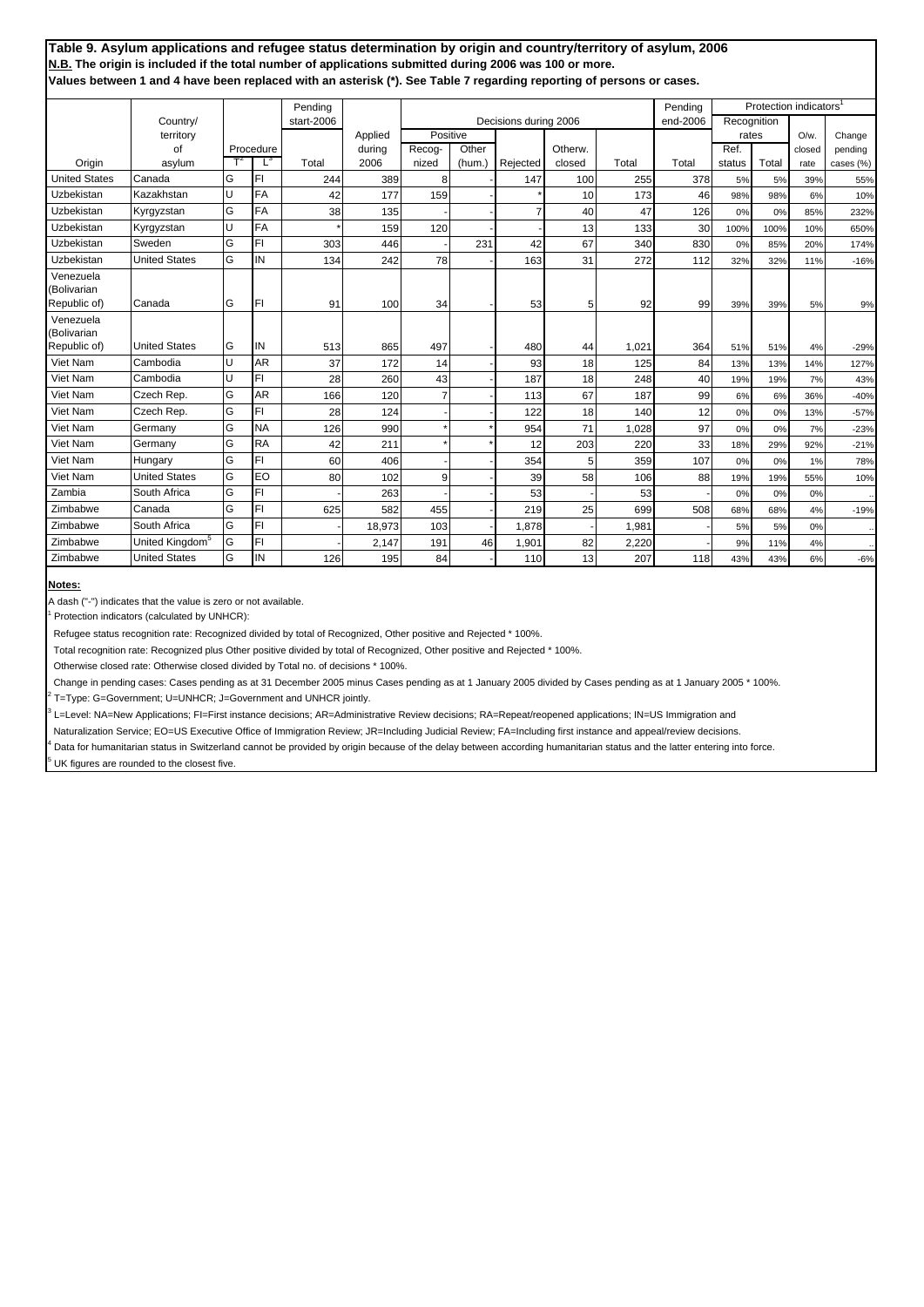# **Table 10. New asylum applications and refugee status determination in non-industrialized countries, 2002-2006**

Industralized countries are not included.

See Table 7 for type of procedure in 2006.

| Country or territory           |                          |                                      |        | Applications received during the year |                                        |       | Refugee and humanitarian status granted |                      |                            |                         |
|--------------------------------|--------------------------|--------------------------------------|--------|---------------------------------------|----------------------------------------|-------|-----------------------------------------|----------------------|----------------------------|-------------------------|
| of asylum                      | 2002                     | 2003                                 | 2004   | 2005                                  | 2006                                   | 2002  | 2003                                    | 2004                 | 2005                       | 2006                    |
| Afghanistan                    | 52                       | 60                                   | 86     | 28                                    | 10                                     |       | 10                                      | 15                   | 3                          | $\overline{2}$          |
| Albania                        | 105                      | 26                                   | 15     | 25                                    | 21                                     | 6     | 9                                       | 34                   | 10                         | 9                       |
| Algeria                        | 5                        | $\mathbf{1}$                         | 32     | 358                                   | 738                                    | 6     |                                         |                      |                            | $70\,$                  |
| Angola                         | 89                       | 164                                  | 130    | 76                                    | 1,023                                  | 15    | 16                                      | 115                  | 76                         | 138                     |
| Argentina                      | 283                      | 243                                  | 312    | 416                                   | 355                                    | 63    | 90                                      | 244                  | 160                        | 59                      |
| Armenia                        | 11                       | 75                                   | 190    | 159                                   | 620                                    | 6     | 29                                      | 96                   | 94                         | 262                     |
| Azerbaijan                     | 1,834                    | 878                                  | 1,230  | 1,054                                 | 674                                    | 169   | 115                                     | 334                  | 666                        | 404                     |
| <b>Bahamas</b>                 | 135                      |                                      |        |                                       |                                        |       |                                         |                      |                            |                         |
| Bahrain                        |                          | $\ddot{\phantom{0}}$<br>$\mathbf{1}$ | 5      | 9                                     | $\ddot{\phantom{0}}$<br>$\overline{4}$ | .,    |                                         | $\ddot{\phantom{0}}$ | $\ddotsc$                  | $\overline{\mathbf{c}}$ |
|                                | 37                       | 49                                   | 18     | 52                                    | 41                                     | 22    | 28                                      | $\mathbf{1}$         | 3                          | $\mathbf{1}$            |
| Bangladesh                     |                          | 138                                  | 168    | 212                                   | 91                                     | 57    |                                         | 81                   | 41                         |                         |
| Belarus                        | 164                      |                                      |        |                                       |                                        |       | 63                                      |                      |                            | 17                      |
| Belize                         | 19                       | $\overline{7}$                       | 35     | 4                                     | 4                                      |       |                                         |                      |                            |                         |
| Benin                          | 719                      | 1,140                                | 663    | 775                                   | 780                                    | 257   | 197                                     | 93                   | 85                         | 229                     |
| Bolivia                        | 24                       | 10                                   | 27     | 22                                    | 59                                     | 4     | 5                                       |                      | 13                         | 34                      |
| Bosnia and Herzegovina         | 575                      | 739                                  | 203    | 150                                   | 68                                     | 88    | 20                                      | 41                   | 163                        | 13                      |
| Botswana                       | 488                      | 105                                  | 31     |                                       | 62                                     | 156   |                                         | 76                   | 22                         | 52                      |
| <b>Brazil</b>                  | 882                      | 422                                  | 374    | 579                                   | 864                                    | 214   | 75                                      | 103                  | 157                        | 208                     |
| <b>Burkina Faso</b>            | 127                      | 155                                  | 94     | 207                                   | 305                                    |       | 30                                      | 25                   | 33                         |                         |
| <b>Burundi</b>                 | 795                      | 1,812                                | 2,187  | 10,039                                | 11,498                                 | 12    | 17                                      | 1,557                | 788                        | 1,100                   |
| Cambodia                       | 194                      | 91                                   | 899    | 341                                   | 287                                    | 941   | 38                                      | 416                  | 381                        | 76                      |
| Cameroon                       | 2,897                    | 1,356                                | 2,053  | 3,144                                 | 3,819                                  | 163   | 491                                     | 672                  | 300                        | 1,415                   |
| Central African Rep.           | 1,731                    | 461                                  | 385    | 302                                   | 462                                    | 51    | 598                                     | 920                  | 995                        | 466                     |
| Chad                           | 89                       | 330                                  |        | 155                                   | 99                                     | 38    | 87                                      |                      | 52                         | $\sqrt{5}$              |
| Chile                          | 43                       | 87                                   | 203    | 380                                   | 573                                    | 42    | 46                                      | 78                   | 225                        | 283                     |
| China                          | 45                       | 60                                   | 156    | 156                                   | 95                                     | 16    | 15                                      | 58                   | 67                         | 24                      |
| Colombia                       | $\overline{7}$           | 18                                   | 40     | 86                                    | 70                                     | 1     | 11                                      | 13                   | 45                         | $\mathbf{1}$            |
| Congo                          | 568                      | 536                                  | 327    | 618                                   | 1,111                                  | 43    | 12                                      | 56                   | 38                         | 37                      |
| Costa Rica                     | 3,785                    | 1,745                                | 1,443  |                                       | 775                                    | 4,592 | 1,838                                   | 838                  |                            | 443                     |
| Côte d'Ivoire                  | 340                      | 388                                  | 1,164  | 638                                   | 296                                    | 128   | 112                                     | 92                   | $\ddot{\phantom{a}}$<br>60 | 58                      |
| Croatia                        | 169                      | 136                                  | 209    | 193                                   | 94                                     |       | $\overline{2}$                          | 6                    | 3                          | $\mathbf{1}$            |
| Cuba                           | 30                       | 29                                   | 15     | 44                                    | 25                                     | 9     | 11                                      | 10                   | 10                         | 25                      |
|                                | 710                      | 631                                  |        | 192                                   | 88                                     |       | 43                                      | 55                   | 100                        | 21                      |
| Dem. Rep. of Congo<br>Diibouti |                          |                                      | 250    | 19                                    | 11                                     | 251   |                                         | 80                   |                            | 40                      |
|                                | $\overline{\phantom{a}}$ | 3,062                                | 1      |                                       |                                        |       | 1,664                                   |                      |                            |                         |
| Dominican Rep.                 | $\ddotsc$                |                                      |        |                                       |                                        |       |                                         |                      |                            |                         |
| Ecuador                        | 6,766                    | 11,463                               | 7,858  | 7,091                                 | 7,784                                  | 1,578 | 3,299                                   | 2,515                | 2,486                      | 1,997                   |
| Egypt                          | 9,002                    | 6,680                                | 10,702 | 3,479                                 | 7,010                                  | 4,996 | 10,726                                  | 3,680                | 464                        | 1,298                   |
| El Salvador                    | 8                        | 14                                   | 3      | $\mathbf{1}$                          | 12                                     | 5     | 3                                       |                      |                            | $\mathcal{P}$           |
| Eritrea                        | 15                       | 201                                  | 254    | 1,306                                 | 470                                    | 6     | 6                                       | 5                    | 49                         | 31                      |
| Ethiopia                       | 7,217                    | 1,613                                | 2,282  | 3,198                                 | 2,819                                  | 7,200 | 1,604                                   | 2,244                | 3,027                      | 2,698                   |
| Gabon                          | 3,548                    | 1,663                                | 119    | 227                                   | 451                                    | 1,101 | 1,643                                   | 18                   | 3                          |                         |
| Gambia                         |                          | 74                                   | 600    |                                       | 41                                     |       | 73                                      |                      |                            | 41                      |
| Georgia                        |                          |                                      | 11     | 24                                    | 26                                     |       |                                         |                      |                            | 9                       |
| Ghana                          | 6,344                    | 8,615                                | 2,105  | 14,050                                | 99                                     | 78    | 11,529                                  | 29                   | 592                        |                         |
| Guatemala                      | 43                       | 10                                   | 15     | 26                                    | 34                                     | 6     | 2                                       |                      | 5                          | $\sqrt{3}$              |
| Guinea                         | 1,853                    | 4,939                                | 4,248  | 2,476                                 | 1,228                                  | 2,029 | 2,520                                   | 390                  | 303                        | 528                     |
| Guinea-Bissau                  | 33                       | 87                                   | 73     | 186                                   | 386                                    | 16    | 25                                      | 15                   | 92                         | 215                     |
| Honduras                       | 75                       | 73                                   | 93     | 106                                   | 20                                     | 10    | 5                                       | 2                    | 8                          |                         |
| Hong Kong SAR, China           | 309                      | 390                                  | 798    | 998                                   | 2,481                                  | 98    | 116                                     | 60                   | 97                         | 55                      |
| India                          | 1,352                    | 643                                  | 686    | 947                                   | 1,232                                  | 587   | 220                                     | 454                  | 772                        | 550                     |
| Indonesia                      | 687                      | 230                                  | 139    | 74                                    | 423                                    | 444   | 52                                      | 94                   | $\overline{7}$             | 113                     |
| Iraq                           | 745                      |                                      | 299    | 595                                   | 480                                    | 390   |                                         |                      |                            |                         |
| Islamic Rep. of Iran           | 38                       | 38                                   | 64     | 251                                   | 1,101                                  | 20    |                                         | $\overline{2}$       | 54                         | 93                      |
| Israel                         | 355                      |                                      | 922    | 909                                   | 1,348                                  | 89    |                                         | 56                   | 58                         | 344                     |
| Jamaica                        |                          |                                      |        |                                       |                                        |       |                                         |                      |                            |                         |
| Jordan                         | $\ddotsc$<br>2,480       | 3,566                                | 6,361  | 5,758                                 | 4,848                                  | 676   | 368                                     | 81                   | 52                         | 186                     |
| Kazakhstan                     | 81                       | 48                                   | 97     | 219                                   | 303                                    | 47    | 24                                      | 88                   | 128                        | 199                     |
|                                |                          |                                      |        |                                       |                                        |       |                                         |                      |                            |                         |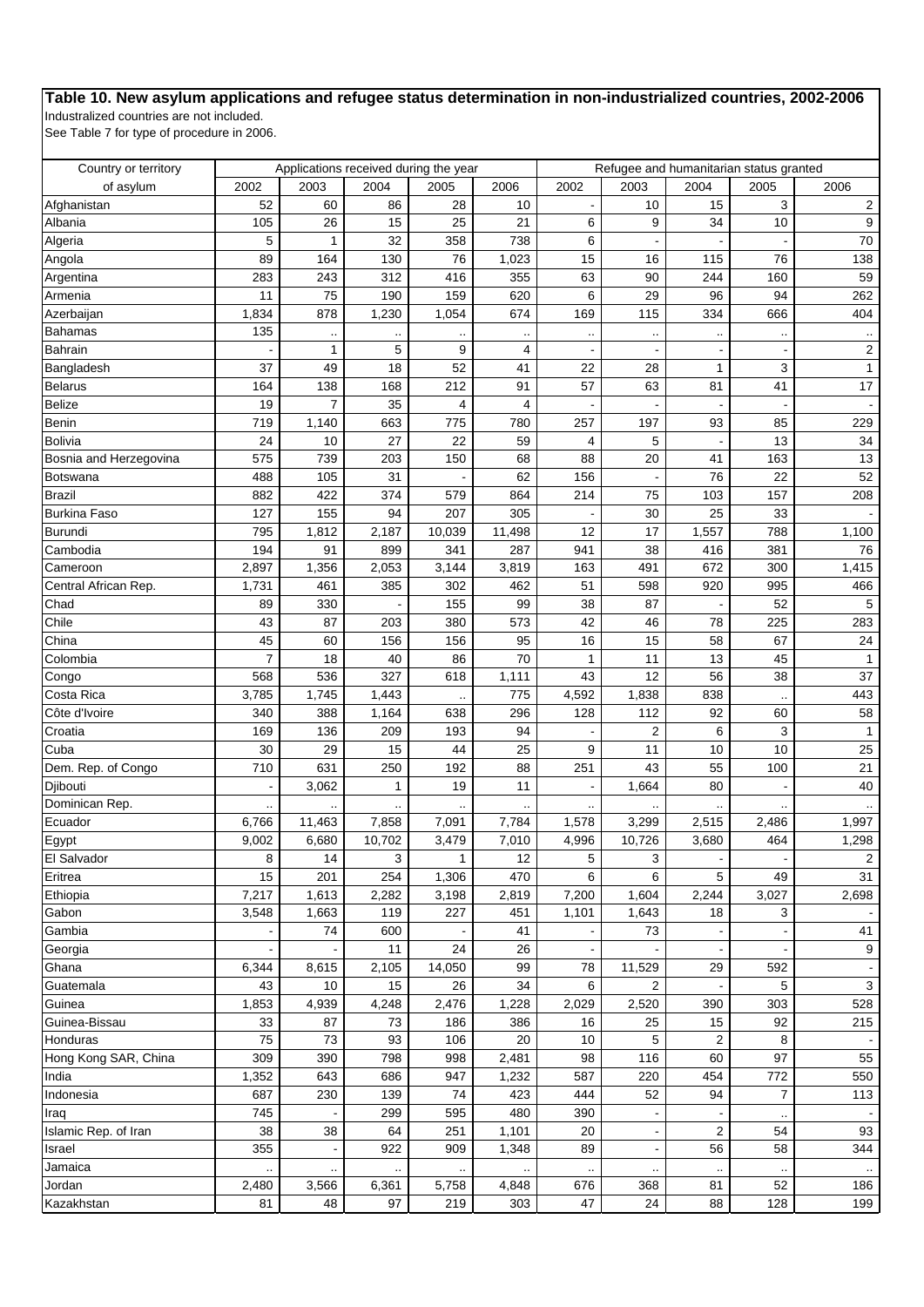# **Table 10. New asylum applications and refugee status determination in non-industrialized countries, 2002-2006**

Industralized countries are not included.

See Table 7 for type of procedure in 2006.

| Country or territory        |                          |        | Applications received during the year |        |        |                |                | Refugee and humanitarian status granted |                      |                |
|-----------------------------|--------------------------|--------|---------------------------------------|--------|--------|----------------|----------------|-----------------------------------------|----------------------|----------------|
| of asylum                   | 2002                     | 2003   | 2004                                  | 2005   | 2006   | 2002           | 2003           | 2004                                    | 2005                 | 2006           |
| Kenya                       | 3,661                    | 4,195  | 9,329                                 | 39,008 | 37,392 | 1,266          | 1,112          | 3,153                                   | 29,858               | 22,935         |
| Kuwait                      | 122                      | 14     | 15                                    | 54     | 408    | 11             |                |                                         | 6                    | 15             |
| Kyrgyzstan                  | 401                      | 210    | 132                                   | 1,241  | 514    | 215            | 28             | 79                                      | 510                  | 149            |
| Lao People's Dem. Rep.      |                          |        |                                       |        |        |                |                |                                         |                      |                |
| Lebanon                     | 1,615                    | 674    | 553                                   | 1,019  | 1,711  | 183            | 6              | 12                                      | 23                   | 193            |
| Liberia                     | 12                       |        | 5                                     | 25     | 53     | 10             |                |                                         | $\mathbf{1}$         |                |
| Libyan Arab Jamahiriya      | 170                      | 391    | 778                                   |        | 1,050  | 37             | 230            | 67                                      |                      | 59             |
| Malawi                      | 7,086                    | 1,261  | 2,414                                 | 3,718  | 4,364  | 667            | 1,401          | 1,479                                   | 755                  | 207            |
| Malaysia                    | 2,131                    | 18,626 | 20,663                                | 15,165 | 9,091  | 267            | 7,525          | 18,039                                  | 10,935               | 9,313          |
| Mali                        | 132                      | 496    | 1,245                                 | 974    | 156    | 82             | 484            | 864                                     | 31                   | 48             |
| Mauritania                  | 56                       | 133    | 129                                   | 281    | 306    | 59             | 87             | 54                                      | 159                  | 122            |
| Mexico                      | 257                      | 275    | 404                                   | 687    | 480    | 69             | 40             | 72                                      | 131                  | 82             |
| Moldova                     | 105                      | 92     | 112                                   | 105    | 71     | 45             | 5              | 6                                       | 54                   | 82             |
| Mongolia                    |                          |        |                                       | 1      | 10     |                |                |                                         | 1                    | 4              |
| Montenegro                  |                          |        |                                       |        | 16     |                |                |                                         |                      |                |
| Morocco                     | 109                      | 64     |                                       | 1,897  | 951    | 47             |                |                                         | 26                   | 299            |
| Mozambique                  | 1,668                    | 2,400  |                                       | 856    | 964    |                | 114            | 312                                     |                      | 654            |
| Namibia                     |                          | 1,331  | 352                                   | 236    | 247    | 48             | 39             | 27                                      | 325                  | 143            |
| Nepal                       | 20                       | 34     | 634                                   | 817    | 524    | 8              | 25             | 105                                     | 162                  | 225            |
| Nicaragua                   | 22                       | 11     | 18                                    | 11     | 41     | 8              |                | 17                                      | 8                    | 4              |
| Niger                       | 63                       | 45     | 60                                    | 17     | 23     | 25             | 34             | 19                                      | $\overline{2}$       | 9              |
| Nigeria                     | 714                      | 3,093  | 218                                   | 1,223  | 492    | 390            | 1,983          | 243                                     | 1,406                | $\blacksquare$ |
| Oman                        | $\overline{2}$           |        | 7                                     | 1      | 3      |                |                | $\overline{7}$                          |                      |                |
| Pakistan                    | 1,052                    | 5,779  | 3,183                                 | 1,756  | 2,018  | 78             | 394            | 158                                     | 385                  | 314            |
| Panama                      | 126                      | 19     | 354                                   | 435    | 358    | 59             |                | 48                                      | 124                  | 135            |
| Papua New Guinea            | 312                      | 9      | 5                                     | 2      |        |                |                | $\mathbf{1}$                            | 194                  | $\overline{2}$ |
| Paraguay                    | 3                        | 8      | 13                                    | 15     | 12     |                | $\overline{7}$ | 11                                      | 8                    | 14             |
| Peru                        | 93                       | 141    | 148                                   | 222    | 297    | 11             | 32             | 73                                      | 86                   | 75             |
| Philippines                 | 99                       | 14     | 22                                    | 12     | 23     | 11             | 9              | 5                                       | 6                    | $\overline{7}$ |
| Qatar                       | 28                       | 30     | 4                                     | 6      | 8      |                |                |                                         |                      |                |
| Russian Federation          | 876                      | 737    | 910                                   | 960    | 1,170  | 51             | 58             | 42                                      | 25                   | 42             |
| Rwanda                      | 783                      | 1,702  | 1,000                                 | 3,641  | 19     | 625            | 255            | 33                                      | 1,048                | 159            |
| Saudi Arabia                | 205                      | 128    | 233                                   | 337    | 112    | 67             | 20             | 92                                      | 194                  | 21             |
| Senegal                     | 494                      | 522    | 447                                   | 499    | 262    | 22             | 28             | 112                                     | 46                   | 8              |
| Serbia                      | 165                      | 138    | 56                                    | 85     | 23     | 35             | 13             | 11                                      | 11                   | $\overline{2}$ |
| Sierra Leone                | 13                       | 6      | 4                                     | 44     | 244    | $\overline{7}$ |                |                                         | 3                    | 68             |
| Singapore                   | 13                       | 9      | 14                                    | 13     | 27     | $\sqrt{2}$     | $\sqrt{2}$     | 6                                       | $\overline{7}$       | $\mathbf{3}$   |
| Somalia                     | 247                      | 318    | 177                                   | 256    | 1,288  | 42             | 75             | 8                                       | 54                   | 120            |
| South Africa                | 55,426                   | 35,920 | 32,565                                | 28,522 | 53,361 | 4,786          | 3,280          | 1,255                                   | 2,186                | 5,470          |
| Sri Lanka                   | 16                       | 14     | 134                                   | 152    | 169    | 12             | 17             | 44                                      | 65                   | 76             |
|                             |                          |        |                                       |        |        |                |                |                                         |                      |                |
| Sudan                       | 27,023<br>$\overline{7}$ | 2,696  | 11,961                                | 6,449  | 10,217 | 2,243          | 957            | 7,795                                   | 6,008                | 9,791          |
| Swaziland                   |                          |        |                                       |        |        |                |                | 21                                      |                      |                |
| Syrian Arab Rep.            | 1,782                    | 1,660  | 5,283                                 | 931    | 2,352  | 177            | 133            | 122                                     | 150<br>54            | 1,385          |
| Tajikistan                  | 159                      | 243    |                                       | 244    | 449    |                | 111            |                                         |                      | 46             |
| <b>TfYR Macedonia</b>       | 118                      | 2,283  | 103                                   | 73     | 56     | 1              |                | 965                                     | 323                  | 131            |
| Thailand                    | 3,034                    | 4,025  | 2,468                                 | 47,285 | 4,539  | 558            | 756            | 2,937                                   | 15,338               | 16,305         |
| Timor-Leste                 | 37                       | 14     | 2                                     |        |        | 1              | 2              |                                         |                      |                |
| Togo                        | 92                       | 329    | 216                                   | 107    | 96     | 37             | 115            | 107                                     | 34                   | 61             |
| Tunisia                     | 37                       | 67     | 74                                    | 109    | 72     | $\overline{7}$ | $\overline{7}$ |                                         |                      | 12             |
| Turkmenistan                | 72                       | 40     | 34                                    | 32     | 13     | 58             | 17             | 19                                      | 16                   | 5              |
| Uganda                      | 2,215                    | 2,699  | 3,823                                 |        | 9,299  | 1,788          | 2,028          | 2,402                                   | $\ddot{\phantom{0}}$ | 3,643          |
| Ukraine                     | 457                      | 1,367  | 1,909                                 | 1,765  | 2,075  | $\overline{2}$ | 265            | 132                                     | 59                   | 76             |
| <b>United Arab Emirates</b> | 130                      | 81     | 50                                    | 52     | 107    | 1              | 18             | 22                                      | 4                    | 127            |
| United Rep. of Tanzania     | 42                       | 176    | 13                                    | 144    | 1,031  | 21,207         | 149            | 184                                     |                      | 958            |
| Uruguay                     | 8                        | 18     | 8                                     | 26     | 25     | 3              | $\overline{7}$ | $\overline{7}$                          | 25                   | $\overline{a}$ |
| Uzbekistan                  | 526                      | 422    | 196                                   | 219    |        | 551            | 157            | 76                                      | 39                   |                |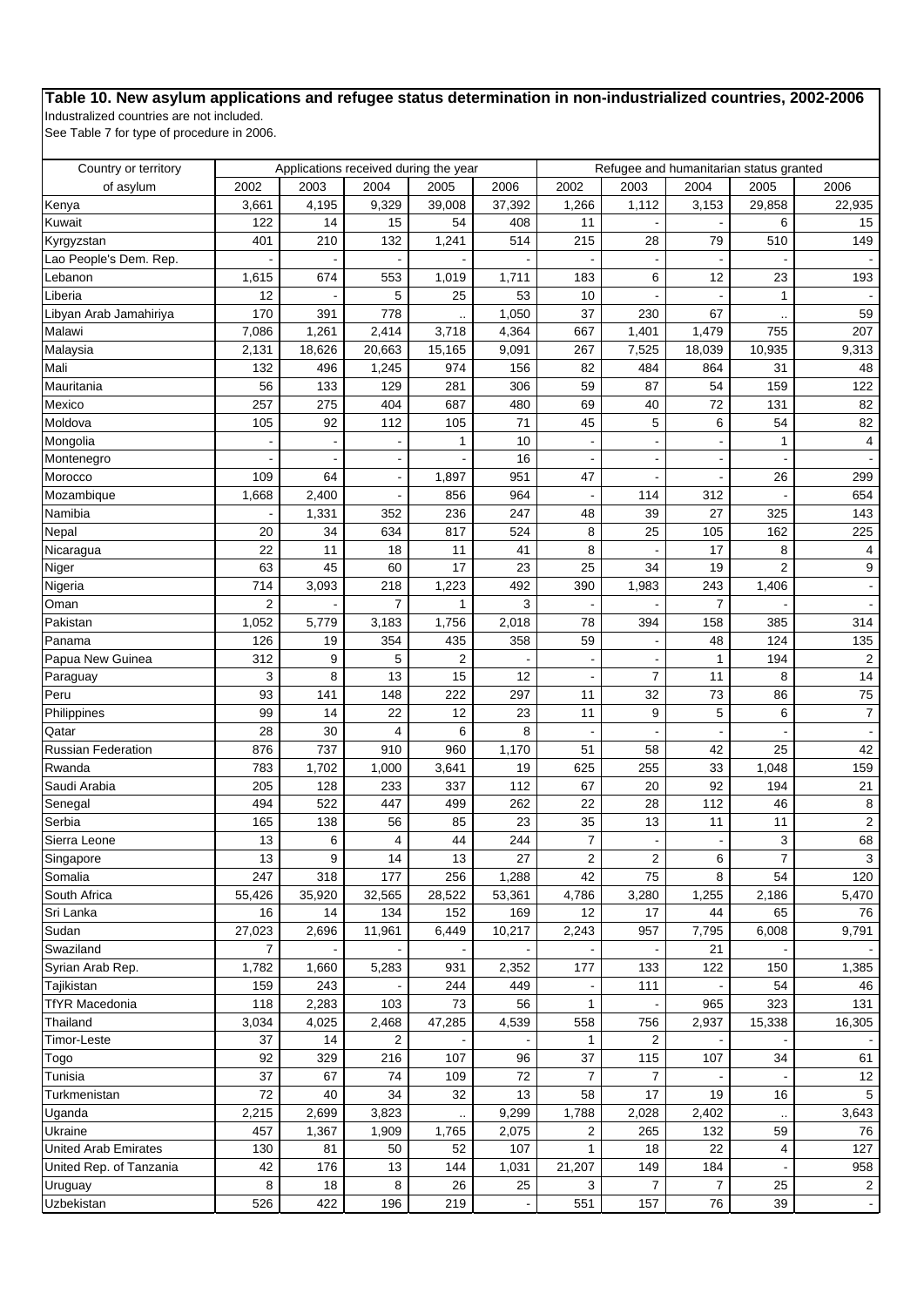# **Table 10. New asylum applications and refugee status determination in non-industrialized countries, 2002-2006** Industralized countries are not included.

See Table 7 for type of procedure in 2006.

| Country or territory                                                   |         |         |         | Applications received during the year |         |        |        |        | Refugee and humanitarian status granted |        |
|------------------------------------------------------------------------|---------|---------|---------|---------------------------------------|---------|--------|--------|--------|-----------------------------------------|--------|
| of asylum                                                              | 2002    | 2003    | 2004    | 2005                                  | 2006    | 2002   | 2003   | 2004   | 2005                                    | 2006   |
| Venezuela (Boliv. Rep. of)                                             | 708     | 356. ا  | 2,264   | 1.658                                 | 2,234   |        |        | 217    | 202                                     | 337    |
| Viet Nam                                                               |         |         |         |                                       |         |        |        |        |                                         |        |
| Yemen                                                                  | 2.316   | 1.235   | .563    | .947                                  | 1.610   | 102    | 349    | 256    | 1.178                                   | 736    |
| Zambia                                                                 | 644     | 322     | 363     | 163                                   | 103     | 145    | 99     | 77     | 62                                      | 18     |
| Zimbabwe                                                               | 539     | 3,332   | 960     | .671                                  | 3.260   | 725    | 3.277  | 960    | $\cdots$                                | 570    |
| Total                                                                  | 176.146 | 156,506 | 158,301 | 229,522                               | 213,414 | 63,577 | 63,637 | 58,595 | 85,114                                  | 89,119 |
| <b>Note</b><br>Two dots ("") indicate that the value is not available. |         |         |         |                                       |         |        |        |        |                                         |        |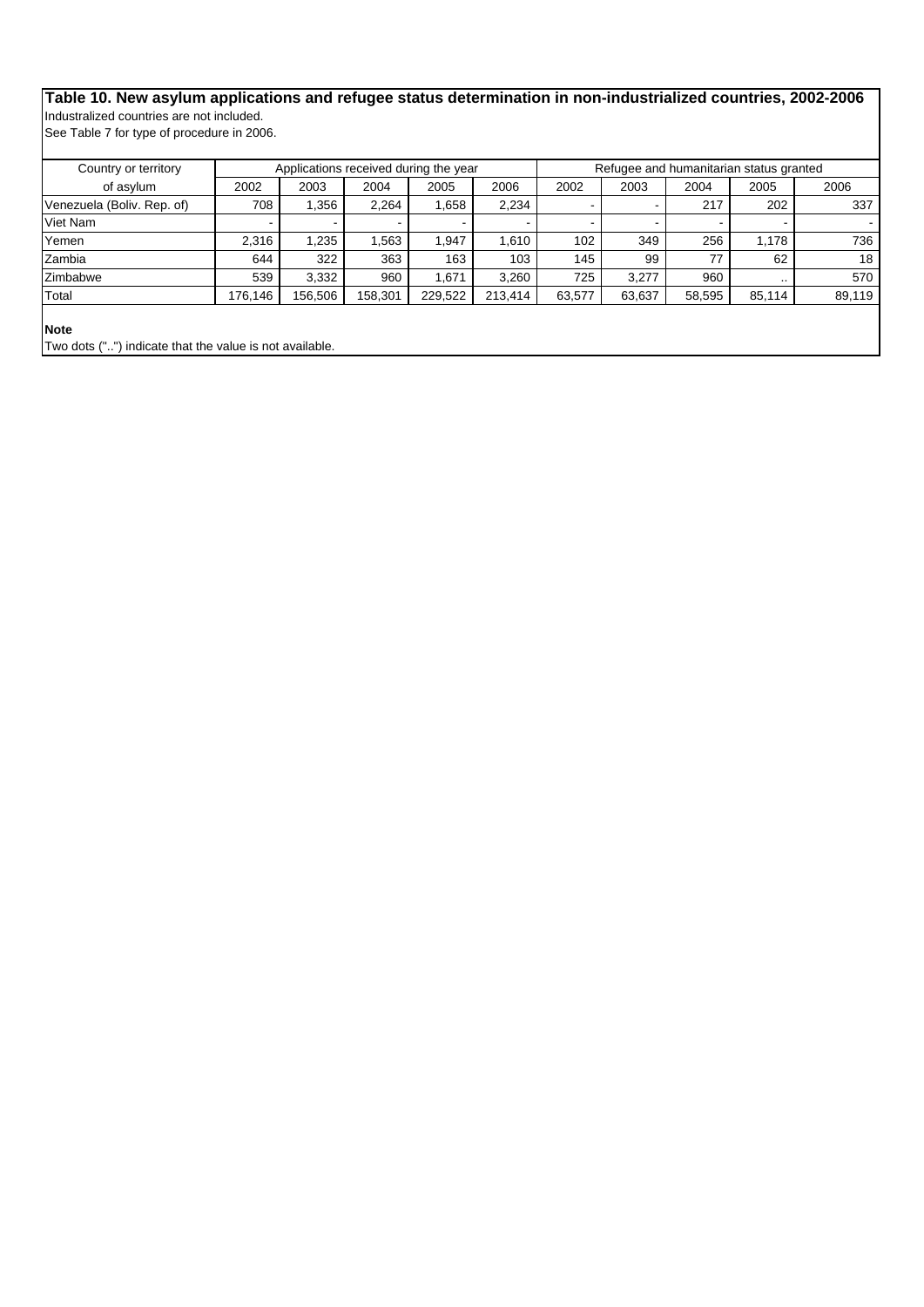**Table 11. Demographic composition of populations of concern to UNHCR, end-2006 \* Indicates the proportion of the population of concern in the country for which the demographic data are available. If the coverage is low (below 10-20%), the percentages may not be representative for the total population of concern in the country.**

## *Important note:*

**The population for which demographic data is available does not necessarily equal the total pop. of concern in the country.**

|                                        | Population<br>for which |                |                 |                             |            | Demographic indicators |             |                |                 |                   |            |              |                                 |             |              |                          |             |             |
|----------------------------------------|-------------------------|----------------|-----------------|-----------------------------|------------|------------------------|-------------|----------------|-----------------|-------------------|------------|--------------|---------------------------------|-------------|--------------|--------------------------|-------------|-------------|
| Country of                             | demographic             |                |                 |                             |            |                        |             |                |                 |                   |            |              |                                 |             |              | Population<br>of concern |             | Coverage*   |
| asylum/                                | data is                 |                |                 | Share of age group in total |            |                        |             |                |                 |                   |            |              | Percentage female per age group |             |              | to UNHCR                 | Age/        | Sex         |
| residence<br>Afghanistan               | available<br>276,764    | $0 - 4$<br>20% | $5 - 11$<br>25% | $12 - 17$<br>13%            | <18<br>58% | 18-59<br>38%           | $60+$<br>3% | $0 - 4$<br>49% | $5 - 11$<br>49% | $12 - 17$<br>49%  | <18<br>49% | 18-59<br>52% | $60+$<br>43%                    | Var.<br>49% | Total<br>49% | end-2006<br>527,710      | sex<br>26%  | only<br>52% |
| Albania                                | 92                      | 1%             | 14%             | 15%                         | 30%        | 63%                    | 7%          | 0%             | 46%             | 36%               | 39%        | 26%          | 67%                             |             | 33%          | 102                      | 90%         | 90%         |
| Algeria <sup>®</sup>                   | 175                     | 1%             | 10%             | 2%                          | 13%        | 87%                    | 0%          | 0%             | 39%             | 0%                | 30%        | 14%          |                                 |             | 16%          | 95,121                   | 0%          | 0%          |
| Angola                                 | 59,916                  | 22%            | 16%             | 18%                         | 55%        | 41%                    | 4%          | 54%            | 55%             | 52%               | 53%        | 56%          | 59%                             |             | 55%          | 61,695                   | 97%         | 97%         |
| Argentina                              | 4,025                   | 2%             | 4%              | 5%                          | 11%        | 86%                    | 3%          | 46%            | 46%             | 42%               | 44%        | 34%          | 38%                             |             | 35%          | 4,025                    | 100%        | 100%        |
| Armenia                                | 113,792                 | 1%             | 2%              | 5%                          | 8%         | 75%                    | 17%         | 46%            | 51%             | 42%               | 45%        | 49%          | 66%                             | 51%         | 51%          | 113,792                  | 2%          | 100%        |
| Australia                              |                         |                |                 |                             |            |                        |             |                |                 |                   |            |              |                                 |             |              | 70,368                   | 0%          | 0%          |
| Austria                                |                         |                |                 |                             |            |                        |             |                |                 |                   |            |              |                                 |             |              | 68,383                   | 0%          | 0%          |
| Azerbaijan                             | 689,679                 | 14%            | 18%             | 10%                         | 43%        | 55%                    | 2%          | 48%            | 44%             | 53%               | 48%        | 47%          | 61%                             | 53%         | 53%          | 691,988                  | 0%          | 100%        |
| Bahrain<br>Bangladesh                  | 18<br>26,390            | 6%<br>17%      | 11%<br>25%      | 22%<br>14%                  | 39%<br>56% | 61%<br>41%             | 0%<br>2%    | 100%<br>50%    | 50%<br>50%      | 25%<br>51%        | 43%<br>50% | 36%<br>54%   | 51%                             |             | 39%<br>52%   | 18<br>326,390            | 100%<br>8%  | 100%<br>8%  |
| <b>Belarus</b>                         | 3,144                   | 4%             | 15%             | 9%                          | 28%        | 68%                    | 3%          | 59%            | 55%             | 51%               | 54%        | 35%          | 67%                             | 34%         | 36%          | 12,030                   | 7%          | 26%         |
| Belgium                                | 17,246                  |                |                 |                             |            |                        |             |                |                 |                   |            |              |                                 | 44%         | 44%          | 32,970                   | 0%          | 52%         |
| <b>Belize</b>                          | 489                     | 0%             | 0%              | 31%                         | 31%        | 52%                    | 17%         |                |                 | 45%               | 45%        | 37%          | 37%                             |             | 40%          | 489                      | 100%        | 100%        |
| Benin                                  | 12,146                  | 11%            | 7%              | 16%                         | 33%        | 66%                    | 1%          | 48%            | 44%             | 51%               | 49%        | 36%          | 59%                             |             | 41%          | 12,146                   | 100%        | 100%        |
| Bolivia                                | 415                     | 4%             | 7%              | 11%                         | 22%        | 75%                    | 3%          | 38%            | 40%             | 47%               | 43%        | 39%          | 36%                             |             | 40%          | 587                      | 71%         | 71%         |
| Bosnia and H.                          | 151,512                 | 3%             | 8%              | 8%                          | 19%        | 62%                    | 19%         | 50%            | 50%             | 50%               | 50%        | 51%          | 56%                             | 52%         | 52%          | 151,512                  | 96%         | 100%        |
| Botswana                               | 3,292                   | 21%            | 11%             | 1%                          | 34%        | 64%                    | 2%          | 48%            | 55%             | 0%                | 49%        | 26%          | 41%                             |             | 34%          | 3,160                    | 104%        | 104%        |
| <b>Brazil</b>                          | 20,890                  |                |                 |                             |            |                        |             |                |                 |                   |            |              |                                 | 44%         | 44%          | 20,890                   | 0%          | 100%        |
| <b>Bulgaria</b><br><b>Burkina Faso</b> | 639                     | 3%             |                 |                             |            |                        | 0%          |                |                 |                   |            |              | 0%                              | 9%          | 9%           | 5,364                    | 0%          | 12%<br>100% |
| <b>Burundi</b>                         | 1,267<br>33,857         | 15%            | 8%<br>24%       | 12%<br>21%                  | 23%<br>60% | 77%<br>38%             | 2%          | 68%<br>53%     | 51%<br>49%      | 59%<br>51%        | 57%<br>50% | 32%<br>52%   | 58%                             | 51%         | 38%<br>51%   | 1,267<br>82,307          | 100%<br>24% | 41%         |
| Cambodia                               | 295                     | 6%             | 9%              | 11%                         | 27%        | 73%                    | 0%          | 39%            | 43%             | 36%               | 39%        | 32%          | 0%                              |             | 34%          | 295                      | 100%        | 100%        |
| Cameroon                               | 39,244                  | 14%            | 20%             | 13%                         | 47%        | 50%                    | 2%          | 50%            | 49%             | 51%               | 50%        | 45%          | 29%                             |             | 47%          | 39,245                   | 100%        | 100%        |
| Canada                                 | 23,463                  |                |                 |                             |            |                        |             |                |                 |                   |            |              |                                 | 44%         | 44%          | 175,420                  | 0%          | 13%         |
|                                        |                         |                |                 |                             |            |                        |             |                |                 |                   |            |              |                                 |             |              |                          |             |             |
| Central African Rep.                   | 161,284                 | 15%            | 19%             | 11%                         | 45%        | 54%                    | 2%          | 49%            | 50%             | 49%               | 49%        | 50%          | 57%                             |             | 50%          | 161,315                  | 100%        | 100%        |
| Chad                                   | 267,387                 | 18%            | 30%             | 14%                         | 62%        | 35%                    | 3%          | 50%            | 52%             | 52%               | 51%        | 66%          | 58%                             |             | 56%          | 399,457                  | 67%         | 67%         |
| Chile                                  | 1,472                   | 6%             | 11%             | 9%                          | 26%        | 73%                    | 1%          | 43%            | 47%             | 55%               | 49%        | 38%          | 57%                             |             | 41%          | 1,473                    | 100%        | 100%        |
| China<br>Colombia***                   | 234<br>224              | 8%<br>4%       | 12%<br>6%       | 7%<br>4%                    | 27%<br>15% | 72%<br>78%             | 1%<br>8%    | 39%<br>50%     | 36%<br>23%      | 43%<br><b>70%</b> | 39%<br>45% | 27%<br>28%   | 0%<br>53%                       | 89%         | 35%<br>33%   | 301,130<br>3,000,267     | 0%<br>0%    | 0%<br>0%    |
| Comoros                                |                         |                |                 |                             |            |                        |             |                |                 |                   |            |              |                                 |             |              | $\overline{2}$           | 0%          | 0%          |
| Congo                                  | 55,803                  | 15%            | 18%             | 21%                         | 55%        | 42%                    | 3%          | 50%            | 46%             | 51%               | 49%        | 50%          | 54%                             |             | 50%          | 69,085                   | 81%         | 81%         |
| Costa Rica                             | 775                     | 2%             | 3%              | 2%                          | 8%         | 92%                    | 0%          | 68%            | 33%             | 50%               | 48%        | 32%          | 33%                             |             | 33%          | 16,902                   | 5%          | 5%          |
| Côte d'Ivoire                          | 738,978                 | 14%            | 16%             | 15%                         | 46%        | 52%                    | 2%          | 49%            | 60%             | 53%               | 54%        | 54%          | 51%                             | 52%         | 52%          | 738,985                  | 4%          | 100%        |
| Croatia<br>Cuba                        | 11,873                  | 2%             | 9%              | 11%                         | 22%        | 53%                    | 25%         | 45%            | 47%             | 47%               | 47%        | 51%          | 58%                             |             | 52%          | 11,908                   | 100%        | 100%        |
| Cyprus                                 | 694<br>924              | 0%             | 1%              | 14%                         | 15%        | 85%                    | 0%          | 100%           | 50%             | 0%                | 3%         | 4%           | 0%                              | 41%         | 4%<br>41%    | 695<br>13,432            | 100%<br>0%  | 100%<br>7%  |
| Czech Rep.                             | 1,887                   |                |                 |                             |            |                        |             |                |                 |                   |            |              |                                 | 43%         | 43%          | 4,763                    | 0%          | 40%         |
| Dem. Rep. of the                       |                         |                |                 |                             |            |                        |             |                |                 |                   |            |              |                                 |             |              |                          |             |             |
| Congo                                  | 186,466                 | 16%            | 33%             | 0%                          | 49%        | 44%                    | 7%          | 51%            | 49%             |                   | 50%        | 55%          | 52%                             |             | 52%          | 1,814,990                | 10%         | 10%         |
| Denmark<br>Djibouti                    | 16                      | 0%             | 0%              | 0%                          | 0%         | 100%                   | 0%          |                |                 |                   |            | 31%          |                                 |             | 31%          | 37,901                   | 0%<br>0%    | 0%          |
| Ecuador                                | 267,310                 | 9%             | 9%              | 8%                          | 26%        | 73%                    | 1%          | 49%            | 58%             | 53%               | 53%        | 59%          | 69%                             | 43%         | 44%          | 9,278<br>267,310         | 6%          | 0%<br>100%  |
| Egypt                                  | 104,467                 | 16%            | 17%             | 17%                         | 50%        | 48%                    | 2%          | 48%            | 58%             | 36%               | 47%        | 42%          | 59%                             |             | 45%          | 104,468                  | 100%        | 100%        |
| El Salvador                            | 39                      | 0%             | 3%              | 0%                          | 3%         | 87%                    | 10%         |                | 0%              |                   | 0%         | 32%          | 0%                              |             | 28%          | 39                       | 100%        | 100%        |
| Eritrea                                | 6,657                   | 19%            | 18%             | 10%                         | 47%        | 50%                    | 3%          | 46%            | 49%             | 45%               | 47%        | 41%          | 54%                             |             | 44%          | 6,657                    | 100%        | 100%        |
| Estonia                                | 12                      | 0%             | 0%              | 0%                          | 0%         | 92%                    | 8%          |                |                 |                   |            | 18%          | 0%                              |             | 17%          | 119,217                  | 0%          | 0%          |
| Ethiopia                               | 97,303                  | 19%            | 22%             | 12%                         | 53%        | 45%                    | 2%          | 49%            | 49%             | 43%               | 48%        | 46%          | 51%                             |             | 47%          | 97,326                   | 100%        | 100%        |
| Fiji                                   |                         | 0%             | 0%              | 0%                          | 0%         | 100%                   | 0%          |                |                 |                   |            | 0%           |                                 |             | 0%           | 2                        | 100%        | 100%        |
| Finland                                |                         |                |                 |                             |            |                        |             |                |                 |                   |            |              |                                 |             |              | 13,028                   | 0%          | 0%          |
| France                                 | 124,400                 |                |                 |                             |            |                        |             |                |                 |                   |            |              |                                 | 42%         | 42%          | 186,471                  | 0%          | 67%         |
| Gabon                                  | 12,556                  | 12%            | 16%             | 11%                         | 39%        | 59%                    | 2%          | 51%            | 49%             | 53%               | 51%        | 40%          | 44%                             |             | 45%          | 12,556                   | 100%        | 100%        |
| Gambia<br>Georgia                      | 14,363<br>248,636       | 16%<br>4%      | 21%<br>9%       | 28%<br>11%                  | 65%<br>25% | 27%<br>59%             | 8%<br>17%   | 50%<br>48%     | 52%<br>49%      | 61%<br>49%        | 56%<br>49% | 48%<br>55%   | 50%<br>61%                      | 100%<br>42% | 54%<br>55%   | 14,363<br>309,702        | 98%<br>80%  | 100%<br>80% |
| Germany                                |                         |                |                 |                             |            |                        |             |                |                 |                   |            |              |                                 |             |              | 668,226                  | 0%          | $0\%$       |
| Ghana                                  | 50,535                  | 7%             | 17%             | 13%                         | 38%        | 60%                    | 2%          | 50%            | 55%             | 54%               | 54%        | 47%          | 67%                             |             | 50%          | 50,535                   | 100%        | 100%        |
| Greece                                 | 2,956                   | 0%             | 0%              | 10%                         | 10%        | 90%                    | 0%          |                |                 | 4%                | 4%         | 8%           | 0%                              |             | 8%           | 18,901                   | 16%         | 16%         |
| Guatemala                              | 385                     | 0%             | 0%              | 1%                          | 1%         | 85%                    | 14%         |                |                 | 0%                | 0%         | 57%          | 50%                             |             | 55%          | 385                      | 100%        | 100%        |
| Guinea                                 | 35,355                  | 10%            | 22%             | 18%                         | 50%        | 48%                    | 2%          | 48%            | 50%             | 48%               | 49%        | 50%          | 52%                             |             | 50%          | 35,356                   | 100%        | 100%        |
| Guinea-Bissau                          | 8,121                   | 18%            | 27%             | 24%                         | 69%        | 28%                    | 4%          | 48%            | 69%             | 52%               | 58%        | 33%          | 39%                             |             | 50%          | 8,121                    | 100%        | 100%        |
| Haiti<br>Honduras                      | 22                      | 0%             | 0%              | 9%                          | 9%         | 86%                    | 5%          |                |                 | 0%                | 0%         | 16%          | 0%                              |             | 14%          | 22                       | 0%<br>100%  | $0\%$       |
| Hong Kong SAR,                         |                         |                |                 |                             |            |                        |             |                |                 |                   |            |              |                                 |             |              |                          |             | 100%        |
| China                                  | 4,347                   | 1%             | 1%              | 1%                          | 2%         | 98%                    | 0%          | 42%            | 50%             | 27%               | 40%        | 13%          | 0%                              | 38%         | 24%          | 4,347                    | 58%         | 100%        |
| Hungary                                | 2,913                   |                |                 |                             |            |                        |             |                |                 |                   |            |              |                                 | 24%         | 24%          | 8,659                    | 0%          | 34%         |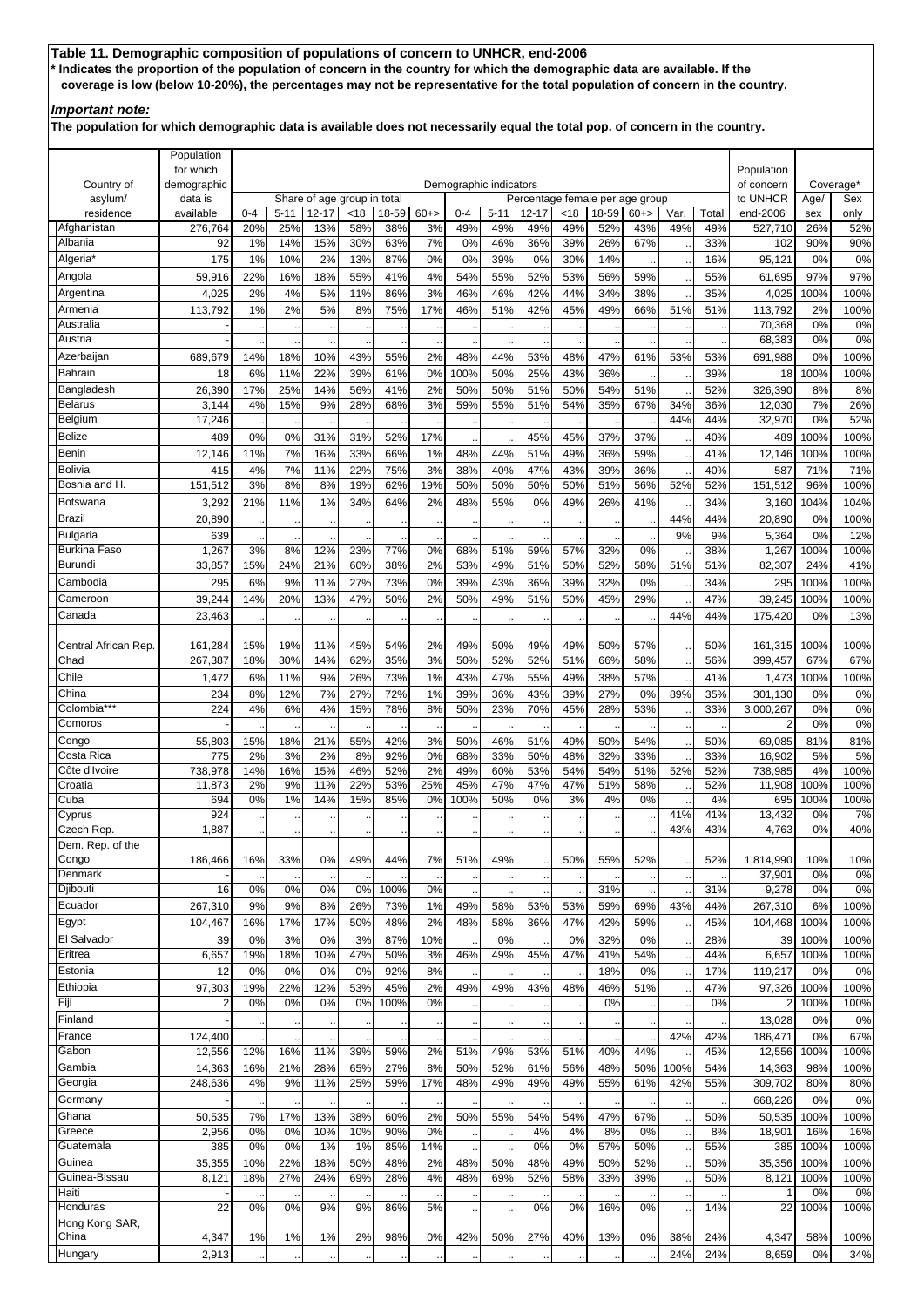# **Table 11. Demographic composition of populations of concern to UNHCR, end-2006 \* Indicates the proportion of the population of concern in the country for which the demographic data are available. If the coverage is low (below 10-20%), the percentages may not be representative for the total population of concern in the country.**

### *Important note:*

**The population for which demographic data is available does not necessarily equal the total pop. of concern in the country.**

|                              | Population               |            |            |                             |            |             |           |                        |            |            |                                 |            |            |      |            |                          |              |              |
|------------------------------|--------------------------|------------|------------|-----------------------------|------------|-------------|-----------|------------------------|------------|------------|---------------------------------|------------|------------|------|------------|--------------------------|--------------|--------------|
| Country of                   | for which<br>demographic |            |            |                             |            |             |           | Demographic indicators |            |            |                                 |            |            |      |            | Population<br>of concern |              | Coverage*    |
| asylum/                      | data is                  |            |            | Share of age group in total |            |             |           |                        |            |            | Percentage female per age group |            |            |      |            | to UNHCR                 | Age/         | Sex          |
| residence                    | available                | $0 - 4$    | $5 - 11$   | $12 - 17$                   | < 18       | 18-59       | $60+$     | $0 - 4$                | $5 - 11$   | $12 - 17$  | <18                             | 18-59      | $60+$      | Var. | Total      | end-2006                 | sex          | only         |
| Iceland<br>India             |                          |            |            | 19%                         | 34%        | 61%         |           | 46%                    |            | 48%        |                                 | 55%        | 51%        | 49%  |            | 298                      | 0%<br>8%     | 0%<br>51%    |
| Indonesia                    | 81,850<br>566            | 5%<br>3%   | 10%<br>8%  | 7%                          | 18%        | 81%         | 5%<br>0%  | 59%                    | 44%<br>38% | 21%        | 46%<br>35%                      | 11%        | 100%       |      | 49%<br>16% | 159,048<br>566           | 100%         | 100%         |
| Iraq                         | 2,180,954                | 11%        | 19%        | 14%                         | 43%        | 52%         | 5%        | 49%                    | 49%        | 49%        | 49%                             | 52%        | 51%        |      | 50%        | 2,181,189                | 100%         | 100%         |
| Ireland                      |                          |            |            |                             |            |             |           |                        |            |            |                                 |            |            |      |            | 11,341                   | 0%           | 0%           |
| Islamic Rep. of Iran         | 969,388                  | 7%         | 25%        | 11%                         | 43%        | 53%         | 4%        | 48%                    | 48%        | 8%         | 38%                             | 42%        | 37%        |      | 40%        | 969,492                  | 100%         | 100%         |
| Israel                       |                          |            |            |                             |            |             |           |                        |            |            |                                 |            |            |      |            | 1,700                    | 0%           | 0%           |
| Italy                        |                          |            |            |                             |            |             |           |                        |            |            |                                 |            |            |      |            | 27,761                   | 0%           | 0%           |
| Japan                        | 2,951                    |            |            |                             |            |             |           |                        |            |            |                                 |            |            | 30%  | 30%        | 4,887                    | 0%           | 60%          |
| Jordan                       | 20,185                   | 5%         | 12%        | 10%                         | 27%        | 69%         | 4%        | 49%                    | 49%        | 47%        | 49%                             | 34%        | 48%        |      | 38%        | 519,486                  | 4%           | 4%           |
| Kazakhstan<br>Kenya          | 50,199<br>291,046        | 9%<br>12%  | 1%<br>19%  | 33%<br>14%                  | 42%<br>45% | 56%<br>52%  | 2%<br>3%  | 48%<br>48%             | 45%<br>47% | 49%<br>43% | 49%<br>46%                      | 49%<br>45% | 60%<br>44% | 50%  | 50%<br>45% | 50,199<br>391,046        | 9%<br>74%    | 100%<br>74%  |
| Kuwait                       | 575                      | 9%         | 14%        | 16%                         | 39%        | 59%         | 2%        | 46%                    | 56%        | 64%        | 57%                             | 36%        | 50%        |      | 45%        | 109,661                  | 1%           | 1%           |
| Kyrgyzstan                   | 11,940                   | 4%         | 6%         | 21%                         | 32%        | 64%         | 5%        | 53%                    | 47%        | 49%        | 49%                             | 43%        | 60%        | 51%  | 50%        | 12,254                   | 16%          | 97%          |
| Latvia                       | 24                       | 0%         | 0%         | 13%                         | 13%        | 88%         | 0%        |                        |            | 67%        | 67%                             | 14%        |            |      | 21%        | 393,036                  | 0%           | 0%           |
| Lebanon                      | 3,414                    | 7%         | 8%         | 7%                          | 22%        | 76%         | 1%        | 51%                    | 46%        | 43%        | 47%                             | 25%        | 45%        |      | 30%        | 772,853                  | 0%           | 0%           |
| Liberia<br>Libyan Arab       | 361,886                  | 6%         | 8%         | 10%                         | 24%        | 74%         | 2%        | 44%                    | 50%        | 48%        | 48%                             | 49%        | 44%        | 50%  | 50%        | 362,022                  | 4%           | 100%         |
| Jamahiriya                   | 4,754                    | 3%         | 9%         | 11%                         | 23%        | 73%         | 4%        | 40%                    | 48%        | 48%        | 47%                             | 36%        | 33%        |      | 38%        | 4,755                    | 100%         | 100%         |
| Liechtenstein                | 25                       |            |            |                             |            |             |           |                        |            |            |                                 |            |            | 44%  | 44%        | 302                      | 0%           | 8%           |
| Lithuania                    |                          |            |            |                             |            |             |           |                        |            |            |                                 |            |            |      |            | 7,796                    | 0%           | 0%           |
| Luxembourg                   |                          |            |            |                             |            |             |           |                        |            |            |                                 |            |            |      |            | 2,256                    | 0%           | 0%           |
| Malawi                       | 9,188                    | 17%        | 21%        | 11%                         | 49%        | 50%         | 1%        | 50%                    | 51%        | 45%        | 49%                             | 39%        | 49%        |      | 44%        | 9,188                    | 100%         | 100%         |
| Malaysia                     | 46,356                   | 8%         | 4%         | 8%                          | 20%        | 79%         | 1%        | 50%                    | 47%        | 44%        | 47%                             | 21%        | 32%        |      | 26%        | 107,670                  | 43%          | 43%          |
| Mali<br>Malta                | 12,469                   | 13%        | 16%        | 18%                         | 48%        | 50%         | 2%        | 63%                    | 53%        | 32%        | 48%                             | 32%        | 42%        |      | 40%        | 12,469<br>2,615          | 100%<br>0%   | 100%<br>0%   |
| Mauritania                   | 30,361                   | 8%         | 7%         | 5%                          | 20%        | 78%         | 2%        | 51%                    | 52%        | 38%        | 48%                             | 29%        | 45%        | 52%  | 51%        | 30,362                   | 3%           | 100%         |
| Mexico                       | 3,455                    | 0%         | 0%         | 8%                          | 9%         | 71%         | 21%       |                        | 0%         | 48%        | 47%                             | 46%        | 17%        |      | 40%        | 3,455                    | 100%         | 100%         |
| Micronesia                   |                          |            |            |                             |            |             |           |                        |            |            |                                 |            |            |      |            |                          |              |              |
| (Federated States            |                          |            |            |                             |            |             |           |                        |            |            |                                 |            |            |      |            |                          |              |              |
| of)<br>Moldova               | 2<br>1,945               | 0%<br>3%   | 0%<br>8%   | 0%<br>4%                    | 0%<br>15%  | 100%<br>83% | 0%<br>3%  | 71%                    | 42%        | 56%        | 51%                             | 0%<br>16%  | 50%        | 50%  | 0%<br>47%  | 2<br>1,945               | 100%<br>12%  | 100%<br>100% |
| Mongolia                     |                          | 0%         | 0%         | 0%                          | 0%         | 100%        | 0%        |                        |            |            |                                 | 43%        |            |      | 43%        | 588                      | 1%           | 1%           |
| Montenegro                   | 23,132                   | 5%         | 14%        | 12%                         | 30%        | 55%         | 15%       | 46%                    | 48%        | 47%        | 47%                             | 54%        | 58%        |      | 53%        | 23,331                   | 99%          | 99%          |
| Morocco                      |                          |            |            |                             |            |             |           |                        |            |            |                                 |            |            |      |            | 1,878                    | 0%           | 0%           |
| Mozambique                   | 6,874                    | 19%        | 22%        | 10%                         | 52%        | 47%         | 1%        | 50%                    | 48%        | 49%        | 49%                             | 38%        | 55%        |      | 44%        | 6,874                    | 100%         | 100%         |
| Myanmar<br>Namibia           | 669,500<br>6,486         | 14%<br>20% | 24%<br>20% | 17%<br>20%                  | 55%<br>60% | 41%<br>38%  | 4%<br>1%  | 49%<br>49%             | 49%<br>49% | 48%<br>49% | 49%<br>49%                      | 53%<br>43% | 50%<br>60% |      | 51%<br>47% | 728,000<br>6,619         | 92%<br>98%   | 92%<br>98%   |
| Nepal                        | 128,700                  | 7%         | 14%        | 14%                         | 35%        | 58%         | 6%        | 47%                    | 48%        | 50%        | 49%                             | 49%        | 46%        | 48%  | 49%        | 3,640,043                | 3%           | 4%           |
| Netherlands                  |                          |            |            |                             |            |             |           |                        |            |            |                                 |            |            |      |            | 118,153                  | 0%           | 0%           |
| New Zealand                  |                          |            |            |                             |            |             |           |                        |            |            |                                 |            |            |      |            | 5,135                    | $0\%$        | $0\%$        |
| Nicaragua                    | 208                      | 0%         | 1%         | 1%                          | 2%         | 85%         | 13%       |                        | 0%         | 50%        | 25%                             | 69%        | 11%        |      | 61%        | 215                      | 97%          | 97%          |
| Niger<br>Nigeria             | 337<br>9,444             | 7%<br>9%   | 12%<br>6%  | 19%<br>13%                  | 37%<br>28% | 62%<br>70%  | 1%<br>1%  | 39%<br>46%             | 58%<br>57% | 63%<br>40% | 57%<br>46%                      | 36%<br>42% | 50%<br>59% |      | 44%<br>43% | 337<br>9,448             | 100%<br>100% | 100%<br>100% |
| Norway                       |                          |            |            |                             |            |             |           |                        |            |            |                                 |            |            |      |            | 51,964                   | 0%           | $0\%$        |
|                              |                          |            |            |                             |            |             |           |                        |            |            |                                 |            |            |      |            |                          |              |              |
| Occupied                     |                          |            |            |                             |            |             |           |                        |            |            |                                 |            |            |      |            |                          |              |              |
| <b>Palestinian Territory</b> |                          |            |            |                             |            |             |           |                        |            |            |                                 |            |            |      |            | 2                        | 0%           | 0%           |
| Oman<br>Pakistan**           | 14<br>1,047,144          | 0%<br>10%  | 0%<br>19%  | 21%<br>17%                  | 21%<br>46% | 64%<br>51%  | 14%<br>3% | 51%                    | 48%        | 67%<br>48% | 67%<br>49%                      | 22%<br>39% | 0%<br>39%  | 50%  | 29%<br>50% | 14<br>1,047,141          | 100%<br>0%   | 100%<br>100% |
| Panama                       | 15,591                   | 10%        | 9%         | 10%                         | 29%        | 62%         | 10%       | 48%                    | 52%        | 51%        | 51%                             | 40%        | 41%        | 45%  | 45%        | 15,591                   | 13%          | 100%         |
|                              |                          |            |            |                             |            |             |           |                        |            |            |                                 |            |            |      |            |                          |              |              |
| Papua New Guinea             | 2,685                    | 0%         | 13%        | 88%                         | 100%       | 0%          | 0%        |                        | 100%       | 14%        | 25%                             |            |            | 49%  | 49%        | 10,185                   | 0%           | 26%          |
| Paraguay                     | 61                       | 0%         | 2%         | 15%                         | 16%        | 80%         | 3%        |                        | 0%         | 67%        | 60%                             | 33%        | 50%        |      | 38%        | 61                       | 100%         | 100%         |
| Peru<br>Philippines          | 1,399                    | 1%         | 7%         | 7%                          | 15%        | 73%         | 12%       | 14%                    | 42%        | 40%        | 39%                             | 37%        | 28%        |      | 37%        | 1,402                    | 100%         | 100%         |
| Poland                       | 556                      | 1%         | 4%         | 4%                          | 8%         | 91%         | 1%        | 0%                     | 20%        | 40%        | 27%                             | 9%         | 0%         | 55%  | 44%        | 556<br>8,921             | 25%<br>0%    | 100%<br>0%   |
| Portugal                     |                          |            |            |                             |            |             |           |                        |            |            |                                 |            |            |      |            | 333                      | 0%           | 0%           |
| Qatar                        | 81                       | 0%         | 2%         | 15%                         | 17%        | 80%         | 2%        |                        | 0%         | 58%        | 50%                             | 15%        | 0%         |      | 21%        | 81                       | 100%         | 100%         |
| Rep. of Korea                | 710                      | 2%         | 1%         | 0%                          | 3%         | 95%         | 2%        | 50%                    | 25%        |            | 45%                             | 20%        | 73%        |      | 22%        | 710                      | 100%         | 100%         |
| Romania                      | 384                      | 2%         | 5%         | 7%                          | 14%        | 85%         | 1%        | 44%                    | 44%        | 38%        | 42%                             | 17%        | 40%        |      | 21%        | 2,058                    | 19%          | 19%          |
| Russian Fed.                 | 1,716                    |            |            |                             |            |             |           |                        |            |            |                                 |            |            | 37%  | 37%        | 452,559                  | 0%           | 0%           |
| Rwanda<br>Saudi Arabia       | 55,258<br>1,034          | 21%<br>6%  | 23%<br>18% | 17%<br>15%                  | 61%<br>39% | 36%<br>59%  | 3%<br>2%  | 51%<br>53%             | 50%<br>49% | 53%<br>50% | 51%<br>50%                      | 63%<br>29% | 60%<br>36% |      | 56%<br>37% | 59,108<br>311,050        | 93%<br>0%    | 93%<br>$0\%$ |
| Senegal                      | 23,225                   | 17%        | 23%        | 19%                         | 58%        | 37%         | 4%        | 59%                    | 58%        | 61%        | 59%                             | 48%        | 59%        |      | 55%        | 23,226                   | 100%         | 100%         |
| Serbia                       | 413,025                  | 1%         | 9%         | 10%                         | 20%        | 60%         | 20%       | 48%                    | 49%        | 48%        | 48%                             | 49%        | 59%        | 50%  | 50%        | 419,099                  | 73%          | 99%          |
| Sierra Leone                 | 27,613                   | 12%        | 24%        | 15%                         | 51%        | 46%         | 3%        | 50%                    | 51%        | 49%        | 50%                             | 51%        | 52%        |      | 51%        | 27,727                   | 100%         | 100%         |
| Singapore                    | 11                       | 9%         | 0%         | 0%                          | 9%         | 91%         | 0%        | 100%                   |            |            | 100%                            | 10%        |            |      | 18%        | 11                       | 100%         | 100%         |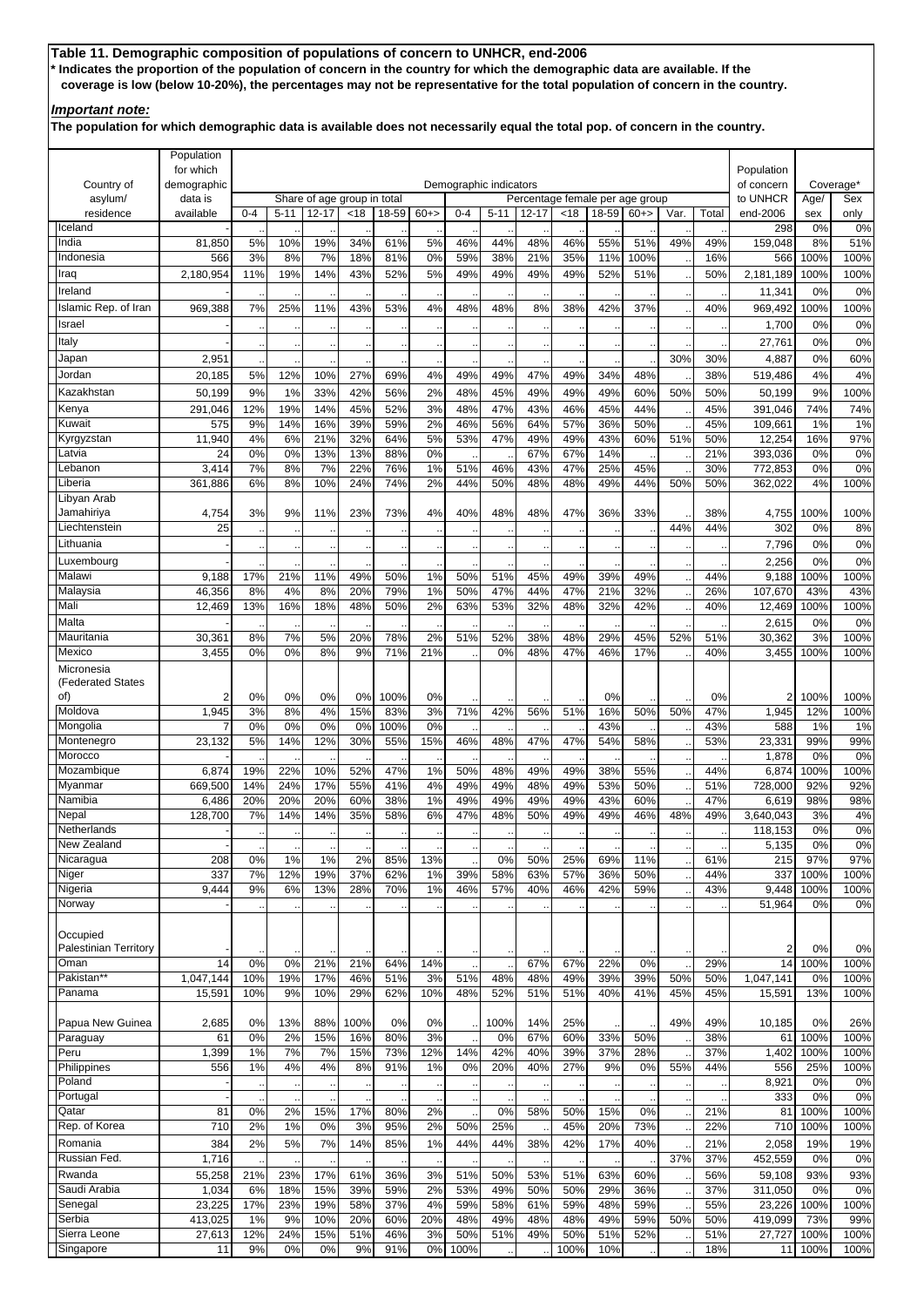# **Table 11. Demographic composition of populations of concern to UNHCR, end-2006 \* Indicates the proportion of the population of concern in the country for which the demographic data are available. If the coverage is low (below 10-20%), the percentages may not be representative for the total population of concern in the country.**

### *Important note:*

**The population for which demographic data is available does not necessarily equal the total pop. of concern in the country.**

|                       | Population<br>for which |         |                                                                                |                                          |      |       |       |                        |          |                                              |      |       |        |      |       | Population             |             |                  |
|-----------------------|-------------------------|---------|--------------------------------------------------------------------------------|------------------------------------------|------|-------|-------|------------------------|----------|----------------------------------------------|------|-------|--------|------|-------|------------------------|-------------|------------------|
| Country of            |                         |         |                                                                                |                                          |      |       |       |                        |          |                                              |      |       |        |      |       |                        |             |                  |
|                       | demographic<br>data is  |         |                                                                                |                                          |      |       |       | Demographic indicators |          |                                              |      |       |        |      |       | of concern<br>to UNHCR |             | Coverage*<br>Sex |
| asylum/<br>residence  | available               | $0 - 4$ | $5 - 11$                                                                       | Share of age group in total<br>$12 - 17$ | < 18 | 18-59 | $60+$ | $0 - 4$                | $5 - 11$ | Percentage female per age group<br>$12 - 17$ | < 18 | 18-59 | $60+>$ | Var. | Total | end-2006               | Age/<br>sex | only             |
| Slovakia              | 8                       | 38%     | 0%                                                                             | 0%                                       | 38%  | 63%   | 0%    | 100%                   |          |                                              | 100% | 40%   |        |      | 63%   | 2.992                  | 0%          | 0%               |
| Slovenia              | 633                     | 1%      | 3%                                                                             | 9%                                       | 13%  | 61%   | 27%   | 0%                     | 25%      | 36%                                          | 31%  | 66%   | 50%    | 19%  | 27%   | 4,524                  | 3%          | 14%              |
| Somalia               | 2,331                   | 12%     | 5%                                                                             | 3%                                       | 19%  | 79%   | 1%    | 49%                    | 48%      | 48%                                          | 49%  | 36%   | 18%    | 56%  | 38%   | 403,735                | 1%          | 1%               |
| South Africa          | 131,107                 |         |                                                                                |                                          |      |       |       |                        |          |                                              |      |       |        | 14%  | 14%   | 166,197                | 0%          | 79%              |
| Spain                 |                         |         |                                                                                |                                          |      |       |       |                        |          |                                              |      |       |        |      |       | 5,295                  | 0%          | 0%               |
| Sri Lanka             | 559.242                 | 10%     | 15%                                                                            | 9%                                       | 34%  | 62%   | 4%    | 56%                    | 60%      | 39%                                          | 53%  | 40%   | 38%    | 51%  | 51%   | 559.242                | 0%          | 100%             |
| Sudan                 | 1,614,240               | 10%     | 17%                                                                            | 14%                                      | 40%  | 51%   | 8%    | 48%                    | 53%      | 53%                                          | 52%  | 51%   | 50%    | 50%  | 50%   | 1,622,222              | 6%          | 100%             |
| Swaziland             | 1,008                   | 11%     | 13%                                                                            | 17%                                      | 42%  | 58%   | 0%    | 47%                    | 48%      | 42%                                          | 45%  | 39%   |        |      | 41%   | 1,008                  | 100%        | 100%             |
| Sweden                |                         |         |                                                                                |                                          |      |       |       |                        |          |                                              |      |       |        |      |       | 102,889                | 0%          | 0%               |
| Switzerland           | 48.523                  |         | 46%                                                                            |                                          |      |       |       |                        |          |                                              |      |       |        |      |       | 61.061                 | 0%          | 79%              |
| Syrian Arab Rep.      | 49.647                  | 9%      | 48%<br>15%<br>14%<br>58%<br>4%<br>48%<br>45%<br>38%<br>49%<br>48%<br>48%       |                                          |      |       |       |                        |          |                                              |      |       |        |      |       | 1,007,425              | 5%          | 5%               |
| Tajikistan            | 946                     | 4%      | 14%<br>20%<br>38%<br>58%<br>4%<br>33%<br>30%<br>73%<br>56%<br>0%<br>49%<br>54% |                                          |      |       |       |                        |          |                                              |      |       |        |      |       | 1,493                  | 5%          | 63%              |
| <b>TfYR Macedonia</b> | 1,924                   | 13%     | 20%                                                                            | 15%                                      | 48%  | 50%   | 2,862 | 67%                    | 67%      |                                              |      |       |        |      |       |                        |             |                  |
| Thailand              | 151,829                 | 14%     | 18%                                                                            | 15%                                      | 47%  | 50%   | 4%    | 49%                    | 49%      | 49%                                          | 49%  | 48%   | 51%    |      | 48%   | 151,829                | 100%        | 100%             |
| Timor-Leste           | 6                       | 0%      | 0%                                                                             | 0%                                       | 0%   | 100%  | 0%    |                        |          |                                              |      | 17%   |        |      | 17%   | 166,964                | 0%          | 0%               |
| Togo                  | 3,985                   | 15%     | 18%                                                                            | 12%                                      | 45%  | 52%   | 2%    | 51%                    | 56%      | 54%                                          | 54%  | 41%   | 78%    |      | 48%   | 17,687                 | 23%         | 23%              |
| Tunisia               | 161                     | 5%      | 3%                                                                             | 2%                                       | 10%  | 83%   | 7%    | 38%                    | 20%      | 33%                                          | 31%  | 24%   | 50%    |      | 27%   | 161                    | 100%        | 100%             |
| Turkev                | 9,173                   | 6%      | 11%                                                                            | 11%                                      | 29%  | 69%   | 2%    | 46%                    | 49%      | 47%                                          | 47%  | 41%   | 48%    | 60%  | 43%   | 9,173                  | 100%        | 100%             |
| Turkmenistan          | 751                     | 10%     | 18%                                                                            | 16%                                      | 44%  | 50%   | 6%    | 48%                    | 54%      | 50%                                          | 51%  | 46%   | 52%    |      | 49%   | 751                    | 100%        | 100%             |
| Uganda                | 228.139                 | 18%     | 21%                                                                            | 17%                                      | 56%  | 41%   | 2%    | 50%                    | 50%      | 45%                                          | 48%  | 51%   | 60%    |      | 50%   | 2.169.028              | 11%         | 11%              |
| Ukraine               | 4.298                   | 0%      | 0%                                                                             | 3%                                       | 3%   | 96%   | 1%    | 0%                     |          | 21%                                          | 19%  | 8%    | 63%    | 23%  | 21%   | 73.450                 | 1%          | 6%               |
| United Arab Emirates  | 206                     | 7%      | 9%                                                                             | 16%                                      | 32%  | 64%   | 5%    | 43%                    | 37%      | 41%                                          | 40%  | 48%   | 0%     |      | 43%   | 206                    | 100%        | 100%             |
| United Kingdom        |                         |         |                                                                                |                                          |      |       |       |                        |          |                                              |      |       |        |      |       | 314,161                | 0%          | 0%               |
| United Rep. of        |                         |         |                                                                                |                                          |      |       |       |                        |          |                                              |      |       |        |      |       |                        |             |                  |
| Tanzania              | 485,675                 | 15%     | 16%                                                                            | 22%                                      | 53%  | 45%   | 2%    | 48%                    | 48%      | 44%                                          | 47%  | 49%   | 50%    |      | 48%   | 485,679                | 100%        | 100%             |
| <b>United States</b>  |                         |         |                                                                                |                                          |      |       |       |                        |          |                                              |      |       |        |      |       | 967,721                | 0%          | 0%               |
| Uruguay               | 153                     | 3%      | 5%                                                                             | 7%                                       | 15%  | 75%   | 10%   | 25%                    | 25%      | 45%                                          | 35%  | 30%   | 47%    |      | 33%   | 153                    | 100%        | 100%             |
| Uzbekistan            |                         |         |                                                                                |                                          |      |       |       |                        |          |                                              |      |       |        |      |       | 1.426                  | 0%          | 0%               |
| Venezuela             | 8,474                   | 13%     | 17%                                                                            | 16%                                      | 46%  | 51%   | 3%    | 47%                    | 50%      | 49%                                          | 49%  | 46%   | 38%    |      | 47%   | 208,474                | 4%          | 4%               |
| Viet Nam              | 9,620                   |         |                                                                                |                                          |      |       |       |                        |          |                                              |      |       |        | 50%  | 50%   | 9.620                  | 0%          | 100%             |
| Yemen                 | 96.653                  | 4%      | 11%                                                                            | 11%                                      | 26%  | 71%   | 3%    | 50%                    | 48%      | 48%                                          | 48%  | 30%   | 54%    |      | 35%   | 96.655                 | 100%        | 100%             |
| Zambia                | 70,253                  | 19%     | 13%                                                                            | 21%                                      | 54%  | 43%   | 3%    | 52%                    | 52%      | 51%                                          | 51%  | 50%   | 52%    |      | 51%   | 120,468                | 58%         | 58%              |
| Zimbabwe              | 3,519                   |         |                                                                                |                                          |      |       |       |                        |          |                                              |      |       |        | 44%  | 44%   | 3,816                  | 0%          | 92%              |
| Total                 | 13,888,378              | 11%     | 19%                                                                            | 14%                                      | 45%  | 50%   | 5%    | 49%                    | 49%      | 44%                                          | 48%  | 49%   | 53%    | 49%  | 49%   | 32,864,990             | 24%         | 42%              |

\* According to the Government of Algeria, there are an estimated 165,000 Sahrawi refugees in the Tindouf camps.

\*\* UNHCR figures for Pakistan only include Afghans living in camps who are assisted by UNHCR. According to a 2005 government census of Afghans in Pakistan and subsequent voluntary repatriation during the year, there are an additional 1.3 million Afghans living outside camps, some of whom may be refugees. Those Afghans living outside camps receive no UNHCR assistance except access to UNHCR-facilitated voluntary repatriation. These figures are currently under review as result of the registration of Afghans which took place in Pakistan from October 2006 to February 2007.

\*\* According to the Constitutional Court of Colombia, there are serious discrepancies between the real magnitude of the situation and the figures of the national registration system. In a latest Order of Compliance to the Landmark Judgment on Displacement, the Court cites the Director of the *Agencia Presidencial de Acción Social y la Cooperación Internacional* who acknowledged in public statements that IDP figures in Colombia are close to 3 million (Order of Compliance 218, dated 11 August 2006, related to the Landmark Judgment T-025).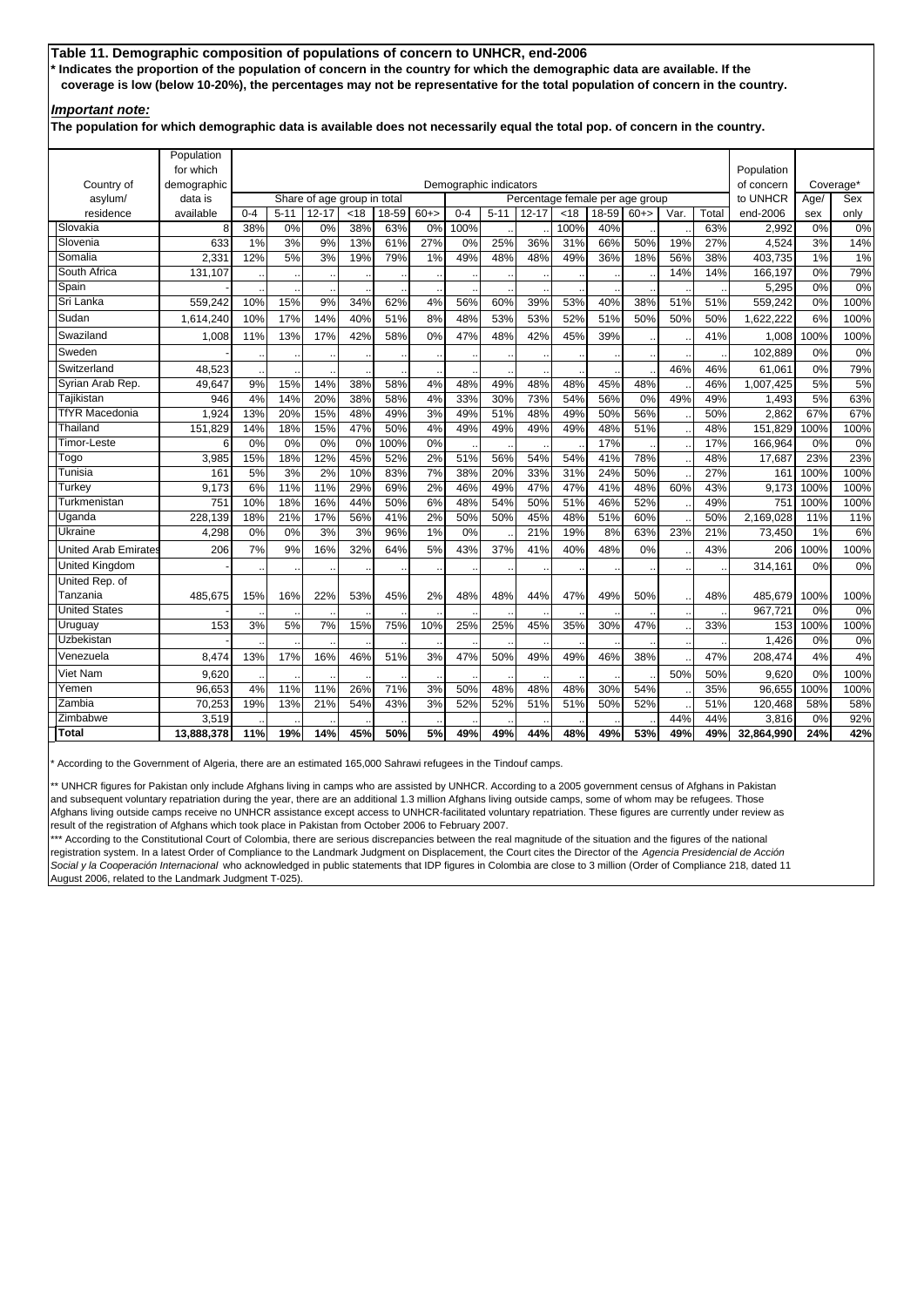**\* Type of location: C=Camps/Centers; U=Urban; R=Rural/Dispersed; V=Various/Unknown.**

**\*\* Indicates the proportion of the population of concern at the location for which the demographic characteristics are available.** 

**This table shows locations where the population numbered 100 or more only. Name of location as provided by UNHCR country office.**

# *Important notes:*

**The population by location does not necessarily add up to the total population of concern in the country.**

|                            |          |                                | Population             |            |            |            |                             |            |          |            |                        |                                 |            |            |            |            |            |                     |                        |              |
|----------------------------|----------|--------------------------------|------------------------|------------|------------|------------|-----------------------------|------------|----------|------------|------------------------|---------------------------------|------------|------------|------------|------------|------------|---------------------|------------------------|--------------|
| Country of                 | Type     | Name                           | of concern<br>to UNHCR |            |            |            |                             |            |          |            | Demographic indicators |                                 |            |            |            |            |            | Total<br>population | Coverage <sup>*</sup>  |              |
| asylum/                    | of       | of                             | at location            |            |            |            | Share of age group in total |            |          |            |                        | Percentage female per age group |            |            |            |            |            | at location         | Age/                   | Sex          |
| residence                  | location | location                       | end-2006               | $0 - 4$    | $5 - 11$   | $12 - 17$  | < 18                        | 18-59      | $60+$    | $0 - 4$    | $5 - 11$               | 12-17                           | <18        | 18-59      | $60+$      | Var.       | Total      | end-2006            | sex                    | only         |
| Afghanistan                | C        | Baghi Shirkat                  | 855                    |            |            |            |                             |            |          |            |                        |                                 |            |            |            | 49%        | 49%        | 855                 | 0%                     | 100%         |
| Afghanistan<br>Afghanistan | C<br>С   | Herat<br>Kandahar              | 1,376<br>808           |            |            |            |                             |            |          |            |                        |                                 |            |            |            | 49%<br>49% | 49%<br>49% | 1,376<br>808        | 0%<br>0 <sup>9</sup>   | 100%<br>100% |
| Afghanistan                | C        | Maiwand                        | 6.428                  |            |            |            |                             |            |          |            |                        |                                 |            |            |            | 49%        | 49%        | 6,428               | 0 <sup>9</sup>         | 100%         |
| Afghanistan                | С        | Mukhtar                        | 23,600                 |            |            |            |                             |            |          |            |                        |                                 |            |            |            | 49%        | 49%        | 23,600              | 0 <sup>9</sup>         | 100%         |
| Afghanistan                | C        | Panjwayi                       | 42,961                 |            |            |            |                             |            |          |            |                        |                                 |            |            |            | 49%        | 49%        | 42,961              | 0 <sup>9</sup>         | 100%         |
| Afghanistan<br>Afghanistan | С<br>R   | Zehray Dasht<br>Badakhshan     | 38,650<br>150          | 14%        | 18%        | 6%         | 38%                         | 59%        | 3%       | 52%        | 48%                    | 44%                             | 49%        | 25%        | 25%        | 49%        | 49%<br>34% | 38,650<br>150       | 0 <sup>9</sup><br>100% | 100%<br>100% |
| Afghanistan                | R        | Badghis                        | 206                    | 21%        | 18%        | 13%        | 52%                         | 43%        | 4%       | 63%        | 50%                    | 52%                             | 56%        | 42%        | 22%        |            | 48%        | 206                 | 100%                   | 100%         |
| Afghanistan                | R        | Badghis                        | 1,476                  |            |            |            |                             |            |          |            |                        |                                 |            |            |            | 49%        | 49%        | 1,476               | 0 <sup>9</sup>         | 100%         |
| Afghanistan                | R        | Baghlan                        | 6,763                  | 21%        | 25%        | 13%        | 58%                         | 39%        | 3%       | 49%        | 48%                    | 45%                             | 48%        | 53%        | 43%        |            | 50%        | 6,763               | 100%                   | 100%         |
| Afghanistan<br>Afghanistan | R<br>R   | Balkh<br>Bamyan                | 511<br>274             | 16%        | 21%        | 12%        | 49%                         | 46%        | 6%       | 63%        | 42%                    | 58%                             | 53%        | 49%        | 31%        | 49%        | 49%<br>50% | 511<br>274          | 0 <sup>9</sup><br>100% | 100%<br>100% |
| Afghanistan                | R        | DayKundi                       | 159                    | 15%        | 18%        | 5%         | 38%                         | 58%        | 4%       | 29%        | 52%                    | 50%                             | 43%        | 40%        | 50%        |            | 42%        | 159                 | 100%                   | 100%         |
| Afghanistan                | R        | Farah                          | 320                    | 23%        | 25%        | 11%        | 59%                         | 38%        | 3%       | 49%        | 41%                    | 43%                             | 44%        | 48%        | 40%        |            | 46%        | 320                 | 100                    | 100%         |
| Afghanistan                | R        | Faryab                         | 1,440                  | 17%        | 18%        | 12%        | 47%                         | 48%        | 4%       | 47%        | 50%                    | 49%                             | 49%        | 41%        | 48%        |            | 45%        | 1,440               | 100%                   | 100%         |
| Afghanistan<br>Afghanistan | R<br>R   | Faryab<br>Ghazni               | 1,374<br>7,113         | 20%        | 24%        | 10%        | 54%                         | 42%        | 5%       | 50%        | 50%                    | 49%                             | 49%        | 52%        | 44%        | 49%        | 49%<br>50% | 1,374<br>7,113      | 0 <sup>9</sup><br>100% | 100%<br>100% |
| Afghanistan                | R        | Ghor                           | 178                    | 10%        | 14%        | 7%         | 31%                         | 68%        | 2%       | 67%        | 75%                    | 75%                             | 72%        | 25%        | 100%       | 49%        | 46%        | 178                 | 339                    | 100%         |
| Afghanistan                | R        | Hilmand                        | 1,699                  | 23%        | 26%        | 12%        | 62%                         | 35%        | 3%       | 47%        | 51%                    | 57%                             | 50%        | 50%        | 33%        | 49%        | 50%        | 1,699               | <b>78%</b>             | 100%         |
| Afghanistan                | R        | Jawzjan                        | 3,363                  | 20%        | 23%        | 12%        | 55%                         | 41%        | 4%       | 50%        | 50%                    | 43%                             | 48%        | 51%        | 38%        |            | 49%        | 3,363               | 100%                   | 100%         |
| Afghanistan<br>Afghanistan | R        | Jawzjan                        | 1,210                  |            |            |            |                             |            |          |            |                        |                                 |            |            |            | 49%        | 49%        | 1,210               | 0%                     | 100%         |
| Afghanistan                | R<br>R   | Kapisa<br>Khost                | 470<br>3,603           | 18%<br>19% | 19%<br>26% | 15%<br>14% | 51%<br>59%                  | 47%<br>37% | 2%<br>3% | 52%<br>46% | 43%<br>47%             | 56%<br>47%                      | 50%<br>47% | 36%<br>52% | 13%<br>41% |            | 43%<br>49% | 470<br>3,603        | 100%<br>100%           | 100%<br>100% |
| Afghanistan                | R        | Kunar                          | 2,708                  | 21%        | 27%        | 14%        | 62%                         | 35%        | 3%       | 48%        | 47%                    | 47%                             | 47%        | 50%        | 48%        |            | 48%        | 2,708               | 100%                   | 100%         |
| Afghanistan                | R        | Kunduz                         | 16,148                 | 23%        | 29%        | 11%        | 63%                         | 34%        | 3%       | 50%        | 50%                    | 49%                             | 50%        | 53%        | 46%        |            | 51%        | 16,148              | 100                    | 100%         |
| Afghanistan                | R        | aghman.                        | 3,468                  | 23%        | 26%        | 12%        | 62%                         | 35%        | 3%       | 49%        | 48%                    | 45%                             | 47%        | 50%        | 41%        |            | 48%        | 3,468               | 100%                   | 100%         |
| Afghanistan<br>Afghanistan | R<br>R   | _ogar<br>Nimroz                | 11,124<br>140          | 21%<br>27% | 27%<br>30% | 12%<br>8%  | 60%<br>65%                  | 37%<br>32% | 3%<br>2% | 50%<br>40% | 49%<br>31%             | 51%<br>55%                      | 50%<br>38% | 53%<br>57% | 45%<br>33% | 49%        | 51%<br>44% | 11,124<br>140       | 100%<br>93%            | 100%<br>100% |
| Afghanistan                | R        | Nuristan                       | 187                    | 20%        | 28%        | 15%        | 64%                         | 34%        | 3%       | 63%        | 47%                    | 57%                             | 55%        | 49%        | 40%        |            | 52%        | 187                 | 100%                   | 100%         |
| Afghanistan                | R        | Paktika                        | 1,096                  | 24%        | 27%        | 11%        | 61%                         | 36%        | 3%       | 51%        | 45%                    | 57%                             | 50%        | 49%        | 35%        | 49%        | 49%        | 1,096               | 75%                    | 100%         |
| Afghanistan                | R        | Paktya                         | 8,684                  | 20%        | 25%        | 15%        | 60%                         | 37%        | 4%       | 49%        | 49%                    | 52%                             | 50%        | 56%        | 37%        |            | 51%        | 8,684               | 100%                   | 100%         |
| Afghanistan<br>Afghanistan | R<br>R   | Samangan<br>Sari Pul           | 542<br>902             | 23%<br>21% | 21%<br>25% | 12%<br>11% | 56%<br>56%                  | 41%<br>40% | 4%<br>4% | 52%<br>51% | 51%<br>46%             | 45%<br>42%                      | 50%<br>47% | 50%<br>48% | 58%<br>40% | 49%        | 51%<br>47% | 542<br>902          | 98%<br>100%            | 100%<br>100% |
| Afghanistan                | R        | Saripul                        | 345                    |            |            |            |                             |            |          |            |                        |                                 |            |            |            | 49%        | 49%        | 345                 | 0 <sup>9</sup>         | 100%         |
| Afghanistan                | R        | Takhar                         | 2,214                  | 21%        | 22%        | 11%        | 54%                         | 43%        | 4%       | 48%        | 47%                    | 51%                             | 49%        | 47%        | 48%        |            | 48%        | 2,214               | 100%                   | 100%         |
| Afghanistan                | R        | Takhar                         | 219                    |            |            |            |                             |            |          |            |                        |                                 |            |            |            | 49%        | 49%        | 219                 | 0 <sup>9</sup>         | 100%         |
| Afghanistan<br>Afghanistan | R<br>R   | Jruzgan<br>Various             | 128<br>1,437           | 25%        | 29%        | 12%        | 66%                         | 30%        | 4%       | 56%        | 35%                    | 40%                             | 44%        | 54%        | 40%        | 49%        | 47%<br>49% | 128<br>1,437        | 100%<br>0%             | 100%<br>100% |
| Afghanistan                | R        | Wardak                         | 1,261                  | 19%        | 24%        | 15%        | 57%                         | 39%        | 4%       | 48%        | 46%                    | 55%                             | 49%        | 49%        | 36%        |            | 48%        | 1,261               | 100%                   | 100%         |
| Afghanistan                | R        | Zabul                          | 1,479                  | 21%        | 29%        | 12%        | 62%                         | 34%        | 4%       | 52%        | 43%                    | 54%                             | 48%        | 52%        | 27%        | 49%        | 49%        | 1,479               | 47%                    | 100%         |
| Afghanistan                | U        | Badghis                        | 2,083                  |            |            |            |                             |            |          |            |                        |                                 |            |            |            | 49%        | 49%        | 2,083               | 0 <sup>9</sup>         | 100%         |
| Afghanistan<br>Afghanistan | U<br>Ū   | Baghlan<br>Balkh               | 350                    |            |            |            |                             |            |          |            |                        | 52%                             |            |            |            | 49%        | 49%        | 350                 | 0 <sup>9</sup>         | 100%         |
| Afghanistan                | U        | <b>Balkh</b>                   | 2,801<br>1,234         | 18%        | 23%        | 13%        | 54%                         | 41%        | 5%       | 50%        | 49%                    |                                 | 50%        | 51%        | 49%        | 49%        | 50%<br>49% | 2,801<br>1,234      | 100%<br>0 <sup>9</sup> | 100%<br>100% |
| Afghanistan                | U        | Farah                          | 665                    |            |            |            |                             |            |          |            |                        |                                 |            |            |            | 49%        | 49%        | 665                 | 0 <sup>9</sup>         | 100%         |
| Afghanistan                | IJ       | Herat                          | 8,212                  |            |            |            |                             |            |          |            |                        |                                 |            |            |            | 49%        | 49%        | 8,212               | 0 <sup>9</sup>         | 100%         |
| Afghanistan                | п<br>Ū   | Hirat                          | 1,842                  | 14%        | 17%        | 14%        | 45%                         | 51%        | 4%       | 52%        | 47%                    | 51%                             | 50%        | 40%        | 30%        |            | 44%        | 1,842               | 100%                   | 100%         |
| Afghanistan<br>Afghanistan | U        | Jawzjan<br>Kabul               | 145<br>31,091          | 18%        | 23%        | 15%        | 55%                         | 41%        | 4%       | 49%        | 48%                    | 50%                             | 49%        | 53%        | 44%        | 49%        | 49%<br>50% | 145<br>31,091       | 0%<br>100%             | 100%<br>100% |
| Afghanistan                | U        | Kabul                          | 3,426                  |            |            |            |                             |            |          |            |                        |                                 |            |            |            | 49%        | 49%        | 3,426               | 0%                     | 100%         |
| Afghanistan                | U        | Kandahar                       | 2,190                  | 21%        | 28%        | 12%        | 61%                         | 35%        | 4%       | 50%        | 46%                    | 49%                             | 48%        | 51%        | 47%        |            | 49%        | 2,190               | 100%                   | 100%         |
| Afghanistan                | U        | Kunduz                         | 170                    |            |            |            |                             |            |          |            |                        |                                 |            |            |            | 49%        | 49%        | 170                 | 0%                     | 100%         |
| Afghanistan<br>Afghanistan | Ū<br>U   | Nangarhar<br>Parwan            | 22,578<br>2,225        | 22%<br>22% | 26%<br>22% | 13%<br>14% | 62%<br>57%                  | 36%<br>40% | 3%<br>2% | 49%<br>50% | 50%<br>46%             | 47%<br>49%                      | 49%<br>48% | 52%<br>46% | 46%<br>37% |            | 50%<br>47% | 22,578<br>2,225     | 100%<br>100%           | 100%<br>100% |
| Afghanistan                | U        | Saripul                        | 100                    |            |            |            |                             |            |          |            |                        |                                 |            |            |            | 49%        | 49%        | 100                 | 0%                     | 100%         |
| Afghanistan                | U        | Takhar                         | 365                    |            |            |            |                             |            |          |            |                        |                                 |            |            |            | 49%        | 49%        | 365                 | 0%                     | 100%         |
| Afghanistan                | V        | Various                        | 250,898                |            |            |            |                             |            |          |            |                        |                                 |            |            |            |            |            | 250,898             | 0%                     | 0%           |
| Algeria<br>Algeria         | С<br>U   | Tindouf<br>Algiers             | 90,000                 | 1%         | 10%        | 2%         | 13%                         | 87%        | 0%       | 0%         | 39%                    | 0%                              | 30%        | 14%        |            |            | 16%        | 90,000<br>5,124     | 0%<br>3%               | 0%<br>3%     |
| Angola                     | С        | Kamatende                      | 5,124<br>830           | 23%        | 17%        | 28%        | 67%                         | 29%        | 3%       | 50%        | 66%                    | 40%                             | 50%        | 66%        | 69%        |            | 55%        | 830                 | 100%                   | 100%         |
| Angola                     | С        | Keutepwe                       | 470                    | 17%        | 13%        | 21%        | 50%                         | 45%        | 5%       | 55%        | 27%                    | 73%                             | 55%        | 55%        | 54%        |            | 55%        | 470                 | 100%                   | 100%         |
| Angola                     | С        | Sungi                          | 287                    | 5%         | 7%         | 28%        | 40%                         | 57%        | 2%       | 33%        | 53%                    | 51%                             | 49%        | 61%        | 29%        |            | 55%        | 287                 | 100%                   | 100%         |
| Angola                     | С        | Viana                          | 6,232                  | 14%        | 17%        | 33%        | 64%                         | 35%        | 1%       | 50%        | 60%                    | 46%                             | 50%        | 63%        | 53%        |            | 55%        | 6,232               | 100%                   | 100%         |
| Angola<br>Angola           | R<br>R   | Cabinda<br>Huambo              | 269<br>2,118           | 23%<br>24% | 10%<br>13% | 21%<br>18% | 55%<br>54%                  | 41%<br>41% | 5%<br>5% | 54%<br>54% | 41%<br>45%             | 54%<br>59%                      | 52%<br>54% | 56%<br>56% | 62%<br>60% |            | 54%<br>55% | 269<br>2,118        | 100%<br>100%           | 100%<br>100% |
| Angola                     | R        | Kuando Kubango                 | 4,235                  | 24%        | 16%        | 14%        | 54%                         | 41%        | 5%       | 54%        | 61%                    | 45%                             | 54%        | 56%        | 60%        |            | 55%        | 4,235               | 100%                   | 100%         |
| Angola                     | R        | Lunda Norte                    | 481                    | 5%         | 5%         | 4%         | 14%                         | 82%        | 4%       | 42%        | 25%                    | 52%                             | 39%        | 51%        | 63%        |            | 50%        | 481                 | 100%                   | 100%         |
| Angola                     | R        | Lunda Sul                      | 725                    | 8%         | 11%        | 19%        | 38%                         | 61%        | 1%       | 85%        | 62%                    | 84%                             | 78%        | 44%        | 50%        |            | 57%        | 725                 | 100%                   | 100%         |
| Angola                     | R        | Malange                        | 809                    | 11%        | 20%        | 21%        | 52%                         | 46%        | 2%       | 57%        | 41%                    | 51%                             | 49%        | 64%        | 29%        |            | 55%        | 809                 | 100%                   | 100%         |
| Angola<br>Angola           | R<br>R   | Moxico<br>Uige                 | 18,068<br>12,423       | 23%<br>24% | 17%<br>15% | 17%<br>15% | 57%<br>54%                  | 38%<br>41% | 5%<br>5% | 54%<br>54% | 58%<br>53%             | 47%<br>58%                      | 53%<br>55% | 58%<br>56% | 60%<br>60% |            | 55%<br>56% | 18,068<br>12,423    | 100%<br>100%           | 100%<br>100% |
| Angola                     | R        | Zaire                          | 11,797                 | 24%        | 15%        | 15%        | 54%                         | 41%        | 5%       | 54%        | 48%                    | 59%                             | 54%        | 56%        | 60%        |            | 55%        | 11,797              | 100%                   | 100%         |
| Angola                     | U        | Luanda                         | 2,638                  | 11%        | 8%         | 17%        | 36%                         | 61%        | 3%       | 52%        | 40%                    | 44%                             | 46%        | 30%        | 40%        |            | 36%        | 2,638               | 40%                    | 40%          |
| Argentina                  | U        | <b>Buenos Aires</b>            | 4,025                  | 2%         | 4%         | 5%         | 11%                         | 86%        | 3%       | 46%        | 46%                    | 42%                             | 44%        | 34%        | 38%        |            | 35%        | 4,025               | 100%                   | 100%         |
| Armenia<br>Armenia         | R<br>R   | Aragatsotn marz<br>Ararat marz | 7,132<br>550           | 0%         | 0%         | 3%         | 3%                          | 78%        | 18%      |            |                        | 42%                             | 42%        | 48%        | 66%        | 51%        | 51%<br>51% | 7,132<br>550        | 0 <sup>9</sup><br>100% | 100%<br>100% |
| Armenia                    | R        | Armavir marz                   | 23,991                 |            |            |            |                             |            |          |            |                        |                                 |            |            |            | 51%        | 51%        | 23,991              | 0%                     | 100%         |
| Armenia                    | R        | Gegharkunik                    | 113                    | 0%         | 0%         | 4%         | 4%                          | 89%        | 7%       |            |                        | 50%                             | 50%        | 41%        | 63%        |            | 42%        | 113                 | 100%                   | 100%         |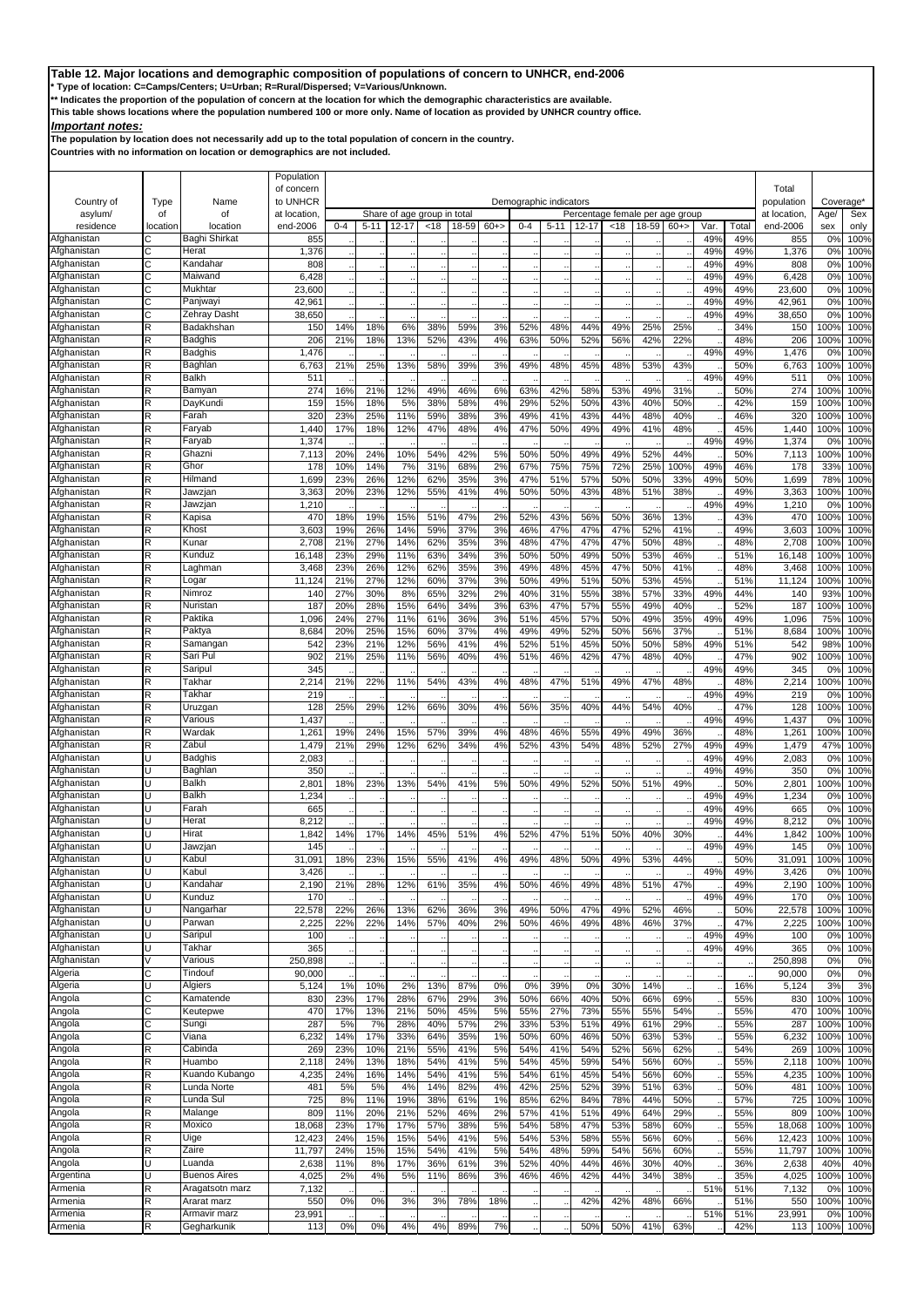**\* Type of location: C=Camps/Centers; U=Urban; R=Rural/Dispersed; V=Various/Unknown.**

**\*\* Indicates the proportion of the population of concern at the location for which the demographic characteristics are available.** 

**This table shows locations where the population numbered 100 or more only. Name of location as provided by UNHCR country office.**

## *Important notes:*

**The population by location does not necessarily add up to the total population of concern in the country.**

|                           |          |                         | Population         |         |          |       |                             |       |        |         |                        |                                 |      |       |       |             |            |                    |                                  |              |
|---------------------------|----------|-------------------------|--------------------|---------|----------|-------|-----------------------------|-------|--------|---------|------------------------|---------------------------------|------|-------|-------|-------------|------------|--------------------|----------------------------------|--------------|
|                           |          |                         | of concern         |         |          |       |                             |       |        |         |                        |                                 |      |       |       |             |            | Total              |                                  |              |
| Country of                | Type     | Name                    | to UNHCR           |         |          |       |                             |       |        |         | Demographic indicators |                                 |      |       |       |             |            | population         | Coverage*                        |              |
| asylum/                   | of       | of                      | at location.       |         |          |       | Share of age group in total |       |        |         |                        | Percentage female per age group |      |       |       |             |            | at location        | Age/                             | Sex          |
| residence<br>Armenia      | location | location<br>Kotayk marz | end-2006<br>29,815 | $0 - 4$ | $5 - 11$ | 12-17 | < 18                        | 18-59 | $60+>$ | $0 - 4$ | $5 - 11$               | 12-17                           | < 18 | 18-59 | $60+$ | Var.<br>51% | Total      | end-2006<br>29,815 | sex<br>0 <sup>9</sup>            | only<br>100% |
| Armenia                   | R<br>R   | Lori marz               | 106                | 0%      | 0%       | 1%    | 1%                          | 83%   | 16%    |         |                        | 0%                              | 0%   | 44%   | 65%   |             | 51%<br>47% | 106                | 100%                             | 100%         |
| Armenia                   | R        | Tavush marz             | 183                | 0%      | 0%       | 2%    | 2%                          | 79%   | 19%    |         |                        | 0%                              | 0%   | 58%   | 65%   |             | 58%        | 183                | 100%                             | 100%         |
| Armenia                   | Ū        | Yerevan                 | 51,330             | 5%      | 8%       | 12%   | 24%                         | 62%   | 14%    | 46%     | 51%                    | 47%                             | 48%  | 45%   | 64%   | 51%         | 51%        | 51,330             | 1%                               | 100%         |
| Azerbaijan                | С        | Aghjabedi               | 18,431             |         |          |       |                             |       |        |         |                        |                                 |      |       |       | 53%         | 53%        | 18,431             | 0 <sup>9</sup>                   | 100%         |
| Azerbaijan                | C        | Sabirabad               | 17,279             |         |          |       |                             |       |        |         |                        |                                 |      |       |       | 53%         | 53%        | 17,279             | 0 <sup>9</sup>                   | 100%         |
| Azerbaijan                | С        | Various                 | 5,152              |         |          |       |                             |       |        |         |                        |                                 |      |       |       | 53%         | 53%        | 5,152              | 0%                               | 100%         |
| Azerbaijan                | R        | Aghdam                  | 39,082             |         |          |       |                             |       |        |         |                        |                                 |      |       |       | 53%         | 53%        | 39,082             | 0%                               | 100%         |
| Azerbaijan                | R        | Aghdash                 | 3,367              |         |          |       |                             |       |        |         |                        |                                 |      |       |       | 53%         | 53%        | 3,367              | 0%                               | 100%         |
| Azerbaijan                | R        | Aghsu                   | 1,774              |         |          |       |                             |       |        |         |                        |                                 |      |       |       | 53%         | 53%        | 1,774              | 0 <sup>9</sup>                   | 100%         |
| Azerbaijan                | R        | Agstafa                 | 9,070              |         |          |       |                             |       |        |         |                        |                                 |      |       |       | 53%         | 53%        | 9,070              | 0 <sup>9</sup>                   | 100%         |
| Azerbaijan                | R        | Barda                   | 47,984             |         |          |       |                             |       |        |         |                        |                                 |      |       |       | 53%         | 53%        | 47,984             | 0%                               | 100%         |
| Azerbaijan                | R        | Beylagan                | 28,807             |         |          |       |                             |       |        |         |                        |                                 |      |       |       | 53%         | 53%        | 28,807             | 0%                               | 100%         |
| Azerbaijan                | R<br>R   | Bilasuvar               | 12,614             |         |          |       |                             |       |        |         |                        |                                 |      |       |       | 53%         | 53%        | 12,614             | 0%                               | 100%         |
| Azerbaijan<br>Azerbaijan  | R        | Dashkesen<br>Fizuli     | 1,272<br>54,339    |         |          |       |                             |       |        |         |                        |                                 |      |       |       | 53%         | 53%        | 1,272              | 0%<br>0%                         | 100%         |
| Azerbaijan                | R        | Gadebey                 | 13,629             |         |          |       |                             |       |        |         |                        |                                 |      |       |       | 53%<br>53%  | 53%<br>53% | 54,339<br>13,629   | 0 <sup>9</sup>                   | 100%<br>100% |
| Azerbaijan                | R        | Gakh                    | 1,083              |         |          |       |                             |       |        |         |                        |                                 |      |       |       | 53%         | 53%        | 1,083              | 0 <sup>9</sup>                   | 100%         |
| Azerbaijan                | R        | Gazakh                  | 36,213             |         |          |       |                             |       |        |         |                        |                                 |      |       |       | 53%         | 53%        | 36,213             | 0%                               | 100%         |
| Azerbaijan                | R        | Gebele                  | 1,943              |         |          |       |                             |       |        |         |                        |                                 |      |       |       | 53%         | 53%        | 1,943              | 0 <sup>9</sup>                   | 100%         |
| Azerbaijan                | R        | Goranboy                | 7,246              |         |          |       |                             |       |        |         |                        |                                 |      |       |       | 53%         | 53%        | 7,246              | 0 <sup>9</sup>                   | 100%         |
| Azerbaijan                | R        | Goychay                 | 1,986              |         |          |       |                             |       |        |         |                        |                                 |      |       |       | 53%         | 53%        | 1,986              | 0%                               | 100%         |
| Azerbaijan                | R        | Hajigabul               | 1,849              |         |          |       |                             |       |        |         |                        |                                 |      |       |       | 53%         | 53%        | 1,849              | 0%                               | 100%         |
| Azerbaijan                | R        | Imishli                 | 13,338             |         |          |       |                             |       |        |         |                        |                                 |      |       |       | 53%         | 53%        | 13,338             | 0%                               | 100%         |
| Azerbaijan                | R        | Ismayilli               | 3,372              |         |          |       |                             |       |        |         |                        |                                 |      |       |       | 53%         | 53%        | 3,372              | 0 <sup>9</sup>                   | 100%         |
| Azerbaijan                | R        | Jalilabad               | 1,418              |         |          |       |                             |       |        |         |                        |                                 |      |       |       | 53%         | 53%        | 1,418              | 0%                               | 100%         |
| Azerbaijan                | R        | Khanlar                 | 6,021              |         |          |       |                             |       |        |         |                        |                                 |      |       |       | 53%         | 53%        | 6,021              | 0%                               | 100%         |
| Azerbaijan                | R        | Kurdemir                | 2,745              |         |          |       |                             |       |        |         |                        |                                 |      |       |       | 53%         | 53%        | 2,745              | 0 <sup>9</sup>                   | 100%         |
| Azerbaijan                | R        | Lachin                  | 14,009             |         |          |       |                             |       |        |         |                        |                                 |      |       |       | 53%         | 53%        | 14,009             | 0 <sup>9</sup>                   | 100%         |
| Azerbaijan                | R        | Oghuz                   | 2,764              |         |          |       |                             |       |        |         |                        |                                 |      |       |       | 53%         | 53%        | 2,764              | 0%                               | 100%         |
| Azerbaijan                | R        | Saatli                  | 11,089             |         |          |       |                             |       |        |         |                        |                                 |      |       |       | 53%         | 53%        | 11,089             | 0%                               | 100%         |
| Azerbaijan                | R        | Salyan                  | 1,369              |         |          |       |                             |       |        |         |                        |                                 |      |       |       | 53%         | 53%        | 1,369              | 0%                               | 100%         |
| Azerbaijan                | R        | Samukh                  | 1,772              |         |          |       |                             |       |        |         |                        |                                 |      |       |       | 53%         | 53%        | 1,772              | 0%                               | 100%         |
| Azerbaijan                | R        | Shamakhi                | 1,130              |         |          |       |                             |       |        |         |                        |                                 |      |       |       | 53%         | 53%        | 1,130              | 0%                               | 100%         |
| Azerbaijan                | R        | Sheki                   | 5,511              |         |          |       |                             |       |        |         |                        |                                 |      |       |       | 53%         | 53%        | 5,511              | 0%                               | 100%         |
| Azerbaijan                | R        | Shemkir                 | 1,923              |         |          |       |                             |       |        |         |                        |                                 |      |       |       | 53%         | 53%        | 1,923              | 0%                               | 100%         |
| Azerbaijan                | R        | Tar-Tar                 | 15,516             |         |          |       |                             |       |        |         |                        |                                 |      |       |       | 53%         | 53%        | 15,516             | 0%                               | 100%         |
| Azerbaijan                | R        | Tovuz                   | 30,087             |         |          |       |                             |       |        |         |                        |                                 |      |       |       | 53%         | 53%        | 30,087             | 0%                               | 100%         |
| Azerbaijan                | R        | Ujar                    | 1,042              |         |          |       |                             |       |        |         |                        |                                 |      |       |       | 53%         | 53%        | 1,042              | 0%                               | 100%         |
| Azerbaijan                | R        | revlakh                 | 11,646             |         |          |       |                             |       |        |         |                        |                                 |      |       |       | 53%         | 53%        | 11,646             | 0%                               | 100%         |
| Azerbaijan                |          | Absheron                | 10,093             |         |          |       |                             |       |        |         |                        |                                 |      |       |       | 53%         | 53%        | 10,093             | 0%                               | 100%         |
| Azerbaijan                | п        | Ali-Bayramli            | 4,451              |         |          |       |                             |       |        |         |                        |                                 |      |       |       | 53%         | 53%        | 4,451              | 0%                               | 100%         |
| Azerbaijan                | U        | Baku                    | 164,650            | 14%     | 18%      | 10%   | 43%                         | 55%   | 2%     | 48%     | 44%                    | 53%                             | 48%  | 47%   | 61%   | 53%         | 53%        | 164,650            | 2%                               | 100%         |
| Azerbaijan<br>Azerbaiian  | U        | Ganja                   | 15,558             |         |          |       |                             |       |        |         |                        |                                 |      |       |       | 53%         | 53%        | 15,558             | 0%                               | 100%         |
| Azerbaijan                | п        | Mingachevir             | 19,036             |         |          |       |                             |       |        |         |                        |                                 |      |       |       | 53%         | 53%        | 19,036             | 0 <sup>9</sup>                   | 100%         |
| Azerbaijan                |          | Naftalan<br>Nakhichivan | 2,968<br>967       |         |          |       |                             |       |        |         |                        |                                 |      |       |       | 53%<br>53%  | 53%<br>53% | 2,968<br>967       | 0 <sup>9</sup><br>0 <sup>9</sup> | 100%<br>100% |
| Azerbaijan                |          | Sumgait                 | 44,084             |         |          |       |                             |       |        |         |                        |                                 |      |       |       | 53%         | 53%        | 44,084             | 0 <sup>9</sup>                   | 100%         |
| Azerbaijan                |          | Various                 | 2,300              |         |          |       |                             |       |        |         |                        |                                 |      |       |       |             |            | 2,300              | 0%                               | 0%           |
|                           |          | Kutapalong (Cox         |                    |         |          |       |                             |       |        |         |                        |                                 |      |       |       |             |            |                    |                                  |              |
| Bangladesh                | C        | Bazaar)                 | 10,144             | 17%     | 25%      | 14%   | 56%                         | 41%   | 2%     | 50%     | 50%                    | 49%                             | 50%  | 54%   | 52%   |             | 52%        | 10,144             | 100%                             | 100%         |
|                           |          | Nayapara (Cox           |                    |         |          |       |                             |       |        |         |                        |                                 |      |       |       |             |            |                    |                                  |              |
| Bangladesh                | C        | Bazaar)                 | 16,010             | 18%     | 25%      | 14%   | 57%                         | 41%   | 2%     | 49%     | 50%                    | 52%                             | 50%  | 54%   | 50%   |             | 52%        | 16,010             | 100%                             | 100%         |
| Bangladesh                | U        | Dhaka                   | 236                | 4%      | 8%       | 13%   | 25%                         | 72%   | 3%     | 56%     | 45%                    | 65%                             | 57%  | 38%   | 50%   |             | 43%        | 236                | 100%                             | 100%         |
| Belarus                   | U        | Minsk                   | 486                | 5%      | 16%      | 8%    | 29%                         | 68%   | 2%     | 60%     | 55%                    | 54%                             | 56%  | 32%   | 50%   |             | 39%        | 486                | 100%                             | 100%         |
| <b>Belarus</b>            |          | Various                 | 11,137             |         |          |       |                             |       |        |         |                        |                                 |      |       |       | 34%         | 34%        | 11,137             | 0%                               | 20%          |
| Belgium                   | Ū        | Various                 | 17,259             |         |          |       |                             |       |        |         |                        |                                 |      |       |       | 44%         | 44%        | 17,259             | 0%                               | 100%         |
| Belize                    | R        | Various                 | 316                | 0%      | 0%       | 29%   | 29%                         | 55%   | 16%    |         |                        | 42%                             | 42%  | 37%   | 29%   |             | 37%        | 316                | 100%                             | 100%         |
| Belize                    |          | <b>Belize City</b>      | 173                | 0%      | 0%       | 34%   | 34%                         | 47%   | 19%    |         |                        | 49%                             | 49%  | 38%   | 48%   |             | 44%        | 173                | 100%                             | 100%         |
| Benin                     | С        | Agame                   | 5,303              | 14%     | 0%       | 25%   | 38%                         | 60%   | 1%     | 48%     |                        | 50%                             | 49%  | 37%   | 69%   |             | 42%        | 5,303              | 100%                             | 100%         |
| Benin                     | C        | Kpomasse                | 716                | 11%     | 16%      | 14%   | 41%                         | 59%   | 1%     | 46%     | 50%                    | 45%                             | 47%  | 47%   | 25%   |             | 47%        | 716                | 100%                             | 100%         |
| Benin                     | Ū        | Cotonou                 | 5,496              | 8%      | 12%      | 9%    | 29%                         | 70%   | 1%     | 50%     | 43%                    | 55%                             | 49%  | 37%   | 51%   |             | 40%        | 5,496              | 100%                             | 100%         |
| Benin                     | Ū        | Lokossa                 | 631                | 6%      | 0%       | 9%    | 15%                         | 85%   | 0%     | 46%     |                        | 39%                             | 41%  | 21%   | 50%   |             | 24%        | 631                | 100%                             | 100%         |
| <b>Bolivia</b>            | п        | La Paz                  | 366                | 4%      | 7%       | 12%   | 23%                         | 73%   | 3%     | 38%     | 35%                    | 48%                             | 42%  | 40%   | 36%   |             | 40%        | 366                | 100%                             | 100%         |
| <b>Bolivia</b>            | V        | Various                 | 172                |         |          |       |                             |       |        |         |                        |                                 |      |       |       |             |            | 172                | 0%                               | 0%           |
|                           |          |                         |                    |         |          |       |                             |       |        |         |                        |                                 |      |       |       |             |            |                    |                                  |              |
| Bosnia and                |          | Various (Federation     |                    |         |          |       |                             |       |        |         |                        |                                 |      |       |       |             |            |                    |                                  |              |
| Herzegovina               | С        | of BiH)                 | 554                | 17%     | 18%      | 19%   | 54%                         | 43%   | 3%     | 59%     | 43%                    | 48%                             | 50%  | 47%   | 59%   |             | 49%        | 554                | 100%                             | 100%         |
|                           |          |                         |                    |         |          |       |                             |       |        |         |                        |                                 |      |       |       |             |            |                    |                                  |              |
| Bosnia and                |          | Various (Federation     |                    |         |          |       |                             |       |        |         |                        |                                 |      |       |       |             |            |                    |                                  |              |
| Herzegovina               |          | of BiH)                 | 2,538              | 7%      | 12%      | 12%   | 31%                         | 62%   | 7%     | 49%     | 48%                    | 48%                             | 48%  | 53%   | 56%   |             | 52%        | 2,538              | 100%                             | 100%         |
|                           |          |                         |                    |         |          |       |                             |       |        |         |                        |                                 |      |       |       |             |            |                    |                                  |              |
| Bosnia and                |          | Various (Republika      |                    |         |          |       |                             |       |        |         |                        |                                 |      |       |       |             |            |                    |                                  |              |
| Herzegovina               |          | Srpska)                 | 7,284              | 2%      | 8%       | 8%    | 18%                         | 70%   | 12%    | 58%     | 48%                    | 49%                             | 49%  | 50%   | 54%   |             | 50%        | 7,284              | 100%                             | 100%         |
| Bosnia and<br>Herzegovina | V        | <b>Brcko</b> district   |                    |         |          |       |                             | 61%   |        | 43%     | 44%                    | 44%                             | 44%  |       | 62%   |             | 53%        |                    |                                  |              |
|                           |          |                         | 1,153              | 3%      | 7%       | 7%    | 16%                         |       | 22%    |         |                        |                                 |      | 53%   |       |             |            | 1,153              | 100%                             | 100%         |
| Bosnia and                |          | Various (Federation     |                    |         |          |       |                             |       |        |         |                        |                                 |      |       |       |             |            |                    |                                  |              |
| Herzegovina               |          | of BiH)                 | 63,814             | 3%      | 9%       | 9%    | 21%                         | 62%   | 17%    | 49%     | 50%                    | 50%                             | 49%  | 54%   | 55%   | 52%         | 53%        | 63,814             | 96%                              | 100%         |
|                           |          |                         |                    |         |          |       |                             |       |        |         |                        |                                 |      |       |       |             |            |                    |                                  |              |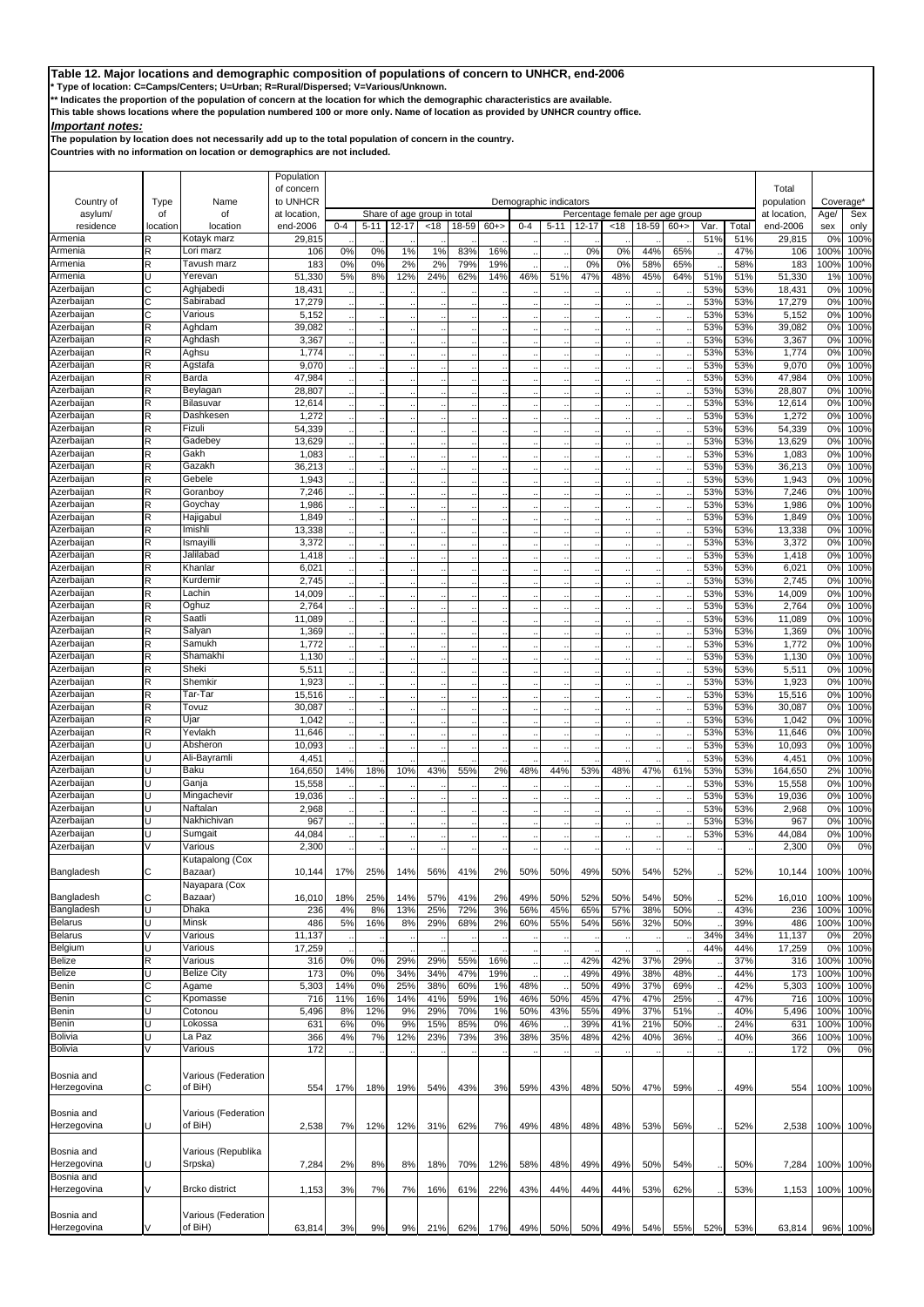**\* Type of location: C=Camps/Centers; U=Urban; R=Rural/Dispersed; V=Various/Unknown.**

**\*\* Indicates the proportion of the population of concern at the location for which the demographic characteristics are available.** 

**This table shows locations where the population numbered 100 or more only. Name of location as provided by UNHCR country office.**

## *Important notes:*

**The population by location does not necessarily add up to the total population of concern in the country.**

|                                        |             |                               | Population             |            |            |            |                             |            |          |            |                        |                                 |            |            |            |      |            |                     |              |              |
|----------------------------------------|-------------|-------------------------------|------------------------|------------|------------|------------|-----------------------------|------------|----------|------------|------------------------|---------------------------------|------------|------------|------------|------|------------|---------------------|--------------|--------------|
| Country of                             | Type        | Name                          | of concern<br>to UNHCR |            |            |            |                             |            |          |            | Demographic indicators |                                 |            |            |            |      |            | Total<br>population | Coverage*    |              |
| asylum/                                | of          | of                            | at location            |            |            |            | Share of age group in total |            |          |            |                        | Percentage female per age group |            |            |            |      |            | at location.        | Age/         | Sex          |
| residence                              | location    | location                      | end-2006               | $0 - 4$    | $5 - 11$   | $12 - 17$  | < 18                        | 18-59      | $60 + >$ | $0 - 4$    | $5 - 11$               | 12-17                           | <18        | 18-59      | $60+$      | Var. | Total      | end-2006            | sex          | only         |
|                                        |             |                               |                        |            |            |            |                             |            |          |            |                        |                                 |            |            |            |      |            |                     |              |              |
| Bosnia and<br>Herzegovina              |             | Various (Republika<br>Srpska` | 76,136                 | 2%         | 7%         | 7%         | 17%                         | 62%        | 21%      | 49%        | 50%                    | 50%                             | 50%        | 49%        | 56%        | 52%  | 51%        | 76,136              | 96%          | 100%         |
| Botswana                               | C           | Dukwi                         | 3,179                  | 22%        | 11%        | 0%         | 33%                         | 65%        | 2%       | 48%        | 54%                    |                                 | 50%        | 25%        | 41%        |      | 34%        | 3,179               | 100%         | 100%         |
| Brazil                                 | U           | Various                       | 3,890                  |            |            |            |                             |            |          |            |                        |                                 |            |            |            | 26%  | 26%        | 3,890               | 0%           | 100%         |
| <b>Brazil</b>                          |             | Various                       | 17,000                 |            |            |            |                             |            |          |            |                        |                                 |            |            |            | 48%  | 48%        | 17,000              | 0%           | 100%         |
| <b>Bulgaria</b><br><b>Burkina Faso</b> | U           | Sofia<br>Ouagadougou          | 639<br>1,267           | 3%         | 8%         | 12%        | 23%                         | <b>77%</b> | 0%       | 68%        | 51%                    | 59%                             | 57%        | 32%        | 0%         | 9%   | 9%<br>38%  | 639<br>1,267        | 0%<br>100%   | 100%<br>100% |
| Burundi                                |             | Gasorwe                       | 7,318                  | 23%        | 25%        | 20%        | 68%                         | 31%        | 2%       | 53%        | 50%                    | 53%                             | 52%        | 52%        | 62%        |      | 52%        | 7,318               | 100%         | 100%         |
| Burundi                                | C           | Giharo                        | 211                    | 19%        | 17%        | 17%        | 53%                         | 44%        | 3%       | 49%        | 46%                    | 44%                             | 46%        | 53%        | 57%        |      | 50%        | 211                 | 100%         | 100%         |
| <b>Burundi</b>                         | C           | Gihinga                       | 2,492                  | 14%        | 21%        | 20%        | 56%                         | 42%        | 2%       | 57%        | 45%                    | 50%                             | 50%        | 48%        | 50%        |      | 49%        | 2,492               | 100%         | 100%         |
| Burundi                                | $\mathsf R$ | Cibitoke                      | 306                    |            |            |            |                             |            |          |            |                        |                                 |            |            |            |      |            | 306                 | 0%           | 0%           |
| Burundi<br>Burundi                     | Ü           | Bujumbura<br>Various          | 9,986<br>58,765        | 10%        | 24%        | 22%        | 56%                         | 42%        | 2%       | 50%        | 48%                    | 50%                             | 49%        | 53%        | 58%        | 51%  | 51%<br>51% | 9,986<br>58,765     | 100%<br>0%   | 100%<br>24%  |
| Cambodia                               | C           | Phnom Penh                    | 222                    | 6%         | 10%        | 12%        | 28%                         | <b>72%</b> | 0%       | 50%        | 41%                    | 31%                             | 39%        | 32%        |            |      | 34%        | 222                 | 100%         | 100%         |
|                                        |             | East/Adamaoua                 |                        |            |            |            |                             |            |          |            |                        |                                 |            |            |            |      |            |                     |              |              |
| Cameroon                               | R           | province                      | 20,419                 | 18%        | 27%        | 13%        | 58%                         | 39%        | 3%       | 50%        | 49%                    | 53%                             | 50%        | 52%        | 28%        |      | 50%        | 20,419              | 100%         | 100%         |
|                                        |             | Northwest/Adamaou             |                        |            |            |            |                             |            |          |            |                        |                                 |            |            |            |      |            |                     |              |              |
| Cameroon                               | R           | a province<br>Douala, Yaoundé | 2,948<br>15,866        | 19%<br>7%  | 26%<br>11% | 15%        | 60%                         | 37%        | 3%<br>1% | 45%<br>52% | 51%<br>49%             | 52%<br>48%                      | 50%<br>49% | 61%<br>38% | 34%<br>31% |      | 53%<br>41% | 2,948               | 100%<br>100% | 100%<br>100% |
| Cameroon<br>Canada                     | U           | Various                       | 23,463                 |            |            | 13%        | 31%                         | 68%        |          |            |                        |                                 |            |            |            | 44%  | 44%        | 15,866<br>23,463    | 0%           | 100%         |
|                                        |             |                               |                        |            |            |            |                             |            |          |            |                        |                                 |            |            |            |      |            |                     |              |              |
| Central African Rep.                   | C           | Kbandoro                      | 159                    | 23%        | 25%        | 15%        | 64%                         | 36%        | 0%       | 41%        | 48%                    | 54%                             | 47%        | 45%        |            |      | 46%        | 159                 | 100%         | 100%         |
|                                        |             |                               |                        |            |            |            |                             |            |          |            |                        |                                 |            |            |            |      |            |                     |              |              |
| Central African Rep.                   | С           | Mboki                         | 6,657                  | 13%        | 18%        | 12%        | 43%                         | 55%        | 3%       | 51%        | 48%                    | 50%                             | 49%        | 49%        | 39%        |      | 49%        | 6,657               | 100%         | 100%         |
| Central African Rep.                   |             |                               | 937                    |            |            | 14%        | 60%                         |            |          | 49%        | 45%                    | 49%                             | 48%        | 36%        | 43%        |      | 43%        |                     |              | 100%         |
|                                        | С           | Molangue                      |                        | 23%        | 23%        |            |                             | 40%        | 1%       |            |                        |                                 |            |            |            |      |            | 937                 | 100%         |              |
| Central African Rep.                   |             | Bamingui-Bangoran             | 7,000                  | 13%        | 20%        | 8%         | 42%                         | 58%        | 1%       | 51%        | 50%                    | 47%                             | 50%        | 51%        | 73%        |      | 50%        | 7,000               | 100%         | 100%         |
|                                        |             |                               |                        |            |            |            |                             |            |          |            |                        |                                 |            |            |            |      |            |                     |              |              |
| Central African Rep.                   | R           | Haute Kotto                   | 15,000                 | 15%        | 19%        | 11%        | 45%                         | 53%        | 2%       | 49%        | 50%                    | 49%                             | 49%        | 51%        | 58%        |      | 50%        | 15,000              | 100%         | 100%         |
|                                        |             |                               |                        |            |            |            |                             |            |          |            |                        |                                 |            |            |            |      |            |                     |              |              |
| Central African Rep.                   | R           | Nana - Gribizi                | 20,000                 | 15%        | 19%        | 11%        | 45%                         | 53%        | 2%       | 49%        | 50%                    | 49%                             | 49%        | 51%        | 58%        |      | 50%        | 20,000              | 100%         | 100%         |
| Central African Rep.                   | R           | Nana -Mambere                 | 15,000                 | 15%        | 19%        | 11%        | 45%                         | 53%        | 2%       | 49%        | 50%                    | 49%                             | 49%        | 51%        | 58%        |      | 50%        | 15,000              | 100%         | 100%         |
|                                        |             |                               |                        |            |            |            |                             |            |          |            |                        |                                 |            |            |            |      |            |                     |              |              |
| Central African Rep.                   | R           | Ouham                         | 20,000                 | 15%        | 19%        | 11%        | 45%                         | 53%        | 2%       | 49%        | 50%                    | 49%                             | 49%        | 51%        | 58%        |      | 50%        | 20,000              | 100%         | 100%         |
|                                        |             |                               |                        |            |            |            |                             |            |          |            |                        |                                 |            |            |            |      |            |                     |              |              |
| Central African Rep.                   | R           | Ouham Pende                   | 30,000                 | 15%        | 19%        | 11%        | 45%                         | 53%        | 2%       | 49%        | 50%                    | 49%                             | 49%        | 51%        | 58%        |      | 50%        | 30,000              | 100%         | 100%         |
| Central African Rep.                   | R           | Pastoralists                  | 30,000                 | 15%        | 19%        | 11%        | 45%                         | 53%        | 2%       | 49%        | 50%                    | 49%                             | 49%        | 51%        | 58%        |      | 50%        | 30,000              | 100%         | 100%         |
|                                        |             |                               |                        |            |            |            |                             |            |          |            |                        |                                 |            |            |            |      |            |                     |              |              |
| Central African Rep.                   | R           | Vakaga                        | 10,000                 | 15%        | 19%        | 11%        | 45%                         | 53%        | 2%       | 49%        | 50%                    | 49%                             | 49%        | 51%        | 58%        |      | 50%        | 10,000              | 100%         | 100%         |
|                                        |             |                               |                        |            |            |            |                             |            |          |            |                        |                                 |            |            |            |      |            |                     |              |              |
| Central African Rep.                   |             | Bangui                        | 6,531                  | 14%        | 15%        | 11%        | 40%                         | 60%        | 1%       | 47%        | 51%                    | 49%                             | 49%        | 37%        | 41%        |      | 42%        | 6,531               | 100%         | 100%         |
| Chad<br>Chad                           | С<br>С      | Am Nabak<br>Amboko            | 16,504<br>12,062       | 25%<br>16% | 22%<br>34% | 16%<br>16% | 63%<br>66%                  | 33%<br>32% | 4%<br>2% | 49%<br>51% | 54%<br>51%             | 50%<br>48%                      | 51%<br>51% | 74%<br>60% | 63%<br>49% |      | 59%<br>53% | 16,504<br>12,062    | 100%<br>100% | 100%<br>100% |
|                                        |             |                               |                        |            |            |            |                             |            |          |            |                        |                                 |            |            |            |      |            |                     |              |              |
| Chad                                   | С           | Amboko-Extention              | 3,639                  | 19%        | 32%        | 13%        | 65%                         | 33%        | 2%       | 48%        | 51%                    | 57%                             | 51%        | 63%        | 56%        |      | 55%        | 3,639               | 100%         | 100%         |
| Chad                                   | $\cap$      | Bredjing                      | 28.932                 | 19%        | 25%        | 15%        | 59%                         | 38%        | 4%       | 50%        | 50%                    | 49%                             | 50%        | 63%        | 55%        |      | 55%        | 28,932              | 100%         | 100%         |
| Chad                                   | C           | Djabal                        | 15,162                 | 19%        | 27%        | 13%        | 60%                         | 37%        | 4%       | 49%        | 50%                    | 51%                             | 50%        | 64%        | 55%        |      | 55%        | 15,162              | 100%         | 100%         |
| Chad<br>Chad                           | С<br>C      | Dosseye                       | 2,277                  | 19%        | 32%        | 13%        | 65%                         | 33%        | 2%       | 48%        | 51%                    | 57%                             | 51%        | 63%        | 56%        |      | 55%        | 2,277               | 100%         | 100%         |
| Chad                                   | С           | Farchana<br>Gaga              | 18,947<br>12,402       | 19%<br>18% | 26%<br>29% | 14%<br>12% | 60%<br>59%                  | 37%<br>38% | 3%<br>3% | 49%<br>53% | 51%<br>51%             | 51%<br>48%                      | 50%<br>51% | 66%<br>66% | 56%<br>55% |      | 56%<br>57% | 18,947<br>12,402    | 100%<br>100% | 100%<br>100% |
| Chad                                   | С           | Gondje                        | 12,624                 | 18%        | 32%        | 13%        | 64%                         | 35%        | 1%       | 51%        | 50%                    | 50%                             | 50%        | 58%        | 57%        |      | 53%        | 12,624              | 100%         | 100%         |
| Chad                                   | C           | Goz Amer                      | 19,261                 | 20%        | 26%        | 13%        | 59%                         | 37%        | 4%       | 49%        | 50%                    | 51%                             | 50%        | 63%        | 54%        |      | 55%        | 19,261              | 100%         | 100%         |
| Chad                                   | С           | Iridimi                       | 17,380                 | 13%        | 36%        | 16%        | 65%                         | 31%        | 4%       | 49%        | 52%                    | 52%                             | 52%        | 70%        | 61%        |      | 58%        | 17,380              | 100%         | 100%         |
| Chad                                   | C           | Kounongou                     | 13,315                 | 20%        | 32%        | 13%        | 64%                         | 33%        | 3%       | 51%        | 51%                    | 53%                             | 51%        | 69%        | 50%        |      | 57%        | 13,315              | 100%         | 100%         |
| Chad<br>Chad                           | C<br>С      | Mile<br>Oure-Cassoni          | 15,557<br>26,786       | 20%<br>19% | 30%<br>34% | 12%<br>11% | 62%<br>64%                  | 34%<br>32% | 4%<br>3% | 49%<br>50% | 53%<br>54%             | 54%<br>59%                      | 52%<br>54% | 67%<br>74% | 57%<br>68% |      | 57%<br>61% | 15,557<br>26,786    | 100%<br>100% | 100%<br>100% |
| Chad                                   | C           | Touloum                       | 22,358                 | 13%        | 36%        | 15%        | 65%                         | 31%        | 4%       | 50%        | 53%                    | 55%                             | 53%        | 69%        | 65%        |      | 59%        | 22,358              | 100%         | 100%         |
| Chad                                   |             | Treguine                      | 14,921                 | 20%        | 24%        | 15%        | 59%                         | 37%        | 4%       | 48%        | 49%                    | 49%                             | 49%        | 63%        | 51%        |      | 54%        | 14,921              | 100%         | 100%         |
| Chad                                   | C           | Yaroungou                     | 15,260                 | 16%        | 27%        | 16%        | 58%                         | 39%        | 3%       | 50%        | 50%                    | 51%                             | 50%        | 59%        | 59%        |      | 54%        | 15,260              | 100%         | 100%         |
| Chad                                   | $\mathsf R$ | Assounga dep.                 | 29,147                 |            |            |            |                             |            |          |            |                        |                                 |            |            |            |      |            | 29,147              | 0%           | 0%           |
| Chad                                   | R           | Bahr Azoum dep.               | 3,500                  |            |            |            |                             |            |          |            |                        |                                 |            |            |            |      |            | 3,500               | 0%           | 0%           |
| Chad                                   | $\mathsf R$ | Border area east              | 11,500                 |            |            |            |                             |            |          |            |                        |                                 |            |            |            |      |            | 11,500              | 0%           | 0%           |
| Chad                                   | R           | Border area south             | 2,538                  |            |            |            |                             |            |          |            |                        |                                 |            |            |            |      |            | 2,538               | 0%           | 0%           |
| Chad                                   | R           | Dar Sila dep.                 | 75,178                 |            |            |            |                             |            |          |            |                        |                                 |            |            |            |      |            | 75,178              | 0%           | 0%           |
| Chad                                   | $\mathsf R$ | Dar Tama dep.                 | 1,861                  |            |            |            |                             |            |          |            |                        |                                 |            |            |            |      |            | 1,861               | 0%           | 0%           |
| Chad                                   | $\mathsf R$ | Ouara dep.                    | 3,000                  |            |            |            |                             |            |          |            |                        |                                 |            |            |            |      |            | 3,000               | 0%           | 0%           |
| Chad                                   | U           | N'Djamena                     | 5,326                  |            |            |            |                             |            |          |            |                        |                                 |            |            |            |      |            | 5,326               | 0%           | 0%           |
| Chile<br>China                         | U<br>U      | Santiago<br>Beijing           | 1,472<br>218           | 6%<br>9%   | 11%<br>13% | 9%<br>7%   | 26%<br>29%                  | 73%<br>70% | 1%<br>1% | 43%<br>39% | 47%<br>36%             | 55%<br>43%                      | 49%<br>39% | 38%<br>29% | 57%<br>0%  | 89%  | 41%<br>37% | 1,472<br>218        | 100%<br>91%  | 100%<br>100% |
| Colombia                               | Ü           | Bogota                        | 151                    | 5%         | 6%         | 5%         | 15%                         | 76%        | 9%       | 57%        | 33%                    | 71%                             | 52%        | 25%        | 54%        |      | 32%        | 151                 | 100%         | 100%         |
| Colombia***                            | V           | Various                       | 3,000,011              | 25%        | 0%         | 0%         | 25%                         | 75%        | 0%       | 0%         |                        |                                 | 0%         | 33%        |            |      | 25%        | 3,000,011           | 0%           | 0%           |
| Congo                                  | С           | Komi                          | 181                    | 9%         | 13%        | 18%        | 40%                         | 58%        | 2%       | 44%        | 52%                    | 55%                             | 51%        | 45%        | 25%        |      | 47%        | 181                 | 100%         | 100%         |
| Congo                                  | С           | Kondi Mbaka                   | 737                    | 8%         | 16%        | 21%        | 45%                         | 54%        | 1%       | 36%        | 41%                    | 45%                             | 42%        | 53%        | 67%        |      | 48%        | 737                 | 100%         | 100%         |
| Congo                                  | С           | Loukolela                     | 1,411                  | 29%        | 15%        | 21%        | 65%                         | 33%        | 2%       | 71%        | 43%                    | 39%                             | 54%        | 51%        | 57%        |      | 53%        | 1,411               | 100%         | 100%         |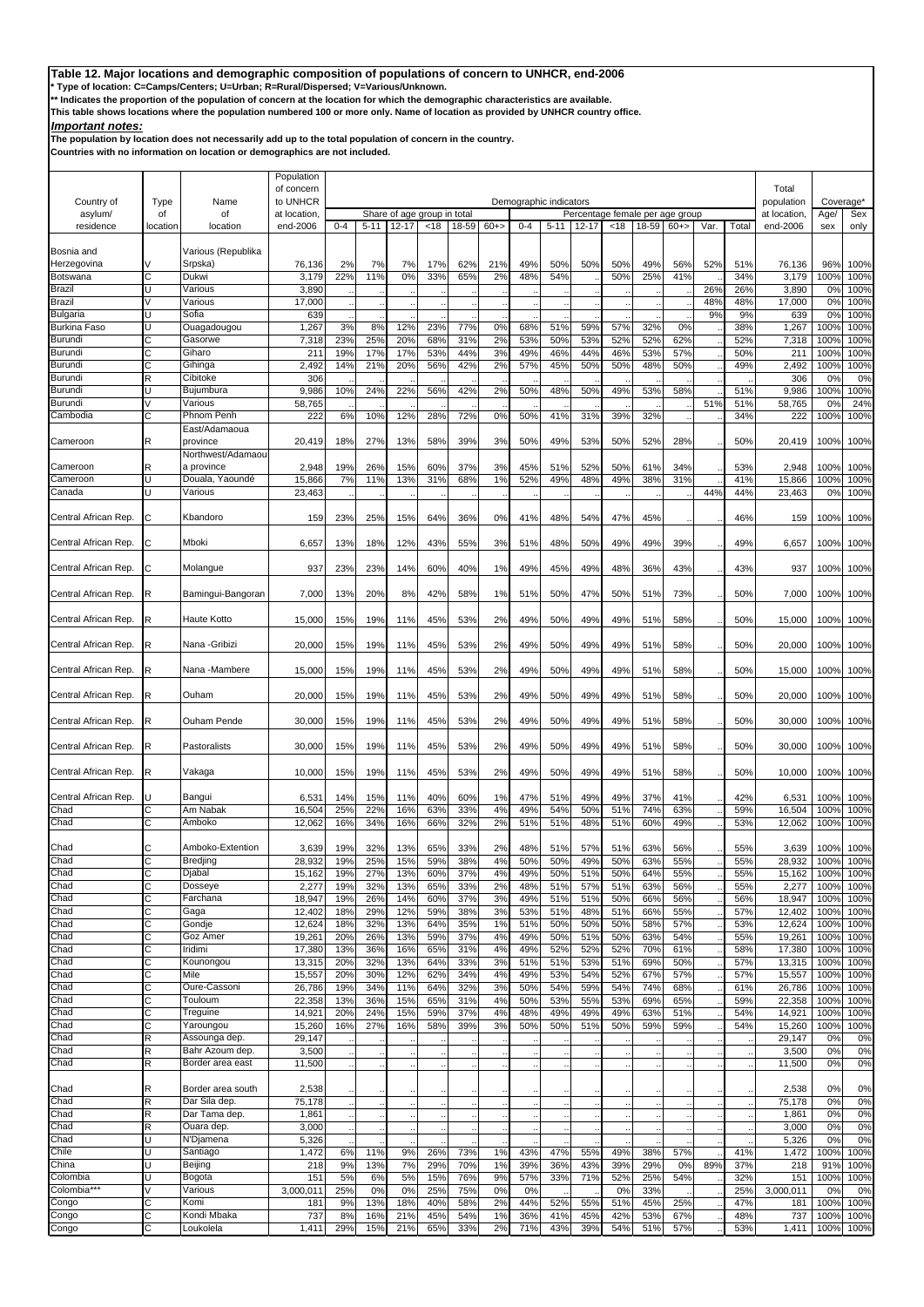**\* Type of location: C=Camps/Centers; U=Urban; R=Rural/Dispersed; V=Various/Unknown.**

**\*\* Indicates the proportion of the population of concern at the location for which the demographic characteristics are available.** 

**This table shows locations where the population numbered 100 or more only. Name of location as provided by UNHCR country office.**

## *Important notes:*

**The population by location does not necessarily add up to the total population of concern in the country.**

|                                |          |                             | Population<br>of concern |            |            |            |                             |            |           |            |                        |                                 |            |            |            |         |            | Total           |                |              |
|--------------------------------|----------|-----------------------------|--------------------------|------------|------------|------------|-----------------------------|------------|-----------|------------|------------------------|---------------------------------|------------|------------|------------|---------|------------|-----------------|----------------|--------------|
| Country of                     | Type     | Name                        | to UNHCR                 |            |            |            |                             |            |           |            | Demographic indicators |                                 |            |            |            |         |            | population      | Coverage'      |              |
| asylum/                        | of       | of                          | at location              |            |            |            | Share of age group in total |            |           |            |                        | Percentage female per age group |            |            |            |         |            | at location     | Age/           | Sex          |
| residence                      | location | location                    | end-2006                 | $0 - 4$    | $5 - 11$   | $12 - 17$  | <18                         | 18-59      | $60 + >$  | $0 - 4$    | $5 - 11$               | $12 - 17$                       | <18        | 18-59      | $60+$      | Var.    | Total      | end-2006        | sex            | only         |
| Congo                          | С        | Ndjoundou/Liranga           | 2,811                    | 18%        | 18%        | 20%        | 56%                         | 42%        | 2%        | 39%        | 59%                    | 49%                             | 49%        | 51%        | 51%        |         | 50%        | 2,811           | 100%           | 100%         |
| Congo                          | Ć        | Tchiamba-Nzassi             | 546                      | 17%        | 17%        | 17%        | 52%                         | 47%        | 1%        | 51%        | 45%                    | 57%                             | 51%        | 45%        | 60%        |         | 48%        | 546             | 100%           | 100%         |
| Congo                          | С        | Tchitanzi                   | 328                      | 13%        | 14%        | 19%        | 45%                         | 52%        | 2%        | 34%        | 34%                    | 38%                             | 36%        | 46%        | 63%        |         | 42%        | 328             | 100%           | 100%         |
| Congo                          | R        | Betou                       | 5,332                    | 18%        | 18%        | 21%        | 57%                         | 37%        | 5%        | 52%        | 47%                    | 49%                             | 49%        | 50%        | 66%        |         | 51%        | 5,332           | 100%           | 100%         |
| Congo                          | R        | Dolisie                     | 183                      | 9%         | 16%        | 22%        | 47%                         | 50%        | 3%        | 44%        | 47%                    | 58%                             | 51%        | 55%        | 40%        |         | 53%        | 183             | 100%           | 100%         |
| Congo                          | R        | Impfondo                    | 35,936                   | 16%        | 20%        | 22%        | 59%                         | 38%        | 3%        | 51%        | 46%                    | 53%                             | 50%        | 53%        | 54%        |         | 51%        | 35,936          | 100%           | 100%         |
| Congo                          | R        | Kintele                     | 1,088                    | 2%         | 10%        | 13%        | 24%                         | 74%        | 2%        | 29%        | 28%                    | 26%                             | 27%        | 43%        | 12%        |         | 39%        | 1,088           | 100%           | 100%         |
| Congo                          | R<br>R   | Loukolela<br>Malolo/Loudima | 1,429<br>466             | 11%<br>5%  | 11%<br>17% | 15%<br>24% | 38%<br>46%                  | 62%        | 0%<br>2%  | 49%<br>56% | 47%<br>53%             | 49%<br>60%                      | 48%        | 37%        | 0%<br>71%  |         | 41%        | 1,429<br>466    | 100%<br>100%   | 100%<br>100% |
| Congo<br>Congo                 | R        | Ngo                         | 112                      | 10%        | 13%        | 18%        | 41%                         | 52%<br>59% | 0%        | 55%        | 53%                    | 35%                             | 57%<br>46% | 45%<br>39% |            |         | 51%<br>42% | 112             | 100%           | 100%         |
| Congo                          | R        | Sangha                      | 983                      | 3%         | 14%        | 21%        | 38%                         | 61%        | 0%        | 56%        | 53%                    | 45%                             | 49%        | 43%        | 33%        |         | 45%        | 983             | 100%           | 100%         |
| Congo                          | п        | <b>Brazzaville</b>          | 3,493                    | 5%         | 16%        | 19%        | 41%                         | 57%        | 2%        | 19%        | 44%                    | 53%                             | 45%        | 46%        | 12%        |         | 45%        | 3,493           | 100%           | 100%         |
| Congo                          | U        | Pointe-Noire                | 414                      | 6%         | 8%         | 15%        | 29%                         | 69%        | 2%        | 52%        | 40%                    | 38%                             | 41%        | 41%        | 57%        |         | 41%        | 414             | 100%           | 100%         |
| Congo                          |          | Kimbedi                     | 2,260                    |            |            |            |                             |            |           |            |                        |                                 |            |            |            |         |            | 2,260           | 0%             | 0%           |
| Congo                          |          | Various                     | 4,362                    | 18%        | 18%        | 11%        | 47%                         | 53%        | 0%        | 62%        | 46%                    | 50%                             | 53%        | 38%        |            |         | 45%        | 4,362           | 2%             | 2%           |
| Costa Rica                     | п        | San Jose                    | 775                      | 2%         | 3%         | 2%         | 8%                          | 92%        | 0%        | 68%        | 33%                    | 50%                             | 48%        | 32%        | 33%        |         | 33%        | 775             | 100%           | 100%         |
| Côte d'Ivoire                  | С        | Nicla                       | 3,963                    | 18%        | 17%        | 15%        | 49%                         | 48%        | 2%        | 49%        | 51%                    | 52%                             | 51%        | 56%        | 60%        |         | 53%        | 3,963           | 100%           | 100%         |
| Côte d'Ivoire                  | R        | Abidjan                     | 16,753                   |            |            |            |                             |            |           |            |                        |                                 |            |            |            | 50%     | 50%        | 16,753          | 0%             | 100%         |
| Côte d'Ivoire                  | R        | Daloa                       | 55,791                   |            |            |            |                             |            |           |            |                        |                                 |            |            |            | 51%     | 51%        | 55,791          | 0%             | 100%         |
| Côte d'Ivoire<br>Côte d'Ivoire | R<br>R   | Duekoue<br>Guiglo           | 30,265<br>2,023          | 16%        | 15%        | 14%        | 45%                         | 50%        | 4%        | 47%        | 53%                    | 53%                             | 51%        | 59%        | 47%        | 48%     | 48%<br>55% | 30,265<br>2,023 | 0%<br>100%     | 100%<br>100% |
| Côte d'Ivoire                  | R        | Tabou                       | 3,099                    | 19%        | 11%        | 17%        | 47%                         | 52%        | 1%        | 52%        | 54%                    | 58%                             | 55%        | 65%        | 50%        |         | 60%        | 3,099           | 100%           | 100%         |
| Côte d'Ivoire                  | R        | Toulepleu                   | 5,916                    |            |            |            |                             |            |           |            |                        |                                 |            |            |            | 56%     | 56%        | 5,916           | 0%             | 100%         |
| Côte d'Ivoire                  | R        | Yamoussoukro                | 29,546                   |            |            |            |                             |            |           |            |                        |                                 |            |            |            | 52%     | 52%        | 29,546          | 0%             | 100%         |
| Côte d'Ivoire                  |          | Abidjan                     | 485,466                  | 5%         | 9%         | 13%        | 28%                         | 70%        | 2%        | 42%        | 46%                    | 49%                             | 47%        | 45%        | 38%        | 52%     | 52%        | 485,466         | 1%             | 100%         |
| Côte d'Ivoire                  | п        | Daloa                       | 26,020                   |            |            |            |                             |            |           |            |                        |                                 |            |            |            | 54%     | 54%        | 26,020          | 0%             | 100%         |
| Côte d'Ivoire                  | U        | Duekoue                     | 39,548                   |            |            |            |                             |            |           |            |                        |                                 |            |            |            | 53%     | 53%        | 39,548          | 0%             | 100%         |
| Côte d'Ivoire                  |          | Guiglo                      | 912                      | 17%        | 12%        | 12%        | 41%                         | 56%        | 4%        | 55%        | 59%                    | 61%                             | 58%        | 62%        | 45%        |         | 60%        | 912             | 100%           | 100%         |
| Côte d'Ivoire                  |          | Tabou                       | 13,168                   | 15%        | 22%        | 16%        | 54%                         | 44%        | 2%        | 49%        | 66%                    | 53%                             | 57%        | 54%        | 55%        |         | 56%        | 13,168          | 100%           | 100%         |
| Côte d'Ivoire                  | п        | Toulepleu                   | 2,427                    |            |            |            |                             |            |           |            |                        |                                 |            |            |            | 51%     | 51%        | 2,427           | 0 <sup>9</sup> | 100%         |
| Côte d'Ivoire                  |          | Yamoussoukro                | 24,081                   |            |            |            |                             |            |           |            |                        |                                 |            |            |            | 49%     | 49%        | 24,081          | 0%             | 100%         |
| Croatia                        | C        | Various                     | 2,185                    | 1%         | 5%         | 8%         | 14%                         | 60%        | 26%       | 35%        | 39%                    | 40%                             | 39%        | 47%        | 63%        |         | 50%        | 2,185           | 100%           | 100%         |
| Croatia                        |          | Various                     | 9,677                    | 2%         | 10%        | 11%        | 24%                         | 52%        | 24%       | 47%        | 48%                    | 48%                             | 48%        | 52%        | 56%        |         | 52%        | 9,677           | 100%           | 100%         |
| Cuba                           | U<br>U   | Isla Juventud<br>Various    | 361<br>13,432            | 0%         | 0%         | 26%        | 26%                         | 74%        | 0%        |            |                        | 0%                              | 0%         | 0%         |            | 41%     | 0%<br>41%  | 361<br>13,432   | 100%<br>0%     | 100%<br>7%   |
| Cyprus                         |          |                             |                          |            |            |            |                             |            |           |            |                        |                                 |            |            |            |         |            |                 |                |              |
| Czech Rep                      | С        | Kostelec nad Orlici         | 716                      |            |            |            |                             |            |           |            |                        |                                 |            |            |            |         |            | 716             | 0%             | 0%           |
| Czech Rep.                     | C        | Straz p. Ralskem            | 102                      |            |            |            |                             |            |           |            |                        |                                 |            |            |            |         |            | 102             | 0%             | 0%           |
| Czech Rep.                     | C        | Vysni Lhoty                 | 101                      |            |            |            |                             |            |           |            |                        |                                 |            |            |            |         |            | 101             | 0%             | 0%           |
| Czech Rep                      | C        | Zastavka u Brna             | 428                      |            |            |            |                             |            |           |            |                        |                                 |            |            |            |         |            | 428             | 0%             | 0%           |
| Czech Rep.                     | C        | Zbysov                      | 221                      |            |            |            |                             |            |           |            |                        |                                 |            |            |            |         |            | 221             | 0%             | 0%           |
| Czech Rep.                     | V        | Various                     | 2,827                    |            |            |            |                             |            |           |            |                        |                                 |            |            |            | 43%     | 43%        | 2,827           | 0%             | 60%          |
| <b>DRC</b>                     | Ć        | Divuma                      | 229                      | 13%        | 43%        | 0%         | 56%                         | 38%        | 6%        | 38%        | 46%                    |                                 | 45%        | 47%        | 43%        |         | 45%        | 229             | 100%           | 100%         |
| <b>DRC</b>                     | C        | Doruma (Mandofi)            | 76'                      | 15%        | 26%        | 0%         | 41%                         | 50%        | 9%        | 35%        | 46%                    |                                 | 42%        | 51%        | 50%        |         | 47%        | 761             | 100%           | 100%         |
| <b>DRC</b>                     | C        | Dungu (Kaka1)               | 14 <sup>′</sup>          | 24%        | 31%        | 0%         | 55%                         | 44%        | 1%        | 38%        | 61%                    |                                 | 51%        | 58%        | 0%         |         | 54%        | 141             | 100%           | 100%         |
| <b>DRC</b><br><b>DRC</b>       | С<br>Ć   | Dungu (Kaka2)               | 273                      | 23%<br>25% | 19%        | 0%<br>0%   | 41%<br>43%                  | 44%        | 15%       | 50%        | 57%<br>50%             |                                 | 53%        | 44%        | 40%<br>20% |         | 47%<br>47% | 273<br>181      | 100%           | 100%<br>100% |
| <b>DRC</b>                     | C        | Dungu (Kpezu)<br>Katsha     | 18 <sup>7</sup><br>487   | 23%        | 18%<br>20% | 0%         | 42%                         | 52%<br>56% | 6%<br>1%  | 60%<br>55% | 53%                    |                                 | 56%<br>54% | 43%<br>43% | 14%        |         | 47%        | 487             | 100%<br>100%   | 100%         |
| <b>DRC</b>                     | C        | Kilueka                     | 459                      | 13%        | 39%        | 0%         | 53%                         | 43%        | 4%        | 52%        | 44%                    |                                 | 46%        | 57%        | 56%        |         | 51%        | .459            | 100%           | 100%         |
| <b>DRC</b>                     | С        | Kimaza                      | 640                      | 16%        | 29%        | 0%         | 45%                         | 53%        | 2%        | 46%        | 44%                    |                                 | 45%        | 37%        | 18%        |         | 40%        | 640             | 100%           | 100%         |
| <b>DRC</b>                     | С        | Kimbianga                   | 269                      | 14%        | 33%        | 0%         | 46%                         | 48%        | 6%        | 49%        | 52%                    |                                 | 51%        | 47%        | 40%        |         | 49%        | 269             | 100%           | 100%         |
| <b>DRC</b>                     | C        | Kinsalulu                   | 110                      | 22%        | 45%        | 0%         | 66%                         | 33%        | 1%        | 46%        | 41%                    |                                 | 42%        | 72%        | 100%       |         | 53%        | 110             | 100%           | 100%         |
| <b>DRC</b>                     | C        | Kisenge                     | 242                      | 10%        | 39%        | 0%         | 50%                         | 45%        | 6%        | 44%        | 54%                    |                                 | 52%        | 47%        | 36%        |         | 49%        | 242             | 100%           | 100%         |
| <b>DRC</b>                     | C        | Kulindji                    | 374                      | 15%        | 55%        | 0%         | 70%                         | 25%        | 5%        | 63%        | 48%                    |                                 | 51%        | 83%        | 84%        |         | 60%        | 374             | 100%           | 100%         |
| <b>DRC</b>                     | С        | Lusuku                      | 307                      | 21%        | 23%        | 0%         | 44%                         | 54%        | 2%        | 45%        | 54%                    |                                 | 50%        | 54%        | 86%        |         | 53%        | 307             | 100%           | 100%         |
| <b>DRC</b>                     | Ċ        | Mfuiki                      | 181                      | 19%        | 36%        | 0%         | 55%                         | 43%        | 2%        | 43%        | 62%                    |                                 | 55%        | 38%        | 33%        |         | 48%        | 181             | 100%           | 100%         |
| <b>DRC</b>                     | С        | Napassa                     | 101                      | 20%        | 49%        | 0%         | 68%                         | 31%        | 1%        | 70%        | 49%                    |                                 | 55%        | <b>77%</b> | 100%       |         | 62%        | 101             | 100%           | 100%         |
| <b>DRC</b>                     | С        | Nkondo                      | 602                      | 14%        | 43%        | 0%         | 57%                         | 39%        | 4%        | 50%        | 46%                    |                                 | 47%        | 61%        | 77%        |         | 54%        | 602             | 100%           | 100%         |
| <b>DRC</b>                     | С        | Nlundu Matende              | 317                      | 11%        | 37%        | 0%         | 48%                         | 47%        | 5%        | 47%        | 53%                    |                                 | 52%        | 51%        | 35%        |         | 50%        | 317             | 100%           | 100%         |
| <b>DRC</b><br><b>DRC</b>       | С<br>С   | Tseke zole<br>Tshabobo      | 658<br>475               | 17%<br>24% | 35%<br>22% | 0%<br>0%   | 52%<br>46%                  | 45%<br>53% | 2%<br>1%  | 50%<br>52% | 57%<br>54%             |                                 | 55%<br>53% | 47%<br>45% | 13%<br>33% |         | 50%<br>48% | 658<br>475      | 100%<br>100%   | 100%<br>100% |
| <b>DRC</b>                     | С        | Tshimbumbulu                | 198                      | 15%        | 31%        | 0%         | 45%                         | 42%        | 13%       | 66%        | 44%                    |                                 | 51%        | 51%        | 48%        |         | 51%        | 198             | 100%           | 100%         |
| <b>DRC</b>                     | R        | Ariwara                     | 791                      | 7%         | 29%        | 0%         | 36%                         | 44%        | 19%       | 11%        | 37%                    |                                 | 32%        | 33%        | 37%        |         | 34%        | 791             | 100%           | 100%         |
| <b>DRC</b>                     | R        | <b>Bangalu Afflux</b>       | 1,694                    | 30%        | 29%        | 0%         | 59%                         | 24%        | 17%       | 65%        | 51%                    |                                 | 58%        | 51%        | 45%        |         | 54%        | 1,694           | 100%           | 100%         |
| <b>DRC</b>                     | R        | Bas-Congo                   | 84,392                   | 14%        | 34%        | 0%         | 48%                         | 46%        | <b>7%</b> | 50%        | 48%                    |                                 | 49%        | 57%        | 52%        |         | 53%        | 84,392          | 100%           | 100%         |
| <b>DRC</b>                     | R        | Doruma-Bangalu              | 246                      | 2%         | 22%        | 0%         | 24%                         | 58%        | 18%       | 67%        | 42%                    |                                 | 44%        | 37%        | 49%        |         | 41%        | 246             | 100%           | 100%         |
| <b>DRC</b>                     | R        | Doruma-Centre               | 421                      | 15%        | 17%        | 0%         | 33%                         | 47%        | 21%       | 51%        | 63%                    |                                 | 57%        | 47%        | 47%        |         | 50%        | 421             | 100%           | 100%         |
| <b>DRC</b>                     | R        | Dungu-Centre                | 110                      | 11%        | 14%        | 0%         | 25%                         | 46%        | 29%       | 67%        | 87%                    |                                 | 78%        | 57%        | 81%        |         | 69%        | 110             | 100%           | 100%         |
| <b>DRC</b>                     | R        | Fizi (Baraka)               | 1,269                    | 18%        | 31%        | 0%         | 48%                         | 46%        | 5%        | 51%        | 49%                    |                                 | 50%        | 58%        | 61%        | $\cdot$ | 54%        | 1,269           | 100%           | 100%         |
| <b>DRC</b>                     | R        | Ingbokolo                   | 1,249                    | 12%        | 14%        | 0%         | 26%                         | 71%        | 3%        | 58%        | 60%                    |                                 | 59%        | 44%        | 34%        |         | 48%        | 1,249           | 100%           | 100%         |
| <b>DRC</b>                     | R        | Kainama                     | 2,613                    | 26%        | 28%        | 0%         | 54%                         | 26%        | 20%       | 54%        | 64%                    |                                 | 59%        | 63%        | 53%        |         | 59%        | 2,613           | 100%           | 100%         |
| <b>DRC</b>                     | R        | Kamango                     | 2,210                    | 22%        | 37%        | 0%         | 60%                         | 29%        | 11%       | 64%        | 64%                    |                                 | 64%        | 73%        | 59%        |         | 66%        | 2,210           | 100%           | 100%         |
| <b>DRC</b>                     | R        | Kasindi Port                | 587                      | 31%        | 24%        | 0%         | 54%                         | 28%        | 18%       | 33%        | 41%                    |                                 | 36%        | 59%        | 54%        |         | 46%        | 587             | 100%           | 100%         |
| <b>DRC</b><br><b>DRC</b>       | R<br>R   | Kikingi-Kikura              | 1,216                    | 28%        | 31%        | 0%         | 59%                         | 23%        | 18%       | 53%        | 51%                    |                                 | 52%        | 53%        | 46%        |         | 51%        | 1,216           | 100%           | 100%         |
| <b>DRC</b>                     | R        | Kisanga<br>Kivus            | 1,137<br>35,823          | 32%        | 29%        | 0%         | 62%                         | 21%        | 18%       | 60%        | 47%                    |                                 | 54%        | 47%        | 46%        |         | 51%        | 1,137<br>35,823 | 100%<br>0%     | 100%<br>0%   |
| <b>DRC</b>                     | R        | Lume                        | 969                      | 21%        | 20%        | 0%         | 40%                         | 28%        | 32%       | 39%        | 51%                    |                                 | 45%        | 54%        | 52%        |         | 50%        | 969             | 100%           | 100%         |
| <b>DRC</b>                     | R        | Masambo                     | 1,204                    | 34%        | 24%        | 0%         | 58%                         | 25%        | 17%       | 65%        | 37%                    |                                 | 53%        | 38%        | 50%        |         | 49%        | 1,204           | 100%           | 100%         |
|                                |          |                             |                          |            |            |            |                             |            |           |            |                        |                                 |            |            |            |         |            |                 |                |              |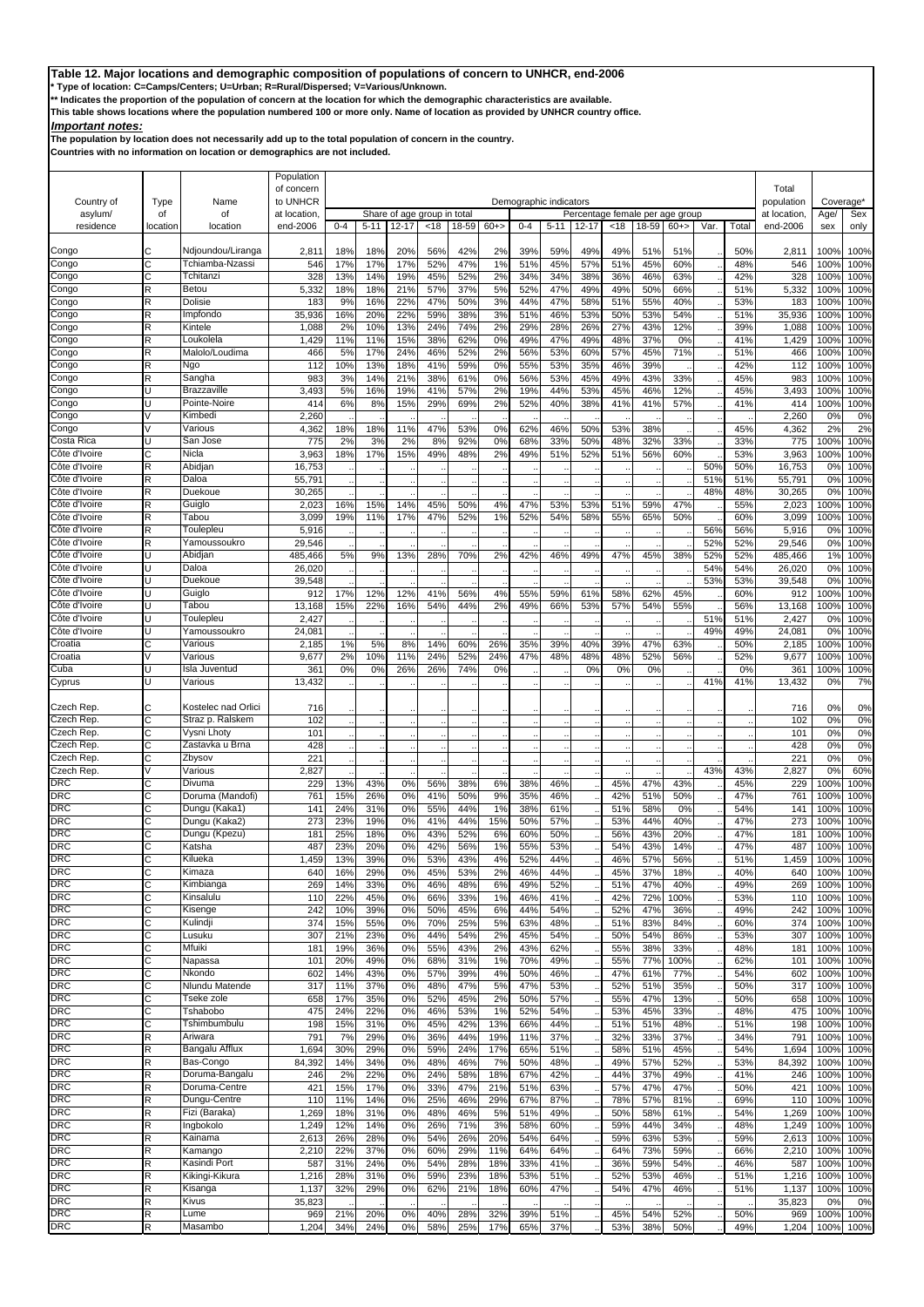**\* Type of location: C=Camps/Centers; U=Urban; R=Rural/Dispersed; V=Various/Unknown.**

**\*\* Indicates the proportion of the population of concern at the location for which the demographic characteristics are available.** 

**This table shows locations where the population numbered 100 or more only. Name of location as provided by UNHCR country office.**

## *Important notes:*

**The population by location does not necessarily add up to the total population of concern in the country.**

|                          |               |                             | Population<br>of concern |                |                 |             |                             |             |              |                |                        |            |                                 |                 |                 |         |              | Total             |                          |              |
|--------------------------|---------------|-----------------------------|--------------------------|----------------|-----------------|-------------|-----------------------------|-------------|--------------|----------------|------------------------|------------|---------------------------------|-----------------|-----------------|---------|--------------|-------------------|--------------------------|--------------|
| Country of               | Type          | Name                        | to UNHCR                 |                |                 |             |                             |             |              |                | Demographic indicators |            |                                 |                 |                 |         |              | population        | Coverage <sup>*</sup>    |              |
| asylum/                  | οf            | of                          | at location              |                |                 |             | Share of age group in total |             |              |                |                        |            | Percentage female per age group |                 |                 |         |              | at location.      | Age/                     | Sex          |
| residence<br><b>DRC</b>  | location<br>R | location<br>Mutwanga        | end-2006<br>1,010        | $0 - 4$<br>22% | $5 - 11$<br>32% | 12-17<br>0% | <18<br>53%                  | 8-59<br>23% | $60+$<br>24% | $0 - 4$<br>50% | $5 - 11$<br>18%        | 12-17      | <18<br>31%                      | $8 - 59$<br>44% | $60 + >$<br>41% | Var.    | Total<br>37% | end-2006<br>1,010 | sex<br>100%              | only<br>100% |
| <b>DRC</b>               | R             | <b>Plaine Semliki</b>       | 585                      | 38%            | 21%             | 0%          | 59%                         | 23%         | 18%          | 21%            | 38%                    |            | 27%                             | 45%             | 47%             |         | 35%          | 585               | 100%                     | 100%         |
| <b>DRC</b>               | R             | Rugetsi                     | 2,359                    | 26%            | 25%             | 0%          | 52%                         | 25%         | 23%          | 50%            | 61%                    |            | 56%                             | 47%             | 46%             |         | 51%          | 2,359             | 100%                     | 100%         |
| <b>DRC</b><br><b>DRC</b> | R             | South Kivu<br>Tembo         | 12.415                   |                |                 |             |                             |             |              |                |                        |            |                                 |                 |                 |         |              | 12,415            | 0%                       | 0%           |
| <b>DRC</b>               | R<br>R        | Uvira                       | 15,000<br>3,300          | 20%            | 34%             | 0%          | 54%                         | 43%         | 3%           | 54%            | 52%                    |            | 53%                             | 61%             | 53%             |         | 57%          | 15,000<br>3,300   | 0%<br>100%               | 0%<br>100%   |
| <b>DRC</b>               |               | Bukavu                      | 276                      | 17%            | 29%             | 0%          | 45%                         | 52%         | 3%           | 39%            | 38%                    |            | 38%                             | 51%             | 57%             |         | 46%          | 276               | 100%                     | 100%         |
| <b>DRC</b>               |               | Goma                        | 153                      | 17%            | 30%             | 0%          | 47%                         | 52%         | 1%           | 65%            | 43%                    |            | 51%                             | 51%             | 50%             |         | 51%          | 153               | 100%                     | 100%         |
| <b>DRC</b>               | U             | Kinshasa                    | 28,45'                   | 9%             | 30%             | 0%          | 39%                         | 52%         | 9%           | 51%            | 50%                    |            | 51%                             | 52%             | 53%             |         | 52%          | 28,451            | 100%                     | 100%         |
| <b>DRC</b><br><b>DRC</b> | U             | Lubumabashi<br>Lubumbashi   | 152<br>373               | 16%<br>8%      | 24%<br>32%      | 0%<br>0%    | 40%<br>40%                  | 57%<br>60%  | 3%<br>0%     | 44%<br>53%     | 50%<br>55%             |            | 48%<br>55%                      | 53%<br>51%      | 50%             |         | 51%<br>53%   | 152<br>373        | 100%<br>100%             | 100%<br>100% |
| <b>DRC</b>               | V             | Equateur                    | 10,655                   | 24%            | 36%             | 0%          | 60%                         | 36%         | 4%           | 47%            | 50%                    |            | 49%                             | 56%             | 57%             |         | 52%          | 10,655            | 100%                     | 100%         |
| <b>DRC</b>               | V             | Kalemie                     | 7,578                    | 16%            | 42%             | 0%          | 58%                         | 40%         | 2%           | 48%            | 48%                    |            | 48%                             | 55%             | 46%             |         | 51%          | 7,578             | 100%                     | 100%         |
| <b>DRC</b>               |               | Moba                        | 3,901                    | 17%            | 39%             | 0%          | 56%                         | 42%         | 2%           | 52%            | 51%                    |            | 51%                             | 53%             | 48%             |         | 52%          | 3,901             | 100%                     | 100%         |
| <b>DRC</b><br><b>DRC</b> | V             | Orientale<br>Pweto          | 765<br>40 <sup>°</sup>   | 17%            | 23%<br>48%      | 0%          | 40%<br>63%                  | 43%<br>34%  | 17%<br>3%    | 50%            | 48%<br>44%             |            | 49%                             | 58%<br>53%      | 41%             |         | 52%<br>49%   | 765<br>401        | 100%                     | 100%         |
| <b>DRC</b>               |               | Uvira/Fizi                  | 17,684                   | 15%<br>21%     | 35%             | 0%<br>0%    | 56%                         | 41%         | 3%           | 48%<br>51%     | 49%                    |            | 45%<br>50%                      | 55%             | 75%<br>62%      |         | 52%          | 17,684            | 100%<br>100%             | 100%<br>100% |
| <b>DRC</b>               |               | Various                     | 1,075,297                |                |                 |             |                             |             |              |                |                        |            |                                 |                 |                 |         |              | 1,075,297         | 0%                       | 0%           |
| Djibout                  | C             | Ali-Adde                    | 6,739                    |                |                 |             |                             |             |              |                |                        |            |                                 |                 |                 |         |              | 6,739             | 0%                       | 0%           |
| Djibout                  | C             | Hol-Hol                     | 2,216                    |                |                 |             |                             |             |              |                |                        |            |                                 |                 |                 |         |              | 2,216             | 0%                       | 0%           |
| Djibouti                 | U             | Djibouti                    | 32C                      | 0%             | 0%              | 0%          | 0%                          | 100%        | 0%           |                |                        |            |                                 | 31%             |                 |         | 31%          | 320               | 5%                       | 5%           |
| Ecuador<br>Ecuador       |               | Various<br>Various          | 17,310<br>250,000        | 9%             | 9%              | 8%          | 26%                         | 73%         | 1%           | 49%            | 58%                    | 53%        | 53%                             | 59%             | 69%             | 43%     | 58%<br>43%   | 17,310<br>250,000 | 100%<br>0 <sup>9</sup>   | 100%<br>100% |
| Egypt                    | U             | Cairo                       | 104,467                  | 16%            | 17%             | 17%         | 50%                         | 48%         | 2%           | 48%            | 58%                    | 36%        | 47%                             | 42%             | 59%             |         | 45%          | 104.467           | 100%                     | 100%         |
| Eritrea                  | Ć             | Elit                        | 835                      | 16%            | 17%             | 9%          | 42%                         | 55%         | 2%           | 42%            | 44%                    | 59%        | 46%                             | 25%             | 16%             |         | 34%          | 835               | 100%                     | 100%         |
| Eritrea                  | С             | Emkulu                      | 3,838                    | 22%            | 20%             | 11%         | 54%                         | 45%         | 2%           | 46%            | 51%                    | 38%        | 46%                             | 41%             | 49%             |         | 44%          | 3,838             | 100%                     | 100%         |
| Eritrea                  | U             | Asmara                      | 1,945                    | 13%            | 16%             | 10%         | 38%                         | 57%         | 4%           | 48%            | 47%                    | 54%        | 49%                             | 49%             | 65%             |         | 50%          | 1,945             | 100%                     | 100%         |
| Ethiopia                 | C             | Bonga (Gambella)            | 15,357                   | 26%            | 26%             | 10%         | 62%                         | 37%         | 1%           | 49%            | 49%                    | 49%        | 49%                             | 58%             | 60%             |         | 52%          | 15,357            | 100%                     | 100%         |
| Ethiopia                 | C             | Dimma (Gambella`            | 8,625                    | 17%            | 20%             | 14%         | 52%                         | 47%         | 1%           | 49%            | 49%                    | 33%        | 44%                             | 42%             | 67%             |         | 43%          | 8,625             | 100%                     | 100%         |
| Ethiopia                 | С             | Fugnido (Gambella)          | 27,175                   | 21%            | 26%             | 13%         | 59%                         | 40%         | 1%           | 48%            | 49%                    | 41%        | 47%                             | 59%             | 70%             |         | 52%          | 27,175            | 100%                     | 100%         |
|                          |               |                             |                          |                |                 |             |                             |             |              |                |                        |            |                                 |                 |                 |         |              |                   |                          |              |
| Ethiopia                 | С             | Kebribeyah (Jijiga)         | 16,399                   | 18%            | 24%             | 14%         | 56%                         | 41%         | 2%           | 49%            | 50%                    | 47%        | 49%                             | 54%             | 41%             |         | 51%          | 16,399            | 100%                     | 100%         |
| Ethiopia                 | С             | Sherkole (Assosa)           | 13,958                   | 18%            | 24%             | 14%         | 56%                         | 42%         | 1%           | 50%            | 48%                    | 42%        | 47%                             | 50%             | 51%             |         | 48%          | 13,958            | 100%                     | 100%         |
| Ethiopia                 | C             | Shimelba<br>(Shire/Shiraro) | 13,043                   | 8%             | 9%              | 6%          | 23%                         | <b>74%</b>  | 3%           | 48%            | 49%                    | 47%        | 48%                             | 18%             | 44%             |         | 26%          | 13,043            | 100%                     | 100%         |
|                          |               |                             |                          |                |                 |             |                             |             |              |                |                        |            |                                 |                 |                 |         |              |                   |                          |              |
| Ethiopia                 | С             | Yarenja (Bamboudi)          | 2,033                    | 20%            | 23%             | 14%         | 57%                         | 39%         | 4%           | 53%            | 50%                    | 47%        | 50%                             | 48%             | 34%             |         | 49%          | 2,033             | 100%                     | 100%         |
| Ethiopia                 |               | Addis Ababa                 | 713                      | 9%             | 15%             | 13%         | 36%                         | 62%         | 2%           | 47%            | 58%                    | 44%        | 50%                             | 37%             | 69%             |         | 42%          | 713               | 100%                     | 100%         |
| France<br>Gabon          | R             | Various<br>Dilemba          | 146,900<br>286           | 16%            | 20%             | 20%         | 56%                         | 38%         | 6%           | 51%            | 47%                    | 55%        | 51%                             | 49%             | 50%             | 42%     | 42%<br>50%   | 146,900<br>286    | 0 <sup>9</sup><br>100%   | 85%<br>100%  |
|                          |               | Moulengui-Binza             |                          |                |                 |             |                             |             |              |                |                        |            |                                 |                 |                 |         |              |                   |                          |              |
| Gabon                    |               | Commune                     | 353                      | 20%            | 24%             | 14%         | 57%                         | 38%         | 5%           | 48%            | 51%                    | 29%        | 44%                             | 57%             | 68%             |         | 50%          | 353               | 100%                     | 100%         |
| Gabon                    | R             | Rinanzala                   | 102                      | 17%            | 26%             | 7%          | 50%                         | 46%         | 4%           | 53%            | 52%                    | 29%        | 49%                             | 49%             | 50%             |         | 49%          | 102               | 100%                     | 100%         |
| Gabon                    | U             | Franceville                 | 1,777                    | 7%             | 15%             | 9%          | 31%                         | 67%         | 2%           | 51%            | 49%                    | 45%        | 48%                             | 35%             | 31%             |         | 39%          | 1,777             | 100%                     | 100%         |
| Gabon<br>Gabon           | п             | Gamba<br>Koulamoutou        | 22'<br>254               | 13%<br>10%     | 11%<br>16%      | 6%<br>12%   | 30%<br>38%                  | 70%<br>60%  | 0%<br>2%     | 45%<br>48%     | 50%<br>54%             | 92%<br>57% | 56%<br>53%                      | 45%<br>29%      | 33%             |         | 48%<br>38%   | 221<br>254        | 100%<br>100 <sup>c</sup> | 100%<br>100% |
| Gabon                    | U             | Lastourville                | 112                      | 5%             | 18%             | 13%         | 36%                         | 63%         | 2%           | 50%            | 50%                    | 71%        | 58%                             | 36%             | 50%             |         | 44%          | 112               | 100%                     | 100%         |
| Gabon                    | U             | Libreville                  | 3,939                    | 9%             | 14%             | 11%         | 34%                         | 64%         | 2%           | 53%            | 49%                    | 53%        | 51%                             | 35%             | 29%             |         | 41%          | 3,939             | 100%                     | 100%         |
| Gabon                    |               | Moanda                      | 1,551                    | 9%             | 20%             | 12%         | 42%                         | 56%         | 2%           | 56%            | 49%                    | 55%        | 52%                             | 47%             | 56%             |         | 49%          | 1,551             | 100%                     | 100%         |
| Gabon                    | U             | Mouila                      | 602                      | 13%            | 19%             | 10%         | 43%                         | 57%         | 0%           | 41%            | 47%                    | 51%        | 46%                             | 44%             | 100%            |         | 45%          | 602               | 100%                     | 100%         |
| Gabon<br>Gabon           | U<br>U        | Mounana<br>Ndendé           | 181<br>374               | 10%<br>19%     | 15%<br>17%      | 9%<br>14%   | 35%<br>50%                  | 64%<br>49%  | 1%<br>2%     | 42%<br>58%     | 50%<br>52%             | 81%<br>52% | 56%<br>54%                      | 23%<br>57%      | 50%<br>100%     |         | 35%<br>56%   | 181<br>374        | 100%<br>100%             | 100%<br>100% |
| Gabon                    | Ū             | Port-Gentil                 | 453                      | 10%            | 11%             | 10%         | 32%                         | 67%         | 1%           | 38%            | 44%                    | 74%        | 52%                             | 43%             | 0%              |         | 45%          | 453               | 100%                     | 100%         |
| Gabon                    | U             | Tchibanga                   | 1,471                    | 18%            | 18%             | 11%         | 48%                         | 51%         | 1%           | 48%            | 51%                    | 48%        | 49%                             | 50%             | 55%             |         | 50%          | 1,471             | 100%                     | 100%         |
| Gambia                   | R             | Various                     | 6,398                    | 16%            | 23%             | 35%         | <b>74%</b>                  | 19%         | 7%           | 50%            | 53%                    | 68%        | 60%                             | 50%             | 46%             |         | 57%          | 6,398             | 100%                     | 100%         |
| Gambia                   |               | Various                     | 7,965                    | 15%            | 19%             | 23%         | 57%                         | 34%         | 8%           | 51%            | 51%                    | 53%        | 52%                             | 48%             | 53%             | 100%    | 52%          | 7,965             | 97%                      | 100%         |
| Georgia<br>Georgia       | R<br>U        | Various<br>Various          | 14,542<br>232,802        | 7%<br>4%       | 10%<br>9%       | 14%<br>11%  | 31%<br>24%                  | 56%<br>59%  | 13%<br>17%   | 46%<br>48%     | 43%<br>49%             | 49%<br>49% | 46%<br>49%                      | 54%<br>55%      | 59%<br>62%      |         | 52%<br>55%   | 14,542<br>232,802 | 100%<br>100%             | 100%<br>100% |
| Georgia                  |               | Abkhazia                    | 45,000                   |                |                 |             |                             |             |              |                |                        |            |                                 |                 |                 |         |              | 45,000            | 0%                       | 0%           |
| Georgia                  | V             | South Ossetia               | 14,186                   |                |                 |             |                             |             |              |                |                        |            |                                 |                 |                 |         |              | 14,186            | 0%                       | 0%           |
| Georgia                  | V             | Various                     | 1,273                    |                |                 |             |                             |             |              |                |                        |            |                                 |                 |                 | 42%     | 42%          | 1,273             | 0%                       | 100%         |
| Ghana                    | C             | Buduburam                   | 36,159                   | 4%             | 17%             | 15%         | 36%                         | 62%         | 2%           | 51%            | 57%                    | 55%        | 56%                             | 48%             | 67%             |         | 51%          | 36,159            | 100%                     | 100%         |
| Ghana                    | С             | Krisan                      | 1,705                    | 11%            | 12%             | 7%          | 30%                         | 69%         | 1%           | 56%            | 52%                    | 54%        | 54%                             | 27%             | 59%             |         | 36%          | 1,705             | 100%                     | 100%         |
| Ghana<br>Ghana           | R<br>U        | Volta<br>Accra              | 6,797<br>5,865           | 18%<br>10%     | 19%<br>18%      | 10%<br>8%   | 48%<br>36%                  | 49%<br>62%  | 3%<br>2%     | 50%<br>45%     | 51%<br>48%             | 48%<br>51% | 50%<br>48%                      | 57%<br>37%      | 68%<br>57%      |         | 54%<br>41%   | 6,797<br>5,865    | 100%<br>100%             | 100%<br>100% |
| Greece                   | U             | Athens                      | 2,956                    | 0%             | 0%              | 10%         | 10%                         | 90%         | 0%           |                |                        | 4%         | 4%                              | 8%              | 0%              |         | 8%           | 2,956             | 100%                     | 100%         |
| Guatemala                | U             | Guatemala City              | 385                      | 0%             | 0%              | 1%          | 1%                          | 85%         | 14%          |                |                        | 0%         | 0%                              | 57%             | 50%             |         | 55%          | 385               | 100%                     | 100%         |
| Guinea                   | С             | Kouankan                    | 7,126                    | 13%            | 26%             | 17%         | 56%                         | 41%         | 3%           | 47%            | 51%                    | 49%        | 50%                             | 57%             | 57%             |         | 53%          | 7,126             | 100%                     | 100%         |
| Guinea                   | С             | Kouankan 2                  | 3,146                    | 14%            | 30%             | 19%         | 63%                         | 35%         | 3%           | 57%            | 50%                    | 48%        | 51%                             | 58%             | 59%             |         | 54%          | 3,146             | 100%                     | 100%         |
| Guinea<br>Guinea         | С<br>R        | Laine<br>Boreah             | 11,406<br>903            | 11%<br>13%     | 27%<br>17%      | 18%<br>12%  | 56%<br>42%                  | 42%<br>54%  | 2%<br>3%     | 46%<br>44%     | 51%<br>48%             | 51%<br>49% | 50%<br>47%                      | 58%<br>37%      | 62%<br>29%      |         | 54%<br>41%   | 11,406<br>903     | 100%<br>100%             | 100%<br>100% |
| Guinea                   | U             | Conakry                     | 12,678                   | 5%             | 15%             | 19%         | 39%                         | 60%         | 1%           | 46%            | 48%                    | 45%        | 46%                             | 43%             | 32%             | $\cdot$ | 44%          | 12,678            | 100%                     | 100%         |
| Guinea-Bissau            | U             | <b>Bissau</b>               | 667                      | 11%            | 17%             | 15%         | 42%                         | 54%         | 3%           | 41%            | 29%                    | 37%        | 35%                             | 32%             | 19%             |         | 33%          | 667               | 100%                     | 100%         |
| Guinea-Bissau            | U             | Frontiere Sn                | 6,868                    | 19%            | 28%             | 25%         | 72%                         | 24%         | 4%           | 49%            | 71%                    | 54%        | 59%                             | 31%             | 41%             |         | 52%          | 6,868             | 100%                     | 100%         |
| Guinea-Bissau            | U             | Jolmette                    | 586                      | 18%            | 18%             | 21%         | 58%                         | 38%         | 4%           | 49%            | 73%                    | 33%        | 51%                             | 56%             | 39%             |         | 52%          | 586               | 100%                     | 100%         |
| Hong Kong SAR,<br>China  |               | Hong Kong                   | 4,347                    | 1%             | 1%              | 1%          | 2%                          | 98%         | 0%           | 42%            | 50%                    | 27%        | 40%                             | 13%             | 0%              | 38%     | 24%          | 4,347             | 58%                      | 100%         |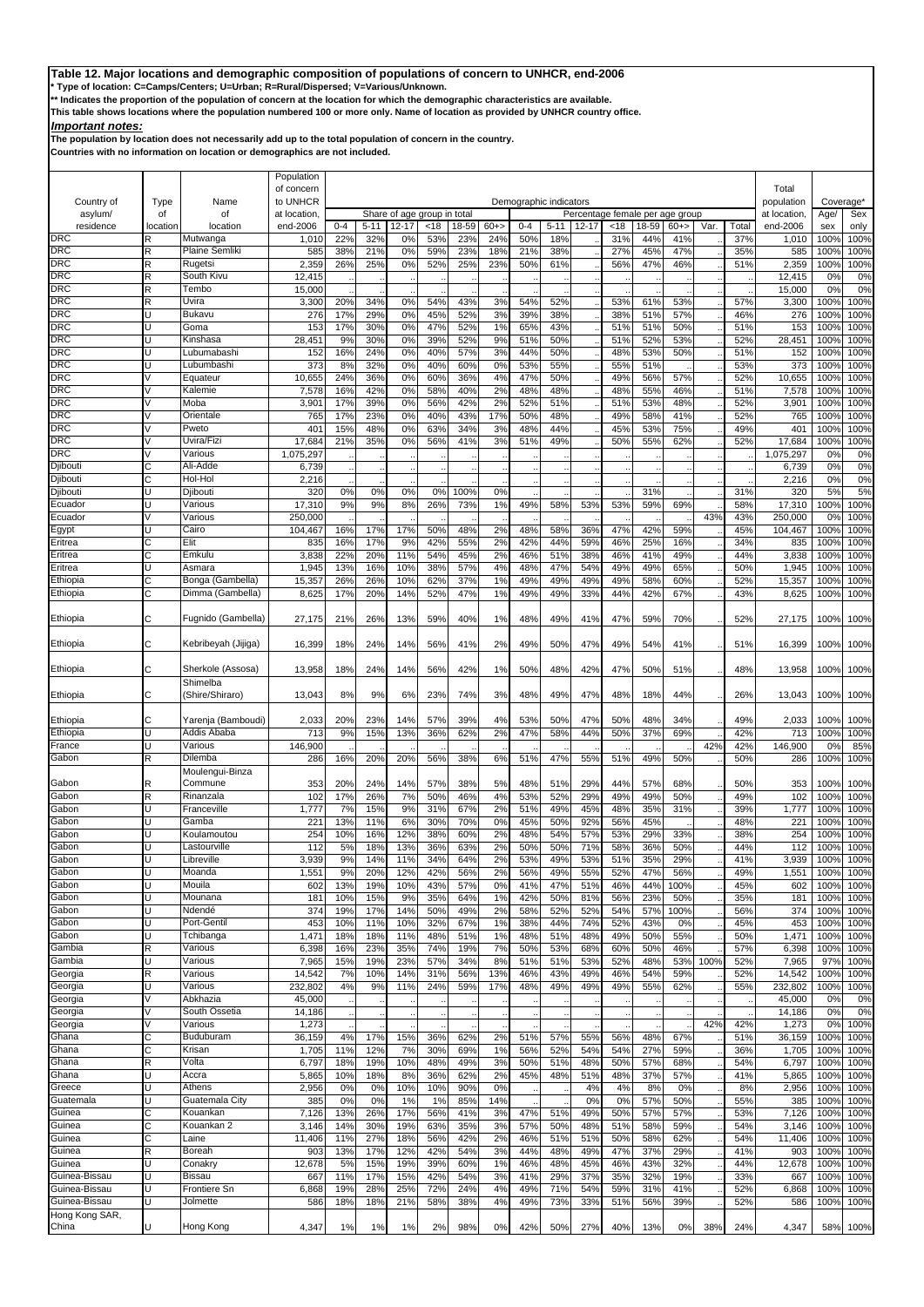**\* Type of location: C=Camps/Centers; U=Urban; R=Rural/Dispersed; V=Various/Unknown.**

**\*\* Indicates the proportion of the population of concern at the location for which the demographic characteristics are available.** 

**This table shows locations where the population numbered 100 or more only. Name of location as provided by UNHCR country office.**

# *Important notes:*

**The population by location does not necessarily add up to the total population of concern in the country.**

|                                              |            |                           | Population             |           |            |            |                             |            |          |            |                        |            |            |                                 |             |      |            |                     |              |              |
|----------------------------------------------|------------|---------------------------|------------------------|-----------|------------|------------|-----------------------------|------------|----------|------------|------------------------|------------|------------|---------------------------------|-------------|------|------------|---------------------|--------------|--------------|
| Country of                                   |            | Name                      | of concern<br>to UNHCR |           |            |            |                             |            |          |            |                        |            |            |                                 |             |      |            | Total<br>population | Coverage*    |              |
| asylum/                                      | Type<br>οf | of                        | at location            |           |            |            | Share of age group in total |            |          |            | Demographic indicators |            |            | Percentage female per age group |             |      |            | at location.        | Age/         | Sex          |
| residence                                    | location   | location                  | end-2006               | 0-4       | $5 - 11$   | $12 - 17$  | <18                         | 18-59      | $60 + >$ | $0 - 4$    | $5 - 11$               | $12 - 17$  | <18        | 18-59                           | $60+$       | Var. | Total      | end-2006            | sex          | only         |
| Hungary                                      |            | Various                   | 2,849                  |           |            |            |                             |            |          |            |                        |            |            |                                 |             | 24%  | 24%        | 2,849               | 0%           | 100%         |
| India                                        | C          | Tamil Nadu                | 69,609                 |           |            |            |                             |            |          |            |                        |            |            |                                 |             | 49%  | 49%        | 69,609              | 0%           | 100%         |
| India<br>Indonesia                           | U          | Delhi<br>Jakarta          | 12,241<br>288          | 5%<br>3%  | 10%<br>9%  | 19%<br>6%  | 34%<br>19%                  | 61%<br>81% | 5%<br>0% | 46%<br>60% | 44%<br>37%             | 48%<br>35% | 46%<br>41% | 55%<br>9%                       | 51%<br>100% |      | 52%<br>16% | 12,241<br>288       | 100%<br>100% | 100%<br>100% |
| Indonesia                                    | U          | Jakarta/Bogor             | 145                    | 3%        | 8%         | 3%         | 14%                         | 86%        | 0%       | 80%        | 36%                    | 60%        | 52%        | 21%                             |             |      | 26%        | 145                 | 100%         | 100%         |
| Iraq                                         | C          | Anbar                     | 138                    | 7%        | 10%        | 3%         | 20%                         | 79%        | 1%       | 60%        | 43%                    | 50%        | 50%        | 9%                              | 0%          |      | 17%        | 138                 | 100%         | 100%         |
| Iraq                                         | С          | Dahuk-Daratoo             | 525                    | 11%       | 21%        | 19%        | 52%                         | 45%        | 2%       | 42%        | 44%                    | 41%        | 42%        | 50%                             | 46%         |      | 46%        | 525                 | 100%         | 100%         |
| Iraq                                         | С          | Dahuk- Grey Gewry         | 818                    | 19%       | 23%        | 15%        | 57%                         | 41%        | 2%       | 51%        | 49%                    | 48%        | 49%        | 52%                             | 39%         |      | 50%        | 818                 | 100%         | 100%         |
| Iraq                                         | С          | Dahuk- Hussainiya         | 559                    | 16%       | 23%        | 16%        | 55%                         | 39%        | 6%       | 42%        | 47%                    | 50%        | 47%        | 51%                             | 55%         |      | 49%        | 559                 | 100%         | 100%         |
| Iraq                                         | C          | Dahuk- Malaparwan         | 103                    | 17%       | 26%        | 17%        | 60%                         | 38%        | 2%       | 39%        | 52%                    | 65%        | 52%        | 49%                             | 100%        |      | 51%        | 103                 | 100%         | 100%         |
| Iraq                                         | C          | Dahuk- Mesirike           | 1,116                  | 16%       | 20%        | 16%        | 52%                         | 43%        | 5%       | 51%        | 53%                    | 43%        | 49%        | 53%                             | 63%         |      | 52%        | 1,116               | 100%         | 100%         |
| Iraq                                         | C          | Dohuk-Moquble             | 722                    | 11%       | 36%        | 34%        | 80%                         | 18%        | 2%       | 45%        | 47%                    | 40%        | 44%        | 43%                             | 42%         |      | 43%        | 722                 | 100%         | 100%         |
| Iraq                                         | С          | Erbil-Hareer              | 280                    | 8%        | 23%        | 24%        | 54%                         | 42%        | 4%       | 48%        | 51%                    | 58%        | 53%        | 53%                             | 70%         |      | 54%        | 280                 | 100%         | 100%         |
| Iraq                                         | C          | Erbil-Kawa                | 1,422                  | 9%        | 20%        | 19%        | 48%                         | 48%        | 4%       | 50%        | 46%                    | 49%        | 48%        | 50%                             | 44%         |      | 49%        | 1,422               | 100%         | 100%         |
| Iraq                                         | С          | Ninewa-Makhmour           | 11,900                 | 12%       | 20%        | 17%        | 49%                         | 46%        | 5%       | 49%        | 50%                    | 51%        | 50%        | 51%                             | 51%         |      | 51%        | 11,900              | 100%         | 100%         |
|                                              | С          | Sulaymaniyah-<br>Barika   |                        |           | 19%        |            | 45%                         |            |          | 49%        | 49%                    |            | 47%        | 50%                             | 43%         |      | 48%        |                     | 100%         | 100%         |
| Iraq<br>Iraq                                 | R          | Anbar-Al Tash             | 1,900<br>204           | 8%<br>8%  | 17%        | 18%<br>22% | 47%                         | 50%<br>50% | 5%<br>3% | 69%        | 50%                    | 44%<br>53% | 55%        | 46%                             | 57%         |      | 50%        | 1,900<br>204        | 100%         | 100%         |
| Iraq                                         | R          | No man's land             | 198                    | 9%        | 23%        | 20%        | 52%                         | 48%        | 0%       | 59%        | 50%                    | 55%        | 53%        | 40%                             |             |      | 47%        | 198                 | 100%         | 100%         |
|                                              |            | No man's land             |                        |           |            |            |                             |            |          |            |                        |            |            |                                 |             |      |            |                     |              |              |
| Iraq                                         | R          | (Syria)                   | 460                    | 12%       | 15%        | 12%        | 40%                         | 57%        | 3%       | 58%        | 56%                    | 39%        | 51%        | 39%                             | 29%         |      | 43%        | 460                 | 100%         | 100%         |
| Iraq                                         | U          | Anbar-Al Tash             | 118                    | 7%        | 22%        | 18%        | 47%                         | 47%        | 6%       | 63%        | 46%                    | 57%        | 53%        | 52%                             | 43%         |      | 52%        | 118                 | 100%         | 100%         |
| Iraq<br>Iraq                                 | U<br>U     | Baghdad<br>Basrah         | 14,381<br>1,089        | 4%<br>10% | 15%<br>21% | 14%<br>15% | 33%<br>47%                  | 58%<br>48% | 9%<br>5% | 48%<br>48% | 49%<br>50%             | 49%<br>54% | 49%<br>51% | 50%<br>51%                      | 49%<br>68%  |      | 49%<br>52% | 14,381<br>1,089     | 100%<br>100% | 100%<br>100% |
| Iraq                                         | Ū          | Dahuk- Dohuk              | 548                    | 16%       | 24%        | 18%        | 58%                         | 40%        | 1%       | 43%        | 47%                    | 46%        | 46%        | 53%                             | 75%         |      | 49%        | 548                 | 100%         | 100%         |
| Iraq                                         | U          | Dahuk- Zakho              | 673                    | 17%       | 29%        | 17%        | 63%                         | 36%        | 1%       | 44%        | 52%                    | 43%        | 47%        | 52%                             | 50%         |      | 49%        | 673                 | 100%         | 100%         |
| Iraq                                         | п          | Diala-Khalis              | 154                    | 4%        | 17%        | 17%        | 38%                         | 55%        | 7%       | 67%        | 50%                    | 42%        | 48%        | 60%                             | 45%         |      | 55%        | 154                 | 100%         | 100%         |
| Iraq                                         | Ū          | Diwaniya                  | 165                    | 10%       | 21%        | 16%        | 47%                         | 47%        | 5%       | 47%        | 51%                    | 54%        | 51%        | 51%                             | 67%         |      | 52%        | 165                 | 100%         | 100%         |
| Iraq                                         |            | Dohuk-Dohuk               | 151                    | 15%       | 11%        | 7%         | 33%                         | 67%        | 0%       | 59%        | 41%                    | 27%        | 46%        | 50%                             |             |      | 49%        | 151                 | 100%         | 100%         |
| Iraq<br>Iraq                                 | U          | Dohuk-Zakho<br>Erbil      | 131<br>1,347           | 15%<br>3% | 29%<br>15% | 27%<br>12% | 71%<br>29%                  | 27%<br>67% | 2%<br>4% | 55%<br>48% | 50%<br>55%             | 40%<br>47% | 47%<br>51% | 47%<br>37%                      | 50%<br>48%  |      | 47%<br>42% | 131<br>1,347        | 100%<br>100% | 100%<br>100% |
| Iraq                                         | Ū          | Missan                    | 300                    | 10%       | 21%        | 15%        | 47%                         | 48%        | 5%       | 48%        | 50%                    | 54%        | 51%        | 51%                             | 69%         |      | 52%        | 300                 | 100%         | 100%         |
| Iraq                                         |            | Mousil                    | 244                    | 9%        | 13%        | 17%        | 39%                         | 58%        | 3%       | 27%        | 55%                    | 60%        | 51%        | 51%                             | 43%         |      | 51%        | 244                 | 100%         | 100%         |
| Iraq                                         | U          | Sulaymaniyah              | 198                    | 7%        | 15%        | 8%         | 29%                         | 69%        | 2%       | 54%        | 37%                    | 20%        | 36%        | 34%                             | 50%         |      | 35%        | 198                 | 100%         | 100%         |
| Iraq                                         | U          | Wassit                    | 930                    | 10%       | 21%        | 15%        | 47%                         | 48%        | 5%       | 48%        | 51%                    | 54%        | 51%        | 51%                             | 69%         |      | 52%        | 930                 | 100%         | 100%         |
| Iraq                                         |            | Sulaymaniyah              | 4,824                  | 8%        | 19%        | 18%        | 45%                         | 50%        | 5%       | 49%        | 49%                    | 44%        | 47%        | 50%                             | 43%         |      | 48%        | 4,824               | 100%         | 100%         |
| Iraq<br>Islamic Rep. of Iran                 | C          | Various<br><b>Bushehr</b> | 2,134,368<br>2,124     | 11%<br>7% | 19%<br>25% | 14%<br>11% | 43%<br>43%                  | 52%<br>53% | 5%<br>4% | 49%<br>48% | 49%<br>48%             | 49%<br>8%  | 49%<br>38% | 52%<br>42%                      | 51%<br>37%  |      | 50%<br>40% | 2,134,368<br>2,124  | 100%<br>100% | 100%<br>100% |
| Islamic Rep. of Iran                         | С          | Fars                      | 1,784                  | 7%        | 25%        | 11%        | 43%                         | 53%        | 4%       | 48%        | 48%                    | 8%         | 38%        | 42%                             | 37%         |      | 40%        | 1,784               | 100%         | 100%         |
| Islamic Rep. of Iran                         | Ć          | Kerman                    | 12,715                 | 7%        | 25%        | 11%        | 43%                         | 53%        | 4%       | 48%        | 48%                    | 8%         | 38%        | 42%                             | 37%         |      | 40%        | 12,715              | 100%         | 100%         |
| Islamic Rep. of Iran                         | C          | Kermanshah                | 205                    | 7%        | 25%        | 11%        | 43%                         | 53%        | 4%       | 47%        | 48%                    | 9%         | 38%        | 42%                             | 38%         |      | 40%        | 205                 | 100%         | 100%         |
| Islamic Rep. of Iran                         | С          | Khorasan                  | 4,955                  | 7%        | 25%        | 11%        | 43%                         | 53%        | 4%       | 48%        | 48%                    | 8%         | 38%        | 42%                             | 37%         |      | 40%        | 4,955               | 100%         | 100%         |
| Islamic Rep. of Iran<br>Islamic Rep. of Iran | С          | Khuzestan<br>Lorestan     | 194<br>935             | 7%<br>7%  | 26%<br>25% | 11%<br>11% | 44%<br>43%                  | 53%<br>53% | 3%<br>4% | 50%<br>49% | 48%<br>48%             | 10%<br>8%  | 39%<br>38% | 42%<br>42%                      | 50%<br>36%  |      | 41%<br>40% | 194<br>935          | 100%<br>100% | 100%<br>100% |
| Islamic Rep. of Iran                         | C          | Markazi                   | 3,890                  | 7%        | 25%        | 11%        | 43%                         | 53%        | 4%       | 48%        | 48%                    | 8%         | 38%        | 42%                             | 36%         |      | 40%        | 3,890               | 100%         | 100%         |
| Islamic Rep. of Iran                         |            | Semnan                    | 2.761                  | 7%        | 25%        | 11%        | 43%                         | 53%        | 4%       | 49%        | 48%                    | 8%         | 38%        | 42%                             | 37%         |      | 40%        | 2.761               | 100%         | 100%         |
| Islamic Rep. of Iran                         | C          | West Azarbaijan           | 1,837                  | 7%        | 25%        | 11%        | 43%                         | 53%        | 3%       | 49%        | 48%                    | 8%         | 38%        | 42%                             | 38%         |      | 40%        | 1,837               | 100%         | 100%         |
| Islamic Rep. of Iran                         | U          | Various                   | 936,868                | 7%        | 25%        | 11%        | 43%                         | 53%        | 4%       | 48%        | 48%                    | 8%         | 38%        | 42%                             | 37%         |      | 40%        | 936,868             | 100%         | 100%         |
| Islamic Rep. of Iran                         |            | Mashad                    | 261                    | 16%       | 22%        | 18%        | 56%                         | 43%        | 1%       | 51%        | 47%                    | 58%        | 52%        | 47%                             | 100%        |      | 50%        | 261                 | 100%         | 100%         |
| Islamic Rep. of Iran                         |            | Tehran                    | 625                    | 10%       | 15%        | 15%        | 40%                         | 58%        | 2%       | 46%        | 46%                    | 46%        | 46%        | 40%                             | 38%         |      | 42%        | 625                 | 100%         | 100%         |
| Islamic Rep. of Iran<br>Israel               |            | Zahedan<br>Eilat          | 123<br>126             | 14%       | 25%        | 10%        | 49%                         | 50%        | 1%       | 47%        | 52%                    | 33%        | 47%        | 47%                             | 0%          |      | 46%        | 123<br>126          | 100%<br>0%   | 100%<br>0%   |
| Israel                                       | Ū          | Jerusalem                 | 226                    |           |            |            |                             |            |          |            |                        |            |            |                                 |             |      |            | 226                 | 0%           | 0%           |
| Israel                                       |            | Ktziot                    | 149                    |           |            |            |                             |            |          |            |                        |            |            |                                 |             |      |            | 149                 | 0%           | 0%           |
| Israel                                       |            | Ramle                     | 114                    |           |            |            |                             |            |          |            |                        |            |            |                                 |             |      |            | 114                 | 0%           | 0%           |
| Israel                                       | U          | Tel Aviv                  | 985                    |           |            |            |                             |            |          |            |                        |            |            |                                 |             |      |            | 985                 | 0%           | 0%           |
| Japan                                        | U          | Various                   | 2,951                  |           |            |            |                             |            |          |            |                        |            |            |                                 |             | 30%  | 30%        | 2,951               | 0%           | 100%         |
| Jordan<br>Kazakhstan                         | R          | Amman<br>Various          | 20,185<br>44,242       | 5%<br>8%  | 12%<br>0%  | 10%<br>36% | 27%<br>43%                  | 69%<br>54% | 4%<br>2% | 49%<br>47% | 49%                    | 47%<br>49% | 49%<br>48% | 34%<br>52%                      | 48%<br>61%  | 50%  | 38%<br>50% | 20,185<br>44,242    | 100%<br>8%   | 100%<br>100% |
| Kazakhstan                                   | U          | Almaty                    | 789                    | 14%       | 4%         | 20%        | 38%                         | 62%        | 0%       | 51%        | 45%                    | 54%        | 52%        | 37%                             | 0%          | 33%  | 43%        | 789                 | 97%          | 100%         |
| Kazakhstan                                   | U          | Various                   | 5,168                  |           |            |            |                             |            |          |            |                        |            |            |                                 |             | 50%  | 50%        | 5,168               | 0%           | 100%         |
| Kenya                                        | C          | Dadaab                    | 12,714                 | 13%       | 19%        | 14%        | 46%                         | 51%        | 3%       | 49%        | 48%                    | 46%        | 48%        | 49%                             | 46%         |      | 48%        | 12,714              | 100%         | 100%         |
| Kenya                                        | С          | Dagahaley<br>(Dadaab)     | 39,526                 | 14%       | 20%        | 15%        | 49%                         | 48%        | 3%       | 48%        | 48%                    | 46%        | 47%        | 51%                             | 45%         |      | 49%        | 39,526              | 100%         | 100%         |
| Kenya                                        | С          | Hagadera (Dadaab)         | 59,185                 | 14%       | 19%        | 14%        | 46%                         | 51%        | 3%       | 49%        | 49%                    | 46%        | 48%        | 50%                             | 47%         |      | 49%        | 59,185              | 100%         | 100%         |
| Kenya                                        | C          | Ifo (Dadaab)              | 54,157                 | 13%       | 20%        | 14%        | 47%                         | 50%        | 3%       | 49%        | 48%                    | 45%        | 47%        | 51%                             | 48%         |      | 49%        | 54,157              | 100%         | 100%         |
| Kenya                                        | С          | Kakuma                    | 90,457                 | 13%       | 19%        | 16%        | 48%                         | 51%        | 2%       | 48%        | 45%                    | 37%        | 43%        | 37%                             | 55%         |      | 41%        | 90,457              | 100%         | 100%         |
| Kenya<br>Kuwait                              | U          | Nairobi<br>Kuwait         | 35,007                 | 5%        | 14%        | 12%        | 31%                         | 66%        | 3%       | 43%        | 45%                    | 45%        | 45%        | 39%                             | 17%         |      | 40%        | 35,007              | 100%         | 100%         |
| Kyrgyzstan                                   | R          | Chui region               | 109,661<br>7,347       | 9%<br>2%  | 14%<br>4%  | 16%<br>26% | 39%<br>32%                  | 59%<br>63% | 2%<br>5% | 46%<br>35% | 56%<br>43%             | 64%<br>51% | 57%<br>49% | 36%<br>50%                      | 50%<br>68%  | 51%  | 45%<br>51% | 109,661<br>7,347    | 1%<br>13%    | 1%<br>100%   |
| Kyrgyzstan                                   | R          | Osh region                | 159                    | 10%       | 8%         | 13%        | 31%                         | 61%        | 8%       | 44%        | 31%                    | 43%        | 40%        | 44%                             | 42%         |      | 43%        | 159                 | 100%         | 100%         |
| Kyrgyzstan                                   | Ū          | <b>Bishkek</b>            | 2,906                  | 6%        | 9%         | 17%        | 32%                         | 65%        | 3%       | 70%        | 52%                    | 45%        | 52%        | 35%                             | 50%         | 48%  | 47%        | 2,906               | 25%          | 100%         |
| Kyrgyzstan                                   | U          | Osh                       | 188                    | 3%        | 3%         | 8%         | 13%                         | 87%        | 0%       | 0%         | 100%                   | 67%        | 60%        | 21%                             |             | 47%  | 43%        | 188                 | 20%          | 100%         |
| Kyrgyzstan                                   | V          | Batken region             | 250                    |           |            |            |                             |            |          |            |                        |            |            |                                 |             | 52%  | 52%        | 250                 | 0%           | 100%         |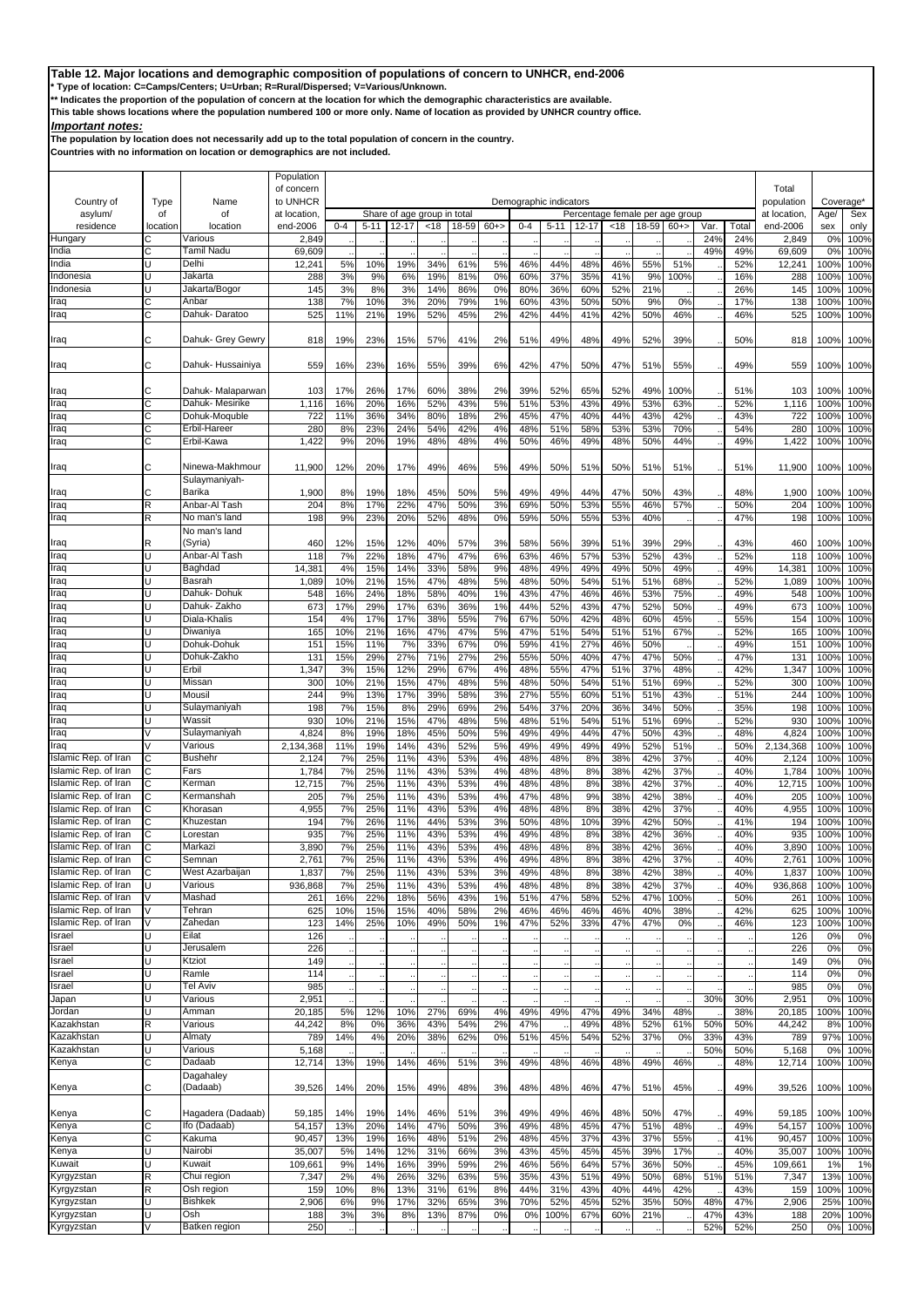**\* Type of location: C=Camps/Centers; U=Urban; R=Rural/Dispersed; V=Various/Unknown.**

**\*\* Indicates the proportion of the population of concern at the location for which the demographic characteristics are available.** 

**This table shows locations where the population numbered 100 or more only. Name of location as provided by UNHCR country office.**

## *Important notes:*

**The population by location does not necessarily add up to the total population of concern in the country.**

|                          |                |                                  | Population             |            |            |            |                             |            |            |             |                        |            |            |                                 |            |            |            |                     |                        |              |
|--------------------------|----------------|----------------------------------|------------------------|------------|------------|------------|-----------------------------|------------|------------|-------------|------------------------|------------|------------|---------------------------------|------------|------------|------------|---------------------|------------------------|--------------|
| Country of               | Type           | Name                             | of concern<br>to UNHCR |            |            |            |                             |            |            |             | Demographic indicators |            |            |                                 |            |            |            | Total<br>population | Coverage <sup>*</sup>  |              |
| asylum/                  | οf             | of                               | at location            |            |            |            | Share of age group in total |            |            |             |                        |            |            | Percentage female per age group |            |            |            | at location.        | Age/                   | Sex          |
| residence                | location       | location                         | end-2006               | $0 - 4$    | $5 - 11$   | $12 - 17$  | <18                         | 18-59      | $60 + >$   | $0 - 4$     | $5 - 11$               | $12 - 17$  | $<$ 18     | 18-59                           | $60+$      | Var.       | Total      | end-2006            | sex                    | only         |
| Kyrgyzstan               |                | Djalalabat region                | 380                    |            |            |            |                             |            |            |             |                        |            |            |                                 |            | 55%        | 55%        | 380                 | 0 <sup>9</sup>         | 100%         |
| Kyrgyzstan<br>Kyrgyzstan |                | lssyk-Kul region<br>Talas region | 350<br>220             |            |            |            |                             |            |            |             |                        |            |            |                                 |            | 54%<br>59% | 54%<br>59% | 350<br>220          | 0%<br>0 <sup>9</sup>   | 100%<br>100% |
| .ebanon                  |                | Various                          | 3,414                  | 7%         | 8%         | 7%         | 22%                         | 76%        | 1%         | 51%         | 46%                    | 43%        | 47%        | 25%                             | 45%        |            | 30%        | 3,414               | 100%                   | 100%         |
| .ebanon                  |                | Various                          | 750,000                |            |            |            |                             |            |            |             |                        |            |            |                                 |            |            |            | 750,000             | 0 <sup>9</sup>         | 0%           |
| .iberia                  | Ć              | Banjor                           | 717                    | 6%         | 21%        | 24%        | 52%                         | 47%        | 1%         | 30%         | 51%                    | 50%        | 48%        | 56%                             | 20%        |            | 51%        | 717                 | 100%                   | 100%         |
| iberia                   | Ć              | Saclepea                         | 890                    | 18%        | 19%        | 19%        | 55%                         | 38%        | 6%         | 39%         | 59%                    | 48%        | 49%        | 51%                             | 40%        |            | 49%        | 890                 | 100%                   | 100%         |
| .iberia<br>iberia        | C<br>C         | Samukai<br>Voa                   | 930<br>1,850           | 18%<br>12% | 16%<br>18% | 14%<br>20% | 48%<br>50%                  | 51%<br>47% | 2%<br>3%   | 44%<br>46%  | 54%<br>39%             | 55%<br>44% | 51%<br>43% | 38%<br>42%                      | 53%<br>46% |            | 44%<br>43% | 930<br>1,850        | 100%<br>100%           | 100%<br>100% |
| iberia                   | R              | Bomi                             | 30,530                 |            |            |            |                             |            |            |             |                        |            |            |                                 |            | 52%        | 52%        | 30,530              | 0 <sup>9</sup>         | 100%         |
| .iberia                  | R              | Bong                             | 39,202                 |            |            |            |                             |            |            |             |                        |            |            |                                 |            | 51%        | 51%        | 39,202              | 0 <sup>9</sup>         | 100%         |
| .iberia                  | R              | Gbarpolu                         | 34,531                 |            |            |            |                             |            |            |             |                        |            |            |                                 |            | 49%        | 49%        | 34,531              | 0%                     | 100%         |
| .iberia                  | R              | Grand Bassa                      | 5,017                  |            |            |            |                             |            |            |             |                        |            |            |                                 |            | 49%        | 49%        | 5,017               | 0%                     | 100%         |
| .iberia                  | R              | <b>Grand Cape Mount</b>          | 16,974                 |            |            |            |                             |            |            |             |                        |            |            |                                 |            | 51%        | 51%        | 16,974              | 0%                     | 100%         |
| .iberia                  | R              | Grand Gedeh                      | 10,492                 | 3%         | 3%         | 4%         | 9%                          | 89%        | 2%         | 46%         | 53%                    | 53%        | 51%        | 51%                             | 39%        | 45%        | 49%        | 10,492              | 71%                    | 100%         |
| .iberia                  | R              | Grand Kru                        | 238                    |            |            |            |                             |            |            |             |                        |            |            |                                 |            | 45%        | 45%        | 238                 | 0%                     | 100%         |
| iberia                   | R              | Lofa                             | 181,908                |            |            |            |                             |            |            |             |                        |            |            |                                 |            | 50%        | 50%        | 181,908             | 0%                     | 100%         |
| .iberia                  | R              | Margibi                          | 2,151                  |            |            |            |                             |            |            |             |                        |            |            |                                 |            | 50%        | 50%        | 2,151               | 0%                     | 100%         |
| iberia<br>.iberia        | R<br>R         | Maryland<br>Montserrado          | 3,366<br>3,235         | 15%        | 20%        | 18%        | 53%                         | 43%        | 4%         | 37%         | 54%                    | 39%        | 44%        | 45%                             | 69%        | 40%<br>51% | 41%<br>51% | 3,366<br>3,235      | 11%<br>0%              | 100%<br>100% |
| .iberia                  | R              | Nimba                            | 12,341                 | 4%         | 6%         | 10%        | 19%                         | 78%        | 3%         | 52%         | 53%                    | 43%        | 48%        | 50%                             | 48%        | 50%        | 50%        | 12,341              | 31%                    | 100%         |
| .iberia                  | R              | River Cess                       | 3,995                  |            |            |            |                             |            |            |             |                        |            |            |                                 |            | 52%        | 52%        | 3,995               | 0 <sup>9</sup>         | 100%         |
| .iberia                  | R              | River Gee                        | 1,526                  |            |            |            |                             |            |            |             |                        |            |            |                                 |            | 50%        | 50%        | 1,526               | 0%                     | 100%         |
| iberia                   | R              | Sinoe                            | 3,929                  |            |            |            |                             |            |            |             |                        |            |            |                                 |            | 41%        | 41%        | 3,929               | 0 <sup>9</sup>         | 100%         |
| .iberia<br>.iberia       | U              | Monrovia<br>Montserrado          | 202<br>7,862           | 6%         | 10%        | 15%        | 32%                         | 68%        | 0%         | 54%         | 45%                    | 65%        | 56%        | 15%                             |            | 52%        | 28%<br>52% | 202<br>7,862        | 100%<br>0%             | 100%<br>100% |
| Libyan Arab              |                |                                  |                        |            |            |            |                             |            |            |             |                        |            |            |                                 |            |            |            |                     |                        |              |
| Jamahiriya               |                | Tripoli                          | 4,754                  | 3%         | 9%         | 11%        | 23%                         | 73%        | 4%         | 40%         | 48%                    | 48%        | 47%        | 36%                             | 33%        |            | 38%        | 4,754               | 100%                   | 100%         |
| Malawi                   | C              | Dzaleka                          | 4,950                  | 17%        | 25%        | 13%        | 55%                         | 44%        | 1%         | 48%         | 51%                    | 45%        | 48%        | 45%                             | 47%        |            | 47%        | 4,950               | 100%                   | 100%         |
| Malawi                   | C              | Luwani                           | 2,800                  | 21%        | 14%        | 11%        | 46%                         | 54%        | 0%         | 53%         | 50%                    | 45%        | 50%        | 32%                             | 50%        |            | 41%        | 2,800               | 100%                   | 100%         |
| Malawi<br>Malaysia       | п<br>п         | Lilongwe<br>Kuala Lumpur         | 1,438<br>46,356        | 9%<br>8%   | 21%<br>4%  | 8%<br>8%   | 37%<br>20%                  | 62%<br>79% | 0%<br>1%   | 46%<br>50%  | 50%<br>47%             | 48%<br>44% | 49%<br>47% | 36%<br>21%                      | 67%<br>32% |            | 41%<br>26% | 1,438<br>46,356     | 100%<br>100%           | 100%<br>100% |
| Malaysia                 |                | Sabah                            | 61,314                 |            |            |            |                             |            |            |             |                        |            |            |                                 |            |            |            | 61,314              | 0 <sup>9</sup>         | 0%           |
| Mali                     | U              | Bamako                           | 6,245                  | 8%         | 11%        | 9%         | 28%                         | 70%        | 1%         | 46%         | 50%                    | 50%        | 49%        | 32%                             | 44%        |            | 37%        | 6,245               | 100%                   | 100%         |
| Mali                     |                | Kayes                            | 6,165                  | 19%        | 22%        | 27%        | 67%                         | 29%        | 4%         | 70%         | 54%                    | 26%        | 47%        | 32%                             | 42%        |            | 43%        | 6,165               | 100%                   | 100%         |
|                          |                | Nouakchott/Nouadhi               |                        |            |            |            |                             |            |            |             |                        |            |            |                                 |            |            |            |                     |                        |              |
| Mauritania<br>Mauritania |                | bou<br>Various                   | 861<br>29,500          | 8%         | 7%         | 5%         | 20%                         | 78%        | 2%         | 51%         | 52%                    | 38%        | 48%        | 29%                             | 45%        | 52%        | 33%<br>52% | 861<br>29,500       | 100%<br>0 <sup>9</sup> | 100%<br>100% |
| Mexico                   | R              | Mexico City                      | 877                    | 0%         | 0%         | 4%         | 4%                          | 29%        | 68%        |             |                        | 100%       | 100%       | 80%                             | 5%         |            | 31%        | 877                 | 100%                   | 100%         |
| Mexico                   | U              | Mexico City                      | 2,578                  | 0%         | 0%         | 10%        | 10%                         | 85%        | 5%         |             | 0%                     | 41%        | 40%        | 42%                             | 72%        |            | 43%        | 2,578               | 100%                   | 100%         |
| Moldova                  | С              | Chisinau                         | 239                    | 3%         | 8%         | 4%         | 15%                         | 83%        | 3%         | 71%         | 42%                    | 56%        | 51%        | 16%                             | 50%        |            | 22%        | 239                 | 100%                   | 100%         |
| Moldova                  |                | Various                          | 1,706                  |            |            |            |                             |            |            |             |                        |            |            |                                 |            | 50%        | 50%        | 1,706               | 0 <sup>9</sup>         | 100%         |
| Montenegro<br>Montenegro | C<br>C         | Bar<br>Berane                    | 618<br>660             | 3%<br>7%   | 11%<br>17% | 13%<br>12% | 28%<br>35%                  | 57%<br>53% | 15%<br>12% | 62%<br>37%  | 56%<br>45%             | 37%<br>45% | 48%<br>43% | 50%<br>48%                      | 62%<br>64% |            | 51%<br>48% | 618<br>660          | 100%<br>100%           | 100%<br>100% |
| Montenegro               | Ć              | Budva                            | 205                    | 2%         | 13%        | 11%        | 25%                         | 54%        | 20%        | 75%         | 46%                    | 41%        | 46%        | 49%                             | 52%        |            | 49%        | 205                 | 100%                   | 100%         |
| Montenegro               | Ć              | Herceg Novi                      | 100                    | 0%         | 5%         | 8%         | 13%                         | 77%        | 10%        |             | 20%                    | 38%        | 31%        | 40%                             | 70%        |            | 42%        | 100                 | 100%                   | 100%         |
| Montenegro               | C              | Nikšić                           | 115                    | 0%         | 7%         | 10%        | 17%                         | 56%        | 27%        |             | 50%                    | 42%        | 45%        | 45%                             | 68%        |            | 51%        | 115                 | 100%                   | 100%         |
| Montenegro               | C              | Plav                             | 116                    | 1%         | 15%        | 16%        | 31%                         | 58%        | 11%        | 0%          | 53%                    | 56%        | 53%        | 52%                             | 69%        |            | 54%        | 116                 | 100%                   | 100%         |
| Montenegro<br>Montenegro | C<br>C         | Podgorica<br>Tivat               | 1,828<br>256           | 18%<br>6%  | 25%<br>18% | 15%<br>13% | 59%<br>37%                  | 39%<br>51% | 2%<br>12%  | 47%<br>20%  | 49%<br>51%             | 46%<br>31% | 47%<br>39% | 50%<br>59%                      | 49%<br>68% |            | 49%<br>53% | 1,828<br>256        | 100%<br>100%           | 100%<br>100% |
| Montenegro               | C              | Ulcini                           | 142                    | 6%         | 18%        | 11%        | 35%                         | 59%        | 6%         | 75%         | 35%                    | 63%        | 50%        | 45%                             | 50%        |            | 47%        | 142                 | 100%                   | 100%         |
| Montenegro               | V              | Andrijevica                      | 477                    | 1%         | 15%        | 14%        | 30%                         | 52%        | 19%        | 0%          | 51%                    | 46%        | 47%        | 52%                             | 56%        |            | 52%        | 477                 | 100%                   | 100%         |
| Montenegro               |                | Bar                              | 2,351                  | 3%         | 11%        | 11%        | 26%                         | 56%        | 19%        | 46%         | 48%                    | 49%        | 48%        | 53%                             | 56%        |            | 52%        | 2,351               | 100%                   | 100%         |
| Montenegro               | V              | Berane                           | 1,743                  | 4%         | 17%        | 12%        | 33%                         | 53%        | 14%        | 42%         | 60%                    | 47%        | 53%        | 56%                             | 60%        |            | 55%        | 1,743               | 100%                   | 100%         |
| Montenegro<br>Montenegro | V              | <b>Bijelo Polje</b><br>Budva     | 474<br>904             | 1%<br>2%   | 18%<br>9%  | 15%<br>9%  | 34%<br>20%                  | 56%<br>64% | 10%<br>16% | 83%<br>35%  | 41%<br>41%             | 51%<br>48% | 47%<br>44% | 59%<br>52%                      | 51%<br>59% |            | 54%<br>52% | 474<br>904          | 100%<br>100%           | 100%<br>100% |
| Montenegro               | V              | Danilovgrad                      | 489                    | 2%         | 8%         | 15%        | 26%                         | 54%        | 21%        | 30%         | 41%                    | 46%        | 43%        | 55%                             | 61%        | $\cdot$    | 53%        | 489                 | 100%                   | 100%         |
| Montenegro               | V              | Herceg Novi                      | 1,423                  | 1%         | 5%         | 7%         | 13%                         | 65%        | 23%        | 57%         | 39%                    | 51%        | 47%        | 57%                             | 58%        |            | 56%        | 1,423               | 100%                   | 100%         |
| Montenegro               | V              | Herceg-Novi                      | 406                    | 3%         | 11%        | 11%        | 25%                         | 53%        | 22%        | 46%         | 43%                    | 57%        | 50%        | 58%                             | 60%        |            | 56%        | 406                 | 100%                   | 100%         |
| Montenegro               | V              | Kolašin<br>Kotor                 | 165                    | 0%         | 7%         | 9%         | 16%                         | 67%        | 16%        |             | 50%                    | 40%        | 44%        | 55%                             | 52%        |            | 53%        | 165                 | 100%                   | 100%         |
| Montenegro<br>Montenegro |                | Nikšić                           | 407<br>1,068           | 0%<br>3%   | 10%<br>16% | 8%<br>14%  | 19%<br>33%                  | 61%<br>58% | 20%<br>10% | 100%<br>50% | 50%<br>48%             | 38%<br>48% | 46%<br>48% | 49%<br>61%                      | 59%<br>63% |            | 51%<br>57% | 407<br>1,068        | 100%<br>100%           | 100%<br>100% |
| Montenegro               |                | Plav                             | 741                    | 2%         | 12%        | 10%        | 25%                         | 58%        | 17%        | 35%         | 38%                    | 49%        | 42%        | 56%                             | 53%        |            | 52%        | 741                 | 100%                   | 100%         |
| Montenegro               |                | Pljevlja                         | 271                    | 2%         | 8%         | 14%        | 24%                         | 61%        | 16%        | 20%         | 67%                    | 53%        | 55%        | 59%                             | 60%        |            | 58%        | 271                 | 100%                   | 100%         |
| Montenegro               | V              | Podgorica                        | 6,185                  | 6%         | 13%        | 12%        | 31%                         | 56%        | 13%        | 46%         | 48%                    | 45%        | 47%        | 54%                             | 59%        |            | 53%        | 6,185               | 100%                   | 100%         |
| Montenegro<br>Montenegro | V<br>V         | Rožaje<br>Tivat                  | 469<br>780             | 4%<br>1%   | 19%<br>9%  | 16%<br>11% | 39%<br>21%                  | 52%        | 9%<br>23%  | 45%<br>73%  | 42%                    | 57%<br>37% | 48%<br>44% | 53%                             | 52%<br>56% |            | 51%<br>52% | 469<br>780          | 100%<br>100%           | 100%<br>100% |
| Montenegro               | V              | Ulcinj                           | 382                    | 3%         | 12%        | 10%        | 25%                         | 56%<br>51% | 23%        | 62%         | 48%<br>37%             | 50%        | 45%        | 53%<br>54%                      | 57%        |            | 52%        | 382                 | 100%                   | 100%         |
| Mozambique               | C              | Maratane                         | 5,019                  | 23%        | 23%        | 11%        | 57%                         | 43%        | 0%         | 49%         | 47%                    | 48%        | 48%        | 40%                             | 68%        |            | 45%        | 5,019               | 100%                   | 100%         |
| Mozambique               | U              | Maputo                           | 1,297                  | 10%        | 20%        | 10%        | 40%                         | 59%        | 1%         | 58%         | 51%                    | 45%        | 51%        | 37%                             | 50%        |            | 43%        | 1,297               | 100%                   | 100%         |
| Mozambique               | $\overline{1}$ | Nampula                          | 268                    | 14%        | 13%        | 5%         | 32%                         | 67%        | 1%         | 43%         | 34%                    | 50%        | 41%        | 24%                             | 0%         |            | 29%        | 268                 | 100%                   | 100%         |
| Mozambique               | U              | Niassa                           | 142                    | 13%        | 27%        | 13%        | 53%                         | 47%        | 0%         | 33%         | 58%                    | 63%        | 53%        | 36%                             |            |            | 45%        | 142                 | 100%                   | 100%         |
| Myanmar<br>Namibia       | R<br>С         | Various<br>Osire                 | 669,500<br>6,486       | 14%<br>20% | 24%<br>20% | 17%<br>20% | 55%<br>60%                  | 41%<br>38% | 4%<br>1%   | 49%<br>49%  | 49%<br>49%             | 48%<br>49% | 49%<br>49% | 53%<br>43%                      | 50%<br>60% |            | 51%<br>47% | 669,500<br>6,486    | 100%<br>100%           | 100%<br>100% |
| Nepal                    | С              | Beldangi 1                       | 18,583                 | 9%         | 15%        | 14%        | 38%                         | 56%        | 6%         | 47%         | 48%                    | 50%        | 49%        | 49%                             | 46%        |            | 49%        | 18,583              | 100%                   | 100%         |
| Nepal                    | Ċ              | Beldangi 2                       | 22,722                 | 8%         | 14%        | 14%        | 35%                         | 58%        | 7%         | 47%         | 47%                    | 50%        | 48%        | 50%                             | 46%        |            | 49%        | 22,722              | 100%                   | 100%         |
|                          |                | Beldangi 2                       |                        |            |            |            |                             |            |            |             |                        |            |            |                                 |            |            |            |                     |                        |              |
| Nepal                    | С              | Extension                        | 11,692                 | 8%         | 15%        | 13%        | 36%                         | 58%        | 6%         | 50%         | 46%                    | 51%        | 49%        | 49%                             | 48%        |            | 49%        | 11,692              | 100%                   | 100%         |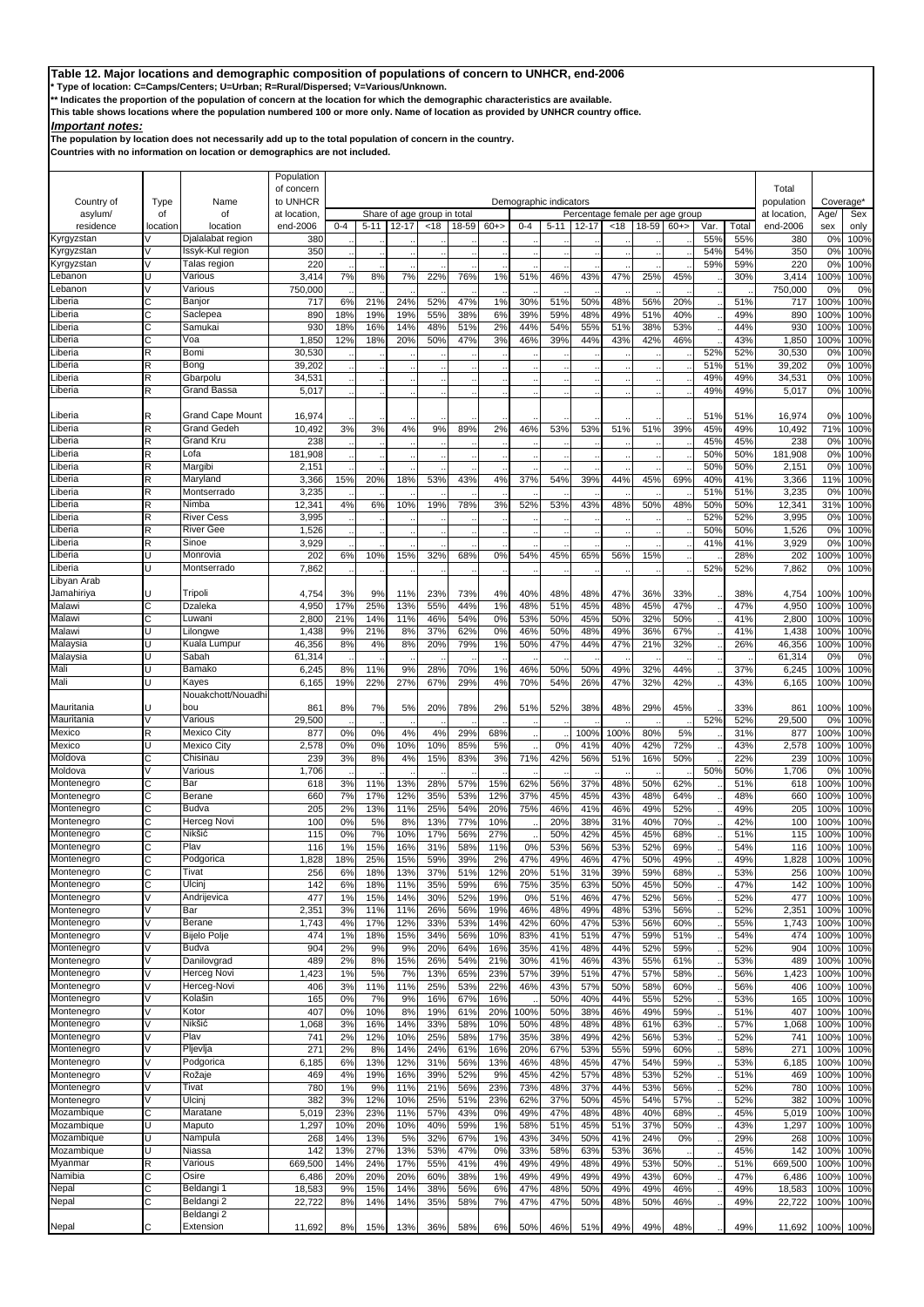**\* Type of location: C=Camps/Centers; U=Urban; R=Rural/Dispersed; V=Various/Unknown.**

**\*\* Indicates the proportion of the population of concern at the location for which the demographic characteristics are available.** 

**This table shows locations where the population numbered 100 or more only. Name of location as provided by UNHCR country office.**

## *Important notes:*

**The population by location does not necessarily add up to the total population of concern in the country.**

| Country of                 | Type     | Name                            | Population<br>of concern<br>to UNHCR |            |            |            |                             |            |          |            | Demographic indicators |                                 |            |                   |             |            |            | Total<br>population | Coverage*                        |              |
|----------------------------|----------|---------------------------------|--------------------------------------|------------|------------|------------|-----------------------------|------------|----------|------------|------------------------|---------------------------------|------------|-------------------|-------------|------------|------------|---------------------|----------------------------------|--------------|
| asylum/                    | of       | of                              | at location                          |            |            |            | Share of age group in total |            |          |            |                        | Percentage female per age group |            |                   |             |            |            | at location         | Age/                             | Sex          |
| residence                  | location | location                        | end-2006                             | $0 - 4$    | $5 - 11$   | $12 - 17$  | <18                         | 18-59      | $60+$    | $0 - 4$    | $5 - 11$               | 12-17                           | <18        | 18-59             | $60+$       | Var.       | Total      | end-2006            | sex                              | only         |
| Nepal                      | С        | Goldhap                         | 9,602                                | 6%         | 11%        | 13%        | 30%                         | 63%        | 7%       | 46%        | 49%                    | 49%                             | 48%        | 48%               | 46%         |            | 48%        | 9,602               | 100%                             | 100%         |
| Nepal<br>Nepal             | C<br>Ć   | Khudunabari<br>Sanischare       | 13,506<br>21,285                     | 5%<br>7%   | 12%<br>17% | 15%<br>13% | 32%<br>38%                  | 61%<br>56% | 7%<br>6% | 46%<br>45% | 50%<br>49%             | 51%<br>50%                      | 50%<br>48% | 50%<br>49%        | 42%<br>47%  |            | 50%<br>49% | 13,506<br>21,285    | 100 <sup>°</sup><br>100%         | 100%<br>100% |
|                            |          | <b>Tibetan Refugee</b>          |                                      |            |            |            |                             |            |          |            |                        |                                 |            |                   |             |            |            |                     |                                  |              |
| Nepal                      |          | <b>Transit Camp</b>             | 387                                  | 1%         | 13%        | 21%        | 35%                         | 64%        | 1%       | 60%        | 42%                    | 38%                             | 40%        | 22%               | 40%         |            | 28%        | 387                 | 100%                             | 100%         |
| Nepal                      | C        | Timai                           | 10,413                               | 6%         | 13%        | 13%        | 33%                         | 61%        | 7%       | 48%        | 49%                    | 47%                             | 48%        | 50%               | 45%         |            | 49%        | 10,413              | 100 <sup>°</sup>                 | 100%         |
| Nepal                      | U        | Kathmandu                       | 357                                  | 11%        | 7%         | 18%        | 36%                         | 63%        | 1%       | 54%        | 36%                    | 17%                             | 32%        | 24%               | 67%         |            | 27%        | 357                 | 100%                             | 100%         |
| Nepal<br>Nepal             |          | Eastern Region<br>Various       | 1,343<br>3,530,153                   |            |            |            |                             |            |          |            |                        |                                 |            |                   |             | 48%        | 48%        | 1,343<br>3,530,153  | 0 <sup>9</sup><br>0 <sup>9</sup> | 0%<br>1%     |
| Nicaragua                  | U        | Managua City                    | 208                                  | 0%         | 1%         | 1%         | 2%                          | 85%        | 13%      |            | 0%                     | 50%                             | 25%        | 69%               | 11%         |            | 61%        | 208                 | 100%                             | 100%         |
| Niger                      | R        | Goure                           | 122                                  | 8%         | 15%        | 20%        | 43%                         | 55%        | 2%       | 20%        | 56%                    | 64%                             | 53%        | 43%               | 50%         |            | 48%        | 122                 | 100%                             | 100%         |
| Niger                      |          | Niamey                          | 215                                  | 6%         | 10%        | 18%        | 34%                         | 66%        | 0%       | 54%        | 59%                    | 63%                             | 60%        | 33%               |             |            | 42%        | 215                 | 100%                             | 100%         |
| Nigeria                    |          | Oru Camp                        | 5,044                                | 9%         | 7%         | 15%        | 31%                         | 67%        | 2%       | 44%        | 66%                    | 44%                             | 49%        | 51%               | 61%         |            | 50%        | 5,044               | 100 <sup>°</sup>                 | 100%         |
| Nigeria                    | U        | Lagos                           | 4,400                                | 9%         | 5%         | 11%        | 25%                         | 75%        | 0%       | 49%        | 43%                    | 34%                             | 41%        | 33%               | 0%          |            | 35%        | 4,400               | 100%                             | 100%         |
| Pakistan                   | С        | Balochistan                     | 187,917                              |            |            |            |                             |            |          |            |                        |                                 |            |                   |             | 49%        | 49%        | 187,917             | 0%                               | 100%         |
| Pakistan                   | r.       | North-West-Frontier<br>Province | 845,628                              |            |            |            |                             |            |          |            |                        |                                 |            |                   |             | 50%        | 50%        | 845,628             | 0%                               | 100%         |
| Pakistan                   | C        | Punjab                          | 10.439                               |            |            |            |                             |            |          |            |                        |                                 |            |                   |             | 50%        | 50%        | 10,439              | 0 <sup>9</sup>                   | 100%         |
| Pakistan                   | U        | Islamabad                       | 965                                  | 4%         | 2%         | 21%        | 27%                         | <b>72%</b> | 1%       | 53%        | 52%                    | 49%                             | 50%        | 28%               | 40%         |            | 34%        | 965                 | 100%                             | 100%         |
| Pakistan                   |          | Various                         | 2,091                                | 13%        | 27%        | 15%        | 55%                         | 42%        | 3%       | 50%        | 48%                    | 46%                             | 48%        | 47%               | 32%         |            | 47%        | 2,091               | 100 <sup>°</sup>                 | 100%         |
| Panama                     | R        | Darien Centro                   | 388                                  | 21%        | 16%        | 17%        | 54%                         | 41%        | 4%       | 53%        | 55%                    | 53%                             | 53%        | 47%               | 41%         |            | 50%        | 388                 | 100%                             | 100%         |
| Panama                     | R        | Jaque                           | 323                                  | 16%        | 17%        | 17%        | 50%                         | 44%        | 7%       | 45%        | 56%                    | 56%                             | 53%        | 49%               | 33%         |            | 50%        | 323                 | 100 <sup>°</sup>                 | 100%         |
| Panama                     | R        | Puerto Obaldia                  | 12C                                  | 8%         | 21%        | 25%        | 53%                         | 45%        | 2%       | 56%        | 52%                    | 53%                             | 53%        | 46%               | 50%         |            | 50%        | 120                 | 100%                             | 100%         |
| Panama<br>Papua New Guinea | C        | Panama City<br>East Awin        | 14,690<br>2,677                      | 5%         | 3%         | 3%         | 11%                         | 76%        | 13%      | 41%        | 41%                    | 41%                             | 41%        | 36%               | 42%         | 45%<br>49% | 44%<br>49% | 14,690<br>2,677     | 8%<br>0 <sup>9</sup>             | 100%<br>100% |
| Papua New Guinea           | R        | Border area                     | 5,000                                |            |            |            |                             |            |          |            |                        |                                 |            |                   |             |            |            | 5,000               | 0%                               | 0%           |
| Papua New Guinea           |          | Various                         | 2,500                                |            |            |            |                             |            |          |            |                        |                                 |            |                   |             |            |            | 2,500               | 0%                               | 0%           |
| Peru                       |          | Various                         | 1,399                                | 1%         | 7%         | 7%         | 15%                         | 73%        | 12%      | 14%        | 42%                    | 40%                             | 39%        | 37%               | 28%         |            | 37%        | 1,399               | 100%                             | 100%         |
| Philippines                |          | Various                         | 451                                  | 0%         | 6%         | 3%         | 9%                          | 91%        | 0%       |            | 50%                    | 0%                              | 33%        | 3%                |             | 55%        | 51%        | 451                 | 8%                               | 100%         |
|                            |          |                                 |                                      |            |            |            |                             |            |          |            |                        |                                 |            |                   |             |            |            |                     |                                  |              |
| Poland                     |          | Bialystok-Budowlani             | 212                                  |            |            |            |                             |            |          |            |                        |                                 |            |                   |             |            |            | 212                 | 0%                               | 0%           |
| Poland                     | Ċ        | Bialystok-Iga                   | 290                                  |            |            |            |                             |            |          |            |                        |                                 |            |                   |             |            |            | 290                 | 0%                               | 0%           |
| Poland<br>Poland           | С<br>C   | Czerwony Bor<br>Jadwisin        | 250<br>209                           |            |            |            |                             |            |          |            |                        |                                 |            |                   |             |            |            | 250<br>209          | 0%<br>0%                         | 0%<br>0%     |
| Poland                     | С        | Legionowo                       | 110                                  |            |            |            |                             |            |          |            |                        |                                 |            |                   |             |            |            | 110                 | 0%                               | 0%           |
| Poland                     | Ć        | Leonow                          | 138                                  |            |            |            |                             |            |          |            |                        |                                 |            |                   |             |            |            | 138                 | 0%                               | 0%           |
| Poland                     | C        | Linin                           | 144                                  |            |            |            |                             |            |          |            |                        |                                 |            |                   |             |            |            | 144                 | 0%                               | 0%           |
| Poland                     | Ć        | Lomza                           | 230                                  |            |            |            |                             |            |          |            |                        |                                 |            |                   |             |            |            | 230                 | 0%                               | 0%           |
| Poland                     | Ċ        | Lublin                          | 161                                  |            |            |            |                             |            |          |            |                        |                                 |            |                   |             |            |            | 161                 | 0%                               | 0%           |
| Poland                     | C        | Lukow                           | 256                                  |            |            |            |                             |            |          |            |                        |                                 |            |                   |             |            |            | 256                 | 0%                               | 0%           |
| Poland<br>Poland           | Ć<br>C   | Moszna<br>Radom                 | 179<br>233                           |            |            |            |                             |            |          |            |                        |                                 |            |                   |             |            |            | 179<br>233          | 0%<br>0%                         | 0%<br>0%     |
| Poland                     | C        | Siekierki                       | 157                                  |            |            |            |                             |            |          |            |                        |                                 |            |                   |             |            |            | 157                 | 0%                               | 0%           |
| Poland                     | C        | Warsaw-Bielany                  | 444                                  |            |            |            |                             |            |          |            |                        |                                 |            |                   |             |            |            | 444                 | 0%                               | 0%           |
| Poland                     | C        | Warsaw-Ciolka                   | 193                                  |            |            |            |                             |            |          |            |                        |                                 |            |                   |             |            |            | 193                 | 0%                               | 0%           |
| Poland                     | r.       | Wolomin                         | 214                                  |            |            |            |                             |            |          |            |                        |                                 |            |                   |             |            |            | 214                 | 0%                               | 0%           |
| Rep. of Korea              |          | Seoul/Kyunggi                   | <b>710</b>                           | 2%         | 1%         | 0%         | 3%                          | 95%        | 2%       | 50%        | 25%                    |                                 | 45%        | 20%               | 73%         |            | 22%        | 710                 | 100%                             | 100%         |
| Romania                    |          | Bucharest                       | 311                                  | 2%         | 5%         | 8%         | 15%                         | 83%        | 2%       | 50%        | 41%                    | 38%                             | 40%        | 20%               | 40%         |            | 23%        | 311                 | 100%                             | 100%         |
| <b>Russian Federation</b>  |          | Various                         | 1,716                                |            |            |            |                             |            |          |            |                        |                                 |            |                   |             | 37%        | 37%        | 1,716               | 0%                               | 100%         |
| Rwanda                     | С        | Gihembe (Byumba)                | 17,732                               | 20%        | 24%        | 19%        | 62%                         | 34%        | 3%       | 51%        | 51%                    | 54%                             | 52%        | 61%               | 64%         |            | 55%        | 17,732              | 100%                             | 100%         |
| Rwanda                     | C        | Kigeme (Gikongoro)              | 2,083                                | 22%        | 21%        | 16%        | 58%                         | 40%        | 2%       | 49%        | 49%                    | 48%                             | 49%        | 54%               | 53%         |            | 51%        | 2,083               | 100%                             | 100%         |
| Rwanda                     | Ċ        | Kiziba (Kibuye)                 | 17,978                               | 20%        | 23%        | 19%        | 63%                         | 34%        | 4%       | 51%        | 50%                    | 53%                             | 51%        | 62%               | 55%         |            | 55%        | 17,978              | 100%                             | 100%         |
| Rwanda                     | С        | Nkamira (Gisenyi)               | 2,982                                | 22%        | 22%        | 18%        | 62%                         | 34%        | 4%       | 49%        | 54%                    | 57%                             | 53%        | 67%               | 62%         |            | 58%        | 2,982               | 100%                             | 100%         |
| Rwanda                     | С        | Nyabiheke<br>(Byumba)           | 5,058                                | 24%        | 23%        | 17%        | 64%                         | 34%        | 2%       | 52%        | 49%                    | 55%                             | 52%        | 65%               | 61%         |            | 57%        | 5,058               | 100%                             | 100%         |
|                            |          | Nyagatare                       |                                      |            |            |            |                             |            |          |            |                        |                                 |            |                   |             |            |            |                     |                                  |              |
| Rwanda<br>Rwanda           | C<br>R   | (Cyangugu)<br><b>Butare</b>     | 664<br>272                           | 25%<br>26% | 23%<br>23% | 18%<br>4%  | 66%<br>53%                  | 32%<br>46% | 3%<br>1% | 63%<br>38% | 51%<br>53%             | 54%<br>45%                      | 57%<br>45% | <b>72%</b><br>67% | 65%<br>50%  |            | 62%<br>56% | 664<br>272          | 100%<br>100%                     | 100%<br>100% |
| Rwanda                     | R        | Byumba                          | 108                                  | 23%        | 11%        | 8%         | 43%                         | 56%        | 1%       | 64%        | 33%                    | 56%                             | 54%        | 52%               | 100%        |            | 54%        | 108                 | 100%                             | 100%         |
| Rwanda                     | R        | Cyangugu                        | 672                                  | 28%        | 23%        | 11%        | 63%                         | 36%        | 2%       | 55%        | 46%                    | 51%                             | 51%        | 82%               | 42%         |            | 62%        | 672                 | 100%                             | 100%         |
| Rwanda                     | R        | Gikongoro                       | 299                                  | 30%        | 16%        | 8%         | 55%                         | 44%        | 1%       | 46%        | 53%                    | 64%                             | 51%        | 74%               | 67%         |            | 62%        | 299                 | 100%                             | 100%         |
| Rwanda                     | R        | Gisenyi                         | 1,636                                | 24%        | 16%        | 6%         | 46%                         | 53%        | 1%       | 47%        | 50%                    | 57%                             | 50%        | 66%               | 71%         |            | 58%        | 1,636               | 100%                             | 100%         |
| Rwanda                     | R        | Gitarama                        | 254                                  | 28%        | 14%        | 12%        | 54%                         | 44%        | 2%       | 58%        | 50%                    | 40%                             | 52%        | 70%               | 50%         |            | 60%        | 254                 | 100%                             | 100%         |
| Rwanda                     | R        | Kibungo                         | 199                                  | 25%        | 15%        | 12%        | 52%                         | 47%        | 1%       | 50%        | 50%                    | 63%                             | 53%        | 70%               | 100%        |            | 61%        | 199                 | 100%                             | 100%         |
| Rwanda<br>Rwanda           | R<br>R   | Kibuye<br>Kigali Ngali          | 1,079<br>370                         | 28%<br>32% | 17%<br>17% | 8%<br>6%   | 53%<br>56%                  | 45%<br>44% | 2%<br>1% | 54%<br>54% | 53%<br>52%             | 52%<br>58%                      | 54%<br>54% | 76%<br>78%        | 73%<br>100% |            | 64%<br>65% | 1,079<br>370        | 100 <sup>°</sup><br>100%         | 100%<br>100% |
| Rwanda                     | R        | Ruhengeri                       | 934                                  | 24%        | 13%        | 8%         | 45%                         | 55%        | 1%       | 49%        | 59%                    | 44%                             | 51%        | 72%               | 100%        |            | 63%        | 934                 | 100%                             | 100%         |
| Rwanda                     | Ū        | Kigali                          | 6,775                                | 15%        | 23%        | 18%        | 56%                         | 43%        | 1%       | 47%        | 47%                    | 50%                             | 48%        | 51%               | 59%         |            | 49%        | 6,775               | 43%                              | 43%          |
| Saudi Arabia               | п        | Jeddah                          | 263                                  | 9%         | 20%        | 18%        | 47%                         | 51%        | 3%       | 54%        | 40%                    | 60%                             | 50%        | 36%               | 29%         |            | 43%        | 263                 | 100%                             | 100%         |
| Saudi Arabia               | Ū        | Rafha                           | 132                                  | 10%        | 17%        | 11%        | 37%                         | 61%        | 2%       | 46%        | 50%                    | 64%                             | 53%        | 25%               | 67%         |            | 36%        | 132                 | 100%                             | 100%         |
| Saudi Arabia               | Ū        | Riyadh                          | 476                                  | 3%         | 20%        | 18%        | 42%                         | 55%        | 3%       | 50%        | 51%                    | 45%                             | 48%        | 37%               | 29%         |            | 41%        | 476                 | 100%                             | 100%         |
| Saudi Arabia               | Ū        | Various                         | 310,016                              |            |            |            |                             |            |          |            |                        |                                 |            |                   |             |            |            | 310,016             | 0%                               | 0%           |
| Senegal                    | C<br>С   | Bakel<br>Dagana                 | 1,820                                | 20%        | 25%        | 23%        | 67%<br>67%                  | 28%        | 5%<br>5% | 60%        | 53%                    | 68%                             | 60%<br>60% | 61%               | 60%         |            | 60%        | 1,820               | 100%                             | 100%         |
| Senegal<br>Senegal         | C        | Matam                           | 1,907<br>7,942                       | 20%<br>20% | 17%<br>24% | 30%<br>23% | 67%                         | 28%<br>28% | 5%       | 60%<br>60% | 52%<br>60%             | 65%<br>60%                      | 60%        | 59%<br>60%        | 60%<br>60%  |            | 60%<br>60% | 1,907<br>7,942      | 100%<br>100%                     | 100%<br>100% |
| Senegal                    | С        | Podor                           | 7,961                                | 20%        | 30%        | 17%        | 67%                         | 28%        | 5%       | 60%        | 59%                    | 61%                             | 60%        | 60%               | 60%         |            | 60%        | 7,961               | 100%                             | 100%         |
| Senegal                    | U        | Dakar                           | 3,595                                | 3%         | 4%         | 5%         | 12%                         | 87%        | 2%       | 40%        | 30%                    | 41%                             | 37%        | 28%               | 40%         |            | 29%        | 3,595               | 100%                             | 100%         |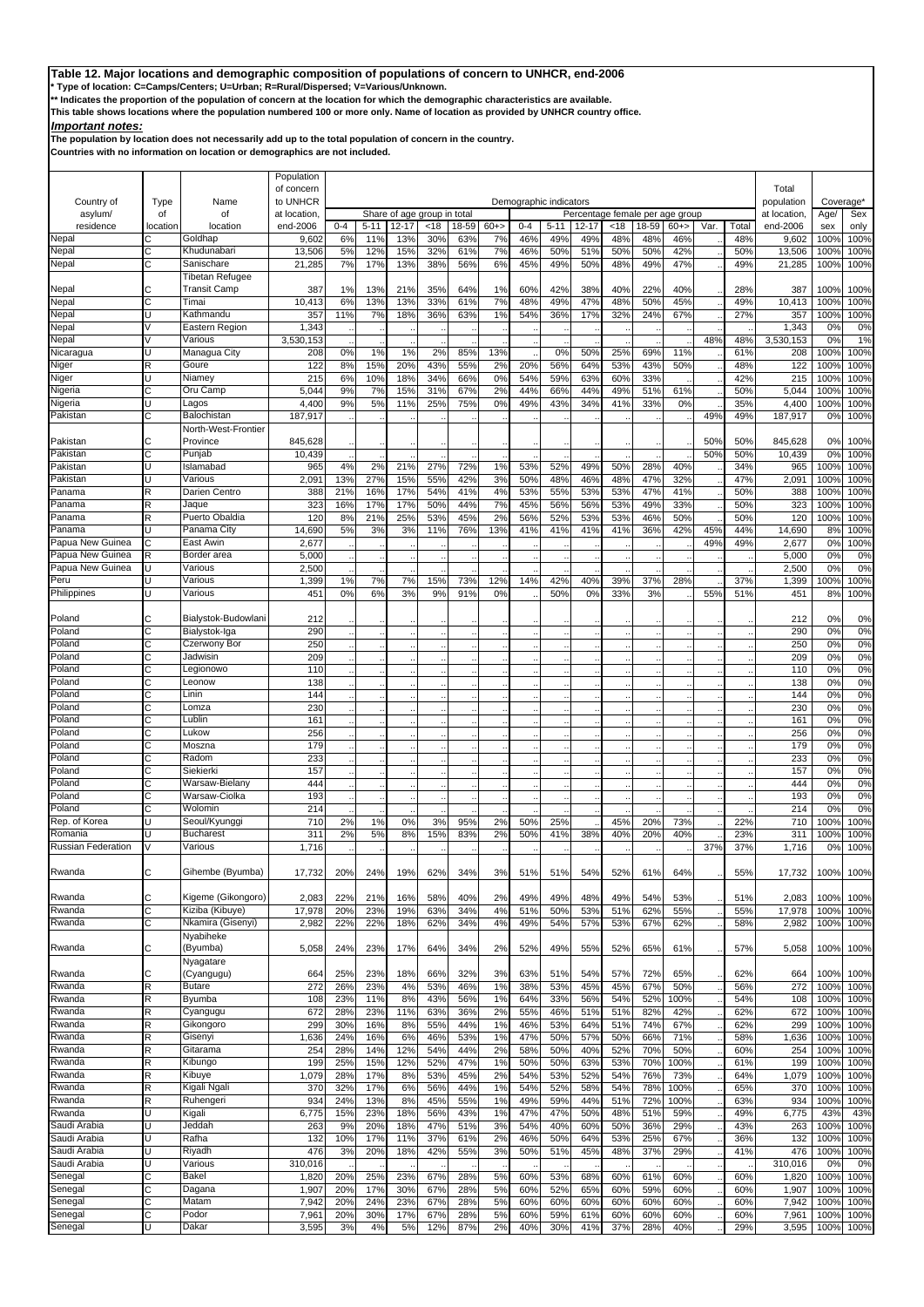**\* Type of location: C=Camps/Centers; U=Urban; R=Rural/Dispersed; V=Various/Unknown.**

**\*\* Indicates the proportion of the population of concern at the location for which the demographic characteristics are available.** 

**This table shows locations where the population numbered 100 or more only. Name of location as provided by UNHCR country office.**

# *Important notes:*

**The population by location does not necessarily add up to the total population of concern in the country.**

|                        |          |                            | Population      |         |          |           |                             |       |       |         |                        |                                 |     |       |       |            |            |                 |                       |              |
|------------------------|----------|----------------------------|-----------------|---------|----------|-----------|-----------------------------|-------|-------|---------|------------------------|---------------------------------|-----|-------|-------|------------|------------|-----------------|-----------------------|--------------|
|                        |          |                            | of concern      |         |          |           |                             |       |       |         |                        |                                 |     |       |       |            |            | Total           |                       |              |
| Country of             | Type     | Name                       | to UNHCR        |         |          |           |                             |       |       |         | Demographic indicators |                                 |     |       |       |            |            | population      | Coverage <sup>*</sup> |              |
| asylum/                | οf       | of                         | at location     |         |          |           | Share of age group in total |       |       |         |                        | Percentage female per age group |     |       |       |            |            | at location     | Age/                  | Sex          |
| residence              | location | location                   | end-2006        | $0 - 4$ | $5 - 11$ | $12 - 17$ | < 18                        | 18-59 | $60+$ | $0 - 4$ | $5 - 11$               | 12-17                           | <18 | 18-59 | $60+$ | Var.       | Total      | end-2006        | sex                   | only         |
|                        |          | Belgrade/West              |                 |         |          |           |                             |       |       |         |                        |                                 |     |       |       |            |            |                 |                       |              |
| Serbia                 | С        | Serbia                     | 5,221           | 1%      | 9%       | 10%       | 20%                         | 60%   | 20%   | 44%     | 48%                    | 49%                             | 48% | 48%   | 59%   |            | 50%        | 5,221           | 100%                  | 100%         |
|                        |          | Central/Southern           |                 |         |          |           |                             |       |       |         |                        |                                 |     |       |       |            |            |                 |                       |              |
| Serbia                 | С        | Serbia                     | 3,926           | 1%      | 10%      | 10%       | 21%                         | 60%   | 19%   | 41%     | 49%                    | 47%                             | 48% | 49%   | 56%   |            | 50%        | 3,926           | 100%                  | 100%         |
| Serbia                 | C        | Vojvodina                  | 1,041           | 1%      | 5%       | 8%        | 14%                         | 65%   | 21%   | 38%     | 41%                    | 42%                             | 41% | 46%   | 61%   |            | 48%        | 1,041           | 100%                  | 100%         |
|                        |          | Belgrade/West              |                 |         |          |           |                             |       |       |         |                        |                                 |     |       |       |            |            |                 |                       |              |
| Serbia                 | R        | Serbia                     | 32,160          | 1%      | 8%       | 10%       | 20%                         | 60%   | 20%   | 50%     | 50%                    | 49%                             | 49% | 48%   | 59%   |            | 50%        | 32,160          | 100%                  | 100%         |
|                        |          | Central/Southern           |                 |         |          |           |                             |       |       |         |                        |                                 |     |       |       |            |            |                 |                       |              |
| Serbia                 | R        | Serbia                     | 46,864          | 0%      | 11%      | 11%       | 22%                         | 60%   | 18%   | 54%     | 49%                    | 49%                             | 49% | 49%   | 54%   |            | 50%        | 46,864          | 100%                  | 100%         |
| Serbia                 | R        | Vojvodina                  | 29,610          | 1%      | 6%       | 8%        | 14%                         | 59%   | 27%   | 43%     | 49%                    | 49%                             | 48% | 45%   | 63%   |            | 50%        | 29,610          | 100%                  | 100%         |
| Serbia                 |          | Belgrade/West<br>Serbia    |                 |         |          |           |                             |       |       |         |                        |                                 |     |       |       |            |            |                 |                       |              |
|                        |          |                            | 84,831          | 1%      | 9%       | 10%       | 20%                         | 59%   | 20%   | 49%     | 48%                    | 48%                             | 48% | 49%   | 60%   |            | 51%        | 84,831          | 100%                  | 100%         |
| Serbia                 |          | Central/Southern<br>Serbia | 71,021          | 1%      | 11%      | 11%       | 23%                         | 60%   | 17%   | 47%     | 50%                    | 48%                             | 49% | 50%   | 56%   |            | 51%        | 71,021          | 100%                  | 100%         |
| Serbia                 | U        | Kosovo                     | 28,866          | 8%      | 14%      | 14%       | 35%                         | 54%   | 11%   | 46%     | 53%                    | 53%                             | 51% | 48%   | 51%   | 48%        | 48%        | 28,866          | 6%                    | 79%          |
| Serbia                 |          | Vojvodina                  | 30,481          | 1%      | 8%       | 9%        | 18%                         | 59%   | 23%   | 50%     | 48%                    | 47%                             | 48% | 47%   | 63%   |            | 51%        | 30,481          | 100%                  | 100%         |
| Serbia                 |          | Kosovo                     | 85,000          |         |          |           |                             |       |       |         |                        |                                 |     |       |       | 50%        | 50%        | 85,000          | 0 <sup>9</sup>        | 100%         |
| Sierra Leone           | C        | Bandajuma                  | 1,865           | 15%     | 24%      | 14%       | 54%                         | 43%   | 3%    | 52%     | 51%                    | 46%                             | 50% | 53%   | 47%   |            | 51%        | 1,865           | 100%                  | 100%         |
| Sierra Leone           | Ć        | Gerihun                    | 2,290           | 13%     | 27%      | 9%        | 50%                         | 47%   | 3%    | 50%     | 53%                    | 46%                             | 51% | 48%   | 52%   |            | 50%        | 2,290           | 100%                  | 100%         |
| Sierra Leone           |          | Gondama                    | 3,287           | 15%     | 26%      | 14%       | 54%                         | 43%   | 2%    | 48%     | 51%                    | 51%                             | 50% | 53%   | 38%   |            | 51%        | 3,287           | 100%                  | 100%         |
| Sierra Leone           | C        | Jembe                      | 2,578           | 9%      | 32%      | 11%       | 53%                         | 44%   | 3%    | 43%     | 51%                    | 57%                             | 51% | 46%   | 62%   |            | 49%        | 2,578           | 100%                  | 100%         |
| Sierra Leone           | С        | Jimmi Bagbo                | 1,838           | 14%     | 22%      | 20%       | 56%                         | 42%   | 2%    | 45%     | 49%                    | 48%                             | 47% | 52%   | 43%   |            | 49%        | 1,838           | 100%                  | 100%         |
| Sierra Leone           | C        | Largo                      | 3,788           | 15%     | 25%      | 12%       | 52%                         | 44%   | 4%    | 49%     | 51%                    | 49%                             | 50% | 58%   | 65%   |            | 54%        | 3,788           | 100%                  | 100%         |
| Sierra Leone           | C        | Taiama                     | 3,204           | 15%     | 25%      | 14%       | 55%                         | 43%   | 2%    | 51%     | 50%                    | 42%                             | 48% | 48%   | 57%   |            | 48%        | 3,204           | 100%                  | 100%         |
| Sierra Leone           | C        | Tobanda                    | 2,846           | 15%     | 24%      | 13%       | 52%                         | 46%   | 3%    | 51%     | 54%                    | 49%                             | 52% | 56%   | 49%   |            | 54%        | 2,846           | 100%                  | 100%         |
| Sierra Leone           | п        | Bo                         | 773             | 9%      | 20%      | 23%       | 53%                         | 46%   | 1%    | 47%     | 51%                    | 50%                             | 50% | 53%   | 0%    |            | 51%        | 773             | 100%                  | 100%         |
| Sierra Leone           |          | Freetown                   | 2,821           | 7%      | 15%      | 18%       | 40%                         | 58%   | 2%    | 50%     | 49%                    | 50%                             | 50% | 47%   | 55%   |            | 48%        | 2,821           | 100%                  | 100%         |
| Sierra Leone           | п        | Kenema                     | 2,303           | 7%      | 17%      | 24%       | 48%                         | 49%   | 3%    | 56%     | 51%                    | 54%                             | 53% | 52%   | 34%   |            | 52%        | 2,303           | 100%                  | 100%         |
| Slovakia               | Ć        | Gabcikovo                  | 135             |         |          |           |                             |       |       |         |                        |                                 |     |       |       |            |            | 135             | 0%                    | 0%           |
| Slovenia               | Ć        | Ljubljana                  | 506             |         |          |           |                             |       |       |         |                        |                                 |     |       |       | 19%        | 19%        | 506             | 0%                    | 100%         |
| Slovenia               |          | Various                    | 4,090           |         |          |           |                             |       |       |         |                        |                                 |     |       |       |            |            | 4,090           | 0%                    | 0%           |
| Somalia                | R        | Hargeisa                   | 1,265           |         |          |           |                             |       |       |         |                        |                                 |     |       |       |            |            | 1,265           | 0%                    | 0%           |
| Somalia                | H        | Hargeisa                   | 1,546           | 8%      | 3%       | 3%        | 14%                         | 84%   | 2%    | 45%     | 49%                    | 50%                             | 47% | 37%   | 8%    | 56%        | 38%        | 1,546           | 98%                   | 100%         |
|                        |          |                            |                 |         |          |           |                             |       |       |         |                        |                                 |     |       |       |            |            |                 |                       |              |
| Somalia                | U        | North-East Somalia         | 70,785          | 18%     | 8%       | 3%        | 29%                         | 70%   | 1%    | 53%     | 48%                    | 45%                             | 51% | 33%   | 50%   |            | 38%        | 70,785          | 1%                    | 1%           |
|                        |          |                            |                 |         |          |           |                             |       |       |         |                        |                                 |     |       |       |            |            |                 |                       |              |
| Somalia                |          | North-West Somalia         | 40,000          |         |          |           |                             |       |       |         |                        |                                 |     |       |       |            |            | 40,000          | 0%                    | 0%           |
| Somalia                |          | Mogadishu                  | 250,000         |         |          |           |                             |       |       |         |                        |                                 |     |       |       |            |            | 250,000         | 0%                    | 0%           |
|                        |          | South-Center               |                 |         |          |           |                             |       |       |         |                        |                                 |     |       |       |            |            |                 |                       |              |
| Somalia                |          | Somalia                    | 40,000          |         |          |           |                             |       |       |         |                        |                                 |     |       |       |            |            | 40,000          | 0%                    | 0%           |
| South Africa           | U        | Various                    | 166,193         |         |          |           |                             |       |       |         |                        |                                 |     |       |       | 14%        | 14%        | 166,193         | 0%                    | 79%          |
| Sri Lanka              |          | Colombo                    | 2,703           | 10%     | 15%      | 8%        | 33%                         | 64%   | 3%    | 61%     | 58%                    | 40%                             | 54% | 38%   | 44%   | 51%        | 50%        | 2,703           | 11%                   | 100%         |
| Sri Lanka              | V        | Ampara                     | 55,623          |         |          |           |                             |       |       |         |                        |                                 |     |       |       | 51%        | 51%        | 55,623          | 0%                    | 100%         |
| Sri Lanka<br>Sri Lanka |          | Anuradhapura               | 12,217          |         |          |           |                             |       |       |         |                        |                                 |     |       |       | 51%        | 51%        | 12,217          | 0%                    | 100%         |
|                        |          | Batticaloa                 | 90,000          |         |          |           |                             |       |       |         |                        |                                 |     |       |       | 51%        | 51%        | 90,000          | 0%                    | 100%         |
| Sri Lanka<br>Sri Lanka |          | Gampaha<br>Jaffna          | 2,272           |         |          |           |                             |       |       |         |                        |                                 |     |       |       | 51%        | 51%        | 2,272           | 0%                    | 100%         |
| Sri Lanka              |          |                            | 106,602         |         |          |           |                             |       |       |         |                        |                                 |     |       |       | 51%        | 51%        | 106,602         | 0%                    | 100%         |
| Sri Lanka              |          | Kilinochchi<br>Kurunegala  | 57,326          |         |          |           |                             |       |       |         |                        |                                 |     |       |       | 51%        | 51%        | 57,326          | 0%                    | 100%<br>100% |
| Sri Lanka              |          | Mannar                     | 3,608<br>30,601 | 14%     | 14%      | 14%       | 43%                         | 29%   | 29%   | 0%      | 100%                   | 0%                              | 33% | 100%  | 0%    | 51%<br>51% | 51%<br>51% | 3,608<br>30,601 | 0%<br>0%              | 100%         |
| Sri Lanka              | V        | Mullaitivu                 | 80,916          |         |          |           |                             |       |       |         |                        |                                 |     |       |       | 51%        | 51%        | 80,916          | 0%                    | 100%         |
| Sri Lanka              |          | Polonnaruwa                | 2,777           |         |          |           |                             |       |       |         |                        |                                 |     |       |       | 51%        | 51%        | 2,777           | 0%                    | 100%         |
| Sri Lanka              | V        | Puttalam                   | 62,428          |         |          |           |                             |       |       |         |                        |                                 |     |       |       | 51%        | 51%        | 62,428          | 0%                    | 100%         |
| Sri Lanka              | V        | Trincomalee                | 8,016           |         |          |           |                             |       |       |         |                        |                                 |     |       |       | 51%        | 51%        | 8,016           | 0%                    | 100%         |
| Sri Lanka              |          | Various                    | 5,124           |         |          |           |                             |       |       |         |                        |                                 |     |       |       | 51%        | 51%        | 5,124           | 0%                    | 100%         |
| Sri Lanka              | V        | Vavuniya                   | 39,029          | 17%     | 8%       | 17%       | 42%                         | 42%   | 17%   | 0%      | 100%                   | 50%                             | 40% | 80%   | 50%   | 51%        | 51%        | 39,029          | 0%                    | 100%         |
| Sudan                  | С        | Abuda                      | 3,929           | 11%     | 15%      | 13%       | 39%                         | 53%   | 9%    | 47%     | 55%                    | 55%                             | 53% | 48%   | 40%   |            | 49%        | 3,929           | 100%                  | 100%         |
| Sudan                  | С        | Fau 5                      | 1,391           | 11%     | 5%       | 4%        | 20%                         | 76%   | 4%    | 55%     | 58%                    | 59%                             | 57% | 54%   | 63%   |            | 55%        | 1,391           | 100%                  | 100%         |
| Sudan                  | С        | Girba                      | 8,996           | 9%      | 15%      | 13%       | 37%                         | 60%   | 3%    | 51%     | 51%                    | 51%                             | 51% | 50%   | 55%   |            | 50%        | 8,996           | 100%                  | 100%         |
| Sudan                  | С        | Kilo 26                    | 11,423          | 9%      | 14%      | 12%       | 36%                         | 59%   | 6%    | 50%     | 48%                    | 47%                             | 48% | 49%   | 42%   |            | 48%        | 11,423          | 100%                  | 100%         |
| Sudan                  | C        | Mukjar                     | 234             |         |          |           |                             |       |       |         |                        |                                 |     |       |       | 50%        | 50%        | 234             | 0%                    | 100%         |
| Sudan                  | C        | Pibor                      | 581             |         |          |           |                             |       |       |         |                        |                                 |     |       |       | 41%        | 41%        | 581             | 0%                    | 100%         |
| Sudan                  | С        | Pochalla                   | 6,800           |         |          |           |                             |       |       |         |                        |                                 |     |       |       | 50%        | 50%        | 6,800           | 0%                    | 100%         |
|                        |          |                            |                 |         |          |           |                             |       |       |         |                        |                                 |     |       |       |            |            |                 |                       |              |
| Sudan                  | С        | Shagrabs 1, 2 & 3          | 21,999          | 15%     | 16%      | 13%       | 44%                         | 50%   | 7%    | 48%     | 55%                    | 55%                             | 52% | 47%   | 50%   |            | 49%        | 21,999          | 100%                  | 100%         |
|                        |          |                            |                 |         |          |           |                             |       |       |         |                        |                                 |     |       |       |            |            |                 |                       |              |
| Sudan                  | С        | Suki (Awad El Seid)        | 127             | 6%      | 35%      | 30%       | 71%                         | 21%   | 8%    | 50%     | 48%                    | 47%                             | 48% | 52%   | 60%   |            | 50%        | 127             | 100%                  | 100%         |
|                        |          | Suki (Awad El Seid,        |                 |         |          |           |                             |       |       |         |                        |                                 |     |       |       |            |            |                 |                       |              |
|                        |          | Fath El Rahman,            |                 |         |          |           |                             |       |       |         |                        |                                 |     |       |       |            |            |                 |                       |              |
| Sudan                  | C        | Kilo 7)                    | 2,964           | 6%      | 34%      | 29%       | 70%                         | 21%   | 9%    | 51%     | 47%                    | 47%                             | 47% | 53%   | 60%   |            | 50%        | 2,964           | 100%                  | 100%         |
| Sudan                  | C        | Um Gargur                  | 9,845           | 12%     | 10%      | 8%        | 30%                         | 53%   | 18%   | 47%     | 48%                    | 48%                             | 47% | 51%   | 50%   |            | 50%        | 9,845           | 100%                  | 100%         |
| Sudan                  | C        | Um Shalaya                 | 3,539           |         |          |           |                             |       |       |         |                        |                                 |     |       |       | 50%        | 50%        | 3,539           | 0%                    | 100%         |
| Sudan                  | C        | Various                    | 430,237         |         |          |           |                             |       |       |         |                        |                                 |     |       |       | 50%        | 50%        | 430,237         | 0%                    | 100%         |
| Sudan                  | С        | Wad Sherife                | 33,371          | 6%      | 20%      | 17%       | 42%                         | 49%   | 9%    | 48%     | 55%                    | 55%                             | 54% | 54%   | 51%   |            | 54%        | 33,371          | 100%                  | 100%         |
| Sudan                  | R        | Abu Rakham area            | 2,500           |         |          |           |                             |       |       |         |                        |                                 |     |       |       | 50%        | 50%        | 2,500           | 0%                    | 100%         |
| Sudan                  | R        | Bor                        | 3,153           |         |          |           |                             |       |       |         |                        |                                 |     |       |       | 50%        | 50%        | 3,153           | 0%                    | 100%         |
| Sudan                  | R        | Juba                       | 2,100           |         |          |           |                             |       |       |         |                        |                                 |     |       |       | 50%        | 50%        | 2,100           | 0%                    | 100%         |
| Sudan                  | R        | Karkora                    | 3,000           |         |          |           |                             |       |       |         |                        |                                 |     |       |       | 50%        | 50%        | 3,000           | 0%                    | 100%         |
| Sudan                  | R        | ∟affa-Gulsa                | 9,500           |         |          |           |                             |       |       |         |                        |                                 |     |       |       | 50%        | 50%        | 9,500           | 0%                    | 100%         |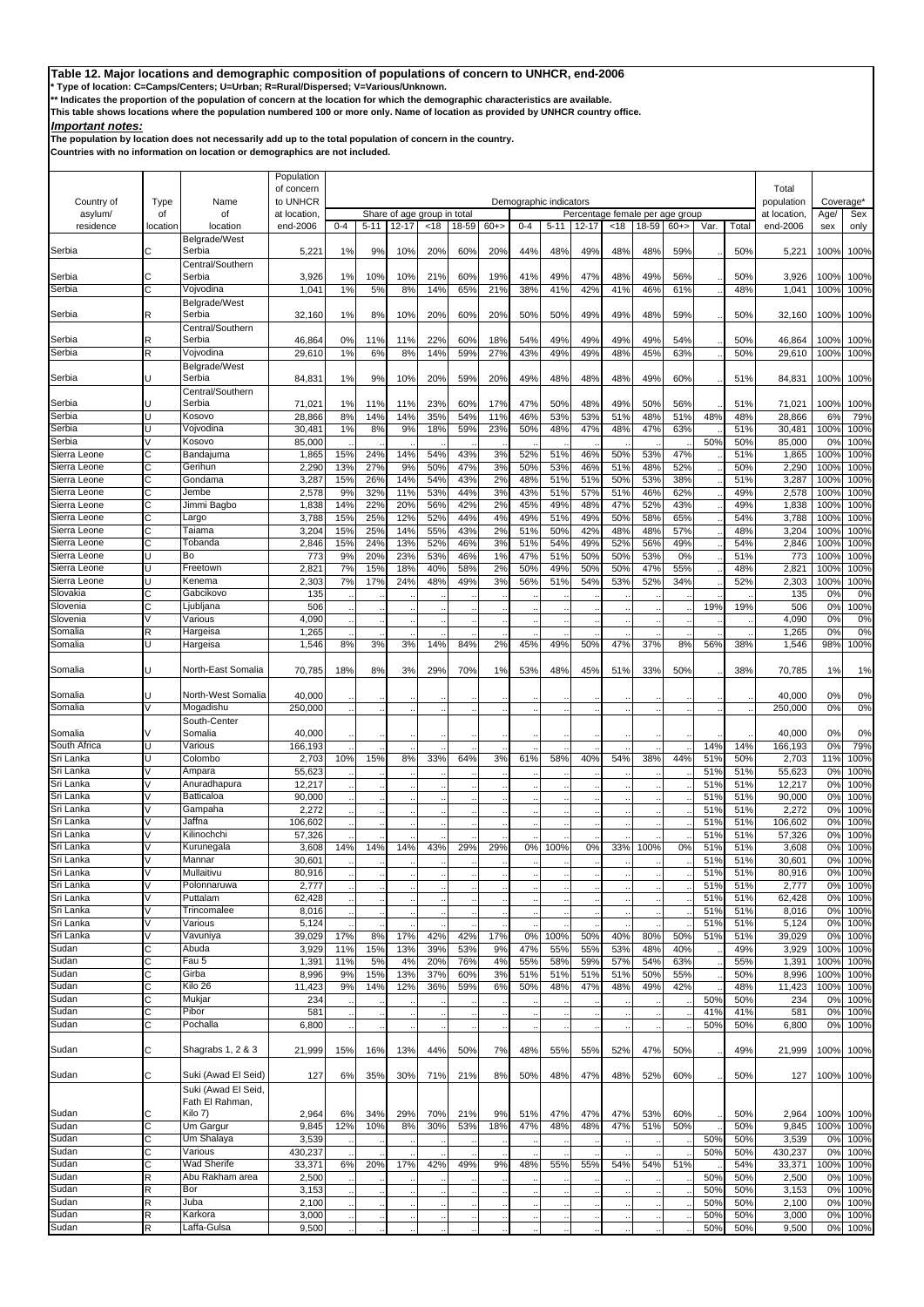**\* Type of location: C=Camps/Centers; U=Urban; R=Rural/Dispersed; V=Various/Unknown.**

**\*\* Indicates the proportion of the population of concern at the location for which the demographic characteristics are available.** 

**This table shows locations where the population numbered 100 or more only. Name of location as provided by UNHCR country office.**

## *Important notes:*

**The population by location does not necessarily add up to the total population of concern in the country.**

|                                |               |                            | Population               |            |            |            |                             |                   |          |            |                        |                                 |            |            |             |             |              |                  |                          |              |
|--------------------------------|---------------|----------------------------|--------------------------|------------|------------|------------|-----------------------------|-------------------|----------|------------|------------------------|---------------------------------|------------|------------|-------------|-------------|--------------|------------------|--------------------------|--------------|
|                                |               |                            | of concern               |            |            |            |                             |                   |          |            |                        |                                 |            |            |             |             |              | Total            |                          |              |
| Country of                     | Type          | Name                       | to UNHCR                 |            |            |            |                             |                   |          |            | Demographic indicators |                                 |            |            |             |             |              | population       | Coverage*                |              |
| asylum/                        | of            | of                         | at location.             |            |            |            | Share of age group in total |                   |          |            |                        | Percentage female per age group |            |            |             |             |              | at location.     | Age/                     | Sex          |
| residence<br>Sudan             | location<br>R | location<br>Jm Ali         | end-2006<br>400          | $0 - 4$    | $5 - 11$   | $12 - 17$  | < 18                        | 18-59             | $60+$    | $0 - 4$    | $5 - 11$               | $12 - 17$                       | <18        | 18-59      | $60+$       | Var.<br>50% | Total<br>50% | end-2006<br>400  | sex<br>0%                | only<br>100% |
| Sudan                          | R             | Um Sagata                  | 7,000                    |            |            |            |                             |                   |          |            |                        |                                 |            |            |             | 50%         | 50%          | 7,000            | 0%                       | 100%         |
| Sudan                          |               | Various                    | 122,363                  |            |            |            |                             |                   |          |            |                        |                                 |            |            |             | 50%         | 50%          | 122,363          | 0 <sup>9</sup>           | 100%         |
| Sudan                          | R             | Wad El Hileau              | 3,000                    |            |            |            |                             |                   |          |            |                        |                                 |            |            |             | 50%         | 50%          | 3,000            | 0%                       | 100%         |
| Sudan                          | R             | Yei                        | 184                      |            |            |            |                             |                   |          |            |                        |                                 |            |            |             | 50%         | 50%          | 184              | 0%                       | 100%         |
| Sudan<br>Sudan                 | п<br>п        | Gedarif<br>Juba            | 2,500<br>437             |            |            |            |                             |                   |          |            |                        |                                 |            |            |             | 50%<br>75%  | 50%<br>75%   | 2,500<br>437     | 0%<br>0 <sup>9</sup>     | 100%<br>100% |
| Sudan                          | п             | Kassala                    | 6,000                    |            |            |            |                             |                   |          |            |                        |                                 |            |            |             | 50%         | 50%          | 6,000            | 0 <sup>9</sup>           | 100%         |
| Sudan                          | п             | Malakal                    | 109                      |            |            |            |                             |                   |          |            |                        |                                 |            |            |             | 4%          | 4%           | 109              | 0%                       | 100%         |
| Sudan                          |               | Port Sudan                 | 5,500                    |            |            |            |                             |                   |          |            |                        |                                 |            |            |             | 50%         | 50%          | 5,500            | 0%                       | 100%         |
| Sudan                          | п             | Various                    | 910,949                  |            |            |            |                             |                   |          |            |                        |                                 |            |            |             | 50%         | 50%          | 910,949          | 0 <sup>9</sup>           | 100%         |
| Sudan                          |               | Various                    | 109                      |            |            |            |                             |                   |          |            |                        |                                 |            |            |             | 50%         | 50%          | 109              | 0 <sup>9</sup>           | 100%         |
| Swaziland<br>Switzerland       |               | Various<br>Various         | 917<br>48,523            | 11%        | 13%        | 17%        | 40%                         | 60%               | 0%       | 50%        | 48%                    | 43%                             | 46%        | 38%        |             | 46%         | 41%<br>46%   | 917<br>48,523    | 100%<br>0%               | 100%<br>100% |
| Syrian Arab Rep.               | U             | Damascus                   | 49,647                   | 9%         | 15%        | 14%        | 38%                         | 58%               | 4%       | 48%        | 49%                    | 48%                             | 48%        | 45%        | 48%         |             | 46%          | 49,647           | 100%                     | 100%         |
| Tajikistan                     |               | Dushanbe                   | 773                      | 0%         | 0%         | 25%        | 25%                         | 75%               | 0%       |            |                        | 67%                             | 67%        | 22%        |             | 49%         | 49%          | 773              | 2%                       | 100%         |
| Tajikistan                     |               | Various                    | 33C                      | 5%         | 16%        | 19%        | 40%                         | 55%               | 5%       | 33%        | 30%                    | 75%                             | 52%        | 65%        | 0%          | 47%         | 53%          | 330              | 19%                      | 28%          |
| <b>TfYR Macedonia</b>          | U             | Skopje                     | 1,790                    | 13%        | 21%        | 15%        | 49%                         | 48%               | 3%       | 49%        | 50%                    | 49%                             | 50%        | 49%        | 57%         |             | 50%          | 1,790            | 100%                     | 100%         |
| Thailand                       | Ć             | Ban Mae Surin              | 3,649                    | 13%        | 19%        | 16%        | 48%                         | 49%               | 4%       | 50%        | 48%                    | 54%                             | 50%        | 48%        | 40%         |             | 49%          | 3,649            | 100%                     | 100%         |
| Thailand<br>Thailand           | Ć             | Ban Mai Nai Soi<br>Bangkok | 17,766                   | 17%        | 18%        | 14%        | 49%                         | 47%               | 5%       | 47%        | 51%                    | 51%                             | 50%        | 49%        | 49%         |             | 49%          | 17,766           | 100%                     | 100%         |
| Thailand                       | C<br>C        | Don Yang                   | 4,064<br>3,700           | 4%<br>15%  | 5%<br>19%  | 5%<br>18%  | 13%<br>52%                  | 86%<br>44%        | 1%<br>4% | 47%<br>48% | 45%<br>49%             | 50%<br>48%                      | 47%<br>49% | 34%<br>54% | 30%<br>51%  |             | 36%<br>51%   | 4,064<br>3,700   | 100 <sup>°</sup><br>100% | 100%<br>100% |
| Thailand                       | С             | Kanchanaburi               | 252                      | 7%         | 13%        | 14%        | 34%                         | 65%               | 1%       | 47%        | 61%                    | 43%                             | 51%        | 44%        | 50%         |             | 46%          | 252              | 100%                     | 100%         |
|                                |               | Mae La                     |                          |            |            |            |                             |                   |          |            |                        |                                 |            |            |             |             |              |                  |                          |              |
| Thailand                       | С             | (Thasongyang)              | 46,148                   | 14%        | 19%        | 15%        | 48%                         | 48%               | 4%       | 49%        | 48%                    | 49%                             | 49%        | 49%        | 54%         |             | 49%          | 46,148           | 100%                     | 100%         |
| Thailand                       | C             | Mae La Oon                 | 14,366                   | 15%        | 19%        | 17%        | 50%                         | 46%               | 4%       | 48%        | 47%                    | 48%                             | 48%        | 48%        | 49%         |             | 48%          | 14,366           | 100%                     | 100%         |
|                                |               | Mae Ra Ma Luang            |                          |            |            |            |                             |                   |          |            |                        |                                 |            |            |             |             |              |                  |                          |              |
| Thailand<br>Thailand           | C             | (Sob Moei)<br>Mai Nai Soi  | 12,840<br>1,868          | 14%<br>12% | 20%<br>11% | 17%<br>13% | 51%<br>35%                  | 45%<br>61%        | 4%<br>4% | 50%<br>53% | 48%<br>50%             | 48%<br>45%                      | 49%<br>49% | 50%<br>38% | 48%<br>59%  |             | 49%<br>43%   | 12,840<br>1,868  | 100%<br>100%             | 100%<br>100% |
| Thailand                       | C             | Nu Po (Umphang)            | 13,131                   | 14%        | 17%        | 16%        | 47%                         | 50%               | 3%       | 50%        | 49%                    | 49%                             | 49%        | 48%        | 54%         |             | 49%          | 13,131           | 100%                     | 100%         |
| Thailand                       | Ć             | Tak                        | 4,397                    | 7%         | 15%        | 13%        | 35%                         | 63%               | 2%       | 50%        | 45%                    | 47%                             | 47%        | 44%        | 51%         |             | 45%          | 4,397            | 100%                     | 100%         |
| Thailand                       | С             | Tham Hin                   | 7,767                    | 16%        | 19%        | 17%        | 51%                         | 44%               | 4%       | 48%        | 50%                    | 51%                             | 50%        | 51%        | 53%         |             | 50%          | 7,767            | 100%                     | 100%         |
|                                |               | Um Pium (Pob               |                          |            |            |            |                             |                   |          |            |                        |                                 |            |            |             |             |              |                  |                          |              |
| Thailand                       | C             | Phra)                      | 19,464                   | 13%        | 17%        | 16%        | 46%                         | 51%               | 3%       | 48%        | 50%                    | 47%                             | 48%        | 49%        | 55%         |             | 49%          | 19,464           | 100%                     | 100%         |
| Thailand<br><b>Timor-Leste</b> | п<br>R        | Bangkok<br>Aileu           | 2,417<br>24 <sup>′</sup> | 9%         | 14%        | 10%        | 33%                         | 65%               | 2%       | 46%        | 47%                    | 48%                             | 47%        | 39%        | 43%         |             | 41%          | 2,417<br>241     | 100%<br>0 <sup>9</sup>   | 100%         |
| <b>Timor-Leste</b>             | R             | Ainaro                     | 3,572                    |            |            |            |                             |                   |          |            |                        |                                 |            |            |             |             |              | 3,572            | 0%                       | 0%<br>0%     |
| <b>Timor-Leste</b>             | R             | Ambeno                     | 2,010                    |            |            |            |                             |                   |          |            |                        |                                 |            |            |             |             |              | 2,010            | 0%                       | 0%           |
| Timor-Leste                    | R             | Baucau                     | 32,139                   |            |            |            |                             |                   |          |            |                        |                                 |            |            |             |             |              | 32,139           | 0%                       | 0%           |
| Timor-Leste                    | R             | Bobonaro                   | 15,233                   |            |            |            |                             |                   |          |            |                        |                                 |            |            |             |             |              | 15,233           | 0%                       | 0%           |
| Timor-Leste                    | R             | Covalima                   | 6,478                    |            |            |            |                             |                   |          |            |                        |                                 |            |            |             |             |              | 6,478            | 0%                       | 0%           |
| Timor-Leste<br>Timor-Leste     | R<br>R        | Ermera<br>Lautem           | 7,591<br>11,588          |            |            |            |                             |                   |          |            |                        |                                 |            |            |             |             |              | 7,591<br>11,588  | 0%<br>0%                 | 0%<br>0%     |
| Timor-Leste                    | R             | Liquica                    | 1,527                    |            |            |            |                             |                   |          |            |                        |                                 |            |            |             |             |              | 1,527            | 0%                       | 0%           |
| Timor-Leste                    | R             | Manatuto                   | 9,194                    |            |            |            |                             |                   |          |            |                        |                                 |            |            |             |             |              | 9,194            | 0%                       | 0%           |
| Timor-Leste                    | R             | Manu Fahi                  | 2,861                    |            |            |            |                             |                   |          |            |                        |                                 |            |            |             |             |              | 2,861            | 0%                       | 0%           |
| Timor-Leste                    | R             | Viaueaue                   | 8,416                    |            |            |            |                             |                   |          |            |                        |                                 |            |            |             |             |              | 8,416            | 0%                       | 0%           |
| <b>Timor-Leste</b>             |               | Dili                       | 66,109                   | 0%         | 0%         | 0%         | 0%                          | 100%              | 0%       |            |                        |                                 |            | 17%        |             |             | 17%          | 66,109           | 0%                       | 0%           |
| Togo                           | R<br>R        | Bassar<br>Dankpen          | 1,000<br>1,000           |            |            |            |                             |                   |          |            |                        |                                 |            |            |             |             |              | 1,000<br>1,000   | 0%<br>0%                 | 0%<br>0%     |
| Гоgo<br>Togo                   | R             | Sotoboua                   | 3,000                    |            |            |            |                             |                   |          |            |                        |                                 |            |            |             |             |              | 3,000            | 0%                       | 0%           |
| Togo                           | Ū             | Atakpame                   | 3,000                    |            |            |            |                             |                   |          |            |                        |                                 |            |            |             |             |              | 3,000            | 0%                       | 0%           |
| Togo                           | Ū             | Golfe                      | 734                      | 18%        | 33%        | 13%        | 64%                         | 32%               | 4%       | 43%        | 71%                    | 66%                             | 62%        | 24%        | 89%         |             | 51%          | 734              | 100%                     | 100%         |
| Togo                           | U             | Lacs                       | 1,383                    | 18%        | 20%        | 11%        | 49%                         | 47%               | 4%       | 55%        | 50%                    | 53%                             | 53%        | 53%        | 82%         |             | 54%          | 1,383            | 100%                     | 100%         |
| Togo                           | Ū             | Lome                       | 1,770                    | 10%        | 11%        | 13%        | 34%                         | 65%               | 1%       | 51%        | 49%                    | 49%                             | 49%        | 37%        | 50%         |             | 42%          | 1,770            | 100%                     | 100%         |
| Tunisia<br>Turkey              | п<br>п        | Tunis<br>Afyon             | 150<br>197               | 4%<br>4%   | 3%<br>10%  | 1%<br>7%   | 9%<br>20%                   | 83%<br>79%        | 8%<br>1% | 33%<br>86% | 20%<br>47%             | 50%<br>79%                      | 31%<br>65% | 22%<br>37% | 50%<br>100% |             | 25%<br>43%   | 150<br>197       | 100%<br>100%             | 100%<br>100% |
| Turkey                         | U             | Aksaray                    | 208                      | 9%         | 11%        | 12%        | 32%                         | 65%               | 3%       | 50%        | 52%                    | 60%                             | 55%        | 39%        | 43%         |             | 44%          | 208              | 100%                     | 100%         |
| Turkey                         | Ū             | Ankara                     | 619                      | 6%         | 12%        | 14%        | 32%                         | 68%               | 1%       | 26%        | 54%                    | 38%                             | 42%        | 39%        | 20%         |             | 39%          | 619              | 100%                     | 100%         |
| Turkey                         | Ū             | Burdur                     | 121                      | 3%         | 11%        | 12%        | 26%                         | <b>74%</b>        | 0%       | 50%        | 62%                    | 73%                             | 66%        | 35%        |             |             | 43%          | 121              | 100%                     | 100%         |
| Turkey                         | п             | Cankiri                    | 110                      | 13%        | 8%         | 12%        | 33%                         | 65%               | 2%       | 14%        | 22%                    | 31%                             | 22%        | 40%        | 50%         |             | 35%          | 110              | 100%                     | 100%         |
| Turkey                         | Ū             | Eskisehir                  | 347                      | 5%         | 10%        | 13%        | 29%                         | 69%               | 3%       | 42%        | 59%                    | 33%                             | 43%        | 46%        | 22%         |             | 45%          | 347              | 100%                     | 100%         |
| Turkey<br>Turkey               | п             | Gaziantep                  | 171<br>184               | 9%<br>6%   | 13%<br>9%  | 14%        | 36%<br>24%                  | 63%               | 1%<br>1% | 27%        | 57%<br>44%             | 38%<br>67%                      | 42%        | 36%        | 100%        |             | 39%          | 171<br>184       | 100%                     | 100%<br>100% |
| Turkey                         | Ū             | Isparta<br>Istanbul        | 2,305                    | 7%         | 12%        | 10%<br>11% | 30%                         | 75%<br>66%        | 3%       | 36%<br>46% | 46%                    | 48%                             | 51%<br>47% | 30%<br>45% | 0%<br>52%   |             | 35%<br>46%   | 2,305            | 100%<br>100%             | 100%         |
| Turkey                         |               | Kastamonu                  | 153                      | 5%         | 14%        | 12%        | 30%                         | 67%               | 3%       | 29%        | 43%                    | 44%                             | 41%        | 42%        | 100%        |             | 43%          | 153              | 100%                     | 100%         |
| Turkey                         | Ū             | Kayseri                    | 787                      | 5%         | 12%        | 11%        | 28%                         | 69%               | 3%       | 41%        | 48%                    | 46%                             | 46%        | 48%        | 41%         |             | 47%          | 787              | 100%                     | 100%         |
| Turkey                         | Ū             | Kirsehir                   | 106                      | 7%         | 8%         | 15%        | 29%                         | 69%               | 2%       | 57%        | 63%                    | 44%                             | 52%        | 38%        | 0%          |             | 42%          | 106              | 100%                     | 100%         |
| Turkey                         | Ū             | Konya                      | 725                      | 7%         | 10%        | 8%         | 25%                         | 74%               | 1%       | 46%        | 49%                    | 60%                             | 52%        | 40%        | 25%         |             | 43%          | 725              | 100%                     | 100%         |
| Turkey                         | U<br>Ū        | Nevsehir                   | 647                      | 6%         | 12%        | 13%        | 30%                         | 68%               | 2%       | 53%        | 42%                    | 48%                             | 46%        | 48%        | 46%         |             | 47%          | 647              | 100%                     | 100%         |
| Turkey<br>Turkey               | п             | Nigde<br>Van               | 151<br>847               | 5%<br>3%   | 9%<br>8%   | 9%<br>10%  | 24%<br>21%                  | <b>74%</b><br>78% | 3%<br>1% | 50%<br>54% | 50%<br>43%             | 21%<br>38%                      | 39%<br>42% | 46%<br>26% | 50%<br>50%  |             | 44%<br>30%   | 151<br>847       | 100%<br>100%             | 100%<br>100% |
| Turkey                         | Ū             | Various                    | 338                      | 4%         | 12%        | 10%        | 26%                         | 71%               | 3%       | 46%        | 55%                    | 53%                             | 53%        | 44%        | 56%         |             | 46%          | 338              | 100%                     | 100%         |
| Turkey                         | V             | Various                    | 321                      | 18%        | 15%        | 15%        | 48%                         | 51%               | 1%       | 48%        | 54%                    | 53%                             | 52%        | 44%        | 33%         | 60%         | 48%          | 321              | 95%                      | 100%         |
| Turkmenistan                   | R             | Mary                       | 620                      | 11%        | 20%        | 15%        | 47%                         | 48%               | 6%       | 51%        | 54%                    | 52%                             | 53%        | 46%        | 46%         |             | 49%          | 620              | 100%                     | 100%         |
| Jganda                         | C             | Adjumani                   | 54,051                   | 16%        | 22%        | 16%        | 54%                         | 43%               | 3%       | 49%        | 50%                    | 48%                             | 49%        | 52%        | 64%         |             | 51%          | 54,051           | 100%                     | 100%         |
| Jganda                         | C             | Ikafe                      | 9,952                    | 25%        | 23%        | 16%        | 64%                         | 34%               | 2%       | 50%        | 52%                    | 41%                             | 48%        | 54%        | 61%         |             | 50%          | 9,952            | 100%                     | 100%         |
| Jganda<br>Uganda               | С<br>C        | Imvepi<br>Kiryandongo      | 23,331<br>14,715         | 14%<br>18% | 23%<br>22% | 26%<br>15% | 63%<br>55%                  | 36%<br>40%        | 1%<br>5% | 47%<br>50% | 47%<br>49%             | 36%<br>45%                      | 43%<br>48% | 47%<br>52% | 66%<br>62%  |             | 44%<br>50%   | 23,331<br>14,715 | 100%<br>100%             | 100%         |
|                                |               |                            |                          |            |            |            |                             |                   |          |            |                        |                                 |            |            |             |             |              |                  |                          | 100%         |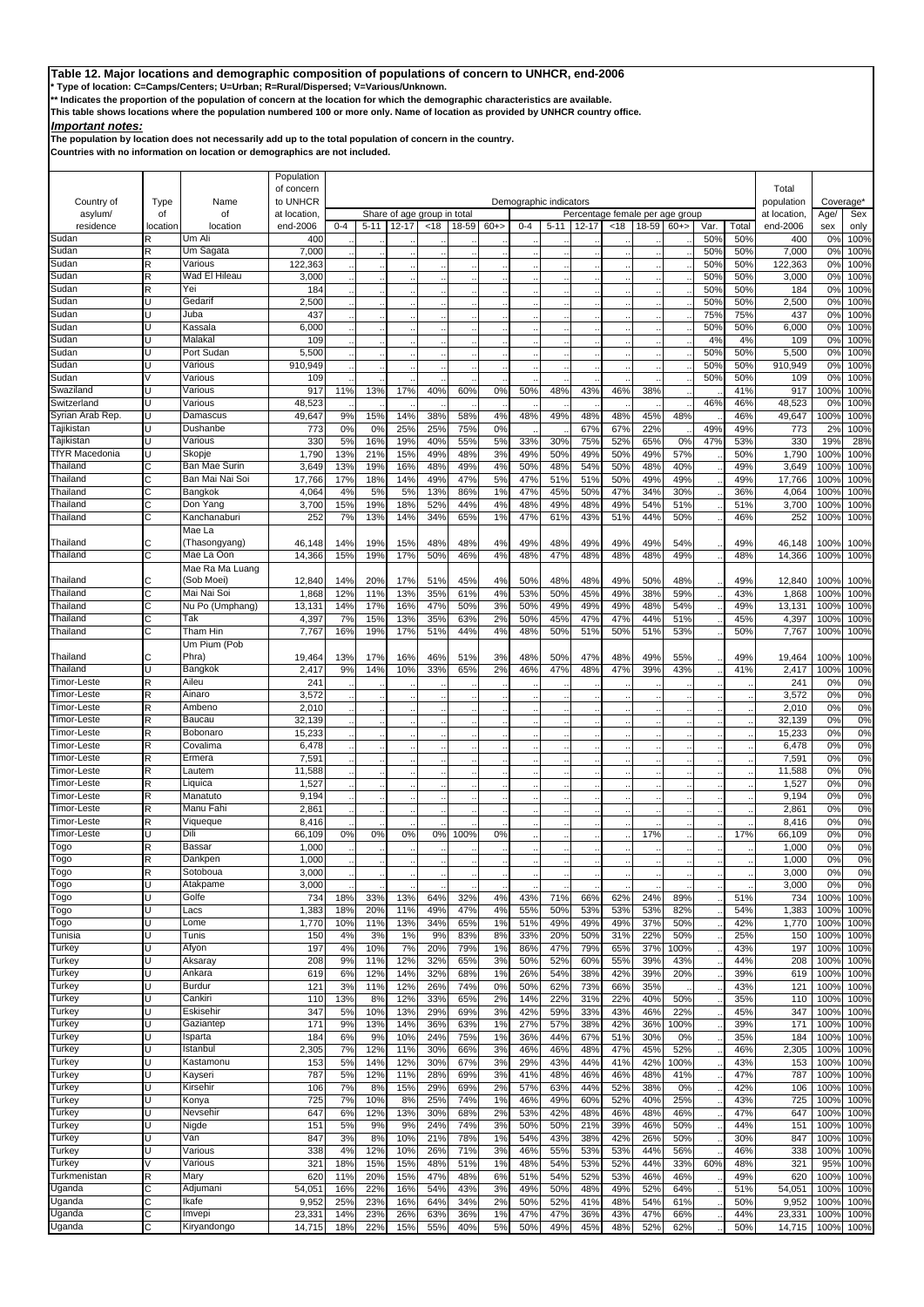**\* Type of location: C=Camps/Centers; U=Urban; R=Rural/Dispersed; V=Various/Unknown.**

**\*\* Indicates the proportion of the population of concern at the location for which the demographic characteristics are available.** 

**This table shows locations where the population numbered 100 or more only. Name of location as provided by UNHCR country office.**

## *Important notes:*

**The population by location does not necessarily add up to the total population of concern in the country.**

|                            |            |                               | Population             |            |            |            |                             |            |          |            |                        |                                 |                      |            |            |      |            |                           |                          |              |
|----------------------------|------------|-------------------------------|------------------------|------------|------------|------------|-----------------------------|------------|----------|------------|------------------------|---------------------------------|----------------------|------------|------------|------|------------|---------------------------|--------------------------|--------------|
| Country of                 |            | Name                          | of concern<br>to UNHCR |            |            |            |                             |            |          |            |                        |                                 |                      |            |            |      |            | Total                     |                          |              |
| asylum/                    | Type<br>οf | of                            | at location            |            |            |            | Share of age group in total |            |          |            | Demographic indicators | Percentage female per age group |                      |            |            |      |            | population<br>at location | Coverage*<br>Age/        | Sex          |
| residence                  | location   | location                      | end-2006               | $0 - 4$    | $5 - 11$   | $12 - 17$  | < 18                        | 18-59      | $60+$    | $0 - 4$    | $5 - 11$               | $12 - 17$                       | <18                  | 18-59      | $60+$      | Var. | Total      | end-2006                  | sex                      | only         |
| Uganda                     | С          | Kyaka II                      | 16,410                 | 17%        | 21%        | 17%        | 55%                         | 42%        | 3%       | 51%        | 50%                    | 47%                             | 49%                  | 50%        | 49%        |      | 50%        | 16,410                    | 100%                     | 100%         |
| Jganda<br>Jganda           | С<br>C     | Kyangwali<br>Madi-Okollo      | 19,132<br>8,052        | 20%<br>23% | 22%<br>23% | 16%<br>16% | 58%<br>62%                  | 39%<br>35% | 3%<br>3% | 49%<br>53% | 50%<br>49%             | 46%<br>42%                      | 49%<br>49%           | 50%<br>54% | 59%<br>58% |      | 50%<br>51% | 19,132<br>8,052           | 100%<br>100 <sup>°</sup> | 100%<br>100% |
| Uganda                     | C          | Nakivale                      | 25,692                 | 21%        | 18%        | 15%        | 54%                         | 44%        | 1%       | 50%        | 51%                    | 48%                             | 50%                  | 47%        | 46%        |      | 48%        | 25,692                    | 100 <sup>°</sup>         | 100%         |
| Jganda                     | C          | Oruchinga                     | 2,576                  | 19%        | 23%        | 12%        | 55%                         | 43%        | 2%       | 53%        | 49%                    | 49%                             | 50%                  | 50%        | 37%        |      | 50%        | 2,576                     | 100%                     | 100%         |
| Jganda                     | С          | Palorinya                     | 31,089                 | 17%        | 24%        | 16%        | 57%                         | 41%        | 2%       | 50%        | 49%                    | 47%                             | 49%                  | 56%        | 67%        |      | 52%        | 31,089                    | 100%                     | 100%         |
| Jganda<br>Jganda           | Ć<br>R     | Rhino Camp<br>Adjumani / Moyo | 18,493<br>40,000       | 15%        | 22%        | 21%        | 58%                         | 40%        | 1%       | 49%        | 50%                    | 46%                             | 48%                  | 50%        | 58%        |      | 49%        | 18,493<br>40,000          | 100%<br>0 <sup>9</sup>   | 100%<br>0%   |
| Jganda                     | R          | Apac                          | 115.000                |            |            |            |                             |            |          |            |                        |                                 | $\ddot{\phantom{0}}$ |            |            |      |            | 115,000                   | 0%                       | 0%           |
| Jganda                     | R          | Gulu                          | 438,765                |            |            |            |                             |            |          |            |                        |                                 |                      |            |            |      |            | 438,765                   | 0%                       | 0%           |
| Uganda                     | R          | Kitgum                        | 267,087                |            |            |            |                             |            |          |            |                        |                                 |                      |            |            |      |            | 267,087                   | 0%                       | 0%           |
| Jganda<br>Jganda           | R<br>R     | Lira<br>Masindi/ Hoima        | 343,733<br>66,000      |            |            |            |                             |            |          |            |                        |                                 |                      |            |            |      |            | 343,733<br>66,000         | 0%<br>0%                 | 0%<br>0%     |
| Jganda                     | R          | Pader                         | 279,589                |            |            |            |                             |            |          |            |                        |                                 |                      |            |            |      |            | 279,589                   | 0%                       | 0%           |
|                            |            | Soroti, Katakwi,              |                        |            |            |            |                             |            |          |            |                        |                                 |                      |            |            |      |            |                           |                          |              |
| Uganda                     | R          | Amuria                        | 36,000                 |            |            |            |                             |            |          |            |                        |                                 |                      |            |            |      |            | 36,000                    | 0%                       | 0%           |
| Uganda                     |            | Kampala                       | 4,646                  | 8%         | 4%         | 23%        | 36%                         | 63%        | 1%       | 49%        | 52%                    | 51%                             | 51%                  | 39%        | 73%        |      | 43%        | 4,646                     | 100%                     | 100%         |
| Jganda<br>Ukraine          | U          | Kampala<br>Various            | 49,677<br>4,298        | 0%         | 0%         | 3%         | 3%                          | 96%        | 1%       | 0%         |                        | 21%                             | 19%                  | 8%         | 63%        | 23%  | 21%        | 49,677<br>4,298           | 0 <sup>9</sup><br>15%    | 0%<br>100%   |
| Ukraine                    |            | Various                       | 69,992                 |            |            |            |                             |            |          |            |                        |                                 |                      |            |            |      |            | 69,992                    | 0%                       | 0%           |
|                            |            |                               |                        |            |            |            |                             |            |          |            |                        |                                 |                      |            |            |      |            |                           |                          |              |
| United Arab Emirates       | U          | Abu Dhabi                     | 206                    | 7%         | 9%         | 16%        | 32%                         | 64%        | 5%       | 43%        | 37%                    | 41%                             | 40%                  | 48%        | 0%         |      | 43%        | 206                       | 100%                     | 100%         |
| United Rep. of<br>Tanzania |            |                               |                        |            |            | 22%        |                             |            |          |            |                        |                                 |                      |            |            |      |            |                           |                          |              |
| United Rep. of             | С          | Chogo                         | 2,086                  | 16%        | 19%        |            | 57%                         | 38%        | 5%       | 65%        | 53%                    | 52%                             | 56%                  | 61%        | 48%        |      | 58%        | 2,086                     | 100%                     | 100%         |
| Tanzania                   | C          | Kanembwa                      | 12,514                 | 19%        | 18%        | 20%        | 56%                         | 41%        | 3%       | 50%        | 50%                    | 51%                             | 50%                  | 53%        | 43%        |      | 51%        | 12,514                    | 100%                     | 100%         |
| United Rep. of             |            |                               |                        |            |            |            |                             |            |          |            |                        |                                 |                      |            |            |      |            |                           |                          |              |
| Tanzania                   | r.         | Lugufu                        | 75,254                 | 16%        | 19%        | 20%        | 55%                         | 43%        | 2%       | 51%        | 51%                    | 48%                             | 50%                  | 56%        | 62%        |      | 53%        | 75,254                    | 100%                     | 100%         |
| United Rep. of<br>Tanzania | С          | Lukole                        | 39,685                 | 23%        | 18%        | 17%        | 58%                         | 40%        | 2%       | 50%        | 54%                    | 44%                             | 50%                  | 52%        | 42%        |      | 50%        | 39,685                    | 100%                     | 100%         |
| United Rep. of             |            |                               |                        |            |            |            |                             |            |          |            |                        |                                 |                      |            |            |      |            |                           |                          |              |
| Tanzania                   |            | Mkugwa                        | 2,613                  | 12%        | 15%        | 17%        | 44%                         | 55%        | 1%       | 57%        | 50%                    | 48%                             | 51%                  | 56%        | 55%        |      | 54%        | 2,613                     | 100%                     | 100%         |
| United Rep. of             |            |                               |                        |            |            |            |                             |            |          |            |                        |                                 |                      |            |            |      |            |                           |                          |              |
| Tanzania<br>United Rep. of | C          | Mtabila 1                     | 16,372                 | 17%        | 14%        | 26%        | 57%                         | 41%        | 2%       | 50%        | 51%                    | 51%                             | 51%                  | 50%        | 50%        |      | 50%        | 16,372                    | 100%                     | 100%         |
| Tanzania                   | C          | Mtabila 2                     | 29,146                 | 20%        | 18%        | 20%        | 58%                         | 41%        | 1%       | 50%        | 41%                    | 59%                             | 50%                  | 50%        | 58%        |      | 50%        | 29,146                    | 100%                     | 100%         |
| United Rep. of             |            |                               |                        |            |            |            |                             |            |          |            |                        |                                 |                      |            |            |      |            |                           |                          |              |
| Tanzania                   | C          | Mtendeli                      | 18,561                 | 16%        | 14%        | 24%        | 54%                         | 45%        | 1%       | 49%        | 52%                    | 49%                             | 50%                  | 49%        | 44%        |      | 49%        | 18,561                    | 100%                     | 100%         |
| United Rep. of<br>Tanzania | Ċ          | Myovosi                       | 20,050                 | 20%        | 17%        | 20%        | 57%                         | 42%        | 2%       | 49%        | 55%                    | 43%                             | 49%                  | 50%        | 47%        |      | 49%        | 20,050                    | 100%                     | 100%         |
| United Rep. of             |            |                               |                        |            |            |            |                             |            |          |            |                        |                                 |                      |            |            |      |            |                           |                          |              |
| Tanzania                   | C          | Nduta                         | 18,075                 | 17%        | 19%        | 17%        | 54%                         | 45%        | 1%       | 50%        | 53%                    | 42%                             | 49%                  | 48%        | 38%        |      | 48%        | 18,075                    | 100%                     | 100%         |
| United Rep. of             |            |                               |                        |            |            |            |                             |            |          |            |                        |                                 |                      |            |            |      |            |                           |                          |              |
| Tanzania<br>United Rep. of | r.         | Ngara                         | 31'                    | 5%         | 8%         | 14%        | 27%                         | 70%        | 3%       | 41%        | 56%                    | 51%                             | 51%                  | 39%        | 63%        |      | 43%        | 311                       | 100%                     | 100%         |
| Tanzania                   | С          | Nyarugusu                     | 52,713                 | 19%        | 20%        | 20%        | 59%                         | 39%        | 2%       | 51%        | 55%                    | 49%                             | 52%                  | 56%        | 59%        |      | 54%        | 52,713                    | 100%                     | 100%         |
| United Rep. of             |            |                               |                        |            |            |            |                             |            |          |            |                        |                                 |                      |            |            |      |            |                           |                          |              |
| Tanzania                   | R          | Various                       | 198,234                | 10%        | 13%        | 25%        | 48%                         | 51%        | 2%       | 43%        | 42%                    | 39%                             | 41%                  | 45%        | 47%        |      | 43%        | 198,234                   | 100%                     | 100%         |
| Uruguay                    | U          | Montevideo                    | 153                    | 3%         | 5%         | 7%         | 15%                         | 75%        | 10%      | 25%        | 25%                    | 45%                             | 35%                  | 30%        | 47%        |      | 33%        | 153                       | 100%                     | 100%         |
| Venezuela (Bolivarian      |            |                               |                        |            |            |            |                             |            |          |            |                        |                                 |                      |            |            |      |            |                           |                          |              |
| Republic of)               | R          | Apure                         | 2,820                  | 13%        | 19%        | 18%        | 50%                         | 46%        | 4%       | 46%        | 50%                    | 51%                             | 49%                  | 49%        | 39%        |      | 49%        | 2,820                     | 100%                     | 100%         |
|                            |            |                               |                        |            |            |            |                             |            |          |            |                        |                                 |                      |            |            |      |            |                           |                          |              |
| Venezuela (Bolivarian      |            |                               |                        |            |            |            |                             |            |          |            |                        |                                 |                      |            |            |      |            |                           |                          |              |
| Republic of)               | R          | Tachira                       | 2,408                  | 14%        | 17%        | 16%        | 47%                         | 51%        | 3%       | 50%        | 48%                    | 47%                             | 48%                  | 46%        | 45%        |      | 47%        | 2,408                     | 100%                     | 100%         |
| Venezuela (Bolivarian      |            |                               |                        |            |            |            |                             |            |          |            |                        |                                 |                      |            |            |      |            |                           |                          |              |
| Republic of)               | R          | Zulia                         | 1,777                  | 15%        | 17%        | 16%        | 48%                         | 49%        | 3%       | 47%        | 53%                    | 49%                             | 50%                  | 44%        | 31%        |      | 46%        | 1,777                     | 100%                     | 100%         |
|                            |            |                               |                        |            |            |            |                             |            |          |            |                        |                                 |                      |            |            |      |            |                           |                          |              |
| Venezuela (Bolivarian      |            |                               |                        |            |            |            |                             |            |          |            |                        |                                 |                      |            |            |      |            |                           |                          |              |
| Republic of)               | U          | Caracas                       | 749                    | 5%         | 10%        | 9%         | 24%                         | 71%        | 5%       | 43%        | 49%                    | 46%                             | 46%                  | 37%        | 37%        |      | 39%        | 749                       | 100%                     | 100%         |
| Venezuela (Bolivarian      |            |                               |                        |            |            |            |                             |            |          |            |                        |                                 |                      |            |            |      |            |                           |                          |              |
| Republic of)               |            | Various                       | 720                    | 8%         | 16%        | 17%        | 41%                         | 56%        | 3%       | 45%        | 47%                    | 51%                             | 48%                  | 46%        | 26%        |      | 46%        | 720                       | 100%                     | 100%         |
| Viet Nam                   | С          | <b>Binh Duong</b>             | 1,785                  |            |            |            |                             |            |          |            |                        |                                 |                      |            |            | 52%  | 52%        | 1,785                     | 0%                       | 100%         |
| Viet Nam                   | С          | <b>Binh Phuoc</b>             | 261                    |            |            |            |                             |            |          |            |                        |                                 |                      |            |            | 50%  | 50%        | 261                       | 0%                       | 100%         |
| Viet Nam                   | C          | Cu Chi                        | 233                    |            |            |            |                             |            |          |            |                        |                                 |                      |            |            | 55%  | 55%        | 233                       | 0%                       | 100%         |
| Viet Nam<br>Yemen          | U<br>Ć     | Ho Chi Minh City<br>AL-Kharaz | 7,200<br>9,298         | 17%        | 17%        | 17%        | 52%                         | 48%        | 0%       | 51%        | 48%                    | 48%                             | 49%                  | 47%        | 33%        | 50%  | 50%<br>48% | 7,200<br>9,298            | 0%<br>100%               | 100%<br>100% |
| Yemen                      | U          | Aden                          | 13,102                 | 4%         | 20%        | 20%        | 45%                         | 50%        | 5%       | 44%        | 50%                    | 50%                             | 49%                  | 47%        | 54%        |      | 48%        | 13,102                    | 100%                     | 100%         |
| remen                      | Ū          | Al-Baida                      | 322                    | 7%         | 18%        | 17%        | 42%                         | 55%        | 3%       | 36%        | 60%                    | 59%                             | 56%                  | 48%        | 78%        |      | 52%        | 322                       | 100%                     | 100%         |
| remen                      |            | Dhamar                        | 235                    | 15%        | 15%        | 14%        | 44%                         | 53%        | 3%       | 51%        | 54%                    | 53%                             | 53%                  | 62%        | 33%        |      | 57%        | 235                       | 100%                     | 100%         |
| Yemen                      |            | Hodeidah                      | 486                    | 8%         | 20%        | 20%        | 47%                         | 44%        | 9%       | 51%        | 42%                    | 43%                             | 44%                  | 51%        | 56%        |      | 48%        | 486                       | 100%                     | 100%         |
| remen                      | п          | Mahra                         | 680                    | 9%         | 19%        | 19%        | 48%                         | 50%        | 2%       | 50%        | 47%                    | 47%                             | 47%                  | 46%        | 50%        |      | 47%        | 680                       | 100%                     | 100%         |
| remen                      |            | Mukalla                       | 692                    | 12%        | 23%        | 23%        | 57%                         | 33%        | 10%      | 51%        | 52%                    | 52%                             | 52%                  | 71%        | 49%        |      | 58%        | 692                       | 100%                     | 100%         |
| remen<br>Yemen             |            | Rida'a<br>Sada'a              | 282<br>140             | 19%<br>4%  | 18%<br>16% | 17%        | 55%<br>36%                  | 42%<br>57% | 4%<br>6% | 54%<br>40% | 35%<br>35%             | 35%<br>35%                      | 42%<br>35%           | 47%<br>31% | 50%<br>44% |      | 44%<br>34% | 282<br>140                | 100%<br>100%             | 100%<br>100% |
| Yemen                      | U          | Sana'a                        | 20,262                 | 4%         | 18%        | 16%<br>18% | 40%                         | 54%        | 6%       | 53%        | 50%                    | 50%                             | 50%                  | 51%        | 55%        |      | 51%        | 20,262                    | 100%                     | 100%         |
| Yemen                      | Ū          | Sana'a/Aden                   | 874                    | 14%        | 13%        | 13%        | 41%                         | 56%        | 3%       | 51%        | 44%                    | 44%                             | 46%                  | 43%        | 67%        |      | 45%        | 874                       | 100%                     | 100%         |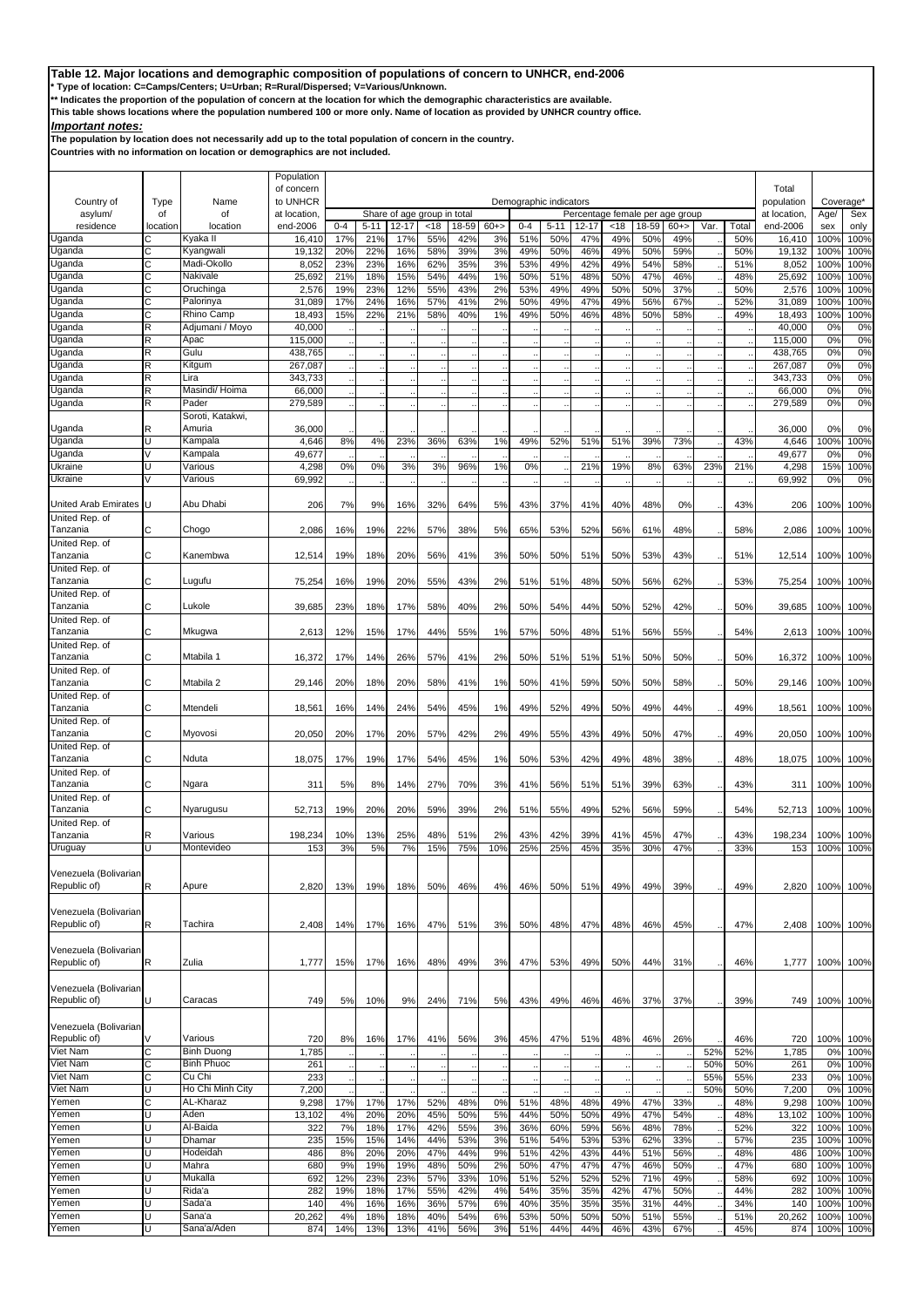### **Table 12. Major locations and demographic composition of populations of concern to UNHCR, end-2006**

**\* Type of location: C=Camps/Centers; U=Urban; R=Rural/Dispersed; V=Various/Unknown.**

**\*\* Indicates the proportion of the population of concern at the location for which the demographic characteristics are available.** 

**This table shows locations where the population numbered 100 or more only. Name of location as provided by UNHCR country office.**

### *Important notes:*

**The population by location does not necessarily add up to the total population of concern in the country.**

**Countries with no information on location or demographics are not included.**

|            |          |              | Population   |         |                                                                |           |      |       |              |         |                        |           |      |       |       |      |       |            |      |           |
|------------|----------|--------------|--------------|---------|----------------------------------------------------------------|-----------|------|-------|--------------|---------|------------------------|-----------|------|-------|-------|------|-------|------------|------|-----------|
|            |          |              | of concern   |         |                                                                |           |      |       |              |         |                        |           |      |       |       |      |       | Total      |      |           |
| Country of | Type     | Name         | to UNHCR     |         |                                                                |           |      |       |              |         | Demographic indicators |           |      |       |       |      |       | population |      | Coverage* |
| asylum/    | οf       | Ωf           | at location. |         | Share of age group in total<br>Percentage female per age group |           |      |       | at location, | Age/    | Sex                    |           |      |       |       |      |       |            |      |           |
| residence  | location | location     | end-2006     | $0 - 4$ | $5 - 11$                                                       | $12 - 17$ | < 18 | 18-59 | $60+>$       | $0 - 4$ | $5 - 11$               | $12 - 17$ | < 18 | 18-59 | $60+$ | Var. | Total | end-2006   | sex  | only      |
| Yemen      |          | Shabwa       | 458          | 6%      | 11%                                                            | 11%       | 28%  | 70%   | 2%           | 56%     | 56%                    | 57%       | 56%  | 47%   | 75%   |      | 50%   | 458        | 100% | 100%      |
| Yemen      |          | Taiz         | 2,858        | 4%      | 18%                                                            | 18%       | 40%  | 47%   | 13%          | 51%     | 34%                    | 34%       | 36%  | 51%   | 51%   |      | 45%   | 2,858      | 100% | 100%      |
| Yemen      |          | Various      | 46,965       | 1%      | 3%                                                             | 3%        | 8%   | 92%   | 0%           | 49%     | 45%                    | 45%       | 46%  | 18%   | 52%   |      | 21%   | 46,965     | 100% | 100%      |
| Zambia     |          | Kala         | 19,143       | 21%     | 14%                                                            | 23%       | 58%  | 40%   | 2%           | 48%     | 51%                    | 50%       | 50%  | 50%   | 54%   |      | 50%   | 19,143     | 100% | 100%      |
| Zambia     | ı,       | Mayukwayukwa | 10,636       | 24%     | 11%                                                            | 19%       | 54%  | 41%   | 5%           | 57%     | 59%                    | 55%       | 57%  | 52%   | 63%   |      | 55%   | 10,636     | 100% | 100%      |
| Zambia     | U        | Meheba       | 13,732       | 17%     | 14%                                                            | 20%       | 51%  | 42%   | 7%           | 56%     | 55%                    | 52%       | 54%  | 51%   | 48%   |      | 52%   | 13.732     | 100% | 100%      |
| Zambia     |          | Mwange       | 21,179       | 19%     | 14%                                                            | 23%       | 56%  | 42%   | 2%           | 50%     | 52%                    | 50%       | 51%  | 51%   | 52%   |      | 51%   | 21,179     | 100% | 100%      |
| Zambia     |          | Various      | 50,000       |         |                                                                |           |      |       |              |         |                        |           |      |       |       |      |       | 50,000     | 0%   | 0%        |
| Zambia     |          | Lusaka       | 215          |         |                                                                |           |      |       |              |         |                        |           |      |       |       |      |       | 215        | 0%   | 0%        |
| Zambia     |          | Various      | 5,563        | 5%      | 10%                                                            | 18%       | 34%  | 65%   | 2%           | 43%     | 35%                    | 44%       | 41%  | 41%   | 29%   |      | 41%   | 5,563      | 100% | 100%      |
| Zimbabwe   |          | Tongogara    | 2,149        |         |                                                                |           |      |       |              |         |                        |           |      |       |       | 46%  | 46%   | 2,149      | 0%   | 100%      |
| Zimbabwe   |          | Harare       | 1,370        |         |                                                                |           |      |       |              |         |                        |           |      |       |       | 41%  | 41%   | 1,370      | 0%   | 100%      |

\*\*\* According to the Constitutional Court of Colombia, there are serious discrepancies between the real magnitude of the situation and the figures of the national registration system. In<br>a latest Order of Compliance to the 025).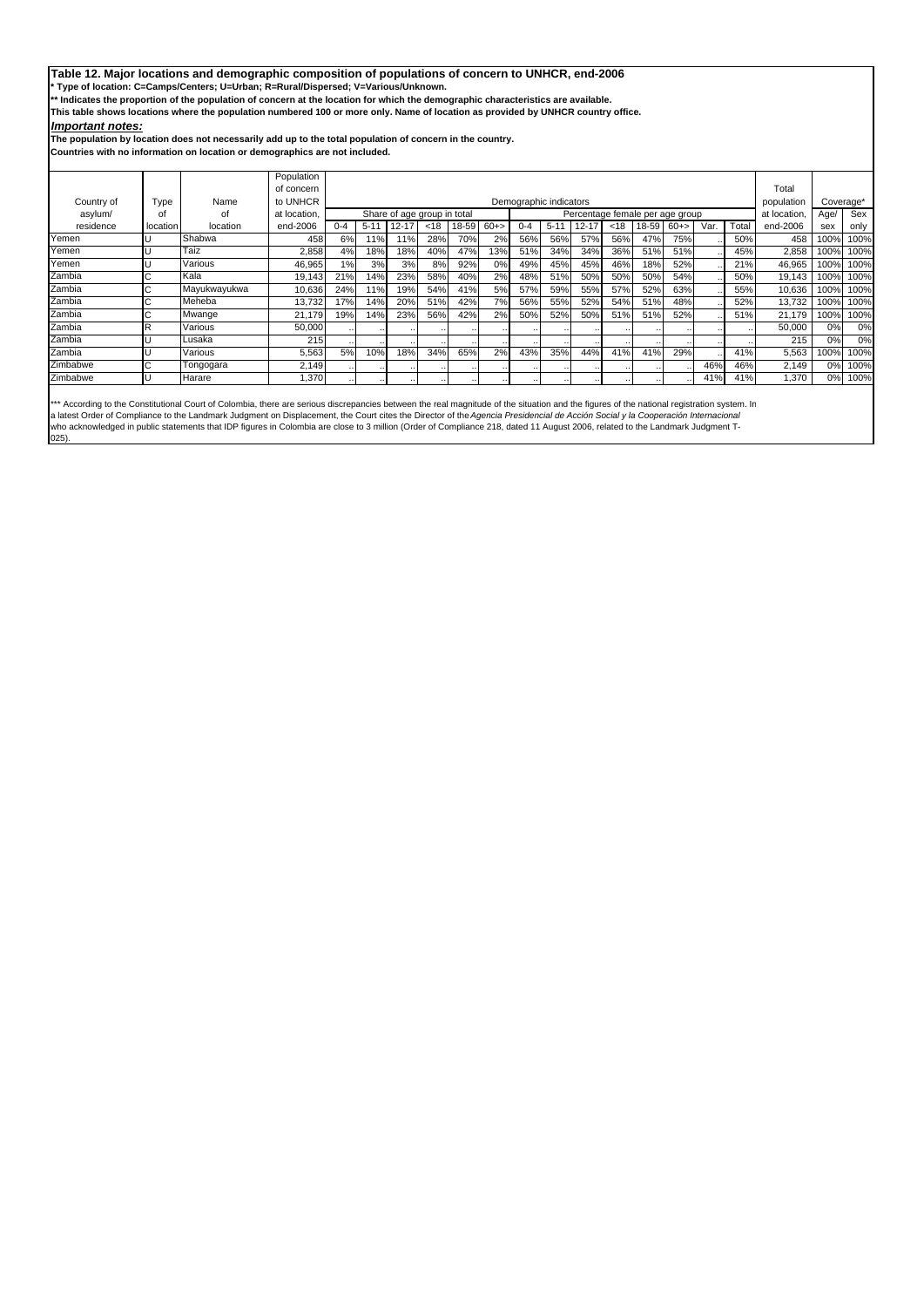| Table 13. Population of concern to UNHCR by type of location, end-2006 |                                            |                   |                                            |                      |                      |
|------------------------------------------------------------------------|--------------------------------------------|-------------------|--------------------------------------------|----------------------|----------------------|
| Country/territory                                                      |                                            |                   | Location type                              |                      |                      |
| of                                                                     |                                            |                   | Rural/                                     |                      |                      |
| asylum                                                                 | Camps                                      | Urban             | dispersed                                  | Unknown              | Total                |
| Afghanistan<br>Albania                                                 | 114,678                                    | 79,543<br>57      | 82,543<br>6                                | 250,946              | $\overline{527,710}$ |
| Algeria <sup>1</sup>                                                   | 29<br>90,000                               | 5,124             |                                            | 10                   | 102<br>95,124        |
| Angola                                                                 | 7,819                                      | 2,638             | 51,041                                     | 197                  | 61,695               |
| Argentina                                                              | $\mathbf{r}$                               | 4,025             | $\overline{a}$                             | $\blacksquare$       | 4,025                |
| Armenia                                                                | $\blacksquare$                             | 51,794            | 61,998                                     | $\blacksquare$       | 113,792              |
| Australia                                                              | $\qquad \qquad \blacksquare$               |                   |                                            | 70,368               | 70,368               |
| Austria                                                                |                                            | $\sim$            | $\blacksquare$                             | 68,383               | 68,383               |
| Azerbaijan                                                             | 40,862                                     | 261,807           | 387,010                                    | 2,309                | 691,988              |
| <b>Bahrain</b>                                                         |                                            | 18                |                                            |                      | 18                   |
| Bangladesh                                                             | 26,154                                     | 236               | ä,                                         | 300,000              | 326,390              |
| <b>Belarus</b>                                                         |                                            | 799               | 94                                         | 11,137               | 12,030               |
| Belgium<br><b>Belize</b>                                               |                                            | 17,259            | $\frac{1}{2}$                              | 15,711               | 32,970               |
| Benin                                                                  | $\blacksquare$<br>6,019                    | 173<br>6,127      | 316<br>$\overline{\phantom{a}}$            | $\blacksquare$       | 489<br>12,146        |
| Bolivia                                                                |                                            | 406               | 9                                          | 172                  | 587                  |
| Bosnia and Herzegovina                                                 | 554                                        | 9,855             | ÷,                                         | 141,103              | 151,512              |
| Botswana                                                               | 3.047                                      | 66                | 47                                         |                      | 3,160                |
| <b>Brazil</b>                                                          |                                            | 3,890             | $\frac{1}{2}$                              | 17,000               | 20,890               |
| <b>Bulgaria</b>                                                        | $\blacksquare$                             | 639               | $\frac{1}{2}$                              | 4,725                | 5,364                |
| <b>Burkina Faso</b>                                                    |                                            | 1,267             |                                            |                      | 1,267                |
| <b>Burundi</b>                                                         | 10,021                                     | 9,986             | 306                                        | 61,994               | 82,307               |
| Cambodia                                                               | 222                                        | 73                |                                            | L.                   | 295                  |
| Cameroon                                                               | $\blacksquare$                             | 15,877            | 23,367                                     | 1                    | 39,245               |
| Canada                                                                 |                                            | 23,463            |                                            | 151,957              | 175,420              |
| Central African Rep.                                                   | 7,753                                      | 6,531             | 147,000                                    | 31                   | 161,315              |
| Chad                                                                   | 267,387                                    | 5,326             | 126,724                                    | 20                   | 399,457              |
| Chile<br>China                                                         | 9                                          | 1,472<br>225      |                                            |                      | 1,473                |
| Colombia <sup>3</sup>                                                  | $\blacksquare$                             | 220               | $\blacksquare$<br>$\blacksquare$           | 300,896<br>3,000,047 | 301,130<br>3,000,267 |
| Comoros                                                                |                                            |                   |                                            | 2                    | 2                    |
| Congo                                                                  | 6,014                                      | 3,907             | 45,809                                     | 13,355               | 69,085               |
| Costa Rica                                                             |                                            | 775               |                                            | 16,127               | 16,902               |
| Côte d'Ivoire                                                          | 3,963                                      | 591,622           | 143,393                                    | 7                    | 738,985              |
| Croatia                                                                | 2,195                                      | 1                 | $\frac{1}{2}$                              | 9,712                | 11,908               |
| Cuba                                                                   |                                            | 694               |                                            | 1                    | 695                  |
| Cyprus                                                                 | $\blacksquare$                             | 13,432            | $\frac{1}{2}$                              | $\blacksquare$       | 13,432               |
| Czech Rep.                                                             | 1,936                                      |                   |                                            | 2,827                | 4,763                |
| Dem. Rep. of the Congo                                                 | 8,323                                      | 29,529            | 170,868                                    | 1,606,270            | 1,814,990            |
| Denmark                                                                | $\blacksquare$                             |                   |                                            | 37,901               | 37,901               |
| Djibouti<br>Ecuador                                                    | 8,955                                      | 320               | $\blacksquare$                             | 3<br>250,000         | 9,278<br>267,310     |
| Egypt                                                                  | $\overline{\phantom{a}}$<br>$\blacksquare$ | 17,310<br>104,467 | $\blacksquare$<br>$\overline{\phantom{a}}$ | 1                    | 104,468              |
| El Salvador                                                            | $\blacksquare$                             | 39                | $\blacksquare$                             | $\blacksquare$       | 39                   |
| Eritrea                                                                | 4,701                                      | 1,956             | $\frac{1}{2}$                              |                      | 6,657                |
| Estonia                                                                | 5                                          | 2                 | $\blacksquare$                             | 119,210              | 119,217              |
| Ethiopia                                                               | 96,590                                     | 713               | $\blacksquare$                             | 23                   | 97,326               |
| Fiji                                                                   |                                            | 2                 | ۰                                          |                      | 2                    |
| Finland                                                                | $\qquad \qquad \blacksquare$               |                   | $\overline{\phantom{0}}$                   | 13,028               | 13,028               |
| France                                                                 | $\blacksquare$                             | 146,900           | $\blacksquare$                             | 39,571               | 186,471              |
| Gabon                                                                  |                                            | 11,209            | 1,347                                      |                      | 12,556               |
| Gambia                                                                 | $\blacksquare$                             | 7,965             | 6,398                                      | $\blacksquare$       | 14,363               |
| Georgia                                                                | $\blacksquare$                             | 232,821           | 14,542                                     | 62,339               | 309,702              |
| Germany                                                                | ۰                                          | $\blacksquare$    |                                            | 668,226              | 668,226              |
| Ghana                                                                  | 37,864                                     | 5,872             | 6,799                                      | $\blacksquare$       | 50,535               |
| Greece<br>Guatemala                                                    | $\blacksquare$                             | 2,956<br>385      | $\qquad \qquad \blacksquare$               | 15,945               | 18,901<br>385        |
| Guinea                                                                 | 21,678                                     | 12,774            | 903                                        | 1                    | 35,356               |
| Guinea-Bissau                                                          | $\blacksquare$                             | 8,121             | $\blacksquare$                             | $\frac{1}{2}$        | 8,121                |
| haiti                                                                  | $\blacksquare$                             |                   | ۰                                          | 1                    | 1                    |
| Honduras                                                               | $\blacksquare$                             | 20                | $\overline{c}$                             | $\frac{1}{2}$        | 22                   |
| Hong Kong SAR, China                                                   |                                            | 4,347             |                                            |                      | 4,347                |
| Hungary                                                                | 2,849                                      |                   | 64                                         | 5,746                | 8,659                |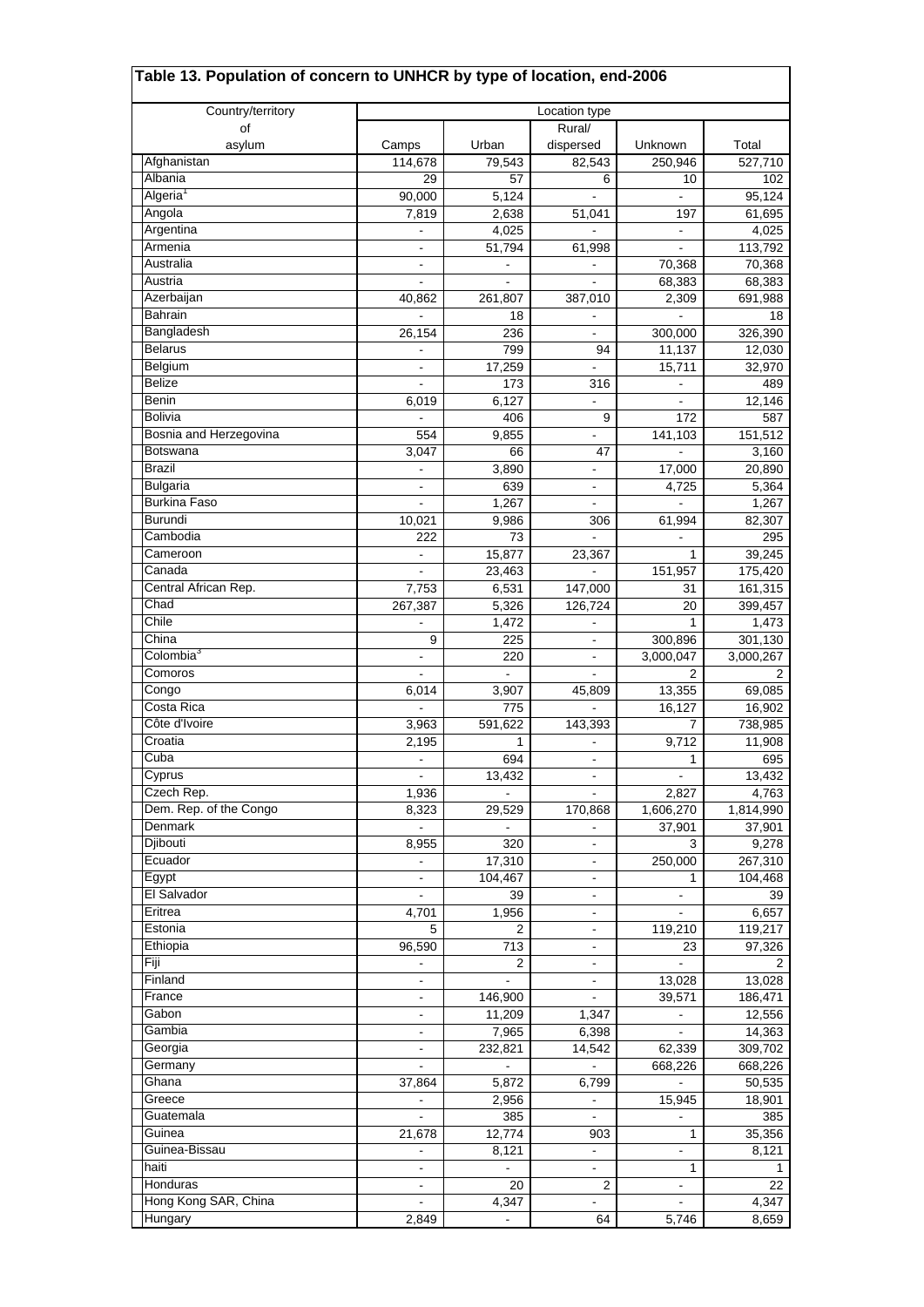| Table 13. Population of concern to UNHCR by type of location, end-2006 |                                            |                              |                                            |                     |                    |
|------------------------------------------------------------------------|--------------------------------------------|------------------------------|--------------------------------------------|---------------------|--------------------|
| Country/territory                                                      |                                            |                              | Location type                              |                     |                    |
| οf                                                                     |                                            |                              | Rural/                                     |                     |                    |
| asylum                                                                 | Camps                                      | Urban                        | dispersed                                  | Unknown             | Total              |
| Iceland                                                                |                                            |                              |                                            | 298                 | 298                |
| India                                                                  | 69,609                                     | 12,241                       | $\blacksquare$                             | 77,198              | 159,048            |
| Indonesia                                                              |                                            | 473                          | 93                                         |                     | 566                |
| Iraq<br>Ireland                                                        | 19,769                                     | 21,050                       | 865<br>$\blacksquare$                      | 2,139,505<br>11,341 | 2,181,189          |
| Islamic Rep. of Iran                                                   | 31,502                                     | 936,868                      | $\blacksquare$                             | 1,122               | 11,341<br>969,492  |
| Israel                                                                 |                                            | 1,700                        | $\frac{1}{2}$                              |                     | 1,700              |
| Italy                                                                  | $\blacksquare$                             | $\blacksquare$               | -                                          | 27,761              | 27,761             |
| Japan                                                                  |                                            | 2,951                        |                                            | 1,936               | 4,887              |
| Jordan                                                                 |                                            | 20,185                       | $\overline{\phantom{0}}$                   | 499,301             | 519,486            |
| Kazakhstan                                                             | $\blacksquare$                             | 5,957                        | 44,242                                     | $\blacksquare$      | 50,199             |
| Kenya                                                                  | 256,039                                    | 35,007                       | $\overline{\phantom{0}}$                   | 100,000             | 391,046            |
| Kuwait                                                                 |                                            | 109,661                      | $\blacksquare$                             |                     | 109,661            |
| Kyrgyzstan                                                             | $\blacksquare$                             | 3,094                        | 7,556                                      | 1,604               | 12,254             |
| Latvia                                                                 | $\overline{7}$                             | 8                            | 9                                          | 393,012             | 393,036            |
| Lebanon                                                                |                                            | 3,414                        |                                            | 769,439             | 772,853            |
| Liberia                                                                | 4,387                                      | 8,064                        | 349,435                                    | 136                 | 362,022            |
| Libyan Arab Jamahiriya<br>Liechtenstein                                |                                            | 4,754                        | $\frac{1}{2}$                              | 1                   | 4,755              |
| Lithuania                                                              | $\overline{\phantom{a}}$<br>$\blacksquare$ | 25<br>$\blacksquare$         | $\blacksquare$<br>$\overline{\phantom{0}}$ | 277<br>7,796        | 302<br>7,796       |
| Luxembourg                                                             |                                            |                              | $\overline{\phantom{a}}$                   | 2,256               | 2,256              |
| Malawi                                                                 | 7,750                                      | 1,438                        | $\blacksquare$                             |                     | 9,188              |
| Malaysia                                                               |                                            | 107,670                      | $\blacksquare$                             | $\blacksquare$      | 107,670            |
| Mali                                                                   | 54                                         | 12,415                       | -                                          | $\frac{1}{2}$       | 12,469             |
| Malta                                                                  | $\blacksquare$                             | $\blacksquare$               | $\frac{1}{2}$                              | 2,615               | 2,615              |
| Mauritania                                                             | $\blacksquare$                             | 861                          | $\blacksquare$                             | 29,501              | 30,362             |
| Mexico                                                                 |                                            | 2,578                        | 877                                        |                     | 3,455              |
| Micronesia (Federated States of)                                       | $\blacksquare$                             | 2                            | ÷,                                         | $\overline{a}$      | 2                  |
| Moldova                                                                | 239                                        | $\blacksquare$               | $\blacksquare$                             | 1,706               | 1,945              |
| Mongolia                                                               |                                            | 7                            | ۰                                          | 581                 | 588                |
| Montenegro                                                             | 4,210                                      | 10                           | $\blacksquare$                             | 19,111              | 23,331             |
| Morocco                                                                |                                            |                              | $\overline{\phantom{0}}$                   | 1,878               | 1,878              |
| Mozambique                                                             | 5,019                                      | 1,855                        |                                            |                     | 6,874              |
| Myanmar<br>Namibia                                                     |                                            | $\blacksquare$               | 669,500                                    | 58,500              | 728,000            |
| Nepal                                                                  | 6,486<br>108,190                           | $\blacksquare$<br>357        | $\frac{1}{2}$                              | 133<br>3,531,496    | 6,619<br>3,640,043 |
| Netherlands                                                            | $\overline{a}$                             | $\blacksquare$               | $\overline{\phantom{0}}$                   | 118,153             | 118,153            |
| New Zealand                                                            | $\overline{\phantom{a}}$                   | $\blacksquare$               |                                            | 5,135               | 5,135              |
| Nicaragua                                                              |                                            | 208                          |                                            | 7                   | 215                |
| Niger                                                                  | $\blacksquare$                             | 215                          | 122                                        | $\blacksquare$      | 337                |
| Nigeria                                                                | 5,044                                      | 4.400                        | $\blacksquare$                             | 4                   | 9,448              |
| Norway                                                                 |                                            | $\qquad \qquad \blacksquare$ | -                                          | 51,964              | 51,964             |
| Occupied Palestinian Territory                                         | $\blacksquare$                             | $\blacksquare$               | $\frac{1}{2}$                              | 2                   | 2                  |
| Oman                                                                   |                                            | 14                           | $\frac{1}{2}$                              | $\blacksquare$      | 14                 |
| Pakistan <sup>2</sup>                                                  | 1,043,984                                  | 3,160                        |                                            |                     | 1,047,144          |
| Panama                                                                 |                                            | 14,690                       | 901                                        | $\blacksquare$      | 15,591             |
| Papua New Guinea                                                       | 2,677                                      | 2,508                        | 5,000                                      | $\blacksquare$      | 10,185             |
| Paraguay                                                               |                                            | 61                           | -                                          | $\blacksquare$      | 61                 |
| Peru<br>Philippines                                                    | $\qquad \qquad \blacksquare$               | 1,399                        | $\frac{1}{2}$                              | 3                   | 1,402              |
| Poland                                                                 |                                            | 556                          | $\frac{1}{2}$                              |                     | 556                |
| Portugal                                                               | 3,462<br>$\blacksquare$                    | $\blacksquare$               | $\frac{1}{2}$<br>$\frac{1}{2}$             | 5,459<br>333        | 8,921<br>333       |
| Qatar                                                                  | $\blacksquare$                             | 81                           | -                                          | $\blacksquare$      | 81                 |
| Rep. of Korea                                                          | $\qquad \qquad \blacksquare$               | 710                          | $\overline{\phantom{0}}$                   | $\frac{1}{2}$       | 710                |
| Romania                                                                | 70                                         | 315                          | -                                          | 1,673               | 2,058              |
| <b>Russian Federation</b>                                              |                                            |                              |                                            | 452,559             | 452,559            |
| Rwanda                                                                 | 46,497                                     | 6,775                        | 5,825                                      | 11                  | 59,108             |
| Saudi Arabia                                                           | 89                                         | 310,961                      | $\overline{\phantom{0}}$                   | $\blacksquare$      | 311,050            |
| Senegal                                                                | 19,630                                     | 3,595                        | ÷,                                         | 1                   | 23,226             |
| Serbia                                                                 | 10,188                                     | 215,260                      | 108,634                                    | 85,017              | 419,099            |
| Sierra Leone                                                           | 21,696                                     | 5,897                        | -                                          | 134                 | 27,727             |
| Singapore                                                              |                                            | 11                           |                                            |                     | 11                 |
| Slovakia                                                               | 327                                        | 8                            |                                            | 2,657               | 2,992              |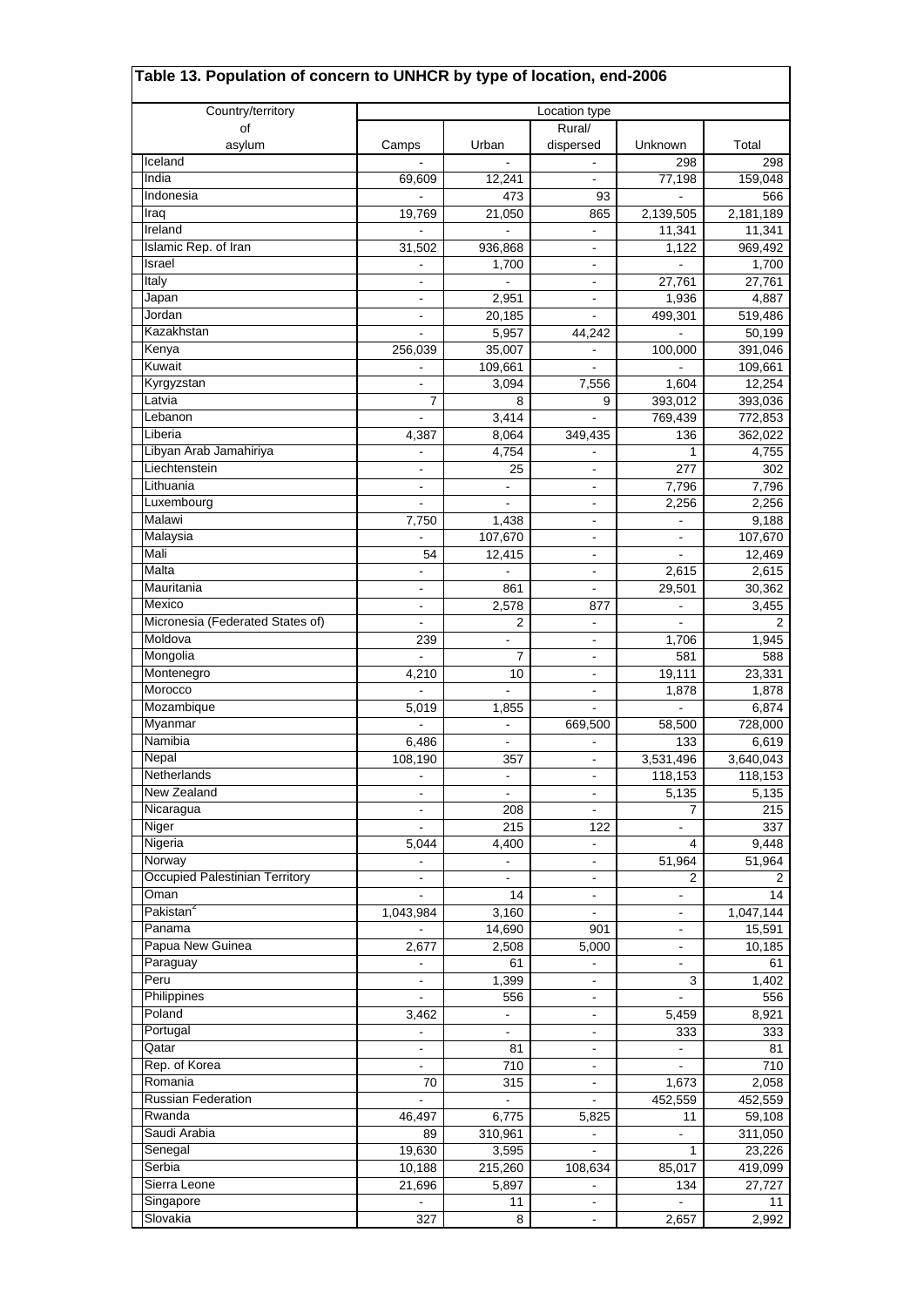| Table 13. Population of concern to UNHCR by type of location, end-2006 |                |           |                          |                |            |
|------------------------------------------------------------------------|----------------|-----------|--------------------------|----------------|------------|
| Country/territory                                                      |                |           | Location type            |                |            |
| οf                                                                     |                |           | Rural/                   |                |            |
| asylum                                                                 | Camps          | Urban     | dispersed                | Unknown        | Total      |
| Slovenia                                                               | 611            | 22        |                          | 3,891          | 4,524      |
| Somalia                                                                |                | 112,331   | 1,265                    | 290,139        | 403,735    |
| South Africa                                                           | $\blacksquare$ | 166,193   |                          |                | 166,197    |
| Spain                                                                  | $\blacksquare$ |           | $\overline{\phantom{a}}$ | 5,295          | 5,295      |
| Sri Lanka                                                              |                | 2,703     | $\blacksquare$           | 556,539        | 559,242    |
| Sudan                                                                  | 535,436        | 925,495   | 153,200                  | 8,091          | 1,622,222  |
| Swaziland                                                              | 91             | 917       |                          |                | 1,008      |
| Sweden                                                                 | $\blacksquare$ |           | $\overline{\phantom{a}}$ | 102,889        | 102,889    |
| Switzerland                                                            | $\blacksquare$ | 48,523    | $\overline{\phantom{a}}$ | 12,538         | 61,061     |
| Syrian Arab Rep.                                                       | $\blacksquare$ | 49,647    | $\overline{\phantom{a}}$ | 957,778        | 1,007,425  |
| Tajikistan                                                             | $\blacksquare$ | 1,184     | $\overline{\phantom{a}}$ | 309            | 1,493      |
| <b>TfYR Macedonia</b>                                                  |                | 1,924     | $\blacksquare$           | 938            | 2,862      |
| Thailand                                                               | 149,412        | 2,417     |                          | ä,             | 151,829    |
| <b>Timor-Leste</b>                                                     |                | 66,109    | 100,855                  |                | 166,964    |
| Togo                                                                   | $\blacksquare$ | 6,887     | 5,162                    | 5,638          | 17,687     |
| Tunisia                                                                | $\blacksquare$ | 161       |                          |                | 161        |
| Turkey                                                                 | $\blacksquare$ | 8,852     | ÷                        | 321            | 9,173      |
| Turkmenistan                                                           |                | 131       | 620                      |                | 751        |
| Uganda                                                                 | 223,493        | 4,646     | 1,586,174                | 354,715        | 2,169,028  |
| Ukraine                                                                |                | 4,298     |                          | 69,152         | 73,450     |
| <b>United Arab Emirates</b>                                            |                | 206       |                          |                | 206        |
| <b>United Kingdom</b>                                                  |                |           |                          | 314,161        | 314,161    |
| United Rep. of Tanzania                                                | 287,441        |           | 198,234                  |                | 485,679    |
| <b>United States</b>                                                   |                | ÷.        |                          | 967,721        | 967,721    |
| Uruguay                                                                |                | 153       |                          |                | 153        |
| <b>Uzbekistan</b>                                                      |                |           |                          | 1,426          | 1,426      |
| Venezuela (Bolivarian Rep. of)                                         |                | 749       | 7,005                    | 200,720        | 208,474    |
| Viet Nam                                                               | 2,357          | 7,200     | 63                       |                | 9,620      |
| Yemen                                                                  | 9,298          | 87,356    |                          | $\overline{2}$ | 96,655     |
| Zambia                                                                 | 64,690         | 5,778     | 50,000                   |                | 120,468    |
| Zimbabwe                                                               | 2,149          | 1,370     |                          | 297            | 3,816      |
| Total                                                                  | 2,972,690      | 4,778,165 | 2,618,110                | 16,522,879     | 32,864,996 |

1 According to the Government of Algeria, there are an estimated 165,000 Sahrawi refugees in the Tindouf camps.

 $^2$  UNHCR figures for Pakistan only include Afghans living in camps who are assisted by UNHCR. According to a 2005 government census of Afghans in Pakistan and subsequent voluntary repatriation during the year, there are an additional 1.3 million Afghans living outside camps, some of whom may be refugees. Those Afghans living outside camps receive no UNHCR assistance except access to UNHCR-facilitated voluntary repatriation. These figures are currently under review as result of the registration of Afghans which took place in Pakistan from October 2006 to February 2007.

<sup>3</sup> According to the Constitutional Court of Colombia, there are serious discrepancies between the real magnitude of the situation and the figures of the national registration system. In a latest Order of Compliance to the Landmark Judgment on Displacement, the Court cites the Director of the Agencia Presidencial de Acción Social y la Cooperación Internacional who acknowledged in public statements that IDP figures in Colombia are close to 3 million (Order of Compliance 218, dated 11 August 2006, related to the Landmark Judgment T-025).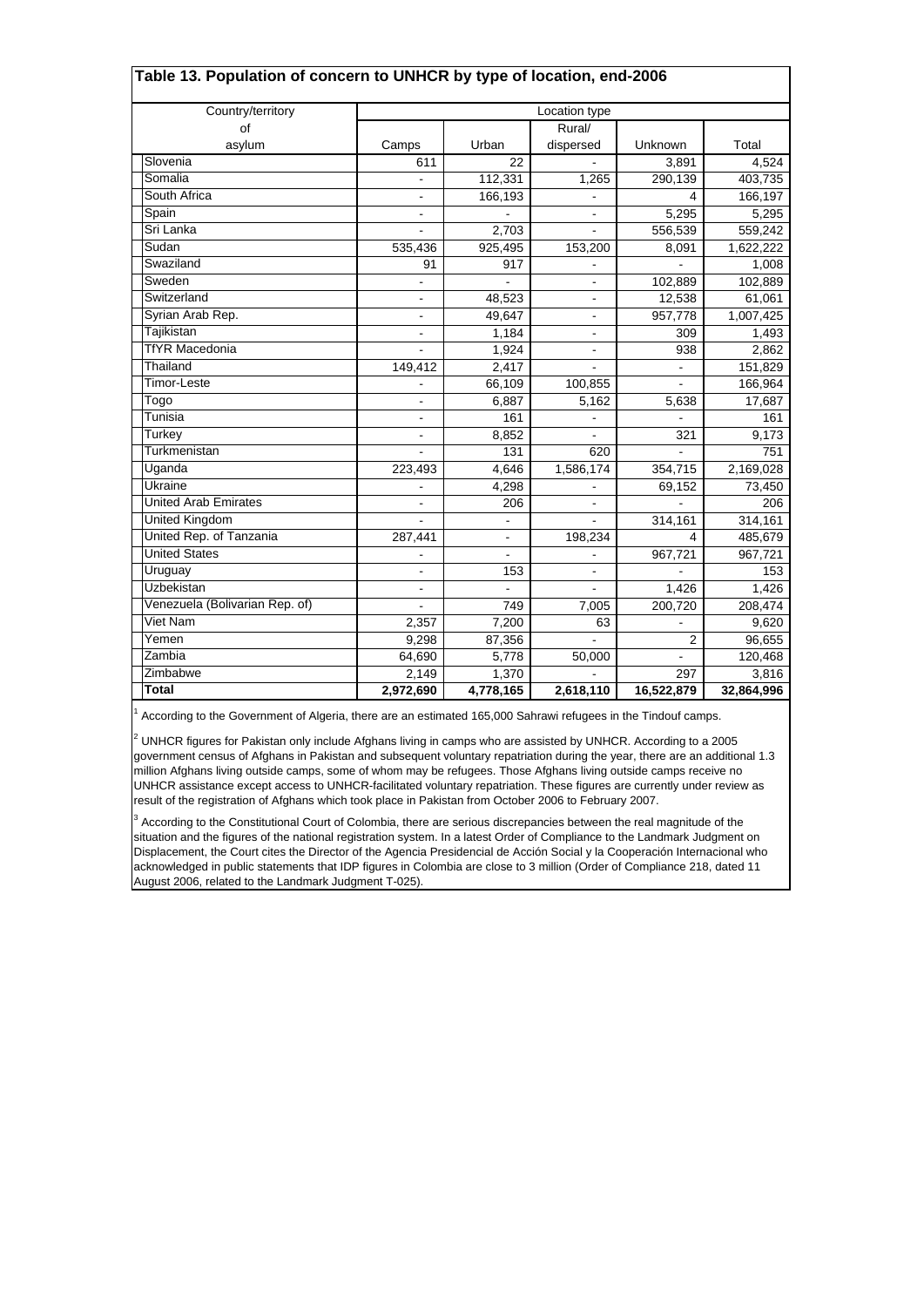# **Table 14. Internally displaced persons (IDPs) protected or assisted by UNHCR, 2006**

### *Important notes:*

**Most IDP figures are rough estimates and rounded to the nearest hundredth. This table reflects only IDPs who are protected/assisted by UNHCR. These are also not necessarily representative of the entire IDP population in a given country. Most of the world's IDP situations are not covered by UNHCR and are thus not reflected. For global estimates relating to conflict-induced IDPs, visit the Internal Displacement Monitoring Centre at www.internal-displacement.org**

|                                     | Population start-2006 | Population end-2006 |
|-------------------------------------|-----------------------|---------------------|
|                                     |                       |                     |
| Country                             | Total                 | Total               |
| Afghanistan                         | 139,800               | 129,300             |
| Azerbaijan <sup>1</sup>             | 578,500               | 686,600             |
| Bosnia and Herzegovina              | 182,700               | 135,500             |
| <b>Burundi</b>                      | 11,500                | 13,900              |
| Central African Rep. <sup>2</sup>   | 50,000                | 147,000             |
| Chad <sup>2</sup>                   | 20,000                | 112,700             |
| Colombia $3$                        | 2,000,000             | 3,000,000           |
| Congo <sup>2</sup>                  | 4,500                 | 3,500               |
| Côte d'Ivoire <sup>4</sup>          | 709,400               | 709,200             |
| Croatia                             | 4,800                 | 4,000               |
| Dem. Rep. of the Congo <sup>2</sup> | 1,606,200             | 1,075,300           |
| Georgia <sup>5</sup>                | 234,200               | 246,000             |
| Iraq <sup>4</sup>                   | 1,172,000             | 1,834,400           |
| Lebanon                             |                       | 200,000             |
| Liberia                             | 237,800               |                     |
| Montenegro <sup>6</sup>             | 17,900                | 16,200              |
| Myanmar                             |                       | 58,500              |
| Nepal <sup>2</sup>                  | 100,000               | 100,000             |
| <b>Russian Federation</b>           | 170,500               | 158,900             |
| Serbia                              | 228,500               | 227,600             |
| Somalia                             | 400,000               | 400,000             |
| Sri Lanka                           | 324,700               | 469,200             |
| Sudan <sup>4</sup>                  | 503,200               | 1,325,200           |
| Timor-Leste                         |                       | 155,200             |
| Togo                                | 3,000                 |                     |
| Uganda <sup>2</sup>                 | 1,586,200             | 1,586,200           |
| Total                               | 10,285,400            | 12,794,400          |

1 Government statistics, the increase is currently being reviewed by UNHCR

 $2$  Newly reported IDPs at the start of the year and not included in previous UNHCR statistics.

3 According to the Constitutional Court of Colombia, there are serious discrepancies between the real magnitude of the situation and the figures of the national registration system. In a latest Order of Compliance to the Landmark Judgment on Displacement, the Court cites the Director of the *Agencia Presidencial de Acción Social y la Cooperación Internacional* who acknowledged in public statements that IDP figures in Colombia are close to 3 million (Order of Compliance 218, dated 11 August 2006, related to the Landmark Judgment T-025).

4 Revised figures for start-2006.

5 The 2006 figures include only ethnic Georgian population displaced from Abkhazia and South Ossetia. It does not include an estimated 10,000 persons of Osset origin displaced within South Ossetia in non-Georgian controlled territory.

6 Although counted as IDPs here (and officially referred to as such by the Montenegrin Government), this population consists of persons displaced from Serbia (Kosovo) who are not being accorded the same rights as Montenegrin citizens in practice.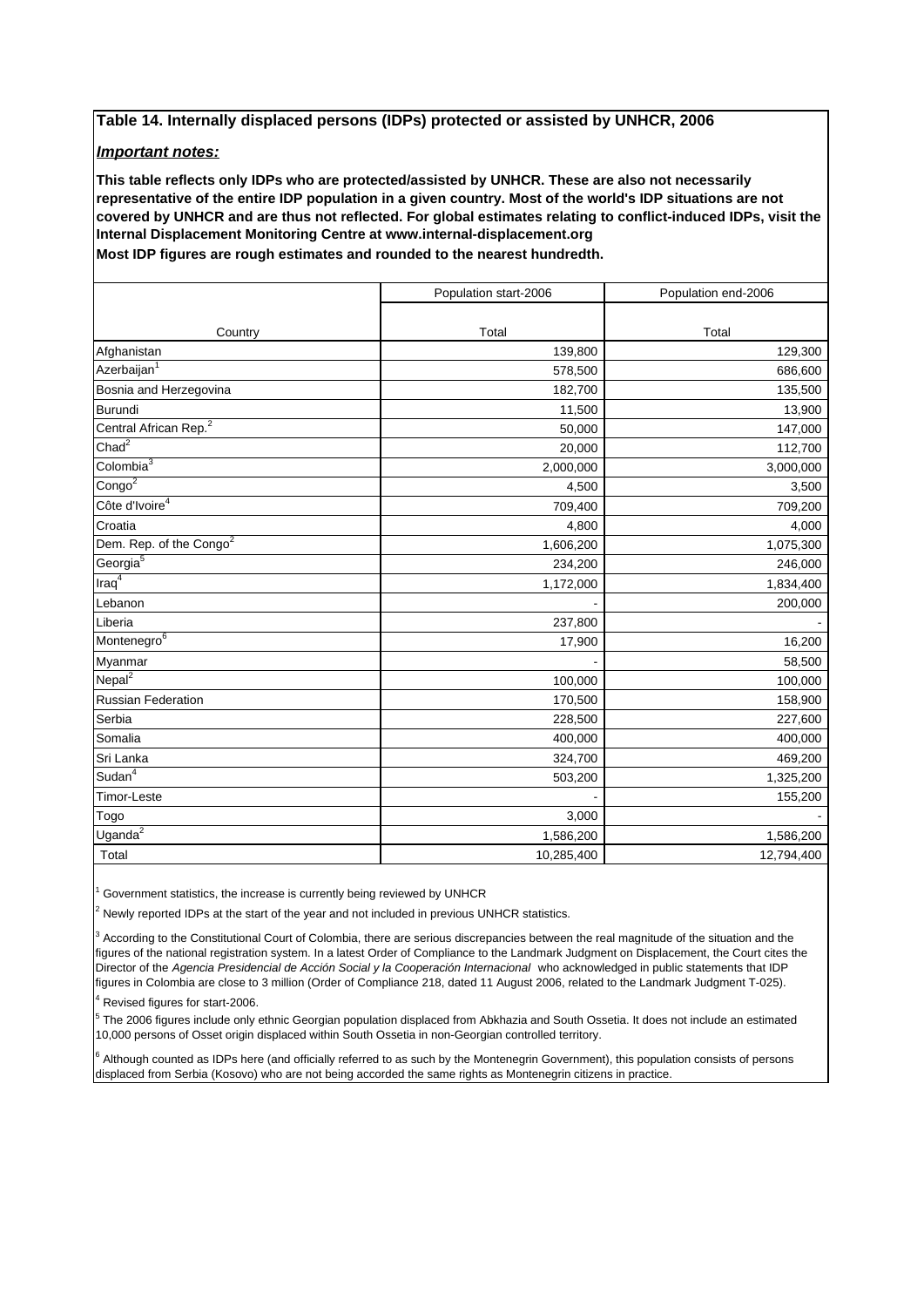### **Table 15. Stateless persons1 , 2006 N.B. Stateless refugees are included in Table 3 and stateless asylum-seekers in Table 8.**

**Data is not complete and includes estimates. Countries for which UNHCR has information about stateless persons but no reliable data have been included in the table with an asterisk (\*).**

|                                     |                               |         | Pop. start-2006 | Pop. end-2006 |               |  |
|-------------------------------------|-------------------------------|---------|-----------------|---------------|---------------|--|
| Country                             |                               |         | of which:       |               | of which:     |  |
| of                                  |                               |         | <b>UNHCR-</b>   |               | <b>UNHCR-</b> |  |
|                                     | Description/origin            | Total   |                 | Total         |               |  |
| residence                           | <b>Stateless</b>              |         | assisted        |               | assisted      |  |
| Austria                             |                               | 500     |                 | 501           |               |  |
| Azerbaijan $\overline{a^2}$         | <b>Stateless</b>              | 2,300   |                 | 2,300         |               |  |
| <b>Bahamas</b>                      | <b>Stateless</b>              |         |                 |               |               |  |
| Bangladesh <sup>3</sup>             | De facto stateless            | 250,000 |                 | 300,000       |               |  |
| Belarus <sup>4</sup>                | <b>Stateless</b>              | 9,983   |                 | 8,886         | $\mathbf{1}$  |  |
| Belgium                             | <b>Stateless</b>              | 423     |                 | 426           |               |  |
| <b>Bhutan</b>                       | <b>Stateless</b>              |         |                 |               |               |  |
| Brunei Darussalam                   | <b>Stateless</b>              |         |                 |               |               |  |
| Cambodia                            | <b>Stateless</b>              |         |                 |               |               |  |
| Colombia                            | <b>Stateless</b>              | 9       |                 | 9             |               |  |
| Cote d'Ivoire                       | <b>Stateless</b>              |         |                 |               |               |  |
| Croatia                             | <b>Stateless</b>              | 20      |                 | 18            |               |  |
| Dem. Rep. of the Congo <sup>5</sup> | <b>Stateless</b>              |         |                 |               |               |  |
| Denmark <sup>6</sup>                | <b>Stateless</b>              | 774     |                 | 796           |               |  |
| Dominican Republic                  | <b>Stateless</b>              |         |                 |               |               |  |
|                                     | <b>Stateless</b>              |         |                 |               |               |  |
| Egypt                               |                               | 96      | 96              | 77            | 77            |  |
| Eritrea                             | <b>Stateless</b>              |         |                 |               |               |  |
| Estonia <sup>7</sup>                | <b>Stateless</b>              | 136,000 |                 | 119,204       |               |  |
| Ethiopia                            | <b>Stateless</b>              |         |                 |               |               |  |
| Finland <sup>8</sup>                | <b>Stateless</b>              | 68      |                 | 68            |               |  |
| France                              | <b>Stateless</b>              | 835     |                 | 904           |               |  |
| Georgia                             | <b>Stateless</b>              | 1,289   |                 | 1,273         |               |  |
| Germany                             | <b>Stateless</b>              | 9,476   |                 | 10,013        |               |  |
| Greece                              | <b>Stateless</b>              |         |                 | 108           |               |  |
| Hungary <sup>9</sup>                | <b>Stateless</b>              | 49      |                 | 53            |               |  |
| Iceland                             | <b>Stateless</b>              |         |                 |               |               |  |
| India                               | <b>Stateless</b>              |         |                 |               |               |  |
| Iraq                                | <b>Stateless</b>              | 130,000 |                 | 130,000       |               |  |
| Italy <sup>10</sup>                 | <b>Stateless</b>              | 886     |                 | 886           |               |  |
| Japan                               | <b>Stateless</b>              | 1,765   |                 | 1,826         |               |  |
| Jordan                              | <b>Stateless</b>              | 9       | 9               | 9             |               |  |
| Kazakhstan <sup>11</sup>            | <b>Ethnic Kazakhs</b>         | 45,644  |                 | 40,530        |               |  |
| Kazakhstan                          | <b>Stateless</b>              | 4,932   |                 | 5,168         |               |  |
|                                     | <b>Stateless</b>              |         |                 |               |               |  |
| Kenya                               |                               |         |                 | 100,000       |               |  |
| Kuwait                              | <b>Bidoons</b>                | 80,000  |                 | 88,086        | 94            |  |
| Kyrgyzstan <sup>12</sup>            | Stateless                     | 100,000 |                 | 10,190        |               |  |
| Latvia <sup>13</sup>                | <b>Stateless</b>              | 198     |                 | 196           |               |  |
| Latvia <sup>14</sup>                | Non-Citizens                  | 418,440 |                 | 392,816       |               |  |
| Lithuania <sup>15</sup>             | <b>Stateless</b>              | 8,708   |                 | 7,215         |               |  |
| Madagascar                          | <b>Stateless</b>              |         |                 |               |               |  |
| Moldova                             | <b>Stateless</b>              | 1,523   |                 | 1,706         |               |  |
| Mongolia <sup>16</sup>              | Ethnic Kazakh returnees       | 500     |                 | 500           |               |  |
| Mongolia                            | <b>Stateless</b>              | 78      |                 | 81            |               |  |
| Morocco                             | <b>Stateless</b>              |         |                 |               |               |  |
| Myanmar <sup>17</sup>               | <b>Stateless</b>              | 236,495 |                 | 669,500       | 669,500       |  |
| Nepal <sup>18</sup>                 | <b>Stateless</b>              | 400,000 |                 | 3,400,000     |               |  |
| Netherlands <sup>19</sup>           | <b>Stateless</b>              | 6,500   |                 | 4,461         |               |  |
| Niger                               | <b>Stateless</b>              |         |                 |               |               |  |
| Norway <sup>20</sup>                | <b>Stateless</b>              | 569     |                 | 672           |               |  |
| Pakistan                            |                               |         |                 |               |               |  |
|                                     | <b>Stateless</b>              |         |                 |               |               |  |
| Panama                              | <b>Stateless</b>              |         |                 |               | $\mathbf{1}$  |  |
| Papua New Guinea                    | <b>Stateless</b>              |         |                 |               |               |  |
| Poland <sup>21</sup>                | <b>Stateless</b>              | 74      |                 | 74            |               |  |
| Qatar                               | Stateless                     |         |                 |               |               |  |
| Romania                             | <b>Stateless</b>              | 400     |                 | 223           |               |  |
| Russian Federation                  | Meskhetians                   | 14,414  | 14,414          | 3,982         | 3,982         |  |
| Russian Federation <sup>22</sup>    | <b>Stateless</b>              | 56,741  | 56,741          | 50,000        | 50,000        |  |
| Saudi Arabia                        | <b>Stateless</b>              | 70,000  |                 | 70,000        |               |  |
| Slovenia                            | Citizens of former Yugoslavia | 445     | 445             | 4,090         |               |  |
| Spain                               | <b>Stateless</b>              | 16      |                 | 20            |               |  |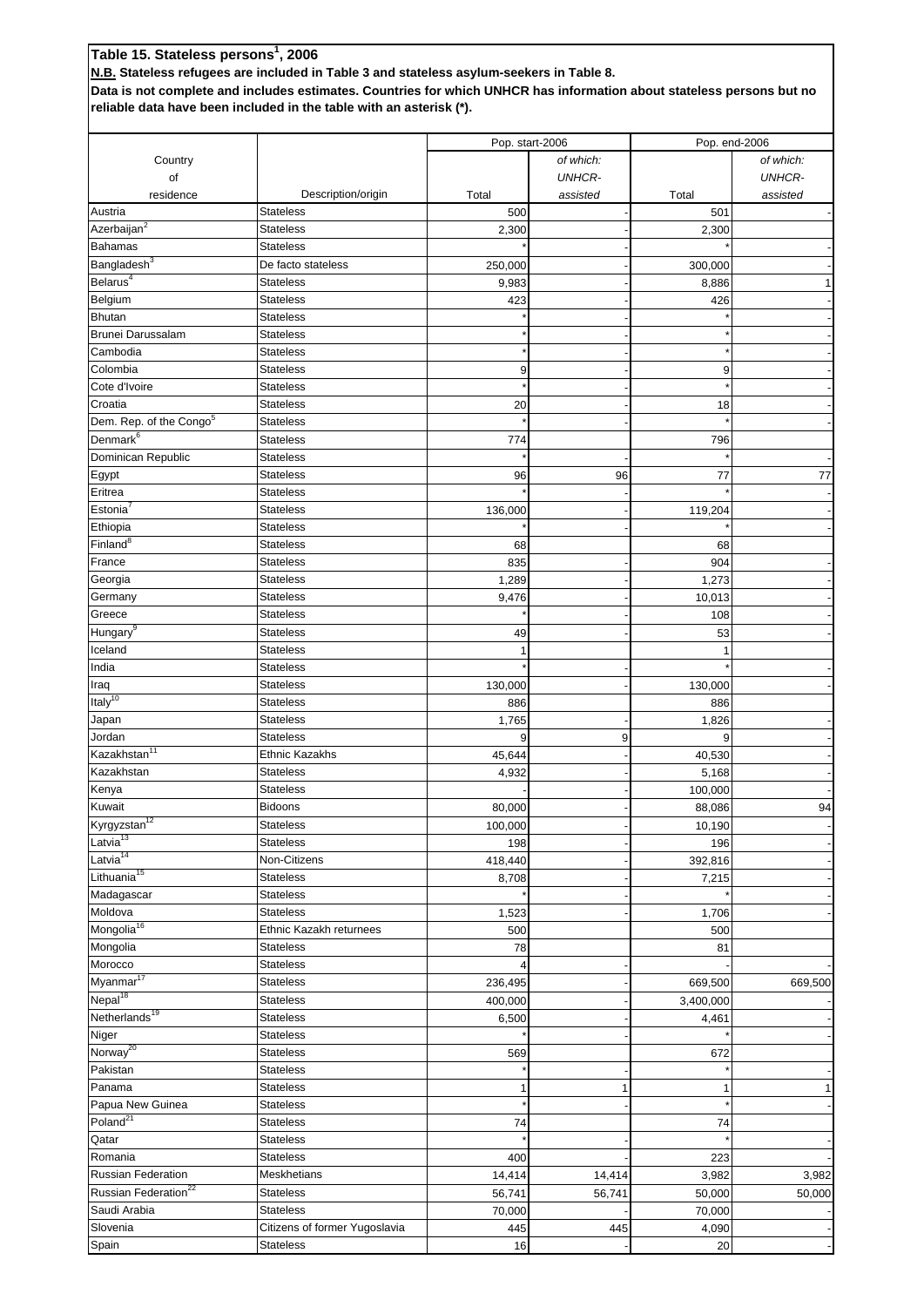# **Table 15. Stateless persons1 , 2006**

**N.B. Stateless refugees are included in Table 3 and stateless asylum-seekers in Table 8.**

**Data is not complete and includes estimates. Countries for which UNHCR has information about stateless persons but no reliable data have been included in the table with an asterisk (\*).**

|                                    |                                               | Pop. start-2006 |               |           | Pop. end-2006 |
|------------------------------------|-----------------------------------------------|-----------------|---------------|-----------|---------------|
| Country                            |                                               |                 | of which:     |           | of which:     |
| 0f                                 |                                               |                 | <b>UNHCR-</b> |           | <b>UNHCR-</b> |
| residence                          | Description/origin                            | Total           | assisted      | Total     | assisted      |
| Sri Lanka <sup>23</sup>            | <b>Stateless</b>                              |                 |               |           |               |
| Sweden                             | <b>Stateless</b>                              | 5,299           |               | 5,571     |               |
| Switzerland                        | <b>Stateless</b>                              | 129             |               | 153       |               |
| Syrian Arab Rep. <sup>24</sup>     | <b>Stateless</b>                              | 300,000         |               | 300,000   |               |
| Tajikistan                         | <b>Stateless</b>                              |                 |               | 184       |               |
| <b>TfYR Macedonia</b>              | De facto stateless                            | 2,200           |               | 762       | 762           |
| Thailand <sup>25</sup>             | <b>Stateless</b>                              |                 |               |           |               |
| Turkmenistan                       | <b>Stateless</b>                              |                 |               |           |               |
| Ukraine                            | Formerly deported persons<br>(FDPs) in Crimea | 6,500           | 3,331         | 6,000     | 2,850         |
| Ukraine $\overline{e^{26}}$        | <b>Stateless</b>                              | 63,577          | 50            | 58,992    | 60            |
| United Arab Emirates <sup>27</sup> | <b>Stateless</b>                              |                 |               |           |               |
| United Kingdom <sup>28</sup>       | <b>Stateless</b>                              | 205             |               | 205       |               |
| <b>Uzbekistan</b>                  | <b>Stateless</b>                              |                 |               |           |               |
| Viet Nam                           | Former Cambodian refugees                     | 15,000          |               | 7,200     |               |
| Total                              |                                               | 2,383,082       | 75,087        | 5,805,943 | 727,327       |

### **Notes**

1 This definition refers mainly to *de jure* stateless persons but also includes *de facto* stateless persons as well as persons who have difficulties establishing their nationality.

2 The number represents the official figure on stateless persons in Azerbaijan (1,800 persons) as well as UNHCR estimates of ethnic Armenians.

3 The increase over 2005 is due to a revised estimate based on a survey of Bihari settlements conducted by UNHCR. According to Bangladeshi court decisions, these individuals should be considered as citizens of Bangladesh, however, Biharis often have difficulties establishing their nationality and are generally not issued passports.

4 The figure is based on the Belarus definition of a stateless person as "a person who is not a citizen of Belarus and who has no proof of citizenship of another country.

5 It has yet to be determined whether statelessness has remained a significant problem after the November 2004 Congolese Nationality Law was enacted. 6 Revised statistics provided by the Danish Immigration Service.

7 Almost all persons recorded as stateless have permanent residence and enjoy more rights than foreseen in the 1954 Convention relating to the Status of Stateless Persons.

<sup>8</sup> Revised statistics provided by UDI Finland.

<sup>9</sup> Data refers to 1 January 2006 (no data available for 2006).

 $10$  Data refers to 1 January 2005 (no data available for 2006).

 $11$  Ethnic Kazakhs with foreign citizenship who move to Kazakhstan and who may find themselves in a stateless situation for a period of time while applying for Kazakhstan citizenship. After reviewing the naturalization process and accompanying safeguards, UNHCR is satisfied that Kazak citizenship will be accorded. Thus, this population is not expected to be reflected in 2007 statistics.

 $12$  Revised Government estimate. Previous estimate was determined to be inaccurate.

<sup>13</sup> The Republic of Latvia enacted a Law on Stateless Persons on 17 February 2004, which replaced the Law on the Status of Stateless Persons in the Republi of Latvia of 18 February 1999, and which determines the legal status of persons who are not considered as citizens by the legislation of any State and whose status is not determined by the 25th April 1995 Law (quoted below).

<sup>14</sup> The Republic of Latvia by the 25th April 1995 Law on the Status of Those Former USSR Citizens who are not Citizens of Latvia or of Any Other State granted a transitional legal status to permanently residing persons (non-citizens) entitling them to a set of rights and obligations beyond the minimum rights prescribed by the 1954 Convention relating to the Status of Stateless Persons, and identical to those attached to the possession of nationality, with the exception of certain limited civil and political rights. Therefore, the exclusion clause provided by Article 1.2 (ii) of the 1954 Convention is applicable to the non-citizens of Latvia.

<sup>15</sup> The vast maiority of these persons hold permanent residence permits while a small number possess temporary residence permits.

<sup>16</sup> 2005 estimate of number of ethnic Kazakhs who renounced their Mongolian citizenship under the nationality law to obtain the citizenship of Kazakhstan and who subsequently sought to restore their Mongolian nationality but had not yet reacquired it.

 $17$  Figure from start-2006 includes only stateless returnees while end-2006 includes all stateless persons present in northern Rakhine State (Rohingyas).

<sup>18</sup> This revised figure is based on a UNHCR review of available Government estimates of the total stateless population in Nepal.

<sup>19</sup> The figure does not distinguish between stateless refugees and non-refugees.

<sup>20</sup> Revised statistics provided by UDI Norway.

 $21$  Data refers to end-2005 (information for 2006 not available at time of publication).

 $^{22}$  The 56,741 at the start of 2006 included an official figure of 16,741 stateless persons who held a temporary residence or residence permit in the Russian Federation and an estimated 40,000 other stateless persons. No precise data is available for 2006 on reduction of statelessness due to naturalizations of stateless persons. The 50,000 at the end of 2006 is a UNHCR estimate in the absence of Government statistics.

<sup>23</sup> A large number of *de jure* and *de facto* stateless persons acquired nationality under legislation adopted in 2003 but information gathered by UNHCR in the field indicates that several thousand *de facto* stateless persons remain.

<sup>24</sup> Figures are based on estimates from Amnesty International and Human Rights Watch.

<sup>25</sup> Statements made by the Royal Government of Thailand have indicated that there may be between 800,000 and 2.5 million persons with an undetermined nationality in Thailand.

<sup>26</sup> The figure is based on an extrapolation from the number of stateless persons registered in the 2001 census in Ukraine. It includes 6,735 stateless persons officially registered with the Ukrainian Ministry of Interior.

27 No official statistics on the number of stateless persons in the United Arab Emirates exist, but according to estimates by Refugees International there may be approximately 100,000 stateless Bidoons residing in the country.

End-2006 figure refers to 2005. No figure for 2006 was available at the time of publication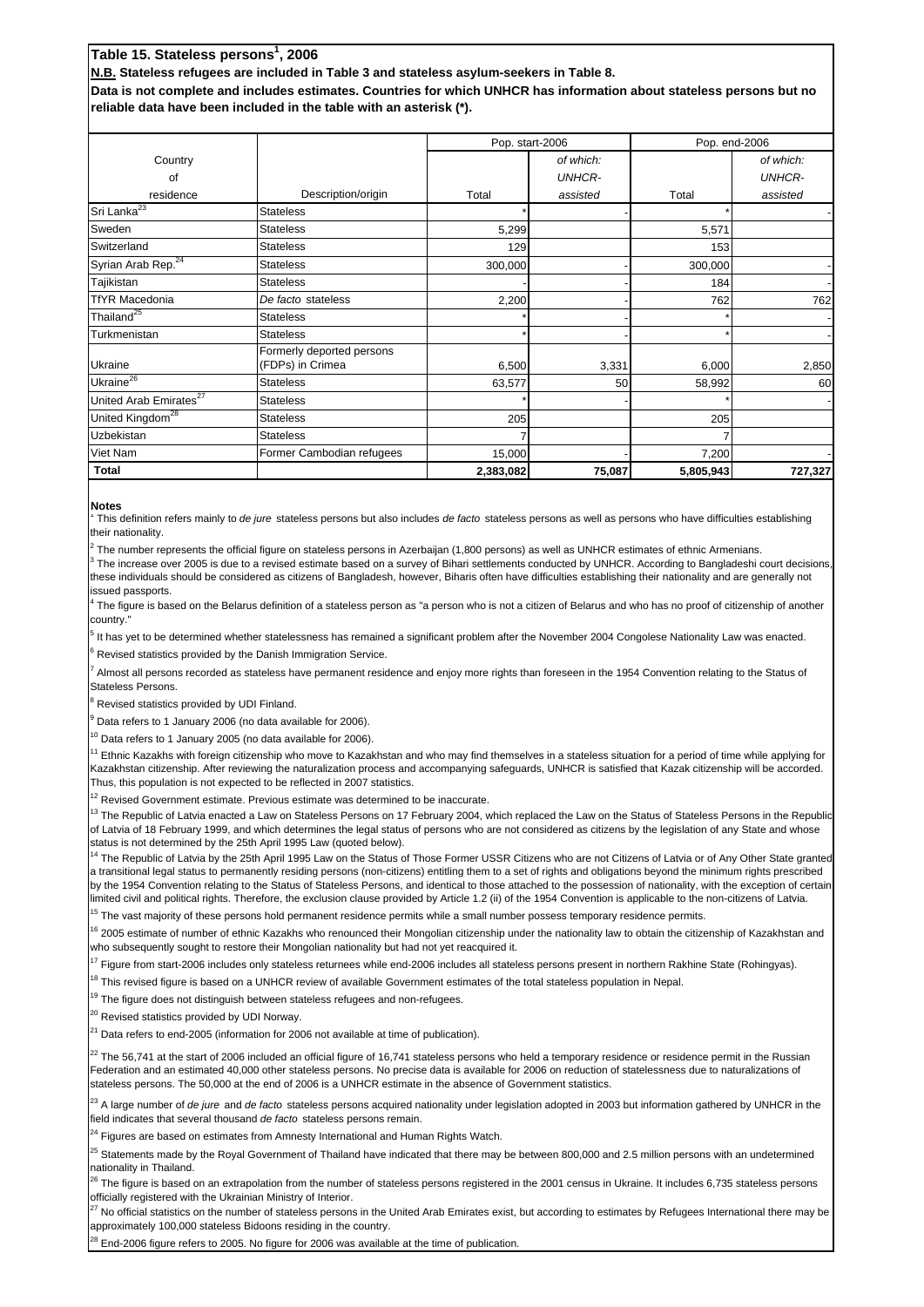# **Table 16. Others of concern to UNHCR, 2006**

**N.B. This table does not include stateless persons. See Table 15 for an overview of stateless persons.**

|                           |                                                                                           | Pop. start-2006 |                | Pop. end-2006 |               | Change (%) |               |
|---------------------------|-------------------------------------------------------------------------------------------|-----------------|----------------|---------------|---------------|------------|---------------|
| Country                   |                                                                                           |                 | of which:      |               | of which:     |            | of which:     |
| of                        |                                                                                           |                 | <b>UNHCR-</b>  |               | <b>UNHCR-</b> |            | <b>UNHCR-</b> |
|                           |                                                                                           |                 |                |               |               |            |               |
| residence<br>Azerbaijan   | Description/origin<br>Rejected Afghan asylum-seekers                                      | Total           | assisted       | Total         | assisted      | Total      | assisted      |
| Azerbaijan                | Rejected Iraqi asylum-seekers                                                             | 296             | 296            | 372           | 372           | 26%        | 26%           |
|                           |                                                                                           | 31              | 31             | 23            | 23            | $-26%$     | $-26%$        |
| <b>Belarus</b>            | Asylum-seekers of concern to UNHCR                                                        | 2,414           | 256            | 2,431         | 186           | 1%         | -27%          |
| <b>Brazil</b>             | Colombians at the Brazilian border region                                                 | 4,000           |                | 17,000        |               | 325%       |               |
| Cambodia                  | Rejected Vietnamese asylum-seekers                                                        | 31              | 31             | 60            | 60            | 94%        | 94%           |
| China                     | Various nationalities of concern to UNHCR                                                 | 3               | 3              | 19            | 19            | 533%       | 533%          |
| Costa Rica                | Identified persons of concern to UNHCR pending                                            |                 |                |               |               |            |               |
|                           | to receive residence permit or status                                                     |                 |                | 3,705         |               |            |               |
| Costa Rica                | Rejected asylum-seekers of concern to UNHCR                                               |                 |                | 1,350         |               |            |               |
| Ecuador                   | Colombia                                                                                  | 250,000         |                | 250,000       |               | 0%         |               |
| Eritrea                   | Dependants of Sudanese refugees                                                           | 31              | 31             | 32            | 32            | 3%         | 3%            |
| Georgia                   | <b>IDP</b> returnees to South Ossetia                                                     |                 |                | 4,186         | 69            |            |               |
| Georgia                   | Internally displaced persons in South Ossetia                                             |                 |                | 10,000        | 1,035         |            |               |
| Georgia                   | Returnees to South Ossetia                                                                |                 |                | 1,881         |               |            |               |
| Georgia                   | Spontaneous returnees in Gali, Abkhazia                                                   |                 |                | 45,000        | 45,000        |            |               |
| Greece                    | Iraqi Christians                                                                          | 3,000           |                | 3,000         |               | 0%         |               |
| Indonesia                 | Afghanistan                                                                               | 60              | 59             |               |               | $-100%$    | $-100%$       |
| Indonesia                 | Iraq                                                                                      | 149             | 140            |               |               | $-100%$    | $-100%$       |
| Indonesia                 | Myanmar                                                                                   | 11              | 11             |               |               | $-100%$    | $-100%$       |
| Indonesia                 | Somalia                                                                                   |                 | 24             |               |               | $-100%$    | $-100%$       |
| Indonesia                 | Thailand                                                                                  | 24              |                |               |               |            |               |
| Kuwait                    | Iraq                                                                                      | $\overline{2}$  | $\overline{2}$ |               |               | $-100%$    | $-100%$       |
| Kuwait                    | Palestinians                                                                              | 13,000          |                | 13,000        | 284           | 0%         |               |
|                           |                                                                                           | 6,000           |                | 6,000         | 97            | 0%         |               |
| Kuwait                    | Somalia                                                                                   | 2,000           |                | 2,000         | 32            | 0%         |               |
| Kyrgyzstan                | Former Tajik refugees of concern to UNHCR                                                 |                 |                | 1,129         |               |            |               |
| Lebanon                   | Family members of recognized refugees or<br>registered asylum-seekers or concern to UNHCR |                 |                |               |               |            |               |
|                           |                                                                                           | 19              |                | 110           |               | 479%       |               |
| Liberia                   | Third-country nationals                                                                   | 34              | 34             | 8             | 8             | $-76%$     | $-76%$        |
| Malaysia                  | Bangladesh                                                                                |                 |                |               |               | $-100%$    |               |
| Malaysia                  | Cambodia                                                                                  | 4               |                |               |               | $-100%$    |               |
| Malaysia                  | India                                                                                     | 2               |                |               |               | $-100%$    |               |
| Malaysia                  | Indonesia                                                                                 | 224             |                |               |               | $-100%$    |               |
| Malaysia                  | Philippines                                                                               | 61,314          |                | 61,314        |               | 0%         |               |
| Malaysia                  | Thailand                                                                                  |                 |                |               |               | $-100%$    |               |
| Mauritania                | Mali                                                                                      | 3,500           |                | 3,500         |               | 0%         | $\cdot$ .     |
| Mauritania                | Western Sahara                                                                            | 26,000          |                | 26,000        |               | 0%         |               |
| Nepal                     | Bhutan                                                                                    | 10,000          |                | 10,000        |               | 0%         |               |
| Nepal                     | Tibetans (recent arrivals)                                                                | 928             | 928            | 387           | 387           | $-58%$     | $-58%$        |
| Nigeria                   | Chad                                                                                      | 3,000           |                |               |               | $-100%$    |               |
| Panama                    | Estimated number of persons in need of<br>international protection                        | 7,500           | 2,000          | 10,000        | 2,000         | 33%        | 0%            |
| Panama                    | Particularly vulnerable indigenous host                                                   |                 |                |               |               |            |               |
|                           | communities                                                                               | 2,765           | 2,365          | 3,500         | 2,965         | 27%        | 25%           |
| Philippines               | Rejected Vietnamese of concern to UNHCR                                                   | 766             |                | 416           |               | $-46%$     |               |
| Russian Federation        | Afghans in a refugee-like situation (UNHCR<br>estimate)                                   | 100,000         |                | 100,000       |               | 0%         |               |
| Russian Federation        | Asylum-seekers of concern to UNHCR                                                        | 5,798           | 5,798          | 3,921         | 3,921         | $-32%$     | $-32%$        |
| <b>Russian Federation</b> | Involuntarily relocating persons (excluding IDPs)                                         | 131,878         | 51,635         | 131,878       | 51,635        | 0%         | $0\%$         |
| Serbia                    | Protected/assisted minorities in Kosovo                                                   | 85,000          |                | 85,000        |               | 0%         |               |
| Sudan                     | Former Eritrean refugees                                                                  | 36,110          |                |               |               | $-100%$    |               |
|                           |                                                                                           |                 |                |               |               |            |               |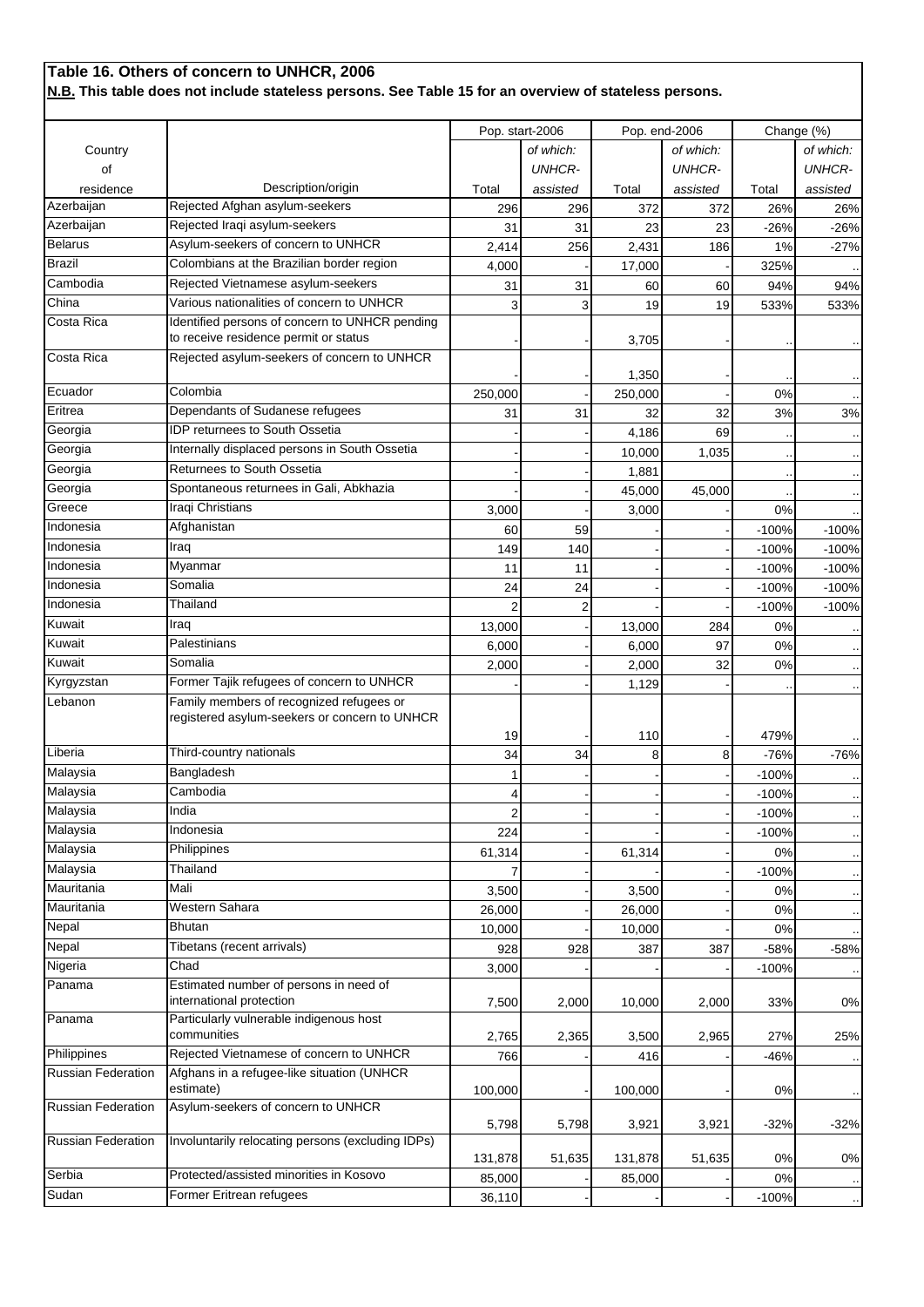|                               | Table 16. Others of concern to UNHCR, 2006                                                             |         |                 |               |               |        |               |
|-------------------------------|--------------------------------------------------------------------------------------------------------|---------|-----------------|---------------|---------------|--------|---------------|
|                               | N.B. This table does not include stateless persons. See Table 15 for an overview of stateless persons. |         |                 |               |               |        |               |
|                               |                                                                                                        |         | Pop. start-2006 | Pop. end-2006 |               |        | Change (%)    |
| Country                       |                                                                                                        |         | of which:       |               | of which:     |        | of which:     |
| 0f                            |                                                                                                        |         | <b>UNHCR-</b>   |               | <b>UNHCR-</b> |        | <b>UNHCR-</b> |
| residence                     | Description/origin                                                                                     | Total   | assisted        | Total         | assisted      | Total  | assisted      |
| Sudan                         | War affected beneficiaries in West Darfur of<br>concern to UNHCR                                       |         |                 | 42,114        | 42,114        |        |               |
| <b>TfYR Macedonia</b>         | Persons of concern from Serbia                                                                         |         |                 | 90            | 60            |        | $\cdot$ .     |
| TfYR Macedonia <sup>1</sup>   | Rejected Kosovo/Roma asylum-seekers of<br>concern to UNHCR                                             | 123     | 123             | 389           | 389           | 216%   | 216%          |
| Thailand                      | Iraq                                                                                                   | 93      |                 | 100           |               | 8%     |               |
| Thailand                      | Lao People's Dem. Rep.                                                                                 | 5       | 5               | 5             | 51            | 0%     | 0%            |
| Thailand                      | Various nationalities                                                                                  | 37      |                 | 183           |               | 395%   | $\cdot$ .     |
| Turkey                        | Chechens in a refugee-like situation                                                                   | 1,400   |                 | 306           |               | $-78%$ | $\cdot$ .     |
| Ukraine                       | 'War refugees" from Abkhazia                                                                           | 2,809   | 150             | 5,000         | 150           | 78%    | 0%            |
| Venezuela (Boliv.<br>Rep. of) | Colombia                                                                                               | 200,000 |                 | 200,000       |               | 0%     |               |
| <b>Total</b>                  |                                                                                                        | 960,369 | 63,922          | 1,045,409     | 150,843       | 9%     | 136%          |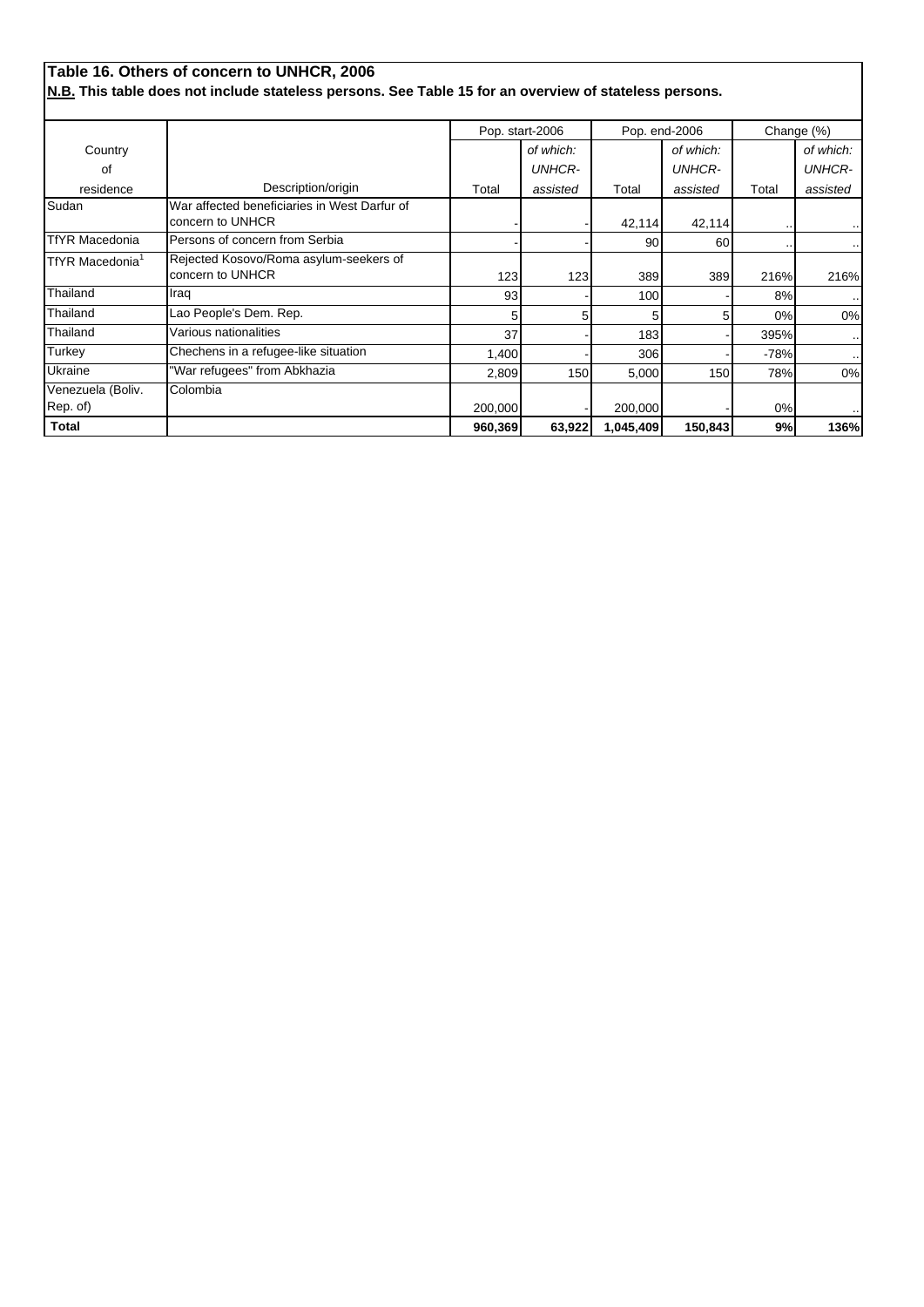### **Table 17. Indicators of host country capacity and contributions, 2002-2006**

A zero indicates that the value is zero or rounded to zero. Two dots (..) indicate that the value is not available.

|                          |                | Ratio                |                          |            | Rank                 |                          |
|--------------------------|----------------|----------------------|--------------------------|------------|----------------------|--------------------------|
|                          | Refugees       | Refugees             | Refugees                 | Refugees   | Refugees             | Refugees                 |
|                          | '02-'06 to     | '02-'06 to           | '02-'06 to               | '02-'06 to | '02-'06 to           | '02-'06 to               |
|                          |                |                      |                          |            |                      |                          |
| Country or territory     | GDP (PPP)      | 1,000                | 1,000<br>km <sup>2</sup> | GDP (PPP)  | 1,000                | 1,000<br>km <sup>2</sup> |
| of asylum (residence)    | per capita     | inhabitants          |                          | per capita | inhabitants          |                          |
| Afghanistan              | 0.0            | 0.0                  | 0.0                      | 127        | 147                  | 148                      |
| Albania                  | 0.0            | 0.0                  | 1.4                      | 135        | 135                  | 122                      |
| Algeria                  | 18.0           | 4.2                  | 60.0                     | 29         | 35                   | 60                       |
| Angola                   | 3.8            | 1.1                  | 10.6                     | 50         | 69                   | 94                       |
| Argentina                | 0.2            | 0.1                  | 1.0                      | 99         | 105                  | 125                      |
| Armenia                  | 40.8           | 70.9                 | 7,129.7                  | 19         | $\mathbf{1}$         | $\mathbf{1}$             |
| Australia                | 1.9            | 3.1                  | 8.1                      | 59         | 42                   | 97                       |
| Austria                  | 0.5            | 2.3                  | 226.4                    | 78         | 48                   | 34                       |
| Azerbaijan               | 0.5            | 0.4                  | 34.8                     | 80         | 87                   | 72                       |
| <b>Bahamas</b>           |                | $\ddot{\phantom{a}}$ |                          | 148        | $\ddot{\phantom{a}}$ | 150                      |
| <b>Bahrain</b>           | 0.0            | 0.0                  | 0.3                      | 147        | 151                  | 139                      |
| Bangladesh               | 10.3           | 0.1                  | 160.3                    | 37         | 98                   | 41                       |
| <b>Belarus</b>           | 0.1            | 0.1                  | 3.3                      | 108        | 108                  | 114                      |
| Belgium                  | 0.4            | 1.4                  | 463.4                    | 82         | 64                   | 25                       |
| <b>Belize</b>            | 0.1            | 2.6                  | 33.6                     | 106        | 46                   | 74                       |
| Benin                    | 8.0            | 1.4                  | 96.4                     | 41         | 62                   | 51                       |
| <b>Bolivia</b>           | 0.2            | 0.1                  | 0.5                      | 100        | 112                  | 134                      |
| Bosnia and Herzegovina   | 2.0            | 4.2                  | 365.9                    | 58         | 36                   | 27                       |
| <b>Botswana</b>          | 0.2            | 1.8                  | 5.1                      | 97         | 55                   | 106                      |
| <b>Brazil</b>            | 0.3            | 0.0                  | 0.4                      | 85         | 131                  | 135                      |
| <b>Bulgaria</b>          | 0.4            | 0.6                  | 38.5                     | 81         | 84                   | 70                       |
| <b>Burkina Faso</b>      | 0.3            | 0.0                  | 1.8                      | 84         | 124                  | 121                      |
| <b>Burundi</b>           | 48.5           | 4.1                  | 1,213.0                  | 16         | 37                   | 9                        |
| Cambodia                 | 0.1            | 0.0                  | 1.0                      | 116        | 133                  | 126                      |
| Cameroon                 | 24.0           | 3.0                  | 112.3                    | 27         | 43                   | 46                       |
| Canada                   | 4.0            | 4.3                  | 14.3                     | 49         | 34                   | 91                       |
| Cape Verde               | $\overline{a}$ | $\blacksquare$       | ä,                       | 148        | 152                  | 150                      |
|                          | 26.0           |                      |                          |            | 22                   | 65                       |
| Central African Rep.     |                | 7.3                  | 50.5                     | 26         |                      |                          |
| Chad                     | 114.6          | 20.2                 | 157.2                    | 8          | 5                    | 42                       |
| Chile                    | 0.1            | 0.0                  | 0.9                      | 115        | 120                  | 127                      |
| China                    | 38.8           | 0.2                  | 32.0                     | 20         | 95                   | 76                       |
| Colombia                 | 0.0            | 0.0                  | 0.1                      | 124        | 141                  | 146                      |
| Comoros                  | 0.0            | 0.0                  | 0.2                      | 145        | 148                  | 141                      |
| Congo                    | 54.2           | 21.1                 | 227.8                    | 14         | 4                    | 33                       |
| Costa Rica               | 1.0            | 2.9                  | 229.9                    | 71         | 45                   | 32                       |
| Côte d'Ivoire            | 31.2           | 3.0                  | 161.9                    | 23         | 44                   | 40                       |
| Croatia                  | 0.3            | 1.0                  | 77.3                     | 89         | 70                   | 57                       |
| Cuba                     |                | 0.1                  | 7.2                      |            | 106                  | 100                      |
| Cyprus                   | 0.0            | 0.7                  | 57.8                     | 128        | 78                   | 61                       |
| Czech Rep.               | 0.1            | 0.1                  | 19.5                     | 112        | 97                   | 86                       |
| Dem. Rep. of the Congo   | 280.1          | 3.8                  | 100.9                    | 3          | 38                   | 49                       |
| Denmark                  | 1.6            | 10.6                 | 1,311.0                  | 63         | 12                   | $\,8\,$                  |
| Djibouti                 | 6.8            | 35.6                 | 794.9                    | 44         | $\overline{2}$       | 18                       |
| Dominican Rep.           | $\blacksquare$ | $\blacksquare$       |                          | 148        | 152                  | 150                      |
| Ecuador                  | 1.7            | 0.6                  | 31.0                     | 61         | 83                   | 77                       |
| Egypt                    | 17.8           | 1.1                  | 88.7                     | 30         | 68                   | 54                       |
| El Salvador              | 0.0            | $0.0\,$              | 6.2                      | 122        | 130                  | 103                      |
| <b>Equatorial Guinea</b> |                |                      |                          | 148        | 152                  |                          |
| Eritrea                  | 4.2            | 0.9                  | 33.7                     | 48         | 72                   | 73                       |
| Estonia                  | 0.0            | 0.0                  | 0.2                      | 142        | 137                  | 144                      |
| Ethiopia                 | 102.8          | 1.5                  | 102.0                    | 9          | 60                   | 48                       |
| Finland                  | 0.3            | 2.2                  | 34.8                     | 88         | 50                   | 71                       |
| France                   | 4.3            | 2.3                  | 250.7                    | 46         | 49                   | 29                       |
| Gabon                    | 1.6            | 8.2                  | 43.8                     | 62         | 19                   | 67                       |
| Gambia                   | 4.3            | 5.9                  | 886.1                    | 47         | 27                   | 15                       |
| Georgia                  | 0.8            | 0.6                  | 41.5                     | 73         | 82                   | 68                       |
| Germany                  | 26.3           | 10.0                 | 2,316.0                  | 25         | 13                   | 4                        |
| Ghana                    | 15.6           | 1.9                  | 181.8                    | 31         | 52                   | 38                       |
|                          |                |                      |                          |            |                      |                          |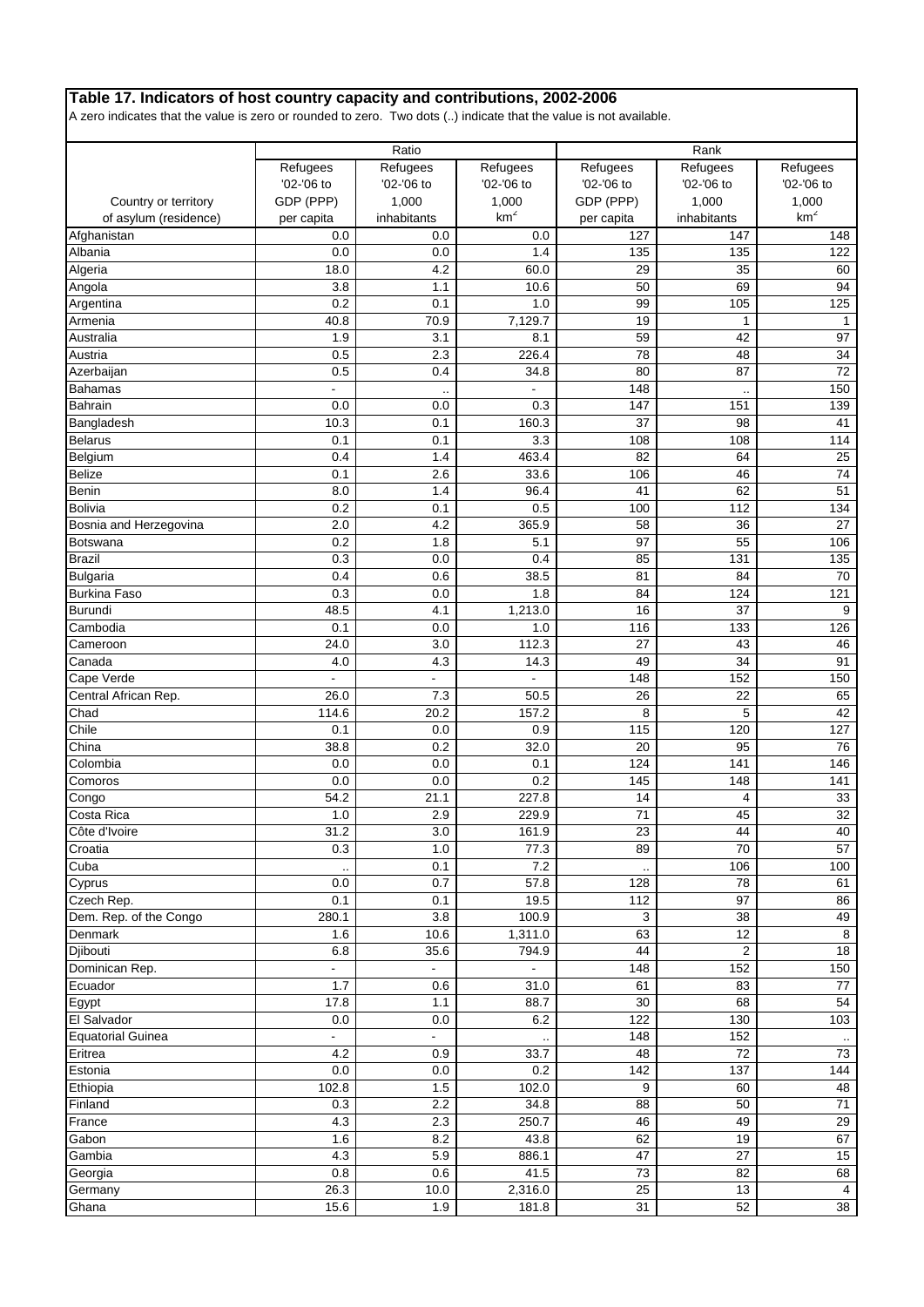# **Table 17. Indicators of host country capacity and contributions, 2002-2006**

A zero indicates that the value is zero or rounded to zero. Two dots (..) indicate that the value is not available.

|                                               |                         | Ratio                    |                             |                         | Rank                   |                          |
|-----------------------------------------------|-------------------------|--------------------------|-----------------------------|-------------------------|------------------------|--------------------------|
|                                               | Refugees                | Refugees                 | Refugees                    | Refugees                | Refugees<br>'02-'06 to | Refugees                 |
|                                               | '02-'06 to              | '02-'06 to               | '02-'06 to                  | '02-'06 to              |                        | '02-'06 to               |
| Country or territory<br>of asylum (residence) | GDP (PPP)<br>per capita | 1,000<br>inhabitants     | 1,000<br>km <sup>2</sup>    | GDP (PPP)<br>per capita | 1,000<br>inhabitants   | 1,000<br>km <sup>2</sup> |
| Greece                                        | 0.1                     | 0.2                      | 19.2                        | 107                     | 94                     | 87                       |
| Guatemala                                     | 0.1                     | 0.0                      | 5.3                         | 103                     | 118                    | 105                      |
| Guinea                                        | 49.8                    | 12.4                     | 488.7                       | 15                      | 10                     | 24                       |
| Guinea-Bissau                                 | 10.0                    | 5.3                      | 223.7                       | 38                      | 28                     | 35                       |
| Haiti                                         | $\overline{a}$          | $\overline{a}$           |                             | 148                     | 152                    | 150                      |
| Honduras                                      | 0.0                     | 0.0                      | 0.2                         | 134                     | 142                    | 142                      |
| Hong Kong SAR, China                          | 0.0                     | 0.3                      |                             | 117                     | 93                     |                          |
| Hungary                                       | 0.4                     | 0.7                      | 79.6                        | 83                      | 77                     | 56                       |
| Iceland                                       | 0.0                     | 0.8                      | 2.4                         | 136                     | 74                     | 118                      |
| India                                         | 41.8                    | 0.1                      | 50.2                        | 18                      | 99                     | 66                       |
| Indonesia                                     | 1.3                     | 0.0                      | 3.1                         | 66                      | 129                    | 115                      |
| Iraq                                          |                         | 2.4                      | 145.3                       |                         | 47                     | 43                       |
| Ireland                                       | $0.\overline{1}$        | 1.6                      | 94.7                        | 102                     | 59                     | 52                       |
| Islamic Rep. of Iran                          | 123.7                   | 15.4                     | 650.6                       | 7                       | 9                      | 20                       |
| Israel                                        | 0.1                     | 0.3                      | 99.6                        | 110                     | 88                     | 50                       |
| Italy                                         | 0.6                     | 0.3                      | 57.2                        | 76                      | 90                     | 62                       |
| Jamaica                                       | $\overline{a}$          | $\overline{a}$           | $\overline{a}$              | 148                     | 152                    | 150                      |
| Japan                                         | 0.1                     | 0.0                      | 5.7                         | 111                     | 132                    | 104                      |
| Jordan                                        | 18.0                    | 17.1                     | 1,120.2                     | 28                      | 6                      | 13                       |
| Kazakhstan                                    | 1.3                     | 0.8                      | 4.8                         | 67                      | 73                     | 107                      |
| Kenya<br>Kuwait                               | 182.0<br>0.1            | 7.1<br>0.5               | 422.3<br>70.8               | 4<br>114                | 23<br>86               | 26<br>59                 |
|                                               | 1.9                     | 0.8                      | 20.1                        | 60                      | 75                     | 84                       |
| Kyrgyzstan<br>Lao People's Dem. Rep.          |                         |                          |                             | 148                     | 152                    | 150                      |
| Latvia                                        | 0.0                     | 0.0                      | 0.2                         | 141                     | 139                    | 143                      |
| Lebanon                                       | 1.0                     | 1.5                      | 548.7                       | 72                      | 61                     | 23                       |
| Lesotho                                       |                         |                          |                             | 148                     | 152                    | 150                      |
| Liberia                                       | 45.5                    | 9.2                      | 291.8                       | 17                      | 16                     | 28                       |
| Libyan Arab Jamahiriya                        | 0.8                     | 1.7                      | 6.3                         | 74                      | 58                     | 102                      |
| Liechtenstein                                 |                         | 5.0                      | 1,129.8                     |                         | 29                     | 12                       |
| Lithuania                                     | 0.0                     | 0.1                      | 7.1                         | 120                     | 101                    | 101                      |
| Luxembourg                                    | 0.0                     | 3.4                      | 614.1                       | 125                     | 41                     | 22                       |
| Madagascar                                    |                         |                          |                             | 148                     | 152                    | 150                      |
| Malawi                                        | 4.9                     | 0.3                      | 29.1                        | 45                      | 92                     | 78                       |
| Malaysia                                      | 2.6                     | 1.3                      | 92.9                        | 55                      | 67                     | 53                       |
| Mali                                          | 8.0                     | 0.9                      | 8.3                         | 40                      | 71                     | 96                       |
| Malta                                         | 0.1                     | 3.5                      | 4,538.7                     | 113                     | 40                     | $\overline{2}$           |
| Mauritania<br><b>Mauritius</b>                | 0.2<br>ä,               | 0.2<br>$\blacksquare$    | 0.5<br>L.                   | 93                      | 96<br>152              | 132                      |
| Mexico                                        | 0.5                     | 0.1                      | 3.0                         | 148<br>77               | 111                    | 150<br>116               |
| Moldova                                       | 0.0                     | 0.0                      | 3.4                         | 118                     | 127                    | 113                      |
| Mongolia                                      | 0.0                     | 0.0                      |                             | 143                     | 150                    |                          |
| Morocco                                       | 0.2                     | 0.0                      | $\ddot{\phantom{a}}$<br>3.5 | 91                      | 119                    | 112                      |
| Mozambique                                    | 0.8                     | 0.1                      | 1.4                         | 75                      | 110                    | 123                      |
| Myanmar                                       |                         | $\overline{\phantom{a}}$ |                             | 148                     | 152                    | 150                      |
| Namibia                                       | 1.6                     | 6.6                      | 16.2                        | 64                      | 26                     | 89                       |
| Nepal                                         | 65.3                    | 4.5                      | 863.3                       | 12                      | 33                     | 16                       |
| Netherlands                                   | 3.4                     | 7.7                      | 3,616.9                     | 52                      | $\overline{21}$        | 3                        |
| New Zealand                                   | 0.2                     | 1.3                      | 20.1                        | 94                      | 65                     | 85                       |
| Nicaragua                                     | 0.1                     | 0.0                      | 2.1                         | 109                     | 116                    | 119                      |
| Niger                                         | 0.3                     | 0.0                      | 0.3                         | 87                      | 128                    | 140                      |
| Nigeria                                       | $7.0\,$                 | 0.1                      | 9.4                         | 42                      | 109                    | 95                       |
| Norway                                        | 1.0                     | 9.8                      | 142.2                       | 70                      | 14                     | 44                       |
| Occupied Palestinian Territory                | $\ddot{\phantom{a}}$    | $\blacksquare$           |                             |                         | 152                    |                          |
| Oman                                          | 0.0                     | 0.0                      | 0.0                         | 144                     | 144                    | 149                      |
| Pakistan                                      | 420.7                   | $7.0$                    | 1,316.5                     | 2                       | 24                     | 7                        |
| Panama                                        | 0.2                     | 0.5                      | 21.8                        | 96                      | 85                     | 82                       |
| Papua New Guinea                              | 2.9                     | 1.4                      | 17.3                        | 53                      | 63                     | 88                       |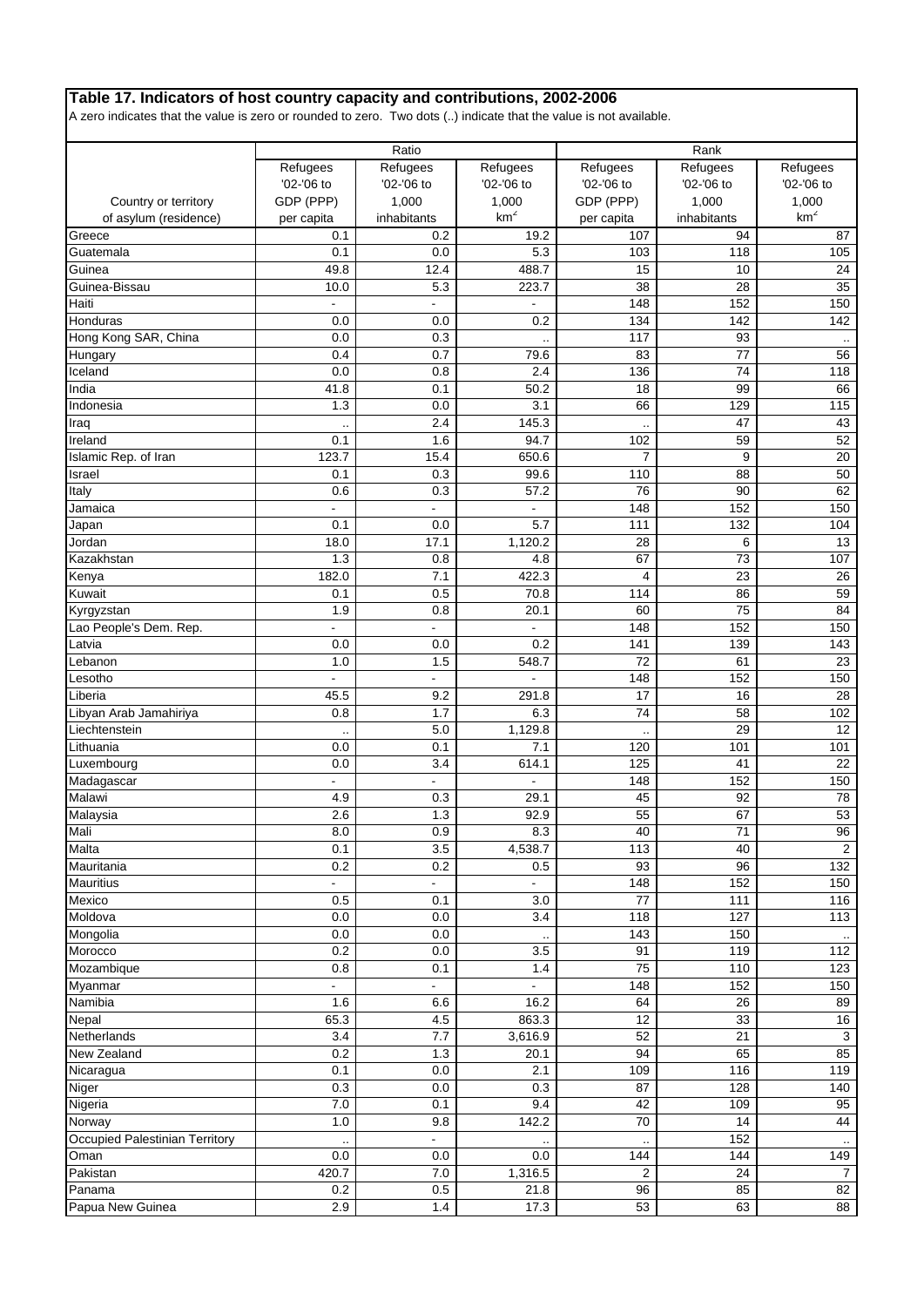# **Table 17. Indicators of host country capacity and contributions, 2002-2006**

A zero indicates that the value is zero or rounded to zero. Two dots (..) indicate that the value is not available.

|                                               |                | Ratio       |                  |                  | Rank                 |                 |
|-----------------------------------------------|----------------|-------------|------------------|------------------|----------------------|-----------------|
|                                               | Refugees       | Refugees    | Refugees         | Refugees         | Refugees             | Refugees        |
|                                               | '02-'06 to     | '02-'06 to  | '02-'06 to       | '02-'06 to       | '02-'06 to           | '02-'06 to      |
| Country or territory                          | GDP (PPP)      | 1,000       | 1,000            | GDP (PPP)        | 1,000                | 1,000           |
| of asylum (residence)                         | per capita     | inhabitants | km <sup>2</sup>  | per capita       | inhabitants          | km <sup>2</sup> |
| Paraguay                                      | 0.0            | 0.0         | 0.1              | 133              | 138                  | 147             |
| Peru                                          | 0.1            | 0.0         | 0.6              | 105              | 126                  | 130             |
| Philippines                                   | 0.0            | 0.0         | 0.4              | 126              | 145                  | 136             |
| Poland                                        | 0.2            | 0.1         | 11.2             | 92               | 103                  | 93              |
| Portugal                                      | 0.0            | 0.0         | 4.3              | 129              | 123                  | 109             |
| Qatar                                         | 0.0            | 0.1         | 4.1              | 140              | 115                  | 110             |
| Rep. of Korea                                 | 0.0            | 0.0         | 0.5              | 138              | 146                  | 133             |
| Romania                                       | 0.2            | 0.1         | 7.8              | 98               | 104                  | 98              |
| <b>Russian Federation</b>                     | 0.5            | 0.0         | 0.4              | 79               | 121                  | 137             |
| Rwanda                                        | 29.4           | 4.9         | 1,675.4          | 24               | 30                   | 6               |
| Sao Tome and Principe                         | ä,             |             |                  | 148              | 152                  | 150             |
| Saudi Arabia                                  | 14.6           | 8.9         | 124.0            | 33               | 17                   | 45              |
| Senegal                                       | 10.5           | 1.7         | 104.9            | 36               | 57                   | 47              |
| Serbia and Montenegro                         | 34.9           | 21.6        | 2,288.7          | $\overline{21}$  | 3                    | 5               |
| Sierra Leone                                  | 62.1           | 9.2         | 764.0            | 13               | 15                   | 19              |
| Singapore                                     | 0.0            | 0.0         | 2.7              | 146              | 149                  | 117             |
| Slovakia                                      | 0.0            | 0.1         | 7.7              | 123              | 107                  | 99              |
| Slovenia                                      | 0.0            | 0.3         | 32.2             | 121              | 89                   | 75              |
| Somalia                                       |                | 0.0         | 0.7              |                  | 117                  | 128             |
| South Africa                                  | 2.2            | 0.6         | 23.3             | 57               | 79                   | 81              |
| Spain                                         | 0.2            | 0.1         | 11.5             | 95               | 100                  | 92              |
| Sri Lanka                                     | 0.0            | 0.0         | 1.2              | 130              | 140                  | 124             |
| Sudan                                         | 68.4           | 4.6         | 75.7             | 11               | 32                   | 58              |
| Suriname                                      | $\overline{a}$ | ÷.          | ä,               | 148              | 152                  | 150             |
| Swaziland                                     | 0.1            | 0.6         | 41.0             | 104              | 81                   | 69              |
| Sweden                                        | 2.8            | 10.7        | 216.1            | 54               | 11                   | 36              |
| Switzerland                                   | 1.3            | 6.6         | 1,207.7          | 68               | 25                   | 10              |
| Syrian Arab Rep.                              | 34.7           | 7.9         | 805.3            | 22               | 20                   | 17              |
| Tajikistan                                    | 1.4            | 0.3         | 14.8             | 65               | 91                   | 90              |
| <b>TfYR Macedonia</b>                         | 0.2            | 0.6         | 51.5             | 101              | 80                   | 64              |
| Thailand                                      | 13.1           | 1.9         | 233.3            | 34               | 53                   | 31              |
| <b>Timor-Leste</b>                            | 0.0            | 0.0         | $0.\overline{2}$ | 139              | 143                  | 145             |
| Togo                                          | 6.9            | 1.9         | 180.1            | 43               | 54                   | 39              |
| Tunisia                                       | 0.0            | 0.0         | 0.6              | 131              | 136                  | 129             |
| <b>Turkey</b>                                 | 0.3            | 0.0         | 3.5              | 90               | 122                  | 111             |
| Turkmenistan                                  | $1.2$          | 2.1         | 21.7             | 69               | 51                   | 83              |
| Uganda                                        | 149.5          | 8.7         | 1,013.3          | 6                | 18                   | 14              |
| <b>Ukraine</b><br><b>United Arab Emirates</b> | 0.3            | 0.1         | 4.3              | 86               | 113                  | 108             |
|                                               | $0.0\,$        | 0.1         | 1.8              | 137              | 114                  | 120             |
| United Kingdom                                | 8.1            | 4.8         | 1,181.5          | 39               | 31                   | 11              |
| United Rep. of Tanzania                       | 738.3          | 15.9        | 629.2            | 1                | 8                    | 21              |
| <b>United States</b>                          | 11.9<br>0.0    | 1.7         | 55.5<br>0.6      | 35<br>132        | 56<br>125            | 63              |
| Uruguay                                       |                | 0.0         |                  |                  |                      | 131             |
| <b>Uzbekistan</b>                             | 15.6           | 1.3         | 84.5             | 32               | 66                   | 55              |
| Venezuela (Boliv. Rep. of)                    | 0.0            | 0.0         | 0.3              | 119              | 134                  | 138             |
| Viet Nam                                      | 2.3            | 0.1         | 23.3             | 56               | 102                  | 80              |
| Yemen                                         | 79.0           | 3.6         | 184.7            | 10<br>$\sqrt{5}$ | 39<br>$\overline{7}$ | 37<br>30        |
| Zambia                                        | 169.7          | 16.1        | 244.9            | 51               | 76                   |                 |
| Zimbabwe                                      | 3.7            | 0.8         | 23.7             |                  |                      | 79              |

**Sources:**

Source for GDP (PPP) per capita and national population: International Monetary Fund.

Source for national surface area: Global Insight Digital Mapping 1998, Europa Technologies Ltd.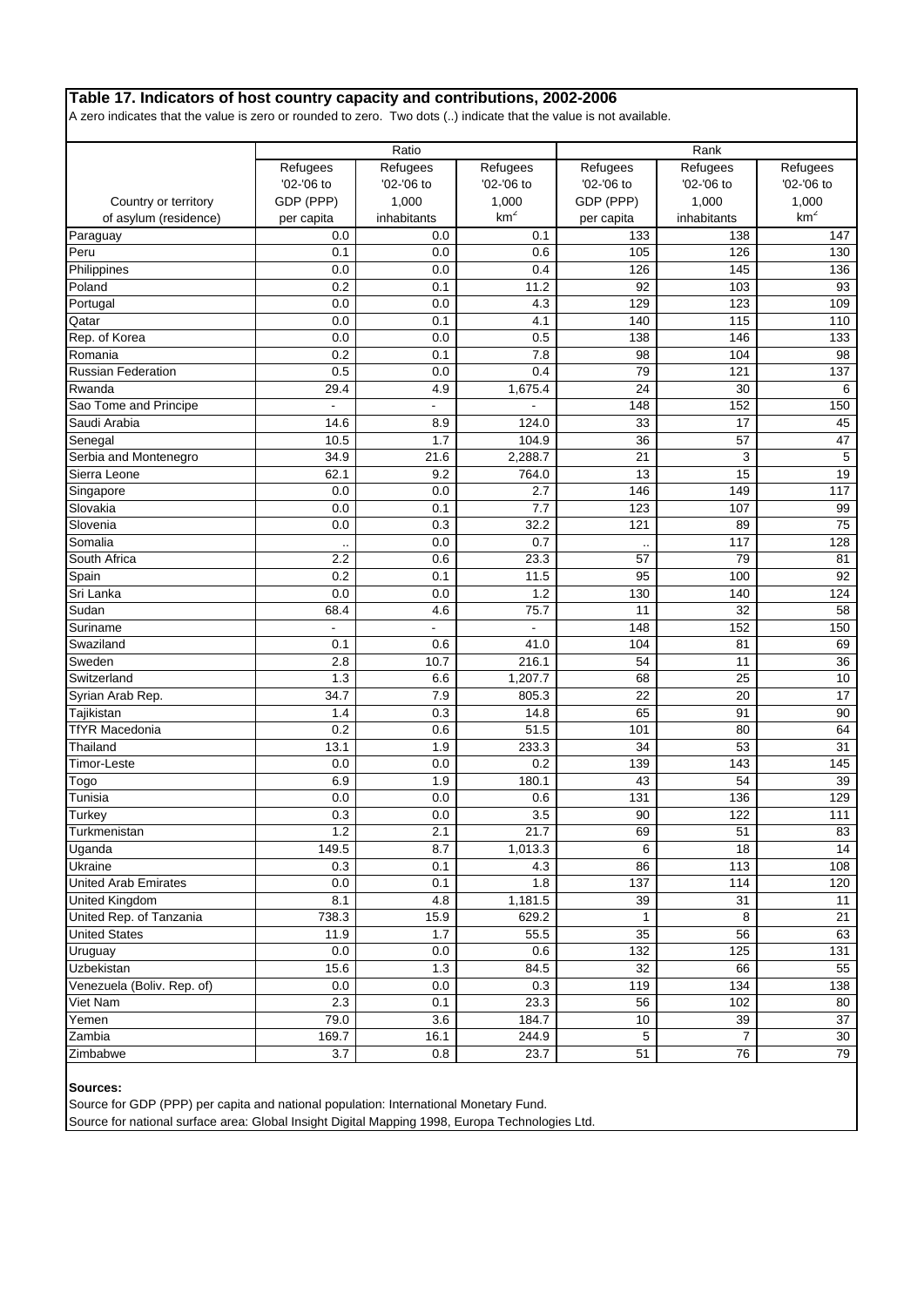# **Table 18. Sources and methods of data collection, 2006**

|                          |                     | Refugee              | Type                   |                                | Refugee             | Type               |                |
|--------------------------|---------------------|----------------------|------------------------|--------------------------------|---------------------|--------------------|----------------|
| Country or territory     |                     | data                 | of                     | Country or territory           |                     | data               | of             |
| of asylum                | Source <sup>1</sup> | Basis $\overline{S}$ | procedure <sup>3</sup> | of asylum                      | Source <sup>1</sup> | Basis <sup>2</sup> | proced         |
| Afghanistan              | U                   | R                    | U                      | Germany                        | G                   | $\mathsf{R}$       | G              |
| Albania                  | G/U                 | R                    | G                      | Ghana                          | U                   | $\mathsf{R}$       | G              |
| Algeria                  | U                   | R                    | U                      | Greece                         | G                   | E                  | G              |
| Angola                   | G/U                 | R                    | G                      | Guatemala                      | U                   | ${\sf R}$          | G              |
| Argentina                | G/U/N               | E                    | G                      | Guinea                         | G/U                 | R/E                | G              |
| Armenia                  | G/U                 | R/E/S                | G                      | Guinea-Bissau                  | G/U                 | E                  | G              |
| Australia                | G                   | Е                    | G                      | Haiti                          |                     |                    | $\cdot$ .      |
| Austria                  | G                   | E                    | G                      | Honduras                       | G/U/N               | $\mathsf{R}$       | G              |
| Azerbaijan               | G/U                 | R                    | G/U                    | Hong Kong SAR, China           | G/U                 | $\mathsf{R}$       | $\mathsf U$    |
| <b>Bahrain</b>           | U                   | R                    | U                      | Hungary                        | G                   | $\mathsf{R}$       | G              |
| Bangladesh               | U                   | R                    | U                      | Iceland                        | G                   | E                  | G              |
| <b>Belarus</b>           | G/V                 | R                    | G                      | India                          | G/U                 | R/E                | $\sf U$        |
| Belgium                  | G                   | R/V                  | G                      | Indonesia                      | U                   | $\mathsf{R}$       | U              |
| <b>Belize</b>            | U                   | R                    | G                      | Iraq                           | G/UN                | R/E                | U              |
| Benin                    | U                   | R                    | G                      | Ireland                        | G                   | E                  | G              |
| <b>Bolivia</b>           | N                   | E                    | G                      | Islamic Rep. of Iran           | G/U                 | R/E                | U              |
| Bosnia and Herzegovina   | G/U                 | R/E                  | G/U                    | Israel                         | U                   | $\mathsf{R}$       | G/U            |
| <b>Botswana</b>          | G/U/N               | C/E                  | G                      | Italy                          | G                   | E                  | G              |
| <b>Brazil</b>            | G/N                 | R                    | G                      | Japan                          | G/U                 | R/E                | G              |
| <b>Bulgaria</b>          | G                   | R                    | G                      | Jordan                         | U                   | $\mathsf{R}$       | U              |
| <b>Burkina Faso</b>      | U                   | R/E                  | G                      | Kazakhstan                     | G/U/N               | R/V                | G/U            |
| <b>Burundi</b>           | G/U                 | R                    | G/U                    | Kenya                          | U                   | R/E                | U              |
| Cambodia                 | U                   | R                    | U                      | Kuwait                         | U                   | $\mathsf{R}$       | U              |
| Cameroon                 | U/V                 | R/V                  | U                      | Kyrgyzstan                     | G/U                 | V                  | G/U            |
| Canada                   | G                   | Е                    | G                      | Latvia                         | G                   | R                  | G              |
| Central African Rep.     | G                   | R                    | G                      | Lebanon                        | U                   | $\mathsf{R}$       | U              |
| Chad                     | G                   | R/E/S                | G                      | Liberia                        | U                   | R/E                | G              |
| Chile                    | N                   | Е                    | G                      | Libyan Arab Jamahiriya         | U                   | $\mathsf{R}$       | $\mathsf U$    |
| China                    | G/U                 | R                    | U                      | Liechtenstein                  | G                   | Ε                  | G              |
| Colombia                 | U                   | R                    | G                      | Lithuania                      | G/U                 | ${\sf R}$          | G              |
| Comoros                  | U                   | E                    |                        | Luxembourg                     | G                   | $\mathsf{R}$       | G              |
| Congo                    | U/V                 | R/E                  | G/U                    | Malawi                         | U                   | $\mathsf{R}$       | ${\mathsf G}$  |
| Costa Rica               | G/U                 | E                    | G                      | Malaysia                       | U                   | $\mathsf{R}$       | $\cup$         |
| Côte d'Ivoire            | G/U                 | R/E                  | G                      | Mali                           | G                   | R/E                | G              |
| Croatia                  | G/U                 | R                    | G                      | Malta                          | G                   | E                  | G              |
| Cuba                     | U/N                 | R                    | U                      | Mauritania                     | G/U                 | ${\sf R}$          | U              |
| Cyprus                   | G/U                 | R                    | G/U                    | Mexico                         | G/U                 | R/E                | G              |
| Czech Rep.               | G                   | $\mathsf R$          | G                      | Moldova                        | G                   | $\mathsf R$        | G              |
| Dem. Rep. of the Congo   | G/UN                | R/E                  | U                      | Mongolia                       | U                   | $\mathsf R$        | U              |
| Denmark                  | G                   | Е                    | G                      | Montenegro                     | G                   | $\mathsf R$        | U              |
| Djibouti                 | U                   | Ε                    | U                      | Morocco                        | U                   | $\mathsf R$        | U              |
| Ecuador                  | G/UN                | R                    | G/U                    | Mozambique                     | G                   | ${\sf R}$          | G              |
| Egypt                    | U                   | ${\sf R}$            | U                      | Myanmar                        |                     |                    | $\sim$         |
| El Salvador              | U                   | R/E                  | G                      | Namibia                        | G/U                 | ${\sf R}$          | G              |
| <b>Equatorial Guinea</b> |                     | $\cdot$ .            |                        | Nepal                          | U/V                 | R/E                | G/U            |
| Eritrea                  | U                   | $\mathsf R$          | U                      | Netherlands                    | G                   | $\mathsf E$        | G              |
| Estonia                  | G                   | $\mathsf R$          | G                      | New Zealand                    | G                   | E                  | G              |
| Ethiopia                 | G/U                 | R/S/V                | G/U                    | Nicaragua                      | U                   | R/E                | G              |
| Fiji                     | $\blacksquare$      | $\frac{1}{2}$        | G/U                    | Niger                          | G                   | $\mathsf R$        | G              |
| Finland                  | G                   | Е                    | G                      | Nigeria                        | U                   | $\mathsf R$        | G              |
| France                   | G                   | R                    | G                      | Norway                         | G                   | Ε                  | G              |
| Gabon                    | ${\sf N}$           | R/E                  | G                      | Occupied Palestinian Territory | $\blacksquare$      | $\overline{a}$     | $\blacksquare$ |
| Gambia                   | U/N                 | $\mathbb S$          | G                      | Oman                           | U                   | $\mathsf R$        | U              |
| Georgia                  | G/U                 | R                    | G                      | Pakistan                       | G/U                 | $\mathsf R$        | U              |
|                          |                     |                      |                        |                                |                     |                    |                |

|                      |                       | Refugee              | <b>Type</b>            |                                | Refugee             |                      | Type                   |
|----------------------|-----------------------|----------------------|------------------------|--------------------------------|---------------------|----------------------|------------------------|
| Country or territory | data                  |                      | of                     | Country or territory           | data                |                      | of                     |
| of asylum            | Source $\overline{1}$ | Basis $\overline{S}$ | procedure <sup>3</sup> | of asylum                      | Source <sup>1</sup> | Basis <sup>2</sup>   | procedure <sup>3</sup> |
| istan                | U                     | $\mathsf{R}$         | U                      | Germany                        | G                   | R                    | G                      |
|                      | G/U                   | $\mathsf{R}$         | G                      | Ghana                          | U                   | R                    | G                      |
|                      | U                     | $\mathsf{R}$         | U                      | Greece                         | G                   | Е                    | G                      |
|                      | G/U                   | $\mathsf{R}$         | G                      | Guatemala                      | U                   | R                    | G                      |
| na                   | G/U/N                 | E                    | G                      | Guinea                         | G/U                 | R/E                  | G                      |
| a                    | G/U                   | R/E/S                | G                      | Guinea-Bissau                  | G/U                 | Е                    | G                      |
| a                    | G                     | Ε                    | G                      | Haiti                          | $\sim$              | $\ddot{\phantom{0}}$ |                        |
|                      | G                     | E                    | G                      | Honduras                       | G/U/N               | R                    | G                      |
| ijan                 | G/U                   | $\mathsf{R}$         | G/U                    | Hong Kong SAR, China           | G/U                 | R                    | U                      |
|                      | U                     | $\mathsf{R}$         | U                      | Hungary                        | G                   | R                    | G                      |
| desh                 | U                     | $\mathsf{R}$         | U                      | Iceland                        | G                   | E                    | G                      |
|                      | G/V                   | $\mathsf{R}$         | G                      | India                          | G/U                 | R/E                  | U                      |
|                      | G                     | R/V                  | G                      | Indonesia                      | U                   | R                    | U                      |
|                      | U                     | $\mathsf{R}$         | G                      | Iraq                           | G/U/N               | R/E                  | U                      |
|                      | U                     | $\mathsf{R}$         | G                      | Ireland                        | G                   | Е                    | G                      |
|                      | N                     | E                    | G                      | Islamic Rep. of Iran           | G/U                 | R/E                  | U                      |
| and Herzegovina      | G/U                   | R/E                  | G/U                    | Israel                         | U                   | $\mathsf R$          | G/U                    |
| na                   | G/U/N                 | C/E                  | G                      | Italy                          | G                   | E                    | G                      |
|                      | G/N                   | R                    | G                      | Japan                          | G/U                 | R/E                  | G                      |
| E                    | G                     | $\mathsf{R}$         | G                      | Jordan                         | U                   | $\mathsf R$          | U                      |
| Faso                 | U                     | R/E                  | G                      | Kazakhstan                     | G/U/N               | R/V                  | G/U                    |
|                      | G/U                   | $\mathsf{R}$         | G/U                    | Kenya                          | U                   | R/E                  | U                      |
| dia                  | U                     | R                    | U                      | Kuwait                         | U                   | $\mathsf{R}$         | U                      |
| oon                  | U/V                   | R/V                  | U                      | Kyrgyzstan                     | G/U                 | $\vee$               | G/U                    |
|                      | G                     | Е                    | G                      | Latvia                         | G                   | R                    | G                      |
| African Rep.         | G                     | ${\sf R}$            | G                      | Lebanon                        | U                   | R                    | U                      |
|                      | G                     | R/E/S                | G                      | Liberia                        | U                   | R/E                  | G                      |
|                      | N                     | Е                    | G                      | Libyan Arab Jamahiriya         | U                   | R                    | U                      |
|                      | G/U                   | ${\sf R}$            | U                      | Liechtenstein                  | G                   | Е                    | G                      |
| iа                   | U                     | R                    | G                      | Lithuania                      | G/U                 | R                    | G                      |
| ΟS                   | U                     | E                    | $\cdot$ .              | Luxembourg                     | G                   | R                    | G                      |
|                      | U/V                   | R/E                  | G/U                    | Malawi                         | U                   | $\mathsf R$          | G                      |
| रेica                | G/U                   | Е                    | G                      | Malaysia                       | U                   | R                    | U                      |
| <b>lvoire</b>        | G/U                   | R/E                  | G                      | Mali                           | G                   | R/E                  | G                      |
|                      | G/U                   | R                    | G                      | Malta                          | G                   | Е                    | G                      |
|                      | U/N                   | ${\sf R}$            | U                      | Mauritania                     | G/U                 | R                    | U                      |
|                      | G/U                   | ${\sf R}$            | G/U                    | Mexico                         | G/U                 | R/E                  | G                      |
| Rep.                 | G                     | ${\sf R}$            | G                      | Moldova                        | G                   | R                    | G                      |
| ep. of the Congo     | G/U/N                 | R/E                  | U                      | Mongolia                       | U                   | R                    | U                      |
| rk                   | G                     | E                    | G                      | Montenegro                     | G                   | R                    | U                      |
|                      | U                     | E                    | $\sf U$                | Morocco                        | U                   | R                    | U                      |
| $\mathsf{r}$         | G/U/N                 | ${\sf R}$            | G/U                    | Mozambique                     | G                   | R                    | G                      |
|                      | U                     | ${\sf R}$            | U                      | Myanmar                        |                     | $\blacksquare$       | $\blacksquare$         |
| ador                 | U                     | R/E                  | G                      | Namibia                        | G/U                 | R                    | G                      |
| rial Guinea          | $\cdot$               | $\cdot$ .            | $\cdot$ .              | Nepal                          | U/V                 | R/E                  | G/U                    |
|                      | U                     | R                    | U                      | Netherlands                    | G                   | Е                    | G                      |
|                      | G                     | R                    | G                      | New Zealand                    | G                   | Е                    | G                      |
|                      | G/U                   | R/S/V                | G/U                    | Nicaragua                      | U                   | R/E                  | G                      |
|                      | $\blacksquare$        |                      | G/U                    | Niger                          | G                   | $\mathsf R$          | G                      |
|                      | G                     | Е                    | G                      | Nigeria                        | U                   | R                    | ${\mathsf G}$          |
|                      | G                     | $\mathsf{R}$         | G                      | Norway                         | G                   | Ε                    | ${\mathsf G}$          |
|                      | N                     | R/E                  | G                      | Occupied Palestinian Territory | $\overline{a}$      | $\blacksquare$       | $\overline{a}$         |
|                      | U/N                   | S                    | G                      | Oman                           | U                   | R                    | U                      |
|                      | G/U                   | ${\sf R}$            | G                      | Pakistan                       | G/U                 | $\mathsf R$          | $\mathsf U$            |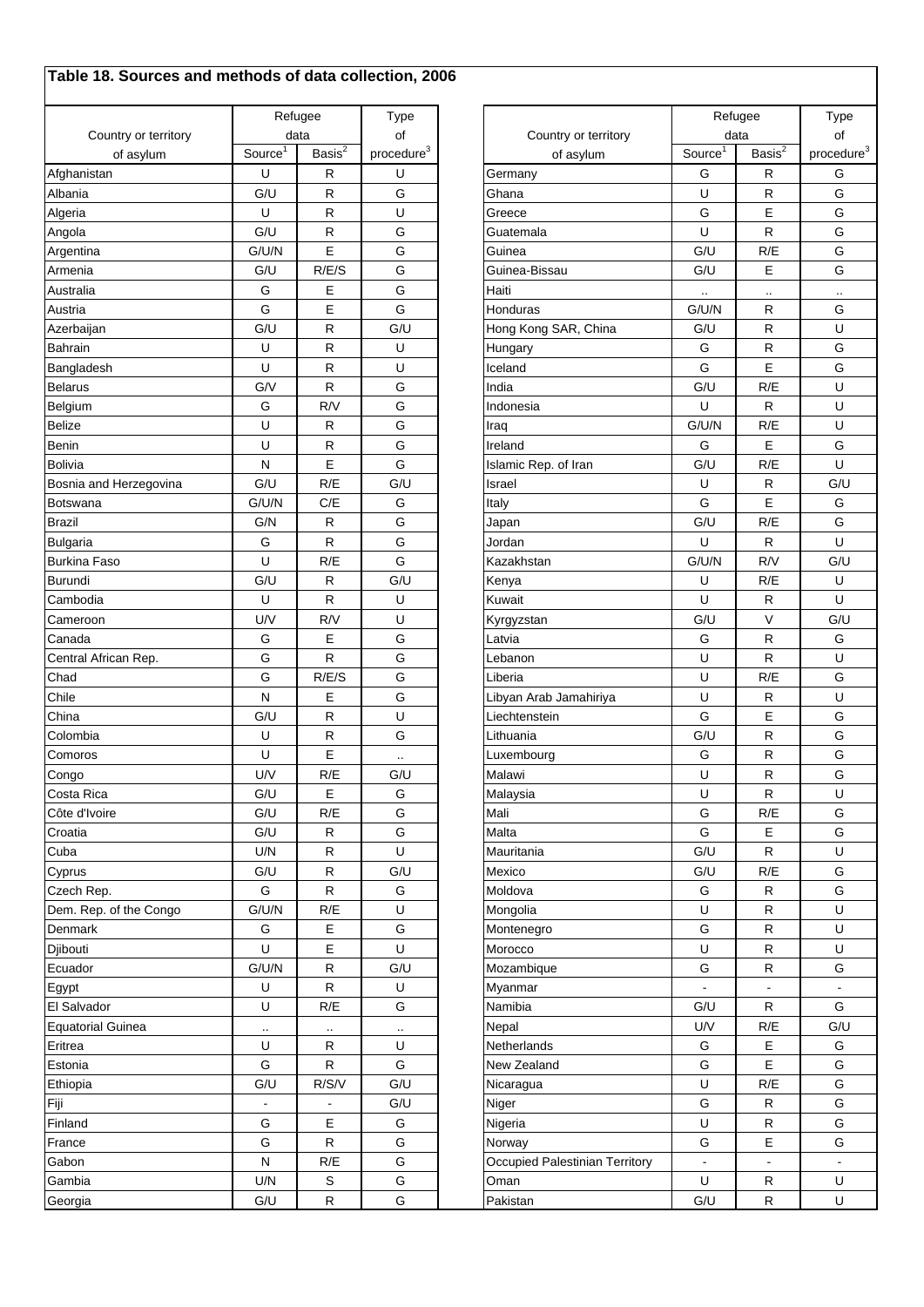# **Table 18. Sources and methods of data collection, 2006**

|                           |                     | Refugee            | Type                   |                             |                       | Refugee                | Type                   |
|---------------------------|---------------------|--------------------|------------------------|-----------------------------|-----------------------|------------------------|------------------------|
| Country or territory      |                     | data               | of                     | Country or territory        | data                  |                        | of                     |
| of asylum                 | Source <sup>1</sup> | Basis <sup>2</sup> | procedure <sup>3</sup> | of asylum                   | Source $\overline{1}$ | Basis $\overline{s^2}$ | procedure <sup>3</sup> |
| Panama                    | G                   | R/E                | G                      | Sweden                      | G                     | E                      | G                      |
| Papua New Guinea          | G/UN                | R/E                | G                      | Switzerland                 | G                     | R                      | G                      |
| Paraguay                  | N                   | E                  | G                      | Syrian Arab Rep.            | U                     | R                      | U                      |
| Peru                      | N                   | R                  | G                      | Tajikistan                  | G/U                   | R/E                    | G                      |
| Philippines               | G/UN                | R                  | G                      | <b>TfYR Macedonia</b>       | G/U                   | R                      | G                      |
| Poland                    | G                   | E                  | G                      | Thailand                    | U                     | R                      | G/U                    |
| Portugal                  | G                   | E                  | G                      | <b>Timor-Leste</b>          | G/U                   | $\mathsf{R}$           | G                      |
| Qatar                     | U                   | R                  | U                      | Togo                        | U                     | E                      | G                      |
| Rep. of Korea             | G                   | R                  | G                      | Tunisia                     | U                     | R                      | U                      |
| Romania                   | G/N                 | E                  | G                      | Turkey                      | G/U                   | R                      | U                      |
| <b>Russian Federation</b> | G/U                 | R                  | G                      | Turkmenistan                | G/U                   | R/E                    | U                      |
| Rwanda                    | U                   | R/E                | G/U                    | Uganda                      | U                     | R                      | G                      |
| Saudi Arabia              | U/N                 | R/E                | U                      | Ukraine                     | G                     | $\mathsf{R}$           | G                      |
| Senegal                   | U                   | E                  | G                      | <b>United Arab Emirates</b> | U                     | R                      | U                      |
| Serbia                    | G/U                 | R/S/V              | U                      | United Kingdom              | G                     | E                      | G                      |
| Sierra Leone              | U                   | R                  | U                      | United Rep. of Tanzania     | U                     | R                      | G                      |
| Singapore                 | U                   | $\mathsf{R}$       | U                      | <b>United States</b>        | G                     | E                      | G                      |
| Slovakia                  | G                   | E                  | G                      | Uruguay                     | N                     | E                      | G                      |
| Slovenia                  | G                   | $\mathsf{R}$       | G                      | Uzbekistan                  | U                     | R                      | U                      |
| Somalia                   | U                   | R                  | U                      | Venezuela (Boliv. Rep. of)  | G/U                   | R                      | G                      |
| South Africa              | G/U                 | R                  | G                      | Viet Nam                    | G                     | S                      | $\blacksquare$         |
| Spain                     | G                   | E                  | G                      | Yemen                       | U                     | R/E                    | U                      |
| Sri Lanka                 | U                   | $\mathsf{R}$       | U                      | Zambia                      | G/U                   | R/E                    | G                      |
| Sudan                     | G/U                 | R/E                | G/U                    | Zimbabwe                    | G/U                   | R/E                    | G                      |
| Swaziland                 | G                   | R                  | G/U                    |                             |                       |                        |                        |

1 Source: G = Government, U = UNHCR, N = NGO, V = Various/other/unknown.

 $^2$  Basis: R = Registration/census, E = Estimate, S = Survey, C=Census, V = Various/other/unknown.

 $3$  Type of refugee status determination procedure: G = Government, U = UNHCR.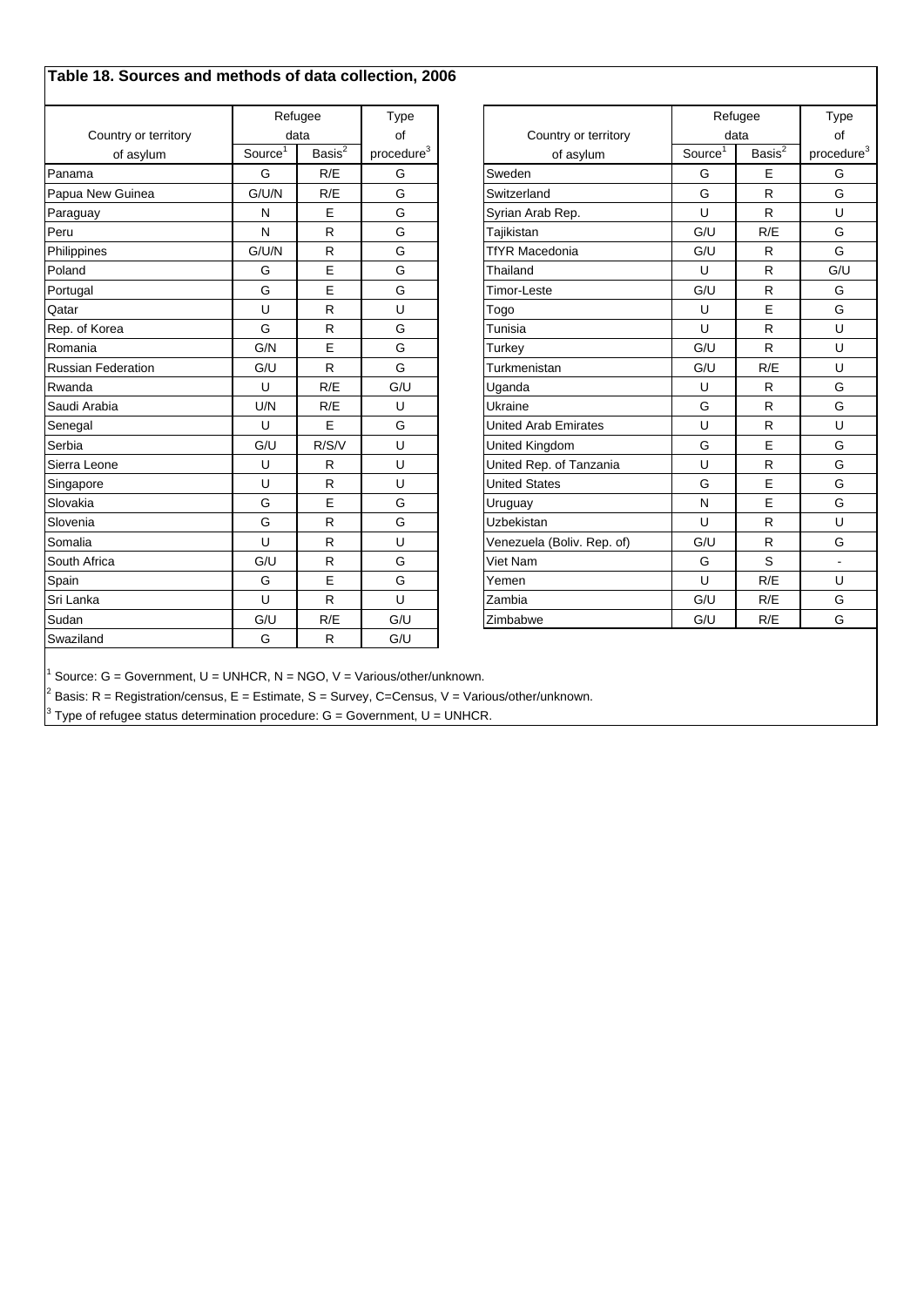|                             |                    | Table 19. Sources and classification of asylum data in selected industrialized countries, 2006 |                                                                                                   |                                                    |                                                     |                                                         |                                                                                                                                                             |
|-----------------------------|--------------------|------------------------------------------------------------------------------------------------|---------------------------------------------------------------------------------------------------|----------------------------------------------------|-----------------------------------------------------|---------------------------------------------------------|-------------------------------------------------------------------------------------------------------------------------------------------------------------|
| Country                     | Level <sup>*</sup> | Source                                                                                         | Recognized                                                                                        | Humanitarian                                       | Rejected                                            | Otherwise closed                                        | <b>Notes</b>                                                                                                                                                |
| Australia (asylum)          |                    | Department of Immigration<br>and Multicultural and<br>Indigenous Affairs (DIMIA)               | Granted,<br>Remitted                                                                              |                                                    | Rejected,<br>Affirmed                               | Closed otherwise                                        |                                                                                                                                                             |
| Australia<br>(resettlement) |                    | <b>DIMIA</b>                                                                                   |                                                                                                   |                                                    |                                                     |                                                         | Resettlement arrivals include "refugee<br>arrivals", "special humanitarian<br>programme" and "special assistance".                                          |
| Austria                     |                    | Ministry of Interior                                                                           | Positive                                                                                          |                                                    | Negative                                            | Closed otherwise                                        |                                                                                                                                                             |
| Belgium                     | FI.                | Commissariat général aux<br>refugiés et apatrides<br>(CGRA)                                    |                                                                                                   |                                                    |                                                     |                                                         | Excludes applications submitted and<br>decisions taken during the admissibility<br>procedure.                                                               |
| Belgium                     | AR                 | Commission permanente<br>de recours des refugiés<br>(CPRR)                                     |                                                                                                   |                                                    |                                                     |                                                         |                                                                                                                                                             |
| Canada (asylum)             |                    | Immigration and Refugee<br>Board                                                               | Positive                                                                                          |                                                    | Negative                                            | Abandoned;<br>Withdrawn and<br>Other                    |                                                                                                                                                             |
| Canada<br>(resettlement)    |                    | Government                                                                                     |                                                                                                   |                                                    |                                                     |                                                         | Resettlement arrivals include "refugee<br>landings" and "humanitarian landings".                                                                            |
| Cyprus                      |                    | Government                                                                                     |                                                                                                   |                                                    |                                                     |                                                         |                                                                                                                                                             |
| Czech Rep.                  |                    | Ministry of Interior                                                                           |                                                                                                   |                                                    |                                                     |                                                         |                                                                                                                                                             |
| Denmark                     |                    | Danish Immigration<br>Service                                                                  |                                                                                                   | De facto; B-<br>Status                             | Refusal                                             |                                                         | Data refers to "gross application figure"<br>thus excluding persons who are returned to<br>a safe third country or processed under the<br>Dublin procedure. |
| Estonia                     |                    | Government                                                                                     |                                                                                                   |                                                    |                                                     |                                                         |                                                                                                                                                             |
| Finland                     | FI                 | Government                                                                                     |                                                                                                   | De facto (B-)<br>Status;<br>Humanitarian;<br>Other |                                                     |                                                         | Data on appeal procedure not available.                                                                                                                     |
| France                      | FI                 | Office Français de<br>Protection des Refugiés et Refugié<br>Apatrides (OFPRA)                  | Certificat de                                                                                     | Protection<br>subsidiaire                          | Rejet                                               |                                                         | Application data includes claims submitted<br>by minors.                                                                                                    |
| France                      | AR                 | Commission de Recours<br>de Refugiés                                                           | Annulations; Non<br>lieux                                                                         |                                                    | Irrécevabilités;<br>Désistements;<br>Rejets au fond |                                                         |                                                                                                                                                             |
| France                      | RA                 | Office Français de<br>Protection des Refugiés et Refugié<br>Apatrides (OFPRA)                  | Certificat de                                                                                     |                                                    |                                                     |                                                         |                                                                                                                                                             |
| Germany                     | NA                 | Federal Office for the<br>Recognition of Foreign<br>Refugees                                   | Recognized<br>under the<br>German<br>Constitution and<br>the 1951<br>Convention<br>(paragraph 51) | Recognized<br>otherwise<br>(paragraph 53)          | Rejected                                            | Otherwise closed                                        |                                                                                                                                                             |
| Germany                     | RA                 | Federal Office for the<br>Recognition of Foreign<br>Refugees                                   | Recognized<br>under the<br>German<br>Constitution and<br>the 1951<br>Convention<br>(paragraph 51) | Recognized<br>otherwise<br>(paragraph 53)          | Rejected                                            | Otherwise closed;<br>repeat application<br>not reopened |                                                                                                                                                             |
| Greece                      |                    | Ministry of Public Order<br>(Asylum Department)                                                |                                                                                                   | Humanitarian<br>status                             |                                                     | No-show.<br>revocation,<br>withdrawals                  |                                                                                                                                                             |
| Hungary                     | FI/AR              | Office for Immigration and<br>Nationality                                                      |                                                                                                   | Tolerated;<br>subsidiary<br>protection             |                                                     |                                                         |                                                                                                                                                             |
| Iceland                     |                    | Government                                                                                     |                                                                                                   |                                                    |                                                     |                                                         |                                                                                                                                                             |
| Ireland                     | FI                 | Office of the Refugee<br>Applications Commissioner                                             | Convention<br>status                                                                              | Temporary leave Refused<br>to remain               |                                                     | No show;<br>withdrawals                                 |                                                                                                                                                             |
| Ireland                     | AR                 | Refugee Appeals Tribunal                                                                       | Convention<br>status                                                                              | Temporary leave Refused<br>to remain               |                                                     | No show;<br>withdrawals                                 |                                                                                                                                                             |
| Italy                       |                    | Ministry of Interior                                                                           |                                                                                                   |                                                    |                                                     |                                                         |                                                                                                                                                             |
| Japan                       |                    | Government                                                                                     |                                                                                                   |                                                    |                                                     |                                                         |                                                                                                                                                             |
| .atvia<br>Liechtenstein     |                    | Government<br>Foreigner and Passport<br>Office                                                 |                                                                                                   | Temporary<br>protection                            | Rejected<br>(substantive<br>decisions)              | Otherwise closed                                        |                                                                                                                                                             |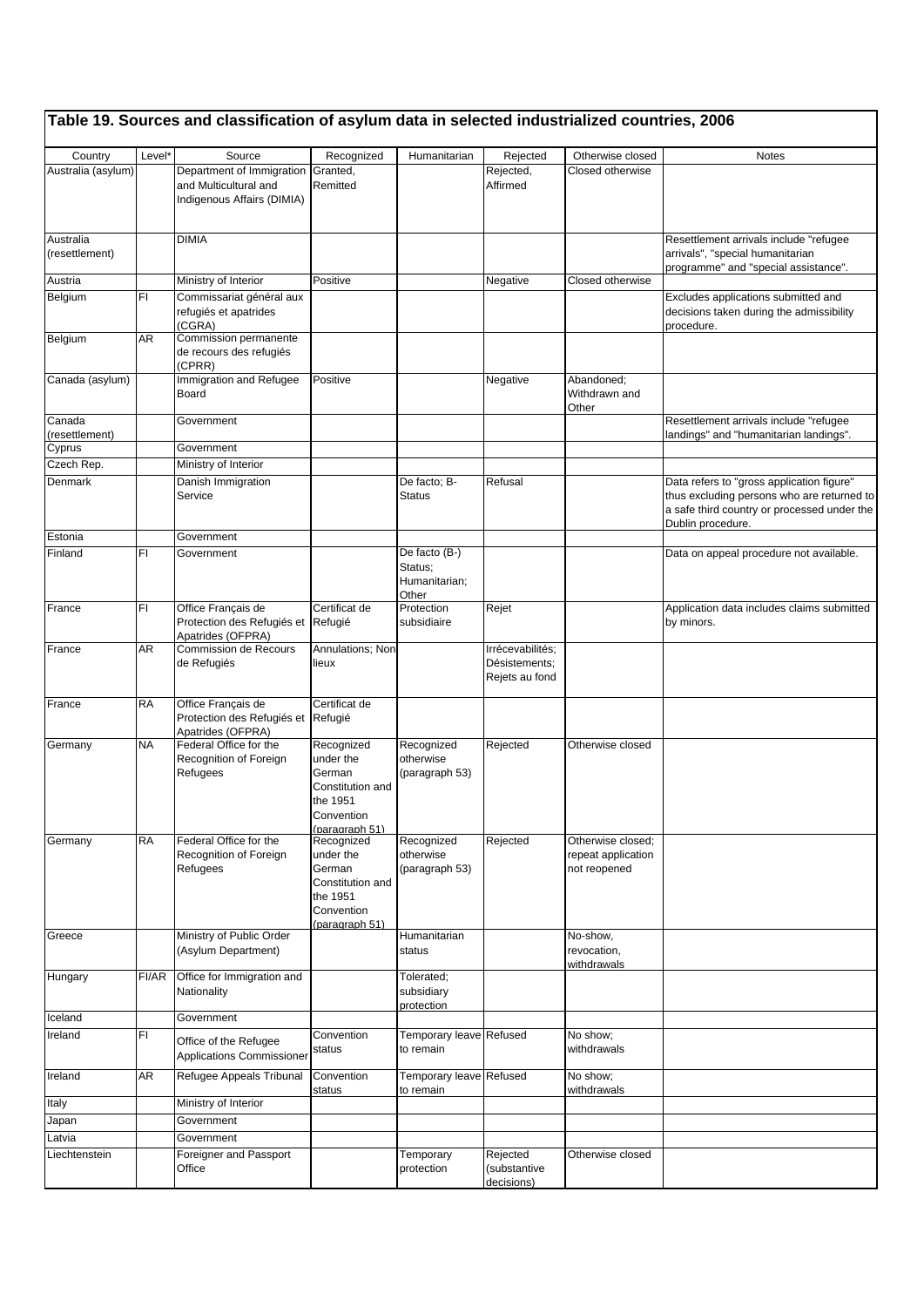|                         |            | Table 19. Sources and classification of asylum data in selected industrialized countries, 2006 |                                      |                                                                                                           |                                     |                                                 |                                                                                                                                            |
|-------------------------|------------|------------------------------------------------------------------------------------------------|--------------------------------------|-----------------------------------------------------------------------------------------------------------|-------------------------------------|-------------------------------------------------|--------------------------------------------------------------------------------------------------------------------------------------------|
| Country                 | Level*     | Source                                                                                         | Recognized                           | Humanitarian                                                                                              | Rejected                            | Otherwise closed                                | <b>Notes</b>                                                                                                                               |
| Lithuania               |            | Government                                                                                     |                                      |                                                                                                           |                                     |                                                 |                                                                                                                                            |
| Luxembourg              | FI/AR      | Government                                                                                     |                                      | Residence<br>permit for<br>humanitarian<br>reasons                                                        |                                     |                                                 |                                                                                                                                            |
| Malta                   |            | Government                                                                                     |                                      |                                                                                                           |                                     |                                                 |                                                                                                                                            |
| Netherlands             |            | Immigration and<br><b>Naturalization Service</b><br>(IND)                                      | A-Status                             | Residence<br>permit on<br>humanitarian<br>grounds ("VTV");<br>provisional<br>residence permit<br>("VVTV") | Rejected                            | Manifestly<br>unfounded:<br>Inadmissible; Other |                                                                                                                                            |
| New Zealand<br>(asylum) | FI         | Refugee Status Branch                                                                          | Allowed                              |                                                                                                           | Declined                            |                                                 |                                                                                                                                            |
| New Zealand<br>(asylum) | AR         | Refugee Status Appeal<br>Authority                                                             | Allowed                              |                                                                                                           | Declined                            |                                                 |                                                                                                                                            |
| New Zealand             |            | Government                                                                                     |                                      |                                                                                                           |                                     |                                                 |                                                                                                                                            |
| (resettlement)          |            |                                                                                                |                                      |                                                                                                           |                                     |                                                 |                                                                                                                                            |
| Norway                  | FI         | Government                                                                                     |                                      | Humanitarian<br>status;<br>temporary<br>protection                                                        |                                     |                                                 | Data on pending applications in appeal<br>procedure at start-2006 is not available.                                                        |
| Norway                  | AR         | Government                                                                                     |                                      | Humanitarian<br>status;<br>temporary<br>protection, 15-<br>month rule                                     |                                     | Includes cases<br>closed under                  | Includes cases closed under Dublin II<br>regulation. Data on pending applications at<br>Dublin II regulation. start-2006 is not available. |
| Poland                  | FI         | Government                                                                                     |                                      |                                                                                                           |                                     |                                                 |                                                                                                                                            |
| Poland                  | AR         | Refugee Board                                                                                  |                                      |                                                                                                           |                                     |                                                 |                                                                                                                                            |
| Portugal                |            | Foreigner and Border<br>Service (SEF)                                                          | Granted                              | Granted (A.R.<br>R.H.                                                                                     | Rejected                            | Not admissable                                  |                                                                                                                                            |
| Rep. of Korea           |            | Government                                                                                     |                                      |                                                                                                           |                                     |                                                 |                                                                                                                                            |
| Romania                 |            | <b>Interior Ministry (National</b><br>Refugee Office)                                          |                                      |                                                                                                           |                                     |                                                 |                                                                                                                                            |
| Slovakia                |            | Slovak Migration Office                                                                        |                                      |                                                                                                           |                                     |                                                 |                                                                                                                                            |
| Slovenia                |            | Interior Ministry (Asylum<br>Department)                                                       |                                      |                                                                                                           |                                     |                                                 |                                                                                                                                            |
| Spain                   |            | Asylum and Refugee Office Convention<br>(OAR)                                                  | status granted                       | Humanitarian<br>status; Other<br>protection                                                               | Negative<br>eligibility<br>decision | Inadmissions to<br>procedure;<br>withdrawals    |                                                                                                                                            |
| Sweden                  | ΙH         | Swedish Migration Board                                                                        |                                      | De facto; B-<br>Status; Allowed<br>to remain;<br>Humanitarian<br>status                                   |                                     |                                                 | Data on appeal procedure not available.                                                                                                    |
| Switzerland             | FI         | Federal Office for<br>Refugees                                                                 | Recognized                           |                                                                                                           | Rejected                            | Otherwise closed,<br>withdrawn,<br>inadmissable |                                                                                                                                            |
| Switzerland             | <b>FIH</b> | Federal Office for<br>Refugees                                                                 |                                      | Humanitarian<br>status,<br>temporary<br>protection                                                        |                                     |                                                 | Data refers to the moment when<br>humanitarian status or temporary<br>protection enters into force.                                        |
| Switzerland             | AR         | Asylum Appeal<br>Commission                                                                    | Approval,<br>preliminary<br>approval |                                                                                                           | Rejected                            | Otherwise closed                                |                                                                                                                                            |
| Switzerland             | CA         | Cantons (Foreigner Police)                                                                     |                                      | Humanitarian<br>permits                                                                                   |                                     |                                                 |                                                                                                                                            |
| Turkey                  |            | UNHCR                                                                                          |                                      |                                                                                                           |                                     |                                                 | Data refer to applications submitted and<br>refugee status determination carried out<br>under the UNHCR mandate.                           |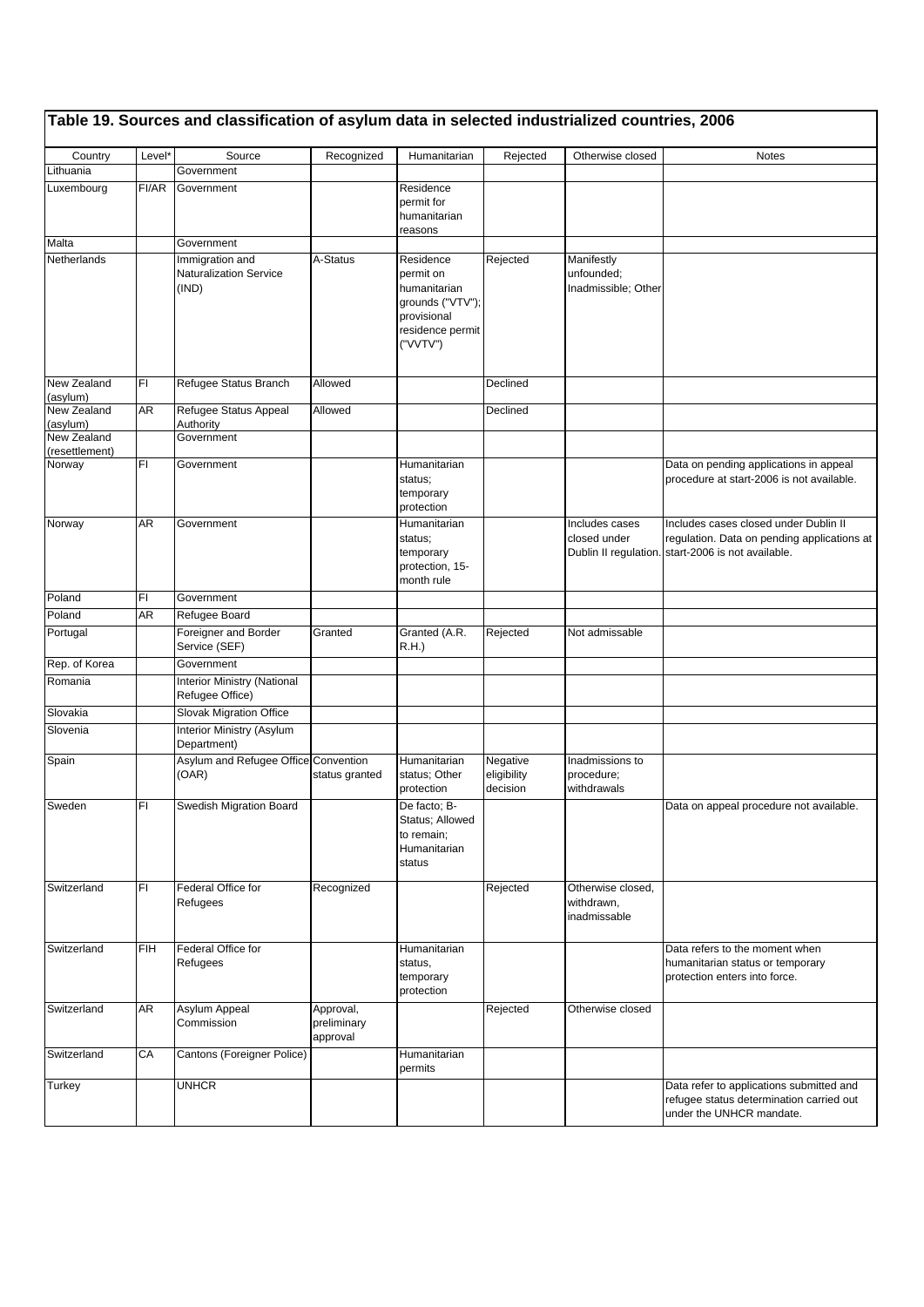|                                        |                    | Table 19. Sources and classification of asylum data in selected industrialized countries, 2006         |            |                                                       |                                                                                                             |                                                                       |                                                                                                 |
|----------------------------------------|--------------------|--------------------------------------------------------------------------------------------------------|------------|-------------------------------------------------------|-------------------------------------------------------------------------------------------------------------|-----------------------------------------------------------------------|-------------------------------------------------------------------------------------------------|
| Country                                | Level <sup>*</sup> | Source                                                                                                 | Recognized | Humanitarian                                          | Rejected                                                                                                    | Otherwise closed                                                      | <b>Notes</b>                                                                                    |
| United Kingdom                         | FI.                | Home Office                                                                                            | Recognized | Humanitarian<br>protection;<br>discretionary<br>leave | Refused<br>asylum,<br>humanitarian<br>protection and<br>discretionary<br>leave after full<br>consideration. | Refused on safe<br>third country and<br>non-compliance<br>grounds.    |                                                                                                 |
| United Kingdom                         | <b>AR</b>          | <b>Immigration Appellate</b><br>Authority/Asylum and<br><b>Immigration Tribunal</b>                    | Allowed    |                                                       | Dismissed                                                                                                   | Withdrawn:<br>Referred                                                |                                                                                                 |
| United Kingdom                         | <b>JR</b>          | Home Office<br>(Administrative Courts)                                                                 | Allowed    |                                                       | Dismissed                                                                                                   | Inadmissions to<br>procedure;<br>withdrawals                          |                                                                                                 |
| <b>United States</b><br>(asylum)       | IN                 | Department of Homeland<br>Security (DHS),<br>Immigration and<br><b>Naturalization Service</b><br>(INS) | Granted    |                                                       | Denied:<br>Rejected;<br>Cases to<br>Immigration<br>Judges<br>Interviewed                                    | Cases closed:<br>Cases to<br>Immigration<br>Judges Not<br>Interviewed | Data excludes re-opened applications. All<br>data refer to number of cases.                     |
| <b>United States</b><br>(asylum)       | EO                 | <b>Executive Office for</b><br>Immigration Review (EOIR)                                               | Granted    |                                                       | Denied                                                                                                      | Abandoned:<br>Withdrawn; Other                                        | Applications refer to "defensive" claims. All<br>figures refer to US fiscal year.               |
| <b>United States</b><br>(resettlement) |                    | Department of State                                                                                    |            |                                                       |                                                                                                             |                                                                       | Resettlement arrivals generally include<br>family reunification and refer to US fiscal<br>year. |

**Notes**

\* Level in the procedure: FI=First instance; AR=Administrative Review; JR=Judicial Review; CA=Cantonal regulations; EO=Executive Office of Immigration Review; IN=Immigration and Naturalization Service; NA=New applications; RA=Repeat applications; FIH=First instance humanitarian.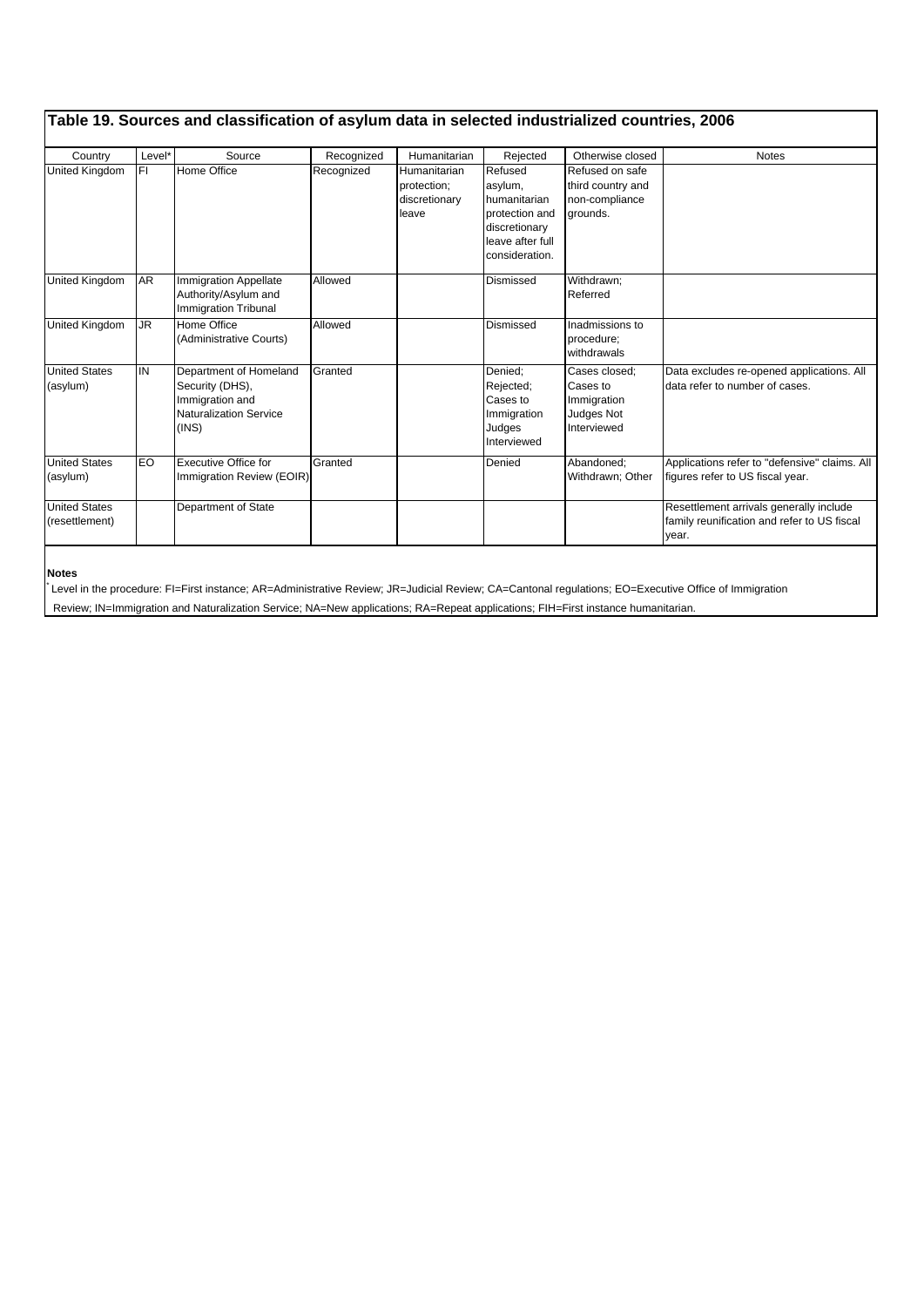# **Table 20. Refugees, asylum-seekers, internally displaced persons (IDPs), returnees (refugees and IDPs), stateless persons, and others of concern to UNHCR by region, 2005-2006**

# *End-2005*

|                                 |           |         |           | <b>IDPs</b> |             |                  |           |            |
|---------------------------------|-----------|---------|-----------|-------------|-------------|------------------|-----------|------------|
|                                 |           | Asylum- | Returned  | protected/  | Returned    | <b>Stateless</b> | Others of |            |
| Region (UN major area)          | Refugees  | seekers | refugees  | assisted    | <b>IDPs</b> | persons          | concern   | Total      |
| Africa                          | 2,767,600 | 252.400 | 281,400   | 1,532,300   | 266,700     | 100              | 68,700    | 5,169,200  |
| Asia                            | 3,502,500 | 94,200  | 811,600   | 2,480,000   | 240,600     | 1,638,000        | 96,400    | 8,863,300  |
| Europe                          | .747.400  | 252.200 | 12,500    | 604.500     | 12.100      | 745.400          | 331.000   | 3,705,100  |
| Latin America and the Caribbean | 37,700    | 10,800  | 100       | 2,000,000   |             | 100              | 464.300   | 2,513,000  |
| Northern America                | 526.500   | 190.300 |           |             |             |                  |           | 716,800    |
| Oceania                         | 80.300    | 2.200   |           |             |             |                  |           | 82,500     |
| Total                           | 8,662,000 | 802.100 | 1,105,600 | 6,616,800   | 519,400     | 2,383,600        | 960.400   | 21,049,900 |

# *End-2006*

|                                 |           |         |          | <b>IDPs</b> |             |                  |           |            |
|---------------------------------|-----------|---------|----------|-------------|-------------|------------------|-----------|------------|
|                                 |           | Asylum- | Returned | protected/  | Returned    | <b>Stateless</b> | Others of |            |
| Region (UN major area)          | Refugees  | seekers | refugees | assisted    | <b>IDPs</b> | persons          | concern   | Total      |
| Africa                          | 2,607,600 | 244.100 | 312,200  | 5,373,000   | 043,900     | 100,100          | 71,700    | 9,752,600  |
| Asia                            | 4,537,800 | 90,100  | 408,900  | 3,879,100   | 811,600     | 5,026,900        | 156,500   | 14,910,900 |
| Europe                          | 1.612.400 | 244.000 | 12.500   | 542.200     | 8.700       | 679,000          | 331.700   | 3,430,500  |
| Latin America and the Caribbean | 40.600    | 16.200  | 100      | 3,000,000   |             |                  | 485,600   | 3,542,500  |
| Northern America                | 995.300   | 147.800 |          |             |             |                  |           | 1,143,100  |
| Oceania                         | 84.000    | 1,700   |          |             |             |                  |           | 85,700     |
| Total                           | 9,877,700 | 743.900 | 733.700  | 12,794,300  | .864,200    | 5,806,000        | 045,500   | 32,865,300 |

# *Change (absolute)*

|                                 |            |           |            | <b>IDPs</b> |             |                  |           |            |
|---------------------------------|------------|-----------|------------|-------------|-------------|------------------|-----------|------------|
|                                 |            | Asylum-   | Returned   | protected/  | Returned    | <b>Stateless</b> | Others of |            |
| Region (UN major area)          | Refugees   | seekers   | refugees   | assisted    | <b>IDPs</b> | persons          | concern   | Total      |
| Africa                          | $-160.000$ | $-8,300$  | 30,800     | 3,840,700   | 777.200     | 100.000          | 3,000     | 4,583,400  |
| Asia                            | 035,300    | $-4,100$  | $-402,700$ | 1,399,100   | 571,000     | 3,388,900        | 60,100    | 6,047,600  |
| Europe                          | $-135.000$ | $-8,200$  |            | $-62,300$   | $-3.400$    | $-66.400$        | 700       | $-274,600$ |
| Latin America and the Caribbean | 2,900      | 5.400     |            | 1,000,000   |             | $-100$           | 21,300    | 1,029,500  |
| Northern America                | 468.800    | $-42.500$ |            |             |             |                  |           | 426,300    |
| Oceania                         | 3.700      | $-500$    |            |             |             |                  |           | 3,200      |
| Total                           | 1,215,700  | $-58,200$ | $-371,900$ | 6,177,500   | 1,344,800   | 3,422,400        | 85.100    | 11,815,400 |

# *Change (%)*

|                                 |          |          |          | <b>IDPs</b> |             |                  |           |         |
|---------------------------------|----------|----------|----------|-------------|-------------|------------------|-----------|---------|
|                                 |          | Asylum-  | Returned | protected/  | Returned    | <b>Stateless</b> | Others of |         |
| Region (UN major area)          | Refugees | seekers  | refugees | assisted    | <b>IDPs</b> | persons          | concern   | Total   |
| Africa                          | $-5.8%$  | $-3.3%$  | 10.9%    | 250.6%      | 291.4%      |                  | 4.4%      | 88.7%   |
| Asia                            | 29.6%    | $-4.4%$  | $-49.6%$ | 56.4%       | 237.3%      | 206.9%           | 62.3%     | 68.2%   |
| Europe                          | $-7.7%$  | $-3.3%$  | 0.0%     | $-10.3%$    | $-28.1%$    | $-8.9%$          | 0.2%      | $-7.4%$ |
| Latin America and the Caribbean | 7.7%     | 50.0%    | 0.0%     | 50.0%       |             | $-100.0%$        | 4.6%      | 41.0%   |
| Northern America                | 89.0%    | $-22.3%$ |          | $\cdot$ .   |             |                  |           | 59.5%   |
| Oceania                         | 4.6%     | $-22.7%$ |          |             |             |                  |           | 3.9%    |
| Total                           | 14.0%    | $-7.3%$  | $-33.6%$ | 93.4%       | 258.9%      | 143.6%           | 8.9%      | 56.1%   |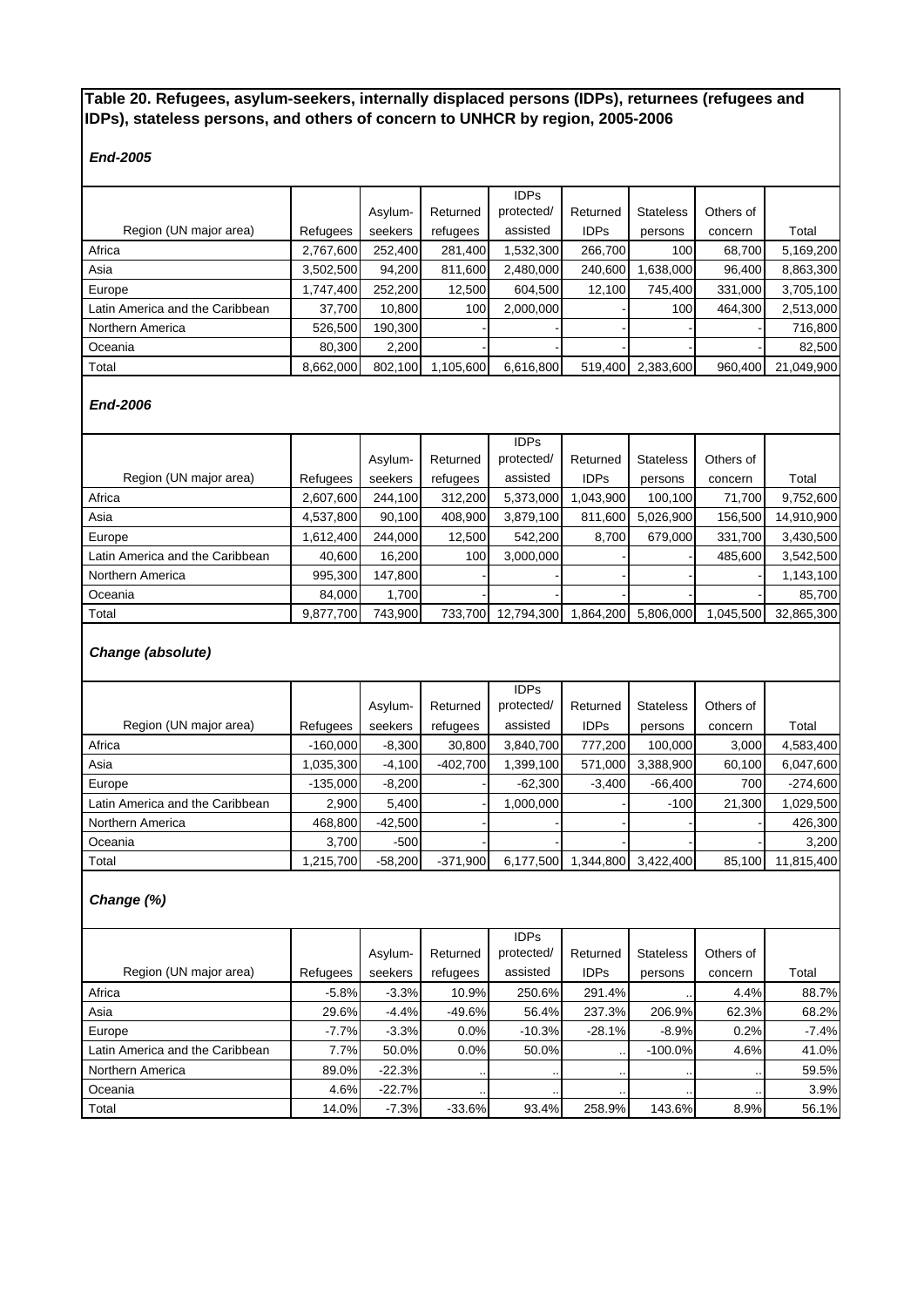# **N.B. This table includes revised estimates for years prior to 2006. See Table 1 for definition of population categories. Table 21. Refugees, asylum-seekers, internally displaced persons (IDPs), returnees (refugees and IDPs), stateless persons, and others of concern to UNHCR, 1997-2006**

### *Absolute values*

|        |            |                      |           | <b>IDPs</b> |             |                      |                      |            |
|--------|------------|----------------------|-----------|-------------|-------------|----------------------|----------------------|------------|
| End of |            | Asylum-              | Returned  | protected/  | Returned    | <b>Stateless</b>     | Others of            |            |
| vear   | Refugees   | seekers <sup>1</sup> | refugees  | assisted    | <b>IDPs</b> | persons <sup>2</sup> | concern <sup>2</sup> | Total      |
| 1997   | 12,015,400 | 1,028,200            | 926,600   | 4,573,100   | 100,300     |                      | 1,404,100            | 20,047,700 |
| 1998   | 11,480,900 | 977,800              | 1,016,400 | 5,063,900   | 207,200     | $\sim$ $\sim$        | 1,378,500            | 20,124,700 |
| 1999   | 11,687,200 | 1,027,400            | 1,599,100 | 3,968,600   | 1,048,400   | $\sim$ $\sim$        | 1,491,100            | 20,821,800 |
| 2000   | 12,129,600 | 1,087,500            | 767,500   | 5,998,500   | 369,100     |                      | 1,653,900            | 22,006,100 |
| 2001   | 12,116,800 | 1,072,700            | 462,400   | 5,096,500   | 241,000     |                      | 1,039,500            | 20,028,900 |
| 2002   | 10,594,100 | 1,093,500            | 2,426,000 | 4,646,600   | 1,179,000   | $\sim$               | 953,300              | 20,892,500 |
| 2003   | 9,592,800  | 997,600              | 1,094,900 | 4,181,700   | 237,800     | $\cdot$              | 905,300              | 17,010,100 |
| 2004   | 9,574,800  | 885,200              | 1,434,400 | 5,426,500   | 146,500     | 1,455,900            | 597,000              | 19,520,300 |
| 2005   | 8,662,000  | 802,100              | 1,105,600 | 6,616,800   | 519,400     | 2,383,700            | 960,400              | 21,050,000 |
| 2006   | 9,877,700  | 743,900              | 733,600   | 12,794,300  | 1,864,200   | 5,805,900            | 1,045,400            | 32,865,000 |

## *Distribution by category*

|        |          |                      |          | <b>IDPs</b> |             |                      |                      |        |
|--------|----------|----------------------|----------|-------------|-------------|----------------------|----------------------|--------|
| End of |          | Asylum-              | Returned | protected/  | Returned    | <b>Stateless</b>     | Others of            |        |
| year   | Refugees | seekers <sup>1</sup> | refugees | assisted    | <b>IDPs</b> | persons <sup>2</sup> | concern <sup>2</sup> | Total  |
| 1997   | 59.9%    | 5.1%                 | 4.6%     | 22.8%       | 0.5%        |                      | 7.0%                 | 100.0% |
| 1998   | 57.0%    | 4.9%                 | 5.1%     | 25.2%       | 1.0%        |                      | 6.8%                 | 100.0% |
| 1999   | 56.1%    | 4.9%                 | 7.7%     | 19.1%       | 5.0%        |                      | 7.2%                 | 100.0% |
| 2000   | 55.1%    | 4.9%                 | 3.5%     | 27.3%       | 1.7%        |                      | 7.5%                 | 100.0% |
| 2001   | 60.5%    | 5.4%                 | 2.3%     | 25.4%       | 1.2%        |                      | 5.2%                 | 100.0% |
| 2002   | 50.7%    | 5.2%                 | 11.6%    | 22.2%       | 5.6%        |                      | 4.6%                 | 100.0% |
| 2003   | 56.4%    | 5.9%                 | 6.4%     | 24.6%       | 1.4%        |                      | 5.3%                 | 100.0% |
| 2004   | 49.1%    | 4.5%                 | 7.3%     | 27.8%       | 0.8%        | 7.5%                 | 3.1%                 | 100.0% |
| 2005   | 41.1%    | 3.8%                 | 5.3%     | 31.4%       | 2.5%        | 11.3%                | 4.6%                 | 100.0% |
| 2006   | 30.1%    | 2.3%                 | 2.2%     | 38.9%       | 5.7%        | 17.7%                | 3.2%                 | 100.0% |

### *Annual change*

|           |          |                      |          | <b>IDPs</b> |             |                      |                      |          |
|-----------|----------|----------------------|----------|-------------|-------------|----------------------|----------------------|----------|
|           |          | Asylum-              | Returned | protected/  | Returned    | <b>Stateless</b>     | Others of            |          |
| Period    | Refugees | seekers <sup>1</sup> | refugees | assisted    | <b>IDPs</b> | persons <sup>2</sup> | concern <sup>2</sup> | Total    |
| 1997-1998 | $-4.4%$  | $-4.9%$              | 9.7%     | 10.7%       | 106.6%      | $\cdot$ .            | $-1.8%$              | 0.4%     |
| 1998-1999 | 1.8%     | 5.1%                 | 57.3%    | $-21.6%$    | 406.0%      | $\cdot$              | 8.2%                 | 3.5%     |
| 1999-2000 | 3.8%     | 5.8%                 | $-52.0%$ | 51.1%       | $-64.8%$    | $\cdot$              | 10.9%                | 5.7%     |
| 2000-2001 | $-0.1%$  | $-1.4%$              | $-39.8%$ | $-15.0%$    | $-34.7%$    | $\cdot$              | $-37.1%$             | $-9.0%$  |
| 2001-2002 | $-12.6%$ | 1.9%                 | 424.7%   | $-8.8%$     | 389.2%      |                      | $-8.3%$              | 4.3%     |
| 2002-2003 | $-9.5%$  | $-8.8%$              | $-54.9%$ | $-10.0%$    | $-79.8%$    | $\cdot$ .            | $-5.0%$              | $-18.6%$ |
| 2003-2004 | $-0.2%$  | $-11.3%$             | 31.0%    | 29.8%       | $-38.4%$    |                      | $-34.1%$             | 14.8%    |
| 2004-2005 | $-9.5%$  | $-9.4%$              | $-22.9%$ | 21.9%       | 254.5%      | 63.7%                | 60.9%                | 7.8%     |
| 2005-2006 | 14.0%    | $-7.3%$              | $-33.6%$ | 93.4%       | 258.9%      | 143.6%               | 8.9%                 | 56.1%    |

<sup>1</sup> The 1997-2002 figures of asylum-seekers differ from estimates reported in other UNHCR documents due to the retroactive inclusion of asylum-seekers pending at German courts.

 $2$  Stateless persons were included in the category "Others of concern" until 2003.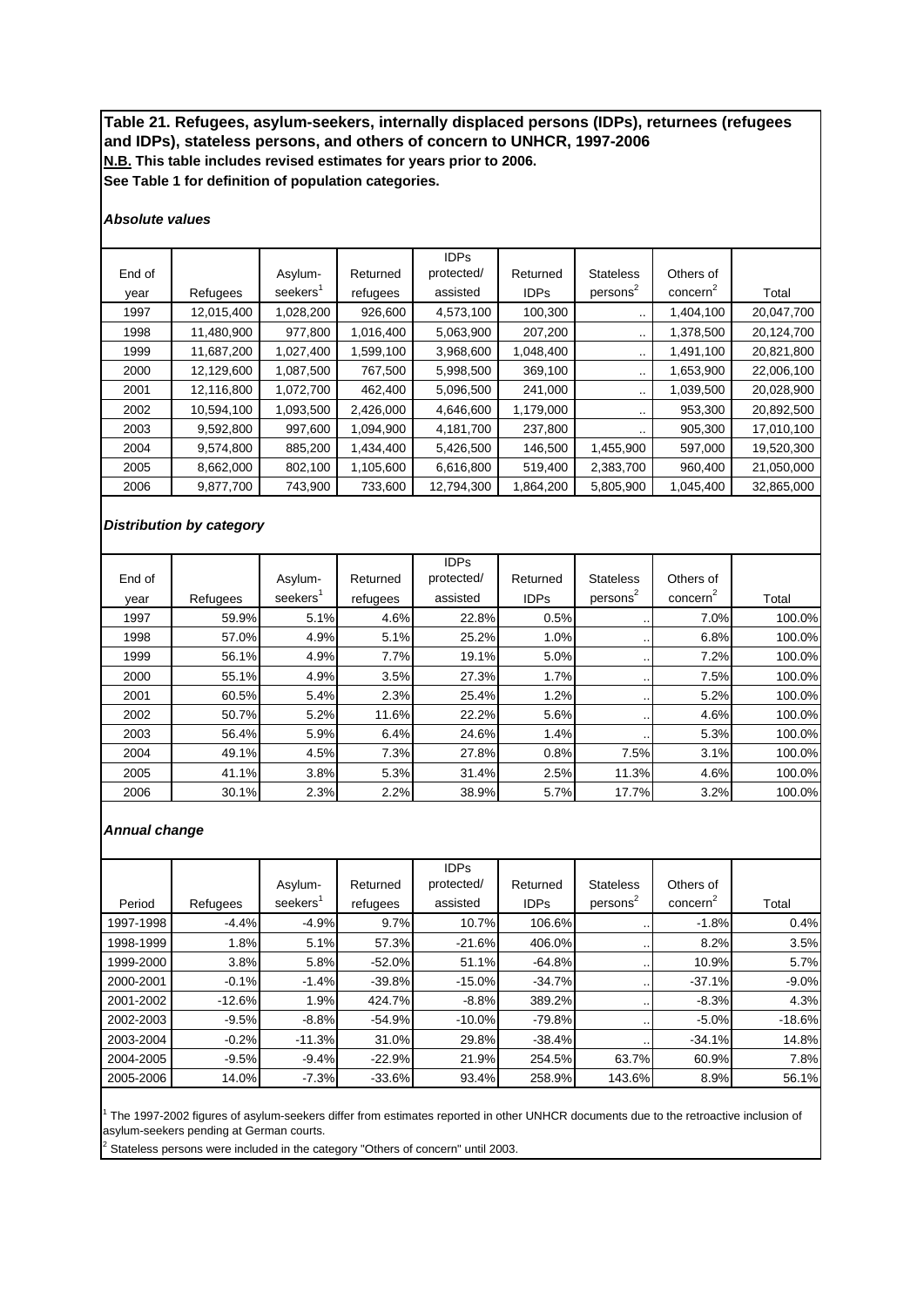# **Table 22. UN major areas**

(Source: United Nations Population Division, United Nations Statistics Division, New York.)

| Africa                   | Asia                           | Latin A   |
|--------------------------|--------------------------------|-----------|
| Algeria                  | Afghanistan                    | Caribb    |
| Angola                   | Armenia                        | Antigua   |
| Benin                    | Azerbaijan                     | Argentin  |
| <b>Botswana</b>          | Bahrain                        | Bahama    |
| <b>Burkina Faso</b>      | Bangladesh                     | Barbado   |
| Burundi                  | <b>Bhutan</b>                  | Belize    |
| Cameroon                 | Brunei Darussalam              | Bolivia   |
| Cape Verde               | Cambodia                       | Brazil    |
| Central African Rep.     | China                          | Cayman    |
| Chad                     | Cyprus                         | Chile     |
| Comoros                  | Dem. People's Rep. of Korea    | Colombi   |
| Congo                    | Georgia                        | Costa R   |
| Côte d'Ivoire            | Hong Kong SAR, China           | Cuba      |
| Dem. Rep. of the Congo   | India                          | Dominic   |
| Djibouti                 | Indonesia                      | Dominic   |
| Egypt                    | Iraq                           | Ecuador   |
| <b>Equatorial Guinea</b> | Islamic Rep. of Iran           | El Salva  |
| Eritrea                  | Israel                         | French (  |
| Ethiopia                 | Japan                          | Grenada   |
| Gabon                    | Jordan                         | Guatem    |
| Gambia                   | Kazakhstan                     | Guyana    |
| Ghana                    | Kuwait                         | Haiti     |
| Guinea                   | Kyrgyzstan                     | Hondura   |
| Guinea-Bissau            | Lao People's Dem. Rep.         | Jamaica   |
| Kenya                    | Lebanon                        | Mexico    |
| Lesotho                  | Macao SAR, China               | Nicaragu  |
| Liberia                  | Malaysia                       | Panama    |
| Libyan Arab Jamahiriya   | Maldives                       | Paragua   |
| Madagascar               | Mongolia                       | Peru      |
| Malawi                   | Myanmar                        | Puerto F  |
| Mali                     | Nepal                          | Saint Kit |
| Mauritania               | Occupied Palestinian Territory | Saint Lu  |
| <b>Mauritius</b>         | Oman                           | Saint Vir |
| Morocco                  | Pakistan                       | Surinam   |
| Mozambique               | Philippines                    | Trinidad  |
| Namibia                  | Qatar                          | Turks ar  |
| Niger                    | Rep. of Korea                  | Uruguay   |
| Nigeria                  | Saudi Arabia                   | Venezue   |
| Rwanda                   | Singapore                      |           |
| Sao Tome and Principe    | Sri Lanka                      | Ocean     |
| Senegal                  | Syrian Arab Rep.               | Australia |
| Seychelles               | Tajikistan                     | Fiji      |
| Sierra Leone             | Thailand                       | Kiribati  |
| Somalia                  | Timor-Leste                    | Microne   |
| South Africa             | Turkey                         | Nauru     |
| Sudan                    | Turkmenistan                   | New Zea   |
| Swaziland                | United Arab Emirates           | Palau     |
| Togo                     | Uzbekistan                     | Papua N   |
| Tunisia                  | Viet Nam                       | Samoa     |
| Uganda                   | Yemen                          | Solomor   |
| United Rep. of Tanzania  |                                | Tonga     |
| Western Sahara           | <b>North America</b>           | Tuvalu    |
| Zambia                   | Bermuda                        | Vanuatu   |
| Zimbabwe                 | Canada                         |           |
|                          | <b>United States</b>           |           |

Rwanda Singapore Spain Sao Tome and Principe Sri Lanka **Oceania** Sweden Svrian Arab Rep. **Australia** Syrian Arab Switzerland South Africa **National Community Contract Community** Turkey Nauru Nauru Nauru Turkmenistan New Zealand United Arab Emirates **Palau** Uzbekistan **Papua New Guinea** Tunisia Viet Nam Samoa Yemen Solomon Islands United Rep. of Tanzania Tonga

Canada United States

Asia **Africa America and the Europe** Latin America and the Europe Algeria Afghanistan **Caribbean** Albania Armenia **Armenia Andorra Antigua and Barbuda** Andorra Andorra Benin Azerbaijan Argentina Austria Botswana Bahrain Bahamas Belarus Burkina Faso Bangladesh Barbados Belgium Bhutan **Brandhaff** Belize Belize Bosnia and Herzegovina Brunei Darussalam and Bolivia Bolivia Bulgaria Bulgaria Cape Verde Cambodia Brazil Croatia China China Cayman Islands Cayman Islands Czech Rep. Chad Chamber Cyprus Chile Chile Denmark Denmark Chile Chile Denmark Dem. People's Rep. of Korea Colombia Colombia Georgia Costa Rica Faeroe Islands Costa Rica Faeroe Islands Hong Kong SAR, China **Finland** Cuba **Cuba** Finland Dem. Rep. of the Congo **India Community Community Community** Dominica **Community Community Community Community** France Indonesia **Dominican Rep.** Cermany Egypt Iraq Ecuador Greece Islamic Rep. of Iran **Internal Communist Communist Communist Communist Communist Communist Communist Communist Communist Communist Communist Communist Communist Communist Communist Communist Communist Communist Communist C Israel Israel Israel French Guiana** Iceland Iceland Iceland Interventional Iceland Iceland Iceland Iceland Iceland Ethiopia Japan Grenada Ireland Gabon Jordan Guatemala Italy Gambia Kazakhstan Guyana Latvia Ghana Kuwait Haiti Liechtenstein Guinea Kyrgyzstan Honduras Lithuania Lao People's Dem. Rep. **Guinea** Camaica Luxembourg **Luxembourg** Kenya Lebanon Mexico Malta Macao SAR, China **Nicaragua** Nicaragua **Nicaragua** Moldova Liberia Malaysia Panama Monaco Libyan Arab Jamahiriya Maldives Paraguay Montenegro Madagascar Mongolia Peru Netherlands Malawi Myanmar Puerto Rico Norway Nepal Nepal Saint Kitts and Nevis Poland Occupied Palestinian Territory **Saint Lucia** Saint Lucia Portugal Oman **Mauritius Community** Caint Vincent and the Grenadines Romania Pakistan **Morocco Pakistan Suriname** Suriname **Russian Federation** Philippines **No. 2. Inc. 2. Inc. 2. Inc. 2. Inc. 2. Inc. 2. Inc. 2. Inc. 2. Inc. 2. Inc. 2. Inc. 2. Inc. 2. Inc. 2. Inc. 2. Inc. 2. Inc. 2. Inc. 2. Inc. 2. Inc. 2. Inc. 2. Inc. 2. Inc. 2. Inc. 2. Inc. 2. Inc. 2. Inc. 2. In** Qatar **Namibia Caicos Islands** Caicos Islands **Serbia** Rep. of Korea **Niger Rep. of Korea Rep. of Korea** Williams and Uruguay Niger Slovakia Saudi Arabia **Nigeria Saudi Arabia** Venezuela (Boliv. Rep. of) Slovenia

Tajikistan **Seychelles Tajikistan TfyR Macedonia** Sierra Leone Thailand Kiribati Ukraine Timor-Leste **Micronesia** (Federated States of) United Kingdom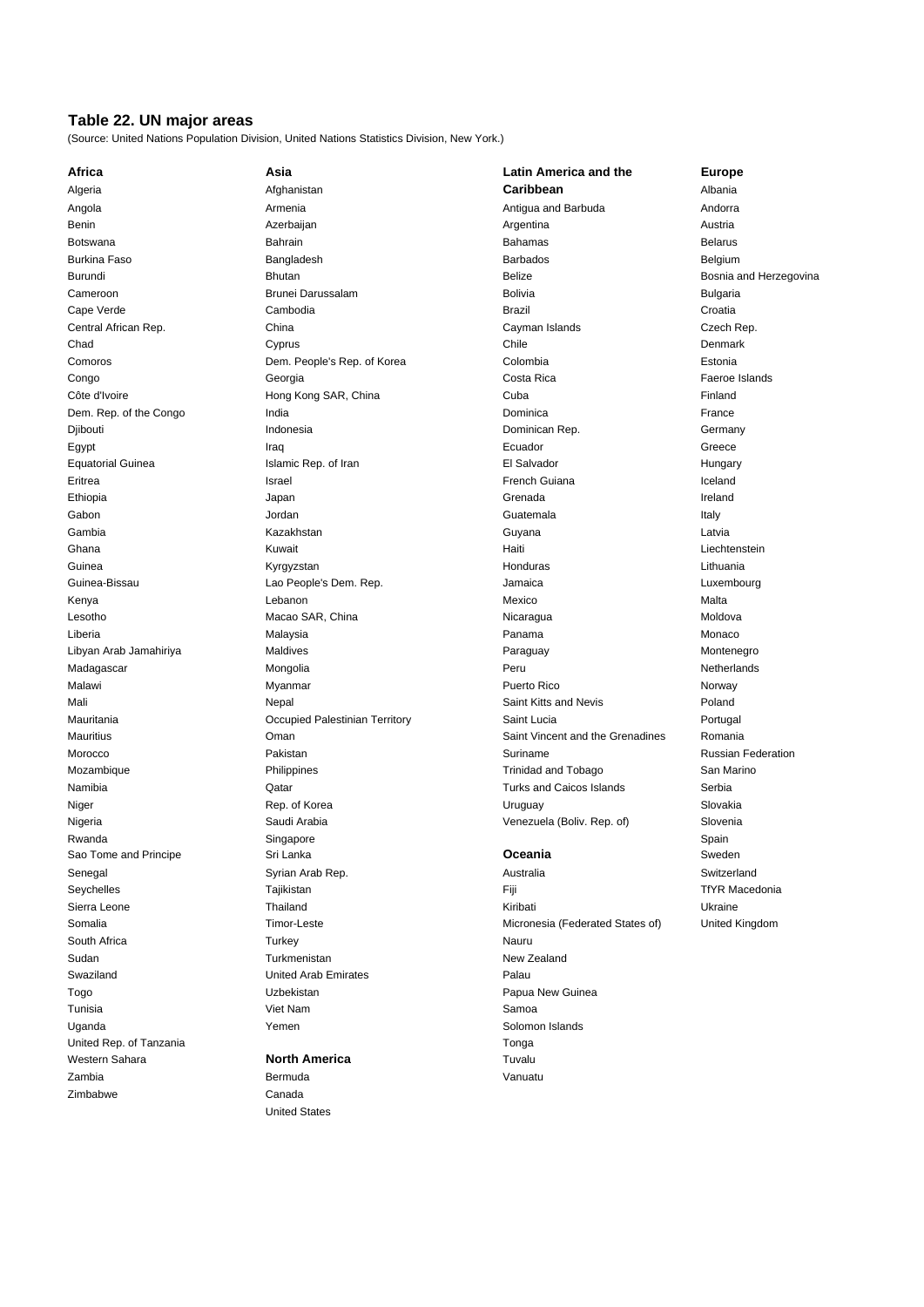# **Table 23. UNHCR Regional Bureaux/Operations**

(Source: UNHCR)

### **Central Asia, South West Asia, Central Africa and the The Americas Europe (RBE) North Africa and the Middle East Great Lakes (CA-GL) (continued)** Albania **(CASWANAME)** Burundi Burundi Paraguay **Baraguay** Andorra

Kyrgyzstan **Southern Africa (SAO)** Venezuela (Boliv. Rep. of) Denmark Lebanon Angola Estonia Libyan Arab Jamahiriya Botswana **Asia and Pacific** Faeroe Islands

### **East and Horn of Africa (EHA)** Guatemala Contact Conga

Kenya Jamaica Somalia Mexico Sudan Nicaragua Uganda **Panama** 

Djibouti Guyana Tuvalu Eritrea Haiti Vanuatu Ethiopia Honduras Viet Nam

# Afghanistan Central African Rep. Peru Armenia Algeria Chad Puerto Rico Austria Bahrain **Saint Kitts and Nevis** Congo Congo Congo Saint Kitts and Nevis **Saint Kitts and Nevis** Azerbaijan Egypt **Egypt** Belarus Dem. Rep. of the Congo Saint Lucia Saint Lucia Belarus Belarus Iraq Equatorial Guinea Saint Vincent and the Grenadines Belgium Islamic Rep. of Iran **Internal Cabon** Gabon Gabon Suriname Suriname **Suriname** Bosnia and Herzegovina Israel **Israel Communist Communist Communist Communist Communist Communist Communist Communist Communist Communist Communist Communist Communist Communist Communist Communist Communist Communist Communist Communist Communi** Jordan **Sao Tome and Principe** Turks and Caicos Islands Croatia Kazakhstan **Narawigian Cyprus** United Rep. of Tanzania United States Cyprus Cyprus Kuwait Uruguay Czech Rep.

Mauritania Comoros **(RBAP)** Finland Morocco Lesotho Australia France Occupied Palestinian Territory **Madagascar** Madagascar **Bangladesh Georgia** Oman Malawi Bhutan Germany Pakistan **Mauritius** Brunei Darussalam Greece Qatar Mozambique Cambodia Hungary Saudi Arabia Namibia China Iceland Syrian Arab Rep. Seychelles Seychelles Dem. People's Rep. of Korea Ireland Tajikistan South Africa Fiji Italy Tunisia **Swaziland** Swaziland Hong Kong SAR, China Latvia Latvia Turkmenistan Zambia India Liechtenstein United Arab Emirates Zimbabwe Indonesia Lithuania Uzbekistan Japan Luxembourg Western Sahara **The Americas (RBAC)** Malta Kiribati Malta Yemen **Antigua and Barbuda** Lao People's Dem. Rep. Moldova Moldova Antigua and Barbuda Argentina **Macao SAR**, China **Macao SAR**, China Monaco **West Africa (WA)** Bahamas Bahamas Malaysia Montenegro Montenegro Benin Barbados Maldives Netherlands Burkina Faso **Belize** Belize **Belize** Micronesia (Federated States of) Norway Cameroon Bermuda Mongolia Poland Cape Verde Bolivia Myanmar Portugal Côte d'Ivoire **Romania aux commercies de la commercialiste de la commercialiste de la commercialiste de la commercialiste de la commercialiste de la commercialiste de la commercialiste de la commercialiste de la commercial** Gambia Canada Nepal Russian Federation Ghana **Cayman Islands** Cayman Islands New Zealand San Marino Guinea Chile Palau Serbia Guinea-Bissau Colombia Papua New Guinea Slovakia Liberia Costa Rica Philippines Slovenia Mali **Mali** Cuba Cuba Rep. of Korea Spain Niger and the Samoa Sweden Samoa Sweden Samoa Sweden Sweden Sweden Sweden Sweden Sweden Sweden Sweden Sweden S Nigeria **Nigeria Nigeria Dominican Rep.** Switzerland Switzerland Switzerland Senegal **Ecuador** Ecuador **Ecuador** Solomon Islands TfYR Macedonia Sierra Leone El Salvador Sri Lanka Turkey Togo French Guiana Thailand Ukraine Grenada Timor-Leste United Kingdom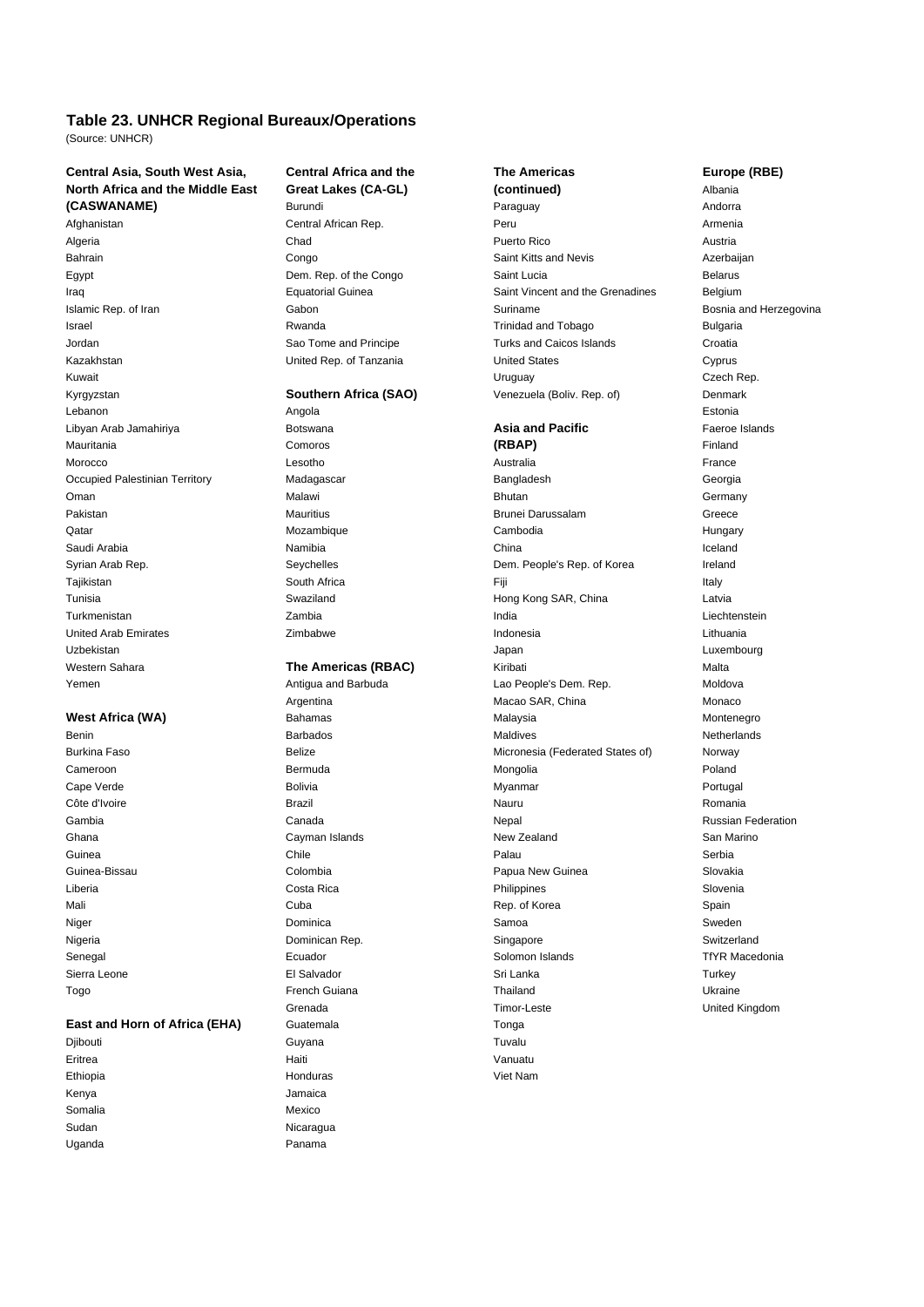### **Table 24. Industrialized countries**

Sweden **Central Europe** Germany Switzerland **Bulgaria** Bulgaria **Greece** Turkey **Czech Rep.** Czech Rep. **In the United States** Czech Rep. United Kingdom **Italy Hungary Italy Italy** United States **Contract Contract Contract Poland** Poland **Luxembourg** 

Norway Slovakia Spain Romania **Belgium** Switzerland **Belgium** Belgium Slovakia **National Turkey Community** Turkey **Denmark** Slovenia **Slovenia** United Kingdom **Finland** Spain France (1999), Spain France (1999), Spain France (1999), Spain France (1999), Spain France (1999), Spain

# Romania **Netherlands** Slovakia **Portugal** Slovenia **Spain** Spain

**Industrialized Industrialized Industrialized Industrialized** Australia Austria Austria Austria Austria Belgium Belgium Belgium Belgium Bulgaria Denmark Cyprus Bulgaria **Cyprus** Cyprus **Finland** Cyprus **Finland** Czech Republic Canada Czech Rep. France Denmark Cyprus Denmark Germany Estonia Czech Rep. Estonia Greece Finland Denmark Finland Finland Ireland Ireland France Estonia **Italy Community Community Community Community** France Community Community Community Community Community Finland Germany Communication Communication Creece France Greece Luxembourg Hungary Germany **Ireland Communist Communist Communist Communist Communist Communist Communist Communist Communist Communist Communist Communist Communist Communist Communist Communist Communist Communist Communist Communist Commu** Greece **Internal Community Community Community** Italy Norway Norway Italy Hungary **International Communist Communist Communist Communist Communist Communist Communist Communist Communist Communist Communist Communist Communist Communist Communist Communist Communist Communist Communist Communist** Iceland Italy Spain Luxembourg Ireland Latvia Sweden Lithuania Italy **Communist Communist Communist Communist Communist Communist Communist Communist Communist Communist Communist Communist Communist Communist Communist Communist Communist Communist Communist Communist Communist Commu** Japan Lithuania United Kingdom Netherlands Latvia Luxembourg Poland Liechtenstein Malta *Southern Europe* Portugal Lithuania Netherlands Cyprus Slovakia Luxembourg Norway Greece Slovenia Malta Poland Italy Spain Netherlands **Example 20 Sweden Controller Sweden** Portugal Malta Malta Sweden Sweden Sweden Sweden Sweden Sweden New Zealand **Romania Romania** Romania **Romania** Portugal Portugal Portugal Dirited Kingdom Poland Slovenia *North America* Portugal Spain *European Union (15)* Canada Rep. of Korea **Sweden** Sweden **Austria Austria** Austria View Austria United States

> Sweden United Kingdom

**countries countries (regions) countries (regions) countries (regions)** *All Europe Western Europe European Union (25)*